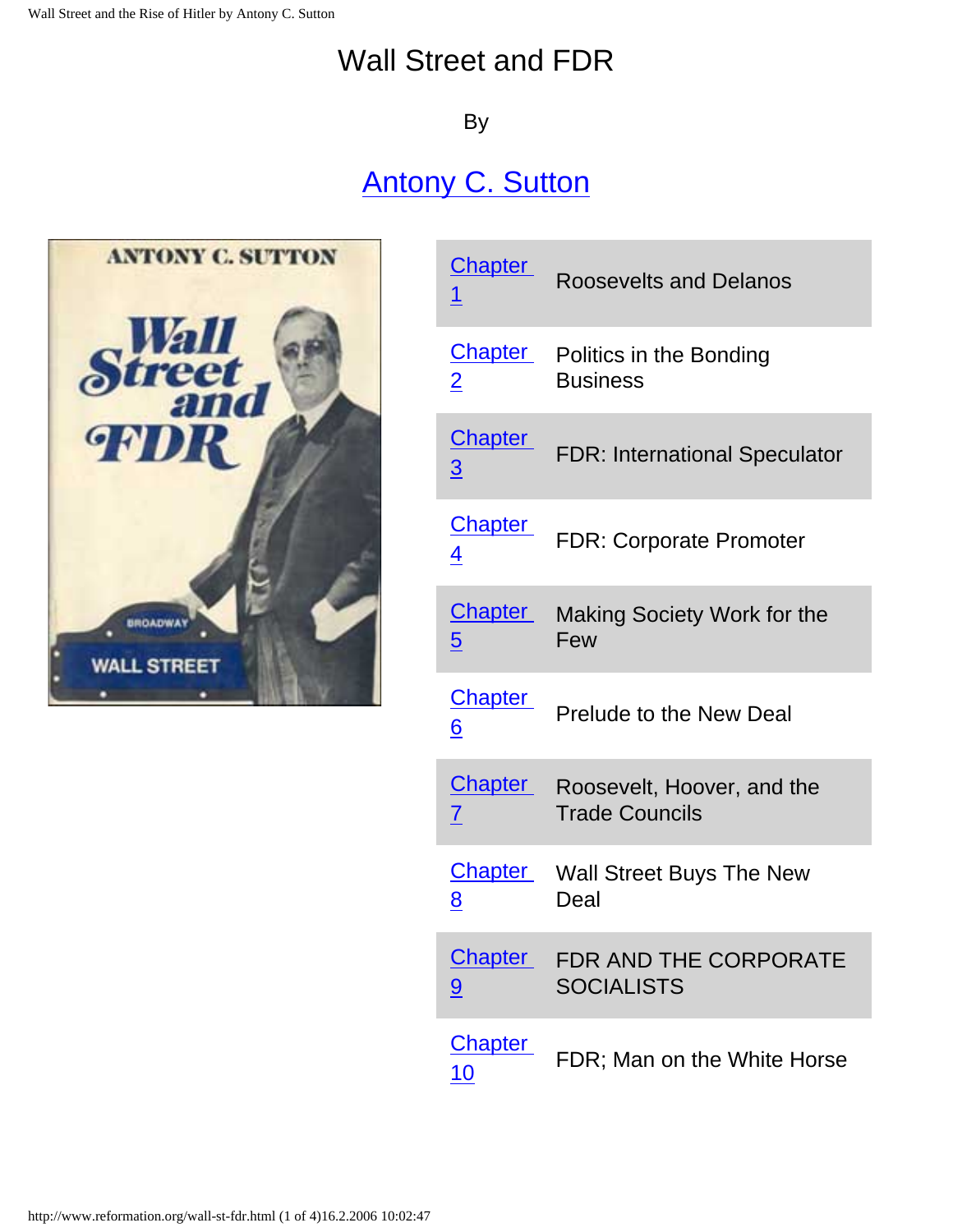| 11 | <b>Chapter</b> The Corporate Socialists at<br>120 Broadway, New York City |
|----|---------------------------------------------------------------------------|
| 12 | Chapter FDR and the Corporate<br>Socialists                               |
|    | <b>Appendix A</b>                                                         |
|    | <b>Appendix B</b>                                                         |
|    | <b>Selected</b><br><b>Bibliography</b>                                    |
|    |                                                                           |

# Socialists on Wall **Street**

| • Why many Wall Streeters who<br>invested in the Bolshevik Revolution<br>also bankrolled FDR          | • The NRA: Wall Street's reward for<br>dumping Herbert Hoover?                    |
|-------------------------------------------------------------------------------------------------------|-----------------------------------------------------------------------------------|
| • The powerful men who commuted<br>between the White House and 120<br><b>Broadway</b>                 | • FDR's 11 corporate directorships                                                |
| • How Wall Street insiders turned<br>the Federal Reserve System into a<br>money machine for the elite | • Unearthed: the 1841 NRA-like scheme<br>written by a 19th-century cousin of FDR  |
| • FDR translates government<br>contracts into personal profits: the<br>case of the naval guns         | • How Wall Streeters in New Deal guise<br>helped buy off Big Labor - then used it |
| • The international financiers who<br>liked Mussolini and loved FDR                                   | • The Swope Plan: blueprint for the<br>corporate state                            |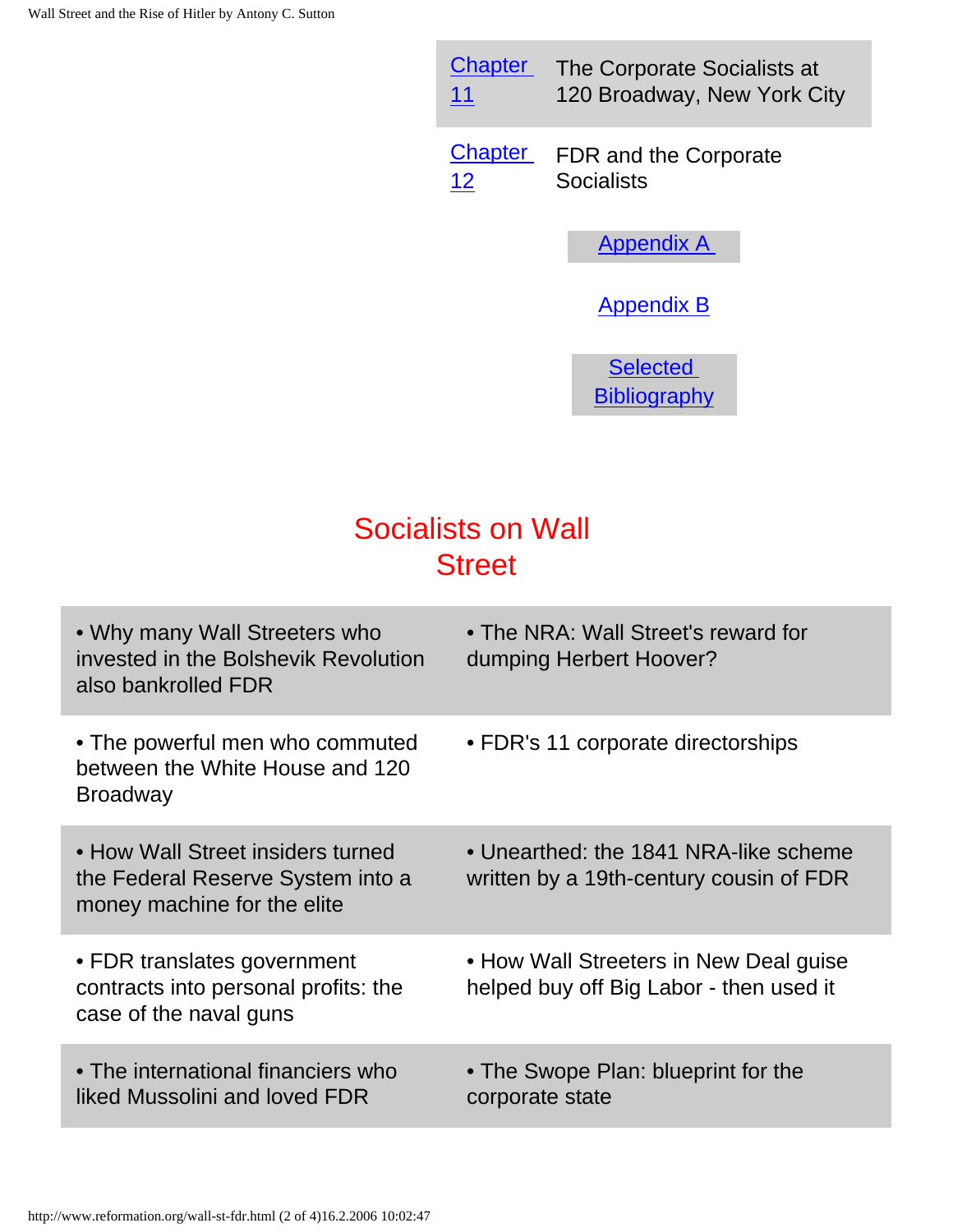| • Why some money men backed<br><b>FDR</b> in 1932                                                     | • FDR's vending machine interests                                                                |
|-------------------------------------------------------------------------------------------------------|--------------------------------------------------------------------------------------------------|
| • The "Butler Affair": the truth about<br>the plot to install a dictator in the<br><b>White House</b> | • The three musketeers of the NRA. Their<br><b>Wall Street ties</b>                              |
| • How politics helped make FDR rich<br>in the bond business                                           | • FDR attempts to revolutionize the<br>construction industry. Why he failed                      |
| • Huey Long's prophetic warning<br>about Bernard Baruch and other<br><b>New Deal financiers</b>       | • FDR's scheme to profit from confiscated<br>German patents                                      |
| • How FDR tried to profit by<br>hyperinflation in the Weimar<br>Republic                              | • How the captains of industry running the<br>NRA punished their fellow businessmen              |
| • FDR's \$200,000 debt to the money<br>men                                                            | • Wall Street's attempt to create a private<br>army of 500,000 men to "support the<br>President" |
| • The dime's worth of difference<br>between corporate socialists and<br>radical socialists            | • Strange facts surrounding the Warm<br><b>Springs Foundation, FDR's biggest</b><br>investment   |
| . Was FDR really the friend of the<br>common man?                                                     |                                                                                                  |

Copyright ©1975 by Arlington House Publishers, New Rochelle, New York.

This work was created with the permission of Antony C. Sutton.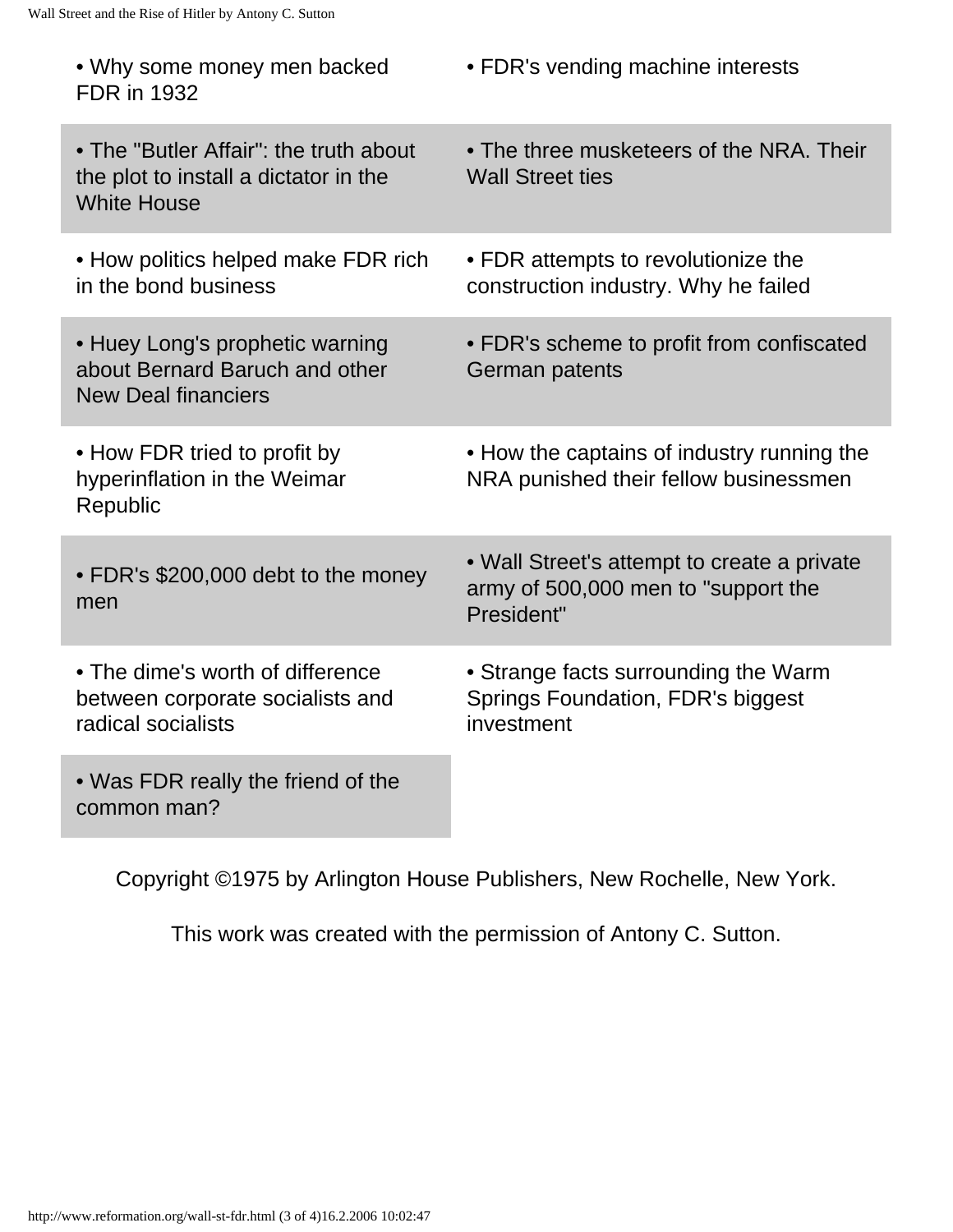# About Professor Sutton

### <span id="page-3-0"></span>"And if one prevail against him, two shall withstand him; and a threefold cord is not quickly broken" (Ecclesiastes 4:12).

Though he was a prolific author, Professor Sutton will always be remembered by his great trilogy: Wall St. and the Bolshevik Revolution,Wall St. and the Rise of Hitler, and Wall St. and FDR.

Professor Sutton left rainy, cloudy England for sunny California in 1957. He was a voice crying in the academic wilderness when most of the U. S. colleges had sold their souls for Rockefeller Foundation money.

Of course he came to this country believing that it was the land of the free and the home of brave.



Professor Sutton (1925-2002).

ANTONY C. SUTTON was born in London in 1925 and educated at the universities of London, Gottingen, and California. A citizen of the United States since 1962, he was a Research Fellow at the Hoover Institution for War, Revolution and Peace at Stanford, California from 1968 to 1973, where he produced the monumental three-volume study, Western Technology and Soviet Economic Development. In 1974, Professor Sutton completed National Suicide: Military Aid to the Soviet Union, a best-selling study of Western, primarily American, technological and financial assistance to the U.S.S.R. Wall Street and the Rise of Hitler is his fourth book exposing the role of American corporate insiders in financing international socialism. The two other books in this series are Wall Street and the Bolshevik Revolution and Wall Street and FDR.

Professor Sutton has contributed articles to Human Events, The Review of the News, Triumph, Ordnance, National Review, and many other journals. He is currently working on a two-part study of the Federal Reserve System and the manipulation of the U.S. economic system. Married and the father of two daughters, he lived in California.

OTHER BOOKS BY ANTHONY C. SUTTON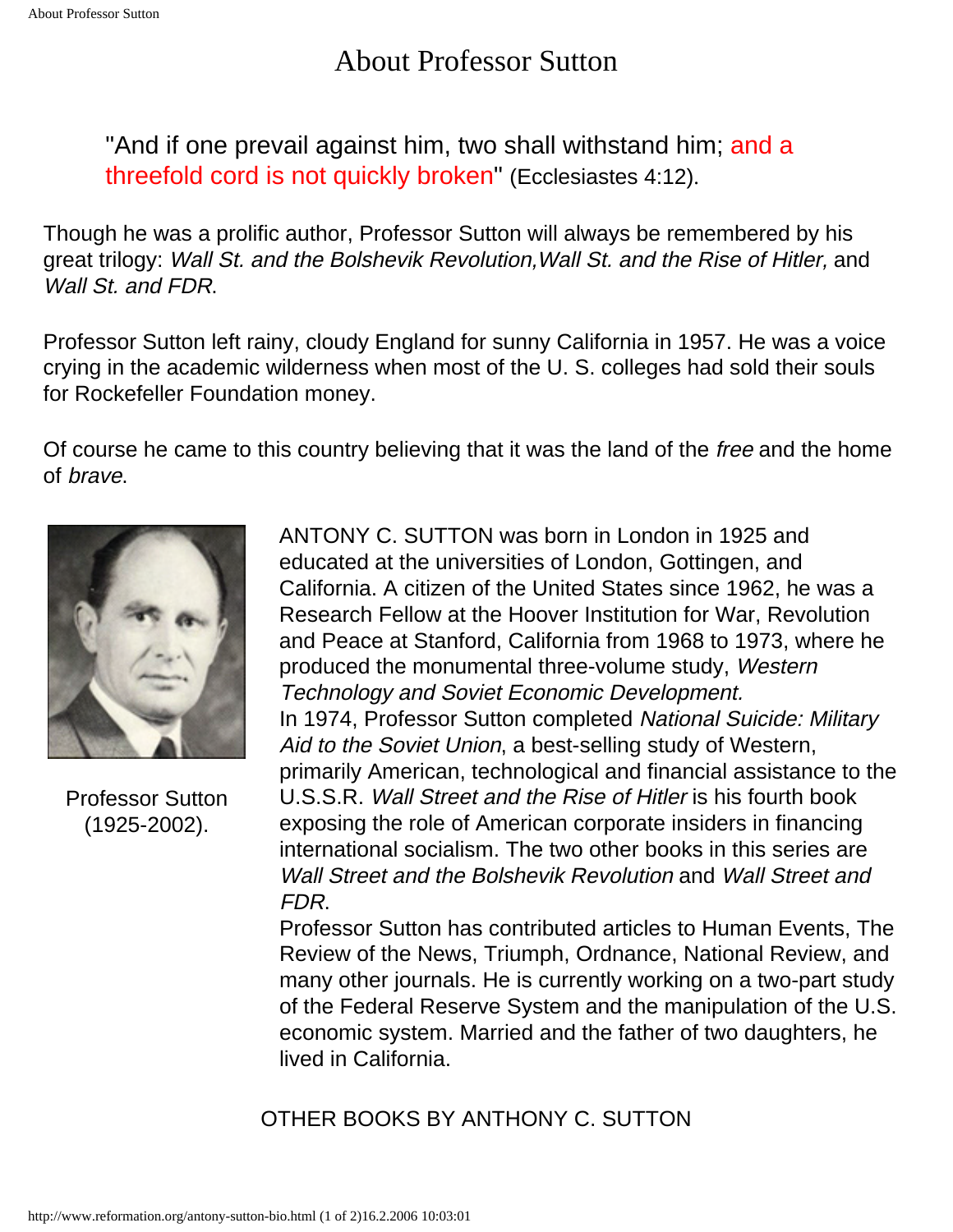Western Technology and Soviet Economic Development, 1917-1930. Western Technology and Soviet Economic Development, 1930-1945 Western Technology and Soviet Economic Development, 1945-1965. National Suicide: Military Aid to the Soviet Union. Wall Street and the Bolshevik Revolution Wall Street and the Rise of Hitler Wall Street and FDR. The War on Gold How the Order Controls Education. (Yale University's Skull and Bones unmasked). Yale is the evil twin versus Harvard which is the good university!!

#### Editor's Note

Sunny California was discovered in 1579 by Saint Francis Drake in his ship the Golden [Hind](http://www.mcn.org/2/oseeler/drake.htm). He called the land Nova Albion or New Albion and claimed it for his sovereign Queen Elizabeth I —daughter of saint ANNE BOLEYN and King Henry VIII.

There were no SPANIARDS there at that time because the natives came out to meet Saint Francis and treated him and his crew with love and affection.

Had the Spaniards been there before that time, the natives would have all ran and hid themselves fearing that the white men were Spaniards with their cruel Inquisition and blood-thirsty dogs.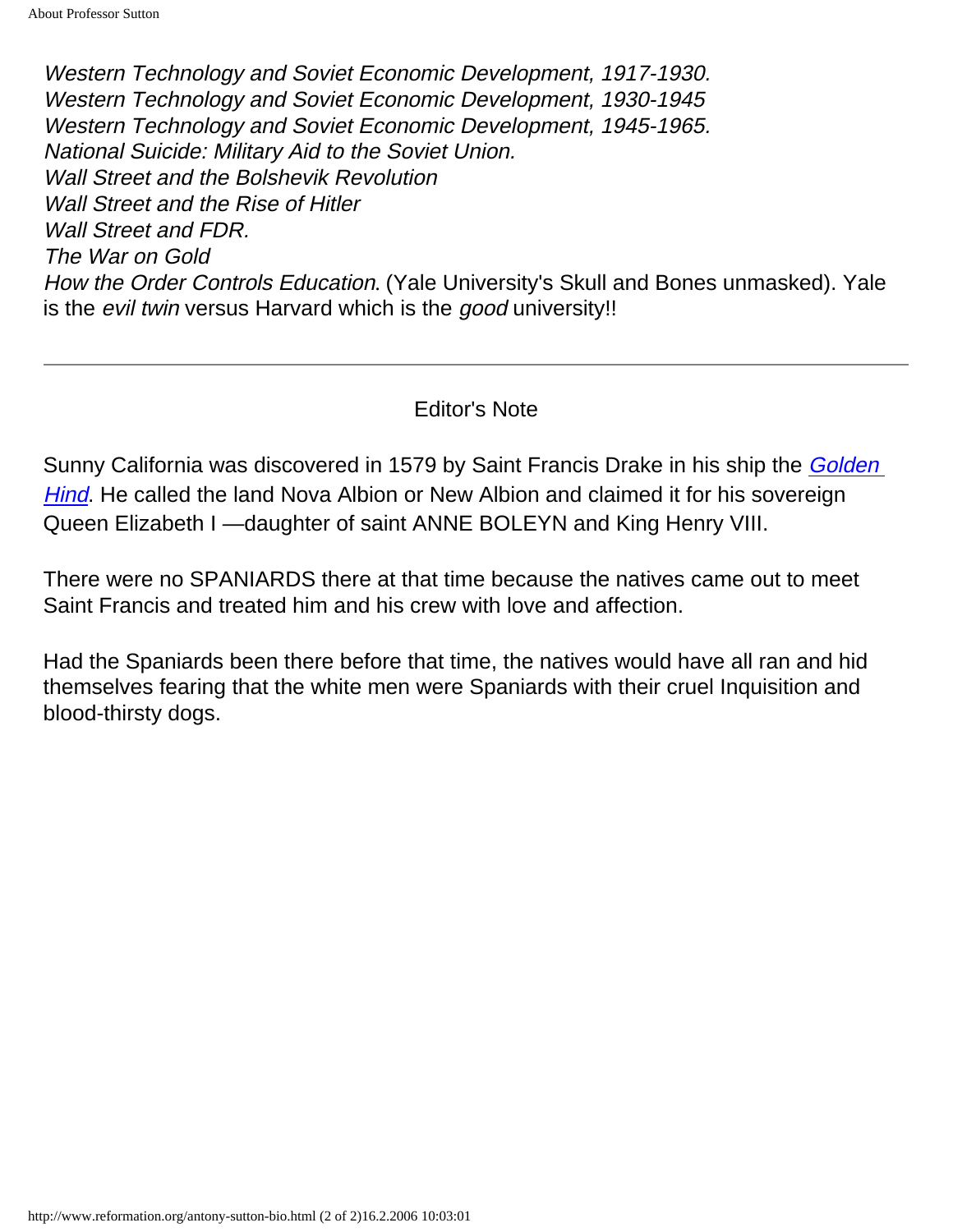#### **Roosevelts and Delanos**

<span id="page-5-0"></span>**The real truth of the matter is, as you and I know, that a financial element in the larger centers has owned the Government ever since the days of Andrew Jackson—and I am not wholly excepting the Administration of W.W.\* The country is going through a repetition of Jackson's fight with the Bank of the United States—only on a far bigger and broader basis.**

President Franklin Delano Roosevelt to Col. Edward Mandell House, November 21, 1933, F.D.R.: His Personal Letters (New York: Duell, Sloan and Pearce 1950), p. 373.

This book<sup>1</sup> portrays Franklin Delano Roosevelt as a Wall Street financier who, during his first term as President of the United States, reflected the objectives of financial elements concentrated in the New York business establishment. Given the long historical association—since the late 18th century—of the Roosevelt and Delano families with New York finance and FDR's own career from 1921 to 1928 as banker and speculator at 120 Broadway and 55 Liberty Street, such a theme should not come as a surprise to the reader. On the other hand, FDR biographers Schlesinger, Davis, Freidel, and otherwise accurate Roosevelt commentators appear to avoid penetrating very far into the recorded and documented links between New York bankers and FDR. We intend to present the facts of the relationship, as recorded in FDR's letter files. These are new facts only in the sense that they have not previously been published; they are readily available in the archives for research, and consideration of this information suggests a reassessment of FDR's role in the history of the 20th century.

Perhaps it always makes good politics to appear before the American electorate as a critic, if not an outright enemy, of the international banking fraternity. Without question Franklin D. Roosevelt, his supporters, and biographers portray FDR as a knight in shining armor wielding the sword of righteous vengeance against the robber barons in the skyscrapers of downtown Manhattan. For instance, the Roosevelt Presidential campaign of 1932 consistently attacked President Herbert Hoover for his alleged association with international bankers and for pandering to the demands of big business. Witness the following FDR blast in the depths of the Great Depression at Hoover's public support for business and individualism, uttered in the campaign address in Columbus, Ohio, August 20, 1932:

Appraising the situation in the bitter dawn of a cold morning after, what do we find? We find two thirds of American industry concentrated in a few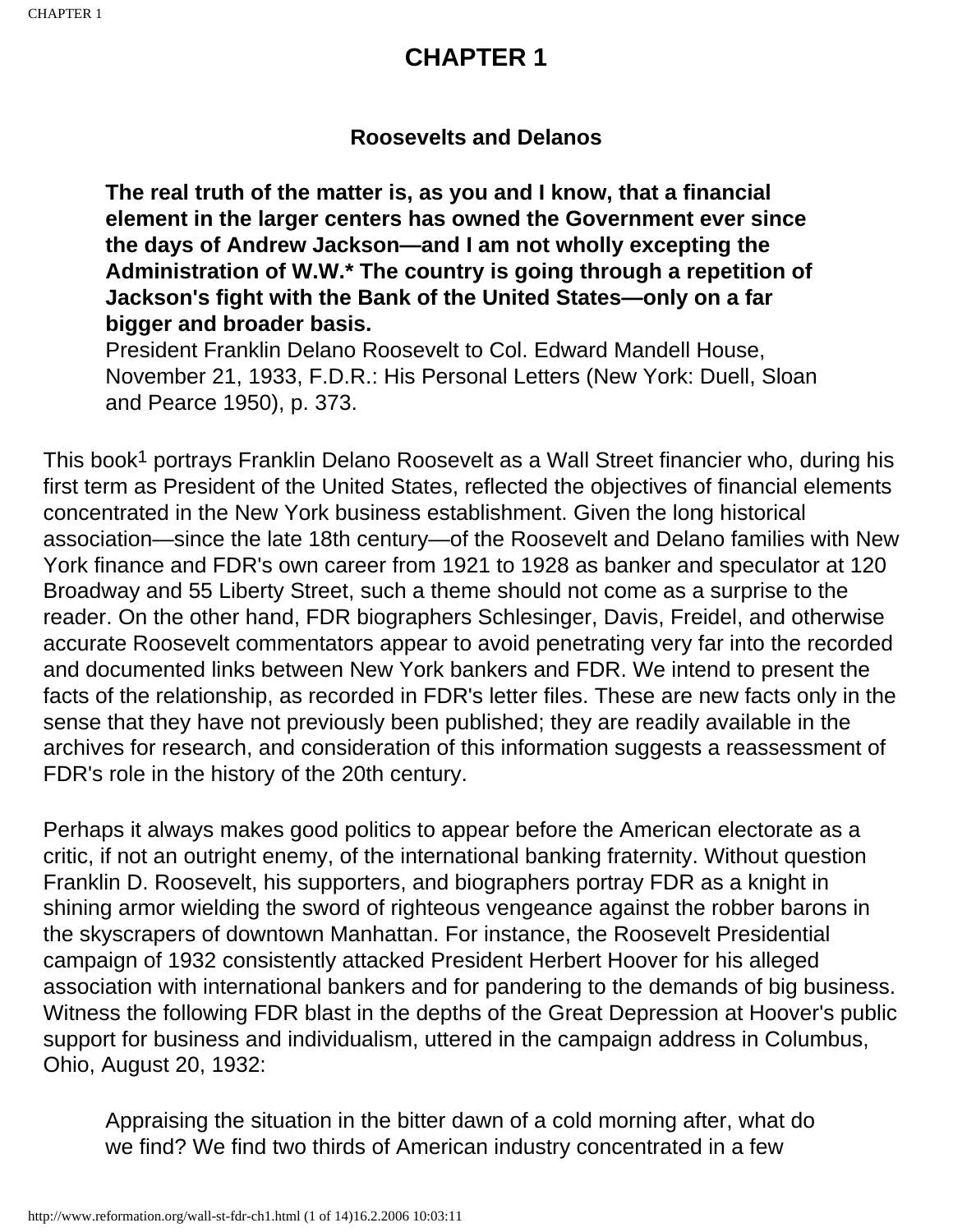hundred corporations and actually managed by not more than five human individuals.

We find more than half of the savings of the country invested in corporate stocks and bonds, and made the sport of the American stock market. We find fewer than three dozen private banking houses, and stock selling adjuncts of commercial banks, directing the flow of American capital. In other words, we find concentrated economic power in a few hands, the precise opposite of the individualism of which the President speaks.2

This statement makes Franklin Delano Roosevelt appear as another Andrew Jackson, contesting a bankers' monopoly and their strangle-hold on American industry. But was FDR also an unwilling (or possibly a willing) tool of the Wall Street bankers, as we could infer from his letter to Colonel Edward House, cited in the epigraph to this chapter? Clearly if, as Roosevelt wrote to House, a "financial element in the larger cities has owned the Government ever since the days of Andrew Jackson," then neither Hoover nor Roosevelt was being intellectually honest in his presentation of the issues to the American public. The gut issues presumably were the identity of this "financial element" and how and by what means it maintained its "ownership" of the U.S. Government.

Putting this intriguing question temporarily to one side, the pervasive historical image of FDR is one of a President fighting on behalf of the little guy, the man in the street, in the midst of unemployment and financial depression brought about by big business speculators allied with Wall Street. We shall find, on the contrary, that this image distorts the truth to the extent that it portrays FDR as an enemy of Wall Street; this is simply because most historians probing into Wall Street misdeeds have been reluctant to apply the same standards of probity to Franklin D. Roosevelt as to other political leaders. What is a sin for Herbert Hoover or even 1928 Democratic Presidential candidate Al Smith is presumed a virtue in the case of FDR. Take Ferdinand Lundberg in The Rich and the Super-Rich.<sup>3</sup> Lundberg also looks at Presidents and Wall Street and makes the following assertion:

In 1928 Al Smith had his chief backing, financial and emotional, from fellow-Catholic John J. Raskob, prime minister of the Du Ponts. If Smith had won he would have been far less a Catholic than a Du Pont President....<sup>4</sup>

Now the Du Ponts were indeed heavy, very heavy, contributors to the 1928 Al Smith Democratic Presidential campaign. These contributions are examined in detail in this volume in Chapter 8, "Wall Street Buys the New Deal," and no quarrel can be made with this assertion. Lundberg then moves on to consider Smith's opponent Herbert Hoover and writes:

Hoover, the Republican, was a J. P. Morgan puppet; Smith his democratic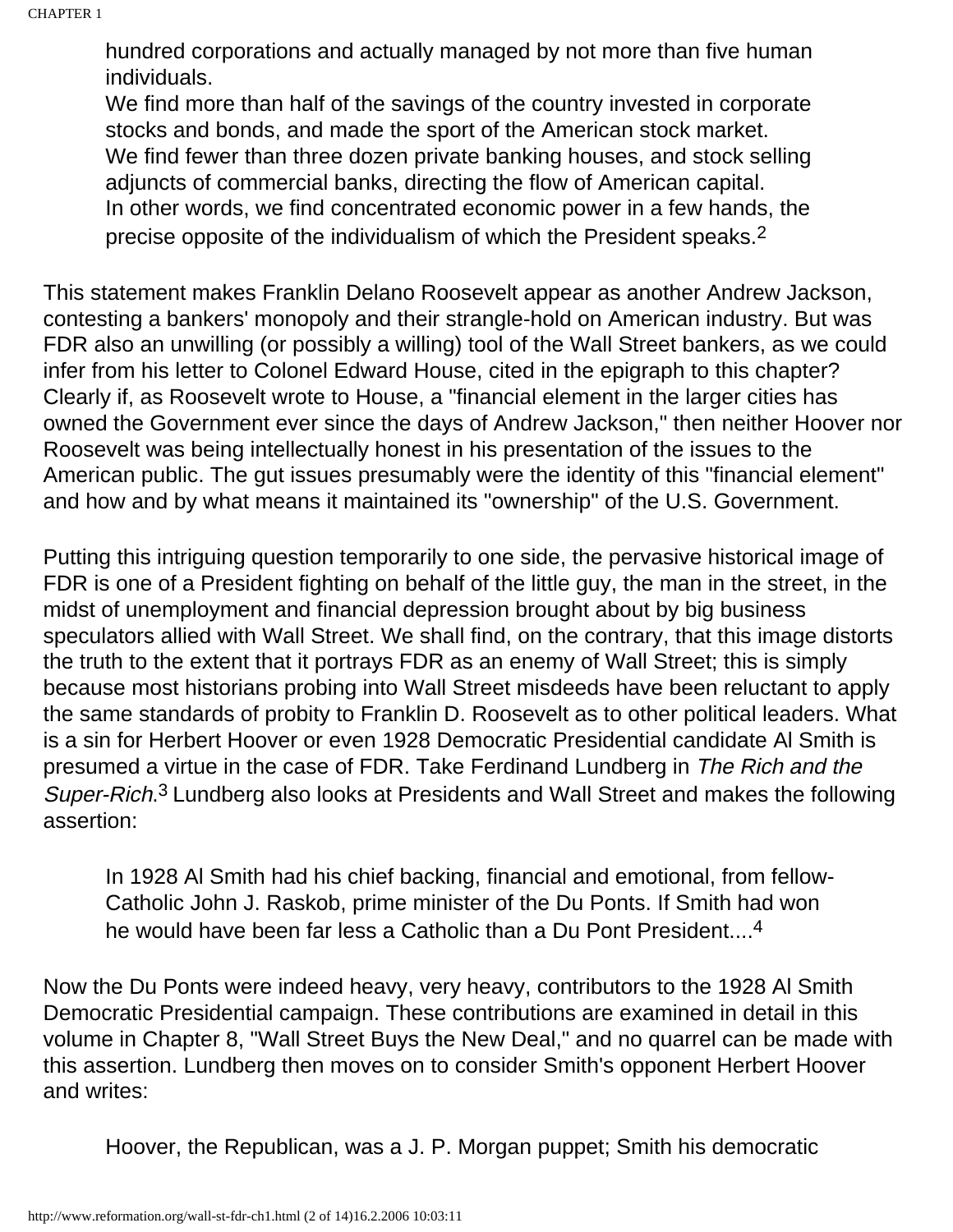opponent, was in the pocket of the Du Ponts, for whom J. P. Morgan & Company was the banker.

Lundberg omits the financial details, but the Du Ponts and Rockefellers are certainly on record in Congressional investigations as the largest contributors to the 1928 Hoover campaign. But Wall Street withdrew its support of Herbert Hoover in 1932 and switched to FDR. Lundberg omits to mention this critical and pivotal withdrawal. Why did Wall Street switch? Because, as we shall see later, Herbert Hoover would not adopt the Swope Plan created by Gerard Swope, long-time president of General Electric. By contrast, FDR accepted the plan, and it became FDR's National Industrial Recovery Act. So while Hoover was indebted to Wall Street, FDR was much more so. Arthur M. Schlesinger Jr. in The Crisis of the Old Order: 1919-1933 comes closer to the point than any establishment historian, but like other Rooseveltophiles fails to carry the facts to their ultimate and logical conclusions. Schlesinger notes that after the 1928 election the Democratic Party had a debt of \$1.6 million and "Two of the leading creditors, John J. Raskob and Bernard Baruch, were philanthropic Democratic millionaires, prepared to help carry the party along until 1932".<sup>5</sup> John J. Raskob was vice president of Du Pont and also of General Motors, the largest corporation in the United States. Bernard Baruch was by his own admissions at the very heart of Wall Street speculation. Schlesinger adds that, in return for Wall Street's benevolence, "they naturally expected influence in shaping the party's organization and policy."6 Unfortunately, Arthur Schlesinger, who (unlike most Rooseveltian biographers) has his finger on the very pulse of the problem, drops the question to continue with a discussion of the superficialities of politics—conventions, politicians, political give-and-take, and the occasional clashes that mask the underlying realities. Obviously, the hand on the purse ultimately decrees which policies are implemented, when, and by whom.

A similar protective attitude for FDR may be found in the four-volume biography by Frank Freidel, Franklin D. Roosevelt.<sup>7</sup> Discussing the shattering failure of the Bank of the United States just before Christmas 1930, Freidel glosses over FDR's negligence while Governor of the State of New York. The Bank of the United States had 450,000 depositors, of which 400,000 accounts held less than \$400. In other words, the Bank of the United States was a little man's bank. A report by Senator Robert Moses on the condition of an earlier banking failure—City Trust—had been ignored by Governor F. D. Roosevelt, who appointed another commission that produced milder recommendations for banking reform. Freidel poses the question:

Why had he [FDR] failed to fight through reform legislation which would have prevented the Bank of the United States debacle? These are sharp questions that critics of Roosevelt asked at the time and later.8

Freidel concludes that the answer lies in FDR's "personal confidence in the banking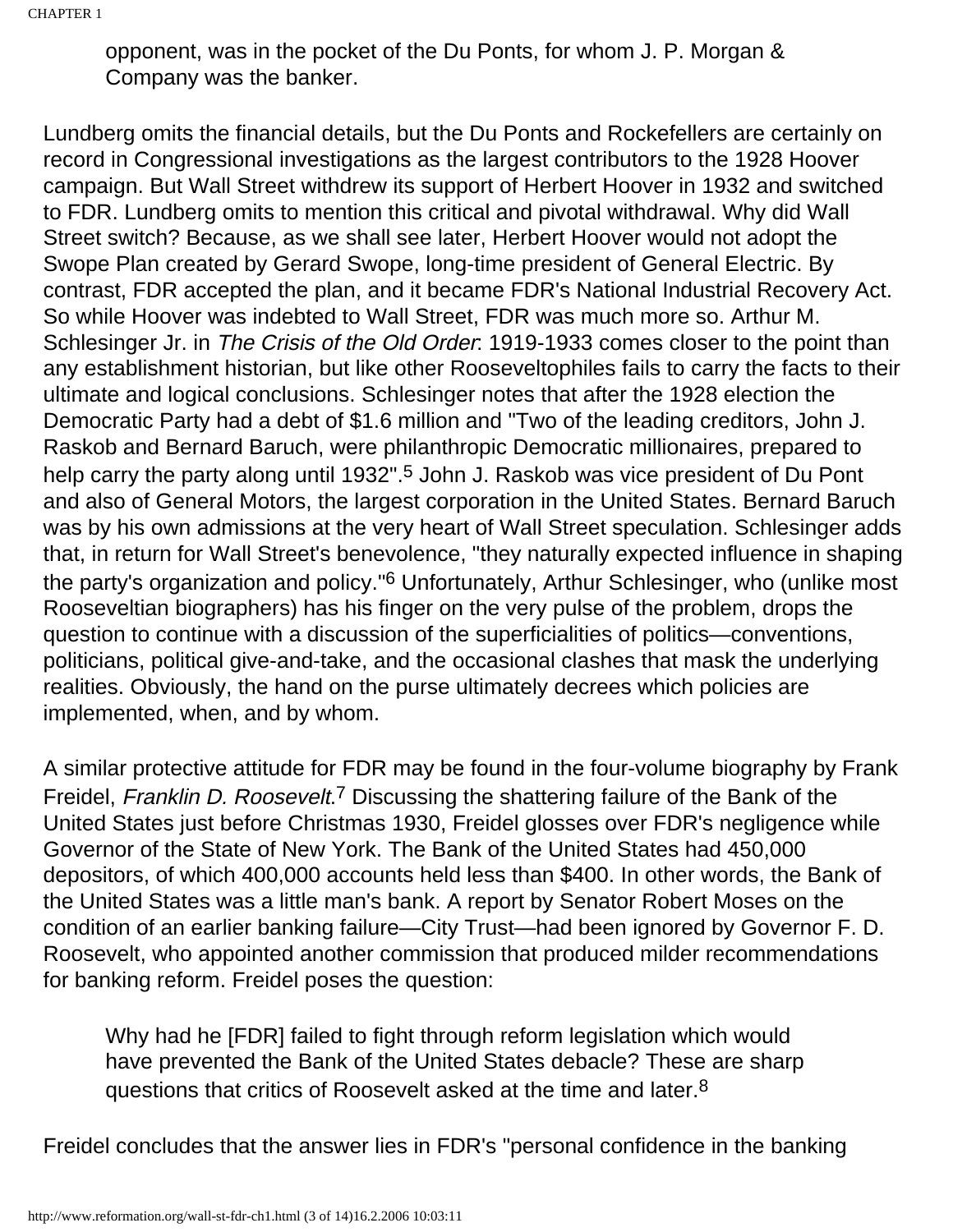community." Why did FDR have this complete confidence? Because, writes Freidel,

Herbert Lehman was one of the soundest as well as politically the most liberal of Wall Street bankers; in banking matters Roosevelt seems to have followed Lehman's lead, and that was to cooperate as far as possible with the banking titans.9

This is something like saying that, if your banker is a liberal and loses your money, that's OK, because after all he is a liberal and a supporter of FDR. On the other hand, however, if your banker loses your money and happens not to be a liberal or a supporter of FDR, then he is a crook and must pay the price of his sins.

The four-volume Freidel biography has but a single chapter on FDR as "Businessman," the most space given by any major FDR biographer. Even Freidel reduces important ventures to a mere paragraph. For example, while the American Investigation Corporation venture is not named, an associated venture, General Air Service, is mentioned, but dismissed with a paragraph:

In 1923, together with Owen D. Young, Benedict Crowell (who had been Assistant Secretary of War under Wilson), and other notables, he organized the General Air Service to operate helium-filled dirigibles between New York and Chicago.10

We shall see that there was a lot more to General Air Service (and more importantly the unmentioned American Investigation Corporation) than this paragraph indicates. In particular, exploration of the Freidel phrase "and other notables" suggests that FDR had entree to and worked in cooperation with some prominent Wall Street elements.

Why do Schlesinger, Freidel, and other lesser FDR biographers avoid the issue and show reluctance to pursue the leads? Simply because, when you probe the facts, Roosevelt was a creation of Wall Street, an integral part of the New York banking fraternity, and had the pecuniary interests of the financial establishment very much at heart.

When the information is laid out in detail, it is absurd to think that Wall Street would hesitate for a second to accept Roosevelt as a welcome candidate for President: he was one of their own, whereas businessman Herbert Hoover had worked abroad for 20 years before being recalled by Woodrow Wilson to take over the Food Administration in World War I.

To be specific, Franklin D. Roosevelt was, at one time or another during the 1920s, a vice president of the Fidelity & Deposit Company (120 Broadway); the president of an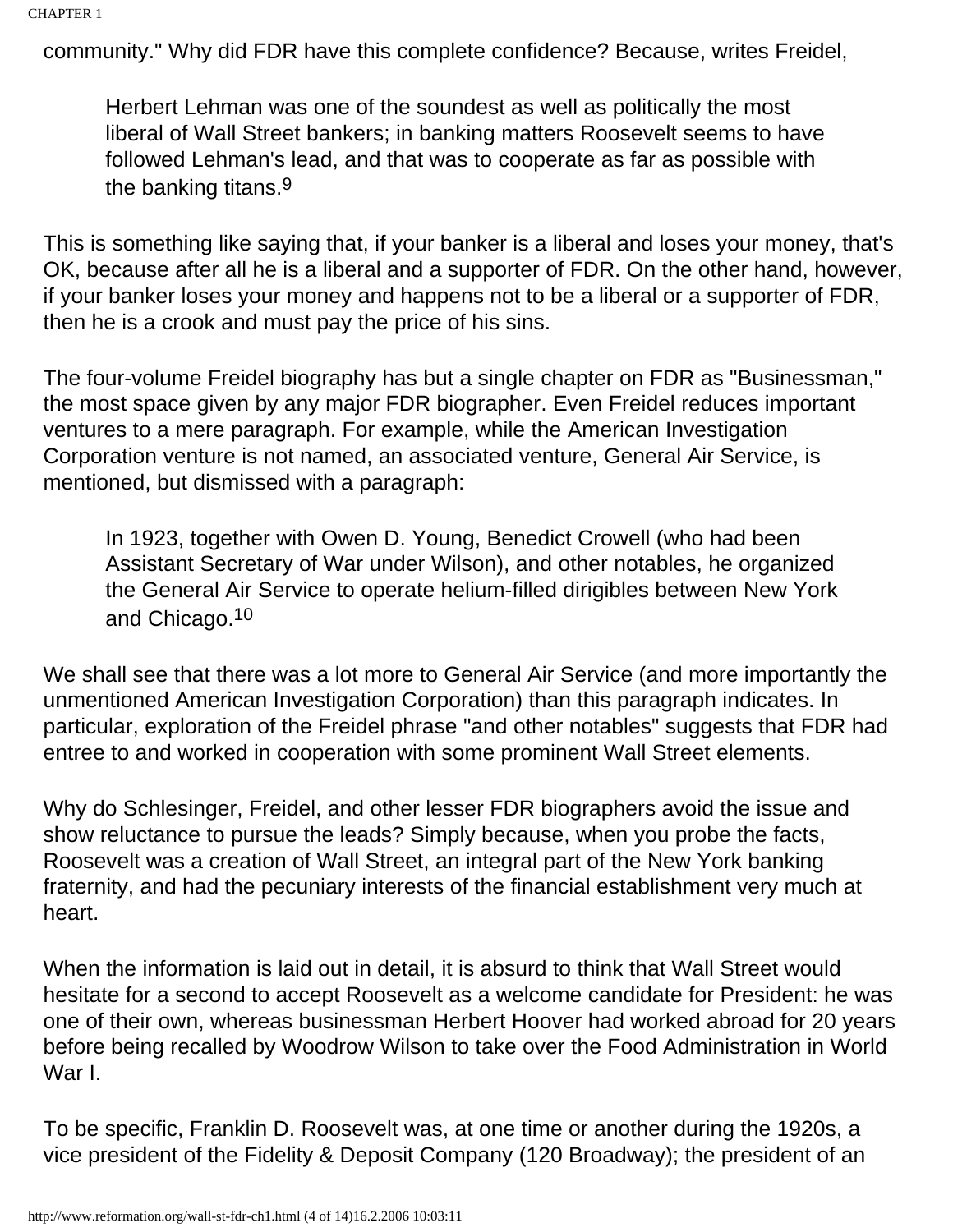industry trade association, the American Construction Council (28 West 44th Street); a partner in Roosevelt & O'Connor (120 Broadway); a partner in Marvin, Hooker & Roosevelt (52 Wall Street); the president of United European Investors, Ltd. (7 Pine Street); a director of International Germanic Trust, Inc. (in the Standard Oil Building at 26 Broadway); a director of Consolidated Automatic Merchandising Corporation, a paper organization; a trustee of Georgia Warm Springs Foundation (120 Broadway); a director of American Investigation Corporation (37-39 Pine Street); a director of Sanitary Postage Service Corporation (285 Madison Avenue); the chairman of the General Trust Company (15 Broad Street); a director of Photomaton (551 Fifth Avenue); a director of Mantacal Oil Corporation (Rock Springs, Wyoming); and an incorporator of the Federal International Investment Trust.

That's a pretty fair list of directorships. It surely earns FDR the title of Wall Streeter par excellence. Most who work on "the Street" never achieve, and probably never even dream about achieving, a record of 11 corporate directorships, two law partnerships, and the presidency of a major trade association.

In probing these directorships and their associated activities, we find that Roosevelt was a banker and a speculator, the two occupations he emphatically denounced in the 1932 Presidential election. Moreover, while banking and speculation have legitimate roles in a free society— indeed, they are essential for a sane monetary system—both can be abused. FDR's correspondence in the files deposited at the FDR Library in Hyde Park yields evidence—and evidence one reads with a heavy heart—that FDR was associated with the more unsavory elements of Wall Street banking and speculation, and one can arrive at no conclusion other than that FDR used the political arena, not the impartial market place, to make his profits.<sup>11</sup>

So we shall find it not surprising that the Wall Street groups that supported Al Smith and Herbert Hoover, both with strong ties to the financial community, also supported Franklin D. Roosevelt. In fact, at the political crossroads in 1932, when the choice was between Herbert Hoover and FDR, Wall Street chose Roosevelt and dropped Hoover.

Given this information, how do we explain FDR's career on Wall Street? And his service to Wall Street in creating, in partnership with Herbert Hoover, the trade associations of the 1920s so earnestly sought by the banking fraternity? Or FDR's friendship with key Wall Street operators John Raskob and Barney Baruch? To place this in perspective we must go back in history and examine the background of the Roosevelt and Delano families, which have been associated with New York banking since the 18th century.

### **THE DELANO FAMILY AND WALL STREET**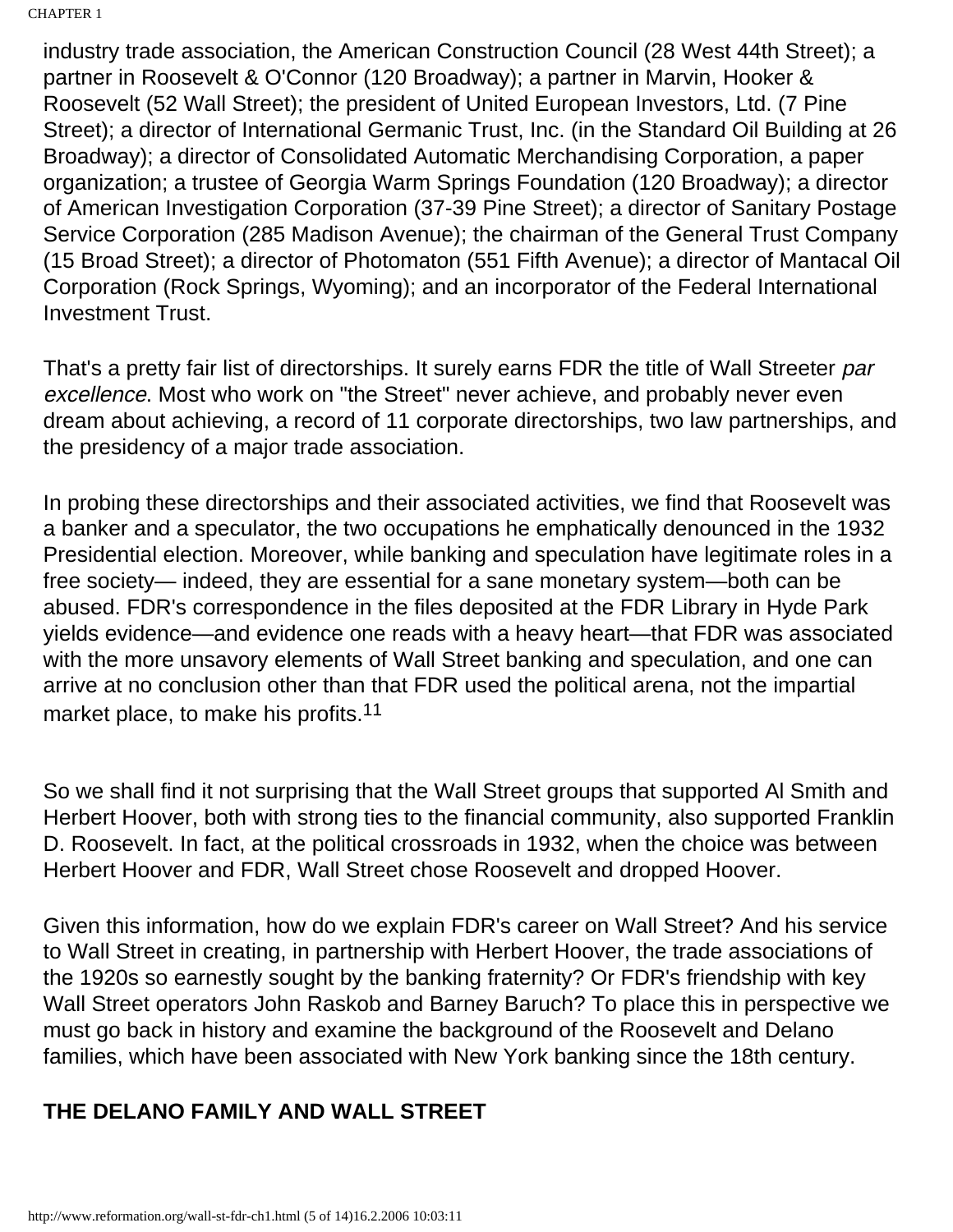The Delano family proudly traces its ancestors back to the Actii, a 600 B.C. Roman family. They are equally proud of Franklin Delano Roosevelt. Indeed, the Delanos claim that the Delano influence was the predominant factor in FDR's life work and accounts for his extraordinary achievements. Be that as it may, there is no question that the Delano side of the family links FDR to many other rulers and other politicians. According to the Delano family history,<sup>12</sup> "Franklin shared common ancestry with one third of his predecessors in the White House." The Presidents linked to FDR on the Delano side are John Adams, James Madison, John Quincy Adams, William Henry Harrison, Zachary Taylor, Andrew Johnson, Ulysses S. Grant, Benjamin Harrison, and William Howard Taft. On the Roosevelt side of the family, FDR was related to Theodore Roosevelt and Martin Van Buren, who married Mary Aspinwall Roosevelt. The wife of George Washington, Martha Dandridge, was among FDR's ancestors, and it is claimed by Daniel Delano that Winston Churchill and Franklin D. Roosevelt were "eighth cousins, once removed."13 This almost makes the United States a nation ruled by a royal family, a mini monarchy.

The reader must make his own judgment on Delano's genealogical claims; this author lacks the ability to analyze the confused and complex family relationships involved. More to the point and without question, the Delanos were active in Wall Street in the 1920s and 1930s and long before. The Delanos were prominent in railroad development in the United States and abroad. Lyman Delano (1883-1944) was a prominent railroad executive and maternal grandfather of Franklin D. Roosevelt. Like FDR, Lyman began his career in the insurance business, with the Northwestern Life Insurance of Chicago, followed by two years with Stone & Webster.14 For most of his business life Lyman Delano served on the board of the Atlantic Coast Line Railroad, as president in 1920 and as chairman of the board from 1931 to 1940. Other important affiliations of Lyman Delano were director (along with W. Averell Harriman) of the Aviation Corporation, Pan American Airways, P & O Steamship Lines, and half a dozen railroad companies.

Another Wall Street Delano was Moreau Delano, a partner in Brown Brothers & Co. (after 1933 it absorbed Harriman & Co. to become Brown Brothers, Harriman) and a director of Cuban Cane Products Co. and the American Bank Note Company.

The really notable Delano on Wall Street was FDR's "favorite uncle" (according to Elliott Roosevelt), Frederic Adrian Delano (1863-1953), who started his career with the Chicago, Burlington and Quincy Railroad and later assumed the presidency of the Wheeling & Lake Erie Railroad, the Wabash Railroad, and in 1913 the Chicago, Indianapolis and Louisville Railway. "Uncle Fred" was consulted in 1921 at a critical point in FDR's infantile paralysis attack, quickly found Dr. Samuel A. Levine for an urgently needed diagnosis, and arranged for the special private train to transport FDR from Maine to New York as he began the long and arduous road to recovery.15

In 1914 Woodrow Wilson appointed Uncle Fred to be a member of the Federal Reserve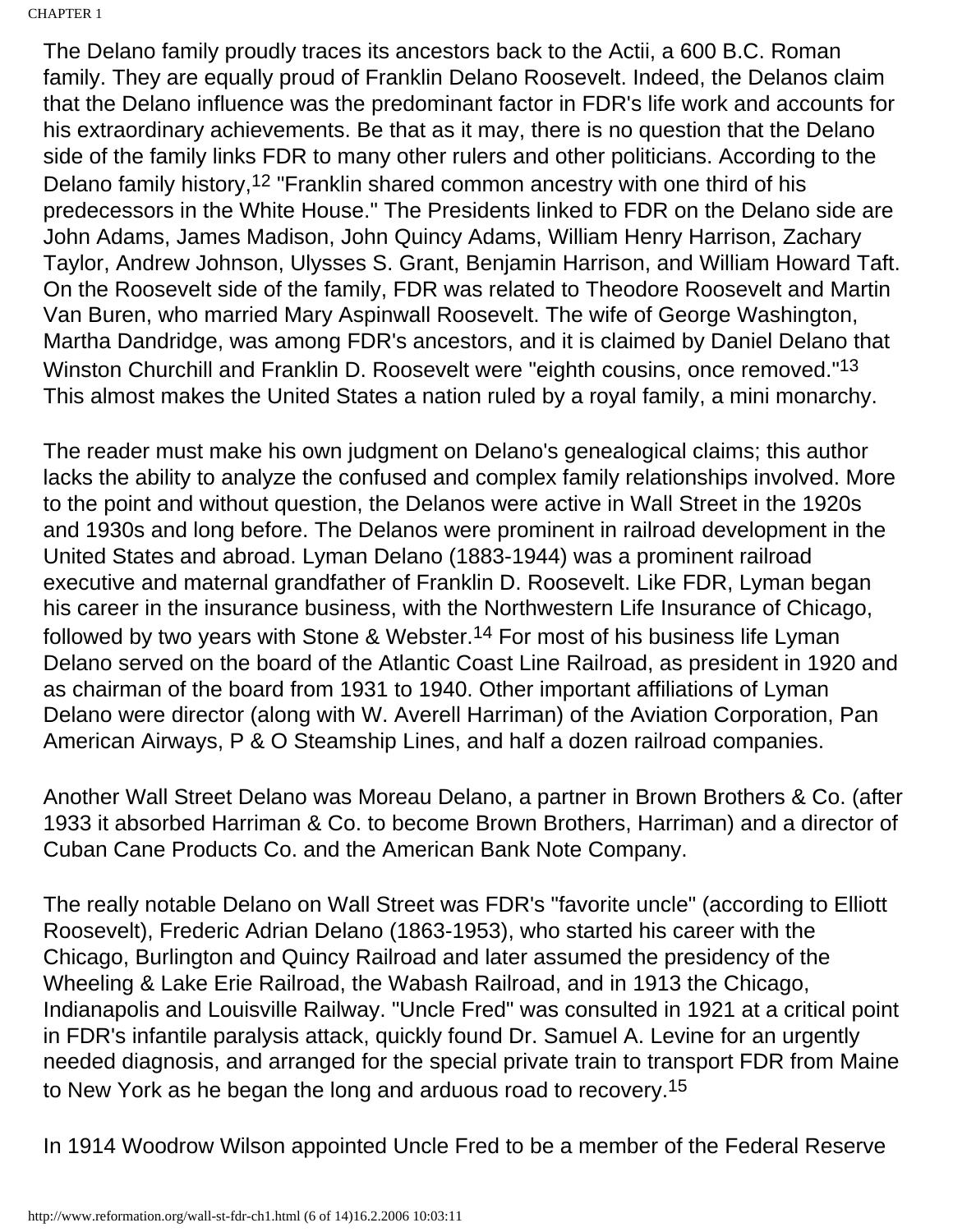Board. Intimate Delano connections with the international banking fraternity are exemplified by a confidential letter from central banker Benjamin Strong to Fred Delano requesting confidential FRB data:16

(Personal) December 11, 1916 My Dear Fred: Would it be possible for you to send me in strict confidence the figures obtained by the Comptroller as to holdings of foreign securities by national banks? I would be a good deal influenced in my opinion in regard the present situation if I could get hold of these figures, which would be treated with such confidence as you suggest. If the time ever comes when you are able to slip away for a week or so for a bit of a change and rest, why not take a look at Denver and incidentally pay me a visit? There are a thousand things I would like to talk over with you. Faithfully yours, Benjamin Strong Hon. F. A. Delano Federal Reserve Board, Washington, D.C.

Following World War I Frederic Delano devoted himself to what is euphemistically known as public service, while continuing his business operations. In 1925 Delano was chairman of the League of Nations International Committee on opium production; in 1927 he was chairman of the Commission on Regional Planning in New York; he then became active in sponsoring the National Park Commission. In 1934 FDR named Uncle Fred Delano as chairman of the National Resources Planning Board. The Industrial Committee of the National Resources Planning Board, which presumably Frederic Delano had some hand in choosing, was a happy little coterie of socialist planners, including Laughlin Currie, Leon Henderson, Isador Lublin (prominent in the transfer of industrial technology to the USSR in the pre-Korean War era), and Mordecai Ezekiel. The advisor to the Board was Beardsley Ruml.

Then from 1931 to 1936, while involved in socialist planning schemes, Delano was also chairman of the board of the Federal Reserve Bank of Richmond, Virginia. In brief, Frederic Delano was simultaneously both capitalist and planner.

Delano left a few writings from which we can glean some concept of his political ideas. There we find support for the thesis that the greatest proponents of government regulation are the businessmen who are to be regulated, although Delano does warn that government ownership of railroads can be carried too far:

Government ownership of railroads is a bugaboo which, though often referred to, the public does not demand. If government ownership of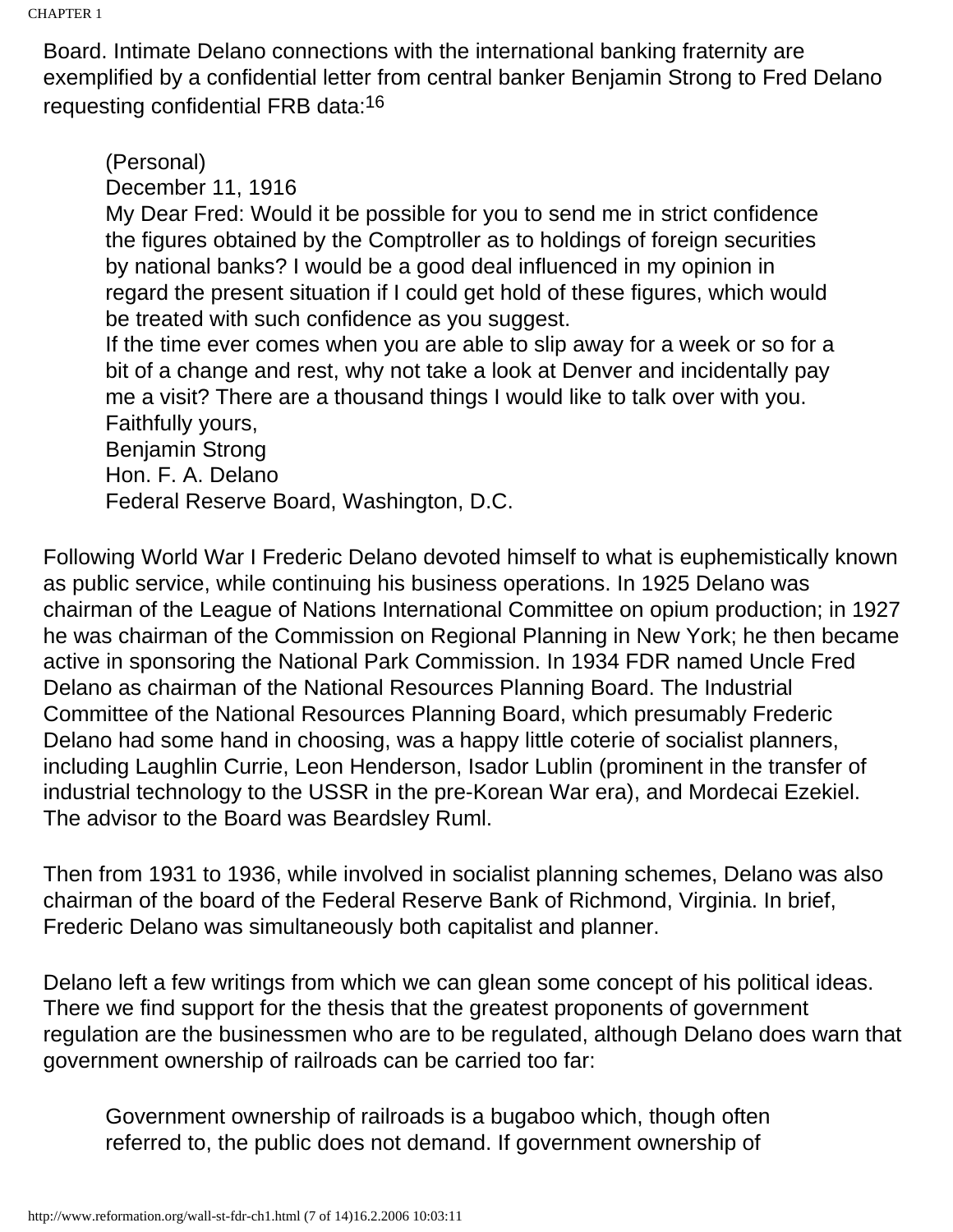railways comes, it will come because the owners of railways prefer it to government regulation, and it will be a sorry day for the republic when regulation is carried to such an extreme that the owners of the railways are unwilling to accept any longer the responsibilities of management.17

However, in another book, written about 20 years later, Delano is much more receptive to government planning:

A big problem in planning is that of educating the people. If the public only realized that there can be social gains from directed effort, and that the time to accomplish most by planning comes before the need of making changes are manifested, the other problems of planning could be more easily solved.18

#### Further:

The above brief classification of the problem involved in planning serves as a basis for indicating the need for both direct and indirect social control. Very few people really know the best use of land for their own advantage, to say nothing of planning its use for the common good. Institutions have done a great deal in educating farmers how to plan individual farms, and yet many of the farms in this country are poorly organized.<sup>19</sup>

In brief, the Delano side of the family has undertaken capitalist enterprises and has Wall Street interests going well back into the 19th century. By the 1930s, however, Frederic Delano had abandoned capitalist initiative for socialist planning.

#### **THE ROOSEVELT FAMILY AND WALL STREET**

Franklin Delano Roosevelt was also descended on the Roosevelt side from one of the oldest banking families in the United States. FDR's great-grandfather James Roosevelt founded the Bank of New York in 1784 and was its president from 1786 to 1791. The investment banking firm of Roosevelt & Son of New York City was founded in 1797, and in the 1930s George E. Roosevelt, FDR's cousin, was the fifth member of the family in direct succession to head the firm. So the New York City banking roots of the Roosevelt family extend without interruption back into the late 18th century. In the industrial sphere James Roosevelt built the first American sugar refinery in New York City in the 1740s, and Roosevelts still had connections with Cuban sugar refining in the 1930s. FDR's father, also named James Roosevelt, was born at Hyde Park, New York in 1828 into this old and distinguished family. This James Roosevelt graduated from Harvard Law School in 1851, became a director of the Consolidated Coal Company of Maryland and, like the Delanos in subsequent years was associated with the development of transportation, first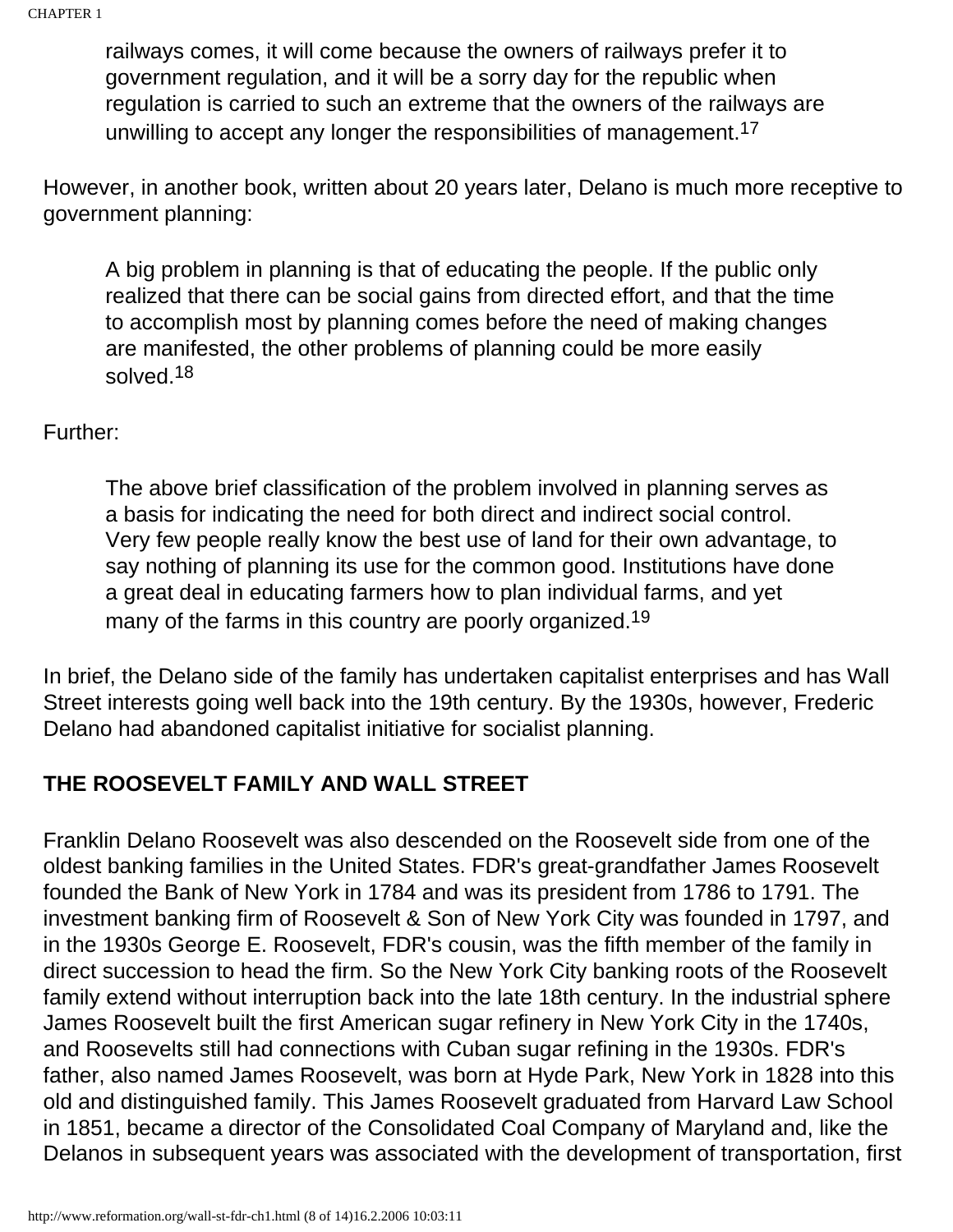as general manager of the Cumberland & Pennsylvania Railroad, and then as president of the Louisville, New Albany & Chicago Railroad, the Susquehanna Railroad Co., Champlain Transportation Co., Lake George Steamboat Co., and New York & Canada Railroad Co. James Roosevelt was also vice president and manager of the Delaware & Hudson Canal Co. and chairman of the Maritime Canal Company of Nicaragua, but most significantly was an organizer of the Southern Railway Security Company, established in 1871 and one of the first of the security holding companies formed to buy up and consolidate railroads. The Southern Railway Security Company was a consolidation or cartelization scheme similar in its monopolistic principle to the trade associations formed by Franklin D. Roosevelt in the 1920s and to the National Recovery Act, another cartelization scheme, of the New Deal. James Roosevelt's second wife was Sara, daughter of Warren Delano, and their son was Franklin Delano Roosevelt, later President of the United States.

Franklin was educated at Groton and Harvard, then went on to Columbia Law School. According to his son Elliott, <sup>20</sup> FDR "never graduated or took a degree, but he was able to pass his New York State bar examination."21 FDR's first job was with the old established downtown law firm of Carter, Ledyard and Milburn, whose principal client was J. Pierpont Morgan, and in three years FDR worked his way up from minor legal research posts to the firm's municipal court and admiralty divisions. We should note in passing that, when FDR first went to Washington D.C. in 1916 to become Assistant Secretary of the Navy, it was Thomas W. Lamont—international banker and most influential of the Morgan partners—who leased the FDR home in New York.22

There were other Roosevelts on Wall Street. George Emlen Roosevelt (1887-1963) was a cousin of both Franklin and Theodore Roosevelt. In 1908, George Emlen became a member of the family banking firm Roosevelt & Son. In January 1934, after passage of FDR's Banking Act of 1933, the firm was split into three individual units: Roosevelt & Son, with which George Roosevelt remained as a senior partner, Dick & Merle-Smith, and Roosevelt & Weigold. George Emlen Roosevelt was a leading railroad financier, involved in no fewer than 14 railroad reorganizations, as well as directorships in several important companies, including the Morgan-controlled Guaranty Trust Company,23 the Chemical Bank, and the Bank for Savings in New York. The full list of George Emlen's directorships at 1930 requires six inches of small print in Poor's Directory of Directors.

Another Morgan-associated Roosevelt was Theodore Roosevelt, 26th President of the United States and the grandson of Cornelius Roosevelt, one of the founders of the Chemical National Bank. Like Clinton Roosevelt, whom we shall discuss later, Theodore served as a New York State Assemblyman from 1882-1884; he was appointed a member of the U.S. Civil Service Commission in 1889, Police Commissioner of New York City in 1895, and Assistant Secretary of the Navy in 1897; and was elected Vice President in 1900 to become President of the United States upon the assassination of President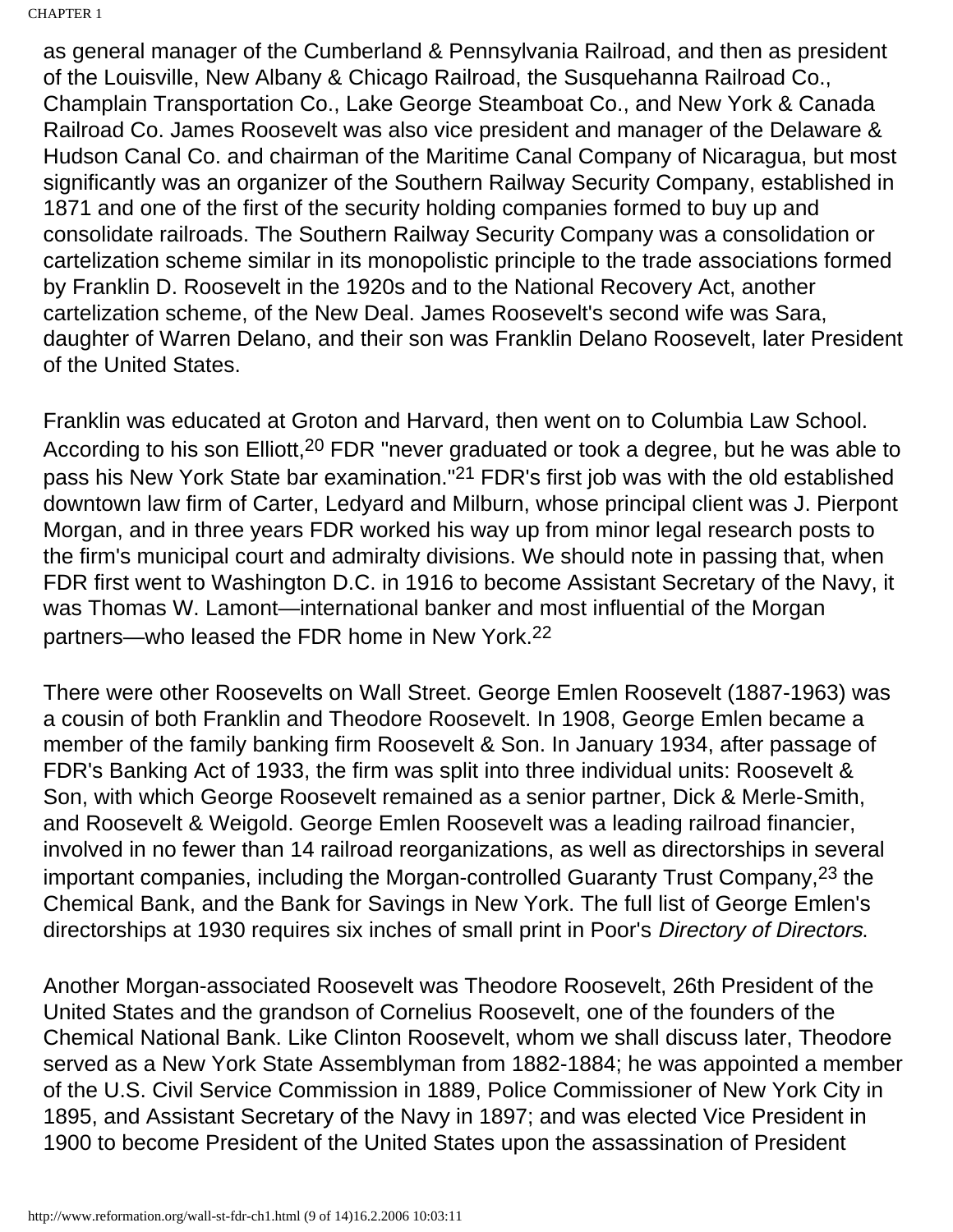McKinley in 1901. Theodore Roosevelt was reelected President in 1904, to become founder of the Progressive Party, backed by J. P. Morgan money and influence, and so launched the United States on the road to the welfare state. The longest section of the platform of the Progressive Party was that devoted to "Business" and reads in part:

We therefore demand a strong national regulation of interstate corporations. The corporation is an essential part of modern business. The concentration of modern business, in some degree, is both inevitable and necessary for national and international business efficiency.

The only really significant difference between this statement backed by Morgan money and the Marxian analysis is that Karl Marx thought of concentration of big business as inevitable rather than "necessary." Yet Roosevelt's Progressive Party plugging for business regulation was financed by Wall Street, including the Morgan-controlled International Harvester Corporation and J. P. Morgan partners. In Kolko's words:

The party's financial records for 1912 list C. K. McCormick, Mr. and Mrs. Medill McCormick, Mrs. Katherine McCormick, Mrs. A. A. McCormick, Fred S. Oliver, and James H. Pierce. The largest donations for the Progressives, however, came from Munsey, Perkins, the Willard Straights of the Morgan Company, Douglas Robinson, W. E. Roosevelt, and Thomas Plant.24

There is, of course, a long Roosevelt political tradition, centered on the State of New York and the Federal government in Washington, that parallels this Wall Street tradition. Nicholas Roosevelt (1658-1742) was in 1700 a member of the New York State Assembly. Isaac Roosevelt (1726-1794) was a member of the New York Provincial Congress. James I. Roosevelt (1795-1875) was a member of the New York State Assembly in 1835 and 1840 and a member of the U.S. House of Representatives between 1841 and 1843. Clinton Roosevelt (1804-1898), the author of an 1841 economic program remarkably similar to Franklin Roosevelt's New Deal (see Chapter 6) was a member of the New York State Assembly in 1835. Robert Barnwell Roosevelt (1829-1906) was a member of the U.S. House of Representatives in 1871-73 and U.S. Minister to Holland 1888-1890. Then, of course, as we have noted, there was President Theodore Roosevelt. Franklin continued the Theodore Roosevelt political tradition as a New York State Senator (1910-1913), Assistant Secretary of the Navy (1913-1920), Governor of the State of New York (1928-1930), and then President (1933-1945).

While FDR was in office, other Roosevelts assumed minor offices. Theodore Roosevelt, Jr. (1887-1944) was a member of the New York State Assembly from 1919 to 1921 and then continued the virtual Roosevelt Navy monopoly as Assistant Secretary of the Navy from 1921 to 1924, Governor of Puerto Rico from 1922 to 1932, and Governor General of the Philippines from 1932 to 1933. Nicolas Roosevelt was Vice Governor of the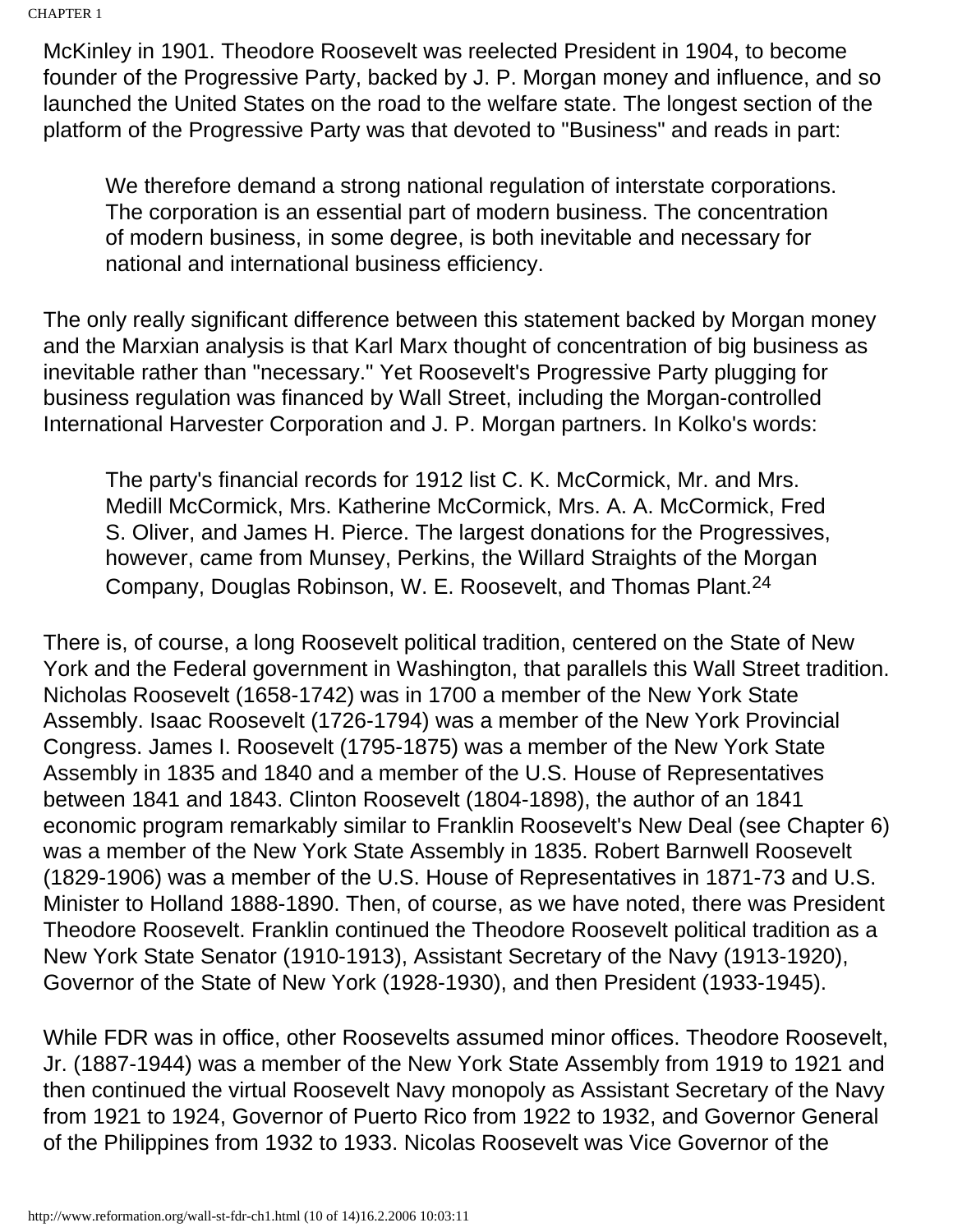Philippines in 1930. Other Roosevelts have continued this political tradition since the New Deal era.

An alliance of Wall Street and political office is implicit in this Roosevelt tradition. The policies implemented by the many Roosevelts have tended toward increased state intervention into business, desirable to some business elements, and therefore the Roosevelt search for political office can fairly be viewed as a self-seeking device. The euphemism of "public service" is a cover for utilizing the police power of the state for personal ends, a thesis we must investigate. If the Roosevelt tradition had been one of uncompromising laissez-faire, of getting the state out of business rather than encouraging intervention into economic activities, then our assessment would necessarily be quite different. However, from at least Clinton Roosevelt in 1841 to Franklin D. Roosevelt, the political power accumulated by the Roosevelt clan has been used on the side of regulating business in the interests of restricting competition, encouraging monopoly, and so bleeding the consumer in the interests of a financial élite. Further, we must consider the observation conveyed by Franklin D. Roosevelt to Edward House and cited in the epigraph to this chapter, that "a financial element in the large centers has owned the government ever since the days of Andrew Jackson." Consequently, it is pertinent to conclude this introductory chapter with the 1943 observations of William Allen White, an honest editor if ever there was one, who made one of the best literary critiques on this financial establishment in the context of World War II; this, it should be noted, was after ten years of FDR and at the peak of Roosevelt's political power:

One cannot move about Washington without bumping into the fact that we are running two wars—a foreign war and a domestic one.

The domestic war is in the various war boards. Every great commodity industry in this country is organized nationally and many of them, perhaps most of them are parts of great national organizations, cartels, agreements, which function on both sides of the battle front.

Here in Washington every industry is interested in saving its own self. It wants to come out of the war with a whole hide and with its organization unimpaired, legally or illegally.

One is surprised to find men representing great commodity trusts or agreements or syndicates planted in the various war boards. It is silly to say New Dealers run this show. It's run largely by absentee owners of amalgamated industrial wealth, men who either directly or through their employers control small minority blocks, closely organized, that manipulate the physical plants of these trusts.

For the most part these managerial magnates are decent, patriotic Americans. They have great talents. If you touch them in nine relations of life out of ten they are kindly, courteous, Christian gentlemen.

But in the tenth relation, where it touches their own organization, they are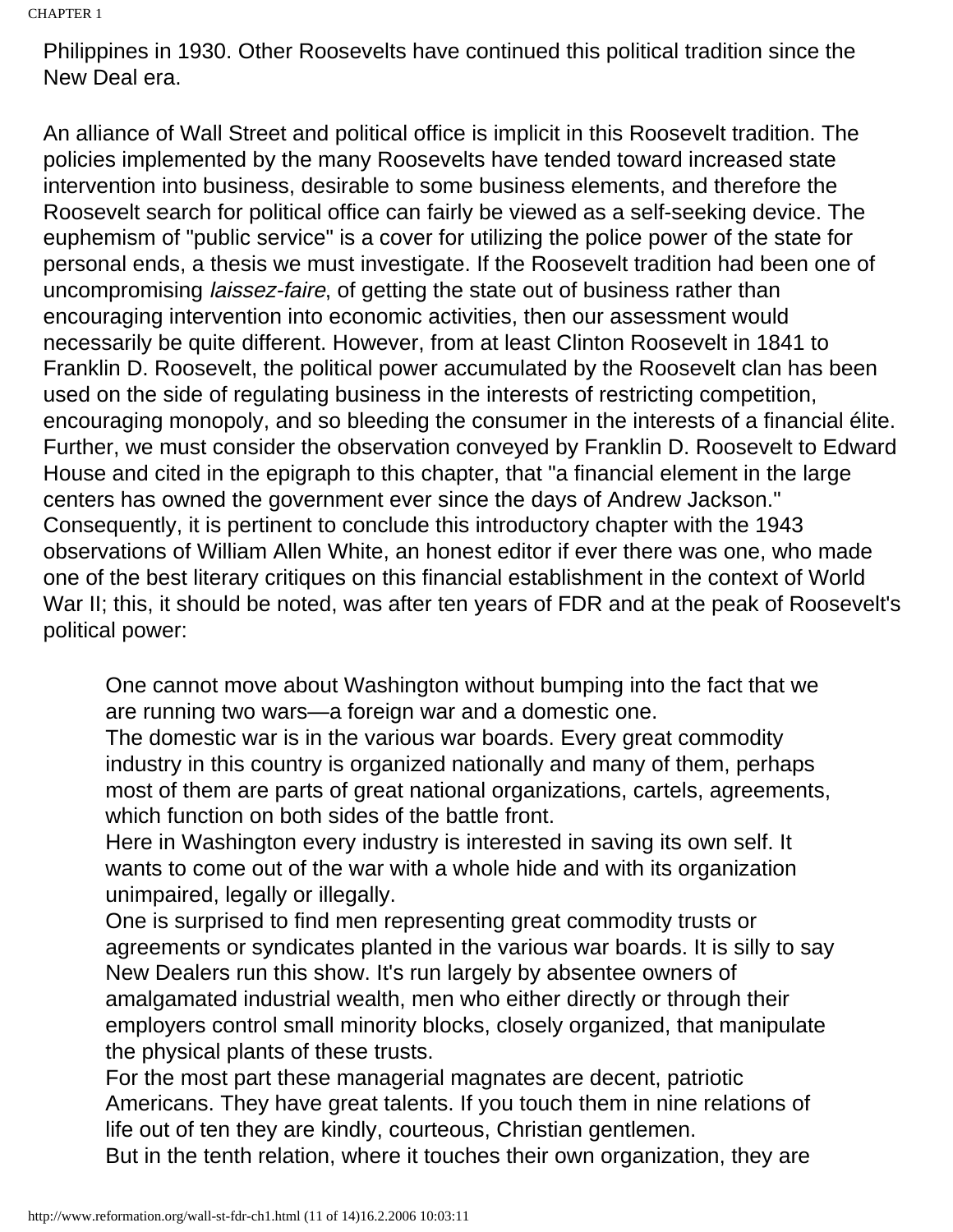stark mad, ruthless, unchecked by God or man, paranoics, in fact, as evil in their design as Hitler.

They are determined to come out of this war victorious for their own stockholders—which is not surprising. It is understandable also for Hitler to desire to come out of this war at any cost victorious for the German people. But this attitude of the men who control the great commodity industries, and who propose to run them according to their own judgment and their own morals, do not make a pretty picture for the welfare of the common man. These international combinations of industrial capital are fierce troglodyte animals with tremendous power and no social brains. They hover like an old silurian reptile about our decent more or less Christian civilization—like great dragons in this modern day when dragons are supposed to be dead.25

#### **Footnotes**

\*W.W. is Woodrow Wilson—editor's not.

1. A previous volume, Antony C. Sutton, Wall Street and the Bolshevik Revolution, (New Rochelle, N.Y., Arlington House, 1974), hereafter cited as Sutton, Bolshevik Revolution, explored the links between Wall Street financiers and the Bolshevik Revolution. In great part, allowing for deaths and new faces, this book focuses on the same segment of the New York financial establishment.

2. The Public Papers and Addresses of Franklin D. Roosevelt, Volume 1 (New York: Random House, 1938), p. 679.

3. New York: Lyle Stuart, 1968.

4. Ibid., p. 172.

5. Boston: Riverside Press, 1957, p. 273.

6. Ibid.

7. This series is: Frank Freidel, Franklin D. Roosevelt: The Apprenticeship. (1952), hereafter cited as Freidel, The Apprenticeship; Freidel, Franklin D. Roosevelt: The Ordeal (1954), hereafter cited as Freidel, The Ordeal; Freidel, Franklin D. Roosevelt: The Triumph (1956), hereafter cited as Freidel, The Triumph; Freidel, Franklin D. Roosevelt,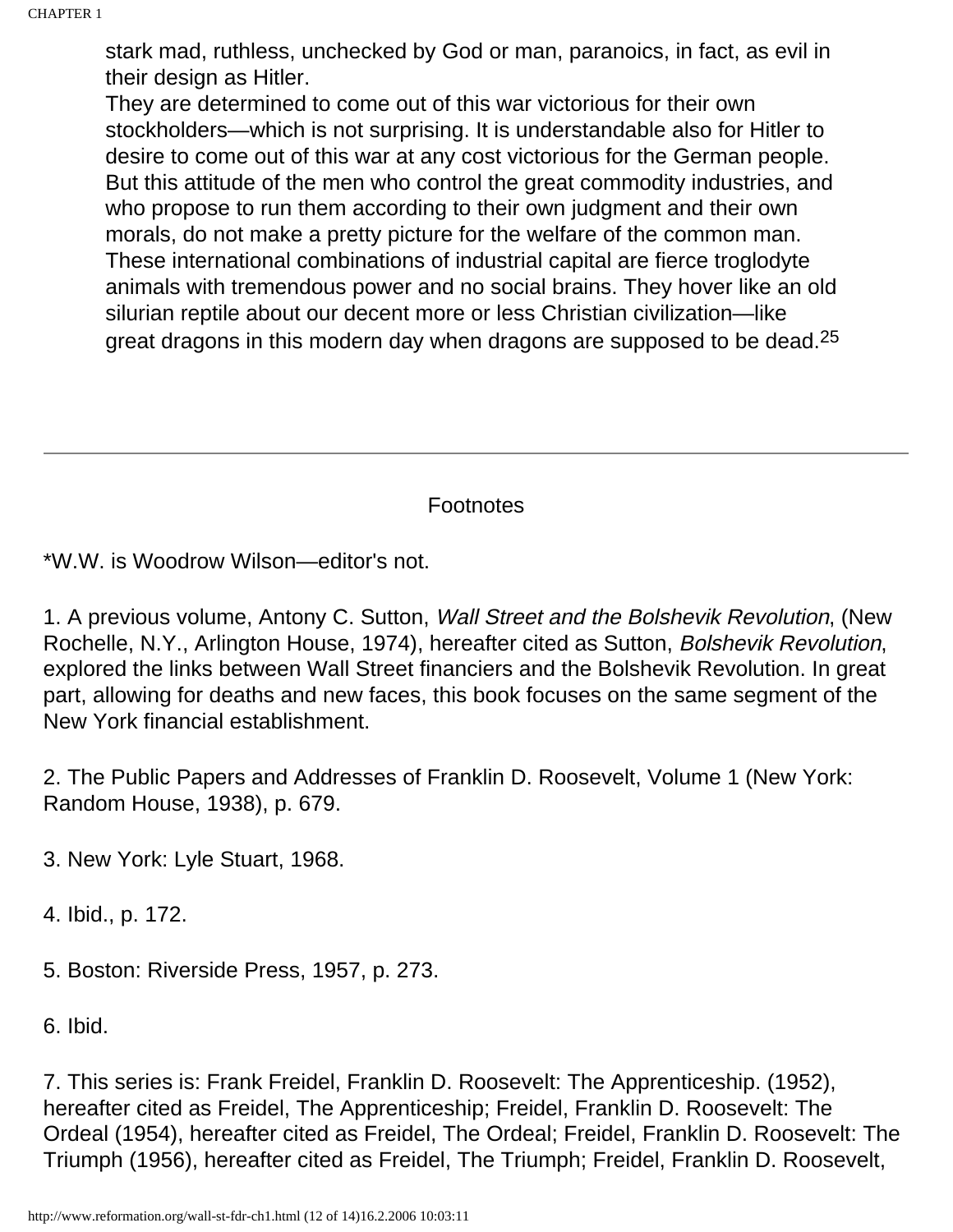Launching The New Deal (1973). All four volumes published in Boston by Little, Brown.

8. Freidel, The Triumph, op. cit., p. 187.

9. Ibid., p. 188.

10. Freidel, The Ordeal, op. cit., p. 149.

11. This raises a legitimate question concerning the scope of this book and the nature of the relevant evidence. The author is interested only in establishing the relationship between Wall Street and FDR and drawing conclusions from that relationship. Therefore, episodes that occurred in 1921, while FDR was on Wall Street, but not associated directly with his financial activities, are omitted. For example, in 1921 the Senate Naval Affairs Committee issued a report with 27 conclusions, almost all critical of FDR, and posing serious moral questions. The first conclusion in the Senate report reads: "That immoral and lewd acts were practiced under instructions or suggestions, by a number of the enlisted personnel of the United States Navy, in and out of uniform, for the purpose of securing evidence against sexual perverts, and authorization for the use of these enlisted men as operators or detectives was given both orally and in writing to Lieut. Hudson by Assistant Secretary Franklin D. Roosevelt, with the knowledge and consent of Josephus Daniels, Secretary of the Navy." The 26 related conclusions and the minority report are contained in United States Senate, Committee on Naval Affairs, 67th Congress, 1st Session, Alleged Immoral Conditions at Newport (R.I.) Naval Training Station (Washington: Government Printing Office, 1921).

However, while FDR's conduct in the U.S. Navy may have been inexcusable and may or may not reflect on his moral fiber, such conduct is not pertinent to this book, and these incidents are omitted.

It should also be noted that, where FDR's correspondence is of critical import for the argument of this book, it is the practice to quote sections verbatim, without paraphrasing, to allow the reader to make his own interpretations.

12. Daniel W. Delano, Jr., Franklin Roosevelt and the Delano Influence (Pittsburgh, Pa.: Nudi Publications, 1946), p. 53.

13. Ibid., p. 54.

14. See Sutton, Bolshevik Revolution, op. cit., pp. 128, 130-3, 136 on Stone & Webster.

15. Elliott Roosevelt and James Brough, An Untold Story: The Roosevelts of Hyde Park (New York: Putnam's, 1973), pp. 142, 147-8.

16. United States Senate, Hearings before the Special Committee Investigating the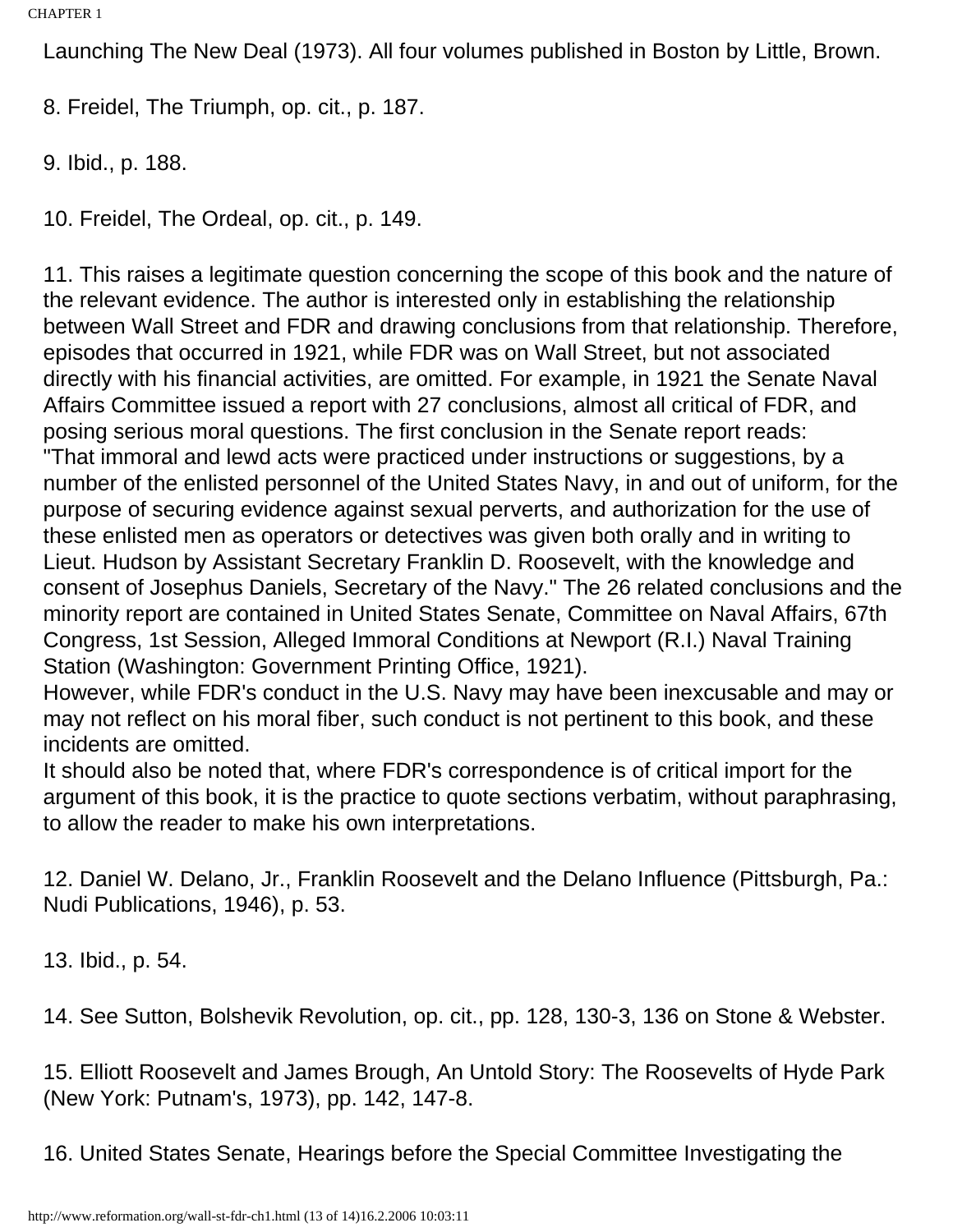Munitions Industry, 74th Congress, Second Session, Part 25, "World War Financing and United States Industrial Expansion 1914-1915, J. P. Morgan & Company" (Washington: Government Printing Office, 1937), p. 10174, Exhibit No. 3896.

17. Frederic A. Delano, Are Our Railroads Fairly Treated? Address before the Economic Club of New York, April 29, 1913, p. 11.

18. Frederic A. Delano, What About the Year 2000? Joint Committee on Bases of Sound Land Policy, n.d., pp. 138-9.

19. Ibid., p. 141.

20. Elliott Roosevelt, An Untold Story, op. cit., p. 43.

21. Ibid., p. 67.

22. See Sutton, Bolshevik Revolution, for numerous citations to Thomas Lamont's connections with the Bolshevik Revolution in 1917, while residing in FDR's leased house in New York.

23. It is important to note as we develop the story of FDR in Wall Street that Guaranty Trust is prominent in the earlier Sutton, Bolshevik Revolution. 24. Gabriel Kolko, The Triumph of Conservatism (London: Free Press, 1963), p. 202. Willard Straight was owner of The New Republic.

25. Quoted from George Seldes, One Thousand Americans (New York: Boni & Gaer, 1947), pp. 149-150.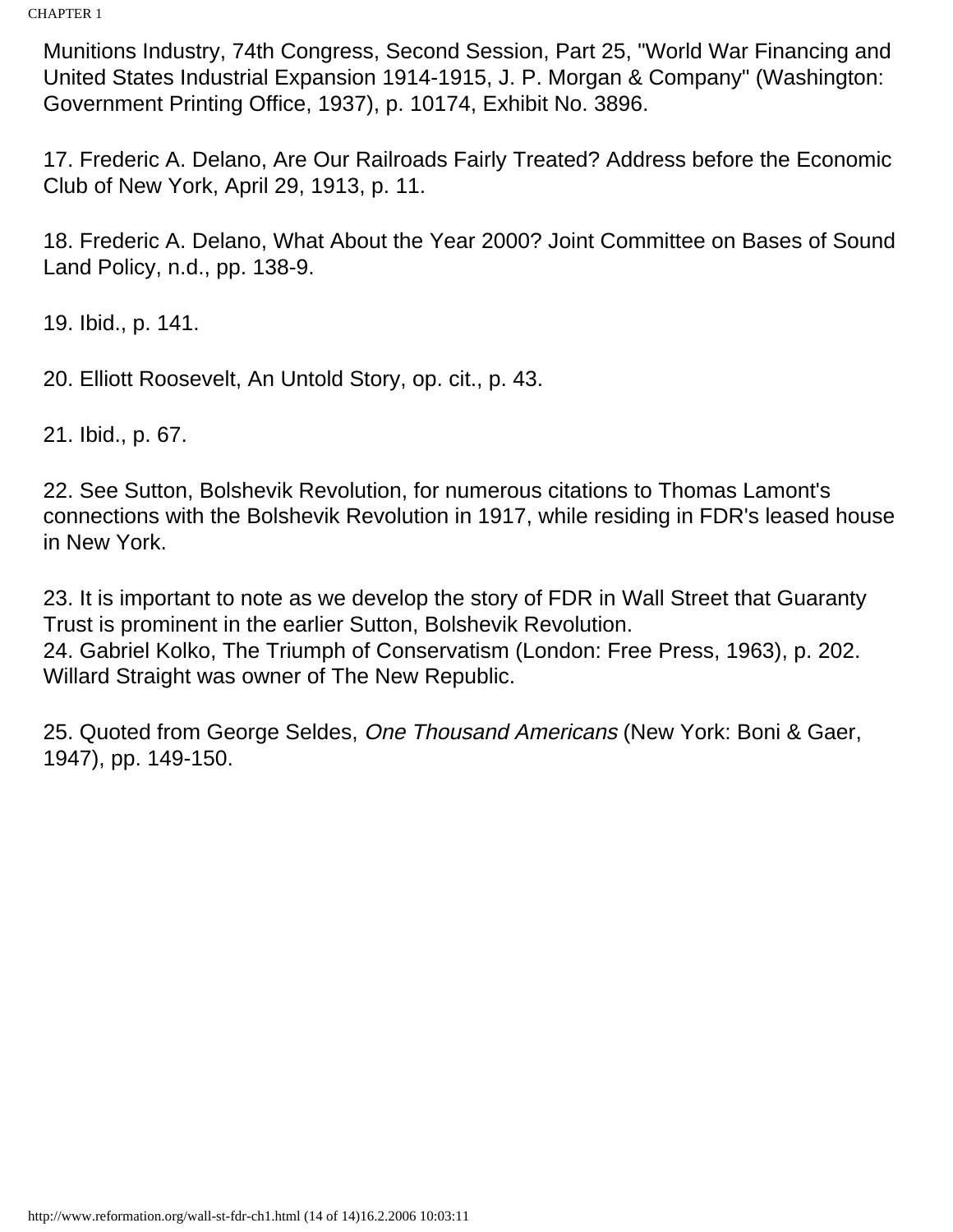### **Politics in the Bonding Business1**

#### <span id="page-19-0"></span>**I am going to take advantage of our old friendship and ask you if you can help me out any [sic] in an effort to get fidelity and contract bonds from the powers that be in Brooklyn.**

Franklin D. Roosevelt to Congressman J. A. Maher, March 2, 1922.

In early 1921 Franklin D. Roosevelt became vice president of the Fidelity & Deposit Company of Maryland and resident director of the company's New York office at 120 Broadway. Fidelity & Deposit of Maryland was an established insurance company specializing in the bonding and surety policies required on government and corporate contracts and a range of individual employments ranging from secretary of a trade union to employees of stock brokerage houses. In fact, a potential for bonding business exists wherever a contractor or employee can violate a fiduciary trust or fail to complete a contract, as in construction projects. In brief, bonding is a specialized field of insurance covering the risk of noncompliance. In 1921 Fidelity & Deposit was the fourth largest such bonding house in the United States, but not to be confused with the Fidelity and Casualty Company of New York, another insurance company, which incidentally had W. Emlen Roosevelt, FDR's cousin, on its board of directors.

Why did Van-Lear Black, owner of The Baltimore Sun and board chairman of Fidelity & Deposit, hire insurance novice Franklin D. Roosevelt as vice president of the important New York office? Almost certainly he hired FDR because the bonding business is unusually dependent upon political influence. Reading through FDR's Fidelity & Deposit letter files from 1921 to 1928, we find that only rarely do price or service appear as competitive elements in bonding. The main competitive weapons are "Whom do you know?" and "What are your politics?" In other words, politics is a substitute for the market place. Politics was FDR's forte and Van-Lear Black knew his bonding world when he acquired FDR. It is important to note the political nature of the bonding business because FDR's biographers have, in some cases, suggested that FDR, a business novice, was relatively useless to VanLear Black. For example, Frank Freidel writes:

Whether Van-Lear Black hired him because it was a smart business move or merely to collect a celebrity is impossible to determine. The worst Wall Streeters unfriendly to Roosevelt were able to charge was that the company wasted the twenty-five thousand dollars per year it paid him in salary.<sup>2</sup>

What then were the roles of politics and politicians in the bonding business in New York State in the 1920s?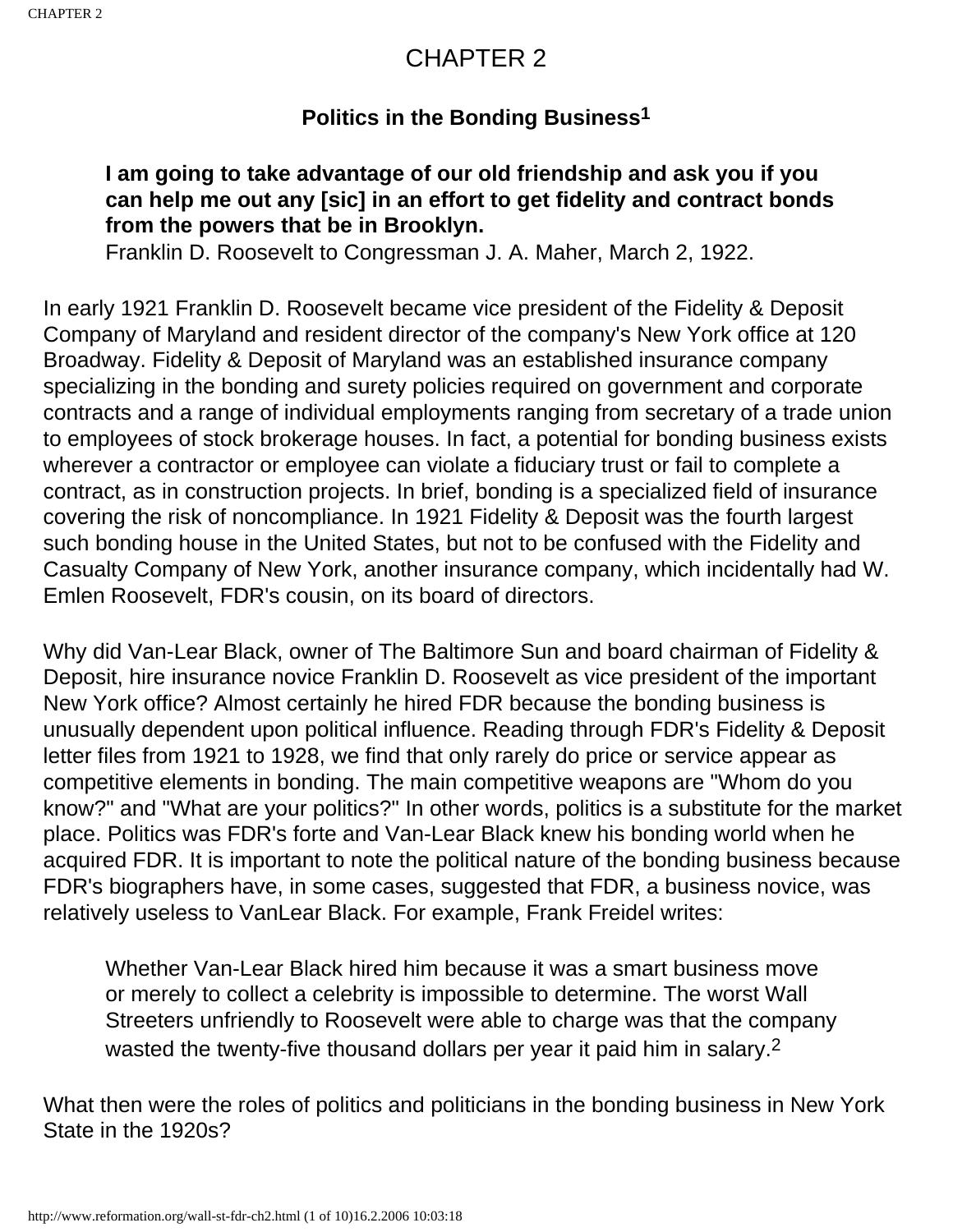#### **POLITICIANS AS BOND WRITERS**

The pervasive political nature of the bonding business is reflected in a contemporary, but anonymous, news clipping found in the FDR letter files and carefully marked by FDR himself. The clip refers to New York State government officials negotiating state contracts while at the same time acting as members of private bond-issuing firms selling security bonds to state contractors. The newspaper aptly headed the column "All Under One Roof" and reported that Daniel P. O'Connell, a member of the Albany bonding firm O'Connell Brothers & Corning and simultaneously in charge of the public affairs of the city and county of Albany, was endeavoring to exert a statewide influence over the issue of his bonds, to the dismay of competing bond writers:

Whereas, formerly Daniel P. has been somewhat busy going on the bonds of various and sundry constituents, hereafter he will do his utmost, it is said, to wish his bonds on other persons, especially contractors doing business with the city and county.

His advent into the bondwriting world has been about as welcome as a snowstorm would be to a blushing bride on a bright and sunny June morning. Local insurance men, Democrats as well as Republicans, it is said, who have been engaged in writing contractors' bonds for many years, resent Daniel P's coming into their field, while perhaps admiring his ambition and display of courage and all that sort of thing; and in state political circles it is said that Royal K. Fuller, state commissioner of the bureau of canals and waterways, is fearful that if Daniel P. succeeds in the local field [it will be] to his (Mr. Fuller's) detriment, or rather to the detriment of the bondwriting firm with which he is connected and for whose benefit, it is said, he uses the influence of his position.

Bond writer cum office holder O'Connell then wrote soliciting letters to all Albany city and county contractors to the effect that he was in the bonding business at the City Savings Bank Building, owned incidentally by Albany Mayor Hackett and which also happened to be the headquarters of the Albany county Democratic organization. O'Connell's letter to State contractors concluded with the appeal:

I would appreciate it if you will allow this office the opportunity of serving you. A telephone call or letter addressed to me at this office will receive prompt attention.

It is important to note this prevailing and apparently acceptable use of political office and influence to feather one's own nest. In the light of the evidence below, it suggests that FDR was merely following the contemporary mores of his environment. The use of politics to obtain bond business is reflected in the FDR letter files and essentially is the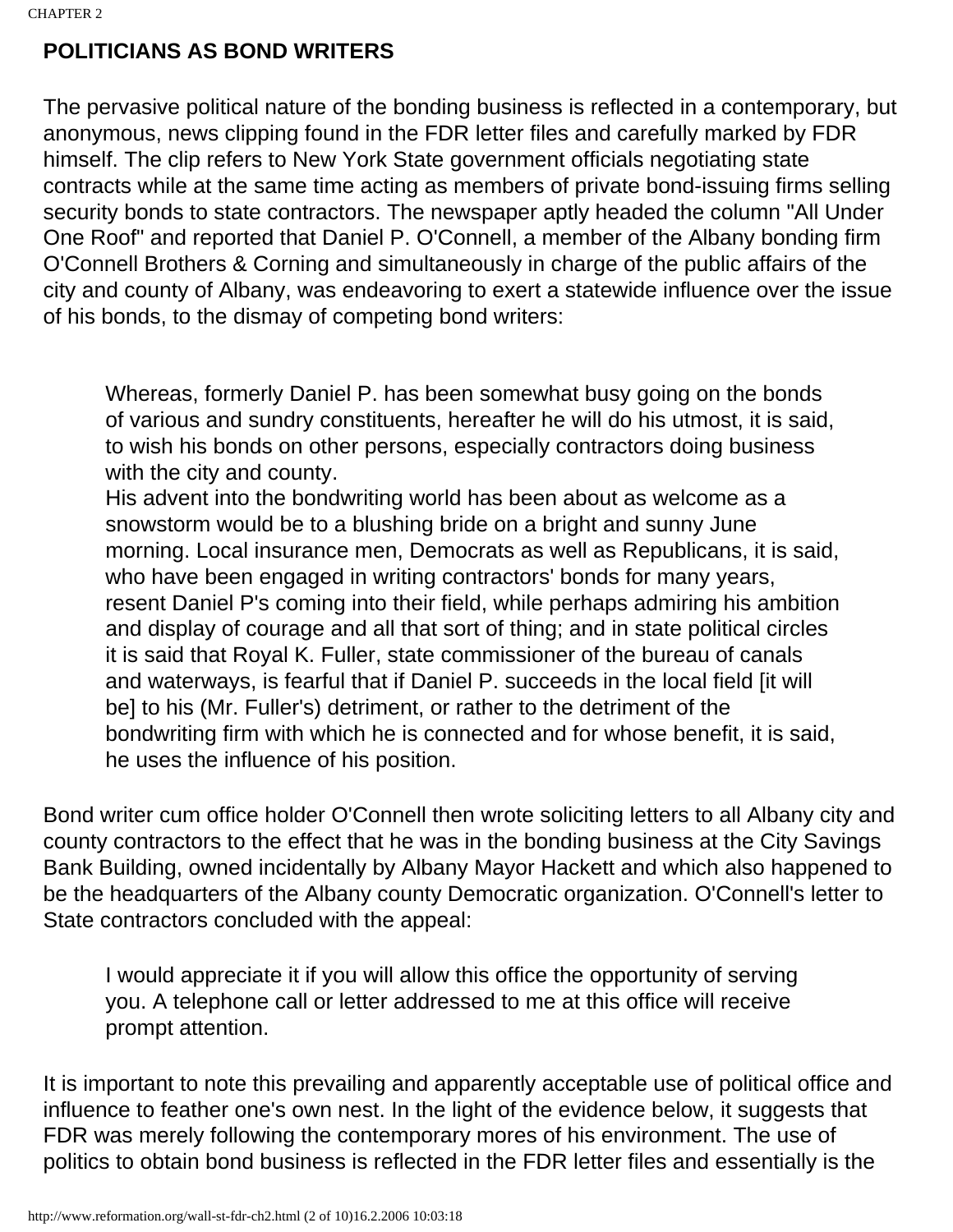only way he obtained bonding business while vice president of Fidelity & Deposit Company. Of course, his letters soliciting business to the other Wall Street Roosevelts are entirely legitimate. We find for example, a letter to "Dear Cousin Emlen" (W. Emlen Roosevelt of Roosevelt & Son, 30 Pine Street) dated March 10, 1922 to inquire about obtaining the scheduled bond for the Buffalo, Rochester and Pittsburgh Railway Company, a bond then written by the competing National Surety Company. Emlen replied promptly on March 16 that he "was able to speak to the President about the matter." This must have stirred FDR's imagination because on March 16, 1922 he wrote to "Dear George" (George E. Roosevelt), also at Roosevelt & Son, inquiring about the blanket bond taken out by the firm itself for its own protection.

Trade unions were a special FDR target for business; as each union local secretary and treasurer is required to have a bond, this was a lucrative field. On December 13, 1921 general secretary treasurer E. C. Davison of the International Association of Machinists wrote FDR:

We are now carrying the bulk of our bonding business with your company, which we were influenced to do in a great measure by the fact of your connection with this concern.

Then on January 26, 1922 Joseph F. Valentine, president of the International Molder's Union of North America, wrote to FDR that he was most appreciative of all FDR's efforts for the union while acting as Assistant Secretary of the Navy and

I have a desire to give the Fidelity and Deposit Company of Maryland as much of our business as possible ... as soon as our existing bonds have lapsed, it will be a personal pleasure to have your Company handle our business in the future.

Union officials in Washington and elsewhere were prompt to request their locals to divert business to their old friend FDR and away from other bonding companies. In turn, local union officials were prompt to report on their diverting actions, information in turn promptly conveyed to FDR. For example, the president of the International Association of Boilermakers wrote to Secretary Berres of the Metal Trades Department, A. F. of L., in Washington, D.C.:

. . . You may rest assured that anything that I can do to be of service to Mr. Roosevelt in his new position will be a pleasure on my part, and I am today writing Mr. Roosevelt.

Naturally FDR exploited his old political friends to the utmost and with a commendable attention to detail. In a sales pitch dated March 2, 1922 addressed to Congressman J. A.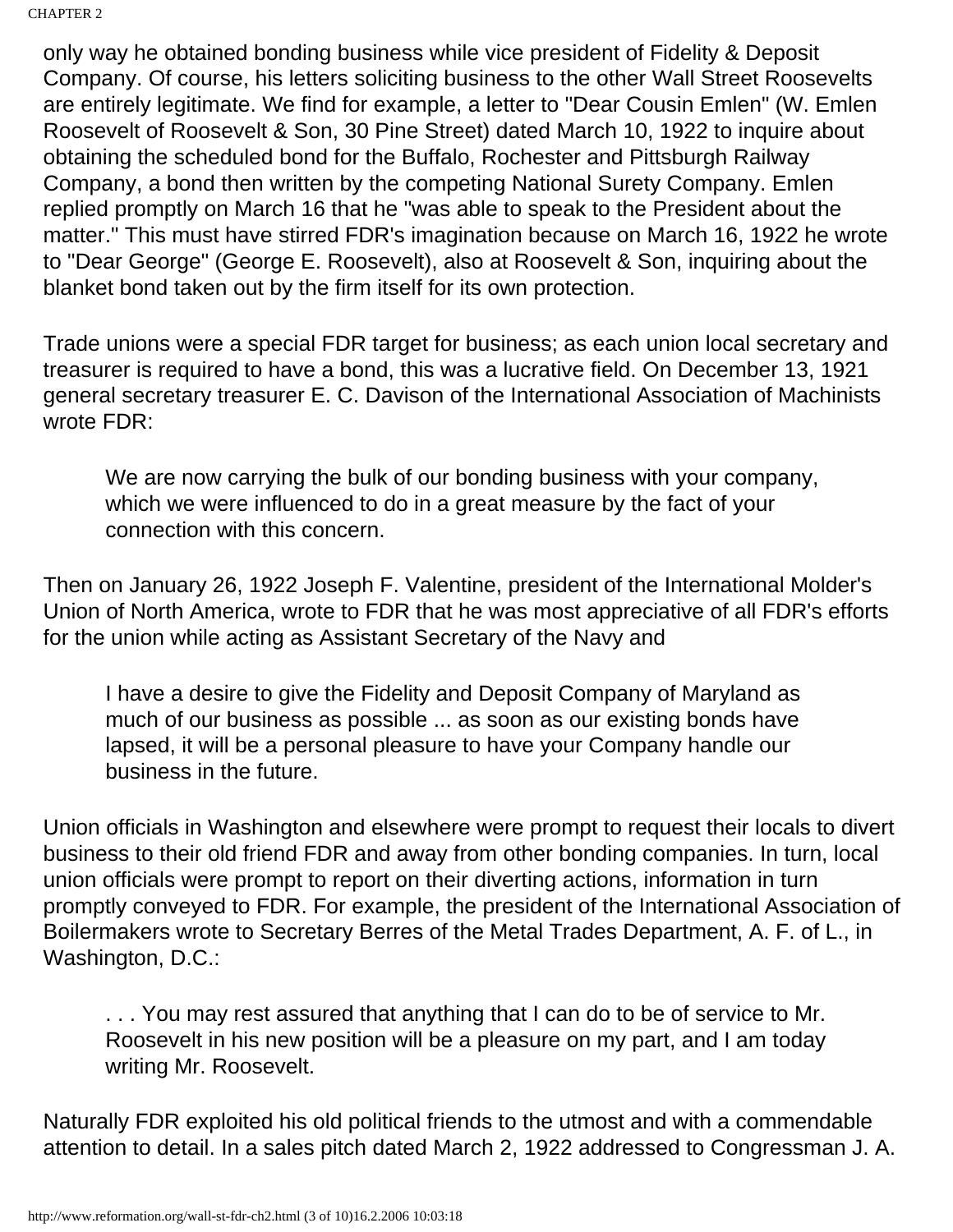Maher, FDR wrote two letters, not one. The first letter read in part:

Howe [Louis Howe, FDR's right-hand man] told me of his conversation over the telephone with you and I am inclosing a more formal letter for exhibition purposes. This is a little friendly note lest you think I have suddenly grown formal since I have adopted Wall Street as my business address. Do come over and see me. I know it will do your soul good to hear the language which Brother Berres and various others connected with the Labor Bureau, are using in regard to the present administration in general and Congressmen in particular. If the Missus happens to be out of hearing when you arrive I will repeat some of the more quotable extracts.

FDR enclosed for Congressman Maher a more formal letter obviously to be shown around to Maher's friends stating precisely what it was he wanted: "fidelity and contracts bonds from the powers that be in Brooklyn:"

I am going to take advantage of our old friendship and ask you if you can help me out any in an effort to get fidelity and contract bonds from the powers that be in Brooklyn. There are a large number of bonds needed in connection with the city government work, besides the personal bonds which every city official has to give, and I am in hopes that some of my old friends will be willing to remember me. Unfortunately, I cannot take this matter up with them myself at the present time, but as all my friends are your friends I feel that if you have the time and inclination, you can be of real help to me. I assure you the favor will not soon be forgotten.

Later we shall see how successful this approach was for F & D.

#### **POLITICAL INFLUENCE AND CONTRACT AWARDS**

FDR's political contacts and influences were of course well known within Fidelity & Deposit, and he was repeatedly called upon by other members of the firm to use his political expertise and personal credit to generate bond business, even outside New York. This may be exemplified by a letter dated August 23, 1928 from F & D director F. A. Price, in charge of the Chicago office, about business from local Chicago politicians. Price wrote "Dear Franklin" with a message that, since the death of Chicago political leader George Brennan, several names had been proposed as leaders of the local Democratic Party machine. Brennan before his death requested that M. L. Igoe be his successor, Price writes FDR:

You undoubtedly got in touch with him while at Houston and in the event you have a personal acquaintance with him, I would like to have you give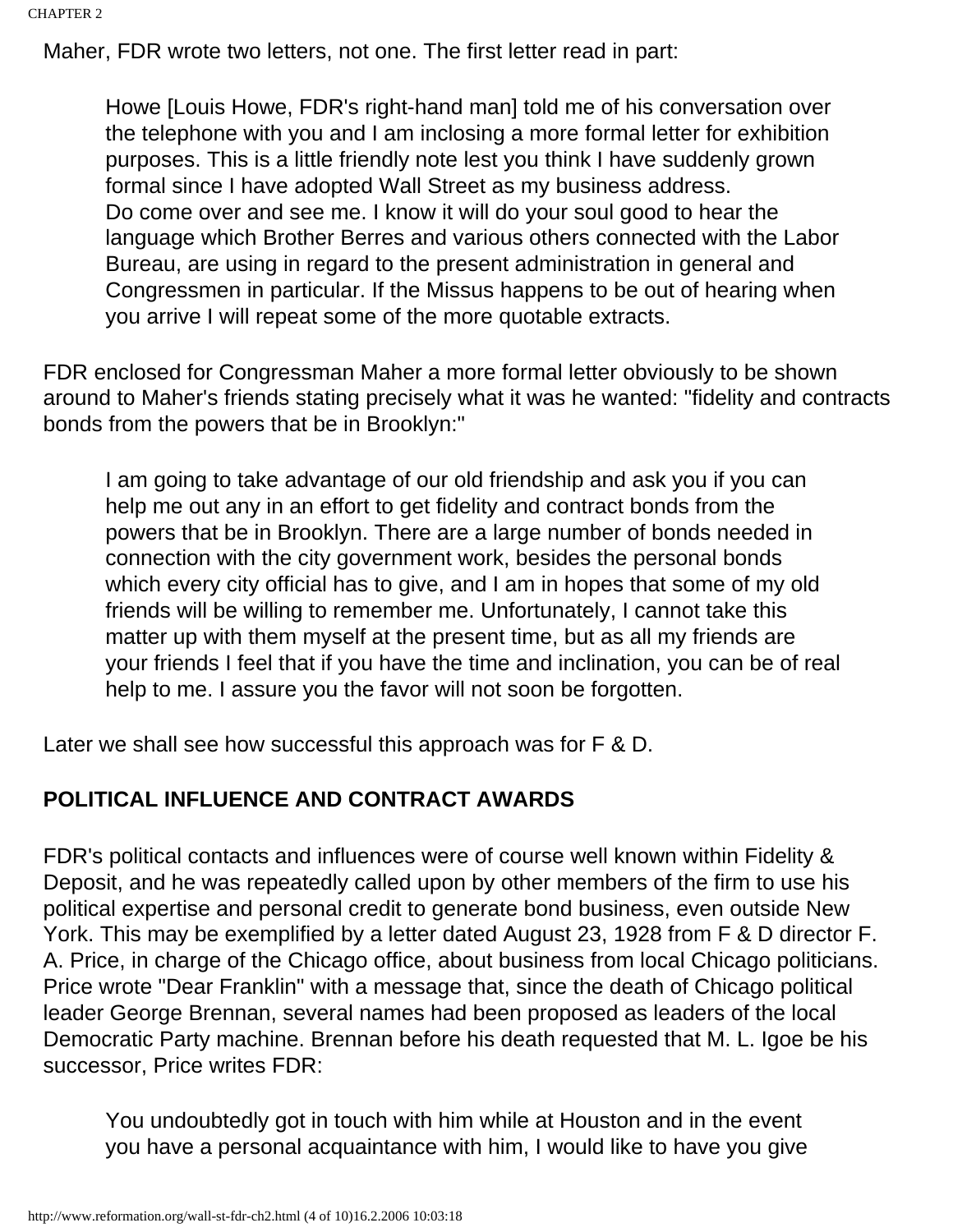me as strong a letter of introduction to him as possible.

Price noted that recently when in Baltimore he had discussions with F & D company president Charles Miller about "the thought of making some deal with the new democratic leader in Illinois. It is with this view in mind that I wish the letter of introduction." As machine politics in Chicago has been notorious for its low ethical standards, it requires little imagination to visualize the kind of deal Price was suggesting and which FDR used his name and influence to further.

That personal friendship alone was insufficient to get bonding business and that some variety of sweetener was used is brought out in a letter on the New York political situation dated September 23, 1925 from John Griffin, in charge of the New York office contract division, to "My Dear Mr. Roosevelt." It discusses the complex interconnections between New York political offices and the bond brokerage business. In part the letter reads:

The big victory of Walker over Hylan will, of course, make a new set-up in the bond broker situation. Sinnott & Canty, from whom we were able to get some bonds in the early part of the Hylan Administration and in the latter part were not so much favored, will no doubt be out of it and either Charles F. Murphy, Jr., Hyman & McCall, Jim Hoey, or a man named McLaughlin, a brother of the Banking Superintendent, will be the favored one. As I see it, our strongest connection will be through Al Smith into Charlie Murphy or McCall or McLaughlin as Hoey has his own Company—the Columbia Casualty Company. Perhaps Murphy receives from the National Surety Company, or the Company to whom he gives business now, a larger commission than we might be willing to give for his direct business, but a word into his ear through you and, of course, through the Governor and possibly Jimmie Walker, would at least put us under the most favored nation clause or [for] any division of these bonds as you know all of them must be divided between two or more companies.

I know all of these people pretty well and favorably, but mere personal friendship will not be sufficient.

A meticulous reading of this internal company letter suggests that kickbacks were the usual way to get bond business from New York government agencies; note the paragraph, "Perhaps Murphy receives from the National Surety Company, or the Company to whom he gives business now, a larger commission than we might be willing to give for his direct business." The concluding sentence, ". . . mere personal friendship will not be sufficient" has an ominous ring.

Politicization of the surety business, so obvious in Chicago and New York, extended also to the Federal government contract arena in Washington D.C. On May 5, 1926 F & D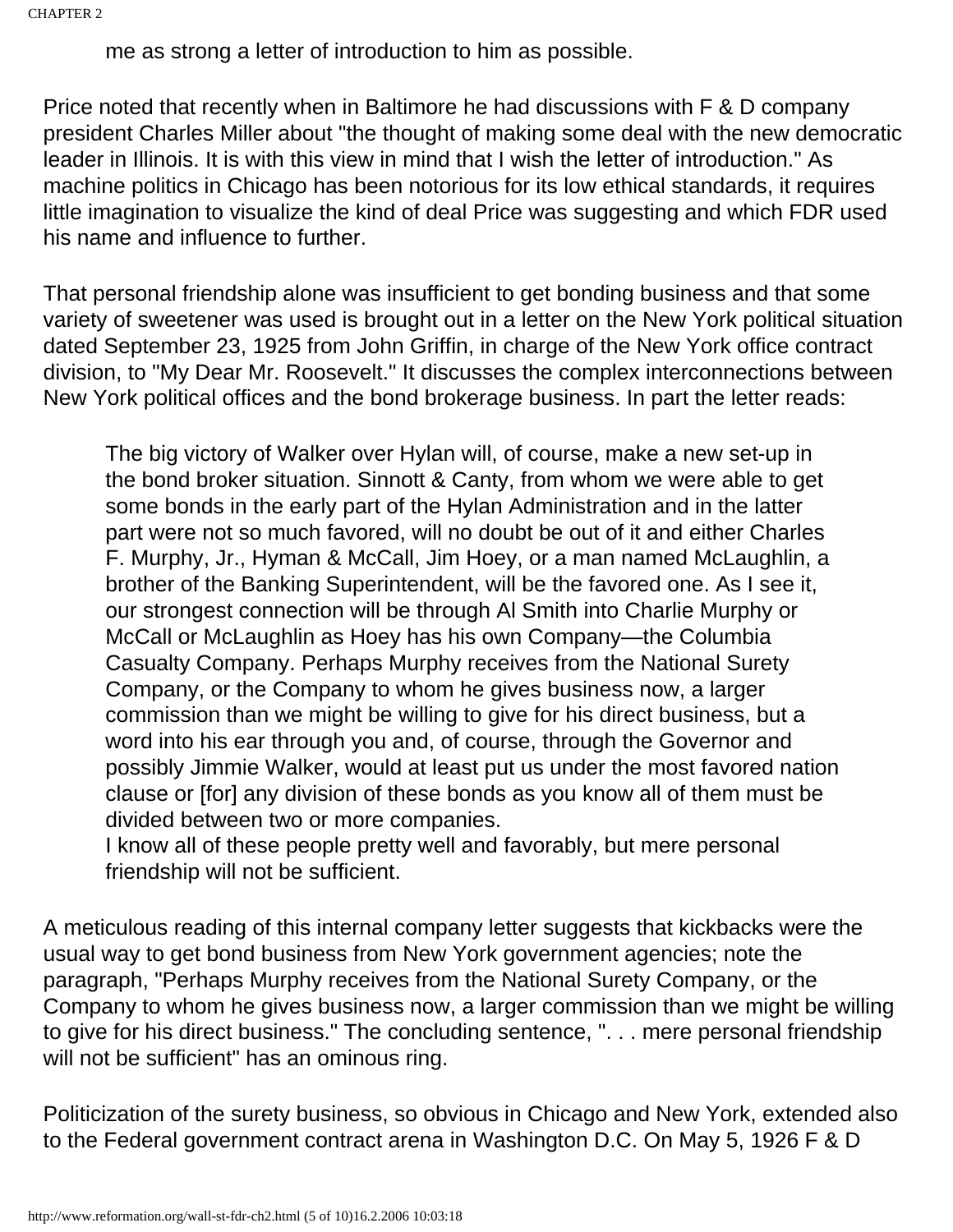second vice president F. A. Bach in Baltimore wrote FDR about a \$11/4; million Veterans Bureau building projected for construction that spring:

#### Dear Franklin,

Among other projects of the Veterans Bureau this spring is one involving approximately a million and a quarter dollars at Bedford, Mass., and I am secretly hoping that through influence such as knowing Mrs. Rogers, Representative of Massachusetts, that we might have some chance of getting a piece of that business although, of course, the biggest project will be at North Port, Long Island.

Similarly, to a contact in a "firm holding Navy contracts" FDR wrote:

A casual reference in a letter from one of my old friends in the Navy Department to the award of some 8-inch gun forgings to your company, brought to my mind the very pleasant relations we held during my term as Assistant Secretary of the Navy, and I wondered if you would feel like letting my company write some of the contract bonds that you are obliged to give the government from time to time. I would like very much to have one of our representatives call.

Louis Howe, FDR's right-hand man, also worked at F & D offices, also actively solicited bonds, and was not at all backward about canvassing business. Howe's letter to Homer Ferguson of the Newport News Shipbuilding Company in December 1921 noted that the company had entered bids on construction of the vessel Leviathan and thanked Ferguson for the bond:

If by any chance the fact that this was Mr. Roosevelt's company influenced you in making this award it would cheer Mr. Roosevelt tremendously if you could write him a little line to that effect.

These political methods of doing business are, of course, a long way from the competitive market place of the college textbooks. It would be naïve to think that political preference and personal friendship have no role, or only a minor role, in business relationships. In reviewing FDR's bond business, however, it is difficult to visualize another business in which politics plays such an all-encompassing role as it did in the bonding and surety business in the 1920s. The morality of kickbacks and of the use of political office to generate personal business is questionable, and the legality is definitely doubtful. Much less obvious is the consequent loss of economic efficiency and loss to society as a whole. If purchase and sale of such bonds is determined by price and past performance—and personal acquaintance can be a legitimate factor in judging past performance—then the market place will yield maximum economic benefits and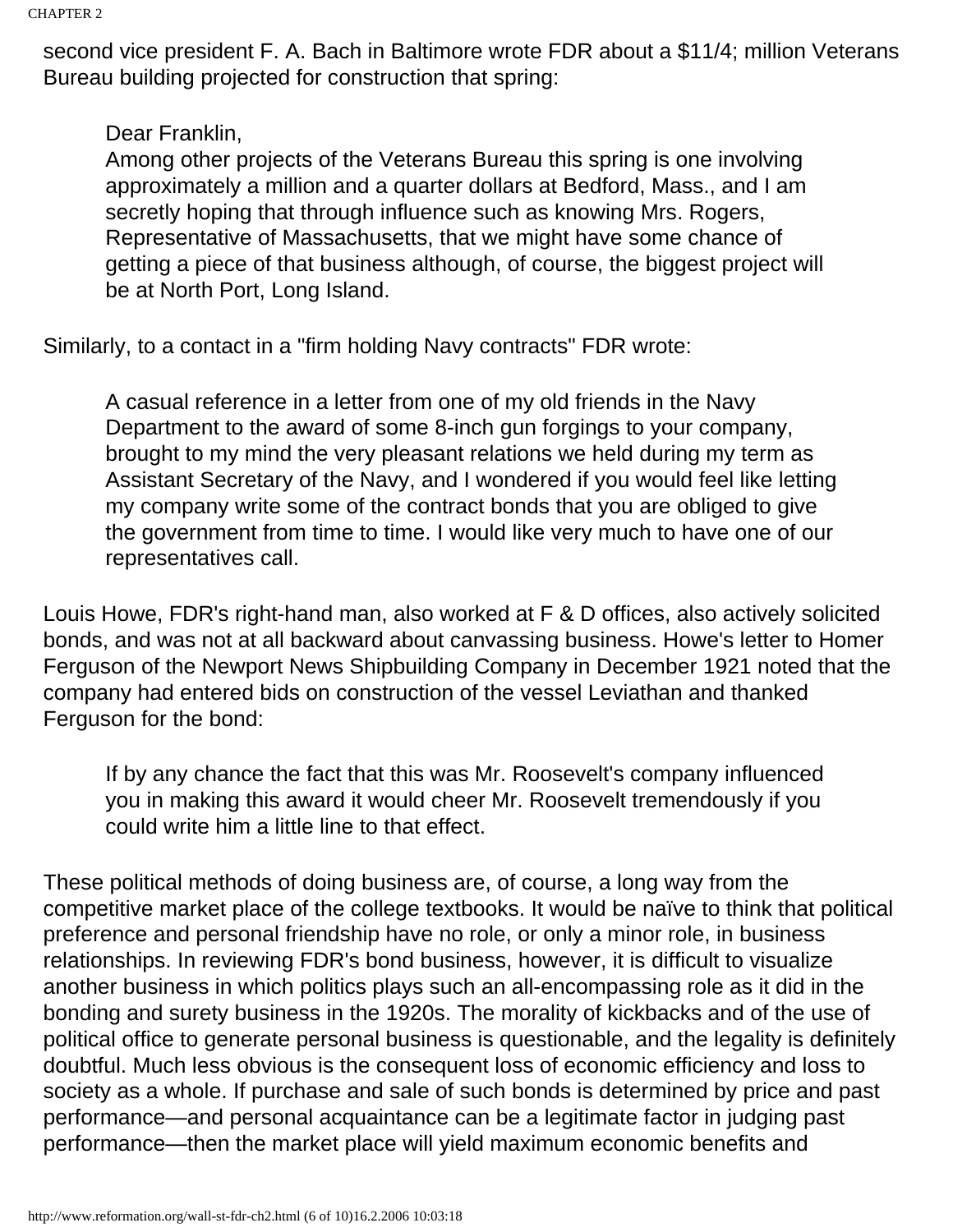efficiency for society. In a politicized business atmosphere these impartial competitive factors are eliminated, economic efficiency is foregone, and benefits are reduced. We have, in effect; a microcosm of a socialist economy in which all decisions are politicized to the detriment of society as a whole. In brief, FDR's bonding operations were to some degree antisocial.

Yet other letters in the Roosevelt files provide authentic glimpses into the back rooms of 1920 era politics, the wheeling and dealing that has so often degenerated into outright corruption. Witness an FDR letter dated July 11, 1928 to first vice president George L. Radcliffe in Baltimore relating to the manner in which John J. Raskob became Chairman of the Democratic National Committee. Raskob was vice president of Du Pont and of General Motors and consequently as much a member of the Wall Street establishment as could be found anywhere:

At a meeting last night the Governor [Smith] definitely decided on John J. Raskob as Chairman of the National Committee. He said he wanted an organizer and a man who would bring the Democratic Party into favor with the business interests of the country. My first judgment is that it is a grave mistake as he is a Catholic; secondly, he is even wetter than Smith, seeking the repeal of the Eighteenth Amendment: and third, he is the head of the largest business organization in the world. I fear that it will permanently drive away a host of people in the south and west, and rural east who are not particularly favorable to Smith, but who up to today have been seeping back into the Party.

I don't know Raskob very well, but expect to have a conference with him within a few days, and will mention among other things the possibility of V.L. B. [Van-Lear Black].

Later in this book we shall record the enormous funds poured into the Democratic Party by Raskob and the quid pro quo for big business: the New Deal and the National Recovery Administration (NRA).

On August 24, 1927 another letter to George Radcliffe outlined the manner in which the bonding industry could get together on behalf of James Beha, then Superintendent of Insurance in the State of New York. This quotation confirms the fact that "regulated" industries are no more than political devices to keep unwelcome competition at bay and that the regulators can be in the pockets and act on behalf of the supposedly regulated industry:

Vic Cullen<sup>3</sup> and I have just had a talk in regard to Superintendent Beha. Vic says that he thinks there is some move on foot initiated by Joyce, to get Beha into the National in some capacity and Cullen makes what to me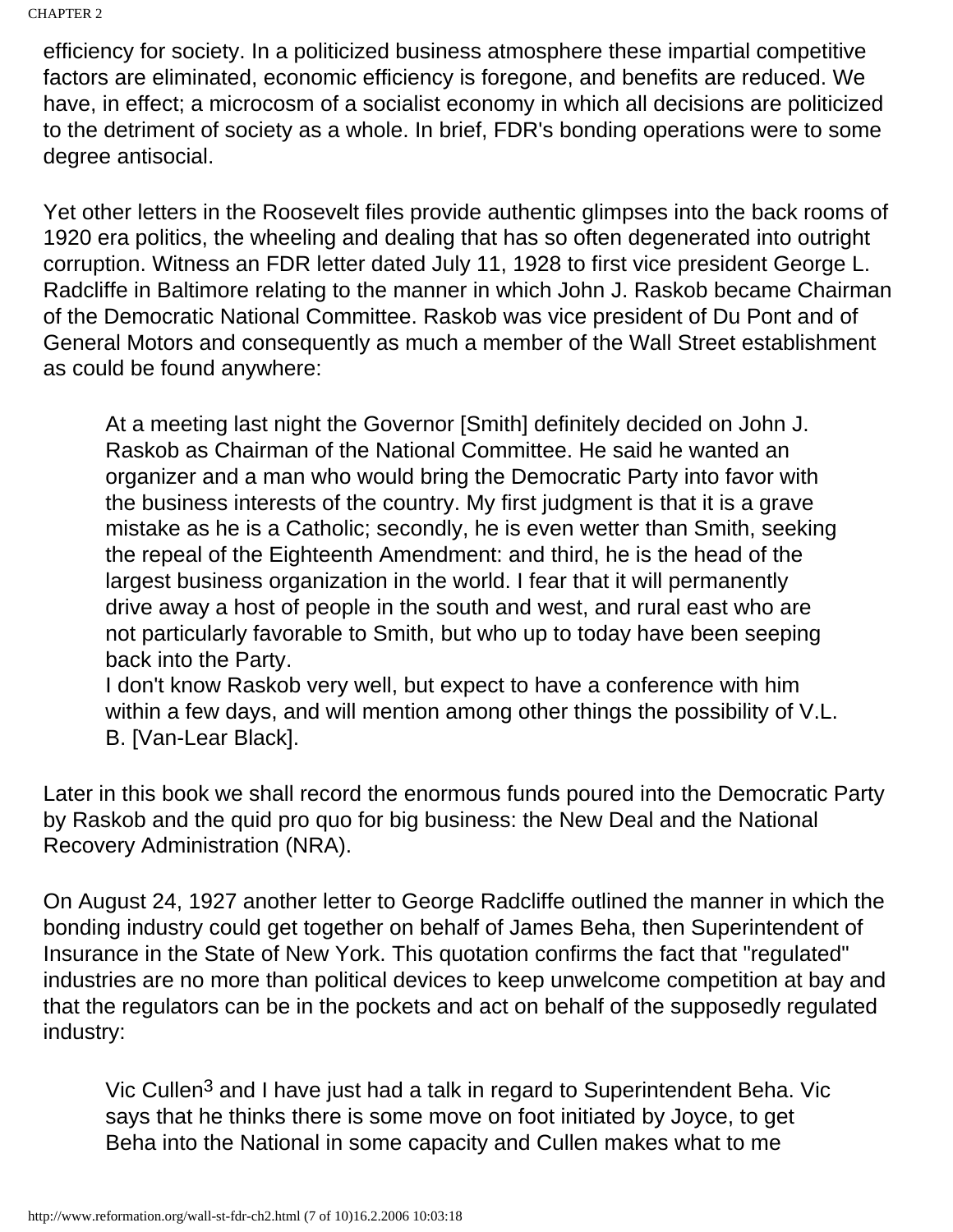seems a most worthwhile suggestion. It is that Beha might become the head of the Surety Association. We all like Beha and trust him; he is a man of courage and independence, and I cannot think of any one better suited for the position. Of course, it would cost a high salary—my thought is \$35,000 a year—but this divided up among all of the members, amounts to but a drop in the bucket.

If you think well of this suggestion, Cullen and I both feel that you are the man, rather than either of us, to approach the heads of the American, U. S. F. & G. and one or two others in an informal and confidential way.

On the other hand, there were attempts in New York to eliminate abuses in the bonding business. One such effort was that by State Architect Sullivan W. Jones to eliminate a state requirement for bonds. Governor Al Smith was at first induced to extend his approval to the Jones plan. This brought a swift letter to FDR from R.H. Towner at 160 Broadway to the effect that the Jones Plan would be disastrous and (if) "Governor Smith (has gone) astray some of his friends ought to put him right." FDR's prompt reply to Towner was, "I hope to see the Governor in the next couple of weeks and will then talk to him like a Dutch uncle about Jones' plan." We read no more in the FDR files about abolishing compulsory surety bonds in the State of New York.

That F & D's office was hard nosed about its own interests is reflected even in relatively minor matters: for example, no New York business association was able to win F & D financial support. On August 5, 1926 a request from the Better Business Bureau of New York for a subscription evoked a cold response from F & D. FDR passed the letter to vice president Cullen to prepare a "suitable reply," and Cullen promptly turned down the Better Business Bureau. This turn-down was supported by president Charles R. Miller in Baltimore, "I am not so keen on making a contribution toward the Better Business Bureau at this time...." Then the Merchants Association of New York wrote FDR on May 23, 1925 about membership of F & D in their association. Again Cullen argued that "the Merchants Association is of absolutely no benefit to us." No law requires membership in better business associations, but these brush-offs make suspect do-gooder social appeals from these nonjoiners.

### **THE PAY-OFF FOR FIDELITY & DEPOSIT COMPANY**

This brief review of Franklin D. Roosevelt's career from 1921 to 1928 as vice president of Fidelity & Deposit Company in New York suggests the philosophical road Roosevelt followed for the next two decades. The bonding business was pervasively political, and FDR in politics was like a duck in water. Political contacts made during his service as Assistant Secretary of the Navy were utilized to the full, new political contacts, encouraged by the Baltimore management of F & D, were made, and FDR had seven years to practice this art of politics in business. The results for F & D were exceptionally good. Business expanded, in some measure perhaps because almost all business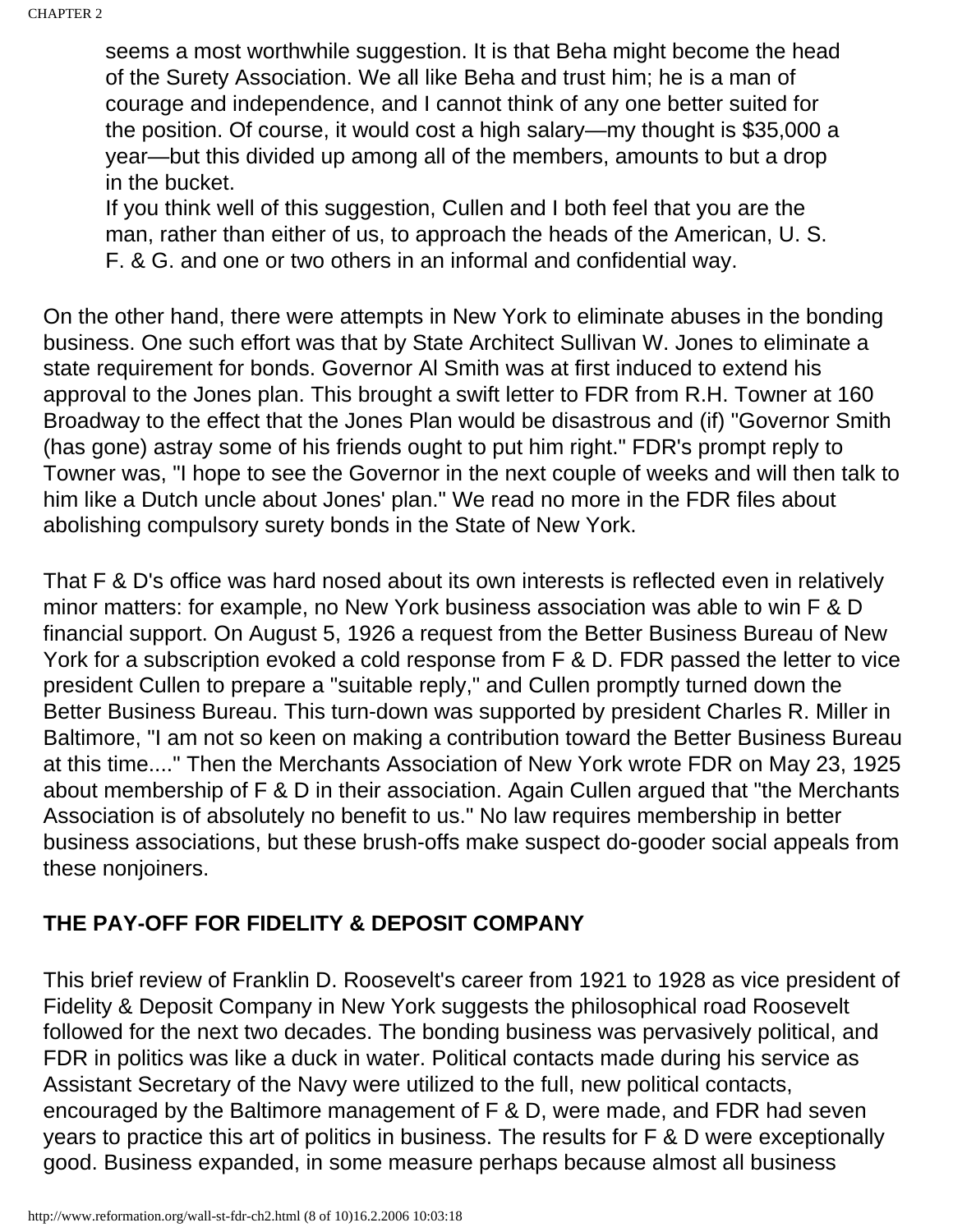expanded in the 1920s, but almost certainly to a major extent because of FDR's political activities. In the period January 1st, 1923 to January 1st, 1924 Fidelity & Deposit showed a gain of \$3 million in the year and surged into third place among the bonding companies, a good jump ahead of U.S. Fidelity and Casualty Co., its displaced competitor. The figures read:

#### **Surety Company Bonds in the State of New York**

|                                                   | Jan. 1, 1923 | Jan. 1, 1924 | Gain/loss       |
|---------------------------------------------------|--------------|--------------|-----------------|
| Fidelity & Deposit Co.                            | \$7,033,100  | \$10,184,600 | $+$ \$3,151,500 |
| <b>National Surety Co.</b>                        | \$14,993,000 | \$15,677,550 | $+684,550$      |
| Fidelity & Casualty Co. Surety Co.<br>of New York | \$3,211,900  | \$3,215,150  | $+3,250$        |
| Aetna Casualty & Surety Co.                       | \$5,517,200  | 4,799,500    | $-717,700$      |
| U.S. Fidelity & Casualty Co.                      | \$8,064,500  | \$6,817,000  | $-1,247,500$    |
| American Surety Co.                               | \$13,263,125 | \$12,127,400 | $-1,125,725$    |

The Fidelity & Deposit office at 120 Broadway was FDR's base of operations in the 1920s, but the bonding business, successful as it was, was not FDR's only business activity. Other interesting endeavors will be explored in subsequent chapters. These seven years in a politically charged business atmosphere—a microcosm of a socialist society, because socialist societies are also politically run economies—were undoubtedly a determining influence in FDR's later approaches to solutions of national economic problems. This was FDR's first exposure to the business world. It was not an exposure to the competitive market elements of price and product quality; it was exposure to business on the basis of "Whom do you know?" and "What are your politics?"—ultimately the most inefficient and unprofitable bases possible for business enterprise.

#### **Footnotes**

1. This chapter is based on the FDR papers at Hyde Park, New York: specifically Group 14, file entitled "Fidelity & Deposit Co. of Maryland, Correspondence of FDR as Vice President, 1921-1928."

2. Freidel, The Ordeal, op. cit., p. 138. Freidel is unfair to Roosevelt. No evidence is given of Wall Street criticism of the appointment. Criticism is unlikely—given the political nature of the business, that politics was FDR's strength, and the long Roosevelt tradition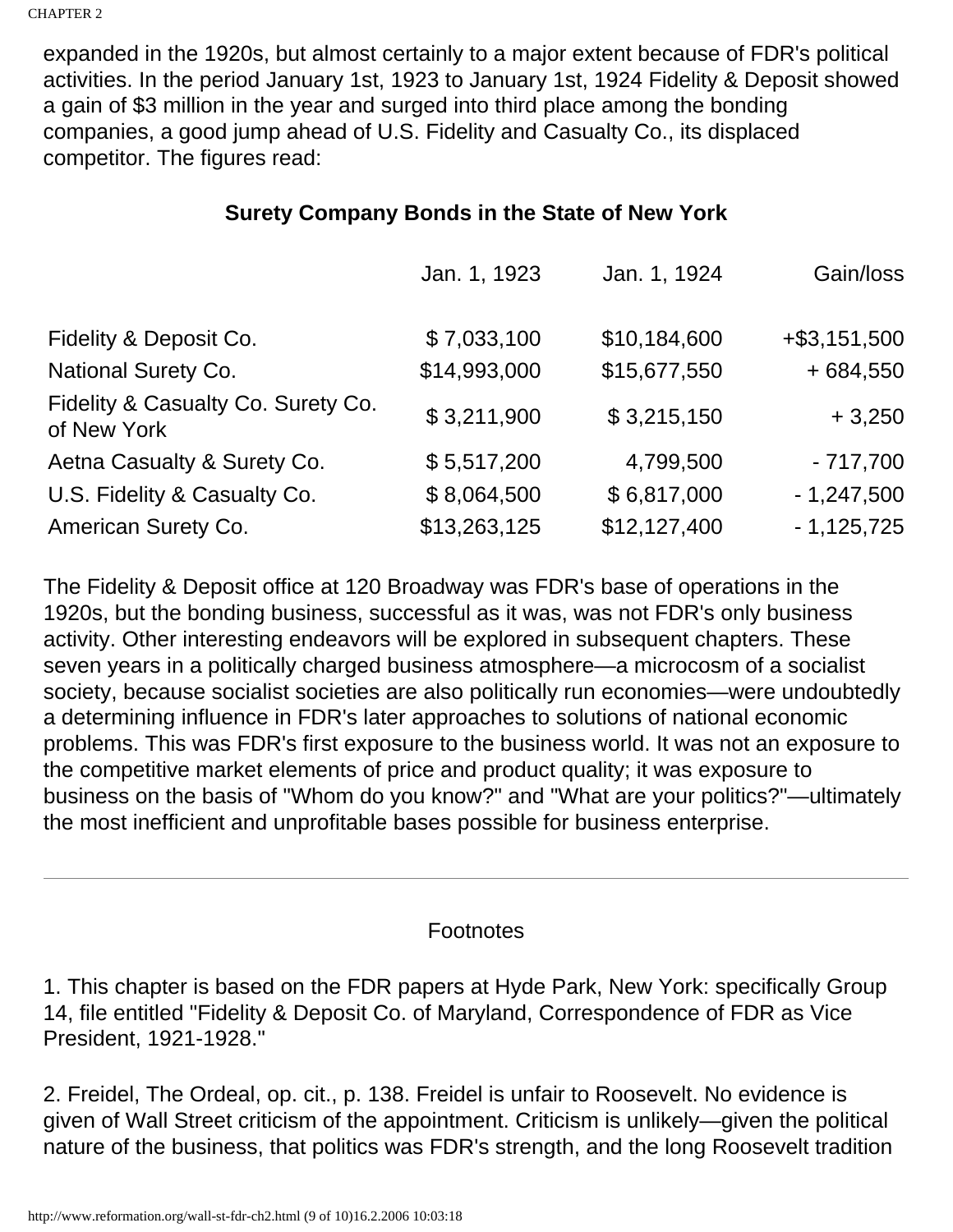on "the Street."

3. Cullen was Manager of the New York production office.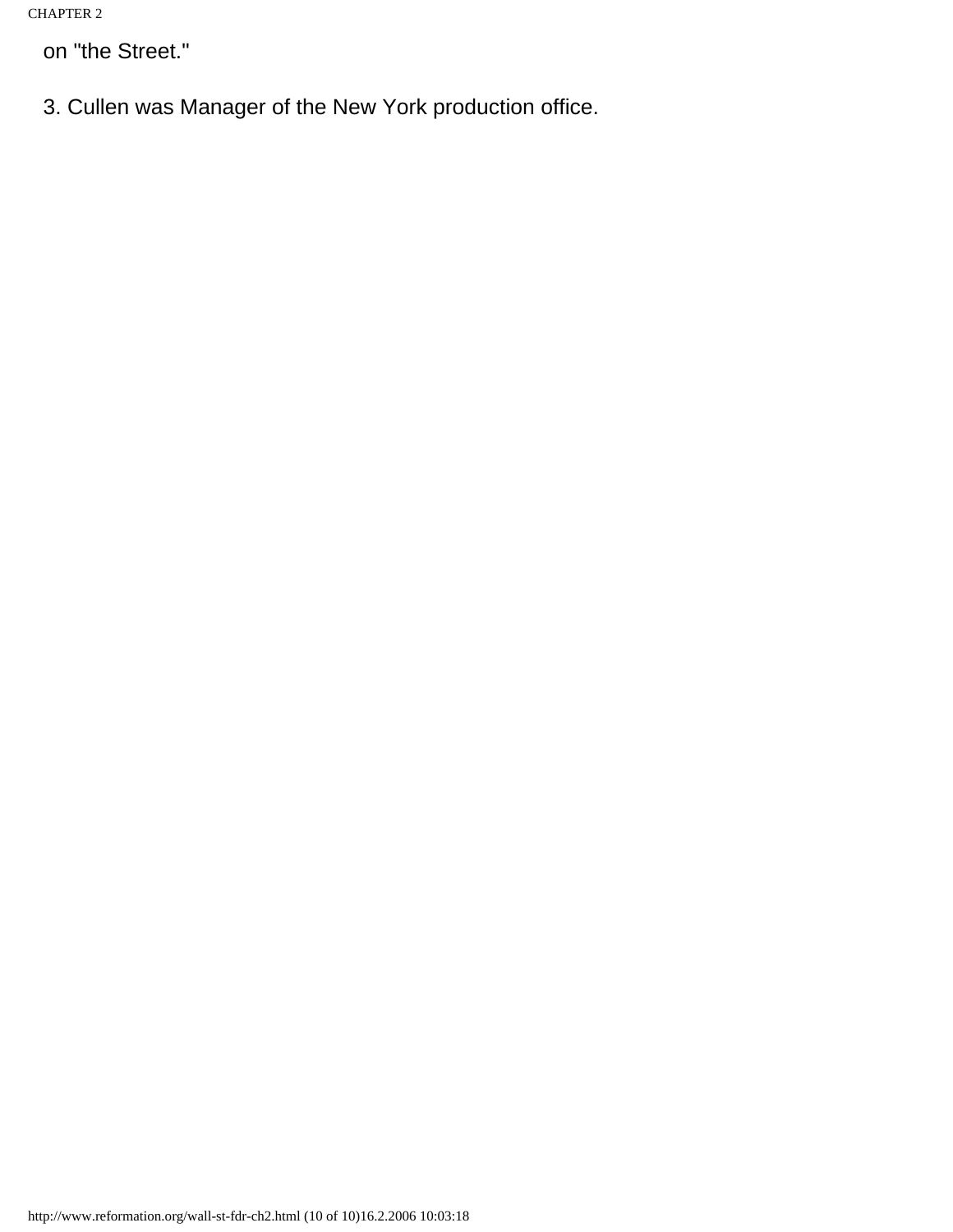#### **FDR: International Speculator**

<span id="page-29-0"></span>**One of the most morale-damaging aspects of the inflation was the "sack of Germany" that occurred at the height of the [1923] inflation. Anyone who possessed dollars or sterling was king in Germany. A few American dollars would allow a man to live like a millionaire. Foreigners swarmed into the country, buying up family treasures, estates, jewelry and art works at unbelievable low prices.**

Marjori Palmer, 1918-1923 German Hyperinflation, (New York: Traders Press, 1967)

Franklin D. Roosevelt was organizer and president of several speculative international financial enterprises linking Germany and the United States, and in particular one enterprise to profit from the ruinous German hyperinflation of 1922- 23. In 1922 FDR became president and was one of the organizers of United European Investors, Ltd., with a Canadian charter, but based at 160 Broadway, New York. In 1927 FDR was also organizer of the International Germanic Trust Company, Inc. and the Federal International Investment Trust, which never got off the ground. By far the most important of these speculative enterprises in the world of international finance was United European Investors, Ltd., formed to accumulate German marks deposited in the United States and to reinvest these marks in Germany by purchasing property from destitute Germans. Fully to understand the scope and meaning of United European and to follow the activities of International Germanic Trust Company, we need to make a brief review of German financial conditions in the early 1920s.

#### **THE GERMAN HYPERINFLATION OF 1922-23**

Lionel Robbins, the prominent British economist, has described the German inflation of 1922-23:

It was the most colossal thing of its kind in history: and next probably to the Great War itself, it must bear responsibility for many of the political and economic difficulties of our generation. It destroyed the wealth of the more solid elements of German society: and left behind a moral and economic disequilibrium, a breeding ground for the disasters which have followed. Hitler is the foster child of the inflation....<sup>1</sup>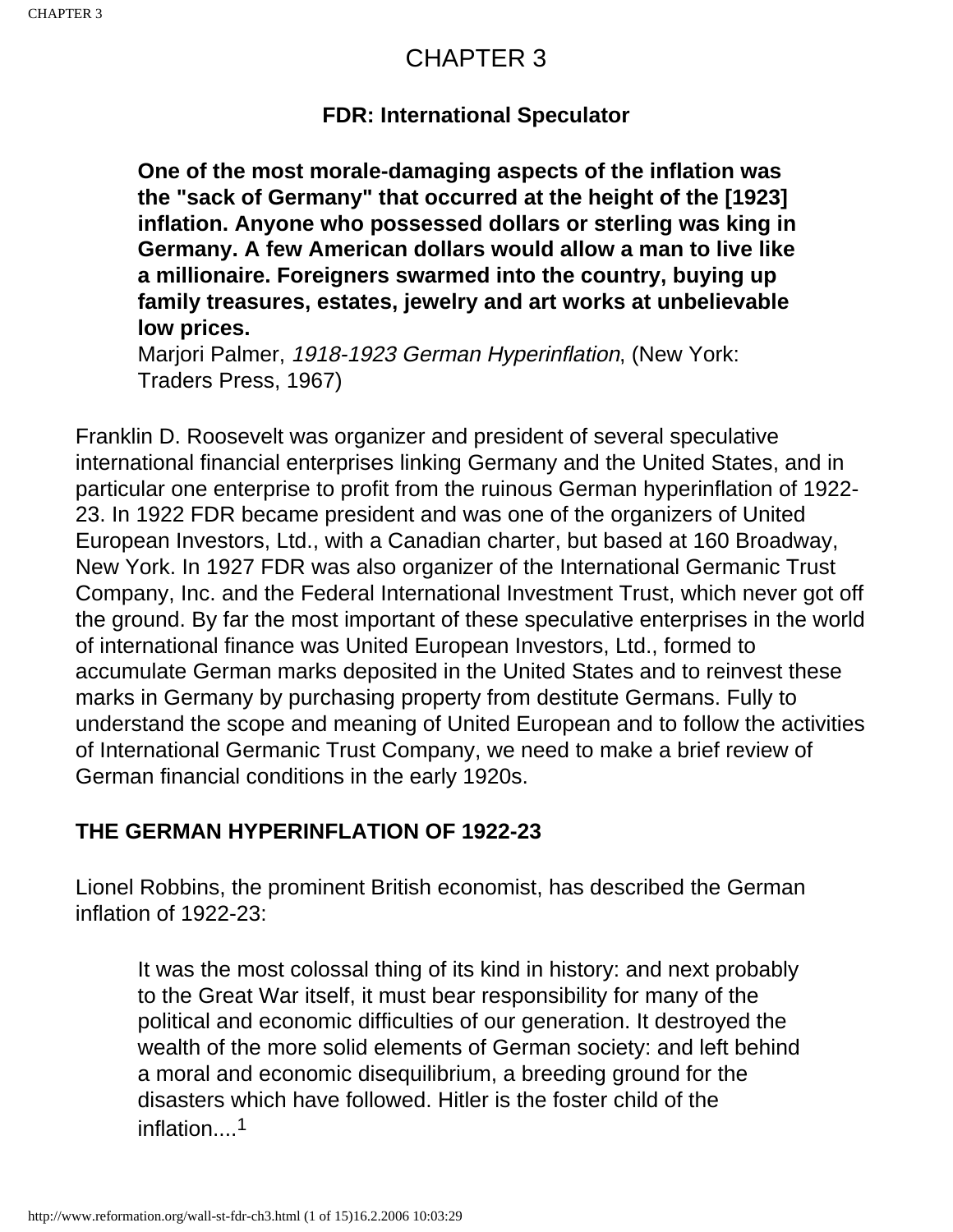The Treaty of Versailles imposed a massive reparations burden upon a defeated Germany, a country already financially weak from fighting World War I with deficit spending and postwar territorial reduction, with consequently reduced natural resources. Reparations have an effect on the balance of payments similar to imports. They require either taxation or deficit spending to offset the drain. If the course of deficit spending is followed, the result will be inflationary, and this was the course followed in Germany.

Germany was obligated by the Allies to make recompense for all damage to private property, except in Russia and to pay all costs of Allied troops on German soil, but no maximum limit was set on the demands. Germany had forthwith to surrender 100 billion gold marks, with payments of one billion gold marks annually after 1921. The final payments plan worked out at the "London Ultimatum" in May 1921 reflected these harsh and impossible terms and so provided a clear incentive to inflate to remove the burden of direct payments.

What is extraordinary about the reparations program is the identity of the so-called experts engaged in making the reparations arrangements, incidentally creating the monetary and social chaos alluded to by Lionel Robbins. The 1923 Reparations Committee had as its U.S. members Brigadier General Charles G. Dawes and Owen D. Young of the General Electric Company.

The 1928 Committee of Experts on the Young Plan comprised, on the American side, Owen D. Young and J.P. Morgan, with Thomas N. Perkins and Thomas W. Lamont as alternates. On the German side the members were Hjalmar Schacht and A. Voegler, with C. Melchior and L. Kastl as alternates.

In brief, the General Electric-Morgan elements prominent in the Bolshevik Revolution, and as we shall see also prominent in the New Deal, were the negotiators of a scheme generally regarded as one of the prime causes of World War II—and incidentally a scheme in which these same financiers, as well as Franklin Delano Roosevelt, were to profit.

It is also worthy of note that businessmen on the German side of the reparations negotiations were associated with the rise of National Socialism in Germany. Witness Hallgarten in his essay "Adolf Hitler and German Heavy Industry:"

... in November 1918 a group of the Reich's most prominent businessmen, comprising Stinnes, Albert Voegler (then director of the Gelsenkirchen Mining Co., Ltd.), Carl Friedrich von Siemens, Felix Deutsche (of German General Electric), Director Mankiewitz of the Deutsche Bank, and Director Salomonsohn, of the Diskontogesellschaft, financed the movement of a Hitler forerunner,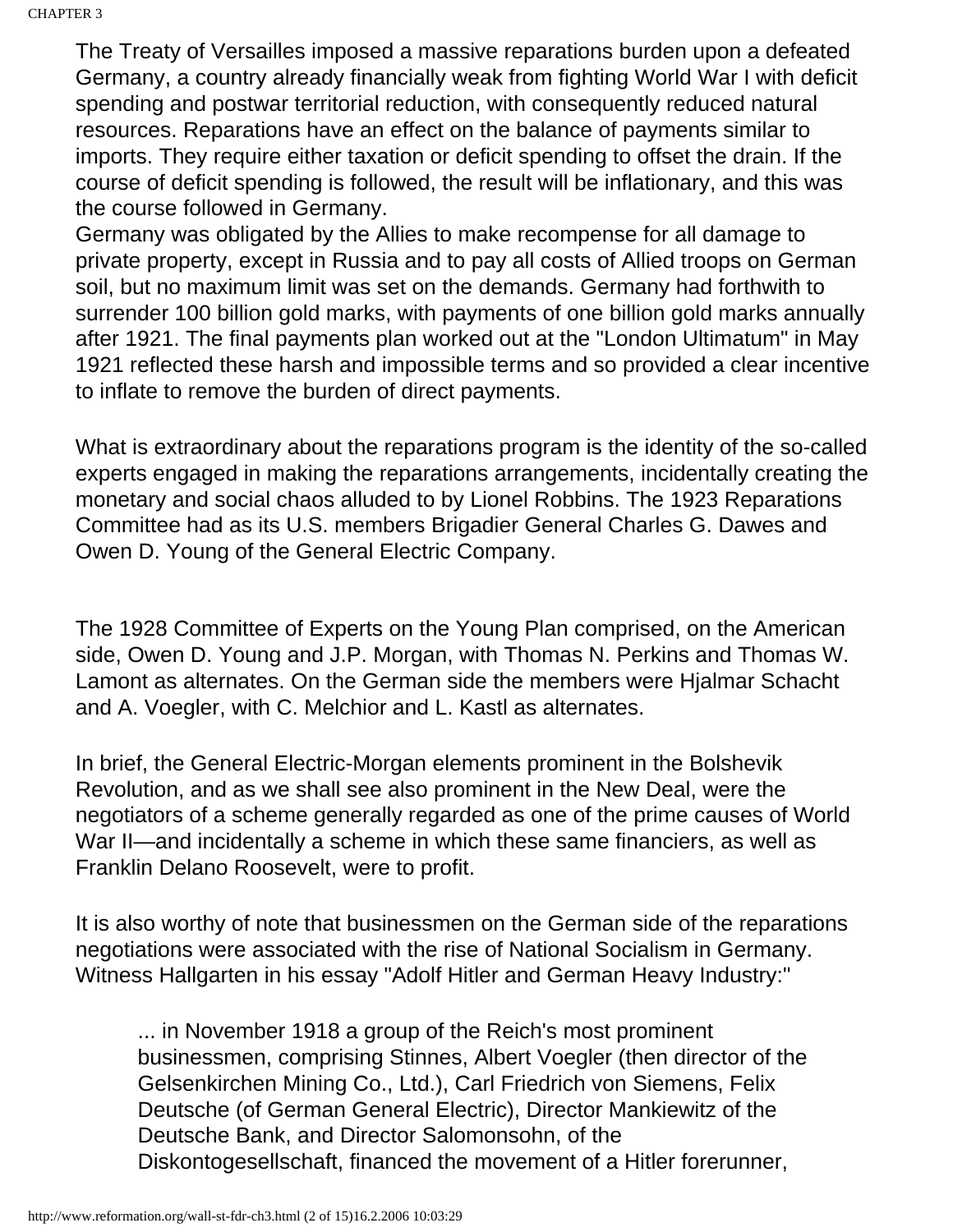one Dr. Eduard Stadtler, who demanded the establishment of a German National Socialist state....2

The pertinent point is that the Felix Deutsche mentioned was a director of German General Electric and the American reparations representatives included Owen D. Young of General Electric, while the Albert Voegler mentioned by Hallgarten was the German representative in the Young-Plan negotiations.

The depreciation of the German mark into worthless paper currency as a result of this reparations burden imposed by these men is illustrated in the following table:

#### **The German Mark in Terms of3**

| Date             | Foreign<br>Exchange | <b>German Wholesale Prices</b> |
|------------------|---------------------|--------------------------------|
|                  | $(1913=1.00)$       |                                |
| January 1913     | 1.0                 | 1.0                            |
| January 1920     | 15.4                | 12.6                           |
| January 1921     | 15.4                | 14.4                           |
| January 1922     | 45.7                | 36.7                           |
| <b>July 1922</b> | 117.0               | 101.0                          |

The inflation accelerated following the formation of United European Investors, Ltd., with Franklin D. Roosevelt as President and John von Berenberg Gossler as a member of the German advisory board:

| January 1923 | 4,279.0     | 2,785.0   |
|--------------|-------------|-----------|
| July 1923    | 84,150.0    | 74,787.0  |
| August 1923  | 1,100,100.0 | 944,041.0 |

The inflation went entirely out of control following the dismissal of Chancellor Wilhelm Cuno, who returned as president of HAPAG, and co directors John von Berenberg Gossler and Max Warburg:

| September 1923 | 23,540,000.0        | 23,949,000.0      |
|----------------|---------------------|-------------------|
| October1923    | 6.014.300.000.0     | 7,095,500,000.0   |
| Nobember 1923  | 1,000,000,000,000.0 | 750,000,000,000.0 |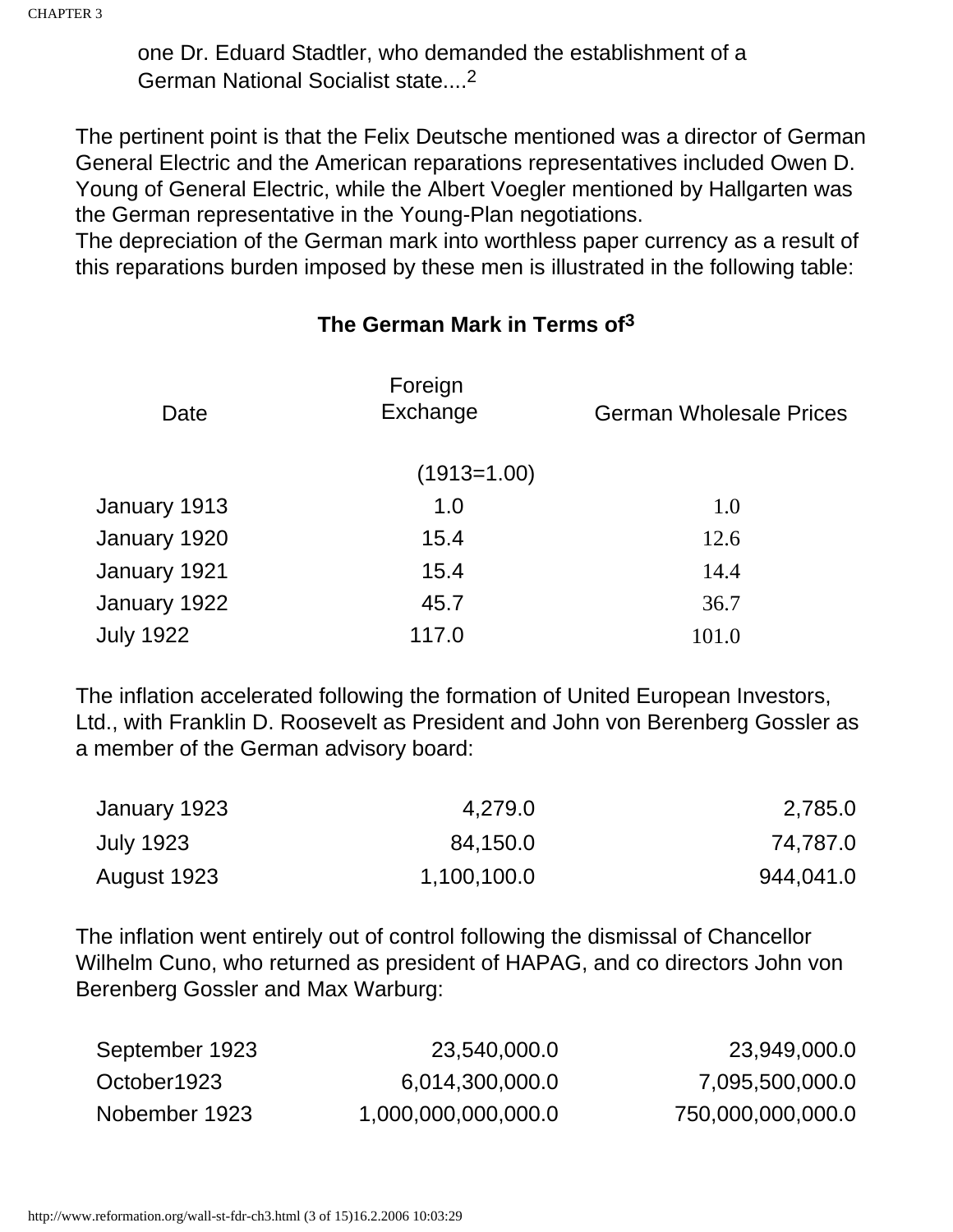The policies that led to the ruinous German inflation were initiated under Chancellor Wilhelm Cuno, who was, immediately prior to becoming Chancellor, the president of Hamburg-America Line (HAPAG). Two of Cuno's co directors at HAPAG were Max Warburg, Hamburg banker and brother of Paul Warburg, member of the Federal Reserve System Advisory Board in the United States, and John von Berenberg Gossler, a member of the German advisory board of Franklin D. Roosevelt's United European Investors, Ltd.

Cuno was dismissed as German Chancellor in August 1923, but it will be noted from the table that inflation was already out of hand, and in November of that year the mark had depreciated to zero. The point to be made is that Wilhelm Cuno was Chancellor in 1922-23, when the mark was rapidly depreciating, and that Cuno came from a business circle that was able and willing to take pecuniary and personal advantage of the German inflation.

This terrifying monetary inflation and the ultimate collapse of the German mark in 1923 ruined the German middle class and benefited three groups: a few German big businessmen, a few foreign businessmen who were in a position to gain advantage from the inflation, and the rising Hitler movement. As president of United European Investors, Ltd., Franklin D. Roosevelt was among those foreign businessmen who took advantage of Germany's misery for their own gain.

### **THE BACKGROUND OF WILLIAM SCHALL**

Unfortunately, there is a deeper perspective to this question of what could be called an élitist group preying on the world's misfortune. In the previous volume in this series, Wall Street and the Bolshevik Revolution, we identified personal links between Wall Street financiers and Bolshevik revolutionaries. Some of these same personal links can be extended to FDR and United European Investors. The precisely established links previously implicated the then German Ambassador to the United States, Count von Bernstorff, and his friend Adolph von Pavenstedt, senior partner in Amsinck & Co., who was "for many years a chief paymaster of the German spy system in this country."4 Amsinck & Co. was controlled by the J. P. Morgan, John D. Rockefeller, and other New York financial interests through American International Corporation. With Guaranty Trust Company, the American International Corporation constituted the central points for financing German and Bolshevik espionage in the United States and North America during World War I. Adolph von Pavenstedt and Edmund Pavenstedt, the two Amsinck partners, were also members of another financial house, Müller, Schall & Company. And it is at Müller, Schall that in 1922 we find Franklin D. Roosevelt and his United European Investors, Ltd.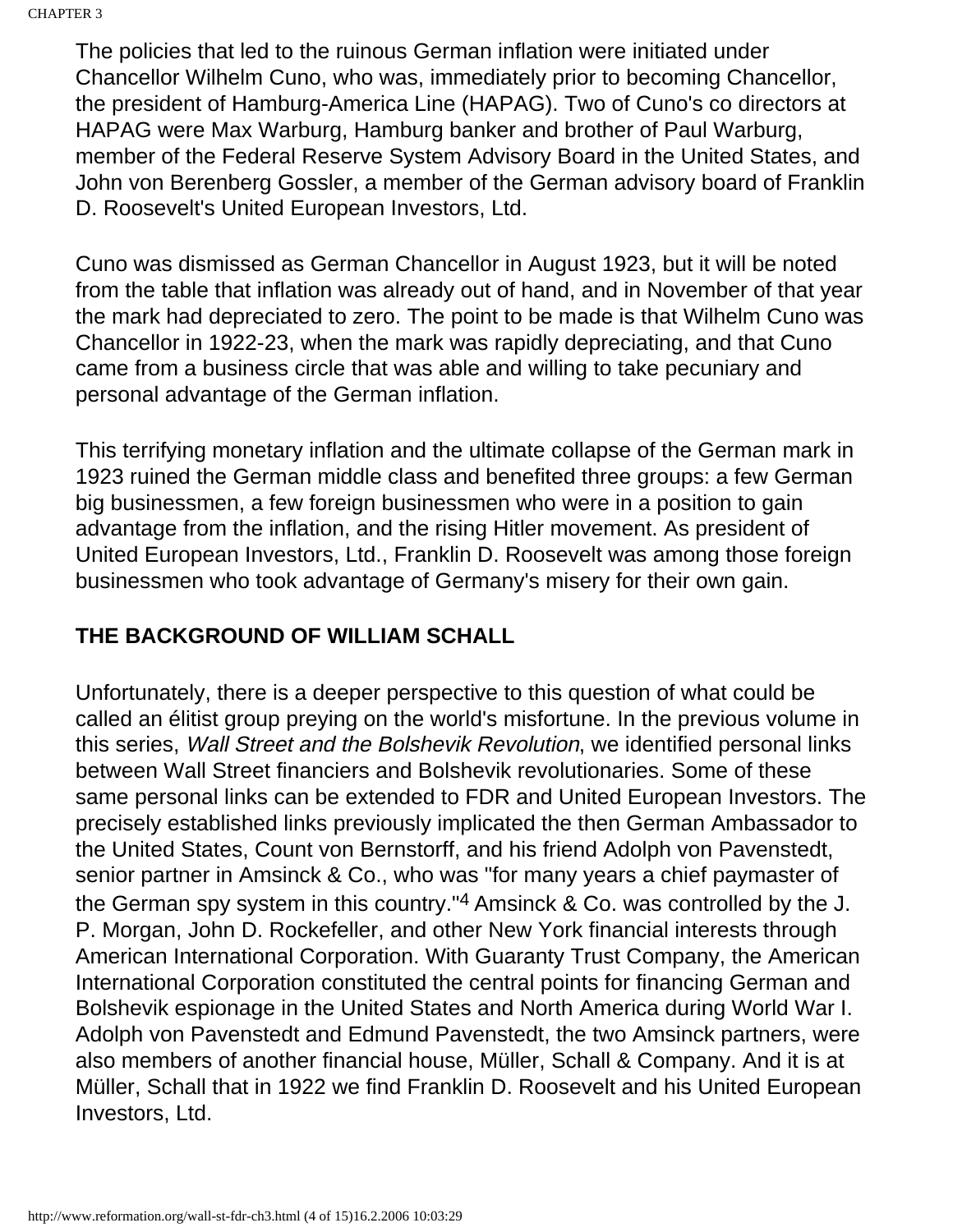After the public disclosures in 1918 of the connection between Amsinck & Co. and German espionage, the German interests in Müller, Schall & Co. were represented by Edmund S. Payne, a New York attorney. Müller, Schall & Co. was formally liquidated, and a "new" firm—William Schall & Co.—took its place at the same address, 45 William Street, New York City. The new firm, formed in January 1918, included the two original partners, William Schall and Carl Müller, who were now joined by John Hanway of Harris, Forbes & Co., Frank M. Welty, vice president of the American Colonial Bank of Puerto Rico, and attorney Edmund S. Payne, a partner in the law firm of Rounds, Hatch, Dillingham & Debevoise, who represented the German interests of the former Müller, Schall & Co.

The Pavenstedts were also "heavily interested in Puerto Rican sugar properties and owned and controlled the Central Los Canos."5 William Schall was president of the Colonial Bank of Puerto Rico and president of the South Puerto Rico Sugar Company. Similarly, the Roosevelt family had interests in the Caribbean sugar industry going back to the late 18th century, and George Emlen Roosevelt was in 1918 a director of Cuban Cane Products Co. in New York. It is therefore conceivable that through this common interest in Caribbean sugar the Pavenstedts and Roosevelts became known to each other. In any event, it was the Schall-Pavenstedt group, previously part of the German espionage operation in the United States, that in 1921-22 merged with Franklin D. Roosevelt and several dubious financial entrepreneurs to form United European Investors, Ltd. to profit from the crushing burden of German inflation.

### **UNITED EUROPEAN INVESTORS, LTD.**

The original organizing group for United European Investors, Ltd. comprised the aforementioned William Schall and Franklin D. Roosevelt, joined by A. R. Roberts, Charles L. Gould, and Harvey Fisk & Sons. The 60,000 preferred shares issued were held by Harvey Fisk & Sons (\$25,000), Franklin D. Roosevelt (\$10,000) and Schall, Roberts, and Gould (\$5,000 each). In brief, FDR was the largest individual preferred shareholder of the incorporating group.

United European Investors, Ltd. was granted an unusual Canadian charter that provided the company with unique powers, including the right to promote trade and commerce between Canada and any other country; to acquire title to property; underwrite or otherwise deal in bonds, stocks, and shares; act as brokers and agents; undertake all kinds of functions in regard to purchase, exchange, and transfer of stocks and shares; lend money; carry on any business, "manufacturing or otherwise;" and buy and sell property. In fact, on reading the charter, it is difficult to visualize any activity that could not be carried out under its numerous clauses.6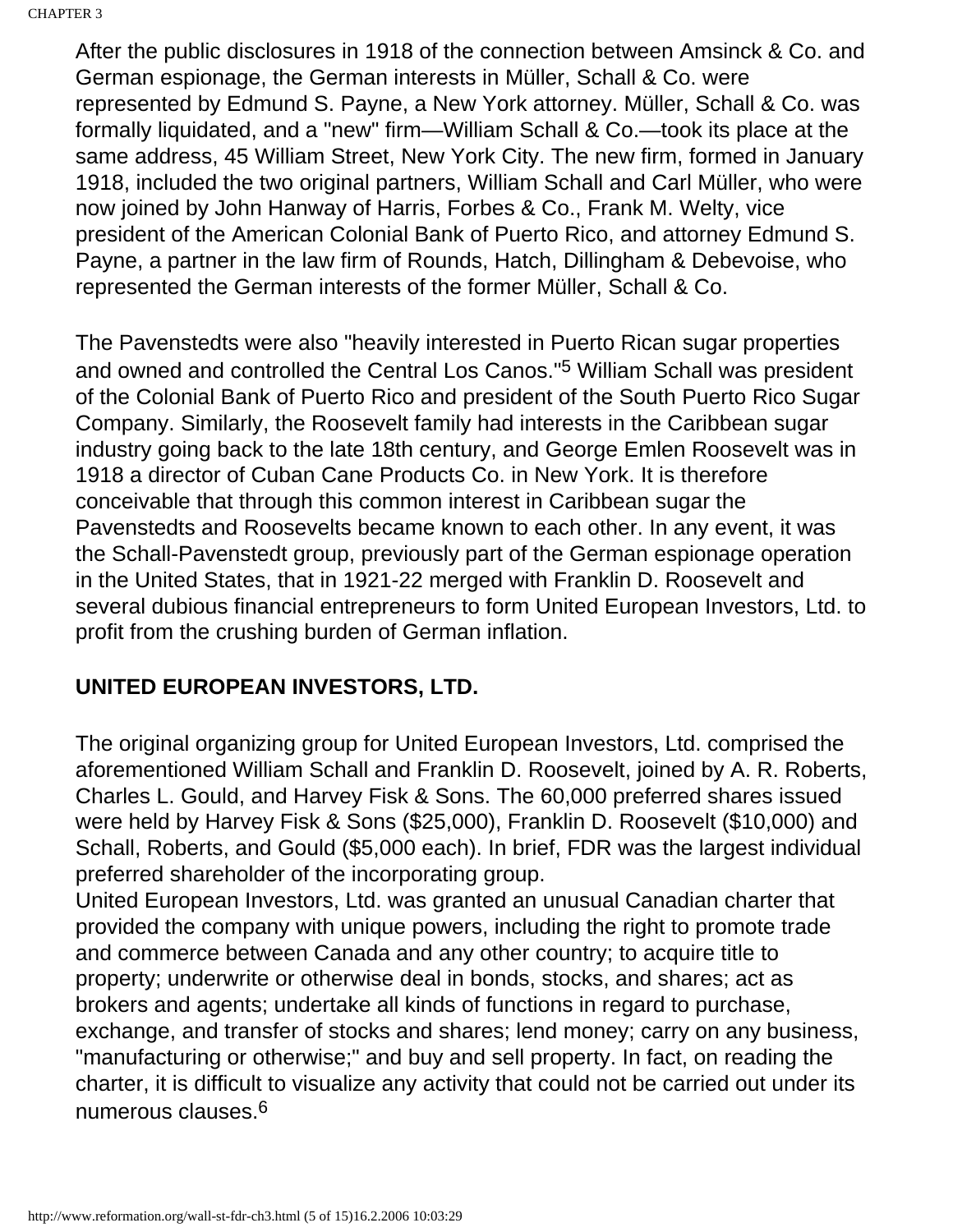The capital stock was divided into two segments: Canadian \$60,000 divided into 60,000 preference shares and 60,000 ordinary shares, denominated in 10,000 German marks. The objective of the company as noted in the contemporary press was to invest the many billions of German marks then held in the United States and Canada in German real property:

Once marks are invested in property in Germany, the funds should begin to earn money immediately and the funds cannot disappear, since they are represented by the ownership of tangible property, and the advantage may still be taken of a possible rise in exchange value. Compared with this, the holding of mark currency or drafts is a most hazardous operation and the funds are either idle or earning very little. Besides if the exchange quotation should approach the vanishing point, there would be nothing tangible left for the holders of marks or drafts. The capital of the company will be invested in improved real estate, mortgages, financing of goods in transit and participation in profitable industrial and commercial enterprises.7

Reference to the preceding table recording depreciation of the German mark (page 39) confirms the remarkable timeliness of United European Investors, Ltd. In July 1922 the mark, with 1913 as a base of 100, was at 117 in foreign exchange. This reflects a heavy rate of inflation of the mark, but nothing to distinguish it from inflation in many other countries. Yet the U.E.I. brochure specifically mentions the possibility of the mark's "approaching the vanishing point," which it did achieve a year later in November 1923.

The actual investment of U.E.I. was carried out in Germany by a German advisory board that occupied an office in Hamburg headed by Senator August Lattman, formerly a partner in G. Amsinck & Company of New York (see page 41). The second member of this German board was Senator John von Berenberg Gossler, head of the Hamburg banking firm Berenberg, Gossler & Co. Berenberg, Gossler was also a member of the management board of the Hamburg-America Line (HAPAG); other members were Wilhelm Cuno, at that time Chancellor of Germany and responsible for his country's economic policy, and Max Warburg, brother of Paul Warburg, member of the Federal Reserve Board in the United States.

In a letter dated November 11, 1922 to U.E.I., the German Advisory Board recorded its initial investments: "All the investments so far made are of first class industrial shares." However, the prospectus issued in the U.S. emphasized investment in real estate, and on this point the German board wrote:

As to investing in mortgages we understand your point of view but shall eventually come back to the question in case we shall be able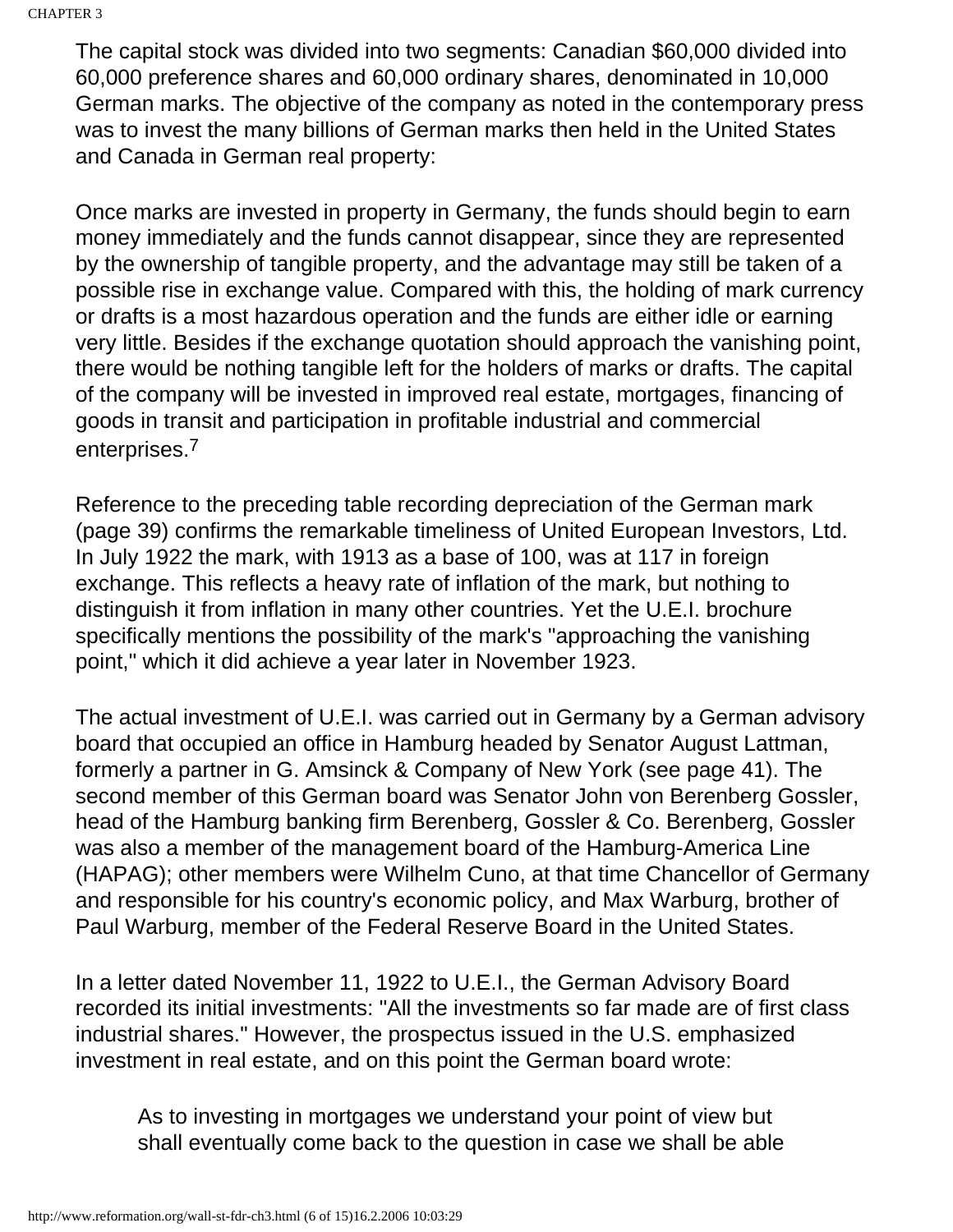to offer you mortgages with a gold clause which might be possible, and would exclude any additional risk in case the mark should further decline.

There is no mention anywhere in the United European Investors file of the purchase of real property or any other of the tangibles mentioned in the company charter and the public announcements.

The investments made by the board during the next few years were stocks of German companies. Further, the investment prices were cited in an unusual manner, not in German marks or absolute figures of any kind, but as a percentage increase, presumably from a 1913 base, which enabled the German Board to write to New York, "the shares which you so far bought have risen considerably with the depreciation of the mark."

These shares and the percentage increase cited included, for example:

Deutsche Maschinen A.G. bought at 1350% now quoted 1805% Allgemeine Elektricitäts Gesellschaft bought at 740% now quoted 5000% Nobel Dynamit bought at 1119% now quoted 3975%

The German Board did not mention the fact that the depreciation of the mark in terms of the U.S. dollar had been greater than the advance in the prices of the shares they bought as quoted in German marks. In effect, the claims of rising share prices made were illusory. One earlier writer has described it this way: "untrue and pure bunco steering, evidently intended to gull other holders of German marks to invest them with a company that could perform such miracles."8

This was not, however, of concern to the New York board of directors. At the regular meeting of the board held January 15, 1923 Franklin D. Roosevelt called the meeting to order, and George W. Muller acted as secretary. It was then recorded that the mark value of the German stock investments so far made by the company was more or less 73 million marks, and this investment was currently quoted at 420 million marks.

There is an interesting letter in FDR's files from Professor Homer B. Vanderblue, Professor of Business Economics at Harvard University, asking for explanations about the U.E.I. investment program. The letter was addressed to FDR, as president of the company, but replied to by Edmund S. Paine, who stated that the original idea of investing in tangible property, such as real estate, had proven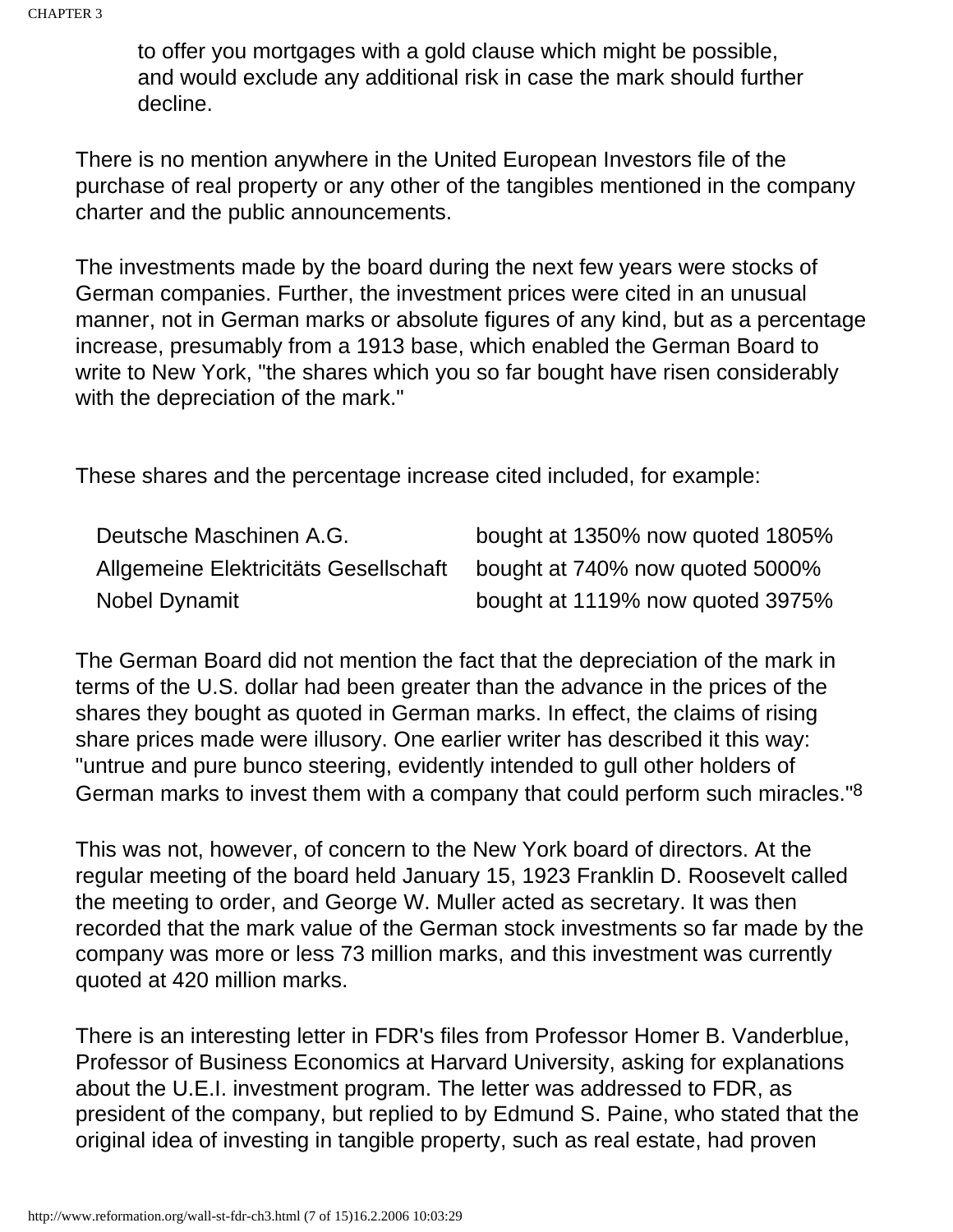impracticable as it "would entail a very heavy overhead owing to the necessity of supervision and operation," and so it was decided to invest only in German stocks "representing the indirect ownership in tangible assets." Paine added that the theory justified itself to a "remarkable degree:"

Taking as a test the first Mks 60,000,000 invested by the company, we find that the appreciation in price of the securities has somewhat exceeded the depreciation in the exchange value of the mark. In other words, the securities purchased could probably be sold today for a price in marks which would bring somewhat more in dollars than could have been secured by the holders of marks had they sold them at the time of the investment in spite of the fact that the value of their marks has gone down tremendously.

However, Paine to the contrary, a "Statement of Conditions as of January 31st 1923" located in FDR's files records that the book value per share of common stock at that time was \$2.62 per share, while the average book value at the time of investment was \$2.64—in other words, a slight decline.

At the directors meeting of September 19, 1923 it was confirmed that the total dollar value of investment was about \$120,000, and in May 1925 this was still approximately the amount recorded in the treasury. However, in the intervening years following stabilization of the mark, conditions improved and a statement dated May 12, 1926 shows a net worth of \$147,098.07, with 17,275 shares outstanding, and then equal to \$8.50 per share. On May 21st, 1926 the company offered to buy all stock offered within 90 days at \$7.50 a share. In May 1926 FDR resigned as president and accepted the offer of \$7.50 per unit for his 1005 common stock shares.

Did the American holders of German marks who invested in United European investors gain or lose on their investment? If we suppose they held their stock to 1926 and accepted the company offer at \$7.50 per common share unit, then buying at the issue price of 10,000 German marks in September 1922 (the date offered) they would have lost considerably. In September 1922 the dollar-mark exchange rate was \$1.00 to 764 German marks. Thus a 10,000 mark share would be equivalent to \$13.00 per share, and a share held from 1922 to 1926 would have realized a loss of approximately \$5.50 per share; on the other hand, a shareholder would have avoided total depreciation and a loss of all his funds from holding on.

## **INVESTIGATION OF UNITED EUROPEAN INVESTORS, LTD.**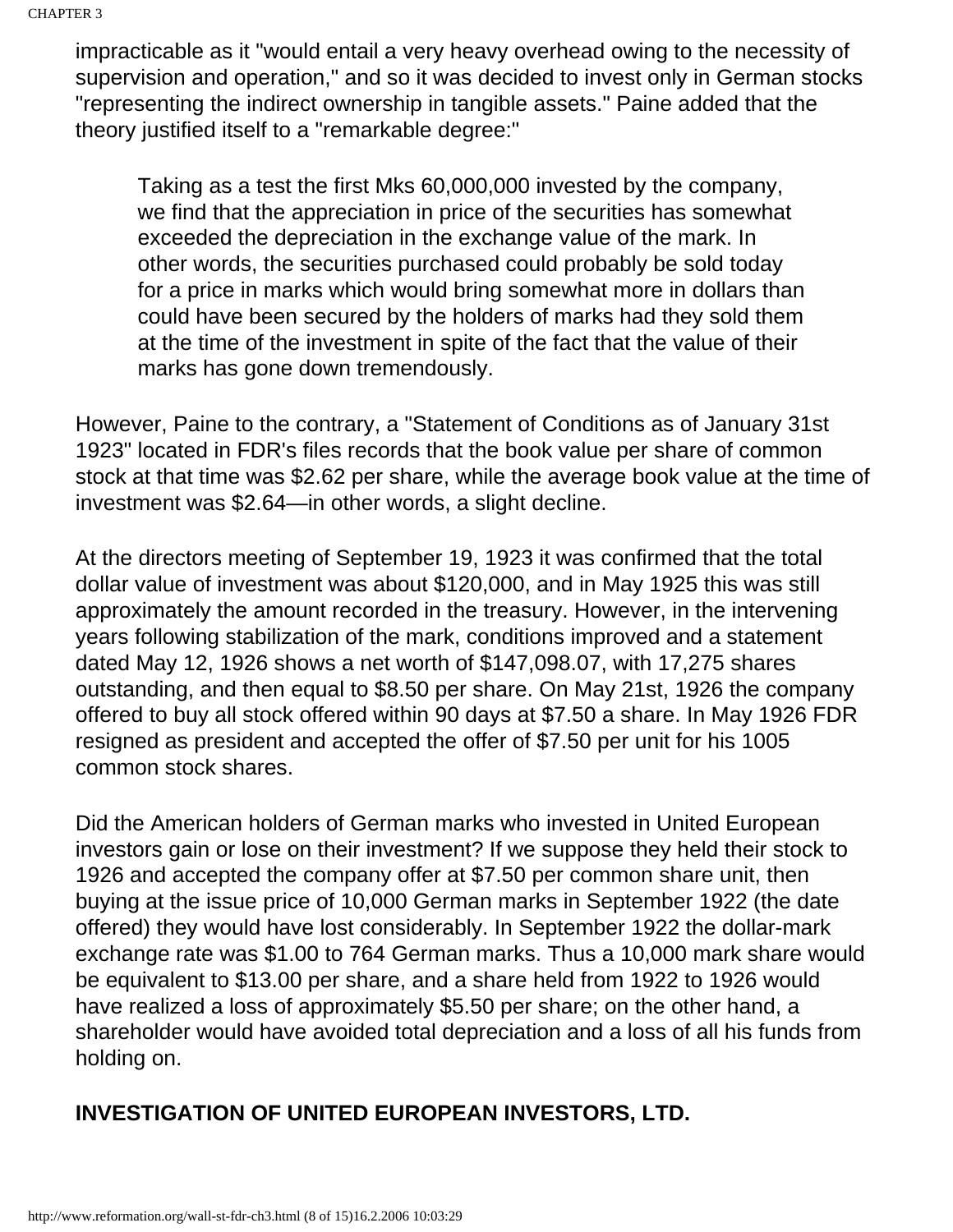The Roberts-Gould element that joined FDR and Schall on the Board of U.E.I. had a poor reputation on "the Street". In fact, Roberts and Gould were under investigation for suspected criminal activities. In July 1922, when United European was in the early stages of incorporation, a Mr. Crary, an old-time investigator for Proudfoot's Mercantile Agency—the top ranking investigation agency used by prestigious Wall Street firms—approached FDR's secretary, Miss Le Hand. Crary conveyed to "Missy" information about what he termed a "band of crooks with offices at 7 Pine Street" and with a nameplate on the door inscribed "United European Investors, Ltd." Missy Le Hand carried the information to FDR's righthand man Louis Howe, who in turn raised the problem with Schall's earlier partner Müller. From Müller and other sources, Howe learned that Roberts and Gould were a part of this alleged "band of crooks" who, according to Crary, were "engaged in all manner of disreputable promoting and ... he is certain that they have as a member of their force an ex-convict under an assumed name with a most unsavory reputation."9 When the name United European Investors, Ltd. was posted on their office door at 7 Pine Street, investigator Crary, who had been routinely watching the office for a year, began quietly probing Roberts and Gould. Although Roberts was never in the 7 Pine Street office, Crary found that Gould "had been in the habit of using that office for at least a year, and was considered one of their (i.e., the crooks') tried and true friends." Gould's association with "the crooks" made Crary suspicious because, while the Proudfoot Agency had previously given Gould "a clean enough record," it had also put him in "the professional promoter class."

Crary's investigation was undertaken on behalf of the owners of the building at 7 Pine Street, "who intend to dispossess the whole bunch in a short time." It was during the investigation that the Proudfoot Agency came upon a circular listing the name of Franklin D. Roosevelt as president of United European Investors, Ltd. and William Schall as its banker. The evidence unearthed by the Proudfoot Agency was substantiated to Louis Howe by a Mr. Hanway, a member of the stock brokerage firm of Harris, Forbes. Hanway said he had "been familiar with Mr. Gould's activities for a number of years, and that he so thoroughly distrusted him as to lead him to make every effort to prevent from meeting Schall originally."

Even further, the Proudfoot Agency suspected that Gould had attempted to acquire confidential information from them and that Gould was acting as "a spy for the crooks to find out what knowledge Proudfoot & Company had of their crooked deals."

All this information was duly reported by Howe in a letter ("Dear Boss") to FDR (July 29, 1922). Probably most businessmen faced with this caliber of partner would abandon any proposed operation such as United European Investors, but Howe's memorandum to FDR recommends nothing of the kind. It reads in part: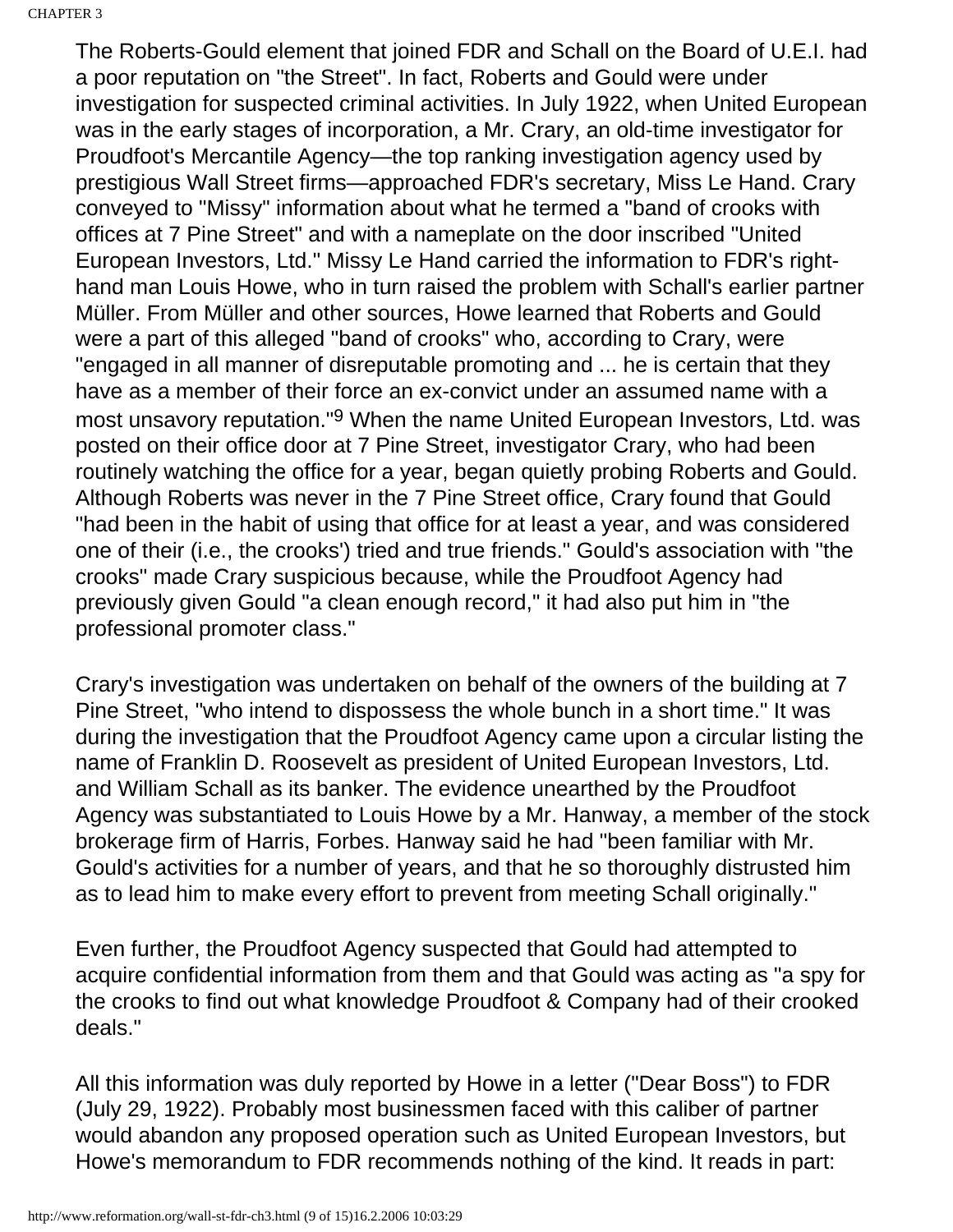My recommendations are as follows: That Gould and Roberts be directed to immediately find new offices, preferably in a church or some other respectable place. That we get rid of Roberts, who is a wild man on publicity anyway, and who has no important function in this game, and that closest watch be kept of Gould. If Mr. Crary actually turns up the circular I would tear off the roof over it and make sure that its use is stopped until we are ready to make a formal announcement. I think it would be wise to insist that during the summer I be made a member of the Board of Directors, particularly as both Jenks and Rogers will be away most of the time and some one wants to watch every action taken.

In other words, Howe suggests that precautions against double-dealing will be sufficient and that the best way to do this is to put Louis Howe on the board of directors.

In any event, the enterprise went forward as planned; Roberts became Secretary of the U.E.I., and Gould, alleged spy for the crooks, retained his role as active promoter and continued to report periodically to FDR by letter on the progress of their fund-raising efforts. On July 20, before Howe reported to FDR the substance of the Proudfoot investigation, Gould had written FDR from the Southern Hotel, Baltimore about his talks with Edward Clark & Co., the Baltimore bankers, whose partner Herbert Clark had known FDR from their Harvard days. Then on August 13, 1923 Gould wrote FDR from the Canadian Club of New York to relay telegrams received from William Schall in Europe and concluded:

I was sorry to hear you were again under the weather. Probably too much overdoing, one must not try to go to (sic) fast after such an illness. In any case I hope to have the pleasure of seeing you before I return to Europe in early September.

There is no clue that FDR communicated in any way with Gould, and the next letter in the files is from Gould to FDR, dated September 14, 1923 and also written from the Canadian Club of New York. This letter criticized the "jealous bankers whose scheme we hurt, and whose plans were upset. Had we not issued today we would have failed."

Gould then concludes, "Thank you for the great & noble way you have stood behind us, and I personally feel it was your strong attitude which is making our project a complete success," adding that when he (Gould) called on the large banks and trust companies to present "their proposal" he found "On every hand your name [FDR] was applauded as being the master mind in securing the proper operation to aid the unfortunate American investor," and that if FDR could have heard these comments from "the largest financial houses" it would have given him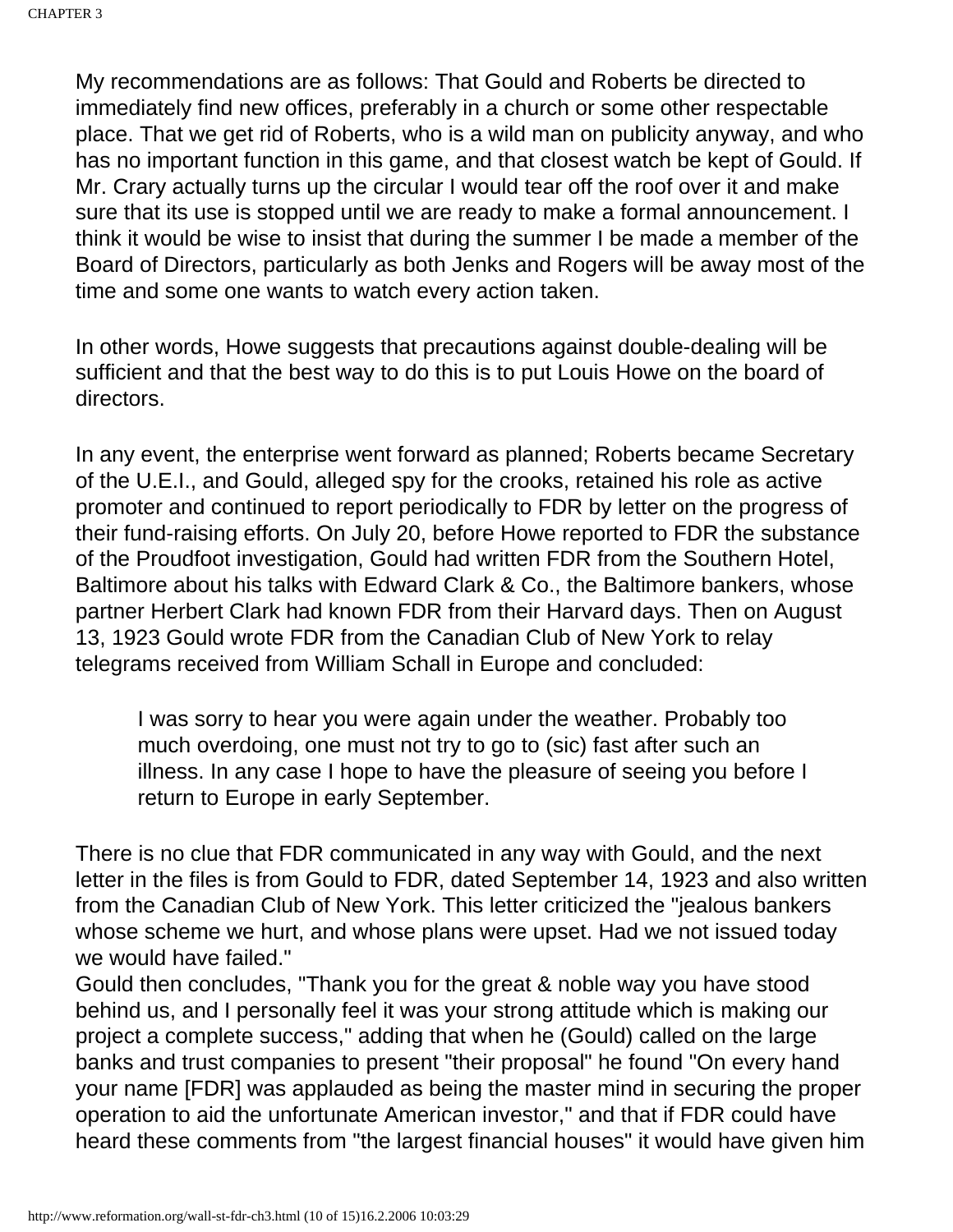"great satisfaction."

On the basis of these letters, we must conclude that FDR knowingly entered a business arrangement with persons whose reputation was, to say the least, dubious, and that this business arrangement was continued after evidence of impropriety was brought to FDR's attention by Missy Le Hand and Louis Howe.

There is only superficial evidence that the whole United European Investors operation was designed by Roosevelt. When Gould tells FDR that his "name was applauded as being the master mind," it is reasonable to assume that Gould was flattering Roosevelt for his own purposes. There is really no evidence either way in the files or elsewhere that Roosevelt's background and financial knowledge were sufficient to originate a plan as ingenious as U.E.I.

### **CHANCELLOR WILHELM CUNO AND HAPAG**

The disastrous depreciation of the German mark that was the raison d'être of United European Investors was concentrated in the period mid-1922 to November 1923. The table indicates how inflation got completely out of hand after mid-1922. The German Chancellor between mid-1922 and August 1923 was Wilhelm Cuno (1876-1933). Cuno was originally a civil servant, always active in politics, and in November 1917 was elected a director of the Hamburg-America Line (HAPAG). When Ballin, the president of HAPAG, committed suicide in 1918, Cuno became its president. After May 10, 1921 Karl Wirth was German Chancellor, and Walter Rathenau, the president of German General Electric (A.E.G.), was Minister for Reparations. Then followed a series of dramatic events. The German Minister of Finance Matthias Erzberger was assassinated August 26, 1921. In January 1922 Rathenau became Foreign Minister and on June 24, 1922 was also assassinated. In October of 1922 Friedrich Ebert was Reich Chancellor and Wilhelm Cuno of HAPAG was appointed German Chancellor. The depreciation of the mark occurred under Cuno and culminated in the financial crisis and his dismissal in August 1923. Cuno returned to the presidency of the Hamburg-America Line. We might note in passing the prevalence of corporate presidents in contemporary politics: e.g., German General Electric's Rathenau and HAPAG's Cuno. Owen D. Young of General Electric in the U.S. was also creator of the Young Plan for German Reparations, and German General Electric (A.E.G.) president Rathenau was German Reparations Minister in 1922. These appointments are usually explained on the basis of "the best man for the job" but, given the evidence presented in the last chapter on politics in the bonding business, we can justifiably express skepticism about this explanation. It is much more likely that the Youngs, Cunos, Rathenaus—and the Roosevelts—were mixing business and politics for their own pecuniary gain. Unfortunately, while we must leave unanswered the key question of how far these elitist groups used the state apparatus for their own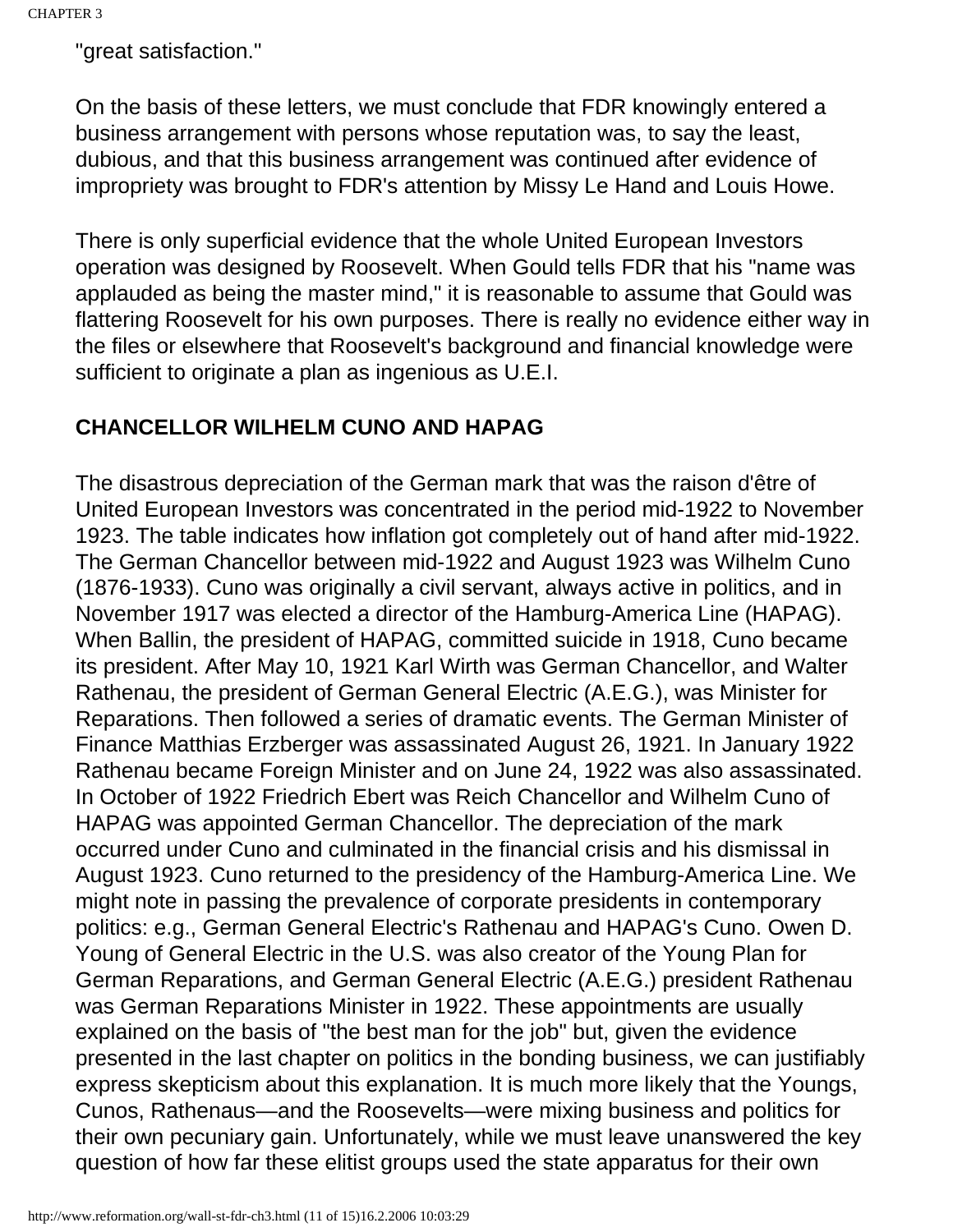ends, it is clear that, when we probe the background of Wilhelm Cuno, we arrive back at Franklin D. Roosevelt and the formation of United European Investors, Ltd. Cuno, under whose auspices the great German inflation raged, was a director of the Hamburg-America Line; John von Berenberg Gossler, the United European Investors adviser in Germany, was also a member of the board of that company. In sum, Cuno and Gossler were on the same board of directors at HAPAG. Cuno's policies were essentially responsible for the German inflation of 1922-23 while his co director Gossler, in cooperation with Franklin D. Roosevelt, was making profit out of the very same inflation policies. It makes one ponder.

## **THE INTERNATIONAL GERMANIC TRUST COMPANY**

The International Germanic Trust Company, founded in 1927, was prompted, according to its promoters, by a demand for American banking institutions in central Europe. Among the organizers of the trust as approved by the Banking Department of the State of New York were Franklin D. Roosevelt; Herman A. Metz, a director of I. G. Farben; James A. Beha, Superintendent of Insurance for the State of New York; and E. Roland Harriman of the international banking firm of W. A. Harriman & Co. The president of the associated International Germanic Company and chairman of the executive committee of the trust company was Harold G. Aron, who had had more than his share of law suits involving stock promotion. The main offices of the International Germanic Trust were on the ground floor of 26 Broadway, the Standard Oil Building in New York. The authorized capital consisted of 30,000 shares to provide a capital of \$3 million and a surplus of \$2 million. In its application to the banking department the company was represented by Senator Robert F. Wagner; although not listed among the organizers, FDR's old friend, James A. Beha, Superintendent of Insurance for the State of New York, became a member of the board of directors.

The objectives of the company as stated by its president, Harold G. Aron, were:

There appears to be a real need for an institution of sufficient size and backing, to take the place of those institutions which existed before the war and were primarily concerned in financing commercial intercourse between America and the Central European business world. Through its incorporators the trust company will have and develop relations both with Americans of German descent throughout this country and with business and banking institutions in Germany. It is the intention of the company to stress particularly the development of its foreign and trust departments, and to provide an effective fiscal agency in the expected liquidation of German properties and trusts still in Government custody.

The company will, from the outset, be assured the support of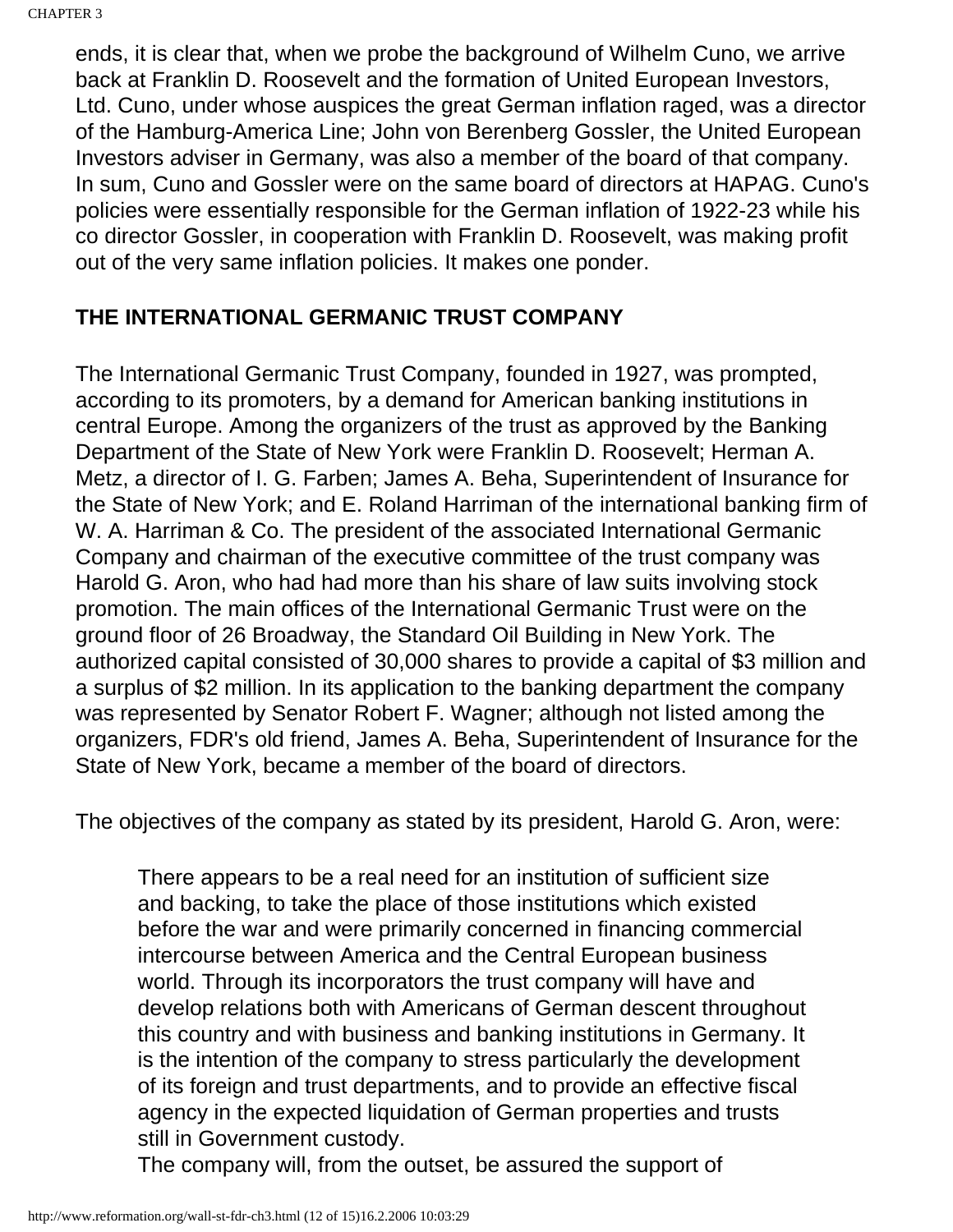important organizations and societies in this country, and the small depositor both in and outside of New York City will be welcome. It will aim to distribute its shares widely and in comparatively small amounts. There will be no voting trust nor individual or group control.

Roosevelt was involved in the flotation of the proposed company. A telegram dated April 7, 1927 from Julian Gerrard, president of the trust company, to FDR requested him to telegraph Frank Warder, Superintendent of Banks in the State of New York, to the effect that he (Roosevelt) was interested in the trust company. It was anticipated that this intervention would clear the delay in granting the charter. Board meetings were held in the Standard Oil Building, in FDR's office, and in the Bankers Club, the latter both located at 120 Broadway. The first meeting of the organization committee was held at the Bankers Club Friday May 27, 1927; although FDR was unable to attend, he wrote Julian M. Gerrard, "What is the news of the trust company?" Again on August 15, 1927 FDR asked Gerrard, "How is the organization work proceeding and what is being done in regard to the stock subscriptions?"

A considerable part of the FDR letter files of this promotion consists of requests for employment, stock in the proposed company, or related favors. For example, the National Park Bank of New York wrote FDR July 26, 1927 that it was interested in the creation of the International Germanic Trust Company and would be pleased to "have one of our officers address that body, going into detail regarding our facilities." In other words, the National Park Bank was looking for deposit business. FDR promised to take up the matter with the organization committee of the new trust company. Then on August 12, 1927 Roosevelt's partner Basil O'Connor dropped him a note: "Dear Franklin, On the Germanic Bank, see if you can get me 100 shares." The stock issue itself was heavily oversubscribed. It was planned to issue 30,000 shares, but total requests by September 12 were in excess of 109,000 shares, and by September 20 applications exceeded 200,000 shares from approximately 1900 individuals. The trust notified FDR on October 3, 1927 that his allotment was 120 shares at \$170 per share and must be taken up by October 5. The telegram added that the issue was heavily oversubscribed and quoted at 187 bid, 192 asked, which would give FDR a profit on an immediate resale. This telegram from Howe added, "Would like ten of your shares for Grace if you are willing."

FDR was duly elected a member of the board of directors and notified on November 4, 1927 that the first meeting of the board would be held Friday, November 11 at the Bankers Club at 120 Broadway. However, Basil O'Connor, Roosevelt's law partner, apparently had cold feet or received adverse information on the promotion because he wrote FDR on November 14: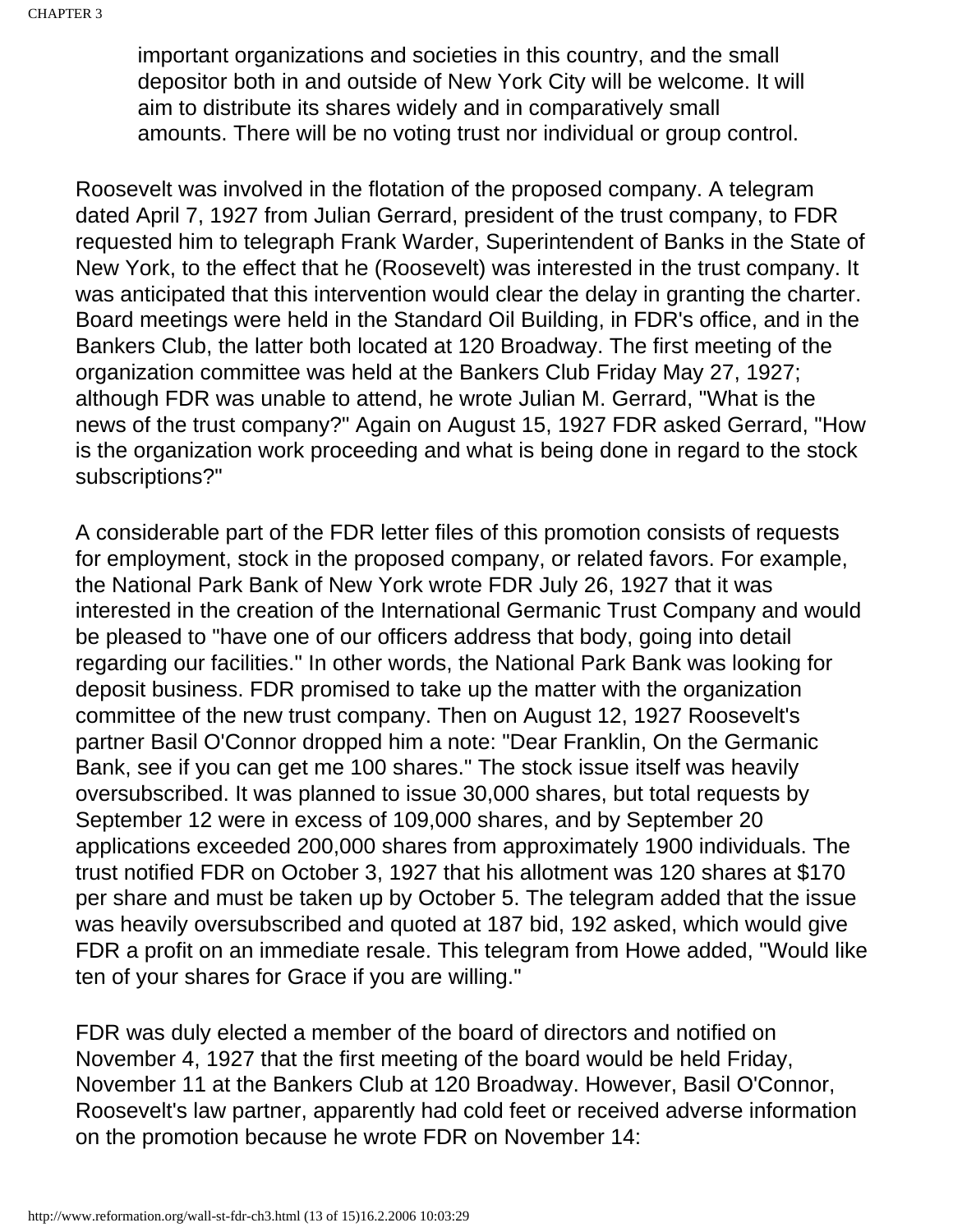I don't know what our position now is in this matter but if it is as when I parted I feel very badly about it. The proposition has not helped us any (with) other banking connections on which I have been working on a year and frankly it has all the earmarks that Gerrard (sic) thinks he can "kid you."

O'Connor suggested that FDR should resign from the board because "heretofore I have been able to say we have no banking affiliations, that was wrong. I can't say that now." Apparently, FDR did not immediately take this advice, because on January 19, 1928 he was notified of reelection as director for the coming year, but in a letter dated January 27, 1928 FDR wrote Gerrard as follows:

#### Dear Julian,

The more I consider my directorship and the trust company and the International Germanic Company, the more I am inclined to feel that it is somewhat futile. I have already told you of my partner's and my feelings in regard to extraneous connections on the part of either of us which involve merely attending occasional meetings and nothing more. It is somewhat difficult of course for me to go to the meetings at 26 Broadway in view of the steps but, frankly, I feel that in retaining my directorship I am accomplishing little either for myself or for the Trust Company or the International Germanic Company.

Whereupon FDR offered his resignation. It is notable that the reasons for resigning were "I am accomplishing little either for myself or for the trust company." In view of the rather unsavory reputation of the promoters, this explanation is a little weak.

#### **Footnotes**

1. Constantino Bresciani-Turroni, The Economics of Inflation: a Study of Currency Depreciation in Post War Germany, 1914-1923 (London: Allen & Unwin, 1937), "Foreword," p. 5.

2. George W. F. Hallgarten, "Adolf Hitler and German Heavy Industry" in Journal of Economic History, Summer 1952, p. 224.

3. Source: Statistisches Jahrbuch für das Deutsche Reich.

4. See Sutton, Bolshevik Revolution, op. cit., pp. 64-67, and Johann-Heinrich von Bernstorff, My Three Years in America (New York: Scribner's, 1920), p. 261.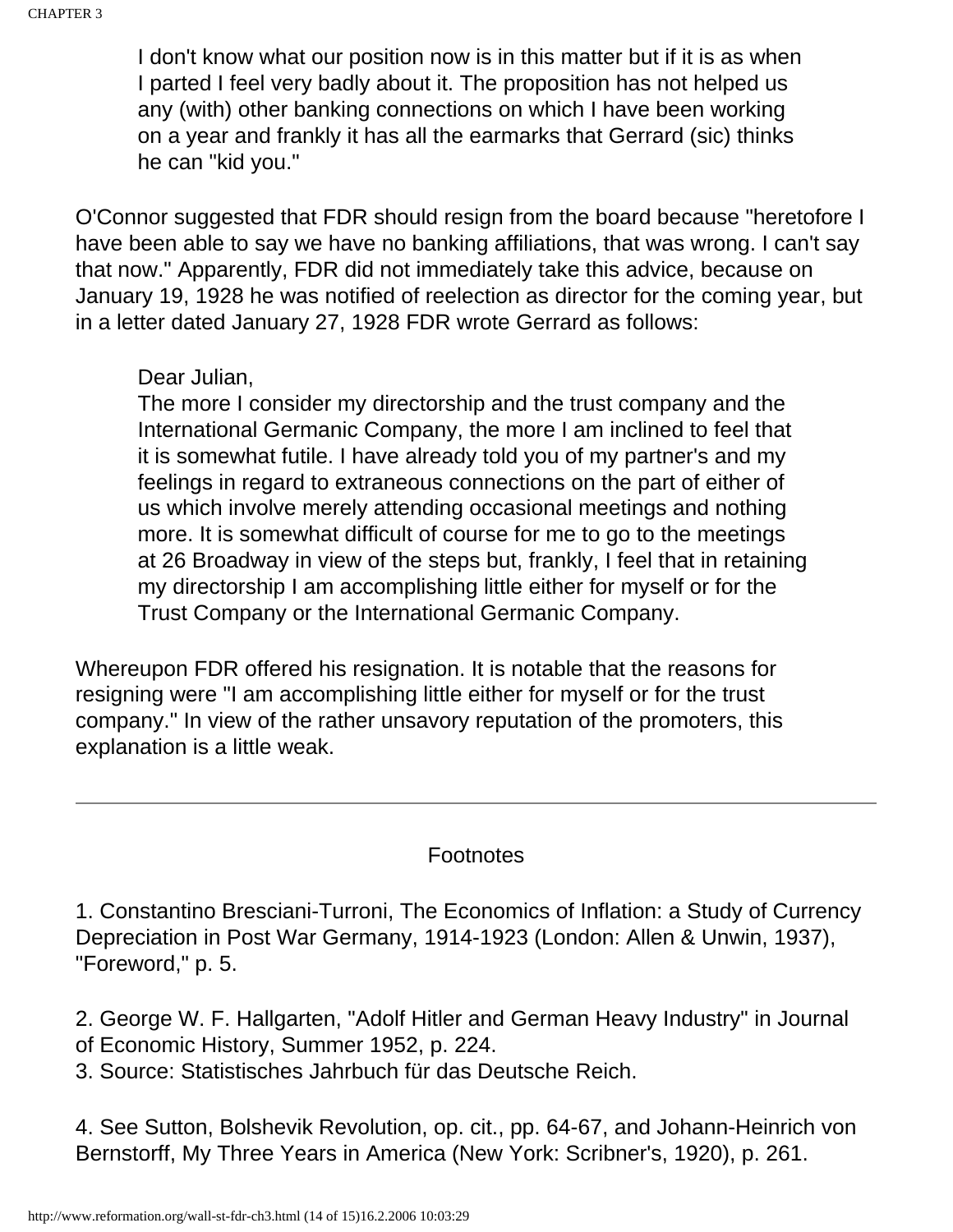5. Paul Haber, The House of Roosevelt (New York: Authors Publishing Co., 1936), p. 71.

6. The copy of the U.E.I. charter in FDR's files carries an amendment by A. B. Copp, Canadian Secretary of State, that prohibits building of railways and issue of paper money.

7. This is taken from a press release marked "From Hon. Franklin D. Roosevelt" in the FDR files.

8. Haber, The House of Roosevelt, op. cit., pp. 81-2.

9. Information taken from letter Howe-FDR, June 29, 1922 in United European Investors, Ltd. files.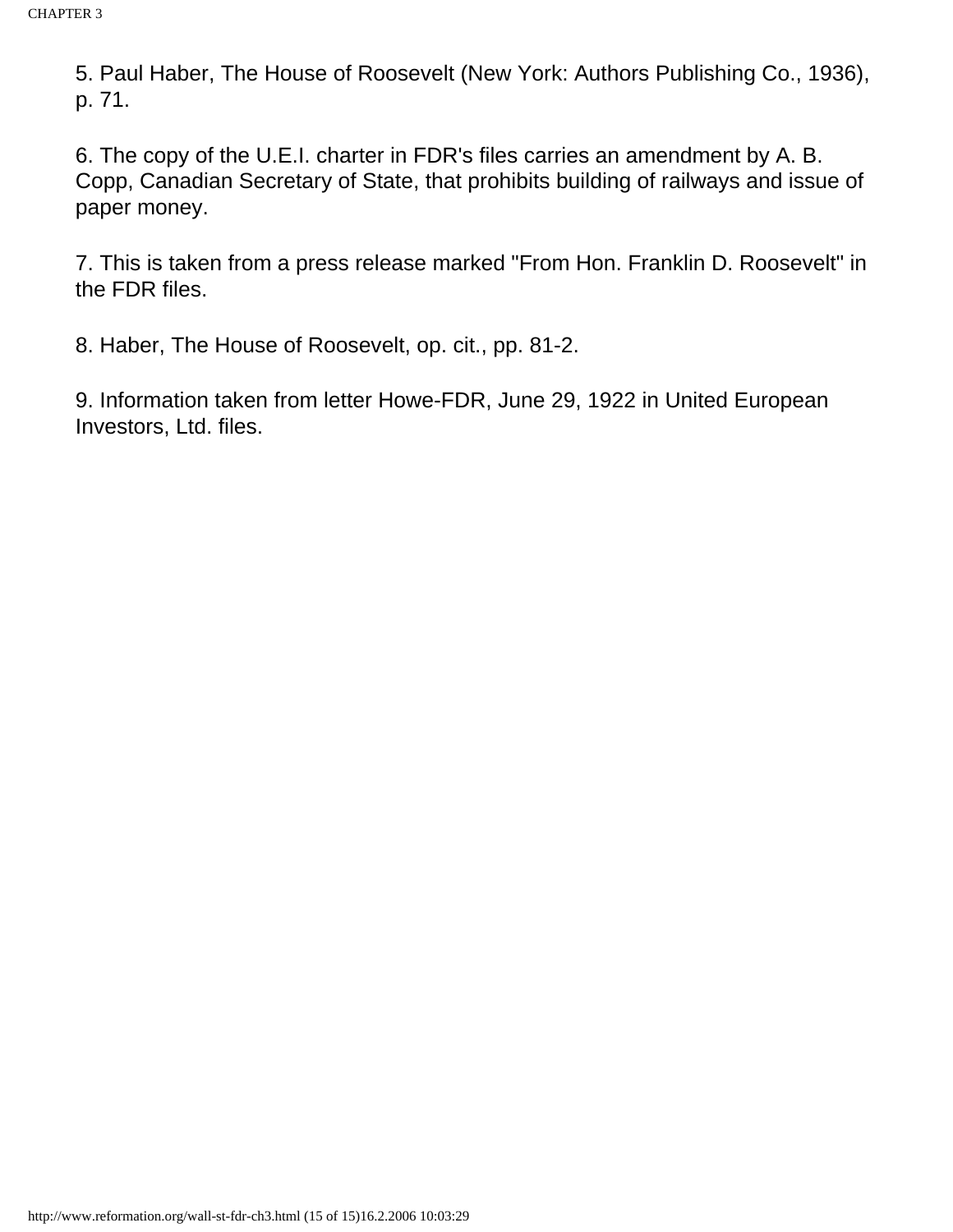# CHAPTER 4

#### **FDR: Corporate Promoter**

**The meshes of our banking laws have been woven so loosely as to permit the escape of those meanest of all criminals who squander the funds of hundreds of small depositors in reckless speculation for private gain. The entire Banking Law is in need of revision and the Banking Department needs immediately far more adequate inspection facilities.**

Franklin Delano Roosevelt, Annual Message to New York State Legislature, January 1, 1930.

Quite apart from floating speculative enterprises in the field of international finance, FDR was intimately involved in domestic flotations, at least one of which was of some substance. The most important of these ventures was organized by a prominent group including Owen D. Young of General Electric (the ever-present Young of the Young Plan for German reparations described in the last chapter) and S. Bertron of Bertron Griscom, investment bankers in New York. This syndicate created the American Investigation Corporation in 1921. In 1927 followed Photomaton, Inc. and in 1928 the Sanitary Postage Service Corporation. Then Roosevelt became a director of CAMCO, Consolidated Automatic Merchandising Corporation, but only briefly, resigning upon his election as Governor of the State of New York. As we read in the above epigraph, by 1930 FDR has had second thoughts about playing with other peoples' money.

#### **AMERICAN INVESTIGATION CORPORATION**

German scientists and engineers made an early and successful start in the use of lighterthan-air vehicles or airships for passenger and freight transportation. As early as 1910 Germany operated scheduled airship passenger services. Patents for airships were seized in World War I by the U.S. Government under the 1917 Trading with the Enemy Act, and after the war Germany was forbidden by the Reparations Commission to construct airships. This left the field open to American enterprise. The opportunities presented by German work and development restrictions in Germany were observed by a group of Wall Street financiers: S.R. Bertron of Bertron, Griscom & Co. (40 Wall Street) and not surprisingly, since he was intimately involved in German reparations, by Owen D. Young of General Electric (120 Broadway). This group was particularly interested in the profitable opportunities for development of airship transportation in the United States. On January 10, 1921, as FDR was unpacking his bags in the offices of the Fidelity & Deposit Company at 120 Broadway, he received a letter from Bertron which read in part: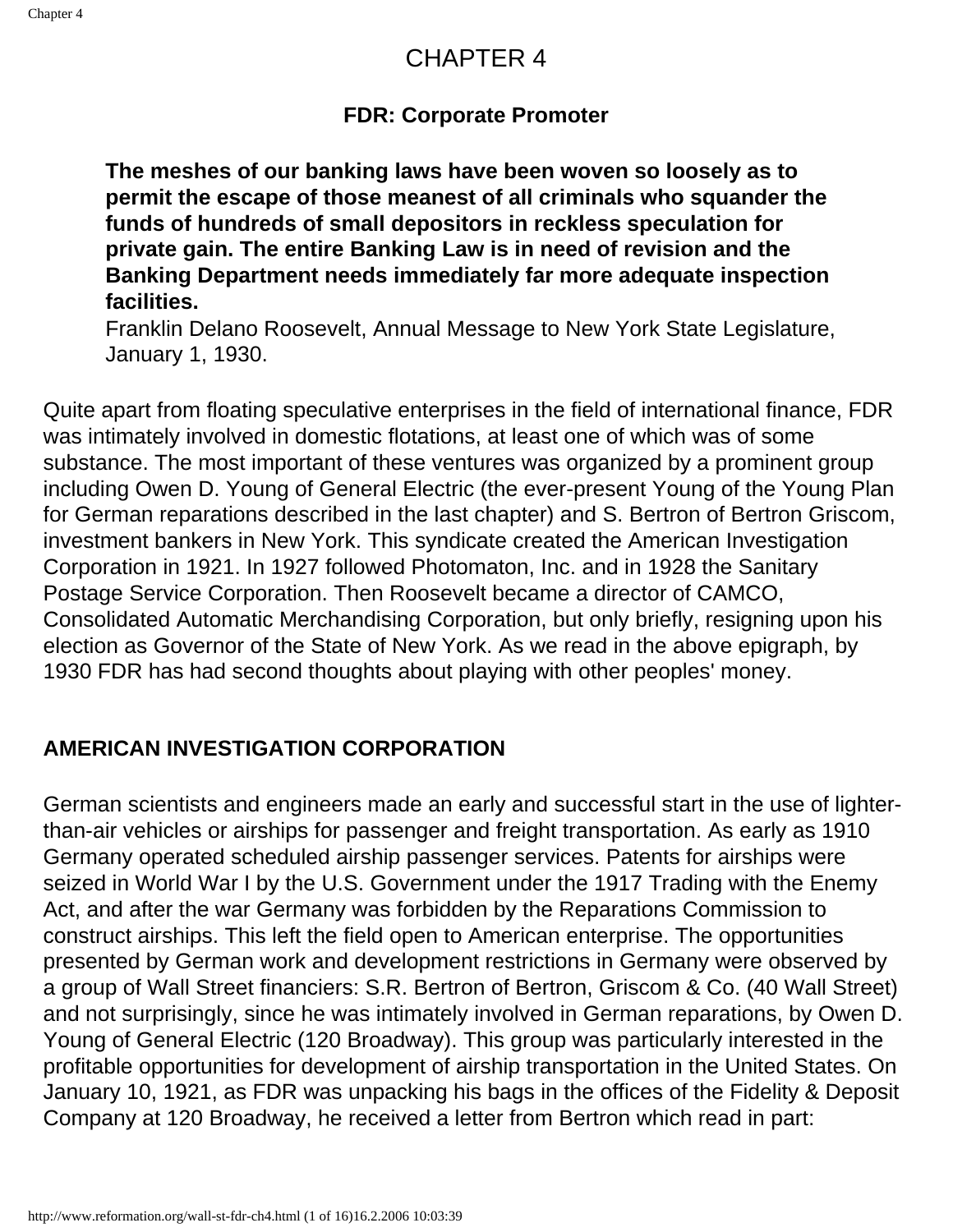My dear Mr. Roosevelt:

Representing the small group of prominent men here who are becoming greatly interested in the question of air transportation, I had a long conference with Army officials in Washington last week in regard to it. I am advised that you, as Assistant Secretary of the Navy, are very familiar with this subject and I should like immensely to discuss it with you....

FDR and Bertron met to discuss air transportation over lunch at the Down Town Association. We can surmise that Bertron filled in Roosevelt on technical developments up to that time. We know from the files that there was also a meeting between Owen D. Young, S.R. Bertron, and engineer-attorney Fred S. Hardesty, representing the German patent holders, who had good connections in Washington where the seized patents were in the custody of the Alien Property Custodian and had yet to be released.

This second meeting yielded a preliminary compact dated January 19, 1921 known as the Hardesty-Owen-Bertron agreement that planned the road to development of commercial airship operations in the U.S. A syndicate was subsequently formed by Owen-Bertron to "investigate all phases of aerial navigation, legislation required and methods of fund raising." Hardesty and his associates turned over to the syndicate all their data and rights in exchange for a refund of their out-of-pocket expenses of \$20,000 incurred to that date and an interest in the syndicate. FDR's role was that of fund raiser, using his numerous political contacts throughout the United States. On May 17, 1921

Bertron wrote FDR that he had been trying to raise funds from people in St. Louis, Cincinnati, and Chicago, while Stanley Fahnestock, a partner in his firm, had been making the rounds in California and Chicago. Lewis Stevenson, another syndicate member, was at work among his contacts in the mid-West. So Bertron appealed to FDR for a set of personal introductions to potential contributors:

Stevenson is very anxious for you to give him a line to Edward Hurley, E. F. Carey and Charles Piez, all of whom you know. He would like a letter also to Edward Hines, R.P. Lamont, and H.C. Chatfield-Taylor. I am afraid this is a large order. Won't you do your best?

FDR acknowledged Bertron's request, to the effect that he was sending letters to Stevenson "introducing him to Edward Hurley and to Charles Piez and E.F. Carey. I am afraid I don't know the others." Charles Piez, president of Link-Belt Company in Chicago, excused himself from participation on the ground that "... I am practicing the most rigid economy, bending a deaf ear to the most inviting and alluring prospects," and citing the "deplorable shape" of the industry. (This plea of poverty was supported by Piez's letter to FDR, on old stock stationary, with the new address printed over the old one—hardly becoming a president of a major corporation such as Link-Belt Company). Edward N. Hurley wrote that he was "not very active in business," but when next in New York "I am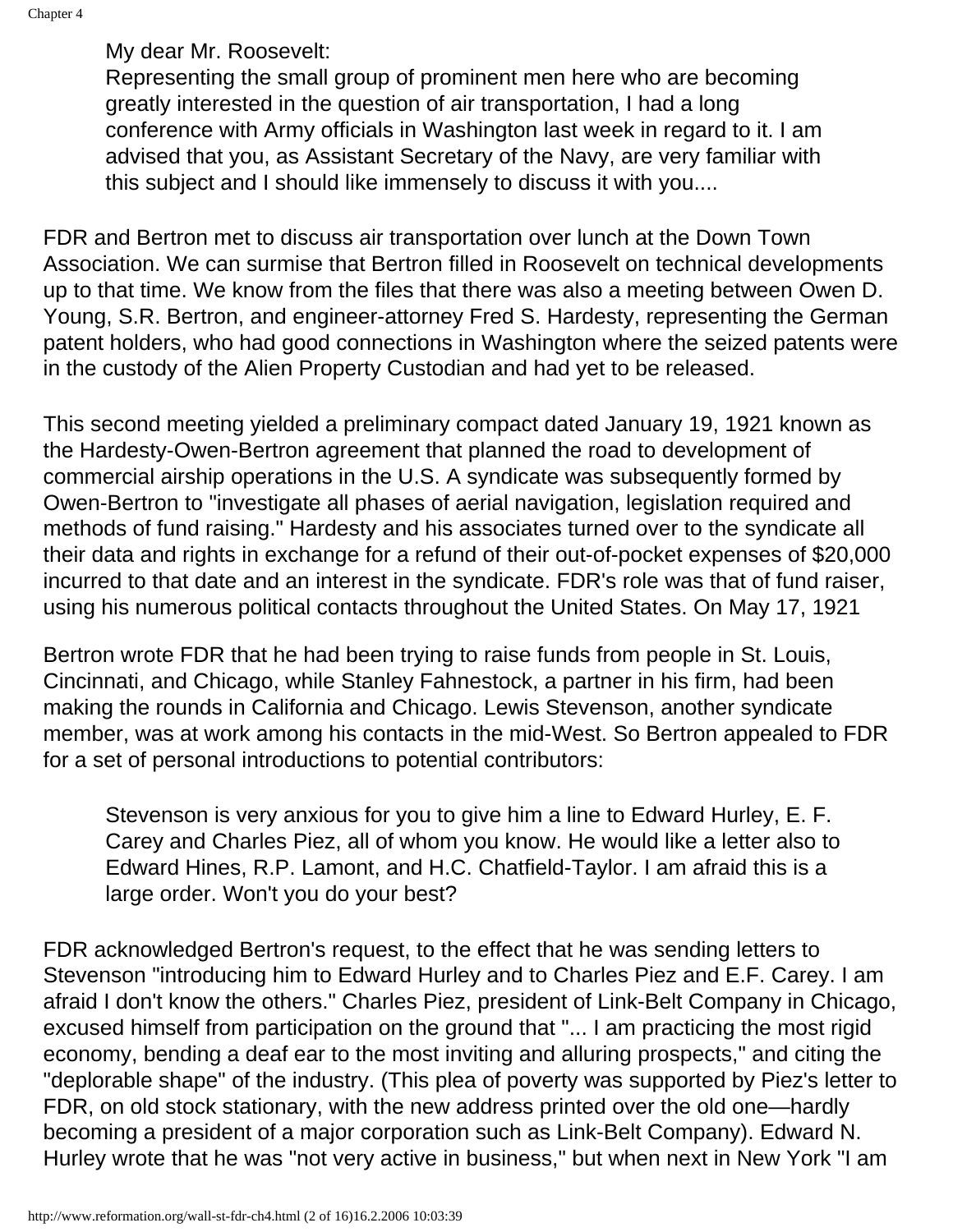going to make it a point to call on you and check up the past."

On June 1st, Lewis Stevenson reported to Roosevelt on his fundraising progress in the mid-West. He confirmed the fact that Piez was short of funds and that Hurley wanted to talk later, but that Carey might have some interest:

Charles Swift, Thomas Wilson, both packers, are now considering the proposition, as are Potter Palmer, Chauncey McCormick and a dozen others. Since securing Marshall Field I have added to our list C. Bai Lehme, a zinc smelter of very large means; Mr. Wrigley, junior member of the great chewing-gum firm; John D. Black, of Winston, Strawn & Shaw; B.M. Winston and Hampton Winston, of Winston & Company, and Lawrence Whiting, president of the new Boulevard Bridge Bank. Gradually I am getting together a desirable group but I must confess it is discouragingly slow and hard work. My experience has been I can convince an individual of the feasibility of this scheme but as soon as he discusses it with his friends, who know nothing whatever of the proposition, they develop a serious doubt in his mind which I have to combat all over again. As a result of my observation abroad I am firm in my belief it can be made a success.

Stevenson concluded by requesting a letter of introduction to prominent Chicago attorney Levy Meyer. It is clear that by the end of June 1921 Stevenson had induced a number of prominent Chicago citizens,

including Marshall Field, Philip N. Wrigley, and Chauncey McCormick, to sign on the dotted line.

So far as FDR is concerned, his sales letters on this project would do credit to a professional salesman. Witness his letter to Colonel Robert R. McCormick, of the Chicago newspaper empire:

#### Dear Bert:

As you happen to be a progressively minded person I am asking Mr. Lewis G. Stevenson to have a talk with you about something which at first blush may seem a perfectly wild idea. However, it is really something very different and all I can tell you is that a good many of us here, such as Young of the General Electric Company, Bertron of Bertron Griscom & Co, and a number of other perfectly respectable citizens have shown enough interest to look into the question further. All of this relates to the establishment of commercial dirigible lines in the United States...

Similar letters went to Chauncey McCormick, Frank S. Peabody of Peabody Coal, and Julius Rosenwald of Sears, Roebuck. These initiatives were followed up with personal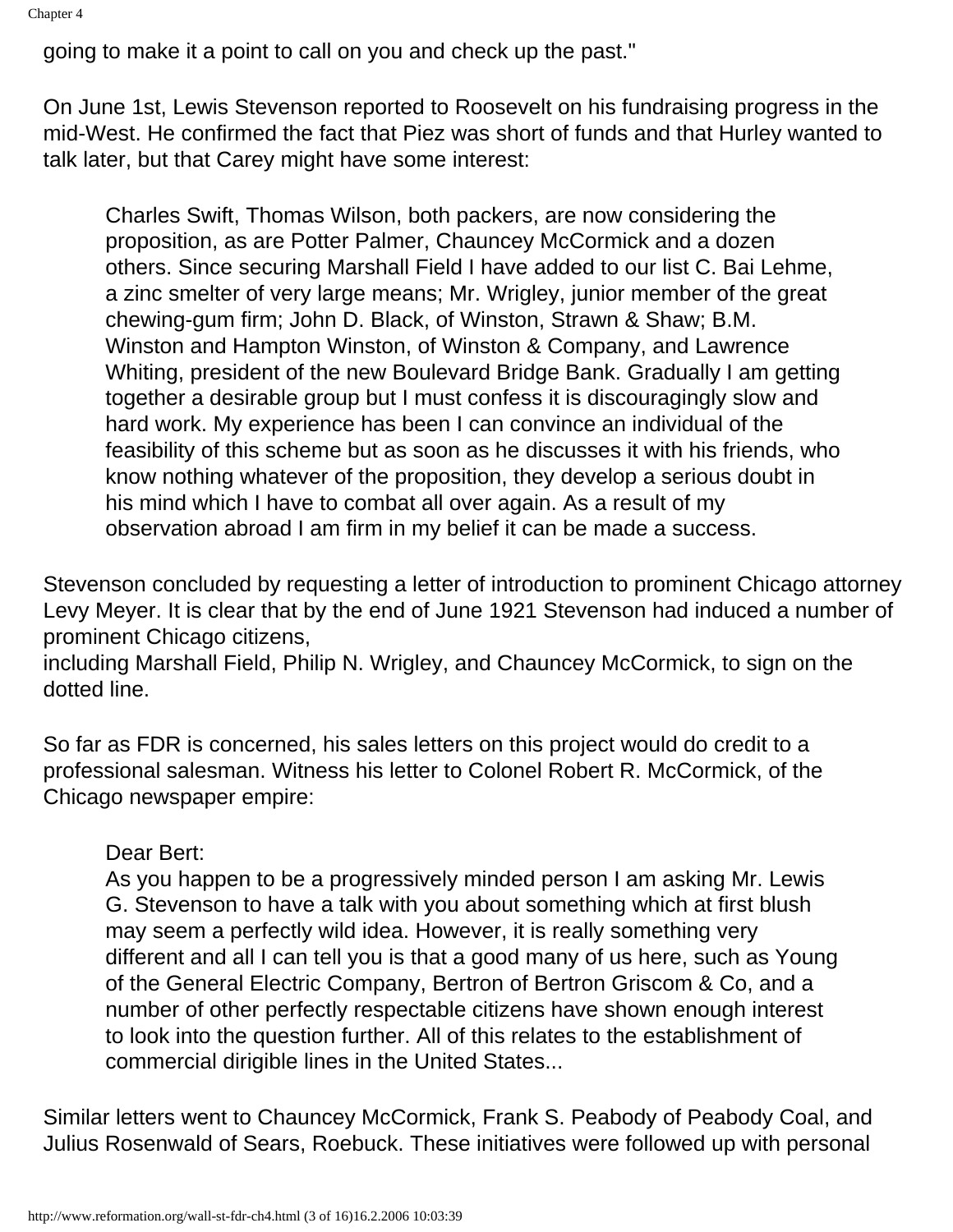dinners. For example, on April 21, 1921 FDR wrote to Frank Peabody:

... is there any possibility you may be able to dine with Mr. Bertron, Mr. Snowden Fahnestock and several others of us at the Union Club next Monday evening at 7:30? Bertron is just back from the other side and has some very interesting data in regard to these commercial dirigibles, which have proved successful in Germany.

FDR added that the group "will promise not to hold you up against your will." To which a reluctant Peabody telegraphed, "Impossible to be there, would not be at all afraid of being held up would have enjoyed visit with you immensely."

To Edsel B. Ford FDR wrote, "I am sending this note by Mr. G. Hall Roosevelt, my brother-in-law, who is familiar with the whole matter." G. Hall Roosevelt, who happened to work for General Electric as a division manager, proved himself to be an alert negotiator, but not sufficiently so to win Ford during the early stages.

However, by February 18, 1922 the American Investigation Corporation had compiled a very healthy list of subscribers, as the following partial list confirms:1

| Name                     | Affiliation                                     | Location   |
|--------------------------|-------------------------------------------------|------------|
| W.E. Boeing              | President, Boeing Airplane Co. Seattle          |            |
| Edward H. Clark          | President, Homestake Mining<br>Co.              | New York   |
| <b>Benedict Crowell</b>  | <b>Crowell &amp; Little Construction</b><br>Co. | Cleveland  |
| <b>Arthur V. Davis</b>   | President, Aluminum Co. of<br>America           | Pittsburgh |
| L.L. Dunham              | <b>Equitable Building Association</b>           | New York   |
| Snowden A.<br>Fahnestock | Bertron, Griscom & Co.                          | New York   |
| Marshall Field, III      | Capitalist                                      | Chicago    |
| E.M. Herr                | President, Westinghouse<br>Electric & Mfg. Co.  | Pittsburgh |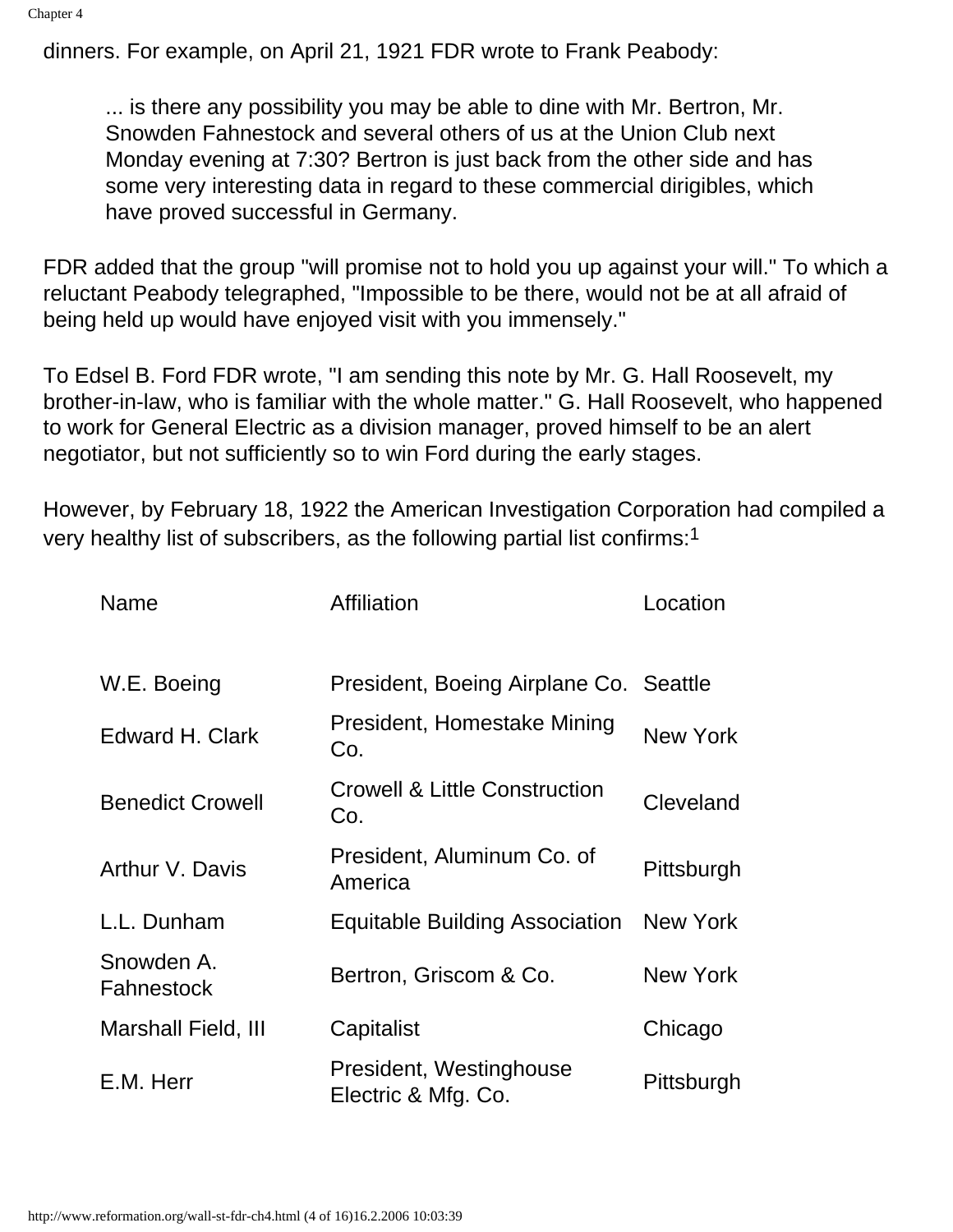| J.R. Lovejoy            | <b>Vice President, General</b><br><b>Electric Company</b> | New York   |
|-------------------------|-----------------------------------------------------------|------------|
| John R. McCune          | <b>President, Union National</b><br><b>Bank</b>           | Pittsburgh |
| <b>Samuel McRoberts</b> | Capitalist                                                | New York   |
| R.B. Mellon             | President, Mellon National<br>Bank                        | Pittsburgh |
| W.L. Mellon             | President, Gulf Oil Co.                                   | Pittsburgh |
| <b>Theodore Pratt</b>   | <b>Standard Oil Company</b>                               | New York   |
| Franklin D. Roosevelt   | Vice President, Fidelity &<br>Deposit Co.                 | New York   |
| Philip N. Wrigley       | Vice President, Wm. Wrigley<br>Co.                        | Chicago    |
| Owen D. Young           | Vice President, General<br>Electric Co.                   | New York   |

The initial board of directors included National City Bank vice president Samuel McRoberts,2 William B. Joyce, president of National Surety Company—one of FDR's competitors in the bonding and surety business—and Benedict Crowell, former Assistant Secretary of War and chairman of the board of the Cleveland construction company Crowell & Little Construction. Snowden A. Fahnestock of Bertron, Griscom was the son of New York financier Gibson Fahnestock and a partner in the stock brokerage firm of Fahnestock & Company. Gibson's brother William Fahnestock, a partner in the same firm, was director of several major corporations including Western Union and, with Allen Dulles, of Gold Dust Corporation. David Goodrich, another subscriber, was chairman of the board of B.F. Goodrich Company and a director of American Metals Company of New Mexico.

It should be noted with care that this enterprise was a private venture where the risk and the rewards were taken by experienced and clear-sighted capitalists. No criticism can be made of the financing of this venture; the criticism lies in the manner in which it acquired its main asset, the German patents.

The president's report for the year 1922, issued on January 8, 1923, summarizes the A.I. C. achievements to that date.

The German Reparations Commission refused to allow construction of large airships in Germany, and there was a delay in the completion and test of the new apparatus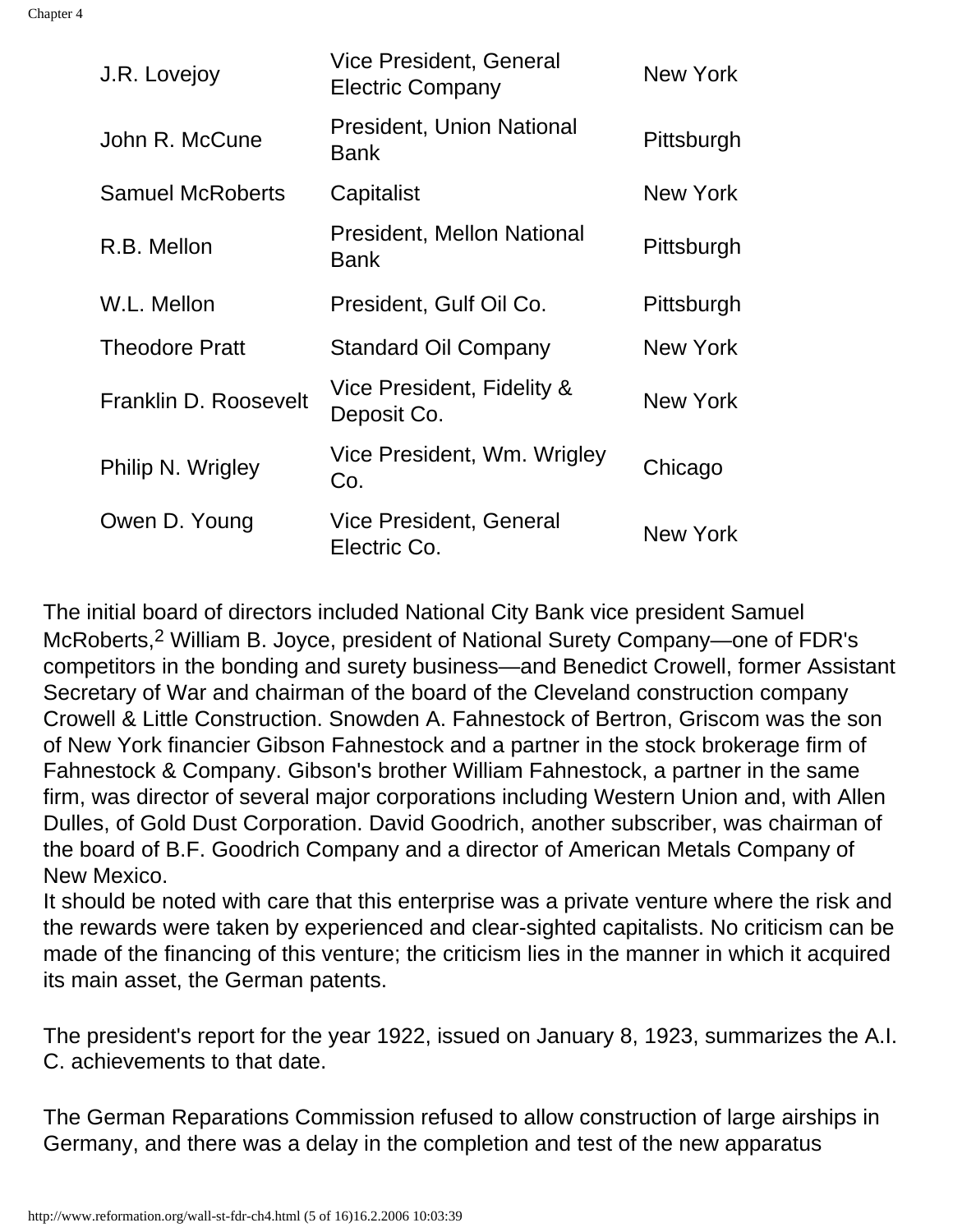designed by the U.S. Bureau of Mines for the economical manufacture of helium gas, but it was considered that A.I.C. was within a few months of the time to appeal to the public for financial support. According to this report, the first stage of the work had been brought to a close by signing a contract on March 11, 1922 between the American Investigation Corporation and the Schuette-Lanz Company whereby the American Investigation Corporation secured the world patent rights on the Schuette designs and methods of construction for rigid airships. The contract provided for installment payments and included an agreement with Schuette-Lanz either to construct an airship or to provide the services of the experts to undertake construction in the U.S.

The company had "definitely determined through the Department of State that the Reparations Commission and Council of Ambassadors would not consent to the construction in Germany of the full sized ship considered by the American Investigation Corporation," and so Dr. Schuette was requested to visit the U.S. to reach a final agreement. The ultimate object, continues the report, is the establishment of the airship industry in the U.S. and "is never lost sight of; nevertheless obtaining the first ship from Germany at less cost and built by the best experts is highly desirable."

The importance of ensuring a supply of helium gas for airships was highlighted by the destruction of the British R. 38 and the Italian Roma airships. After consultation with the Helium Board and the chief chemist of the Bureau of Mines, a decision on the helium question was deferred until completion of the improved apparatus the Bureau was designing for the production of commercial helium. Under the terms of the agreement between the American Investigation Corporation and Washington engineer Hardesty and his associates, in addition to the \$20,000 provided to cover their work before the formation of the American Investigation Corporation, certain actual out-of-pocket expenses were to be repaid for assistance in organizing the corporation. The final agreement was, however, conditional upon the signing of a contract regarding the share which Mr. Hardesty and his associates were to receive in the American Investigation Corporation and any of its subsidiary companies in return for their promotion work: above all, it required that the German patents held on behalf of the American public by the Alien Property Custodian be released to the A.I.C.

# **POLITICS, PATENTS, AND LANDING RIGHTS**

Consequently, the A.I.C. syndicate had a major hurdle to overcome before work could begin on commercial development of airships in the U.S. This political hurdle—to acquire the rights to the Schuette-Lanz airship construction patents—required the astute political assistance of FDR. These rights were German, but under the control of the U.S. Government. By U.S. law, seized alien property can be disposed of only by auction sale and competitive bidding. However, we find in the report of the president of A.I.C. dated May 26, 1922 that A.I.C. was then "the owner of the present Schuette-Lanz patents" and listed 24 patents and 6 patent applications originating in Germany, 6 applications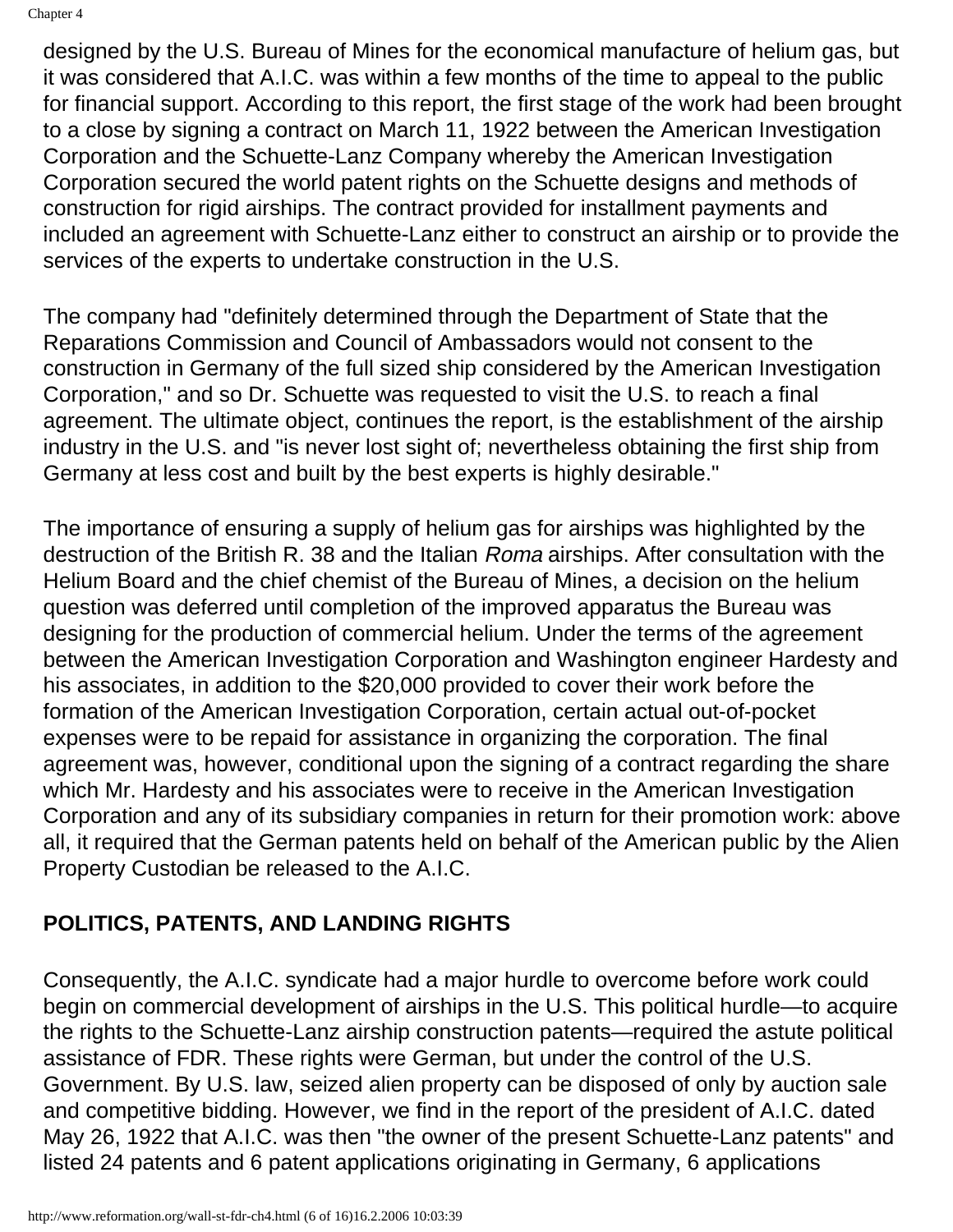originating in England, and 13 patents and 6 applications originating in the United States. The report continued: "In the U.S. 7 patents are subject to return by the Alien Property Custodian. Through filing assignments all new U.S. patents are being issued directly in care of A.I.C." How, then, did the A.I.C. syndicate obtain the German patents held in trust by the U.S.? This is particularly important because no record exists of auctions or competitive bidding. The A.I.C. report notes only:

The interests of A.I.C. were protected by the collaboration in drawing the contracts and assignments of Mr. J. Pickens Neagle (Solicitor of the Navy Department) Franklin Roosevelt, Mr. Howe and Blackwood Brothers.

This certainly raises the question of the propriety of a U.S. Navy Department solicitor acting on behalf of a private syndicate. The German patents were sprung loose from the U.S. Government for A.I.C. by the personal intervention of Franklin D. Roosevelt. Let's see how he went about the job.

Franklin D. Roosevelt was former Assistant Secretary of the Navy, one of a series of Roosevelts to hold the job, and consequently had good political contacts in the Navy Department. In mid-1921 FDR began to probe among his old Navy friends on two questions: (1) the position of the Schuette patents and (2) the possibility of acquiring private use for the A.I.C. syndicate of the Lakehurst naval base for A.I.C. airships. On May 4, 1921 Admiral R.R. Byrd in the Office of Naval Operations acknowledged an invitation to visit FDR's estate at Campobello. Nine months later, on May 23, 1922, Commander E.S. Land, of the Navy Bureau of Aeronautics, also acknowledged an invitation to visit FDR when next in New York. Land added that there "appears to be little likelihood of my going to New York during the next three or four weeks. If you could advise me relative to the nature of your inquiries, I might be able to give you some information along the lines desired."

FDR replied to Commander Land in a letter marked Personal, but sent to the Navy Department, to the effect that his inquiry could not be made by telephone or letter. FDR then briefly reviewed the position of A.I.C. and stated that the company "is about to go ahead with the actual construction and operation of dirigibles," but needed to know more about the U.S. government's program for such craft: "I am not looking for any confidential information but merely such facts as I feel sure I could obtain without much difficulty were I able to go to Washington myself."

This information is, wrote FDR to Land, "for the good of the cause generally," and he then offered to defray Commander Land's expenses if he would visit New York. This apparently had little success because on June 1 FDR again requested the information and pushed even further: "Incidentally would there be any objection to our getting a copy of the Zeppelin contract? Theoretically they are all public documents."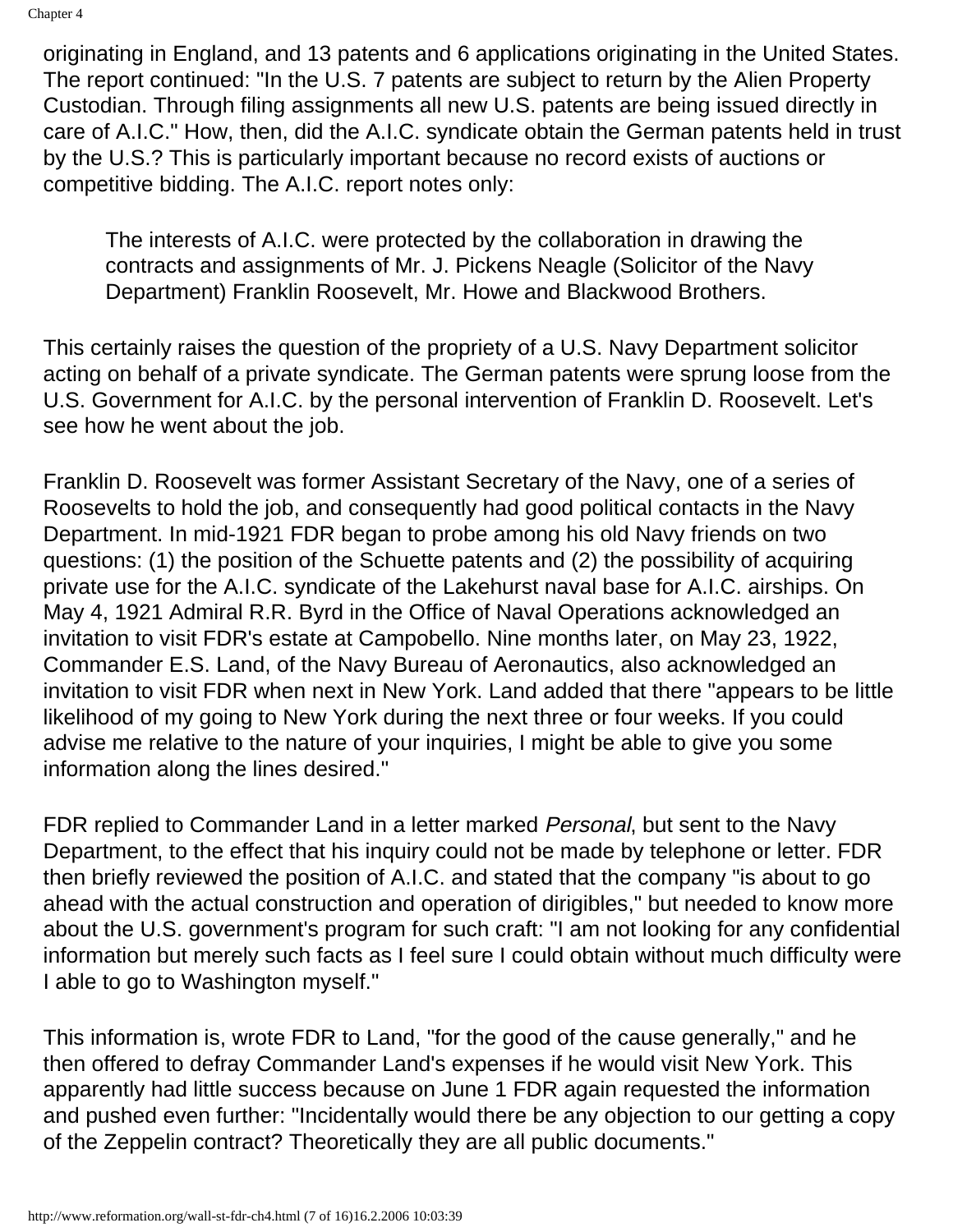In the final analysis, it was Pickens Neagle of the Judge Advocate Generals Office in the Navy who was the prime mover in obtaining the required German patents for A.I.C.; Neagle was obviously making himself useful to FDR in other areas, as well. On May 15, 1922 FDR wrote Neagle about Hardesty, the engineer-attorney handling the patent negotiations in Washington:

Both Mr. Fahnestock and I passed without question the very modest sum that Hardesty put in for you, [Neagle] and I feel sure that the Directors will approve of this when they meet, which will not be long now.

Navy Solicitor Neagle replied to this on June 16 to give FDR information about possible bonding business:

I am ashamed to mention so small a thing as the bond that would accompany a contract for \$29,000 but things are very dull in the Government contracting line just now. The Midvale Steel and Ordnance Company just received an award of contract for 8" gun forgings totaling a trifle under \$29,000. The bond will be for an amount equal to something like 15 to 20 percent of the amount of the contract.

Again, on August 9, 1922 Neagle wrote to Louis Howe and referred to FDR's Navy papers, which were apparently undergoing the customary examination within the department before release to FDR. FDR's problem was to stop the papers "going through the hands of file clerks or inquisitive people with little sense of responsibility or meddlesome novices." The Navy Department would not release the papers without proper examination, even after Neagles' personal intervention. Writes Neagle to FDR:

I didn't see any way in which I could induce Mr. Curtis to change his view on the subject so I left it in that condition with the mental reservation however that you will be down here soon yourself and perhaps shake him loose.

The file to this point suggests that Pickens Neagle, Solicitor in the office of the Judge Advocate General of the Navy was working more on behalf of FDR than the taxpayer and the Navy Department. The contents of this file then shift to the attempt to acquire use of the German patents for A.I.C.; these letters are no longer on navy stationery, but on plain paper, without a printed address but signed by Neagle. On February 16, 1922 a letter to Howe from Neagle relates that

our office this aft. (sic) returned to Aeronautics Bureau that suggested form of contract with endorsement saying the station might be leased to the A.I. C. and [Navy] employees furloughed for the corporation to employ.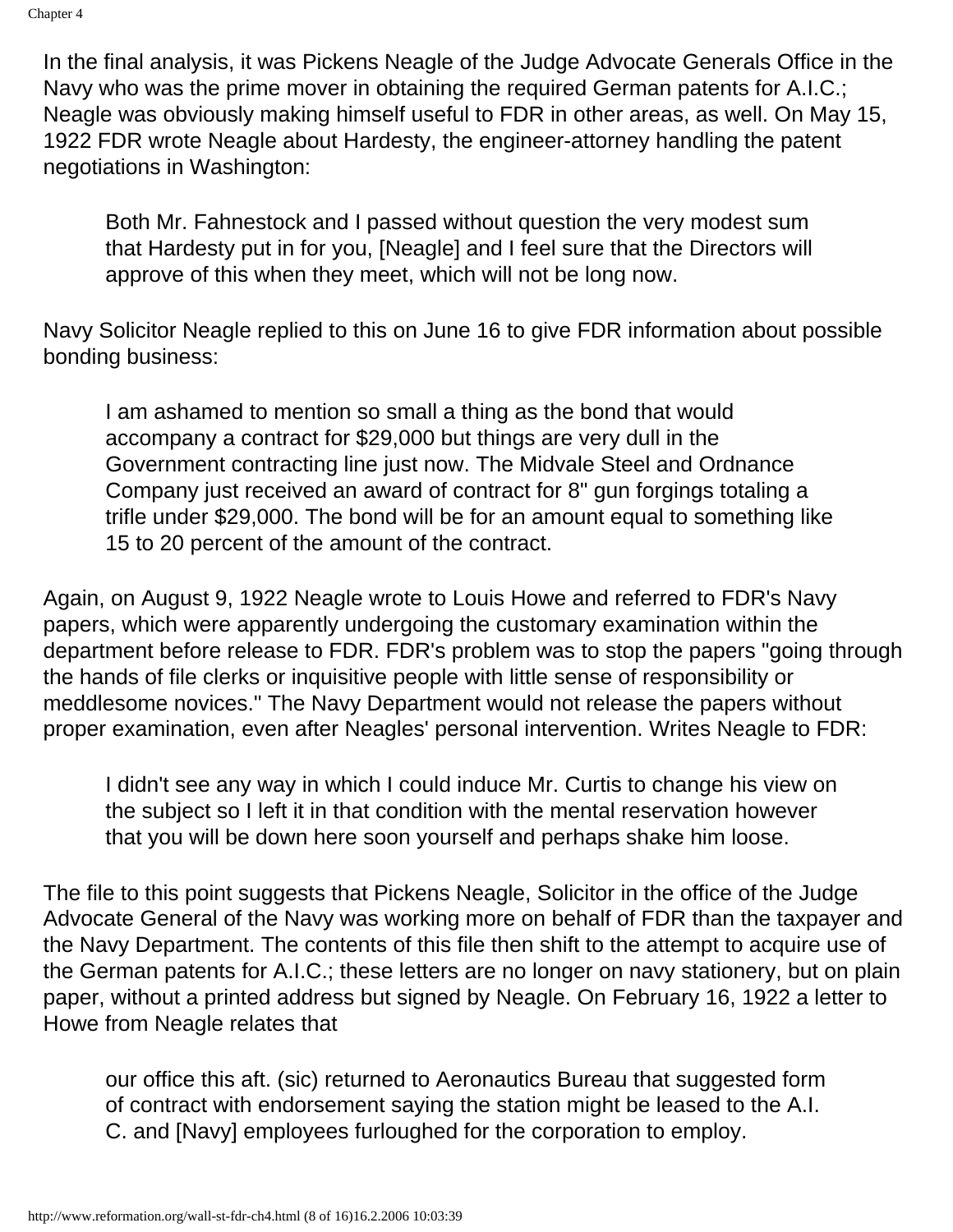Neagle added that, although navy officers could not direct and supervise A.I.C. employees, they could be detailed into private industry to learn the business of building airships. This private information is followed by a formal letter to Fahnestock of A.I.C. from Neagle (now wearing his official hat as Solicitor in the U.S. Navy) to confirm the fact that the navy was willing to lease the station and plant at Cape May, a permission revocable without notice. Another dated January 6, 1923 reports that Hardesty has signed a contract that "ought to be acceptable to the Corporation."

It is clear that the Schuette patents were transferred without public auction and competitive bidding, but by private agreement between the U.S. government and attorneys acting on behalf of a private company. This was a violation of the Trading with the Enemy Act.

The files also record another Navy Department employee rushing to the aid of FDR. A letter dated March 31, 1923 from M.N. McIntyre, head of the Navy News Bureau, to Louis Howe suggested that A.I.C. get hold of the "German airship being built for the Navy," as well as access to the naval base at Lakehurst. McIntyre is refreshingly open about his proposed political assistance: "If you will let me know where you stand on the Lakehurst proposition there may be something I can do to help 'grease' the ways. The same applies to the other suggestion."

We can establish from the files that FDR and his syndicate were able to call on sources of information and assistance within the Navy Department. Precisely how then did A.I.C. get control of the Schuette-Lanz patents? These were supposedly public property to be disposed of by competitive bidding. The Hardesty report of February 1921 explains the legal status of the patents and throws more light on their transfer.

The patents had been seized by the Alien Property Custodian and up to that time licensed only to the War and Navy Departments. An application was submitted January 10, 1921 by Fred Hardesty, submitting

the information that a corporation (presumably A.I.C.) was to be formed that needed the patents, but Hardesty denied "that the patents themselves are of great intrinsic value." In other words, Hardesty walked a tightrope. The A.I.C. had absolute need of the patents to protect themselves from outsiders. At the same time, argues Hardesty, the patents really had no great value. They are required, he wrote to the Alien Property Custodian, "to form a moral bulwark for us against aggression of outside parties." Hardesty argued that the public interest was vitally involved and that he would be "pleased to receive information as to the value that has been set on the patents, if their value has been appraised, and as to the terms of and conditions on which they might be sold to us."

Attached to this letter in the FDR files is a "Memorandum for Mr. Hardesty" on the Johann Schuette patents that appears to have originated in the Alien Property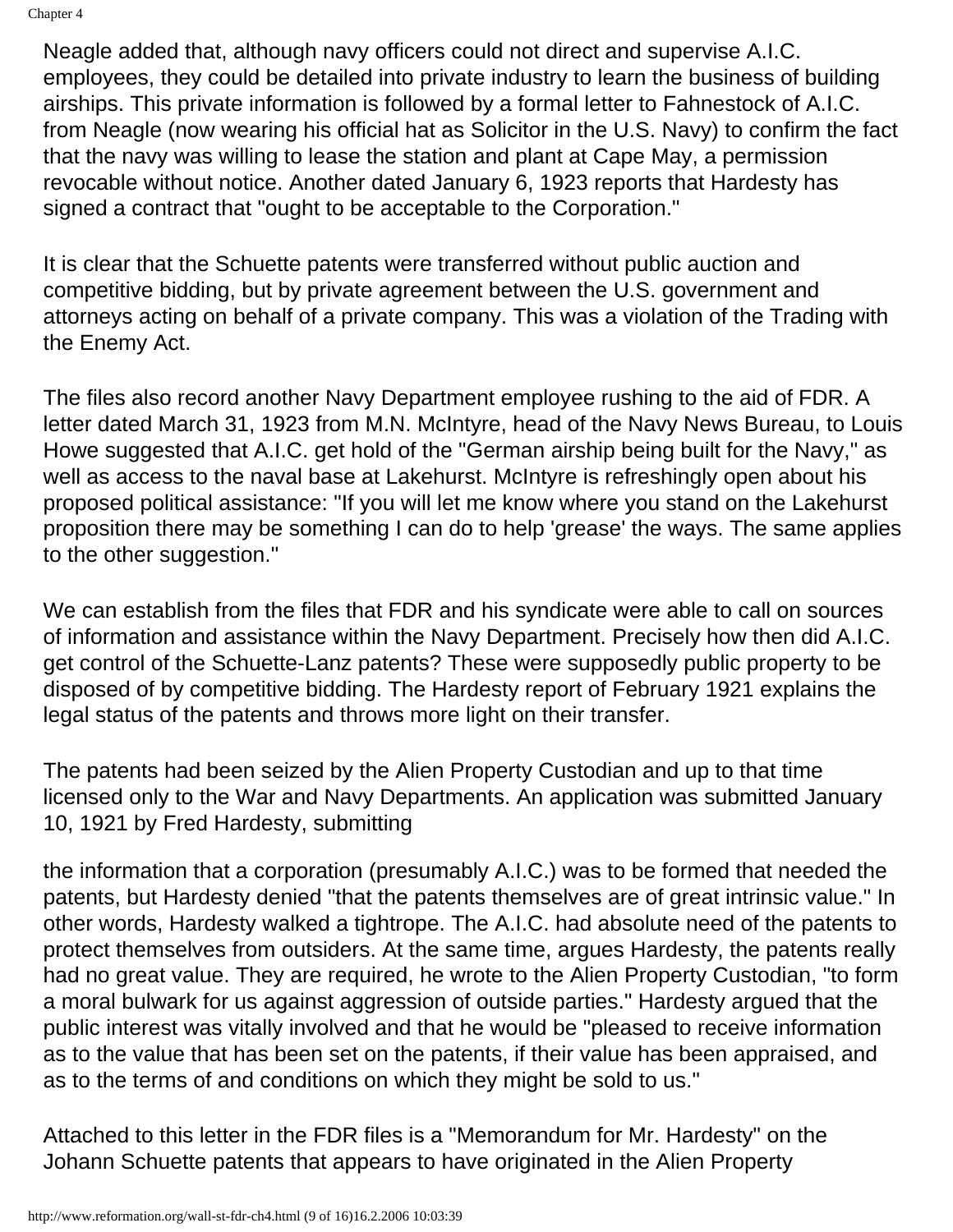Custodian's Office. The memorandum confirms the fact that the patents were held under the Trading with the Enemy Act of 1917, that the only right remaining to the German holder was the right to claim release, and that such claims must be settled as directed by Congress. It is unlikely, states the memorandum, that the patents would be sold by the Alien Property Custodian but, if the patents were offered for sale, "there would be little or no competition, as there are probably very few companies in existence or proposed that contemplate using them, and that therefore the prices offered would not be very high." The memorandum then gets to the crux of the problem facing A.I.C.:

The A.P.C. makes sales of patents, other than sales to the Government, only to American citizens at public sale to the highest bidder after public advertisement unless the President shall otherwise determine. Purchasing property from the A.P.C. for an undisclosed principal or for re-sale to a person not a citizen of the United States, or for the benefit of a person not a citizen of the United States is forbidden under severe penalty.

This leaves open the possibility that the Secretary of War or the Secretary of the Navy might recommend immediate sale to the President "as a matter of sound business policy in the public interest."

The syndicate then attempted to go the Presidential route, apparently with success. On February 4, 1921 FDR in New York wrote Hardesty in Washington, D.C., "I agree with you that we should do something immediately in regard to the Schuette patents, and at least make the try before the present administration goes out."

Then a memorandum of services rendered in the files records that on both February 9 and 17, 1921 FDR went to Washington and at least met with the Alien Property Custodian. Subsequently, Schuette granted power of attorney to Hardesty, and the patents were released by the Alien Property Custodian, although not immediately. The FDR files do not contain original signed documents on the release, only drafts of documents, but as the patents were ultimately released to A.I.C. it can be assumed that these working drafts are reasonably close to the final signed document. One document signed by both the Alien Property Custodian and German patentee Johann Schuette reads as follows:

It is hereby further understood and agreed by and between the parties hereto that the price or prices at which the above enumerated patents of Johann Schuette may be sold to the American Investigation Corporation by the Alien Property Custodian are and shall be considered only a nominal value of said patents fixed and agreed on by and between the parties hereto and the actual value thereof; and that the said agent shall give, execute, and deliver to the Alien Property Custodian an unqualified release by and on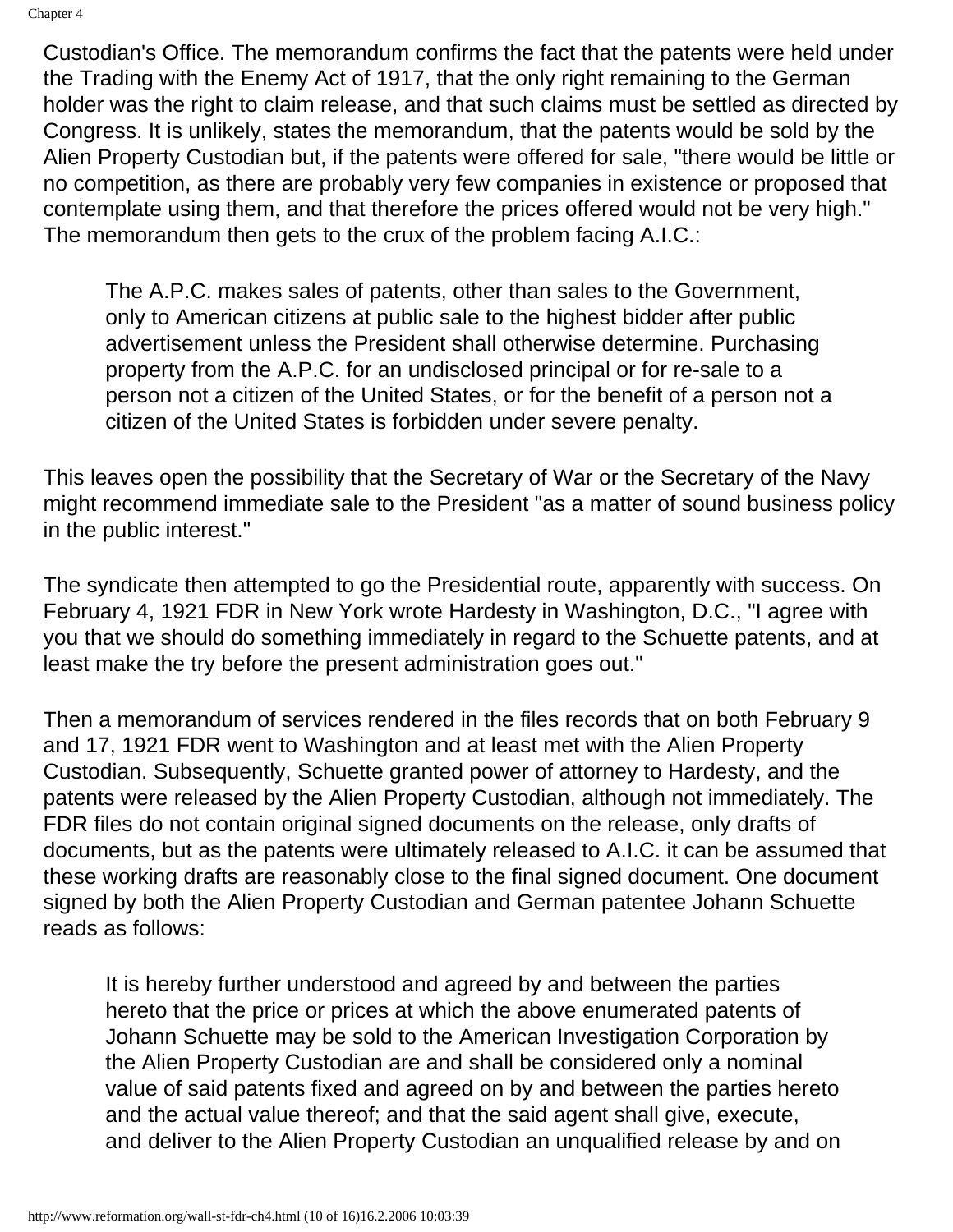the part of the said Johann Schuette and his said agent and their and each of their heirs and assigns and legal representatives of all claims, demands, etc.

It is clear from this document (1) that the Alien Property Custodian sold the patents to A.I. C., (2) that it charged A.I.C. only a "nominal price," (3) that there was no competitive bidding for the patents, and (4) that the former German holder Schuette was granted an interest either directly or indirectly. All four actions appear to be contrary to the requirements of the Trading with the Enemy Act of 1917 (see p. 000), even if there was Presidential authority for procedures (1) and (2).

Subsequently, on May 9, 1922 a contract was drawn between American Investigation Corporation and Johann Schuette. This paid Schuette \$30,000 in cash, with a further \$220,000 payable in monthly installments, with the last payment due not later than July 1, 1923. In the event of failure to pay by A.I.C., all rights in the patents would be turned over to Schuette. A stock allowance was granted Schuette, who in turn was to provide cooperation and technical assistance to A.I.C. There is also in the FDR files an internal memorandum that appears to be written on the typewriter normally used for FDR's letters; therefore, it is possibly a memo drawn up either by FDR or more probably by Louis Howe. This memorandum summarized the A.I.C. strategy. It lists "What we have to sell" and answers this question as follows:

1. The Schuette-Lanz patents, described as fundamental and needed by Ford's engineers also working on airship construction.

2. "A tentative contract to the Navy whereby over a million dollars in construction of a plant and building hangar are saved. This is our property as contract proposed is in exchange for license to use the Schuette patents by the Navy." In other words, A.I.C. not only was able to acquire the patents without public bidding in behind-the-scenes political maneuvers, but also acquired the right to sell them back to the Navy. This is the kind of deal most poor taxpayers don't even dream about, although they foot the bills in the end.

3. All the data, designs, and tests of the Schuette-Lanz patents.

4. An arrangement for production of helium.

5. "A list of stockholders comprised of men of public spirit and considerable means."

6. This wasn't enough, because the next section is headed "What we Need" and lists (1) funds and (2) work. The memo then proposes an amalgamation of A.I.C. work with that of Ford engineers.

We can summarize the FDR's American Investigation Corporation deal as follows: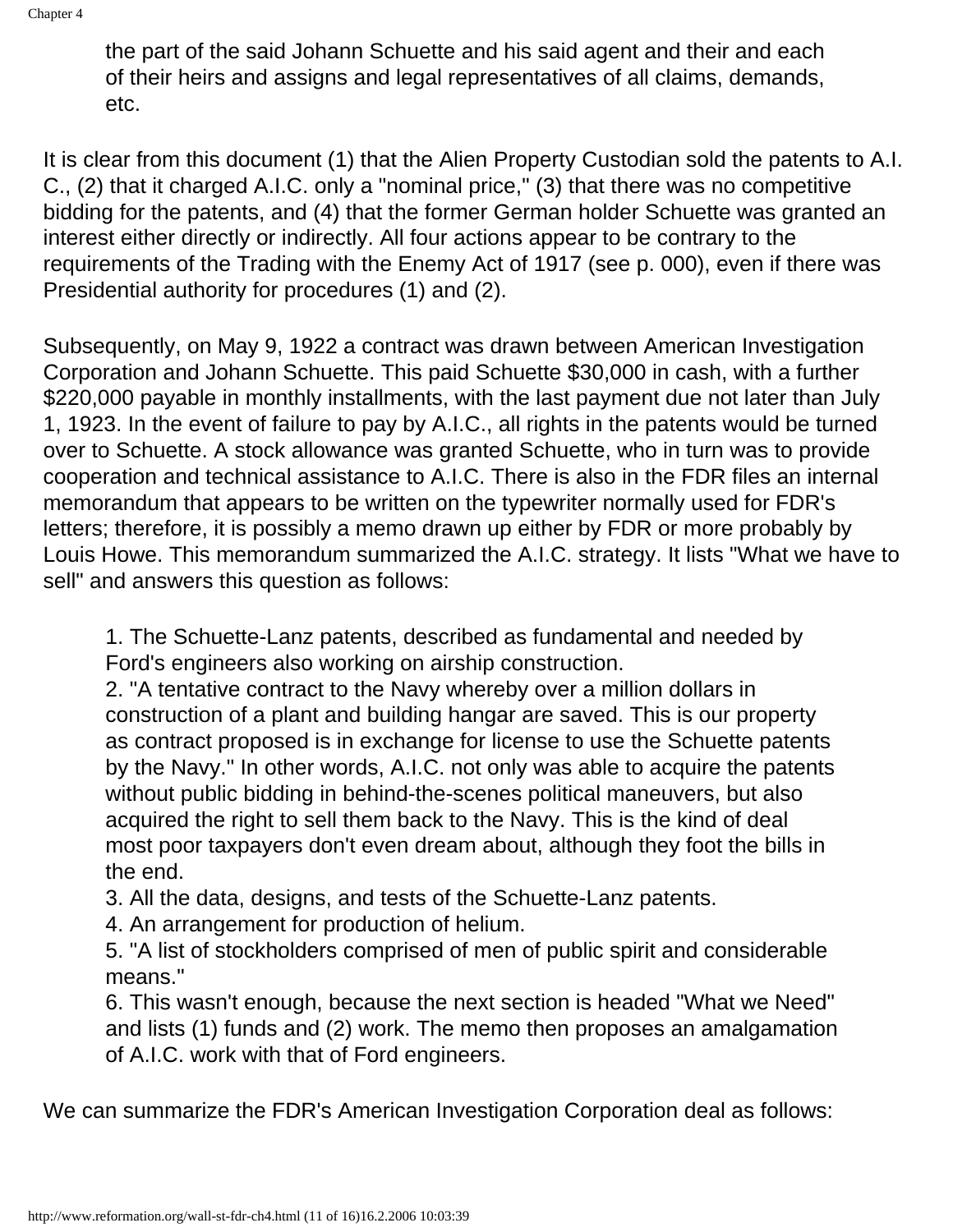First, the A.I.C. was able through the personal intervention of Franklin D. Roosevelt to obtain seized patents as a gift or at a nominal price. The law required that such seized patents be offered for public bidding and not for the advantage of the former German owner. In practice, they were released behind closed doors as a result of private understanding between FDR and the Alien Property Custodian, possibly with Presidential intervention, although no trace of such assistance can be found. These patents, previously described as of no value, then became the subject of a contract involving payment of \$250,000 to German citizen Schuette and the main asset of a company to promote airship construction in the U.S. On the face of the documents in the files, there is a prima facie violation of the law both by FDR and the Alien Property Custodian.

Second, these patents appear to have been released for the indirect benefit of a foreign party, a procedure subject to severe penalties under the law.

Third, the A.I.C. was able to obtain use of navy facilities valued at \$1 million and official information from within the Navy Department.

Fourth, the only risk taken by the Wall Street operators was to put the enterprise together. The patents were obtained nominally, the funds came from outside New York City, and the expertise was German or that of the Ford Motor Company. Franklin Delano Roosevelt provided the political leverage to put together a deal that was on the face of it illegal and certainly a long way from the "public trust" FDR and his associates were fond of promoting in their writings and speeches.

#### **FDR IN THE VENDING MACHINE BUSINESS**

Automatic postage stamp machine sales started in 1911, but were not really efficient outlets until development of the Shermack machine in the 1920s. In 1927 the Sanitary Postage Stamp Corporation was formed to market Shermack machines for the automatic dispensing of postage stamps, previously sold in stores in loose form that exposed the user, according to the firm's sales literature, to transmission of disease. The firm's board of directors consisted of the inventor Joseph J. Shermack, Edward S. Steinam, J.A. de Camp (120 Broadway), banker George W. Naumburg, A.J. Sach, Nathan S. Smyth, and Franklin D. Roosevelt.

By April 1927 the company was selling about 450 machine installations a week. According to a letter written by FDR to A.J. Sach, vice president of the company, there were major problems with collections; in fact, ten stamp locations had not been heard from in over six months, and cash was short. FDR made the eminently sensible suggestion that salesmen should stop selling for a week and spend the released time on cash collections. Apart from such occasional suggestions, FDR's role in Sanitary Postage Stamp was nominal. Henry Morgenthau, Jr. got him into it originally and even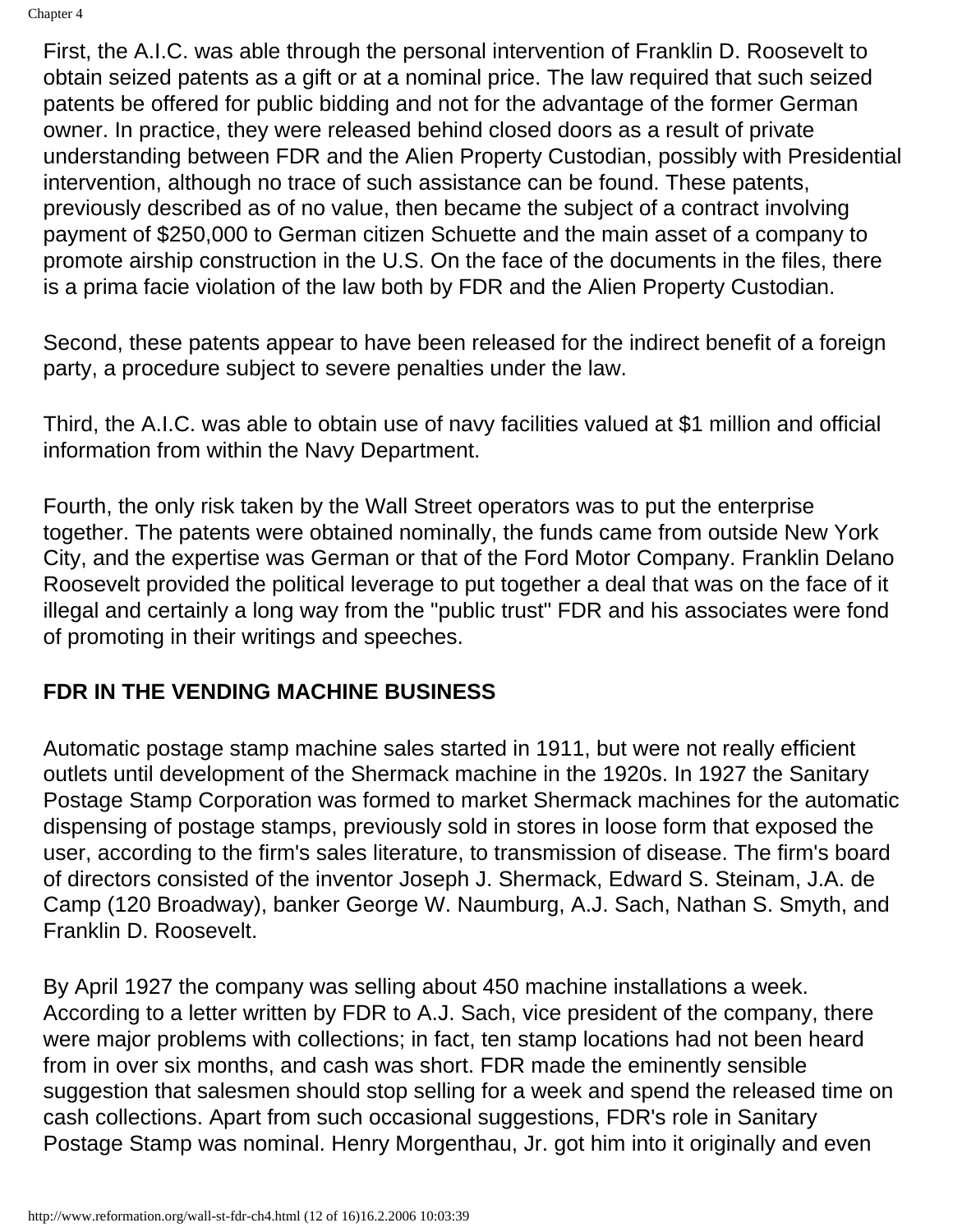paid the original subscription of \$812.50 for FDR's initial 100 shares: "You can send me a check for the same at your leisure." FDR mailed his check the same day. The sponsors issued FDR 3000 shares of common stock "in consideration of the services you have rendered," obviously for use of his name as a bait for investors.

FDR resigned in late 1928 upon his election as Governor of New York.

FDR also was director of CAMCO (Consolidated Automatic Merchandising Corporation), but never took an active part in its flotation. CAMCO was a holding company designed to take over 70 per cent of the outstanding capital stock of a number of companies, including Sanitary Postage Stamp Corporation, and is notable because the board of directors included, not only FDR, but Saunders Norwell, who from 1926 to 1933 was president of the Remington Arms Company. In 1933 Remington Arms was sold to the Du Pont Company. In Chapter 10 we will probe the Butler Affair, an abortive attempt to install a dictatorship in the White House. Both Remington Arms and Du Pont are named in the suppressed testimony of the Congressional investigation committee. Yet in 1928 we find FDR and Saunders Norvell as co directors in CAMCO.

## **GEORGIA WARM SPRINGS FOUNDATION**

FDR's personal and highly commendable struggle to regain use of his legs after a 1921 polio attack led him to the mineral waters of Georgia Warm Springs. Regaining some strength, FDR decided to convert the springs, derelict and almost unused, into a business proposition to aid other polio victims.

Unfortunately, the precise source of the major funds used to develop Georgia Warm Springs cannot be determined from the FDR files as they exist today. The FDR folder on Georgia Warm Springs is relatively skimpy, and it is exceedingly unlikely that it contains all the papers relating to development of the project. The folder gives the appearance of having been screened before release to the Hyde Park archives. There is no public record of the funding for Georgia Warm Springs. Given FDR's tight personal finances during the 1920s, it is unlikely that the funds came from his personal resources. We do have some evidence for three sources of funds. First, it is more than likely that his mother, Mrs. James Roosevelt, was one. In fact, Eleanor Roosevelt wrote FDR, "Don't let yourself in for too much money and don't make Mama put in much, for if she lost she'd never get over it!"3 Second, Edsel B. Ford is reported to have contributed funds to build the enclosure of the swimming pool, but was not a trustee of the foundation. Third, and most important, the original property was owned by corporate socialist, George Foster Peabody. According to FDR's son, Elliott Roosevelt, there was a sizeable personal note on the property itself, and this note was probably held by Peabody:

On April 29, 1926, he acquired the derelict property, where Loyless was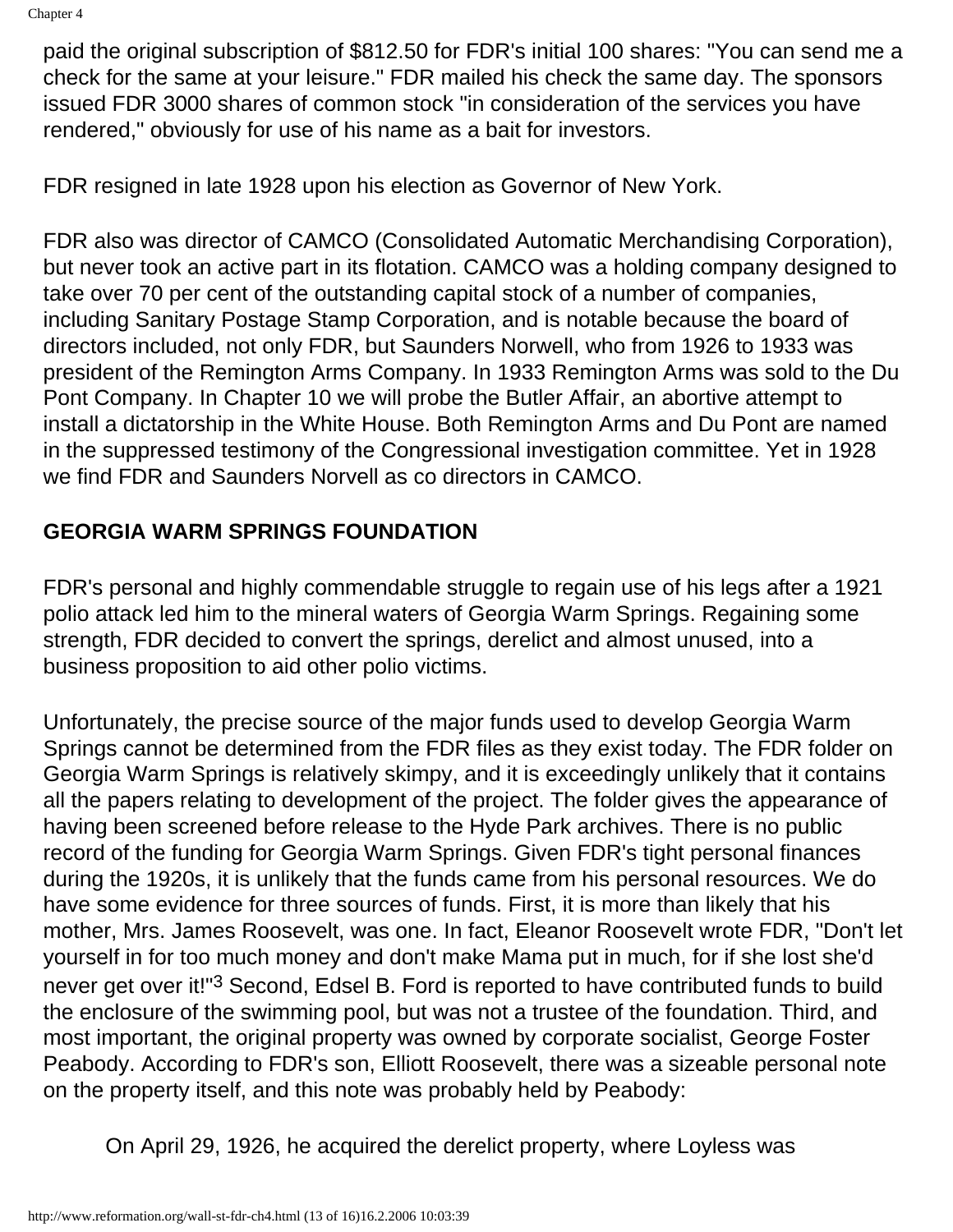running ever deeper into debt. At the peak of his obligations as the new proprietor, Father had precisely \$201,667.83 invested in the place in the form of a demand note, which was not completely paid off until after his death, and then only from a life insurance policy he had taken out in Warm Springs' favor. The \$200,000-plus represented more than two thirds of everything he owned. It was the only time he took such a monumental risk. Mother was terrified that if this went the way of so many of his business ventures, none of us boys could go to college, a fate which I, for one, was more than ready to face.4

It is significant that Elliott Roosevelt reports the existence of a \$200,000 demand note that was not paid off until FDR's death. It is a reasonable supposition, moreover, that the funds were put up by some or all of the trustees. This places FDR in the same position as Woodrow Wilson, beholden to his Wall Street creditors. As these trustees were among the most powerful men in Wall Street, the charge that FDR was "in the grip of the bankers" is at least plausible.

It is therefore reasonable to suppose that the funds for Georgia Warm Springs were put up, or were under the control of, the trustees of the Georgia Warm Springs Foundation and the associated Meriweather Reserve. The trustees of the foundation in 1934 and their main business affiliations are listed below:

#### **Georgia Warm Springs Foundation: Trustees in 19345**

| Name of Trustee <sup>6</sup> | <b>Chief Affiliations</b>                                                        |
|------------------------------|----------------------------------------------------------------------------------|
| Franklin D. Roosevelt        | <b>President of the United States of America</b>                                 |
| <b>Basil O'Connor</b>        | Attorney, 120 Broadway, former law partner of FDR                                |
| Jeremiah Milbank             | Director, Chase National Bank of N.Y.                                            |
| James A. Moffett             | Vice President & director, Standard Oil of New Jersey                            |
| George Foster<br>Peabody     | Original owner of the property and holder of the note on<br>Georgia Warm Springs |
| <b>Leighton McCarthy</b>     | Director of Aluminum, Ltd (Canadian subsidiary of<br>ALCOA)                      |
| Eugene S. Wilson             | President, American Telephone & Telegraph (195<br>Broadway)                      |
| William H. Woodin            | Secretary of the Treasury under FDR                                              |
| Henry Pope                   | Director of Link-Belt Company                                                    |
| Cason J. Callaway            | President of Callaway Mills, Inc. of New York                                    |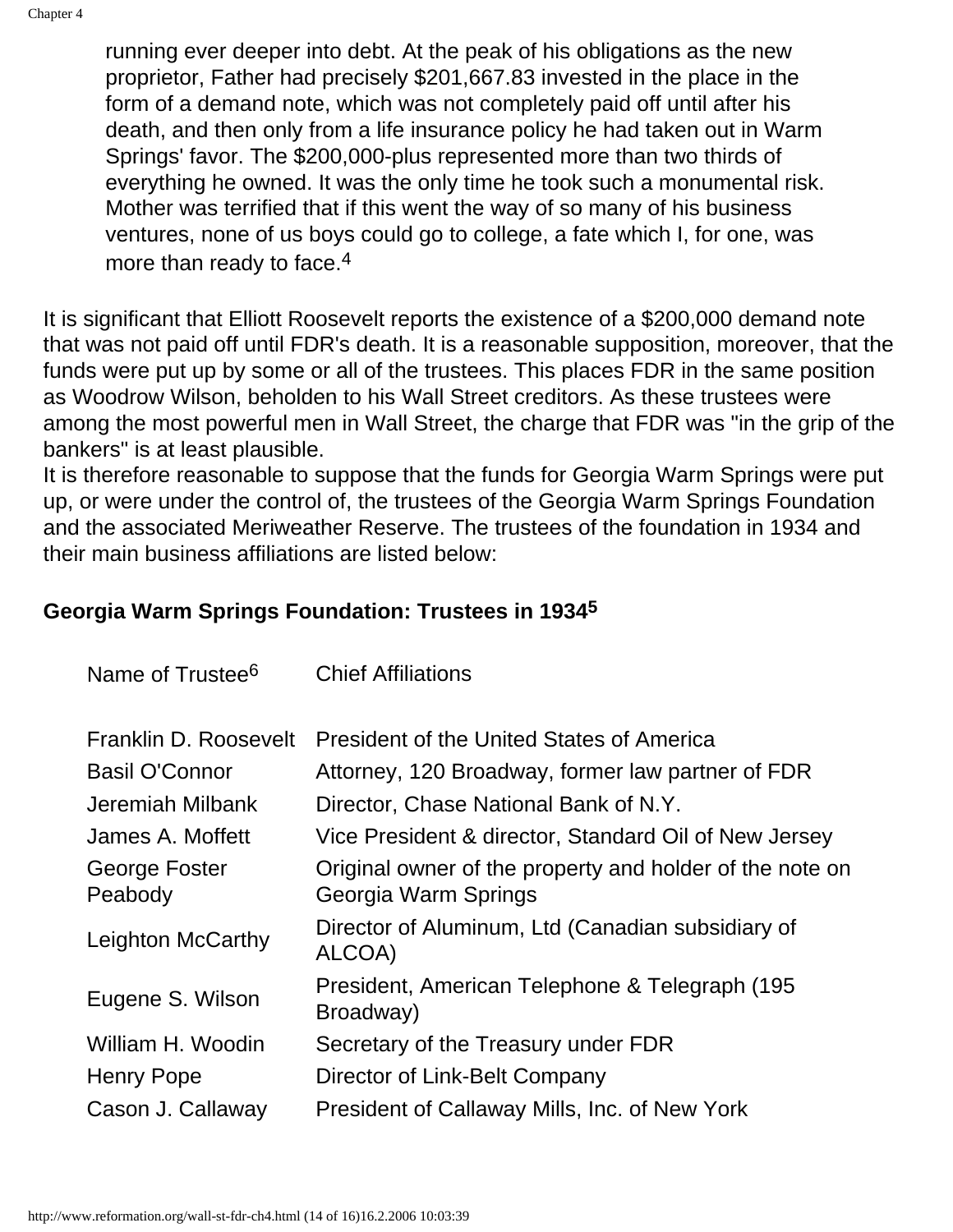The trustees of Georgia Warm Springs obviously tie FDR to Wall Street. The most prominent of these were Eugene Smith Wilson (1879-1973), a vice president of American Telephone and Telegraph of 195 Broadway, New York City. Wilson also held directorships in numerous other telephone companies, including Northwestern and Southwestern Bell and the Wisconsin Telephone Company. In 1919 he was attorney for Western Electric, then became counsel for A. T. & T. before appointment as vice president in 1920. Wilson had a long association with the campaign against polio, became associated with Franklin D. Roosevelt, and in the mid-1930s was a member of the investment committee of the Georgia Warm Springs Foundation. His fellow directors on A. T. & T. included John W. Davis, who turns up in the Butler Affair (see Chapter 10).

Another of the Georgia Warm Springs trustees was James A. Moffett, a vice president of Standard Oil of New Jersey. Walter Teagle of the same company was one of the key administrators of NRA.

Trustee Jeremiah Milbank was director of the Rockfeller-controlled Chase National Bank and the Equitable Trust Company.

Trustee William H. Woodin was a director of the Federal Reserve Bank of New York from 1926 to 1931 and was appointed Secretary of the Treasury by Franklin D. Roosevelt after strongly supporting FDR's 1932 election bid. Woodin resigned within six months, but because of ill health, not for any lack of interest in holding the Treasury position.

Trustee George Peabody has been identified in the previous volume7 and was prominently associated with the 1917 Bolshevik Revolution in Russia and the Federal Reserve Bank of New York.

7. Sutton, Bolshevik Revolution, op. cit.

#### **Footnotes**

- 1. List dated Feb. 18, 1922 in FDR files.
- 2. Samuel McRoberts figures prominently in Sutton, Bolshevik Revolution, op. cit.
- 3. Elliott Roosevelt, The Untold Story, op. cit., p. 232.
- 4.Ibid.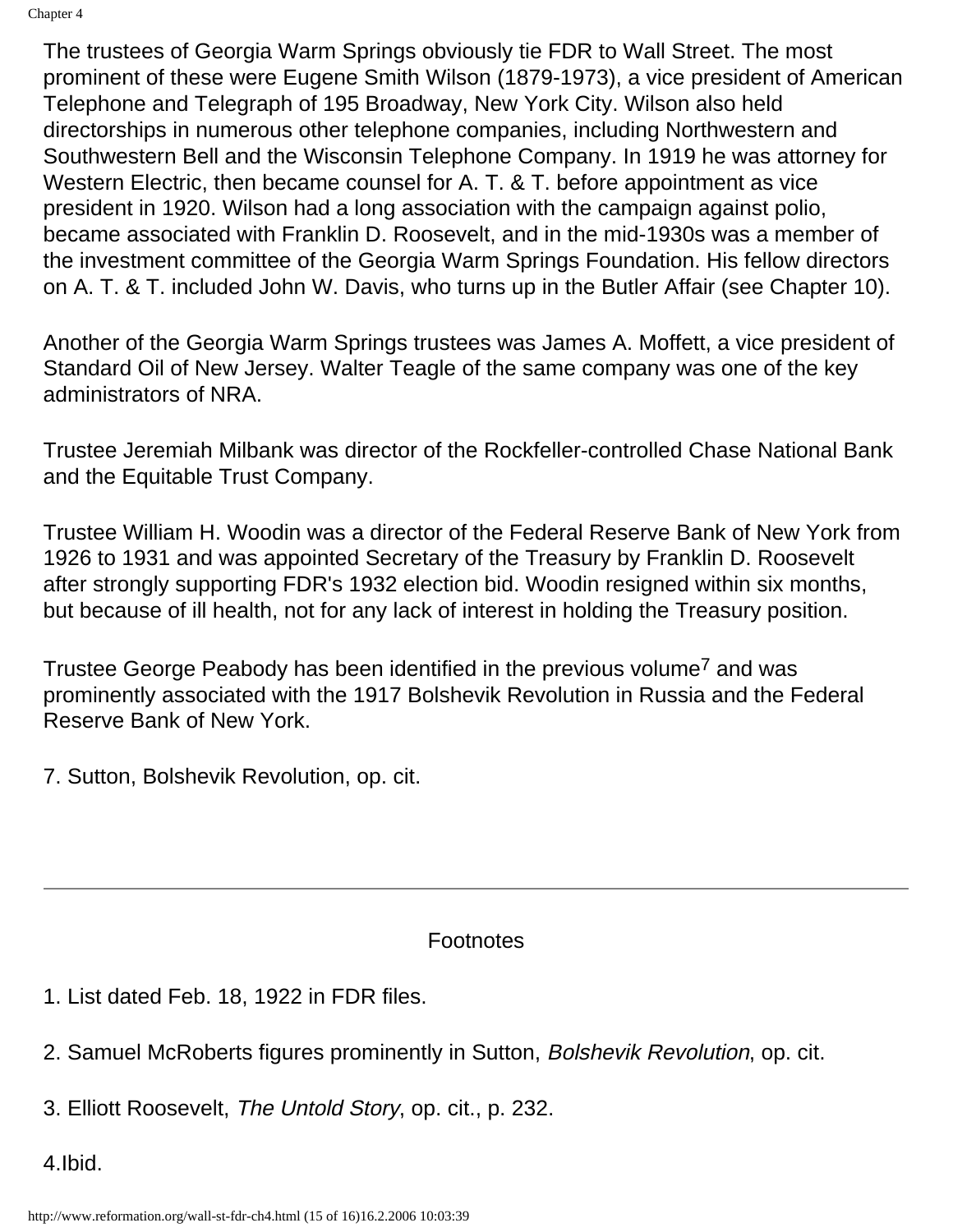5. Taken from letter dated March 5, 1932 from Fred Botts, Business Manager at Warm Springs, to FDR at The White House.

6. Trustees also included Frank C. Root, of Greenwich, Conn., Keith Morgan of New York City, and resident trustee Arthur Carpenter.

7. Sutton, Bolshevik Revolution, op. cit.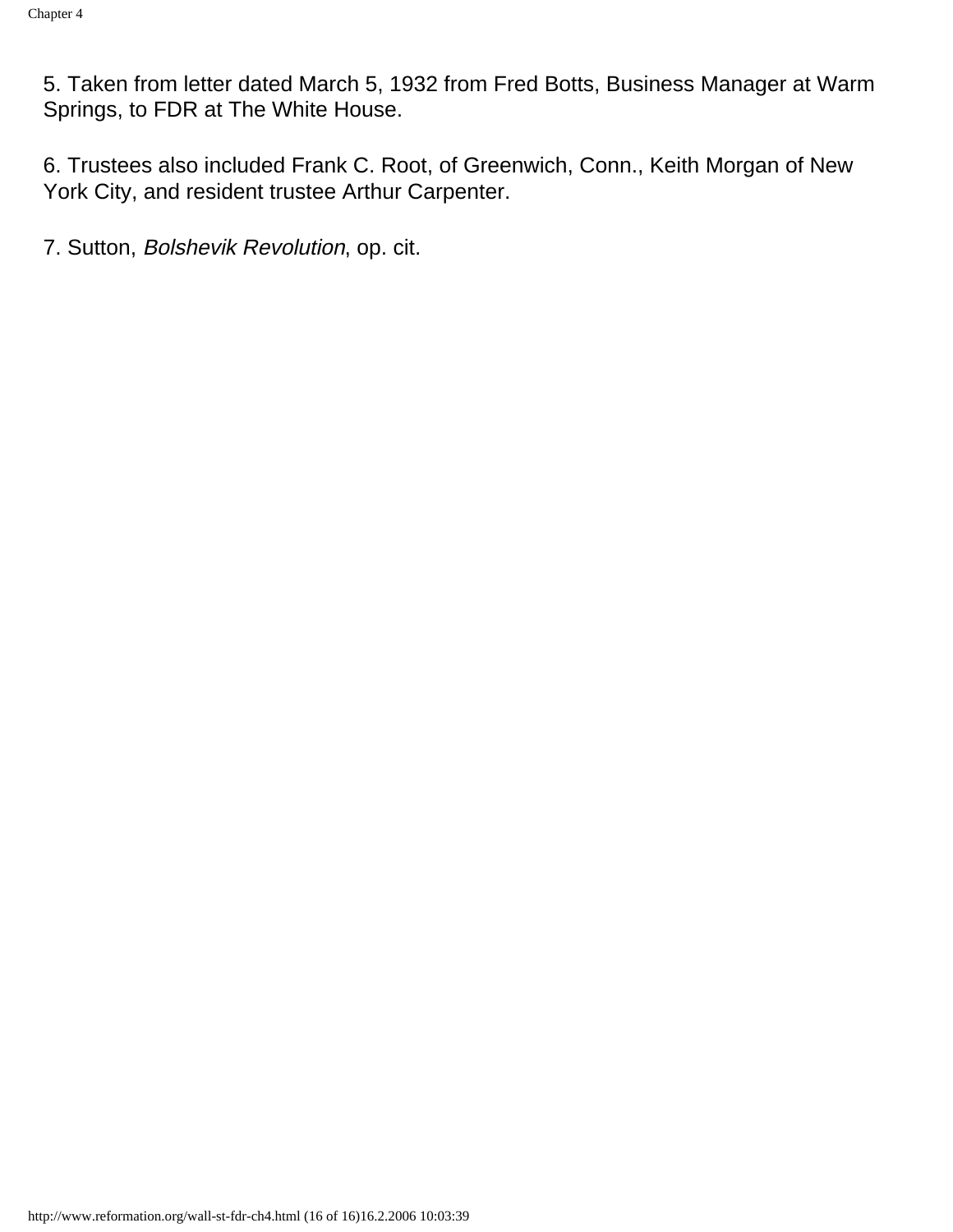# **Chapter 5 Part II —The Genesis of Corporate Socialism**

**Making Society Work for the Few**

**While society is struggling toward liberty, these famous men who put themselves at its head are filled with the spirit of the seventeenth and eighteenth centuries. They think only of subjecting mankind to the philanthropic tyranny of their own social inventions.** 

Frederic Bastiat, The Law, (New York: Foundation for Economic Education, 1972), p. 52

We have described Franklin D. Roosevelt's seven-year career on "the Street" that ended with his election as Governor of New York in 1928. This description was taken from FDR's own letter files. To avoid possible misinterpretation, portions of these letters were reproduced verbatim and at length. On the basis of these letters, there is no question that FDR used political influence almost exclusively to gain bonding business while vice president of Fidelity & Deposit Co.; that significant and questionable international financial and political links surface in the case of United European Investors and International Germanic Trust; and that his intimate associates ranged from Owen D. Young, president of General Electric, a member of the élitist financial establishment, to men described by an agent of the Proudfoot Agency as a "band of crooks."

There is one persistent theme running through FDR's method of doing business: he used the political route to an extraordinary degree. In other words, FDR employed for personal gain the police power of the state as implemented by regulatory agencies, by government regulation, and by government officials through his intercession, for example, with the Alien Property Custodian, the U.S. Navy, the Federal Reserve System, and the Insurance Superintendent of the State of New York. All these political contacts made while in public service gave FDR his competitive edge in business. These are political devices, not devices born of the market place. They are devices reflecting political coercion, not voluntary exchange in the free market.

The next four chapters comprising Part Two of this book expand upon this theme of politicization of business enterprise. First, we cast a wider net to formulate the thesis of corporate socialism and identify some prominent corporate socialists, mostly associated with FDR. Then we move back in time to the 1840's to one of FDR's ancestors, Assemblyman Clinton Roosevelt of New York and his early version of NRA. This scheme is compared to Baruch's War Industries Board in 1917, the operation of the Federal Reserve System, and the Roosevelt-Hoover American Construction Council of the 1920s. Finally, in the last chapter of this part we detail the financial investment of Wall Street in the New Deal.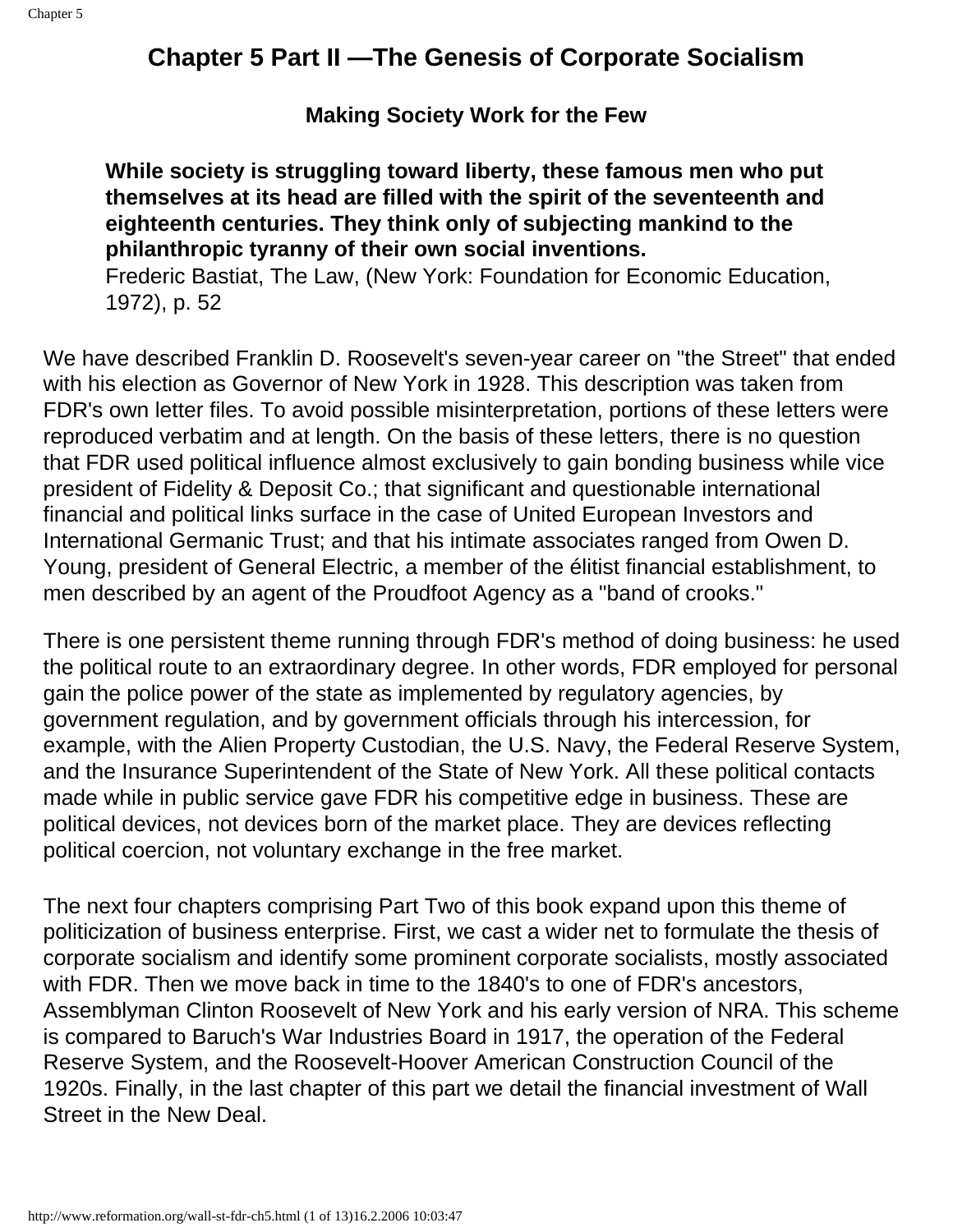## **THE ORIGINS OF CORPORATE SOCIALISM**

Old John D. Rockefeller and his 19th century fellow-capitalists were convinced of one absolute truth: that no great monetary wealth could be accumulated under the impartial rules of a competitive laissez faire society. The only sure road to the acquisition of massive wealth was monopoly: drive out your competitors, reduce competition, eliminate laissez-faire, and above all get state protection for your industry through compliant politicians and government regulation. This last avenue yields a legal monopoly, and a legal monopoly always leads to wealth.

This robber baron schema is also, under different labels, the socialist plan. The difference between a corporate state monopoly and a socialist state monopoly is essentially only the identity of the group controlling the power structure. The essence of socialism is monopoly control by the state using hired planners and academic sponges. On the other hand, Rockefeller, Morgan, and their corporate friends aimed to acquire and control their monopoly and to maximize its profits through influence in the state political apparatus; this, while it still needs hired planners and academic sponges, is a discreet and far more subtle process than outright state ownership under socialism. Success for the Rockefeller gambit has depended particularly upon focusing public attention upon largely irrelevant and superficial historical creations, such as the myth of a struggle between capitalists and communists, and careful cultivation of political forces by big business. We call this phenomenon of corporate legal monopoly—market control acquired by using political influence—by the name of corporate socialism.

The most lucid and frank description of corporate socialism and its mores and objectives is to be found in a 1906 booklet by Frederick Clemson Howe, Confessions of a Monopolist.<sup>1</sup>

Frederick Howe's role in the 1917 Bolshevik Revolution and its aftermath was described in Wall Street and the Bolshevik Revolution.<sup>2</sup> Howe also emerges in Roosevelt's New Deal as consumer counsel in the Agricultural Adjustment Administration. So Howe's interest in society and its problems spans the early 20th century, from his association with Newton D. Baker, later Secretary of War, to communist Lincoln Steffens. As a special U.S. Commissioner, Howe made studies of municipal ownership of public utilities in England and in 1914 was appointed by President Wilson as U.S. Commissioner of Immigration.

What is the secret of making great wealth? Howe answers the question as follows: "Mr. Rockefeller may think he made his hundreds of millions by economy, by saving on his gas bills, but he didn't. He managed to get the people of the globe to work for him...."3

In brief, corporate socialism is intimately related to making society work for the few.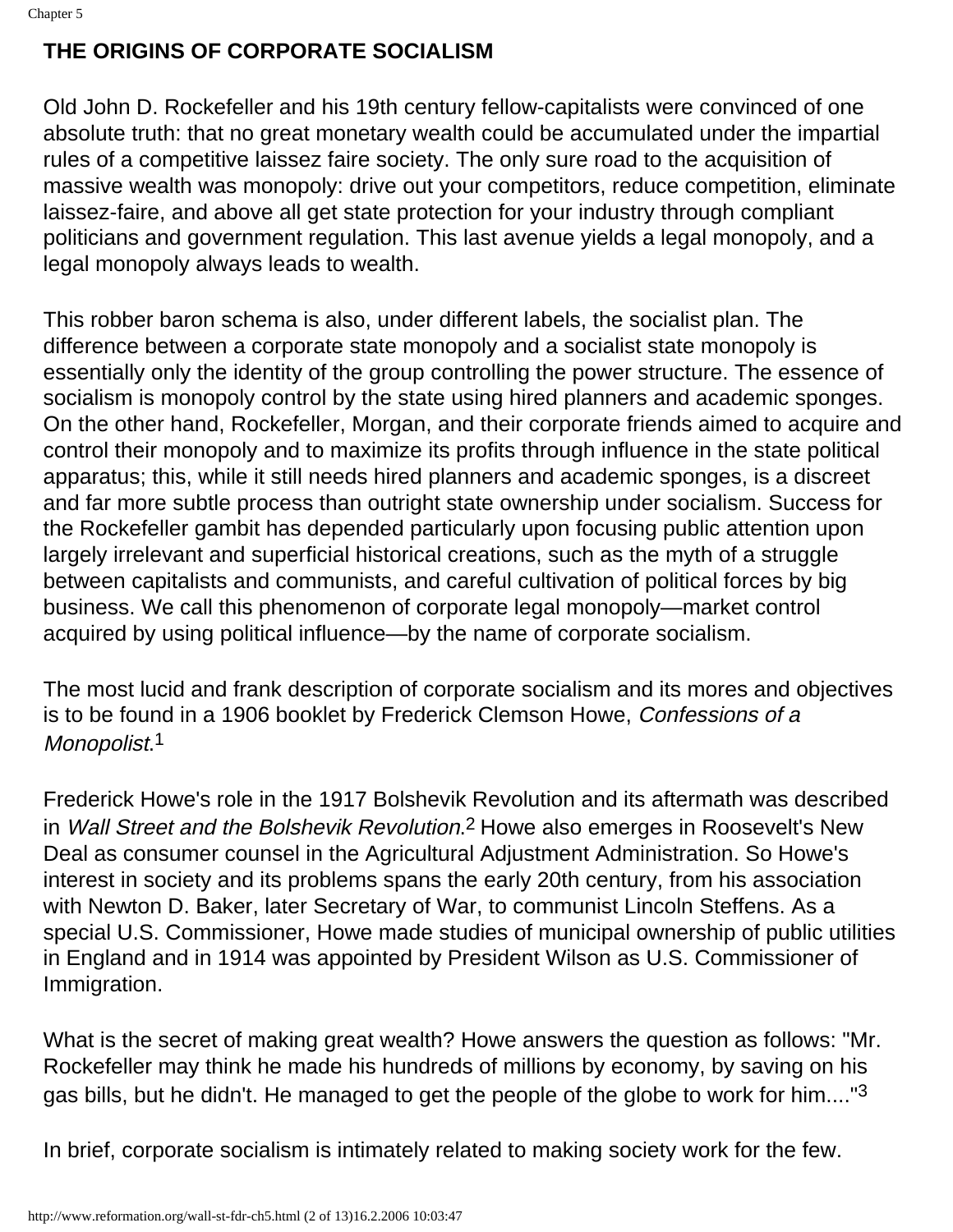#### **MAKING SOCIETY WORK FOR THE FEW**

This is the significant theme in Howe's book, expressed time and time again, with detailed examples of the "let others work for you" system at work. How did Mr. Rockefeller and his fellow monopolists get the globe to work for them? It went like this, according to Howe:

This is the story of something for nothing—of making the other fellow pay. This making the other fellow pay, of getting something for nothing, explains the lust for franchises, mining rights, tariff privileges, railway control, tax evasions. All these things mean monopoly, and all monopoly is bottomed on legislation.

And monopoly laws are born in corruption. The commercialism of the press, or education, even of sweet charity, is part of the price we pay for the special privileges created by law. The desire of something for nothing, of making the other fellow pay, of monopoly in some form or other, is the cause of corruption. Monopoly and corruption are cause and effect. Together, they work in Congress, in our Commonwealths, in our municipalities. It is always so. It always has been so. Privilege gives birth to corruption, just as the poisonous sewer breeds disease. Equal chance, a fair field and no favors, the "square deal" are never corrupt. They do not appear in legislative halls nor in Council Chambers. For these things mean labor for labor, value for value, something for something. This is why the little business man, the retail and wholesale dealer, the jobber, and the manufacturer are not the business men whose business corrupts politics.<sup>4</sup>

Howe's opposite to this system of corrupt monopoly is described as "labor for labor, value for value, something for something." But these values are also the essential hall marks of a market system, that is, a purely competitive system, where market clearing prices are established by impartial interaction of supply and demand in the market place. Such an impartial system cannot, of course, be influenced or corrupted by politics. The monopoly economic system based on corruption and privilege described by Howe is a politically run economy. It is at the same time also a system of disguised forced labor, called by Ludwig von Mises the Zwangswirtschaft system, a system of compulsion. It is this element of compulsion that is common to all politically run economies: Hitler's New Order, Mussolini's corporate state, Kennedy's New Frontier, Johnson's Great Society, and Nixon's Creative Federalism. Compulsion was also an element in Herbert Hoover's reaction to the depression and much more obviously in Franklin D. Roosevelt's New Deal and the National Recovery Administration.

It is this element of compulsion that enables a few—those who hold and gain from the legal monopoly—to live in society at the expense of the many. Those who control or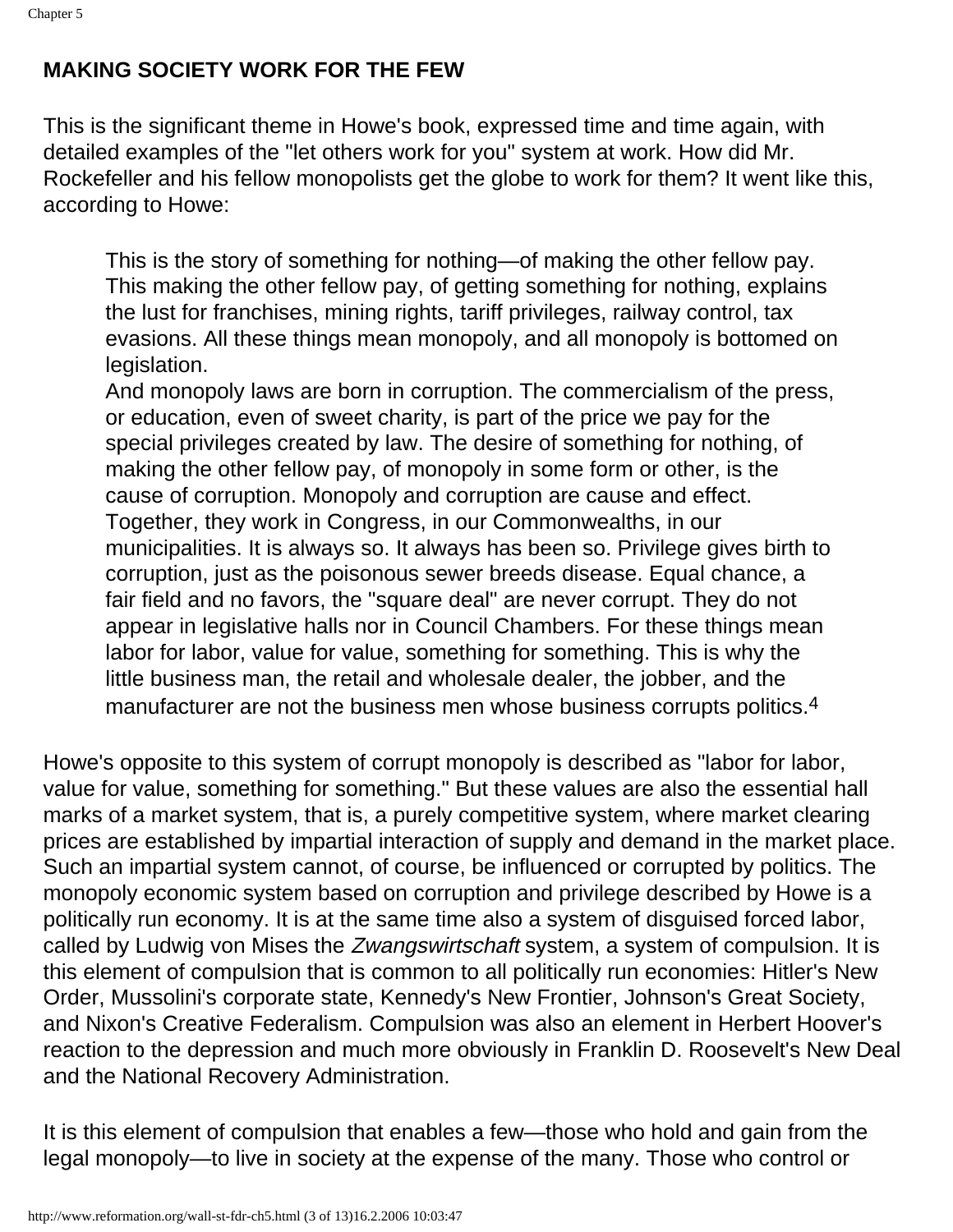benefit from the legislative franchises and regulation and who influence the government bureaucracies at the same time are determining the rules and regulations to protect their present wealth, prey on the wealth of others, and keep out new entrants from their business. For example, to make the point clear, the Interstate Commerce Commission, created in 1880, exists to restrict competition in the transportation industry, not to get the best deal possible for shippers. Similarly, the Civil Aeronautics Board exists to protect the domestic aviation industry, not the airline traveler. For a current example, among hundreds, witness the CAB seizure in July 1974 of a Philippines Air Lines (PAL) DC-10 at San Francisco airport. What sin had PAL committed? The airline merely substituted a DC-10 plane, for which equipment CAB had not granted permission, for a DC-8. Who gained? The domestic U.S. airlines, because of less competition. Who lost? The traveler denied seats and a choice of equipment. Any doubts about whose side the CAB might be on were dispelled by an article a few weeks later in The Wall Street Journal (August 13, 1974) entitled "CAB Is an Enthusiastic Backer of Moves to Trim Airline Service, Increase Fares." This piece contained a gem by CAB vice chairman Whitney Gillilland: "We've had too much emphasis on passenger convenience in the past." Gillilland added that the CAB must be more tolerant of capacity-packed planes, "even if it may mean somebody has to wait a day to get a flight."

In brief, regulatory agencies are devices to use the police power of the state to shield favored industries from competition, to protect their inefficiencies, and to guarantee their profits. And, of course, these devices are vehemently defended by their wards: the regulated businessmen or, as we term them, "the corporate socialists."

This system of legal compulsion is the modern expression of Frederic Bastiat's dictum that socialism is a system where everyone attempts to live at the expense of everyone else. Consequently, corporate socialism is a system where those few who hold the legal monopolies of financial and industrial control profit at the expense of all others in society.

In modern America the most significant illustration of society as a whole working for the few is the 1913 Federal Reserve Act. The Federal Reserve System is, in effect, a private banking monopoly, not answerable to Congress or the public, but with legal monopoly control over money supply without let or hindrance or even audit by the General Accounting Office.<sup>5</sup> It was irresponsible manipulation of money supply by this Federal Reserve System that brought about the inflation of the 1920s, the 1929 Depression, and so the presumed requirement for a Roosevelt New Deal. In the next chapter we shall examine more closely the Federal Reserve System and its originators. For the moment, let's look more closely at the arguments made by the Wall Street financier-philosophers to justify their "making society work for the few" credo.

# **THE CORPORATE SOCIALISTS ARGUE THEIR CASE**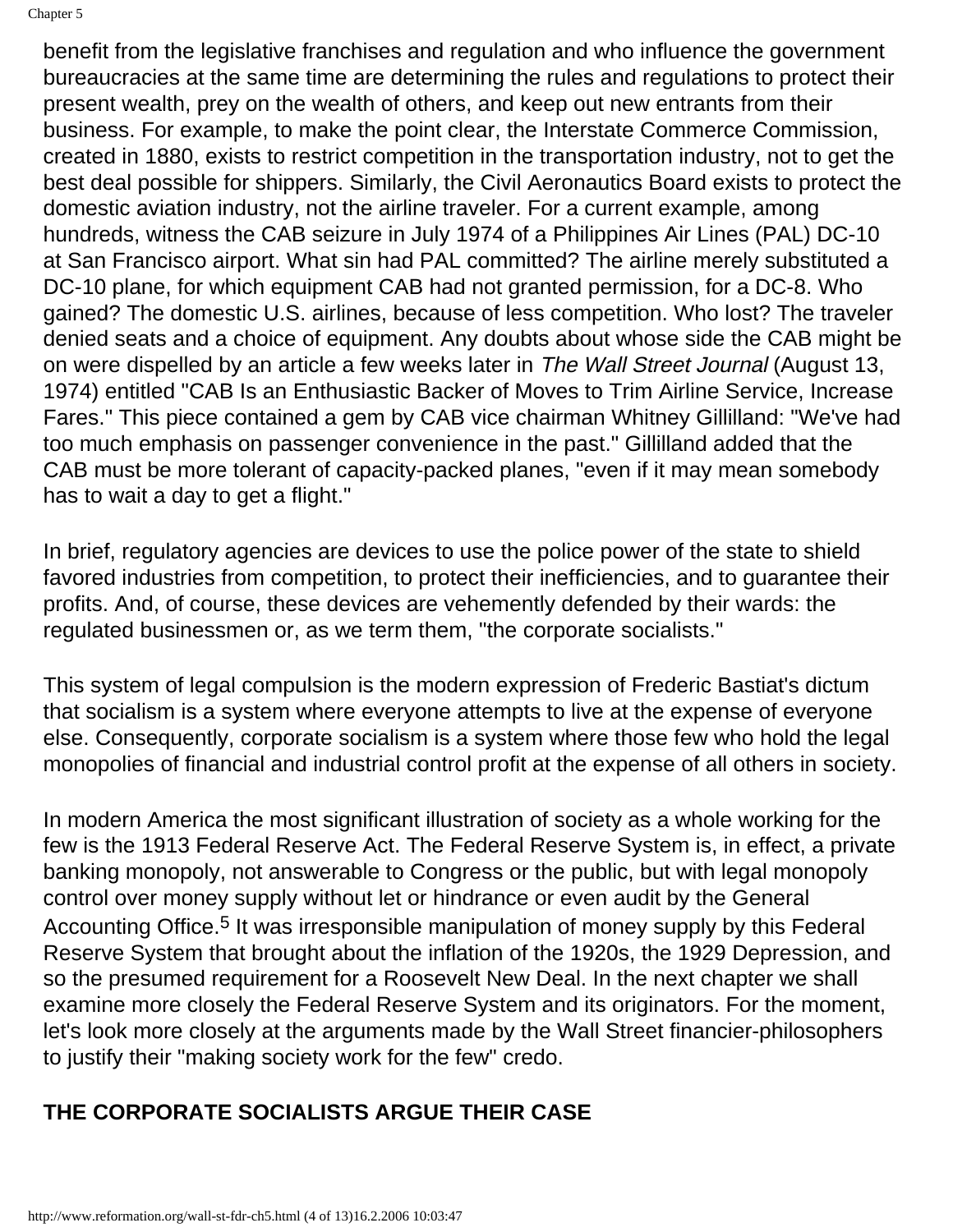One can trace a literary path by which prominent financiers have pushed for national planning and control for their own benefit and that ultimately evolved into the Roosevelt New Deal.

In the years following the 1906 publication of Howe's Confessions of a Monopolist, Wall Street financiers made book-length literary contributions, none quite as specific as Howe, but all pushing for the legal institutions that would grant the desired monopoly and the control that flows from this monopoly. From these books, we can trace New Deal ideas and the theoretical base upon which corporate socialism later came to be justified. Two themes are common in these Wall Street literary efforts. First, that individualism, individual effort, and individual initiative are out of date and that "destructive" competition, usually termed "blind competition" or "dog-eat-dog competition" is outmoded, unwanted, and destructive of human ideals. Second, we can identify a theme that follows from this attack on individualism and competition to the effect that great advantages accrue from cooperation, that cooperation advances technology, and that cooperation prevents the "wastes of competition." It is then concluded by these financier philosophers that trade associations and ultimately economic planning—in other words, enforced "cooperation" are a prime objective for responsible and enlightened modern businessmen.

Such themes of cooperation and rejection of competition are expressed in different ways and with varying degrees of lucidity. Businessmen are not persuasive writers. Their books tend to be turgid, superficially self-seeking, and somewhat weightily pedantic. A few such examples will, however, demonstrate how Wall Street corporate socialists made their case.

Bernard Baruch was the outstanding corporate socialist whose ideas we shall examine in the next chapter. After Baruch and the Warburgs, also discussed in the next chapter, the next most prolific writer was influential banker Otto Kahn of Kuhn, Loeb & Co.

Kahn is notable for his support of both the Bolshevik Revolution and Benito Mussolini, support which he concretized in such totalitarian expressions as, "The deadliest foe of democracy is not autocracy but liberty frenzied."6 On socialism, Otto Kahn stated his sympathy toward its objectives on many occasions. For instance, his address to the socialist League of Industrial Democracy in 1924 included the following:

Let me point out that such measures as, for instance, the progressive income tax, collective bargaining by employees, the eight-hour day, the governmental supervision and regulation of railroads and of similar natural monopolies or semi-monopolies, are approved by the sense of justice of the business community, provided the application of such measures is kept within the limits of reason, and that they would not be repealed by business if it had the power to repeal them.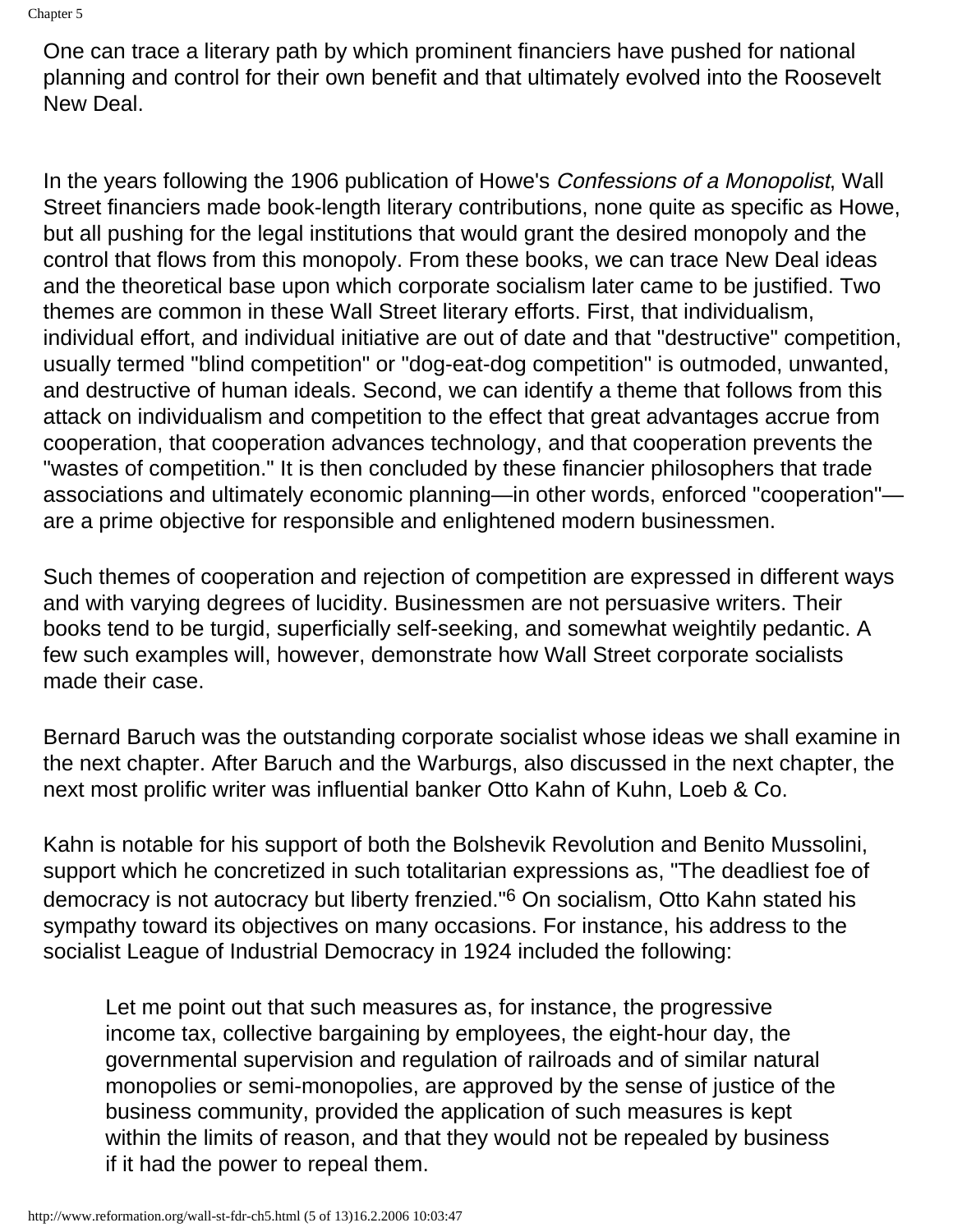What you Radicals and we who hold opposing views differ about, is not so much the end as the means, not so much what should be brought about as how it should and can be brought about, believing as we do, that rushing after the Utopian not only is fruitless and ineffectual, but gets into the way of, and retards, progress toward realizing attainable improvement. With all due respect, I venture to suggest that Radicalism too often tends to address itself more to theoretical perfection than to concrete amelioration; to phantom grievances, or grievances of the past, which have lost their reality, rather than to actual matters of the day; to slogans, dogmas, professions, rather than to facts.7

A number of these financier-philosophers from Wall Street were trustees of the Brookings Institution in Washington D.C.., responsible for many of the policy guides to achieve this desired system. Robert S. Brookings, founder of the Brookings Institution, is generally termed an economist, but Brookings himself wrote: "I certainly have no claim to that professional title. I write only as one who, through a long business experience of more than sixty years, has had much to do with manufacturing and distribution. . . ."8 In his selfdescribed role of businessman, Brookings published three books: Industrial Ownership, Economic Democracy, and The Way Forward. In these three books, Brookings argues that classical political economy, as reflected in the work of Adam Smith and his school,

while logically convincing, was actually incomplete in that it made no allowance for the moral and intellectual development of man and his dependence on nationalism for its expression, so ably presented later by Adam Müller and Frederick List, or for the economic influence of mechanical production upon the relation of capital to labor.9

Consequently, but without presenting his evidence, Brookings rejects the free enterprise ideas of Adam Smith and accepts the statist ideas of List—also, by the way, reflected in the Hitlerian corporate state. From rejection of free enterprise Brookings finds it quite easy to deduce a "moral" system rejecting the market place and substituting an approximation to the Marxist labor theory of value. For example, Brookings writes:

A sound system of economic morality demands therefore that instead of our paying labor merely a market wage, the minimum necessary to secure its services, capital should receive the market wage necessary to secure its services, and the balance should go to labor and the consuming public.<sup>10</sup>

From this quasi-Marxist argument Brookings constructs, rather vaguely and without detailed support, the outlines of proposals needed to combat the "evils" of the prevailing market system. Of these proposals, "The first is the revision of the anti-trust laws in such a way as to permit extensive cooperation."11 This, argues Brookings, would have two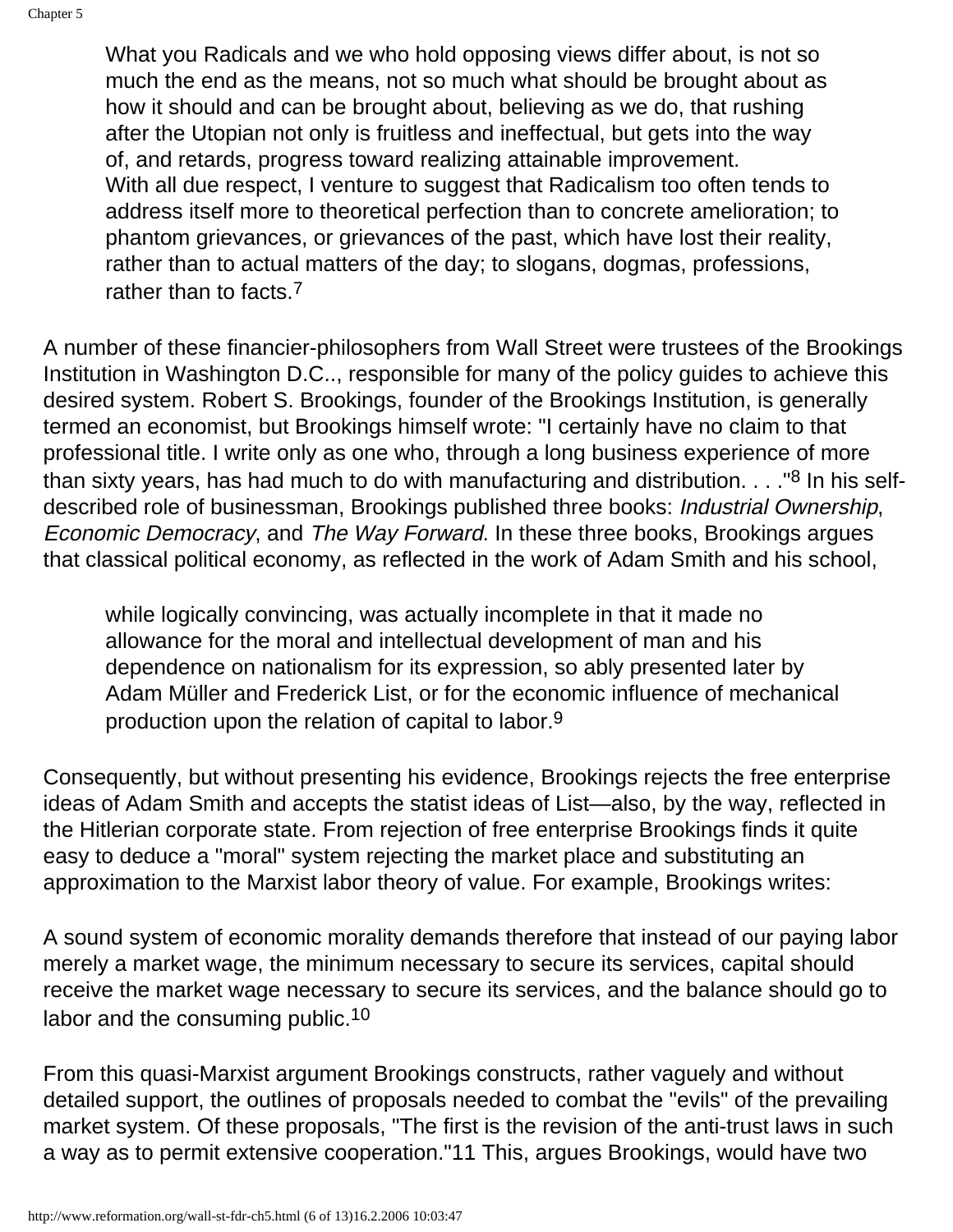effects: advance research and development and flatten out the business cycle. Just how these objectives follow from "cooperation" is not stated by Brookings, but he cites Herbert Hoover at length to support his argument, and particularly Hoover's article, "If Business Doesn't, Government Will."12

Then, like any good socialist, Brookings concludes: "Efficiently managed corporations have nothing to fear from intelligent public supervision designed to protect the public and the trade alike from grasping and intractable minorities."13 This is necessary because, Brookings argues elsewhere, statistics indicate that most businesses operate inefficiently, "So we know from sad experience that blind or ignorant competition has failed to make its reasonable contribution through earnings to our national economic needs."14

In 1932 Brookings emerged from his shell in The Way Forward to become even more outspoken about developments in Soviet Communism:

The verbal damning of communism now prevalently popular in the United States will get us nowhere. The decision between capitalism and communism hinges on one point. Can capitalism adjust itself to this new age? Can it move out from its old individualism, dominated by the selfish profit motive, and so create a new co-operative epoch with social planning and social control, that it can serve, better than it has, the welfare of all the people? If it can, it can survive. If it cannot, some form of communism will be forced upon our children. Be sure of that!<sup>15</sup>

And in the same book Brookings has good words to say about another forced labor system, Italian fascism:

Although Italy is an autocracy under the dictatorship of the Duce, every economic interest of the country is afforded opportunity for discussion and negotiation so that they may, by mutual agreement, arrive at a fair compromise of their differences. The government will not permit, however, either through lockouts or strikes, any interference with the productivity of the nation, and if, in the last analysis, the groups fail to agree among themselves, the government through its minister or the labor court determines the solution of all problems. In Italy as elsewhere, however, the autocracy of capital seems to exist, and the general feeling among the working classes is that government favors the employers.<sup>16</sup>

What then is preeminent in Brookings' writing is his predilection for any social system, communism, fascism, call it what you will, that reduces individual initiative and effort and substitutes collective experience and operation. What is left unsaid by Brookings and his fellow financier philosophers is the identity of the few running the forced labor collective.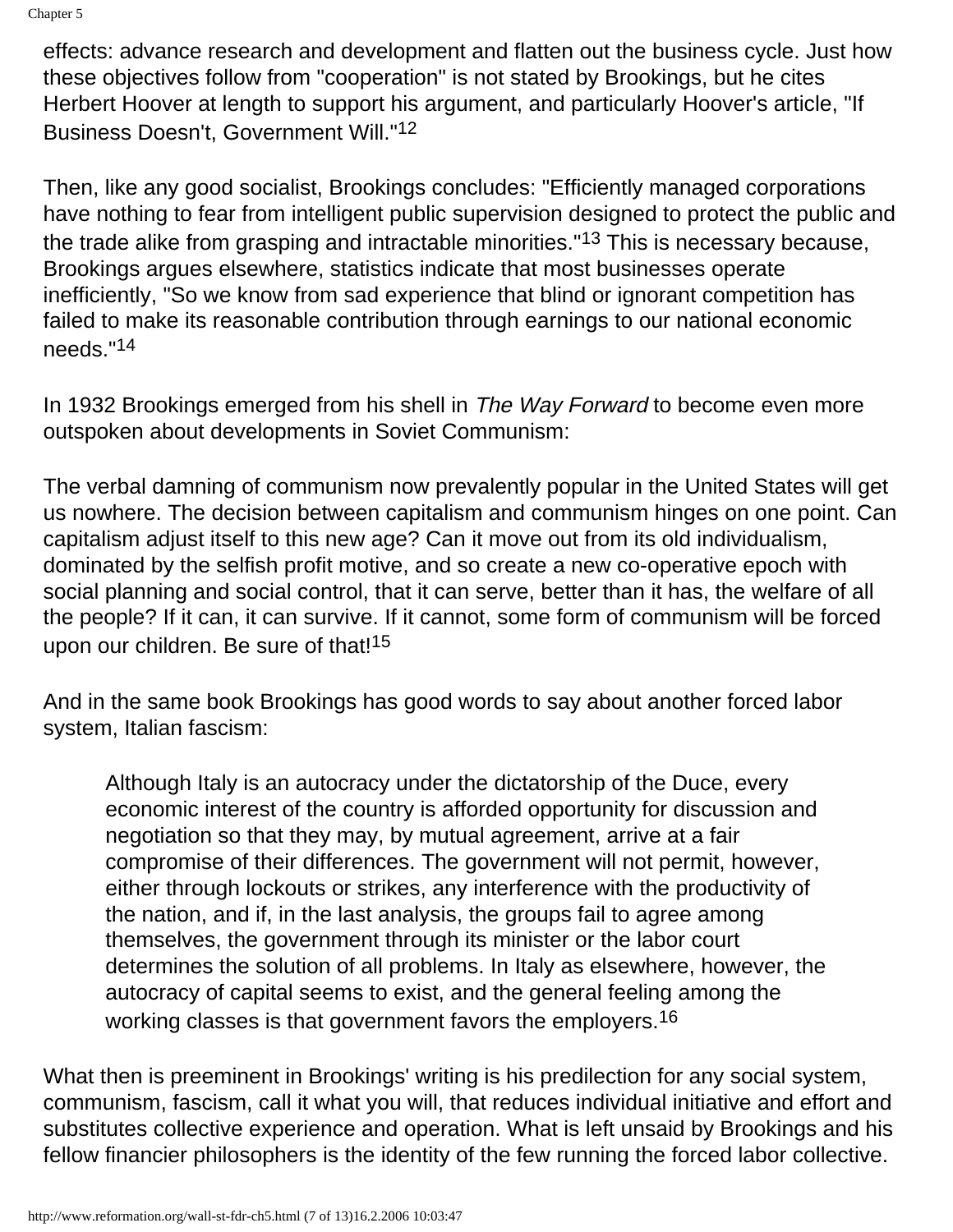It is implicit in their arguments that the operators of the system will be the corporate socialists themselves.

From the purely theoretical proposals of Brookings we can move to those of George W. Perkins, who combined parallel proposals with some effective, but hardly moral ways of putting them into practice.

George W. Perkins was the forceful, energetic builder of the great New York Life Insurance Company. Perkins was also, along with Kahn and Brookings, an articulate expounder of the evils of competition and the great advantages to be gained from ordered cooperation in business. Perkins preached this collectivist theme as one of a series of lectures by businessmen at Columbia University in December 1907. His speech was hardly a roaring success; biographer John Garraty claims that when it was over:

...The President of Columbia, Nicholas Murray Butler, hurried off without a word of congratulations, evidently believing, according to Perkins, that he had unwittingly invited a dangerous radical to Morningside Heights. For Perkins had attacked some of the basic concepts of competition and free enterprise.17

Garraty summarizes Perkins' business philosophy:

The fundamental principle of life is co-operation rather than competition such was the idea that Perkins developed in his talk. Competition is cruel, wasteful, destructive, outmoded; co-operation, inherent in any theory of a well-ordered Universe, is humane, efficient, inevitable and modern.<sup>18</sup>

Again, as with Brookings, we find proposals for "elimination of waste" and more "planning" for material and human resources and the concept that big business has "responsibilities to society" and is more likely to act fairly toward labor than small business. These high-sounding phrases are, of course, impressive—particularly if New York Life Insurance had lived up to its social do-good sermons. Unfortunately, when we probe further, we find evidence of wrongdoing by New York Life Insurance and investigation of this wrongdoing by the State of New York, which found a decidedly antisocial ring about New York Life's corporate behavior. In 1905-06 the Armstrong Committee (the New York State Legislature Joint Committee on Investigation of Life Insurance) found that New York Life Insurance Company had been a liberal contributor to the Republican National Committee in 1896, 1900, and 1904. Without question, these financial contributions were to advance the interests of the company in political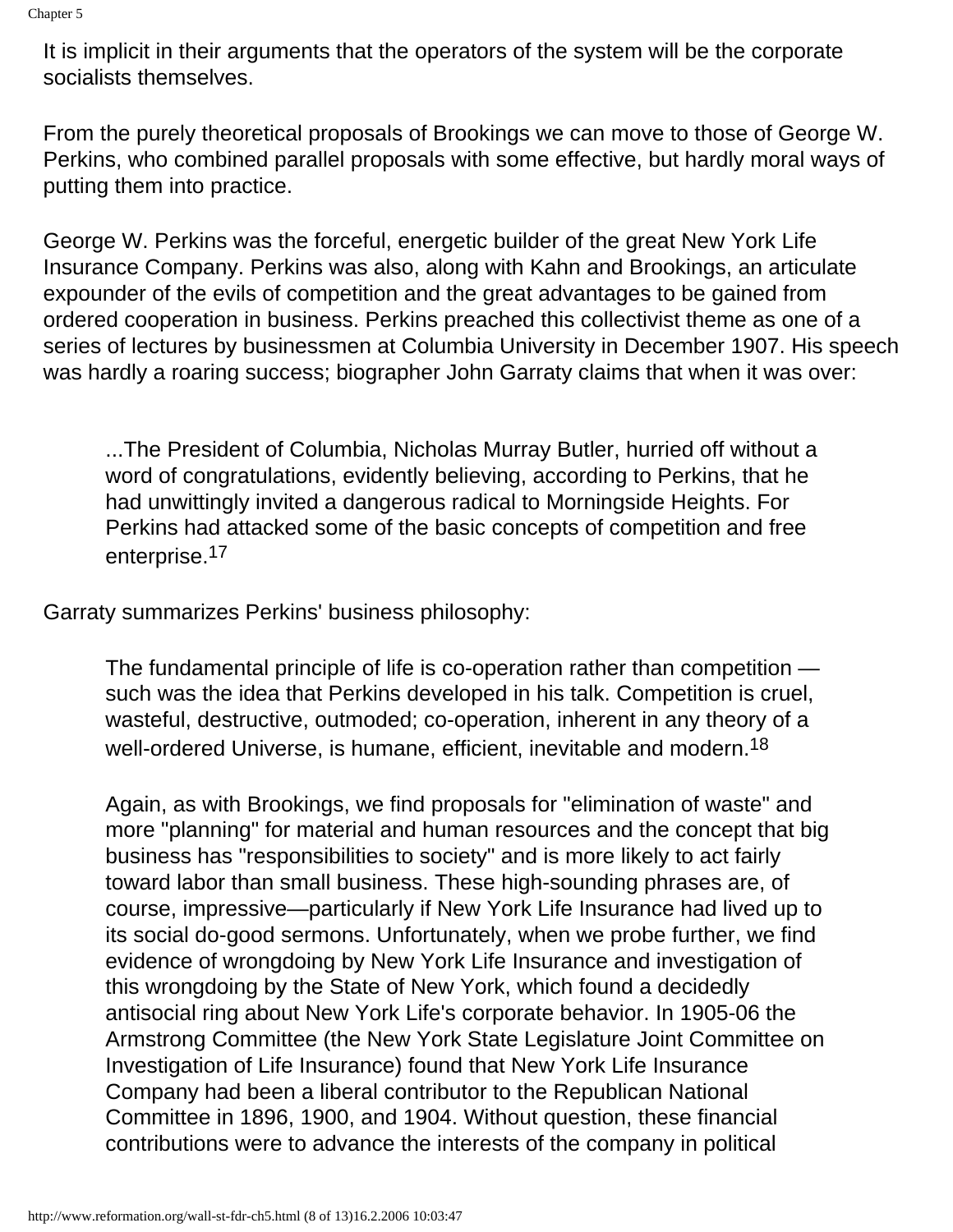circles. In 1905 John A. McCall, president of New York Life Insurance, was called before the New York investigating committee and proceeded to advance the idea that the defeat of Byran and free silver coinage was for him a *moral* issue. According to McCall, "....I consented to a payment to defeat Free Silver, not to defeat the Democratic party, but to defeat the Free Silver heresy, and thank God that I did it."19

At the same hearing the vice president of Mutual Life Insurance also advanced the interesting concept that business had a "duty" to "scotch" unwelcome ideas and policies. The history of corporate financing of politics has hardly maintained the principles of the Constitution and a free society. More specifically, there is a gross inconsistency between the social do-good principles of cooperation advanced by Perkins and his fellow businessmen and the contemporary antisocial behavior of his own New York Life Insurance Company.

In brief, the principles of corporate socialism are but a thin veneer for the acquisition of wealth by a few at the expense of the many.

We can now look profitably at the preaching of those financiers more intimately associated with Roosevelt and the New Deal. One such financier-philosopher who expressed his collectivist ideas in writing was Edward Filene (1860-1937) The Filenes were a family of highly innovative businessmen, owners of the large department store William Filene's Sons Co. in Boston. A vice president of Filene's became one of the three musketeers running the National Recovery Administration in 1933; the other two of the triumvirate were Walter Teagle, president of Standard Oil and John Raskob, vice president of Du Pont and General Motors.

From the turn of the century Edward Filene concerned himself with public affairs. He served as chairman of the Metropolitan Planning Commission of Boston, promoter of people's banks, and provided assistance to various cooperative movements. Filene was active in the Red Cross and the U.S. Chamber of Commerce; a founder of the League to Enforce Peace; a founder and later president of the Cooperative League, subsequently renamed the Twentieth Century Fund; and a member of the Foreign Policy Association and the Council on Foreign Relations. In Roosevelt's era Filene was chairman of the Massachusetts State Recovery Board and active in the 1936 campaign for FDR's reelection. Filene wrote several books, of which two, The Way Out (1924)<sup>20</sup> and Successful Living in this Machine Age, (1932),<sup>21</sup> express his philosophical leanings. In The Way Out, Filene emphasizes the theme of reducing waste, and the shortsightedness of competition and stresses the value of cooperation between business and government. Filene summarizes his argument as follows:

Two things are clear. The first is that the business in order to be good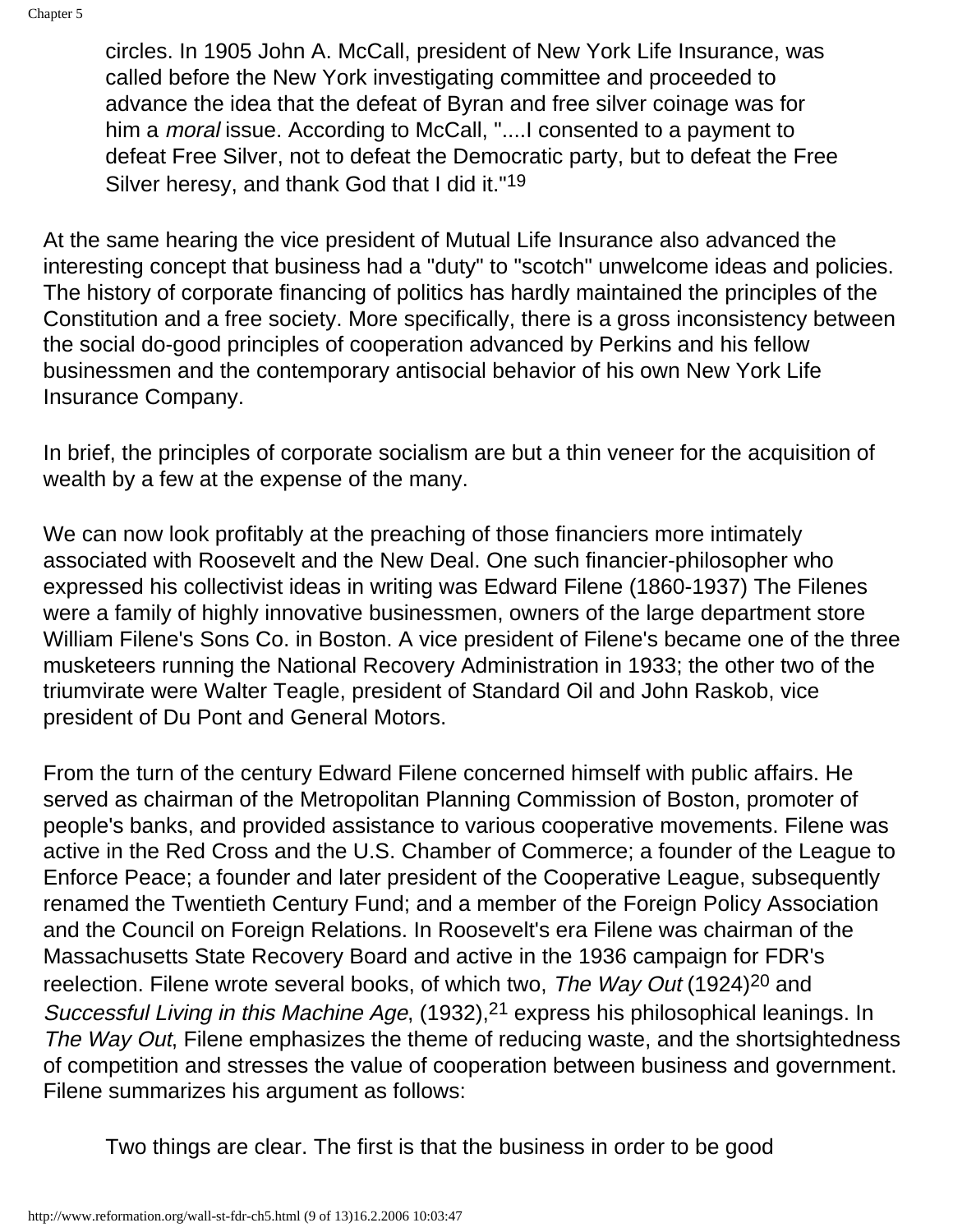business must itself be conducted as a public service. The second is that the finest possible public service of business men is that rendered in and through the private businesses of the world.22

This "public service is private business" theme is expanded in another of his books:

My own attitude is that business must undertake social planning, but neither for the purpose of snuffing out new theories nor of preserving old ones, but because there has been a social revolution. The old order has gone and by no possibility can we bring it back. We are living in a new world. It is a world in which mass production has related everybody to everybody; and our plans, therefore, must take everybody into consideration.23

We also find in Filene "the road to peace is the balance of power" argument—a repeat of a 19th-century formula resurrected by Henry Kissinger in the 1970s and one that has always ultimately led to war rather than peace. Filene phrases his version as follows:

No wonder there was war. Peace, it was soon discovered, could be maintained only by a balance of power between the larger competitors, and that balance of power was frequently upset. Eventually the whole impossible situation exploded in the greatest war of human history. The World War did not cause the world change which we have lately been noting. It was, rather, one of the phenomena of that change, just as the French Revolution was a phenomenon of the First Industrial Revolution.<sup>24</sup>

This theme of promotion of the public interest as a matter of primary benefit to business itself is also found in Myron C. Taylor, chairman of United States Steel Company. The public interest, Taylor argues, needs cooperation by business for rational production. The blindness of big business is clear when Taylor denies this would also be restraint of trade. Taylor omits to explain how we can adjust production to consumption without compulsion of those who may not want to cooperate. Taylor summarizes his proposals as follows:

The point, then, is to discover what we as a nation possess and to learn to use it rather than go out in search of the new only because it is new. The primary responsibility is on industry to find ways to promote the public interest and the interests of its own producers, employees, distributors, and customers, by making and carrying out whatever constructive plans may be permissible under the present laws, acting openly and, so far as possible, in cooperation with the Government. I confess I find it extremely hard to believe that constructive, cooperative plans sincerely undertaken by a basic industry for rationally adjusting production to demand in that industry, and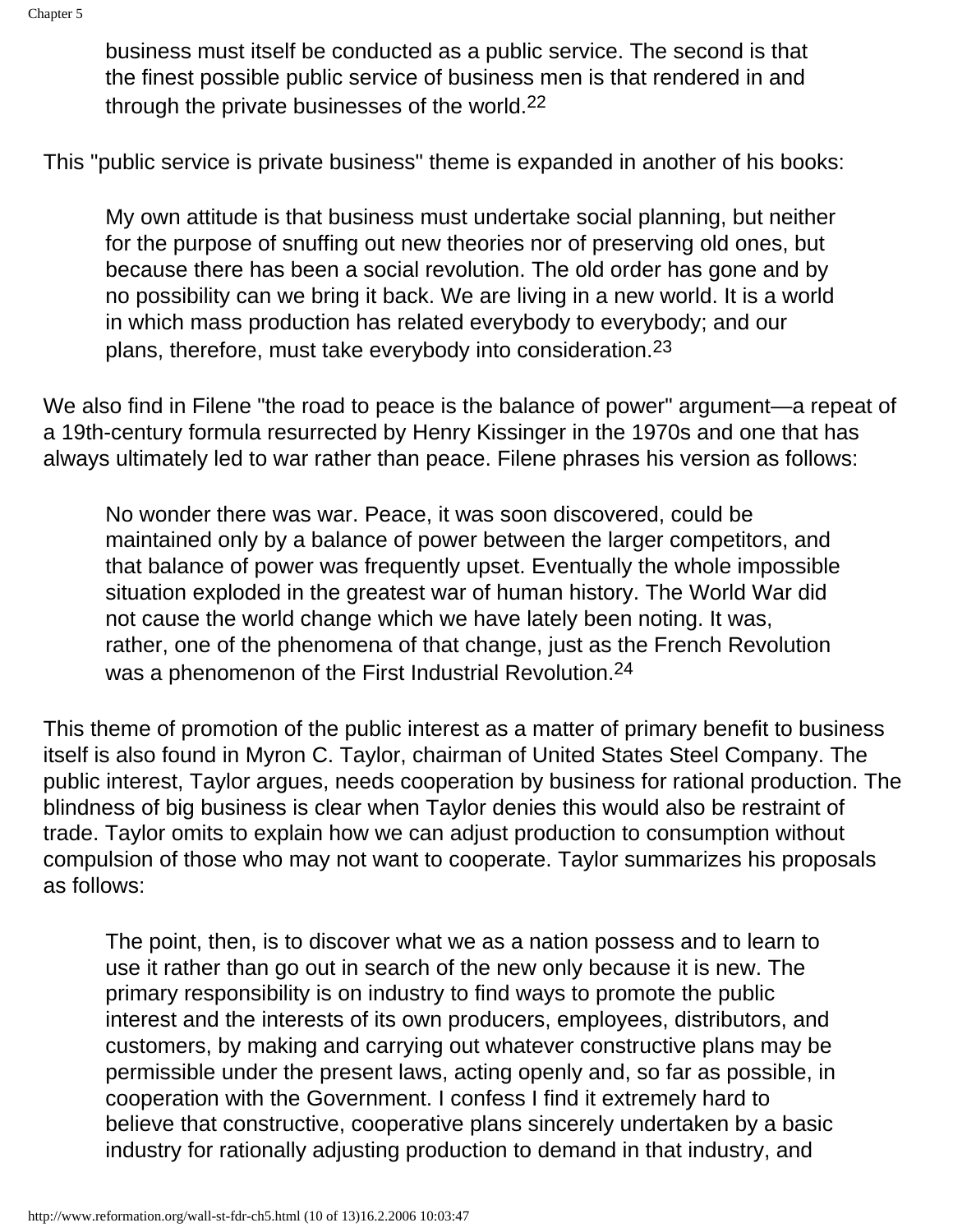which avoid any attempt artificially to fix or control prices, can be fairly regarded as in restraint of trade and commerce. For the sole effect would be to remove vital impairments of production, trade, and commerce, and to promote the public interests.25

The Standard Oil contribution to this liturgy is expressed by Walter C. Teagle, president of Standard Oil Company of New Jersey and appointed by President Roosevelt to a top position in his NRA. Teagle phrases his version of corporate socialism as follows:

The ills of the oil industry are peculiar to that industry and require peculiar remedies. These are modification of anti-trust laws, cooperation among producers, and the exercise of the policing power of the States.26

More bluntly than the others, Teagle wants the police power of the State to enforce voluntary cooperation:

Voluntary cooperation within the industry is not sufficient to remedy its ills. It would not be sufficient even if legal restrictions on cooperation were removed, although tremendous progress would result from the removal of such restrictions.

To protect the correlative rights of producers and to enforce adequate conservation laws the police power of the State must be employed. This is a matter for State, rather than Federal action, but cooperation among various States and among the operating units of the industry will also be needed if production in the country at large is to be limited to the nation's markets. The solution of the problem therefore depends upon voluntary cooperation within the industry, upon exercise of the police power of the State, and upon cooperation among the various States concerned and among unites(sic) of the industry in the different States. To permit this both State and Federal anti-trust laws will need to be revised.27

These extracts reflect the basic outlook of our Wall Street financier philosophers. These were not minor figures on the Street. On the contrary, they were the powerful and influential elements and in significant cases associated with Roosevelt and the New Deal. Otto Kahn was a prime mover in the Federal Reserve System. Lamont and Perkins were key figures in the banking and insurance fields. Businessman Brookings gave his name and money to the influential research institute that produced the reports upon which much policy came to be based. Louis Kirstein, a vice president of Filene's firm, and Walter Teagle of Standard Oil became two of the three dominant men who ran the National Recovery Administration under Bernard Baruch's protégé Hugh Johnson. Bernard Baruch was probably the most prestigious Wall Streeter of all time, perhaps even exceeding in influence both Morgan and Rockefeller. We will examine Baruch and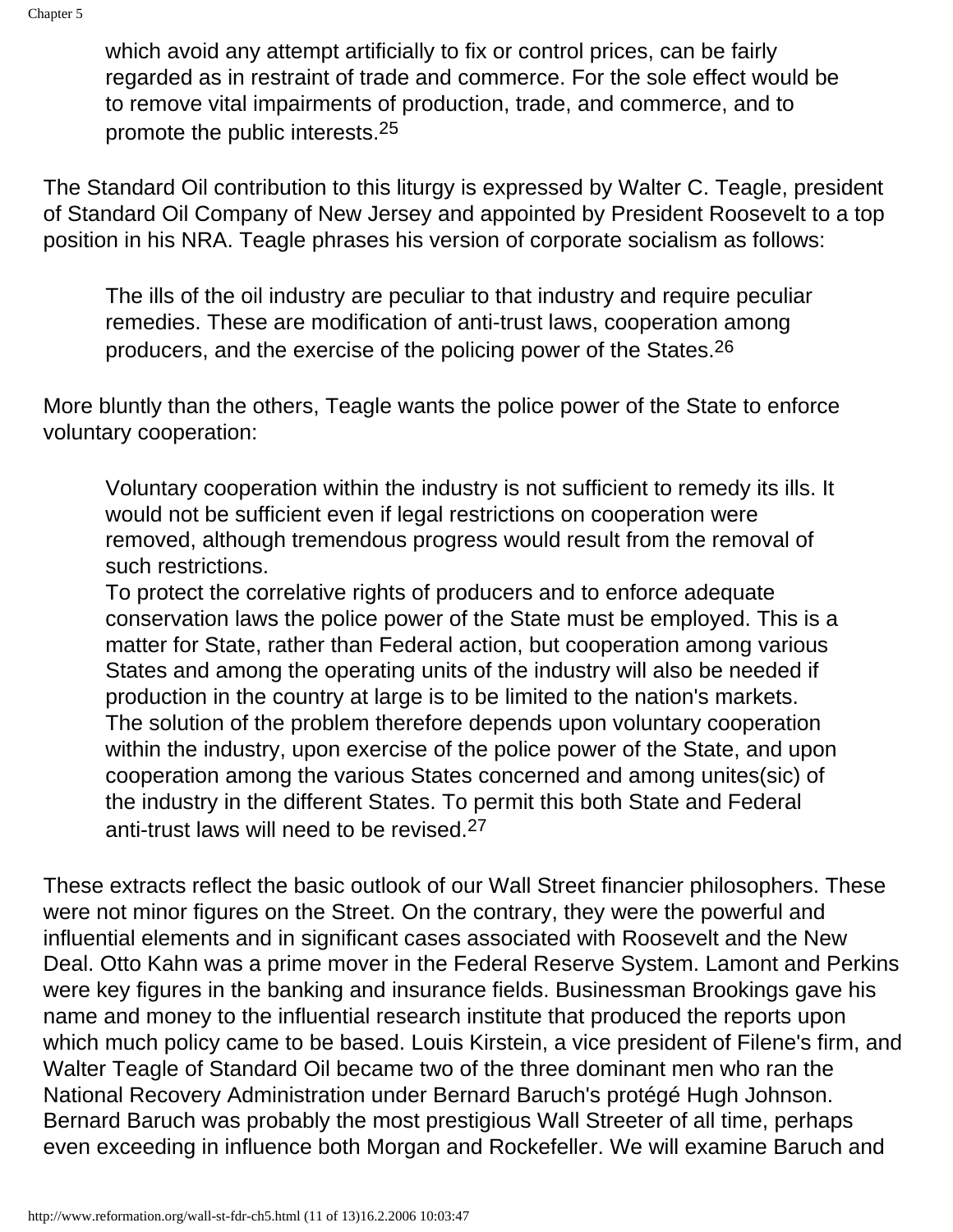the Warburgs next.

What was the philosophy of the financiers so far described? Certainly anything but laissez-faire competition, which was the last system they envisaged. Socialism, communism, fascism or their variants were acceptable. The ideal for these financiers was "cooperation," forced if necessary. Individualism was out, and competition was immoral. On the other hand, cooperation was consistently advocated as moral and worthy, and nowhere is compulsion rejected as immoral. Why? Because, when the verbiage is stripped away from the high-sounding phrases, compulsory cooperation was their golden road to a legal monopoly. Under the guise of public service, social objectives, and assorted do-goodism it is fundamentally "Let society go to work for Wall Street."

#### Footnotes

1. Frederic C. Howe, Confessions of a Monopolist (Chicago: Public Publishing Co. 1906). The sponsor of Howe's book was the same publisher who in 1973 put out a collectivist dirge by John D. Rockefeller III entitled The Second American Revolution.

2. Sutton, Bolshevik Revolution, op. cit.

3. Howe, op. cit., p. 145.

4. Howe, op. cit., pp. V-VI.

5. A very limited audit of the Federal Reserve System was voted by Congress in 1974.

6. Otto H. Kahn, Frenzied Liberty: The Myth of a Rich Man's War, Address at University of Wisconsin, Jan. 14, 1918, p. 8.

7. Otto H. Kahn, Of Many Things, (New York: Boni & Liveright, 1925), p. 175.

8. R. S. Brookings, Economic Democracy, (New York: Macmillan, 1929), p. xvi.

9. Ibid., pp. xxi-xxii.

10. R. S. Brookings, Industrial Ownership (New York: Macmillan, 1925), p. 28.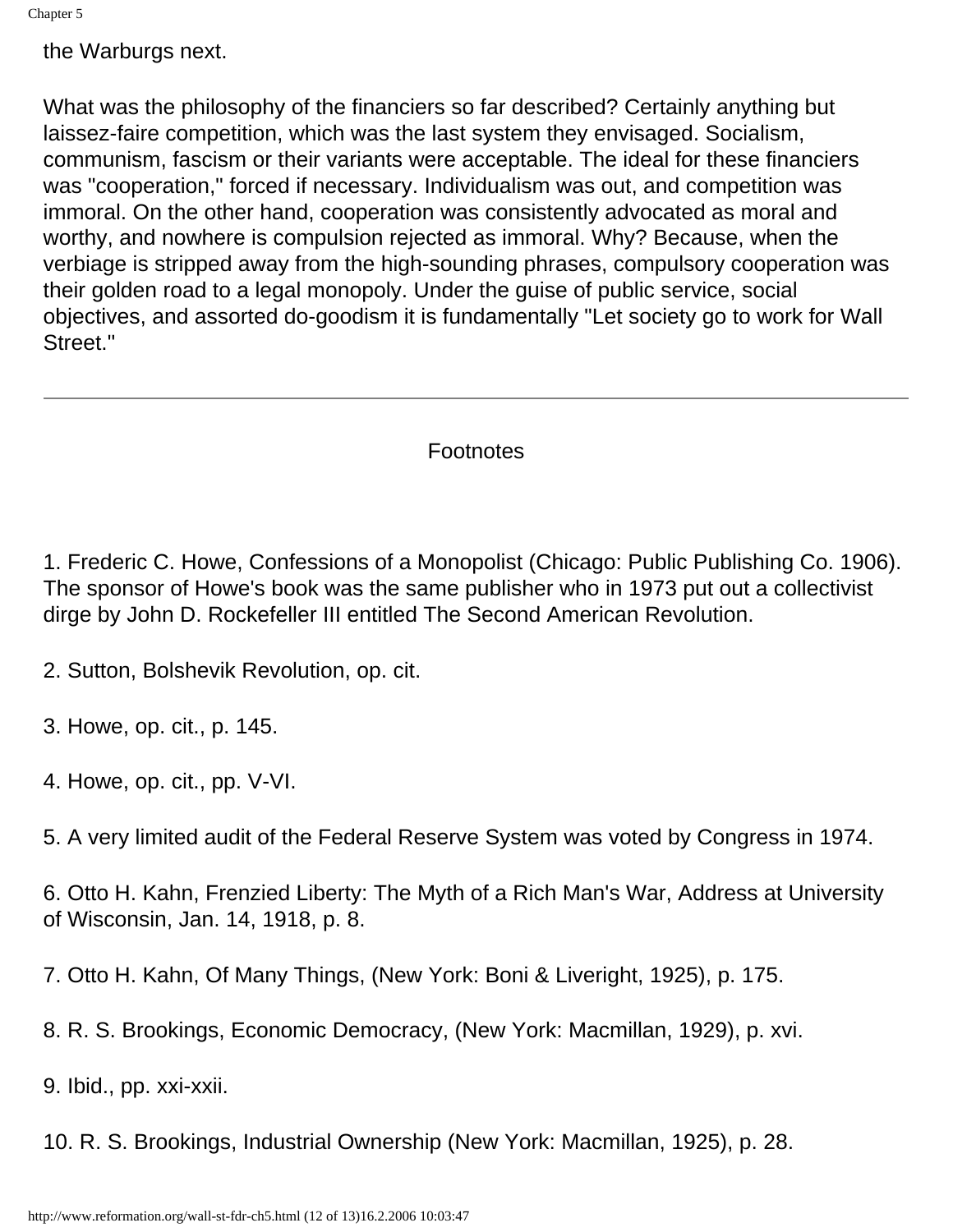11. Ibid., p. 44.

12. The Nation's Business, June 5, 1924, pp. 7-8.

13. Brookings, Industrial Ownership, op. cit., p. 56.

14. Brookings, Economic Democracy, op. cit., p. 4

15. R. S. Brookings, The Way Forward (New York: Macmillan, 1932), p. 6.

16. Ibid., p. 8.

17. John A. Garraty, Right Hand Man: The Life of George W. Perkins, (New York: Harper & Row, n.d.), p. 216.

18. Ibid.

19. Quoted in Louise Overacker, Money in Elections, (New York: Macmillan, 1932), p. 18.

20. Edward A. Filene, The Way Out, (A Forecast of Coming Changes in American Business and Industry) (New York: Doubleday, Page, 1924).

21. Edward A. Filene, Successful Living in this Machine Age (New York: Simon & Schuster, 1932).

22. Filene, The Way Out, op. cit., p. 281.

23. Filene, Successful Living in This Machine Age, op. cit., p. 269.

24. Ibid., p. 79.

25. From Samuel Crowther, A Basis for Stability, (Boston: Little, Brown, 1932), p. 59.

26. Ibid., p. 111

27. Ibid., p. 113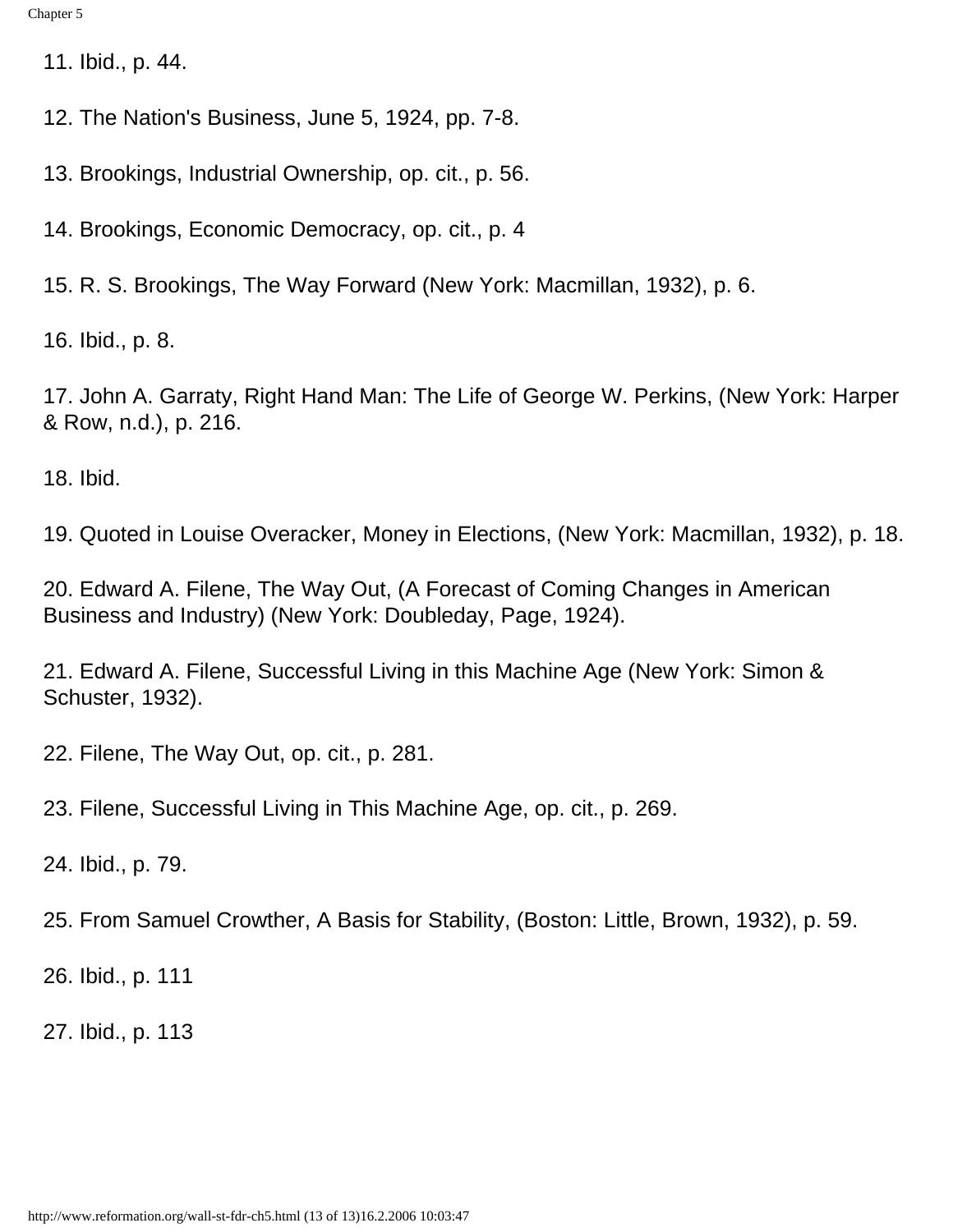# **CHAPTER 6**

### **Prelude to the New Deal**

### **Whichever party gains the day, tyrants or demagogues are most sure to take the offices.**

Assemblyman Clinton Roosevelt of New York, 1841.

The full story of the construction of corporate socialism in the United States, as envisaged by the financier-philosophers identified in the previous chapter, is beyond the scope of this book, but we can gain greater perspectives through a brief look at a few facets of the historical process: for example, Clinton Roosevelt's system a century before FDR, Bernard Baruch's War Industries Board, and Paul Warburg's Federal Reserve System.

In 1841 FDR's distant cousin, Assemblyman Clinton Roosevelt of New York, proposed a scheme resembling the New Deal for economic planning and control of society by the few. Under President Woodrow Wilson in 1918 Bernard Baruch, corporate socialist par excellence, followed the broad outline of the Roosevelt scheme, almost certainly unknowingly and probably attributable to some unconscious parallelism of action, when he established the War Industries Board, the organizational forerunner of the 1933 National Recovery Administration. Some of the 1918 WIB corporate elite appointed by Baruch—Hugh Johnson, for example—found administrative niches in Roosevelt's NRA. In 1922 then-Secretary of Commerce Herbert Hoover an up and coming Wall Streeter Franklin D. Roosevelt joined forces to promote trade associations, implementing Bernard Baruch's postwar economic planning proposals. Shortly thereafter, former socialist editor Benito Mussolini marched on Rome and established—with liberal help from the J.P. Morgan Company—the Italian corporate state whose organizational structure is distinctly reminiscent of Roosevelt's NRA. In the United States glorification of Mussolini and his Italian achievements was promoted by the ever-present financiers Thomas Lamont, Otto Kahn, and others. We will mention only briefly Wall Street involvement with both Bolshevik Russia and Hitler's Germany—both totalitarian states governed by a selfappointed elite—as full treatment of these aspects is covered in other volumes.<sup>1</sup> In brief, construction of FDR's National Recovery Administration was but one facet of a wider historical process—construction of economic systems where the few could profit at the expense of the many, the citizen-taxpayer-in-the-street—and all of course promoted under the guise of the public good, whether it was Stalin's Russia, Mussolini's Italy, Hitler's Germany, or Roosevelt's New Deal.

# **ASSEMBLYMAN CLINTON ROOSEVELT'S NRA—1841**

New York Assemblyman Clinton Roosevelt was a 19th-century cousin of Franklin Delano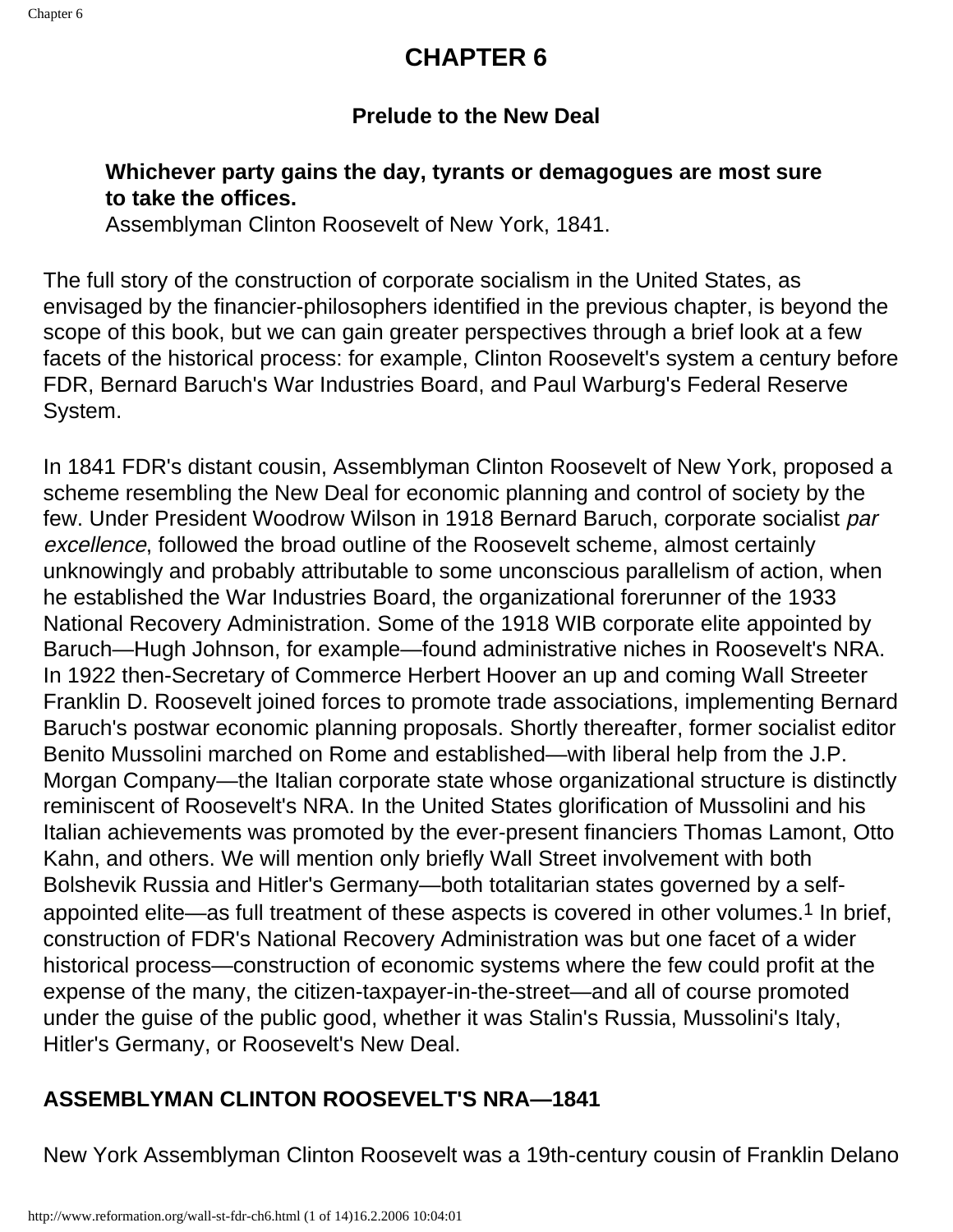Roosevelt and incidentally also related to President Theodore Roosevelt, John Quincy Adams, and President Martin Van Buren. Clinton Roosevelt's only literary effort is contained in a rare booklet dated 1841.2 In essence this is a Socratic discussion between author Roosevelt and a "Producer" presumably representing the rest of us (i.e., the many). Roosevelt proposes a totalitarian government along the lines of George Orwell's 1984 society, where all individuality is submerged to a collective run by an elitist aristocratic group (i.e., the few) who enact all legislation. Roosevelt demanded ultimate, but not immediate, abandonment of the Constitution

P. [Producer] But I ask again: Would you at once abandon the old doctrines of the Constitution?

A. [Author] Not by any means. Not any more than if one were in a leaky vessel he should spring overboard to save himself from drowning. It is a ship put hastily together when we left the British flag, and it was then thought an experiment of very doubtful issue.3

This early expression of Rooseveltian family skepticism toward the Constitution brings to mind the Supreme Court rejection in October 1934 (Schechter Poultry Corp. v. U.S.) of another Rooseveltian departure, an "unfettered" departure according to the court, from the rules of a constitutional society: the National Recovery Act, itself an uncanny replica of Clinton Roosevelt's 1841 program for a collective economy.

The earlier Rooseveltian system depended "First, on the art and science of cooperation. This is to bring the whole to bear for our mutual advantage."<sup>4</sup> It is this cooperation, i.e., the ability to bring the whole to bear for the interest of the few, that is, as we have seen, the encompassing theme of the writings and preachings of Otto Kahn, Robert Brookings, Edward Filene, Myron Taylor, and the other financier-philosophers discussed in Chapter 5. In the Roosevelt schema each man rises through specified grades in the social system and is appointed to that class of work to which he is best suited, choice of occupation being strictly circumscribed. In the words of Clinton Roosevelt:

P. Whose duty will it be to make appointments to each class?

A. The Grand Marshal's.

P. Who will be accountable that the men appointed are the best qualified?

A. A Court of physiologists, Moral Philosophers, and Farmers and Mechanics, to be chosen by the Grand Marshal and accountable to him.

P. Would you constrain a citizen to submit to their decisions in the selection of a calling?

A. No. If any one of good character insisted, he might try until he found the occupation most congenial to his tastes and feelings.5

Production in the system had to be equated with consumption, and the handling of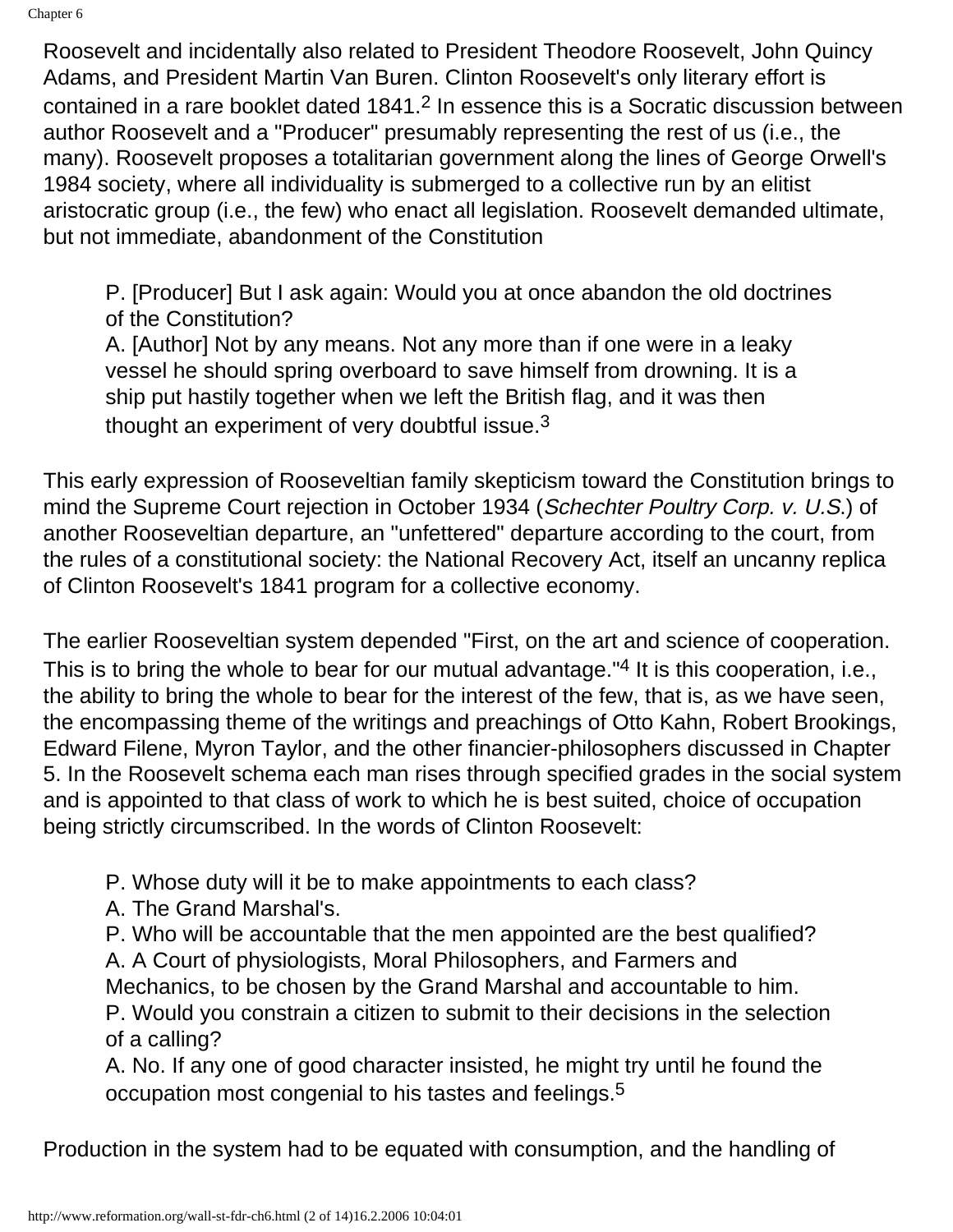"excesses and deficiencies" reflected the ideas pursued in the Swope Plan,<sup>6</sup> the literary base of Roosevelt's NRA. The system is certainly akin to that used in Bernard Baruch's War Industries Board during World War I. This is how Clinton Roosevelt describes the duties of the Marshal of Creation, whose job it is to balance production and consumption:

P. What is the duty of the Marshal of the Creating or Producing order?

A. It is to estimate the amount of produce and manufactures necessary to produce a sufficiency in each department below him. When in operation, he shall report excesses and deficiencies to the Grand Marshal.

P. How shall he discover such excesses and deficiencies?

A. The various merchants will report to him the demand and supplies in every line of business, as will be seen hereafter.

P. Under this order are agriculture, manufactures and commerce, as I perceive. What then is the duty of the Marshal of Agriculture?

A. He should have under him four regions, or if not, foreign commerce must make good the deficiency.

P. What four regions?

A. The temperate, the warm, the hot region and the water region.

P. Why divide them thus?

A. Because the products of these different regions require different systems of cultivation, and are properly subject to different minds.7

Then there is a Marshal of Manufacturers overseeing the whole system—similar to Baruch's position as economic dictator in 1918 and Hugh Johnson's position as Administrator of the National Recovery Administration in 1933. The Marshal's functions are described by Clinton Roosevelt as follows:

P. What are the duties of the Marshal of Manufacturers?

A. He shall divide men into five general classes, according to the printed diagram.

1st. The manufacturers of all the means of defence against the weather.

2d. All kinds of viands.

3d. Metals and minerals.

4th. Chemicals.

5th. Machinery.

All these have on the printed diagrams, banners, with a glory on one side and an appropriate motto on the reverse, showing the advantage each class is to all others: and by the way, we would remark, this should be universally adopted, to give a just direction to man's love of glory.

By a reference to the chart, and what has been before observed, the duties of the officers under this department will all be obvious.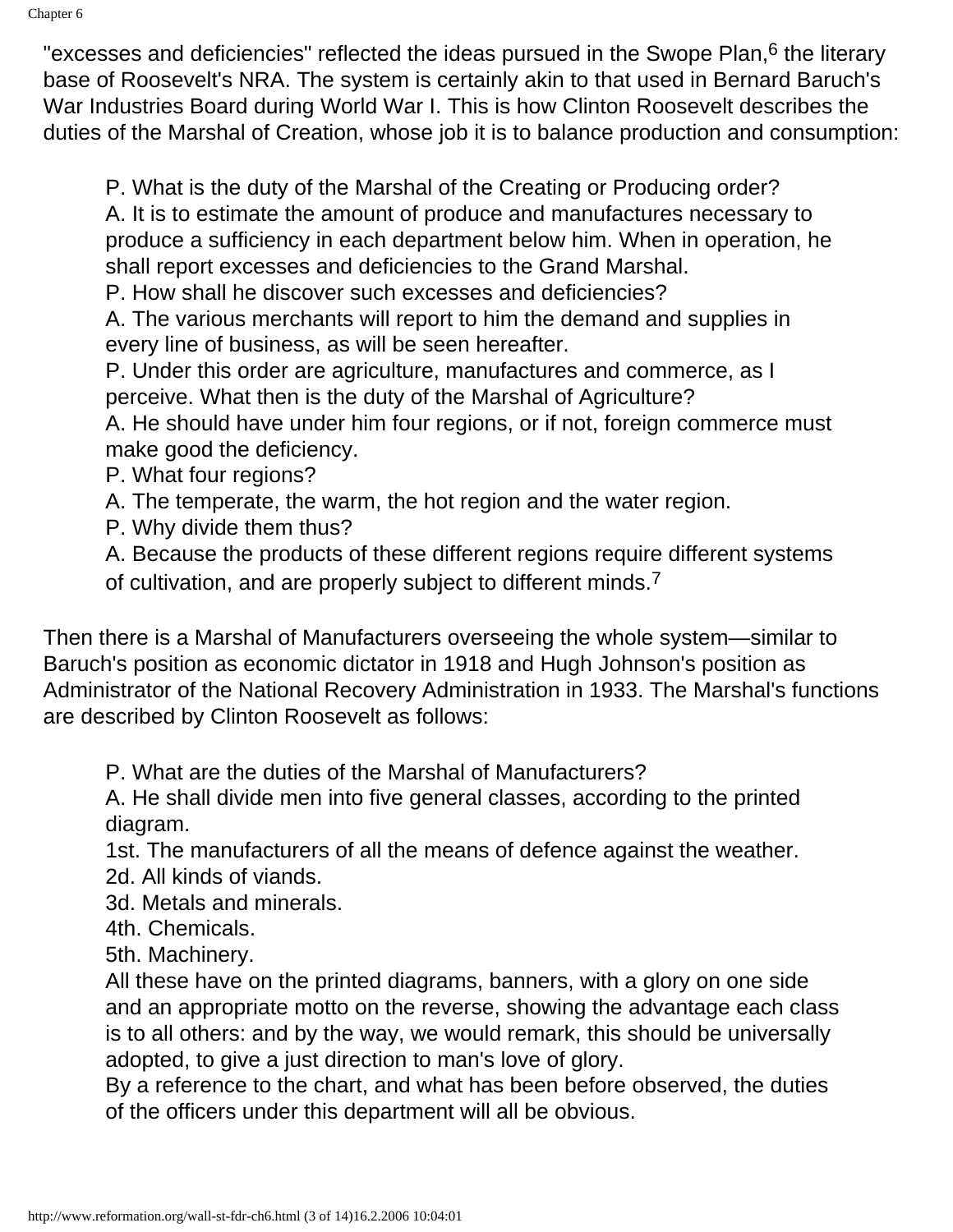The industrial categories of 1841 are not of course precisely the categories of 1930, but a generalized similarity can be traced. The 1st division is clothing and fabrics, limited in 1841 to cotton, wool, and linen, but extended today to synthetic materials, including plastics and fibers. The 2nd division is that devoted to foodstuffs. The 3rd division is devoted to raw materials, and the 4th division includes medicines. The 5th is machinery. Today the 5th division comprises the many subdivisions of electronics, mechanical and civil engineering, but the five categories could be utilized to divide a modern economy. Clinton Roosevelt's society can be summed in his phrase, "The system should rule, and the system should look chiefly to the general good."

## **BERNARD BARUCH'S WARTIME DICTATORSHIP**

While the Federal Reserve System and its private legal monopoly of the money supply has been a fount of wealth for its operators, the ultimate goal of making society work for the few as outlined by Frederick Howe and Clinton Roosevelt can be brought about only by planned control of the whole economy, and this requires compulsory adherence of the many smaller entrepreneurs to the dictates of the few deciding the plans to be followed.

The genesis of Roosevelt's NRA, a system that included compulsory adherence by small enterpreneurs to a plan devised by big business, can be traced from Bernard Baruch's U. S. War Industries Board, established and elaborated as an emergency wartime measure. In 1915, before the U.S. entered World War I, Howard E. Coffin, then chairman of General Electric, headed the U.S. Committee on Industrial Preparedness. In company with Bernard Baruch and Daniel Willard of the Baltimore and Ohio Railroad, Coffin was also a member of the Advisory Commission to the Council of National Defense. In 1915 Bernard Baruch was invited by President Woodrow Wilson to design a plan for a defense mobilization committee. This Baruch plan subsequently became the War Industries Board, which absorbed and replaced the old General Munitions Board. Margaret L. Coit, Baruch's biographer, describes the War Industries Board as a concept similar to cooperative trade associations, a device long desired by Wall Street to control the unwanted rigors of competition in the market place:

Committees of industry, big business and small business, both represented in Washington, and both with Washington representation back home—this could be the backbone of the whole structure.8

By March 1918 President Wilson acting without Congressional authority, had endowed Baruch with more power than any other individual had been granted in the history of the United States. The War Industries Board, with Baruch as its chairman, became responsible for building all factories and for the supply of all raw material, all products, and all transportation, and all its final decisions rested with chairman Bernard Baruch. In brief, Baruch became economic dictator of the United States, or "Marshal of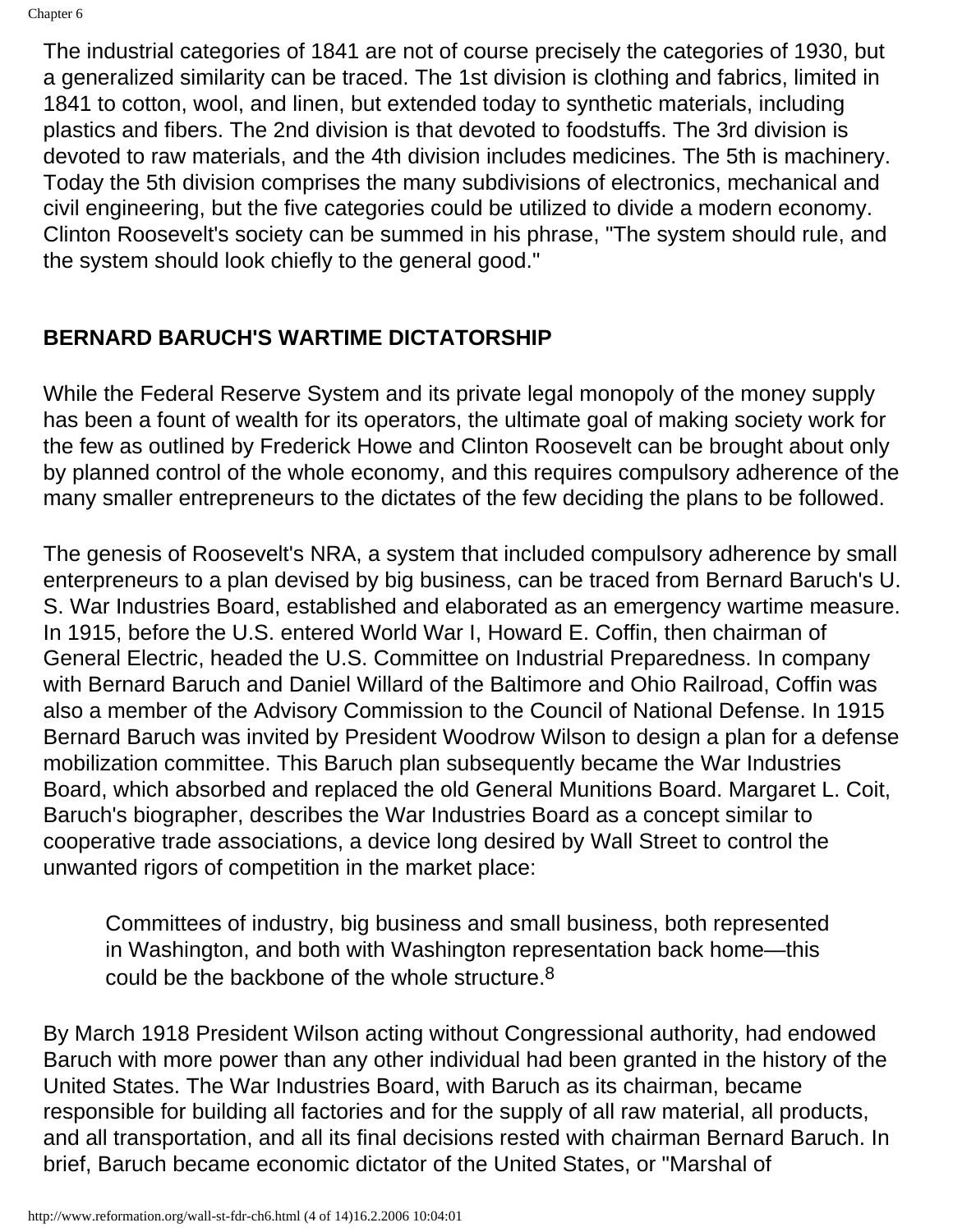Manufacturers" in Clinton Roosevelt's scheme. Yet, as Margaret Coit points out, "... the creation of this office was never specifically authorized by an Act of Congress."9

So by the summer of 1918 Baruch, with extraordinary and unconstitutional powers, had, in his own words, "finally developed a scheme of positive 'control' over the major portion of the industrial fabric... Success bred courage for more success, and trade after trade was taken under control with an increasing willingness on the part of the interests affected."10

At the time of the Armistice the W.I.B. comprised Baruch (chairman), Alexander Legge of International Harvester (vice chairman), with E.B. Parker and R.S. Brookings (whose ideas we have already examined) in charge of price fixing. Assistants to the chairman were: Herbert Bayard Swope, brother of Gerard Swope of General Electric; Clarence Dillon of the Wall Street firm Dillon, Read & Co.; Harrison Williams; and Harold T. Clark.<sup>11</sup>

Baruch's final report on W.I.B. activity was much more than a history of its operations; it was also a specific plan and recommendation for economic planning in peacetime. Baruch was not content merely to summarize the lessons to be learned for planning in war or for industrial preparedness in time of uneasy peace. On the contrary, Baruch's conclusions were directed, in his own words, to the "industrial practices of peace" and to make recommendations "relating to the business practices of normal times." The bulk of the conclusions relate to change-over of a planned wartime economic system to a planned peacetime economic system, and even the suggestions for wartime practice are related to peacetime functions. Baruch suggested that the most important "direct war lessons to be derived" from the operation of the War Industries Board were:

1. The establishment of a peacetime skeleton organization with 50 commodity divisions, meeting to keep abrest of the development of industry and develop information. The thrust of this proposal was that the information needed for peacetime planning should be collected and that the direction of the organization should stem from large-scale or major industry. 2. That the government "should devise some system for protecting and stimulating internal production of certain raw materials used in war," and 3. That war-related industries should be encouraged by the government to maintain skeleton organizations for wartime use.

Apart from these quite elementary suggestions, Baruch is exclusively concerned in the report with peacetime "planning." First we are presented with the canard that, in some unstated way, "the processes of trade" have changed and are now forced to give way before "certain new principles of supervision." This non sequitur is followed by the statement: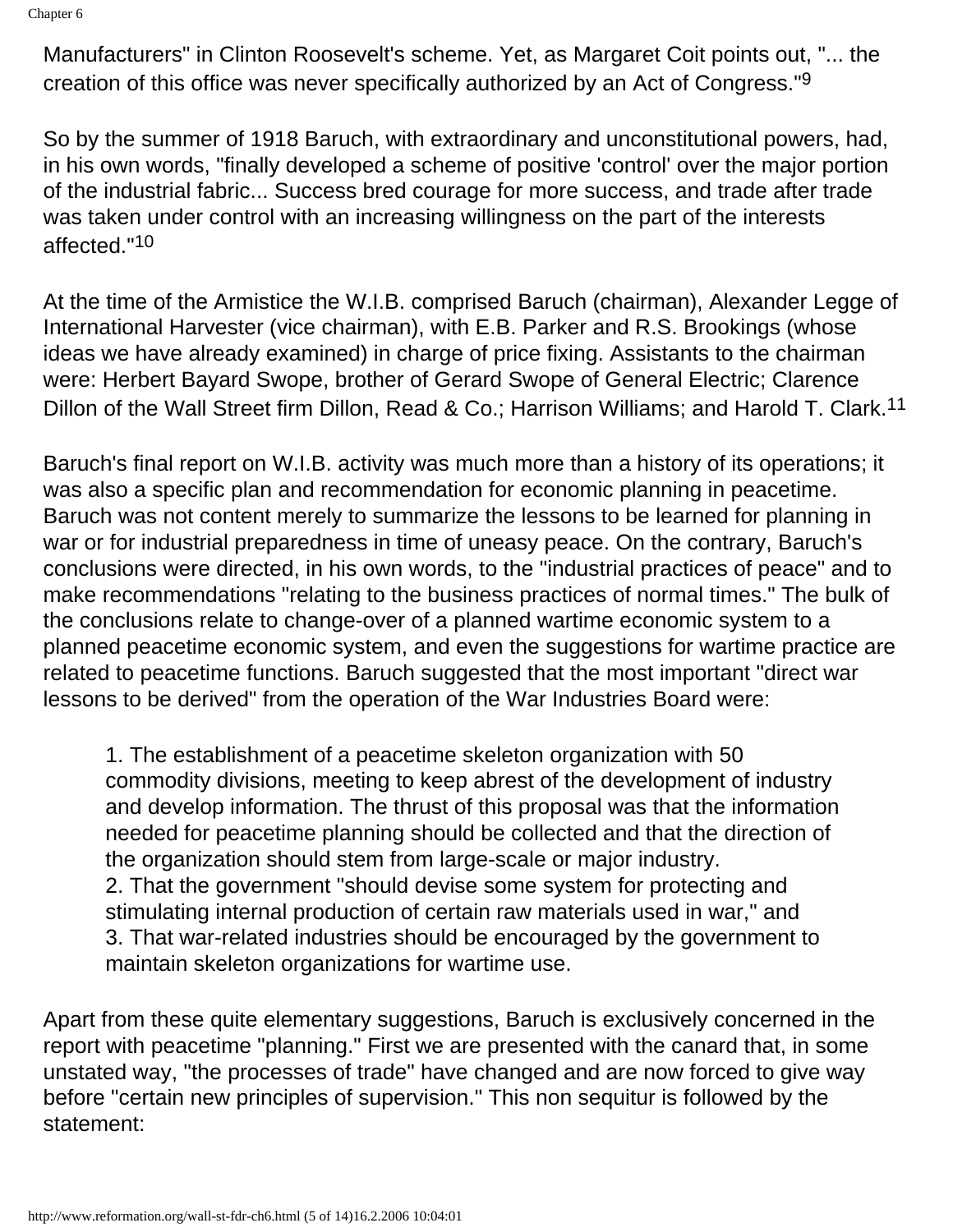We have been gradually compelled to drift away from the old doctrine of Anglo-American law, that the sphere of Government should be limited to preventing breach of contract, fraud, physical injury and injury to property, and that the Government should exercise protection only over non competent persons.

It is necessary, writes Baruch, for government "to reach out its arm" to protect "competent individuals against the discriminating practices of mass industrial power." While Baruch points to Federal control of the railroads and the merchant fleet, he does not state why the representatives of big business would be the best fitted to exercise this control. In other words, why the fox is proposed as the most competent being to run the chicken coop is left unstated. Baruch then slashes at the Sherman and Clayton anti-trust laws on the grounds that these statutes are merely efforts to force industry into the mold of "simpler principles sufficient for the conditions of a bygone day," and lauds the achievement of the War Industries Board because it had constructed hundreds of trade associations controlling prices and methods of distribution and production:

Many businessmen have experienced during the war, for the first time in their careers, the tremendous advantages, both to themselves and to the general public, of combination, of cooperation and common action with their natural competitors.

If these cooperative attributes are not continued, argues Baruch, then businessmen will be tempted "and many of them will be unable to resist" to conduct "their business for private gain with little reference to general public welfare." On the other hand, trade associations can be of the greatest public benefit to achieve the desired end of cooperation. Baruch concludes:

The question, then is what kind of Government organization can be devised to safeguard the public interest while these associations are preserved to carry on the good work of which they are capable.

Baruch, like any good socialist, proposes government organizations to develop these principles of cooperation and coordination.

If the reader will shed for a moment the idea of a mutual antagonism between communism and capitalism, he will readily see in the writing of Bernard Baruch the basic objectives of Karl Marx writing in The Communist Manifesto. What is different between the two systems are the names of the elitist few running the operation known as state planning; the vanguard of the proletariat in Karl Marx is replaced by the vanguard of big business in Bernard Baruch.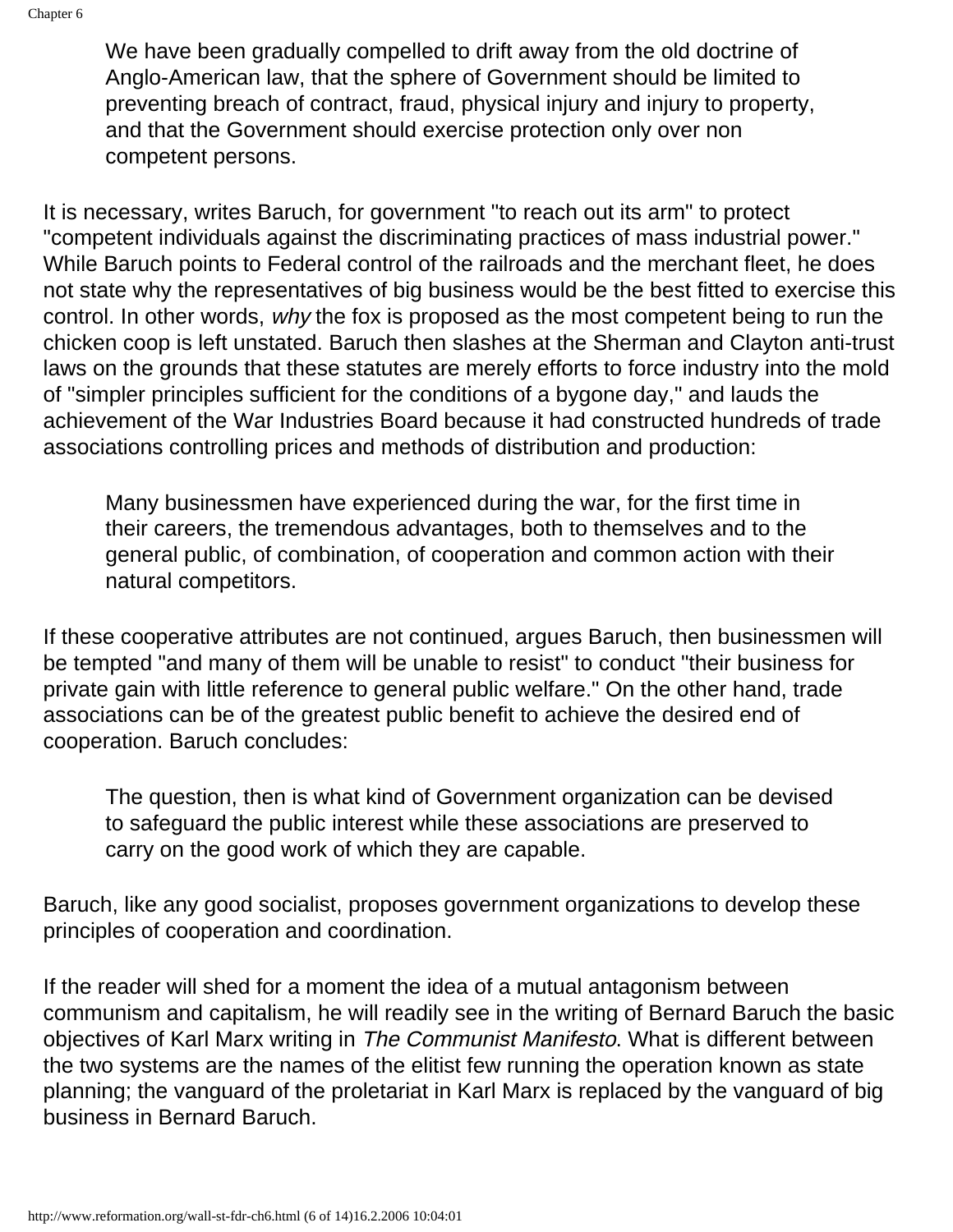Who would gain from Baruch's proposal? The consumer? Not at all, because consumer interests are always protected by free competition in the market place, where goods and services are produced at the least cost, in the most efficient manner, and the consumer is given maximum choice among competing producers. The gainers from Baruch's proposals would be the few who control major industrial sectors—particularly iron and steel, raw materials, electrical goods, that is, those industries already well established and fearful of competition from more enterprising newcomers. In other words, the gainers from his proposal would be Bernard Baruch and the Wall Street coterie that effectively controls big business through its interlocking directorships. The gut issue then is: who benefits from these proposals for trade associations and government coordination of industry? The principal, indeed the only major benefactors—apart from the swarms of academic advisers, bureaucrats, and planners—would be the financial elite in Wall Street.

So here we have, in Baruch's own words and ideas, an implementation of Frederic Howe's injunction to "make society work for you," the monopolist. This is also in the form of a proposal comparable to Clinton Roosevelt's system. There is no evidence that Baruch had heard of Clinton Roosevelt. There was no need for him to have done so; the advantages of restraint of trade and opportunity have always been obvious to the already established enterprise. It will therefore come as no surprise to find Bernard Baruch at the very core of the Roosevelt NRA, which itself parallels many of Baruch's post-war proposals, and who had a \$200,000 investment in the election of FDR. It explains why Baruch's World War I personnel turn up in the New Deal. General Hugh Johnson, for example, spent the 1920s studying industrial organization at Baruch's expense and emerged in 1933 as boss of the National Recovery Administration. It also explains why Franklin Delano Roosevelt, a Wall Streeter himself for much of the 1920s, was cofounder with Herbert Hoover—another Wall Streeter in the 1920s—of the first of the trade associations proposed by Baruch, the American Steel Construction Association, discussed in the next chapter.

Parallel to Bernard Baruch's ideas, which came to fruition in the NRA, there is a much more successful contemporary example of corporate socialism in practice: the Federal Reserve System.

# **PAUL WARBURG AND CREATION OF THE FEDERAL RESERVE SYSTEM**

Although many had a hand, or thought they had, in fashioning the Federal Reserve legislation, essentially the system was the brain child of one man: Paul Warburg, brother of Max Warburg, whom we met in Chapter 3. Paul Moritz Warburg (1868-1932) descended from the German banking family of Oppenheim. After early training in the offices of Samuel Montagu & Co. in London and the Banque Russe Pour le Commerce Etranger in Paris, Warburg entered the family banking house of M.M. Warburg & Co. in Hamburg. In 1902 Warburg became a partner in the New York banking house of Kuhn, Loeb & Co. while continuing as a partner in Warburg's of Hamburg. Five years later, in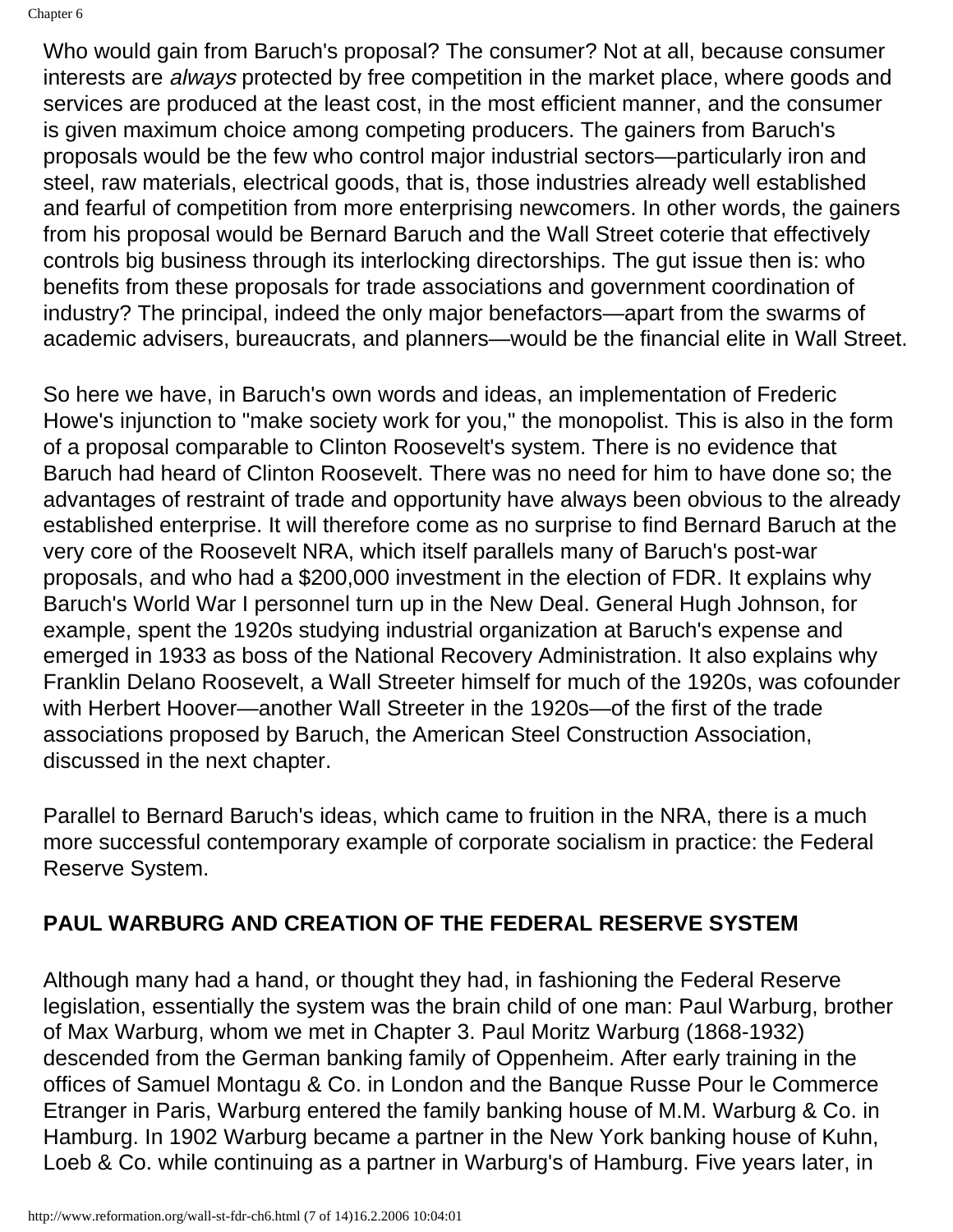the wake of the financial panic of 1907, Warburg wrote two pamphlets on the U.S. banking system: Defects and Needs of our Banking System and A Plan for a Modified Central Bank.12

In the years after 1907, Warburg lost no opportunity to speak and write publicly about the need for banking and currency reform in the United States, and in 1910 he formally proposed a United Reserve Bank of the United States. This plan developed into the Federal Reserve System, and Warburg was appointed by President Woodrow Wilson a member of the first Federal Reserve Board. Major criticism of Warburg erupted during World War I because of brother Max's role in Germany, and he was not reappointed to the Board in 1918. However, from 1921 to 1926, after criticism had abated, Warburg became a member of the Advisory Council of the Federal Reserve Board and served as its president from 1924 to 1926.

After passage of the 1913 Federal Reserve Act, Warburg and his banking associates promptly set about using the legal banking monopoly for their own ends and purposes, as suggested by Frederic Howe. In 1919 Warburg organized the American Acceptance Council and served as chairman of its executive committee in 1919-20 and as its president in 1921-22. Then in 1921 Warburg organized and became chairman of the private International Acceptance Bank, Inc. while still serving on the Advisory Council of the Federal Reserve Board. In 1925 Warburg added two more private acceptance banks: the American and Continental Corp. and the International Acceptance Trust Co. These banks were affiliated with the Warburg-controlled Bank of the Manhattan Company. As an aside it may be noted that Paul Warburg was also a director of the American IG Chemical Corp., the American subsidiary of IG Farben in Germany. I.G. Farben was prominent in bringing Hitler to power in 1933 and manufactured the Zyklon-B gas used in Nazi concentration camps. Warburg was a founding member of the Carl Schurz Memorial Foundation, a propaganda organization established in 1930, a director of the prestigious Council on Foreign Relations, Inc., and a trustee of the Brookings Institution.

But it was through a virtual monopoly of U.S. acceptance banking, achieved by the International Acceptance Bank Inc. and its affiliated units, that Warburg was able to get society to go to work for the Warburgs and their banking friends. Revisionist historian Murray Rothbard has examined the origins of the 1920s inflation that led to the collapse of 1929 and makes this pertinent observation:

While purchase of U.S. securities has received more publicity, bills bought were at least as important and indeed more important than discounts. Bills bought led the inflationary parade of Reserve credit in 1921 and 1922, were considerably more important than securities in the 1924 inflationary spurt, and equally important in the 1927 spurt. Furthermore, bills bought alone continued the inflationary stimulus in the fatal last half of 1928.13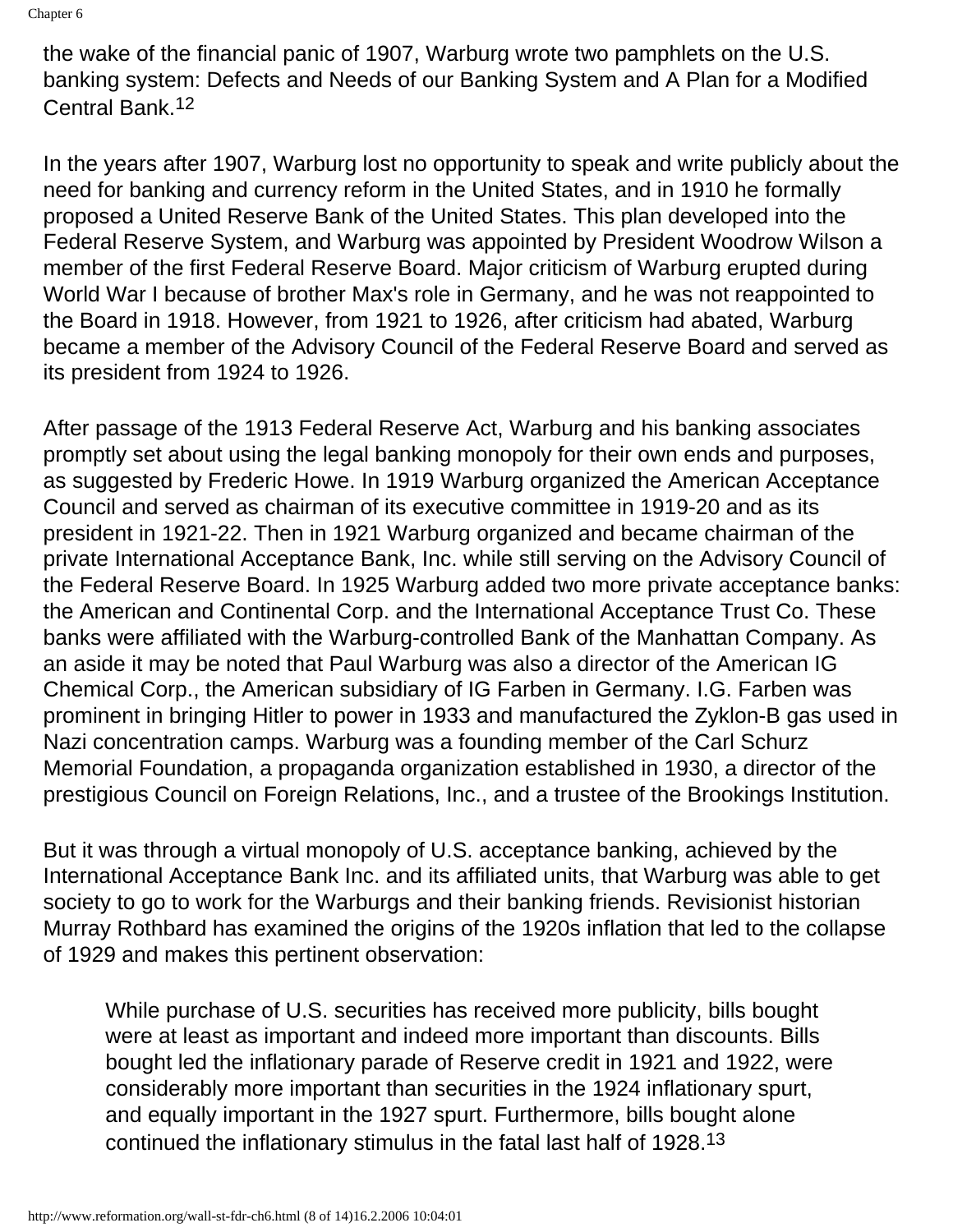What were these "bills bought" pinpointed by Rothbard as the key culprit of the 1929 depression? Bills bought were acceptances, and almost all were bankers acceptances.

Who created the acceptance market in the United States, largely unknown before 1920? Paul Warburg.

Who gained the lions' share of this acceptance business at artificially low subsidized rates? The International Acceptance Bank, Inc.

Who was the International Acceptance Bank, Inc? Its chairman was Paul Warburg, with Felix Warburg and James Paul Warburg as co-directors. However, a closer look at the make-up of the banks (see below page 95) suggests that it was a vehicle representing the financial élite of Wall Street.

Did the Warburgs and their Wall Street friends know where their financial policy would lead? In other words, did their financial policies of the 1920s have elements of deliberation? There exists a memorandum by Paul Warburg that clearly notes that banks had the capability to prevent inflation:

If the Government and the banks of the United States were helpless automatons, inflation, no doubt, would have to ensue. But it is insulting our banks to have the impression go out that they should not be capable of cooperating in some common plan of protection such, for instance, as keeping all cash reserves higher than required by the law, if indeed such a step should become advisable for the greater safety of the country.<sup>14</sup>

Consequently, Rothbard quite rightly concludes:

Surely, Warburg's leading role in the Federal Reserve System was not unconnected with his reaping the lion's share of benefits from its acceptance policy.15

In brief, the policy of creating acceptances at subsidized artificial rates was not only inflationary, but was the most important factor, apparently a deliberate banking policy, leading to the inflation of the 1920s and the ultimate collapse in 1929, thus making FDR's New Deal or national economic planning appear necessary. Further, this was, as Rothbard states, "...the grant of special privilege to a small group at the expense of the general public." In other words, Wall Street made American society go to work for a financial oligopoly.

Warburg's revolutionary plan to get American society to go to work for Wall Street was astonishingly simple. Even today, in 1975, academic theoreticians cover their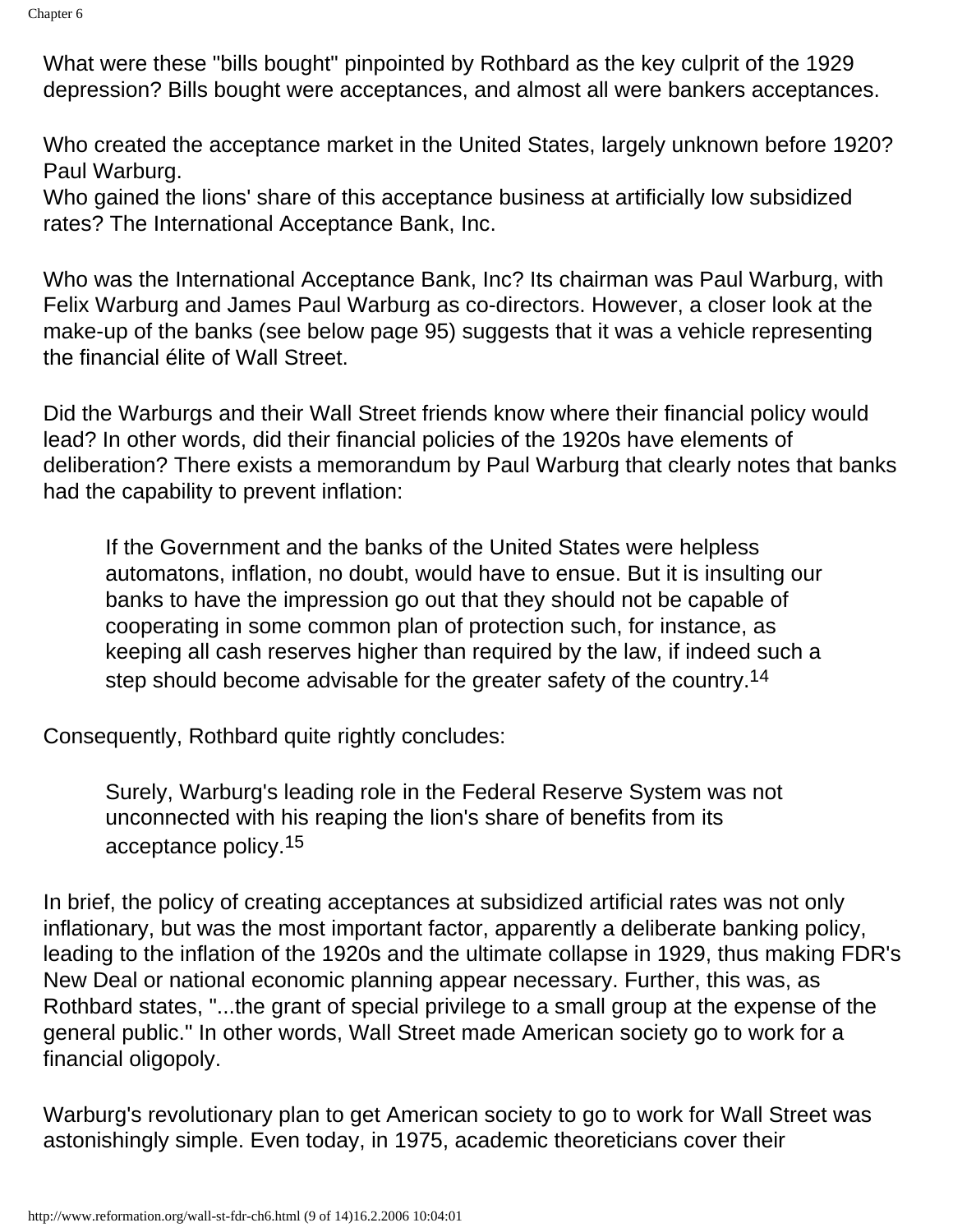blackboards with meaningless equations, and the general public struggles in bewildered confusion with inflation and the coming credit collapse, while the quite simple explanation of the problem goes un discussed and almost entirely un comprehended. The Federal Reserve System is a legal private monopoly of the money supply operated for the benefit of a few under the guise of protecting and promoting the public interest. Revolutionary? Yes indeed! But as one of Warburg's admiring biographers commented:

Paul M. Warburg is probably the mildest-mannered man that ever personally conducted a revolution. It was a bloodless revolution: he did not attempt to rouse the populace to arms. He stepped forth armed simply with an idea. And he conquered. That is the amazing thing. A shy, sensitive man, he imposed his idea on a nation of a hundred million people.<sup>16</sup>

How did this revolution of Warburg's differ from socialist revolution? Only in the fact that under socialism, once the revolution is achieved and the power of the state gathered into the right ideological hands, the accrued personal rewards are not usually as substantial — although the fiefdoms carved out by national socialist Hitler and the modern Soviets may challenge this observation—nor are the results so veiled. The monetary dictatorship of the Soviets is obvious. The monetary dictatorship of the Federal Reserve System is muted and evaded.

We should then take a closer look at the International Acceptance Bank, the vehicle used for this revolutionary exploitive maneuver because it provides valid signals that Wall Street would also have a real interest in national economic planning and an FDR type of New Deal.

# **THE INTERNATIONAL ACCEPTANCE BANK, INC.**

The bank was founded in 1921 in New York and affiliated with Warburg's Bank of the Manhattan Company. However, the board of directors suggests that the most important elements in Wall Street also had a significant interest and control in and profited from the International Acceptance Bank. Further, we find a striking link-up between its affiliated financial institutions and a general scheme to establish corporate socialism in the United States.

As we have noted, Paul M. Warburg was chairman of the board: his brother Felix, also a partner in Kuhn Loeb & Co., and his son James P. Warburg were co directors. The vice chairman of the board was John Stewart Baker, also president and director of the Bank of Manhattan Trust Co. and International Manhattan Co., as well as chairman of the executive committee and director of the Manhattan Trust Co. Baker was also director of the American Trust Co. and the New York Title and Mortgage Co.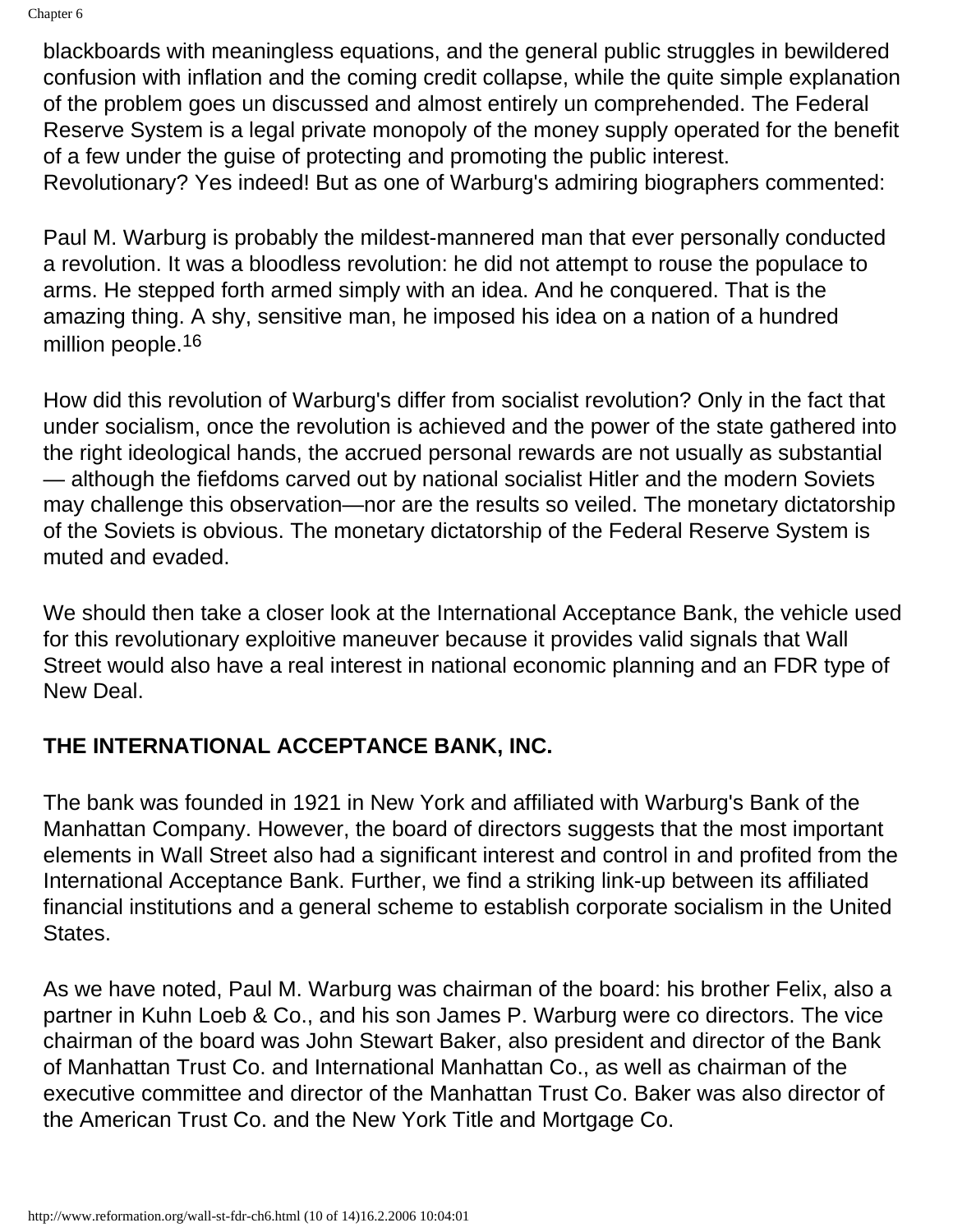F. Abbot Goodhue was president and director of International Acceptance Bank, on the board of the other Warburg banks, and a director of the First National Bank of Boston. Other directors of the International Acceptance Bank were Newcomb Carlton, director of the Rockefeller-controlled Chase National Bank, the Morgan-controlled Metropolitan Life Insurance Co., and other such major companies as the American Express Co., the American Sugar Refining Co., and the American Telegraph and Cable Co. Newcomb Carlton was also a director of American Telegraph and Cable and a director of American International Corporation, a company intimately involved with the Bolshevik Revolution.17 Another director of International Acceptance Bank who was also a director of American International Corp. was Charles A. Stone, located at 120 Broadway and a director of the Federal Reserve Bank from 1919 to 1932. Bronson Winthrop was also a director of both American International Corp. and International Acceptance Corp. Thus, three directors of International Acceptance Bank had interlocking directorships with American International Corp., the key vehicle in U.S. involvement in the Bolshevik revolution.

Another director of International Acceptance Bank was David Franklin Houston, who was also a director of the Carnegie Corp., the Morgan-controlled Guaranty Trust Co., U.S. Steel, and A.T.& T., as well as president of the Mutual Life Insurance Co. Other directors of I.A.B. included Philip Stockton, president of the First National Bank of Boston, and a director of A.T. & T., General Electric, International Power Securities, and many other companies; William Skinner, director of Irving Trust Co., Equitable Life Assurance, and the Union Square Savings Bank; Charles Bronson Seger, director of Aviation Corp., Guaranty Trust Co., and W.A. Harriman; Otto V. Schrenk, director of Agfa Ansco Corp., Krupp Nirosta, and Mercedes Benz Co.; and Henry Tatnall, director of the Girard Trust Co. Paul Warburg was also a director of Agfa Ansco, Inc., a firm 60 per cent owned by I. G. Farben and a "front" for I.G. in the United States.

In sum, the directors of International Acceptance Bank reflected the most powerful sectors of Wall Street: the Morgans, the Rockefellers, and Harriman, as well as the Boston bankers.

Further, there was a lifelong and intimate Warburg association with the Roosevelts from childhood to the New Deal. This Warburg–Roosevelt association is illustrated by an extract from James P. Warburg's memoirs: "It so happened that I had known the President elect's eldest son, James Roosevelt, for some years, because he had been living in one of the cottages on my Uncle Felix's estate in White Plains."18

Later the same James P. Warburg became adviser to President Franklin D. Roosevelt on domestic and international monetary affairs. The Warburg's deep interest in the NRA program is reflected in a 1933 Warburg memorandum to FDR: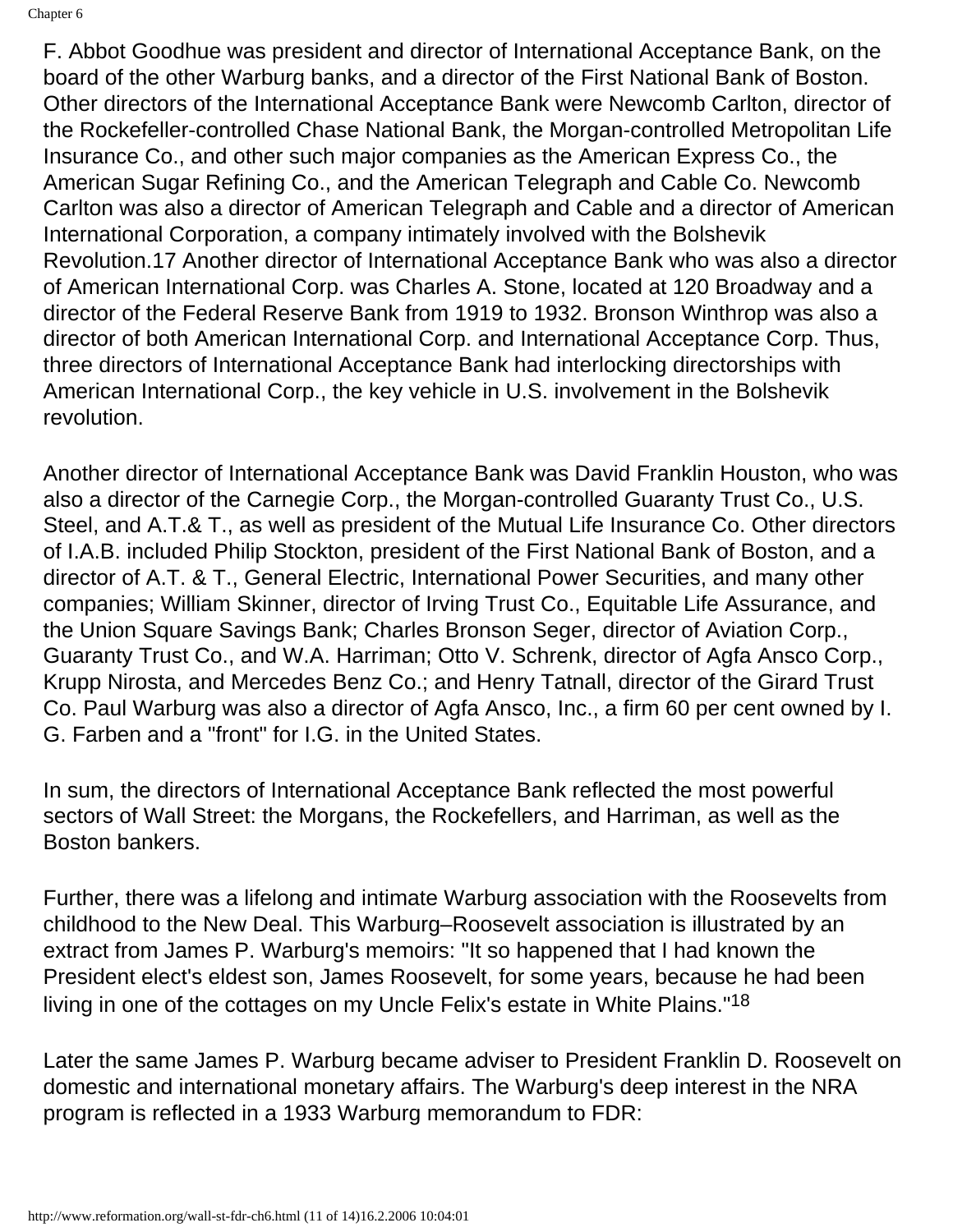Memorandum for the President: Domestic Currency Problem. The Administration has, in my judgment, never faced a more serious situation than it does today. The entire recovery program, which is the heart of its policy, is jeopardized by uncertainty and doubt in the monetary field. The National Recovery Act cannot possibly function to any useful end if there is fear of currency depreciation of an unknown amount and fear as to monetary experimentation. There has already been a tremendous flight of capital, and this flight will continue at an increasing pace so long as uncertainty prevails.19

Then, following the Warburg proclivity for monopoly, James Warburg recommended to FDR that all monetary ideas, actions, and decisions be centralized in the Treasury Department and the Federal Reserve Board.

Obviously, this proposal would ensure that all monetary decisions were made by the élitist group associated with the International Acceptance Bank and the Federal Reserve System. The Secretary of the Treasury in July 1933, when James Warburg wrote his memorandum to FDR, was William H. Woodin, who had been director of FRB of New York from 1925 to 1931. We can also cite FDR's own associations with the Federal Reserve System. His "favorite uncle" Frederic Delano was appointed vice chairman of the Federal Reserve Board by President Woodrow Wilson in 1914, and from 1931 to 1936 Delano served as chairman of the board of the Federal Reserve Bank of Richmond, Virginia. FDR appointed Delano chairman of the National Resources Planning Board in 1934.

In 1933-34 the United States faced the greatest financial crisis in its history. And what did FDR do? He called in as the financial doctors the very operators responsible for the crisis —as sensible a policy as allowing the lunatics to run the asylum.

So we find associations between Franklin D. Roosevelt, the Warburg family, and the Warburg-inspired central banking system ranging from childhood to Warburg's appointment as a key monetary adviser to FDR. We shall see later that it was Warburg who determined the final shape of the National Industrial Recovery Administration. On the other hand, the Warburg family and their Wall Street friends controlled the private monopoly money supply known as the Federal Reserve System and through the International Acceptance Bank exploited that monopoly for their own purposes.

The Founding Fathers demonstrated a profound wisdom and insight into the dangers of a monopoly of paper money issue that is reflected in Article I, Section 9 of the U.S. Constitution: "No State shall...make any Thing but gold and silver Coin a Tender in Payment of Debts...."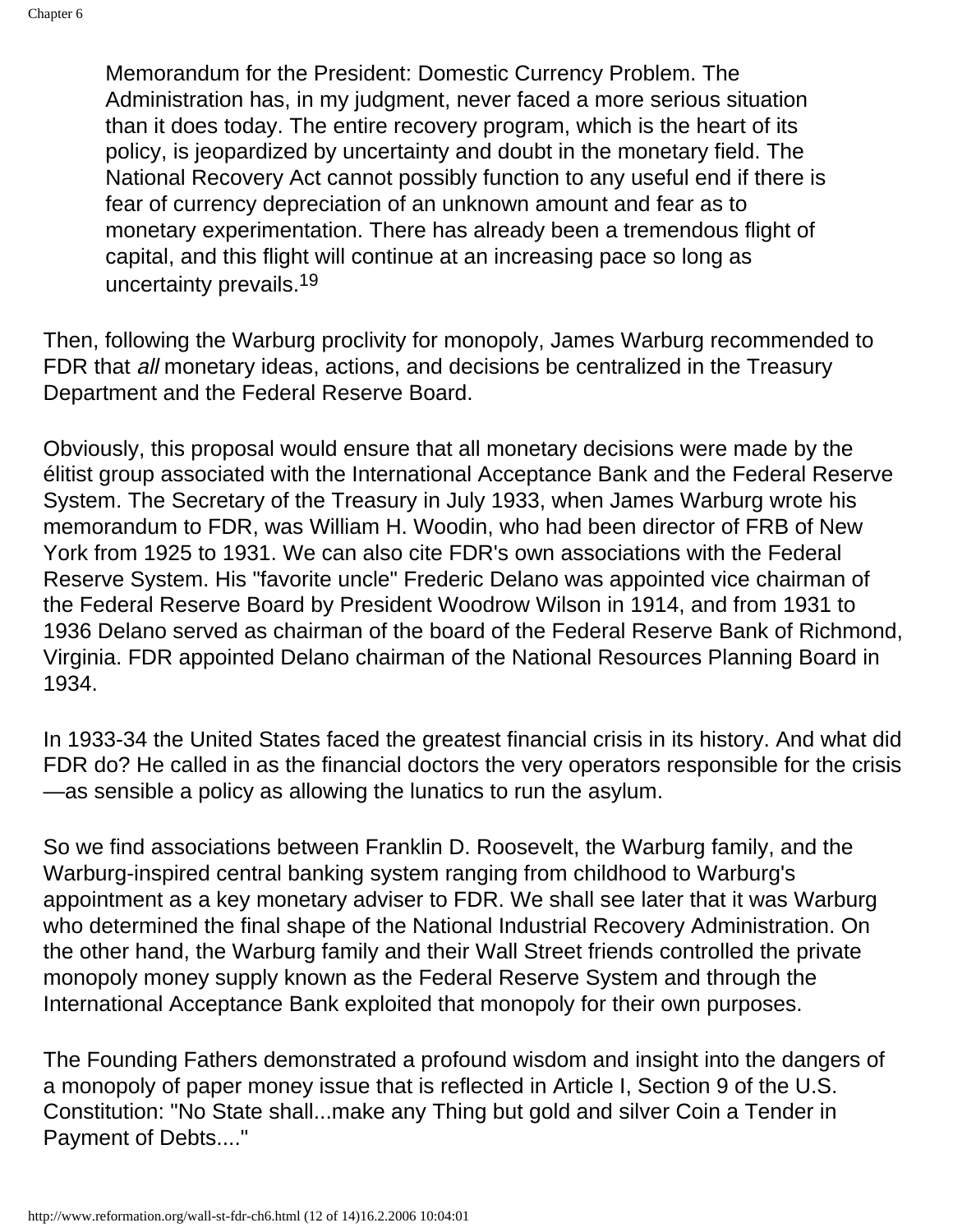A constitutional challenge to the issue of Federal Reserve notes by a private banking monopoly, the Federal Reserve System, is overdue. Hopefully, the value of the dollar will not have to be reduced to zero, as the mark was in post-World War I Germany, before such a challenge is initiated and sustained by the Supreme Court of the United States.

### **Footnotes**

1. For Wall Street and the early Bolsheviks see Sutton, Bolshevik Revolution, op. cit. Wall Street involvement with the rise of Hitler and German Nazism is the topic of a forthcoming book.

2. Clinton Roosevelt, The Science of Government Founded on Natural Law (New York: Dean & Trevett, 1841). There are two known copies of this book: one in the Library of Congress, Washington D.C. and another in the Harvard University Library. The existence of the book is not recorded in the latest edition of the Library of Congress catalog, but was recorded in the earlier 1959 edition (page 75). A facsimile edition was published by Emanuel J. Josephson, as part of his Roosevelt's Communist Manifesto (New York: Chedney Press, 1955).

3. Ibid.

4. Ibid.

5. Ibid.

6. See Appendix A.

7. Clinton Roosevelt, The Science of Government Founded on Natural Law, op. cit.

8. Margaret L. Coit, Mr. Baruch (Boston: Houghton, Mifflin, 1957), p. 147.

9. Ibid., p. 172.

10. Bernard M. Baruch, American Industry in the War: A Report of the War Industries Board (March 1921), with an introduction by Hugh S. Johnson (New York: Prentice-Hall, 1941) (including "a reprint of the report of the War Industries Board of World War I, Mr. Baruch's own program for total mobilization of the nation as presented to the War Policies Commission in 1931, and current material on priorities and price fixing").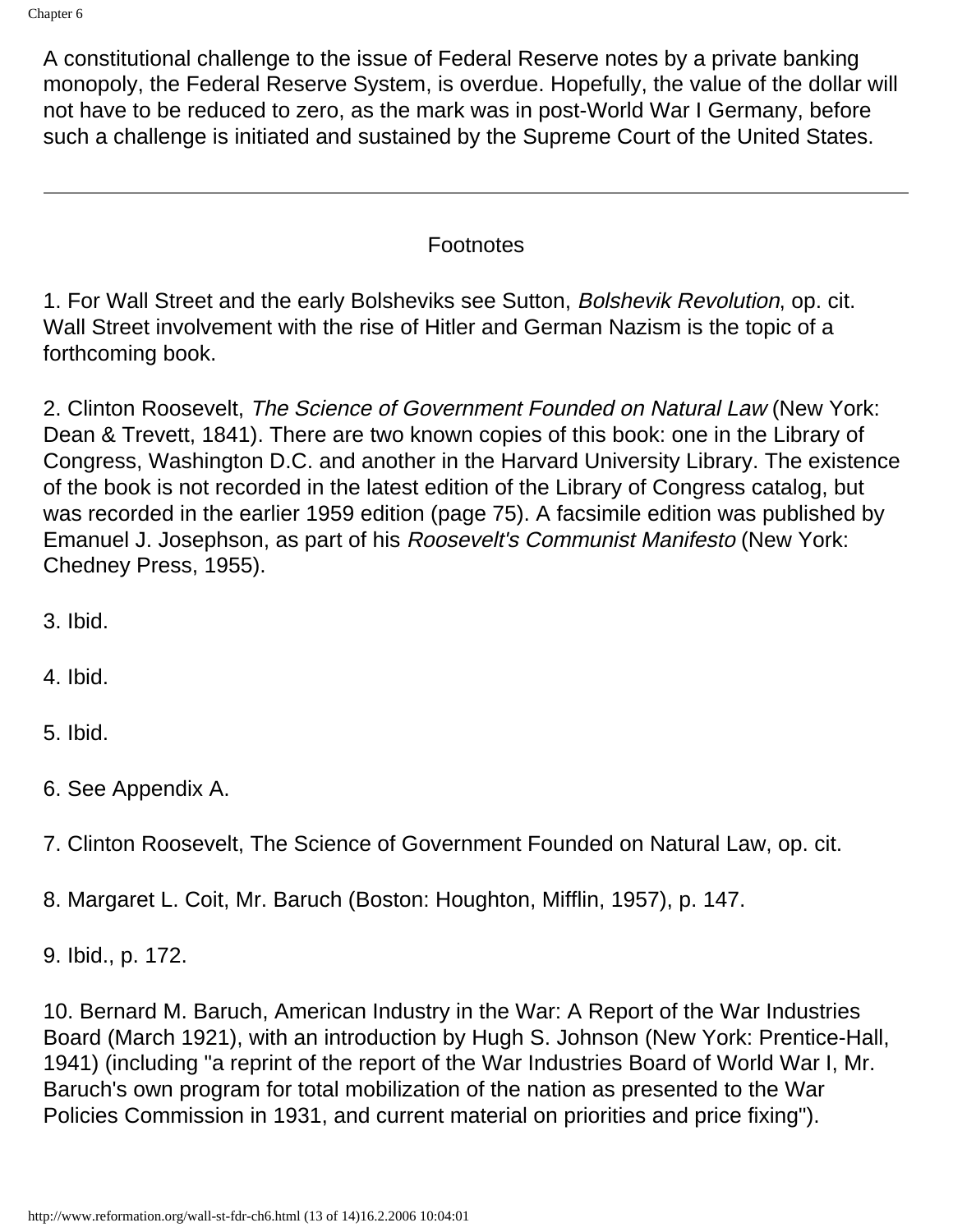11. For a complete list of W.I.B. personnel see Grosvenor B. Clarkson, Industrial America in the World War (New York: Houghton, Mifflin, 1923), Appendix III. In the light of Chapter 11, below, it is intriguing to note numerous W.I.B. committee members with offices at 120 Broadway including Murry W. Guggenheim, Stephen Birch (Kennecott Copper), Edward W. Brush (American Smelting and Refining), F. Y. Robertson (United States Metals Refining Co.), Harry F. Sinclair (Sinclair Refining Co.), Charles W. Baker, (American Zinc), and Sidney J. Jennings (United States Smelting, Refining and Mining Co.)

12. See also Paul Warburg, The Federal Reserve System, Its Origin & Growth; Reflections & Recollections (New York: Macmillan, 1930)

13. Murray N. Rothbard, America's Great Depression (Los Angeles: Nash Publishing Corp. 1972), p. 117.

14. United States Senate, Hearings, Munitions Industry, Part 25, op. cit., p. 8103.

15. Murray Rothbard, America's Great Depression, op. cit., p. 119.

16. Harold Kellock, "Warburg, the Revolutionist," in The Century Magazine, May 1915, p. 79.

17. See Sutton, Bolshevik Revolution, op. cit., Chapter 8.

18. James P. Warburg, The Long Road Home: The Autobiography of a Maverick (Garden City: Doubleday, 1964), p. 106.

19. Franklin D. Roosevelt and Foreign Affairs, Vol. I, p. 325. Memorandum of James P. Warburg to Roosevelt, July 24, 1933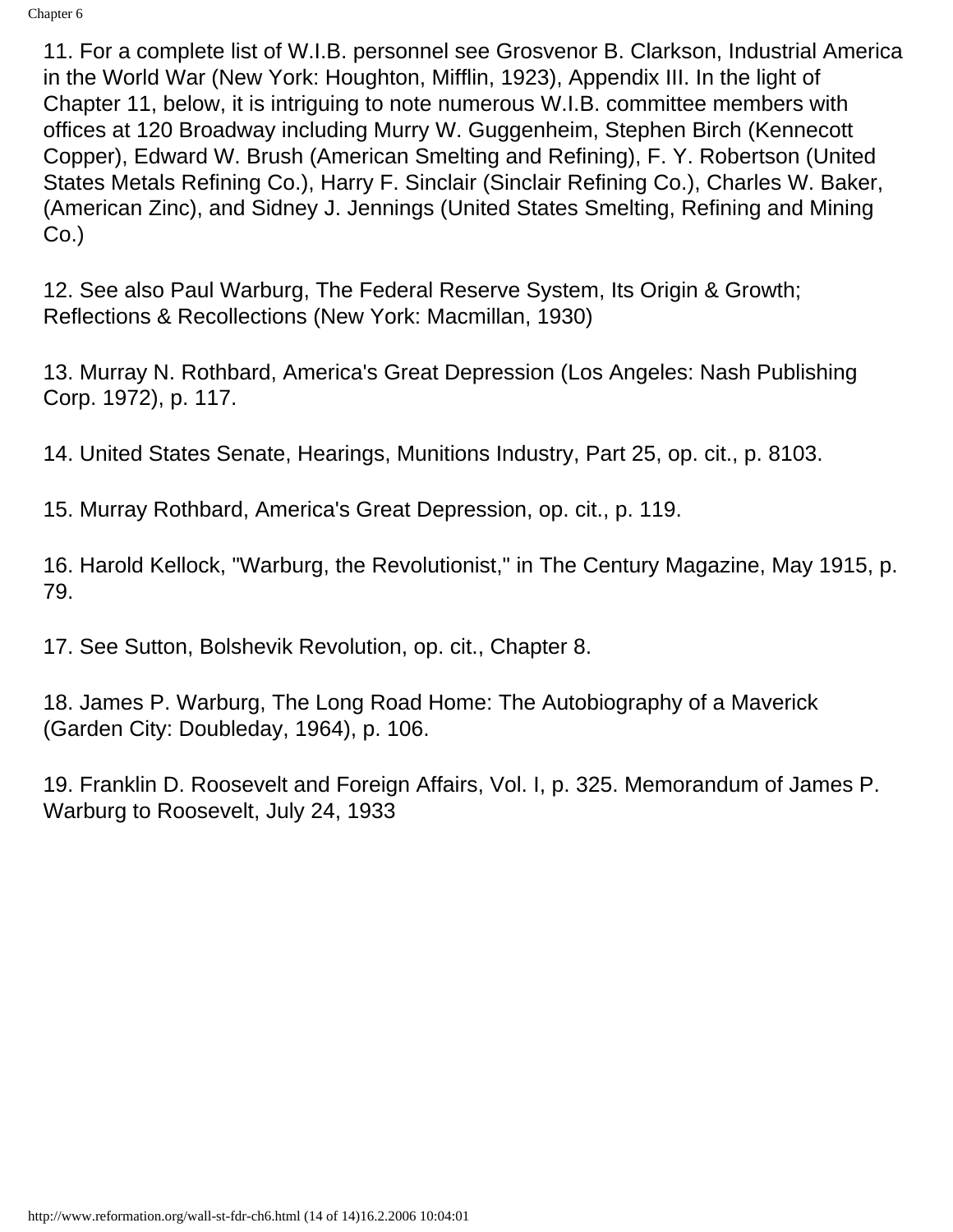# CHAPTER 7

### **Roosevelt, Hoover, and the Trade Councils**

**People of the same trade seldom meet together even for merriment and diversion, but the conversation ends in a conspiracy against the public, or on some contrivance to raise prices.**

Adam Smith, An Inquiry into the Nature and Causes of the Wealth of Nations (London: George Routledge, 1942), p. 102.

The idea of getting society to work for a privileged group within that society originated neither among the corporate socialists in Wall Street, nor in the financial community at large, nor even among the Marxian socialists. In fact, the notion predates our own industrial society, and there is an interesting parallel between the codes of New Deal America (which we shall examine later) and 13th-century trade legislation in England.1

## **A MEDIEVAL NEW DEAL**

In 1291 the tanners of Norwich, England were brought before the local court charged with organizing and coding their tanning activities to the detriment of local citizens. Two years later in 1293, the cobblers and saddle makers of Norwich were faced with similar charges. By "greasing" the legislators, the political power structure of medieval Norwich was brought around to the view that perhaps the tanners needed protection, after all. This protection came to incorporate the same basic principles of economic planning that almost 700 years later were put forward in the Roosevelt New Deal. So in 1307 the tanning industry of Norwich was legally coded and wages and conditions of work prescribed, all done under the guise of protecting the consumer, but in practice granting a legal monopoly to the tanners.

In the decade before the New Deal, during the 1920s Wall Streeter Roosevelt was active on behalf of business to promote these same basic ideas of using the police power of the state to restrain trade, to advance cooperation, and to utilize government regulation to inhibit unwelcome competition from more efficient outsiders. The trade associations of the 1920s were more demure in their proposals than the 13th-century Norwich tanners, but the underlying principle was the same.

Unfortunately, Franklin D. Roosevelt's role in the Wall Street of the 1920s has been ignored by historians. Daniel Fusfield does correctly observe that FDR "took an active part in the trade association movement that was to develop into the N.R.A. of the early New Deal;"2 on the other hand Fusfield, who offers the only extensive description of FDR's business activities, concludes that his attitude toward business was "a curious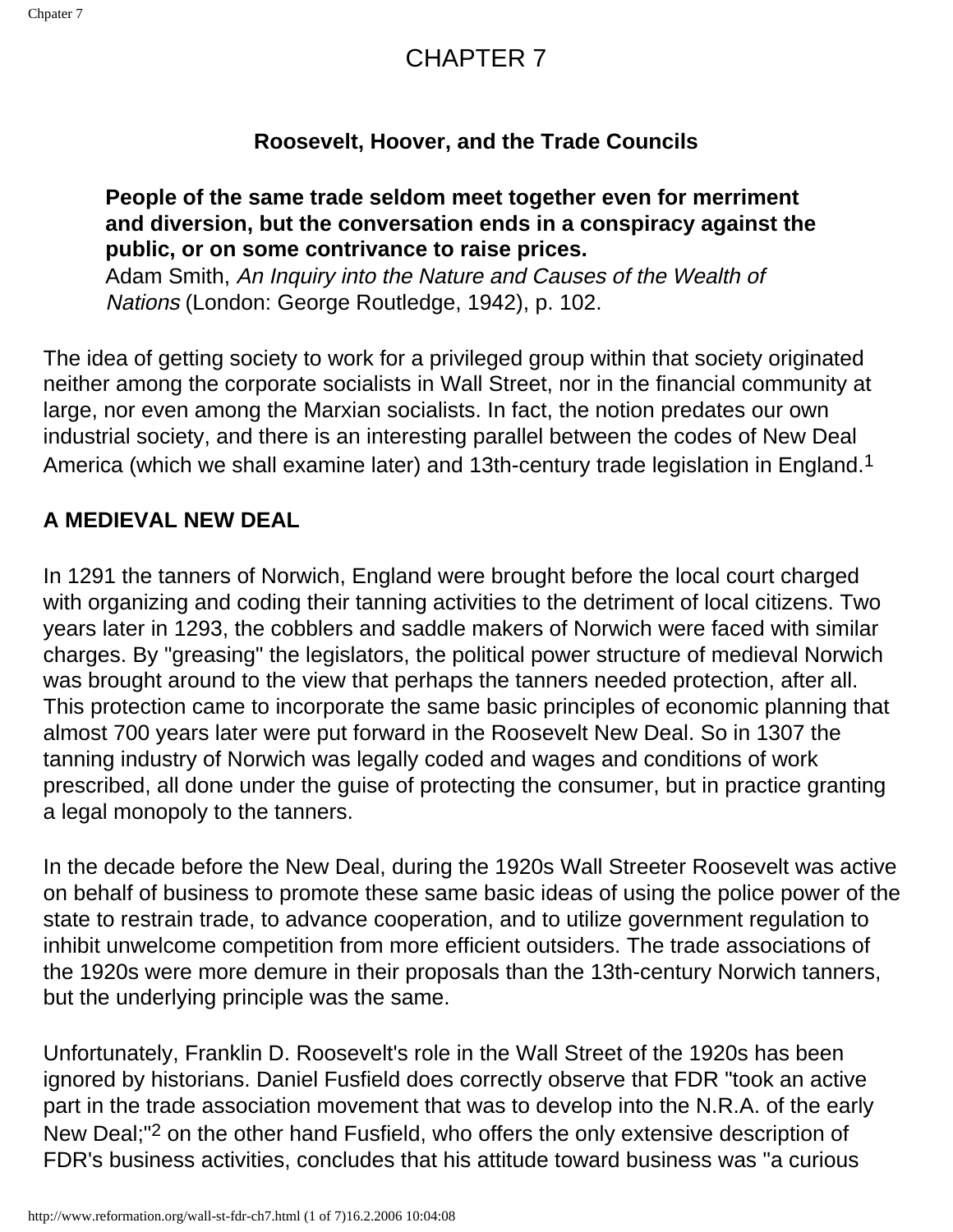mixture." FDR, says Fusfield, was "insistent that mere profits were not a full justification for business activity," that a businessman must also "have the motive of public service." This to Fusfield was inconsistent with participation "in a number of outright speculative and promotional ventures that had little to do with serving the public."3

Fusfield and his fellow historians of the Roosevelt era have failed to note that "public service" for a businessman is absolutely consistent with "profit maximization;" in fact, public service is the easiest and certainly the most lucrative road to profit maximization. Further, the riskier and more speculative the business, presumably the greater is the advantage to be gained from public service.

When we take this more realistic view of social do-goodism, then Wall Streeter Roosevelt's attitude toward business is not at all "curious." It is in fact a consistent program of profit maximization.

# **THE AMERICAN CONSTRUCTION COUNCIL**

The American Construction Council (A.C.C.), formed in May 1922, was the first of numerous trade associations created in the 1920s, devices used to raise prices and reduce output. The original proposal and the drive for the council came from Secretary of Commerce Herbert Hoover, and the council operated under the leadership of Franklin D. Roosevelt, then just beginning his Wall Street career following his service as Assistant Secretary of the Navy. The stated public objectives of the A.C.C. were a "code of ethics" (a euphemism for restraint of trade), efficiency, and standardization of production. Most importantly, but less publicized, the A.C.C. was to provide the industry with an opportunity to fix its own price and production levels without fear of antitrust prosecutions by the government. The New York Times reported:

It is these tremendous possibilities, in dedication to the public service and the elimination of waste, that have fired the imaginations of Mr. Hoover and Mr. Roosevelt and invited them to accept positions of leadership in the movement.4

Like the price-fixing committees of Baruch's War Industries Board, the A.C.C. was in effect a primitive industry association, although the high-sounding stated object of the council was:

. . .to place the construction industry on a high plane of integrity and efficiency and to correlate the efforts toward betterment made by existing agencies through an association dedicated to the improvement of the service within the construction industry. . . ."5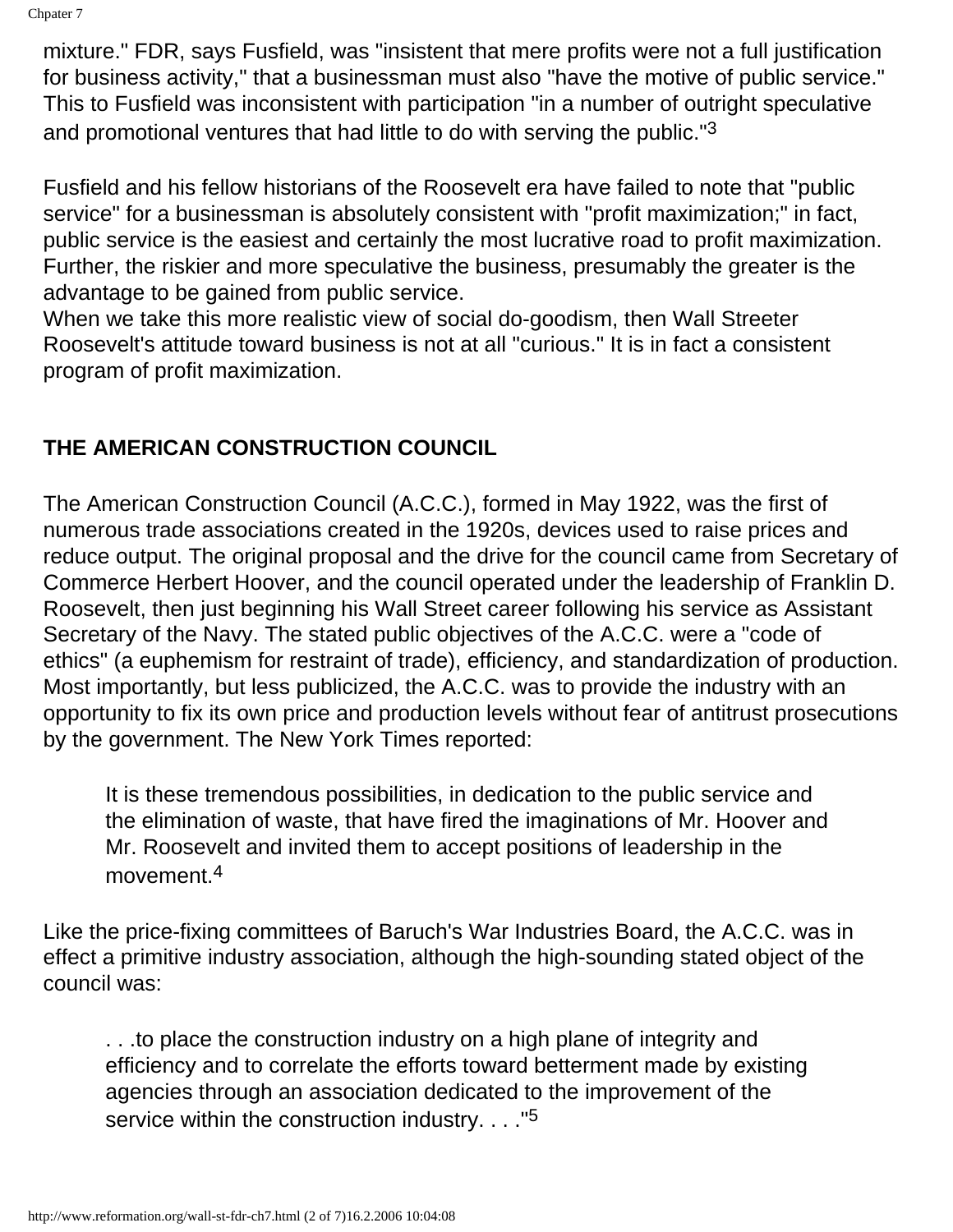and so to stabilize conditions for the benefit of the industry, labor, and the general public. This objective was also Baruch's objective for peacetime trade associations: to regulate industry under government control, while citing the public good. In the American Construction Council the public good was announced as the elimination of the scandals found by the Lockwood Commission investigating the New York building industry. However, as that scandal dealt in great part with exclusive dealing and similar coercive conditions forced upon contractors and erectors by the United States Steel Corporation and Bethlehem Steel, the announced public good makes little sense. These industry giants were controlled by the Morgan interests on Wall Street who were, as we shall see, also at the root of the A.C.C. proposal. In brief, the alleged antisocial conditions to be solved by a trade association could have been halted much more simply and effectively by a memorandum from J.P. Morgan and his associates; there was no necessity to promote a trade association to halt such abuses. So we must look elsewhere for the reason for trade associations. The real reason, of course, is to protect industry from unwelcome competition and to establish monopoly conditions for those already in the business. As Howe told us, a legal monopoly is the sure road to profit. It was formation of this legal monopoly that induced Roosevelt and Herbert Hoover to join hands against the public interest, although, according to Freidel:

FDR's friend Elliott Brown, warned him against the "socialistic" tendencies of these associations and of Hoover specifically. Socialistic, because the moment a combination is formed, the Government will assert an interest and will express that interest through the medium of some clerk in the Department of Commerce, who will approve or disapprove many matters affecting the initiative and welfare of all peepul (sic).6

FDR's role is not really surprising. He was then attempting to get a business career underway. He had political contacts and was more than willing, indeed eager, to use these. On the other hand, there is an odd dichotomy in the ideas and practices of Herbert Hoover in this area of the relationship between government and business. Herbert Hoover declared his adherence to the principles of free enterprise and individual initiative and his suspicion of government intervention. These assertions were mixed with other contrary statements encouraging, indeed authorizing, government intervention on almost trivial grounds. Unfortunately, Herbert Hoover's Memoirs, the only finally authoritative source, do not resolve these conflicts. The American Construction Council is not mentioned in Hoover's Memoirs, although Volume II, "The Cabinet and the Presidency," underlines the evils of government intervention in the economy, pointing to communism, socialism, and fascism to comment, "This left wing cure for all business evil" now appears as "national planning." Hoover added that business "abuses" were only "marginal" and rather than have government intervention" . . . beyond and better than even that was cooperation in the business community to cure its own abuses."7 On the other hand, Hoover's private correspondence with Roosevelt on the American Construction Council suggests that Hoover, while in favor of government intervention,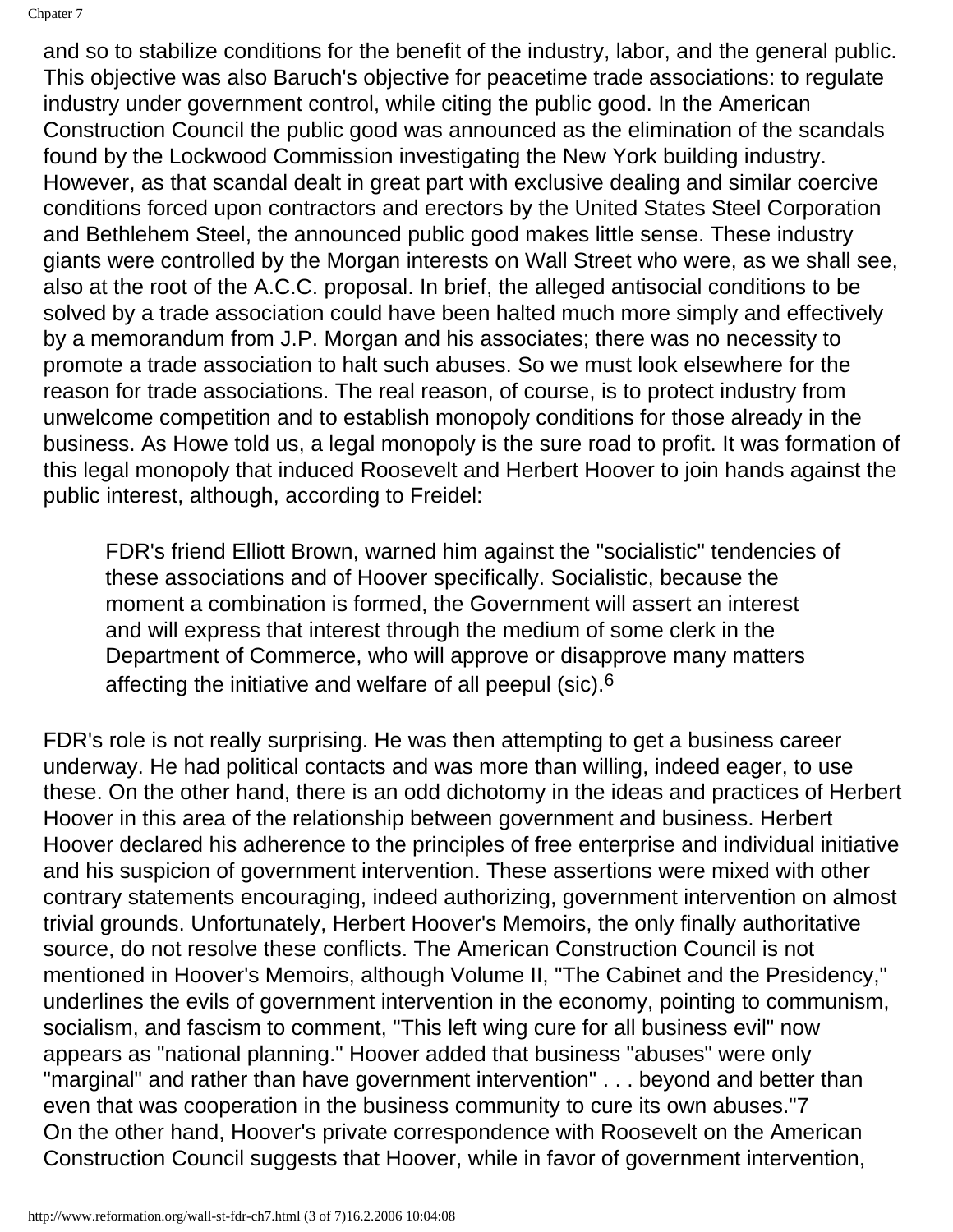was careful to disguise this continuing interest for fear of bringing public opposition down upon his own head and ruining the proposal. A letter from Hoover to Roosevelt dated June 12, 1923 makes this point:

June 12, 1923 Franklin D. Roosevelt, Vice Pres. Fidelity and Deposit Company of Maryland 120 Broadway New York City My Dear Roosevelt: I am in somewhat of a quandary about your telegram of June 7th. I had hoped that the Construction Council would be solely originated from the industries without pressure from the Administration. Otherwise it will soon take on the same opposition that all Governmental touches to this problem immediately accrue. The vast sentiment of the business community against Government interference tends to destroy even a voluntary effort if it is thought to be carried on at Government inspiration.

Yours faithfully

Herbert Hoover

In any event, the American Construction Council was a cooperative association of business, labor, and government

formed at Washington on June 19 at the suggestion and under the guidance of Secretary Hoover of the Department of Commerce (who) has taken the first steps toward putting into operation a program of construction effort which, it is hoped, will eliminate many of the evils which have developed in the industry during the past decade.8

Thus, it was free enterpriser Herbert Hoover who became the sponsor of the first of the trade associations, the American Construction Council, which was designed to include

architects, engineers, construction labor, general contractors, subcontractors, materials and equipment manufacturers, material and equipment dealers, bond, insurance and real estate interests and the construction departments of Federal, State and municipal governments.9

The organization meeting of the American Construction Council was held at FDR's house in New York and attended by about 20 persons. This group discussed the concept of the council and particularly whether it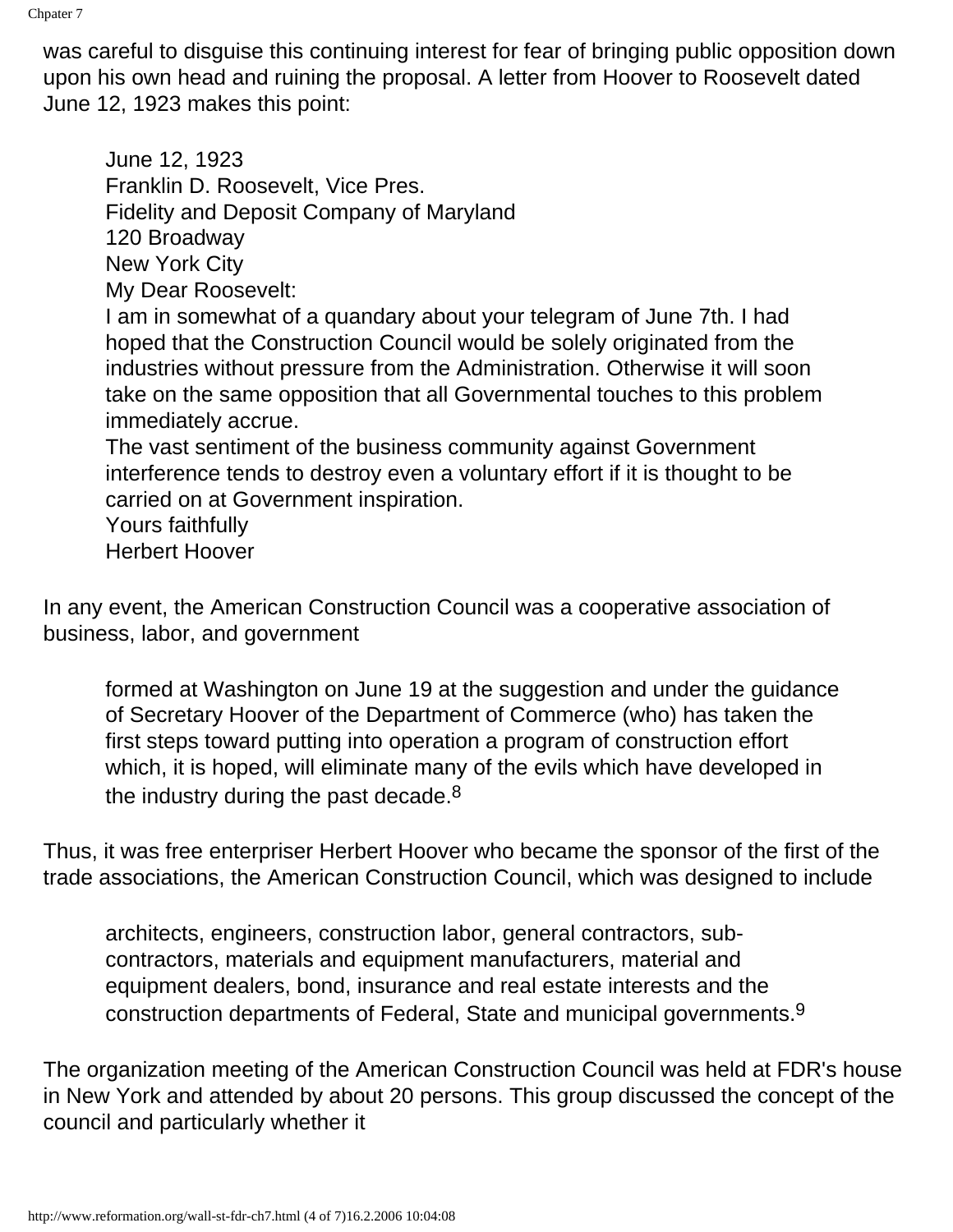should be a clearing house for the different national associations, a clerical clearing house, or whether it should be an active, aggressive (sic) militant organization in this service of the public good of the construction industry.10

It was unanimously decided that the council should be a militant aggressive organization and not just a clearing house for information. This concept was discussed with Dwight Morrow of the J.P. Morgan firm; with Mr. Dick, secretary to Judge Gary of the U.S. Steel Corporation; with Gano Dunn, president of J.G. White Engineering Corporation; and with Stone & Webster. It is interesting to note that most of these persons and firms are prominent in my previous volume, Wall Street and the Bolshevik Revolution.

After the financial establishment had expressed support of A.C.C., the construction industry at large was approached for its reaction. This preliminary work culminated in an organizational meeting at the Hotel Washington, Washington D.C., on Tuesday, June 20, 1922. Franklin D. Roosevelt was elected president of the council, and John B. Larner, vice president of the American Bankers Association, was elected treasurer. The chairman of the finance committee was Willis H. Booth of Guaranty Trust Company. The committee then established its committees and laid down priorities for its problems.

Roosevelt's interpretation of the causes for the problems of the construction industry were reported by The New York Times: "Muddling through has been the characteristic method employed by the construction industry for the last few years. There has been no system, no cooperation, no intensive national planning."

After pointing out that a railroad man is not laid off because of bad weather, Roosevelt commented:

In construction work, however, we have that great bugbear in our economic life, the seasonal job. All the work is crowded into the summer months, none of the work is carried on during the winter. The results of this piling on are plain. In the summer we have scarcity of labor and skyrocketing of prices, in the winter unemployment and cutting of incomes. The only thing that lasts throughout the year is the bitterness of men engaged in the work.<sup>11</sup>

How did FDR propose to change all this?

A large part of the work can be spread over the year. There is no reason in the world why a skilled mechanic living in New York, for instance, should be called down in June to help put up a public building in Georgia. Georgia can build in seasons of the year in which it is impossible for New York to build; so can Louisiana, so can all the Southern States.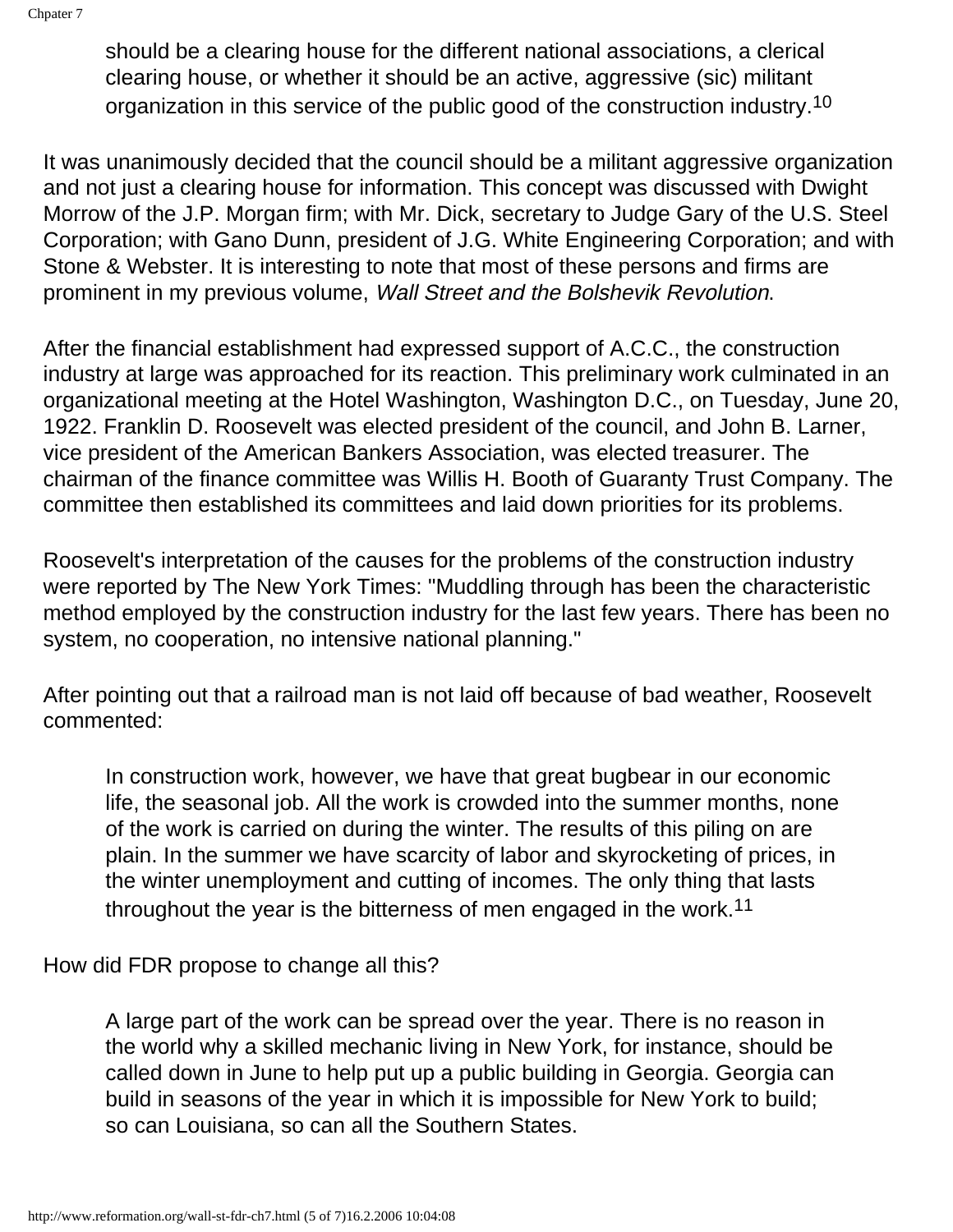Roosevelt's suggestion, an aimless non sequitur, was that the construction industry must "get together on this situation: move construction materials during off season and spread labor around." At an early board of governors' meeting, held at FDR's home in New York on May 16, 1923, FDR called attention to the road the council had followed: "The American Construction Council was organized, but frankly, it has not done one darned thing from that time to this except collect dues from some 115 different organizations, I think."

FDR put the basic choice to the assembled governors: did they want to continue the old way, "Build all we can, paying any old price as long as we get the orders?" Because if that was the case, said FDR, "We might just as well adjourn." On the other hand, he continued, that did not appear to be the view of the majority, and "We want to go back to the real basic purpose of the Council, which was to prevent this sort of thing." Then followed a series of proposed resolutions, adopted unanimously, that would have the effect of slowing down construction. The council continued to have its problems, summarized in a letter of April 29, 1924 from executive vice president D. Knickerbocker Boyd to Franklin D. Roosevelt, "to call attention to the very serious condition of affairs existing at this time." Boyd reminded FDR that the executive secretary, Dwight L. Hoopingarner, had served "practically" without pay, and that \$7000 in back salary was owed to him. Boyd added, "This is not just or right and it should not be allowed to continue. He should not only be paid all back fees promptly but assured of prompt pay in the future—or the work should be stopped." Then Boyd commented that he, too, expected recompense for the time expended on council work, noting that time expended to date amounted to \$3168.41, in addition to traveling expenses. Boyd suggested that the council face up squarely to its responsibilities, place itself on an adequate financial footing, or dissolve. The final paragraph of Boyd's letter demonstrates the fundamental objective of those promoting the American Construction Council:

If the Council should go out of existence it would, in my opinion, be a country-wide calamity—as I doubt whether after this second effort to nationalize the great building industry on human lines, enough people with the enthusiasm, faith and patience could be found to make a third attempt.

Franklin D. Roosevelt, president of American Construction Council, had argued for "economic planning;" now the executive vice president acknowledges an "effort to nationalize" the construction industry. This effort to organize the construction industry under the somnolent eye of the government, statedly for the public good, failed.

Footnotes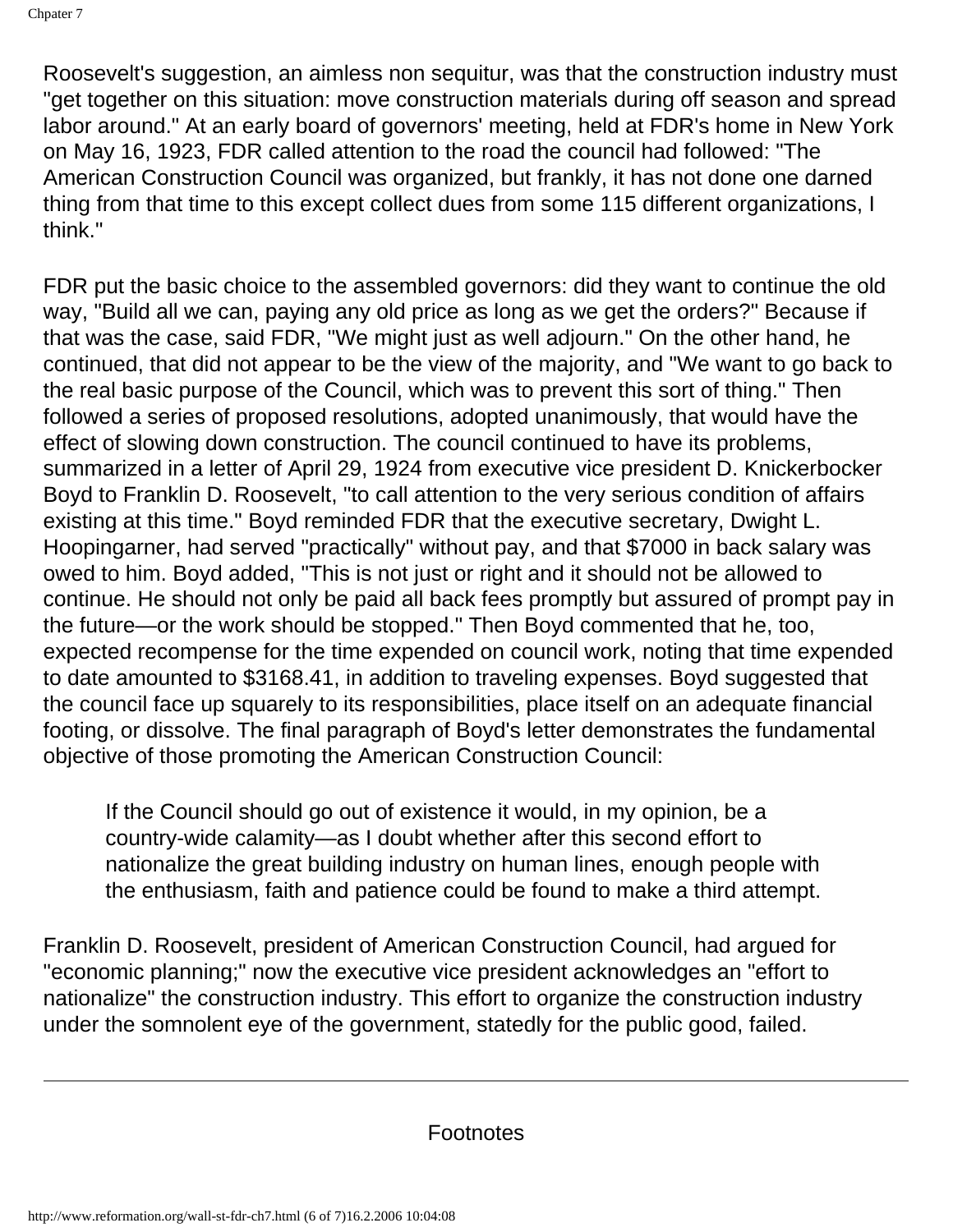1. See Erwin F. Meyer, "English Medieval Industrial Codes" in The American Federationist, January 1934. Meyer draws some fascinating parallels between the medieval guilds and NRA practice under Roosevelt. In medieval times the result, as in the 1930s was to create "an oligarchy of capitalists" in the English economy.

2. Daniel R. Fusfield, The Economic Thought of Franklin D. Roosevelt and the Origins of the New Deal

3. Ibid.

4. The New York Times, May 15, 1922, p. 19.

5. Cited in Fusfield, Economic Thought, op. cit., p. 102.

6. Freidel, The Ordeal, op. cit., p. 152.

7. The Memoirs of Herbert Hoover. The Cabinet and the Presidency 1920-1933, (London: Hollis and Carter 1952), p. 67.

8. The New York Times, July

9, 1922, VIII 1:3. 9. The New York Times, May 15, 1922, p. 19, col. 8.

10. Minutes of the Executive Board of the American Construction Council, June 20, 1922. FDR Files, Group 14: American Construction Council.

11. The New York Times, June 4, 1922. One searches in vain for a practicable, workable proposal to solve the alleged problems of the construction industry. The most valid suggestions put forward by Roosevelt and his fellow planners required changing the weather to allow year-round construction or movement of men and materials by "planning." Of course, a market system moves men and materials automatically, a point presumably unknown to FDR.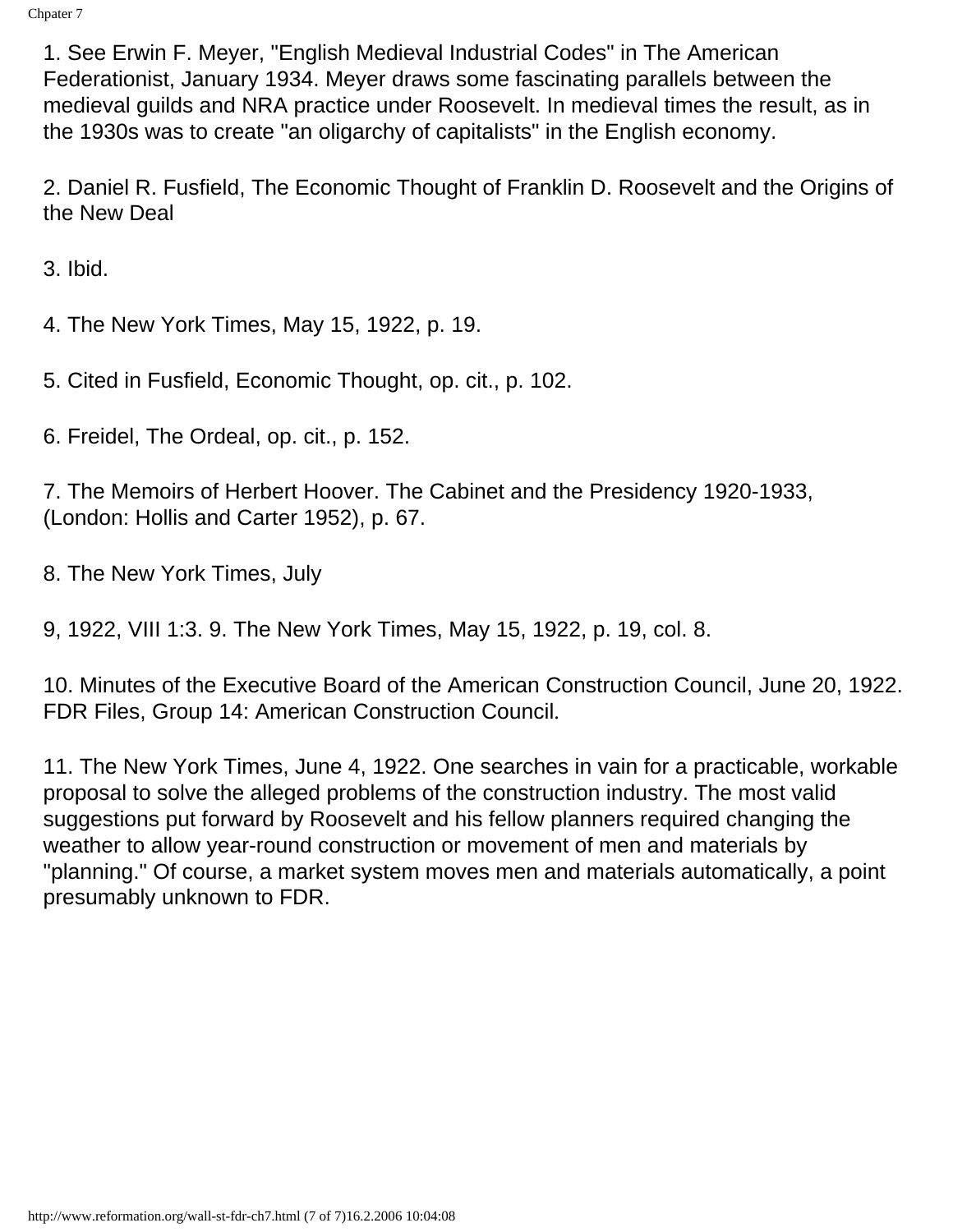# CHAPTER 8

# **Wall Street Buys The New Deal**

**B.M. [Bernard Baruch] played a more effective role. Headquarters just didn't have any money. Sometimes they couldn't even pay the radio bill for the candidate's speeches. They had practically nothing to carry on the campaign in the critical state of Maine. Every time a crisis came, B.M. either gave the necessary money, or went out and got it.** Hugh S. Johnson, The Blue Eagle from Egg to Earth (New York: Doubleday, Doran, 1935), p. 141. On FDR's campaign in 1932.

The 1928 Presidential campaign matched Governor Alfred E. Smith, a Catholic with backing from Tammany Hall and a collectivist coloring to his politicking, against Herbert Hoover, a Quaker with a professed leaning to traditional American individualism and selfhelp. Herbert Hoover won by 21,392,000 votes to Smith's 15,016,000.

Where did the Wall Street banker-philosophers place their support and influence in the Smith-Hoover election? On the basis of the accepted interpretation of the philosophy of financiers, their support should have gone to Herbert Hoover. Hoover promoted the dearly beloved trade associations, dearly loved, that is, by the financial and business community. Further, in American Individualism<sup>1</sup> Herbert Hoover made it clear that the ideal system for America was, in his own words, "no system of laissez faire" but, on the contrary, a regulated economy. On the other hand, the most vocally political member of the Wall Street financial establishment in 1928 was John J. Raskob, vice president of Du Pont and of General Motors and a director of Bankers Trust Co. and the County Trust Co. At the personal insistence of Governor Al Smith, Raskob became chairman of the Finance Committee of the Democratic Party. Raskob was also the largest single contributor, giving more than \$350,000 to the campaign. What were the policy objectives sought by Raskob and his allies that made Al Smith so attractive a candidate?

In 1928 the key elements of what became the National Recovery program were given a public airing by John J. Raskob, Bernard Baruch, and other Wall Streeters. The promotion of Roosevelt's NRA actually dates from the 1928 Raskob speeches made in the Al Smith Presidential campaign. Although both Al Smith and Herbert Hoover depended heavily on Wall Street's "golden circle" for election funds, as we shall detail later in this chapter, the Du Pont-Raskob-Baruch money was heavily on Al Smith. Smith, of course, lost the 1928 election for the Democrats, and Herbert Hoover became the Republican President. In spite of luke-warm Wall Street treatment, Hoover appointed many Wall Streeters to his committees and boards. Then in mid-1932, given the blunt choice between a National Recovery program in the form of the Swope Plan or less fascist policies, Hoover declined to institute corporate socialism, identified the Swope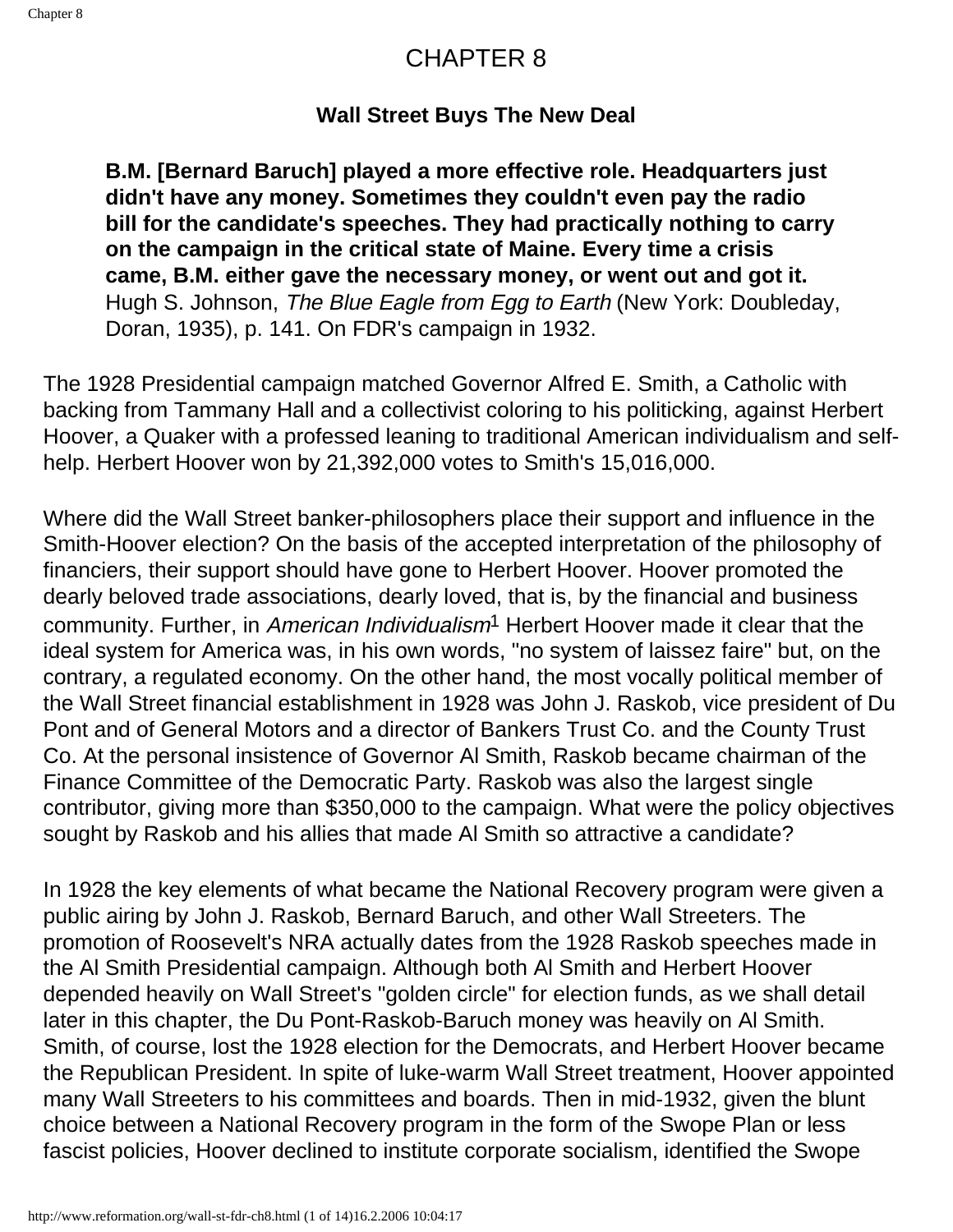Plan for what it was, and brought the wrath of Wall Street down upon his head.

Consequently, we can trace and will trace in this chapter the Baruch proposals for NRA and the financial backing of the two Presidential candidates in each election by Raskob, Baruch, Du Pont, Rockefeller, and others of the financial élite. The main backing in each case went to the Democratic candidate willing to promote corporate socialism. In 1928 this was Al Smith, who was also a director of the Morgan-controlled Metropolitan Life Insurance Company; in 1930 it went to Roosevelt with the early bird pre convention contributions for the 1932 Hoover-Roosevelt contest. This was followed in mid-1932 by withdrawal of a great deal of Wall Street support from Herbert Hoover and the wholesale transfer of influence and money toward the election of Roosevelt.

Subsequently, FDR did not abandon his backers. The National Recovery Act with its builtin ability to coerce small business was promised and in June 1933 became law. Let's look then more closely at these events and the related evidence.

### **BERNARD BARUCH'S INFLUENCE ON FDR**

According to his own statements Hugh Johnson, the Administrator of Roosevelt's NRA, went through a training program in the 1920s under Bernard Baruch's tutelage. Johnson records this experience as follows:

I doubt if anybody had any more direct or complete access to sources of information than B.M. and he always gave me a free hand in the consultation and use of such scientists and experts as I might need. I was for several years the only Research Staff which he permanently maintained. That and what went before was a great training for service in NRA because these studies covered a considerable segment of the whole of American industry and the experience with government linked the two together.2

Johnson himself views the Raskob speeches of September and October 1928 in the Al Smith campaign as the start of Roosevelt's NRA: "There was nothing particularly new in the essence or principles developed. We had worked out and expressed precisely the same philosophy in Al Smith's campaign in 1928. . . ."3

Al Smith, the 1928 Democratic Presidential candidate was, as we have noted, a director of Metropolitan Life Insurance, the largest life insurance company in the U.S. and controlled by J.P. Morgan, and the greater part of his campaign funds came from the golden circle in Wall Street. Bernard Baruch outlined the NRA plan itself on May 1, 1930 — an auspicious day for a socialist measure—in a speech at Boston. The content of NRA was all there, the regulation, codes, enforcement, and the carrot of welfare for the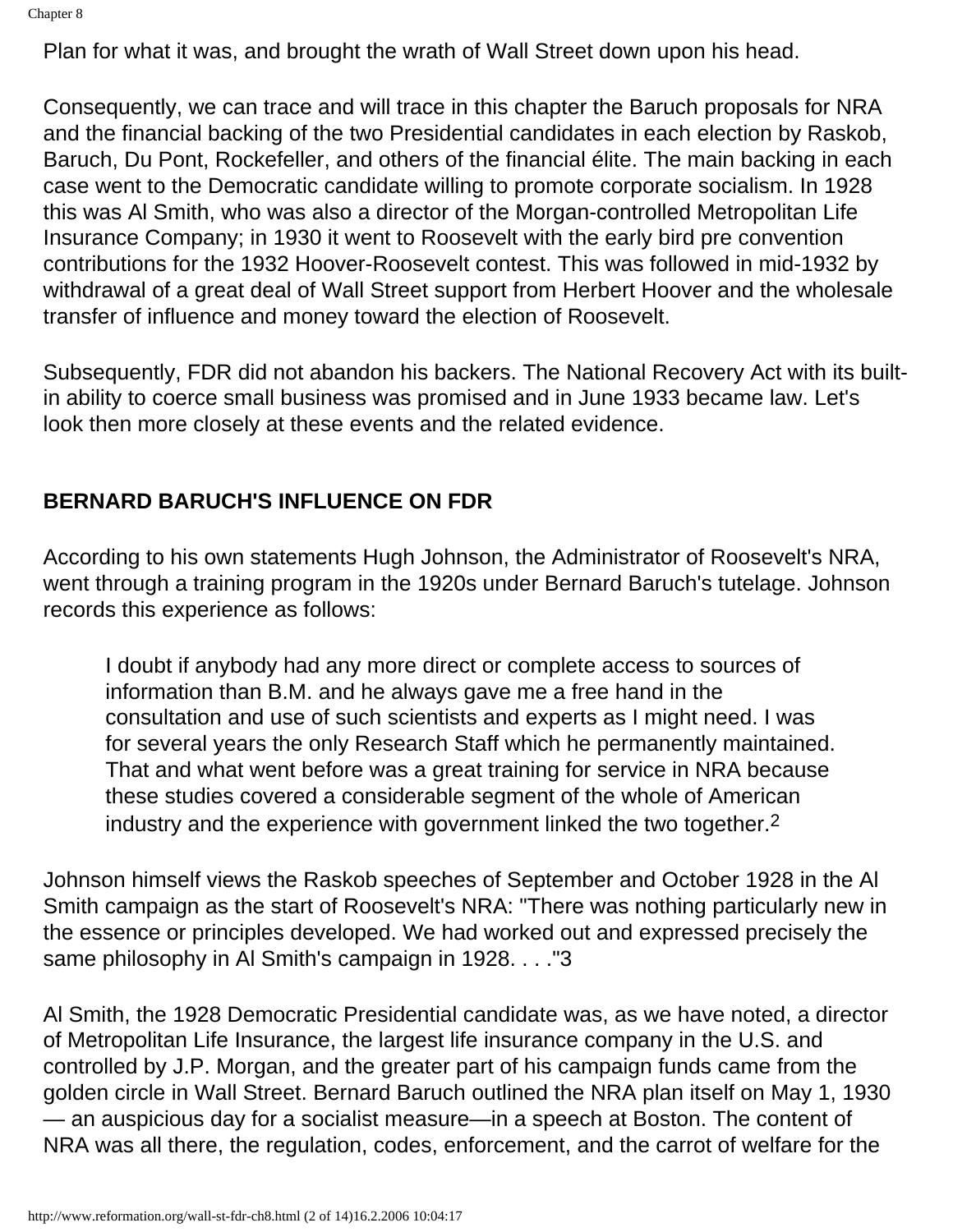workers. It was repeated in Baruch's platform of June 1932—the one that Herbert Hoover refused to adopt. The NRA was presented again by Baruch in testimony before the Senate and in speeches before the Brookings Institution and at Johns Hopkins University. In all, Hugh Johnson counts ten documents and speeches, all presented before the election of Roosevelt in 1932, in which "will be found the development of the economic philosophy of the 1928 campaign and of almost all that happened since. Of a part of this philosophy NRA was a concrete expression."4

The following extracts from Baruch's May 1, 1930 speech contain the core of his proposals:

What business needs is a common forum where problems requiring cooperation can be considered and acted upon with the constructive, non political sanction of government. It may have been sound public policy to forbid by law anything that looked to regulation of production when the world was in fear of famine but it is public lunacy to decree unlimited operation of a system which periodically disgorges indigestible masses of unconsumable products. No repressive, inquisitorial, mediocre bureau will answer—we must have a new concept for this purpose—a tribunal invested like the Supreme Court, with so much prestige and dignity that our greatest business leaders will be glad to divest themselves of all personal interest in business and there serve. Like the Supreme Court also it must be absolutely non-political.

It should have no power to repress or coerce but it should have power to convoke conference, to suggest and to sanction or license such commonsense cooperation among industrial units as will prevent our economic blessings from becoming unbearable burdens. Its sole punitive power should be to prescribe conditions of its licenses and then to revoke those licenses for infringement of such conditions.

Its deliberations should be in the open and should be wholly scientific, briefed like an engineer's report, and published to the world. Such a system would safeguard the public interest and should be substituted for the blind inhibitory blankets of the Sherman and Clayton Acts. . . .

It is not government in business in the sense which is here condemned. It is only a relaxation of the grip government has already taken on business by the Anti-Trust Acts. There is no fallacy in restricting ruinous excess production—a policy which the Federal Government is now vigorously urging on Agriculture. Yet if there is nothing in the change of concept from bureaucratic precedent to that of an open forum where business can practice group self-government, acting on its own motion under sanction of non-political, constructive and helpful tribunal —then the idea is not practicable. But that there is a possibility of such industrial self-government under governmental sanction was clearly demonstrated in 1918. Many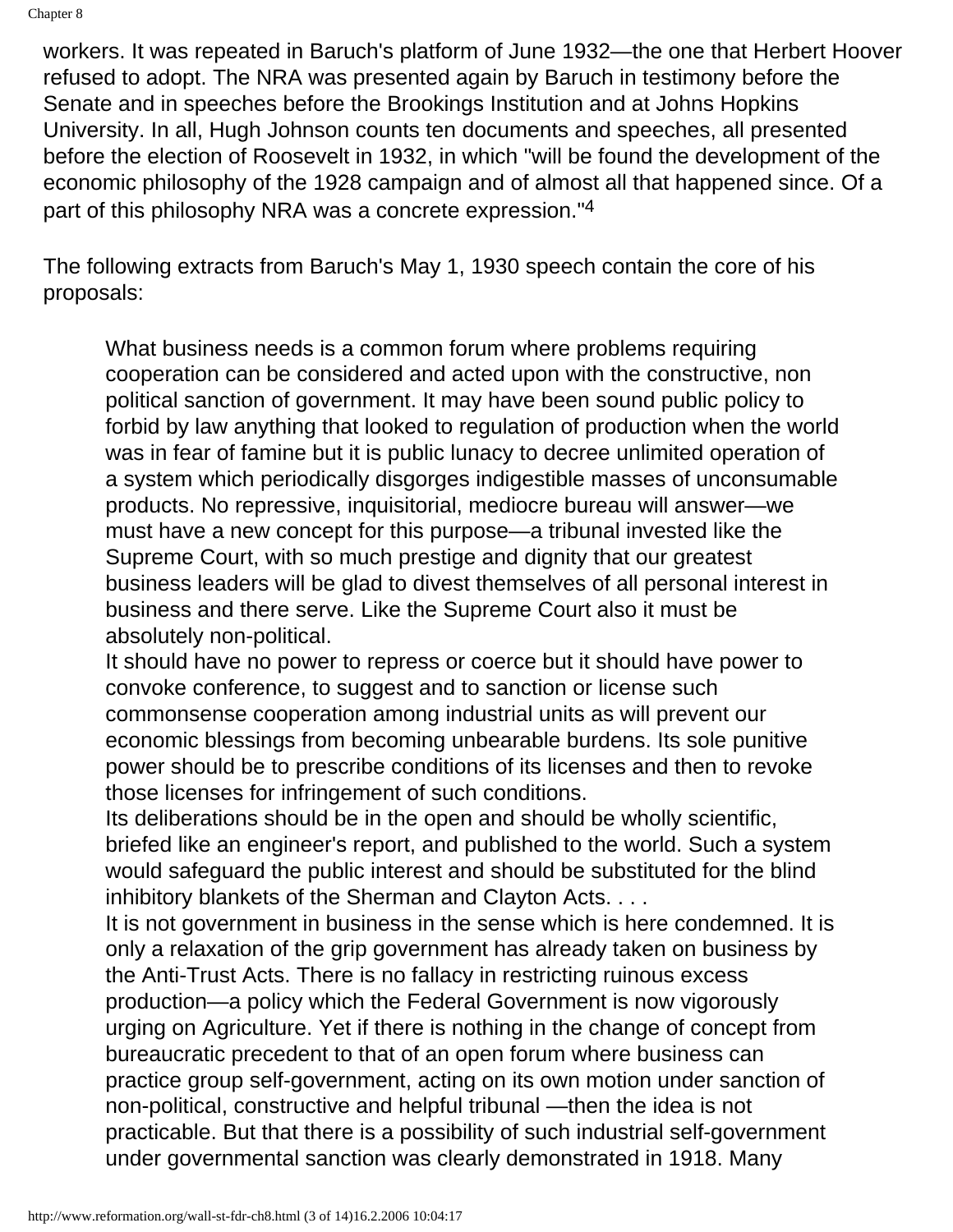difficulties suggest themselves. In the first place anything done in the elation and fervor of war must be accepted as a criterion only with caution. In the regulation of production price is one consideration. That is a subject which is loaded with dynamite.

There are other obvious reservations. The thought is revived at this critical moment because it seems worthy of consideration as an aid in a threatening economic development 'of unusual extent' and as an alternative to governmental interference and vast extension of political powers in the economic field—an eventuality which, in the absence of constructive action by business itself, is almost as certain as death and taxes.<sup>5</sup>

Baruch wanted by his own words a resurrection of the trade associations, relaxation of anti-trust laws, and control of business leaders and casts the reader back to the War Industries Board of 1918. To be sure, Baruch suggests "no power to coerce" and "open" deliberations, but such protestations of good faith carry small weight in the light of economic history and past furious efforts to establish cartels and combinations in restraint of trade by this same group. It was to further this end that financial support for both Democrats and Republican candidates was forthcoming; the greater part of the financing originated in a relatively small geographical area of New York.

## **WALL STREET FINANCES THE 1928 PRESIDENTIAL CAMPAIGN**

The direction of political support can be measured and identified by related financial support. The origins of the financial contributions to the Smith and Hoover campaigns of 1928 can be identified, and we find, contrary to prevailing beliefs, that it was the Democrats who received the lion's share of funds from Wall Street; as we have seen, it was in the Democratic campaign that the outlines of the National Recovery Act were first promulgated by Baruch and Raskob.

After the 1928 Presidential election the Steiwer Committee of the U.S. House of Representatives investigated the sources of campaign funds funneled into the election<sup>6</sup> The detailed information was published, but the Steiwer Committee did not probe into the corporate origins and affiliations of the contributors: it merely listed names and amounts contributed. Table XIII in the report is entitled "Persons contributing sums of \$5,000 and over in behalf of Republican presidential candidate." The Republican Presidential candidate was, of course, Herbert Hoover. This table lists full names and the amounts contributed, but without the affiliation of the contributors. Similarly, Table XIV of the report is entitled "Persons contributing sums of \$5,000 and over in behalf of Democratic presidential candidate." Again, full names and amounts are given, but the affiliations of the person are not stated.

These lists were taken and matched by the author to the Directory of Directors in the City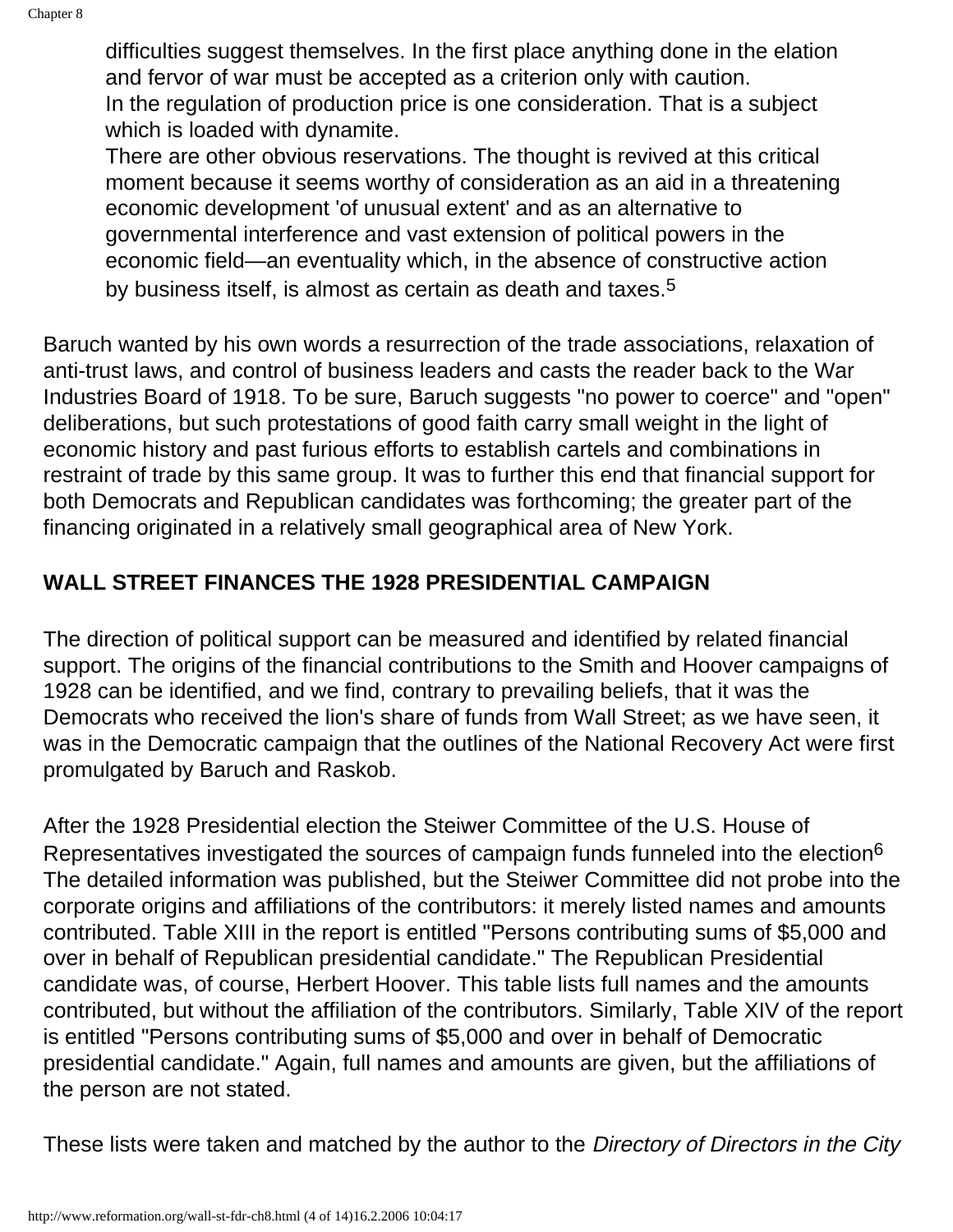of New York 1929-1930.<sup>7</sup> Where the contributor as listed by the Steiwer Committee was identified as having an address within a one-mile circle of 120 Broadway in New York, the name and amount contributed were noted. No notation was made of persons not in the directory and most probably resident outside of New York City, but a record was kept of the sums of money contributed by the non New York residents. In other words, two totals were constructed from the Steiwer Committee data: (1) contributions from persons listed as directors of companies headquartered in New York and (2) contributions from all other persons. In addition, a list of names of the New York contributors was compiled. In practice, the research procedure was biased against inclusion of the New York-based directors. For example, in the Democratic Party list Van-Lear Black was listed by the author as a non-New York resident, although Black was chairman of the Fidelity & Casualty Co; the company had offices at 120 Broadway, and Franklin D. Roosevelt was their New York vice president in the early 1920s. However, Black was based in Baltimore and therefore not counted as a New York director. Again Rudolph Spreckels, the sugar millionaire, was listed in the Steiwer Committee report for a \$15,000 contribution, but is not listed in the New York total, as he did not base himself in New York. Similarly, James Byrne contributed \$6500 to the Smith for President campaign, but is not listed as a New York director —he was a director of the Fulton Savings Bank in Brooklyn and outside the one-mile circle. Jesse Jones, the Texas banker, contributed \$20,000, but is not listed as a New York director because he was a Texas, not a New York, banker. In other words, the definition of a Wall Street contributor was very tightly and consistently drawn.

| <b>Name</b>                                             | <b>Contributions</b> |           |                      |           |
|---------------------------------------------------------|----------------------|-----------|----------------------|-----------|
|                                                         | 1924                 | 1928      | 1928                 | Total     |
|                                                         | deficit campaign     |           | deficit contribution |           |
| John J.<br>Raskob<br>(Du Pont and<br>General<br>Motors) |                      | \$110,000 | \$250,000            | \$360,000 |
| William F.<br>Kenny<br>(W.A.<br>Harriman)               | \$25,000             | \$100,000 | \$150,000            | \$275,000 |
| Herbert H.<br>Lehman                                    | \$10.000             | \$100.00  | \$150,000            | \$260,000 |
| M.J. Meehan<br>(120)<br>Broadway)                       |                      | \$50,000  | \$100,000            | \$150,000 |

### **Major Wall Street Contributors to the Al Smith For President Campaign—1928**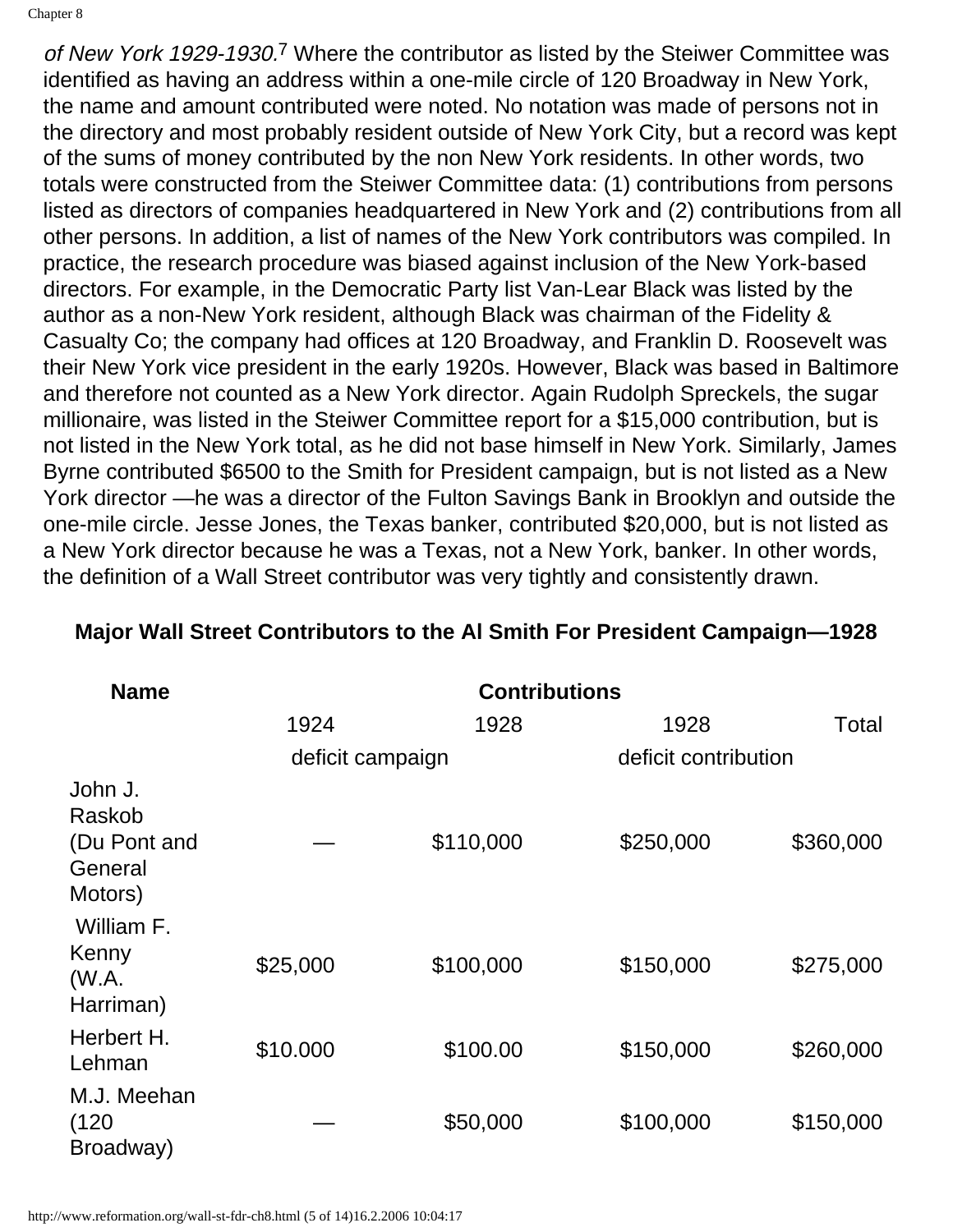Source: Adapted from Louise Overacker, Money in Elections (New York: Macmillan, 1932), p. 155.

Under this restricted definition the total amount contributed by Wall Street directors, mostly connected with major banks, to the Al Smith 1928 Presidential campaign was \$1,864,339. The total amount contributed by persons not within this golden circle was \$500,531, which makes a grand total of \$2,364,870. In brief, the percentage of the Al Smith for President campaign funds coming from persons giving more than \$5000 and also identified as Wall Street directors was 78.83 per cent. The percentage from donors outside the golden circle was a mere 21.17 per cent. Looking at the total Al Smith contributors another way, the large contributors (over \$5000) to the Smith campaign, those in the best position to ask and receive political favors, put up almost four dollars out of five.

The identity of the larger contributors to both the Al Smith campaign and the Democratic National Committee fund is listed in the attached tables.

### **NOTE** Herbert H. Lehman and Lehman Brothers, Edith A. Lehman Lehman Brothers,<br>and Studebaker Corp. \$135,000 adviser adviser John J. Raskob Vice president of Du Pont and General **Motors** \$110,000 NRA administrator Thomas F. Ryan President, Bankers Mortgage Co., Houston \$75,000 Reconstruction Chairman, Finance Corp. Harry Payne Whitney Guaranty Trust  $$50,000$  See Chap. 10: "The Butler Affair" Pierre S. Du Pont Du Pont Company,<br>General Motors  $$50,000$  See Chap. 10: "The Butler Affair" Bernard M. Baruch Financier, 120 \$37,590 NRA planner Robert Sterling Clark Singer Sewing<br>
Machine Co.  $$35,000$  See Chap. 10: "The Butler Affair" John D. Ryan National City Bank, Anaconda Copper \$27,000 William H. Woodin General Motors \$25,000 Secretary of Treasury, 1932

### **Contributors of \$25,000 or More to Democratic National Committee January to December 1928 (including contributions listed in previous table)**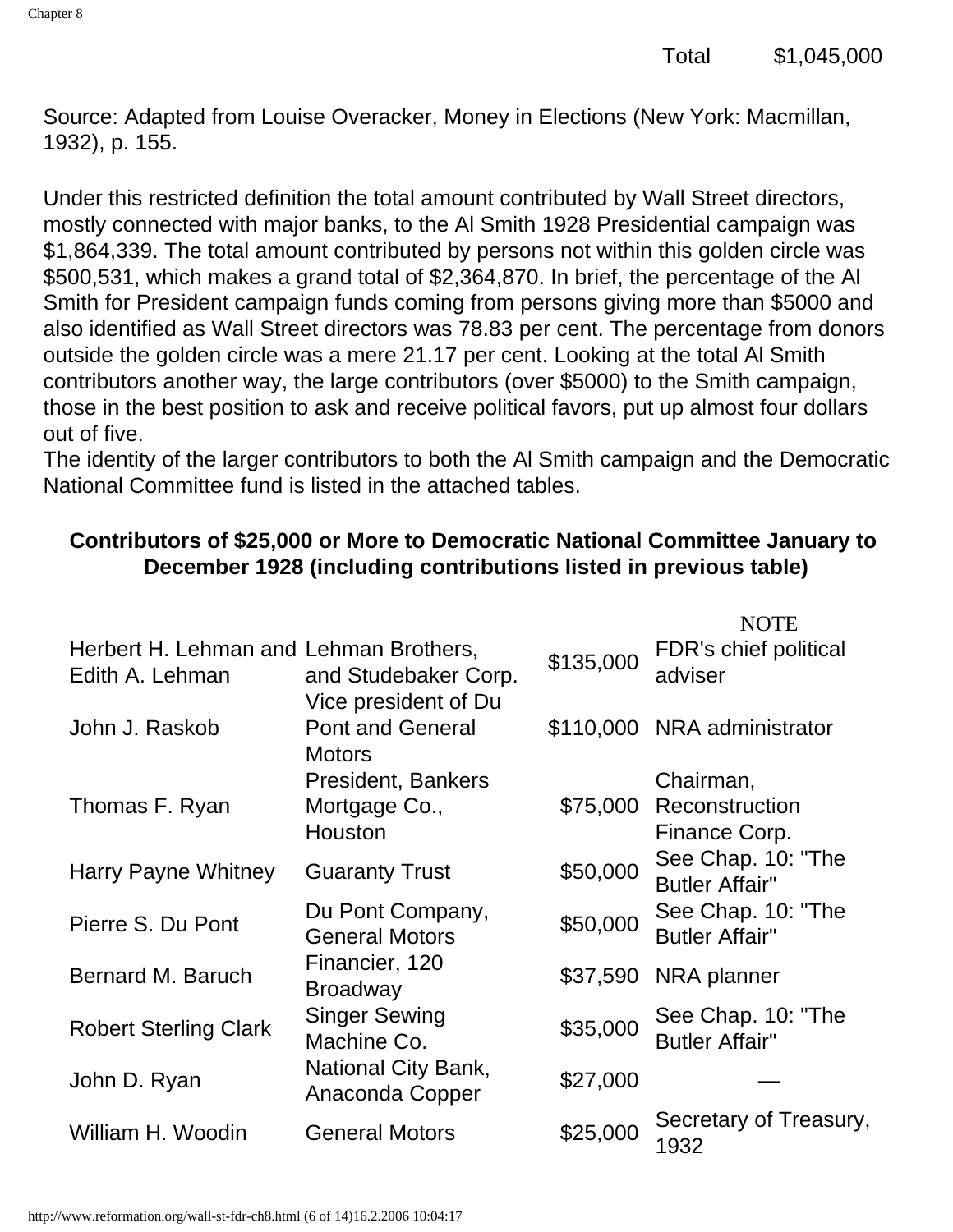Source: Steiwer Committee Report, op. cit.

# **Contributions to the Democratic Presidential Primary**

# **1928 by Directors\* of the County Trust Company.**

| Name of Director         | Contribution to Campaign<br>and Deficit | <b>Other Affiliations</b>                                                                                                                                                   |  |
|--------------------------|-----------------------------------------|-----------------------------------------------------------------------------------------------------------------------------------------------------------------------------|--|
| <b>Vincent Astor</b>     | \$10,000                                | Great Northern Railway, U.S. Trust<br>Co. Trustee, N.Y. Public Library<br><b>Metropolitan Opera</b>                                                                         |  |
| Howard S.<br>Cullman     | \$6,500                                 | Vice President, Cullman Brothers,<br>Inc.                                                                                                                                   |  |
| William J.<br>Fitzgerald | \$6,000                                 |                                                                                                                                                                             |  |
| Edward J. Kelly          | \$6,000                                 |                                                                                                                                                                             |  |
| William F. Kenny         | \$275,000**                             | President and Director, William F.<br>Kenny Co. Director, The Aviation<br>Corp., Chrysler Corp.                                                                             |  |
| <b>Arthur Lehman</b>     | $$14,000$ ***                           | Partner, Lehman Brothers. Director,<br>American International Corp., RKO<br>Corp., Underwood-Elliott-Fisher Co.                                                             |  |
| M.J. Meehan              | \$150,000**                             | 61 Broadway                                                                                                                                                                 |  |
| Daniel J. Mooney         | Daniel J.<br>Mooney                     | 120 Broadway                                                                                                                                                                |  |
| John J. Raskob           | \$360,000                               | Director, American International<br>Corp., Bankers Trust Co.,<br>Christiania Securities Co. Vice<br>President, E.I. Du Pont de<br>Nemours & Co. and General<br>Motors Corp. |  |
| James J. Riordan         | \$10,000                                |                                                                                                                                                                             |  |
| Alfred E. Smith          |                                         | <b>Presidential Candidate Director:</b><br>Metropolitan Life Insurance Co.                                                                                                  |  |
| Total                    | \$842,000                               |                                                                                                                                                                             |  |

Notes: \*The following directors of County Trust Company did not contribute (according to the records): John J. Broderick, Peter J. Carey, John J. Cavanagh, William H. English,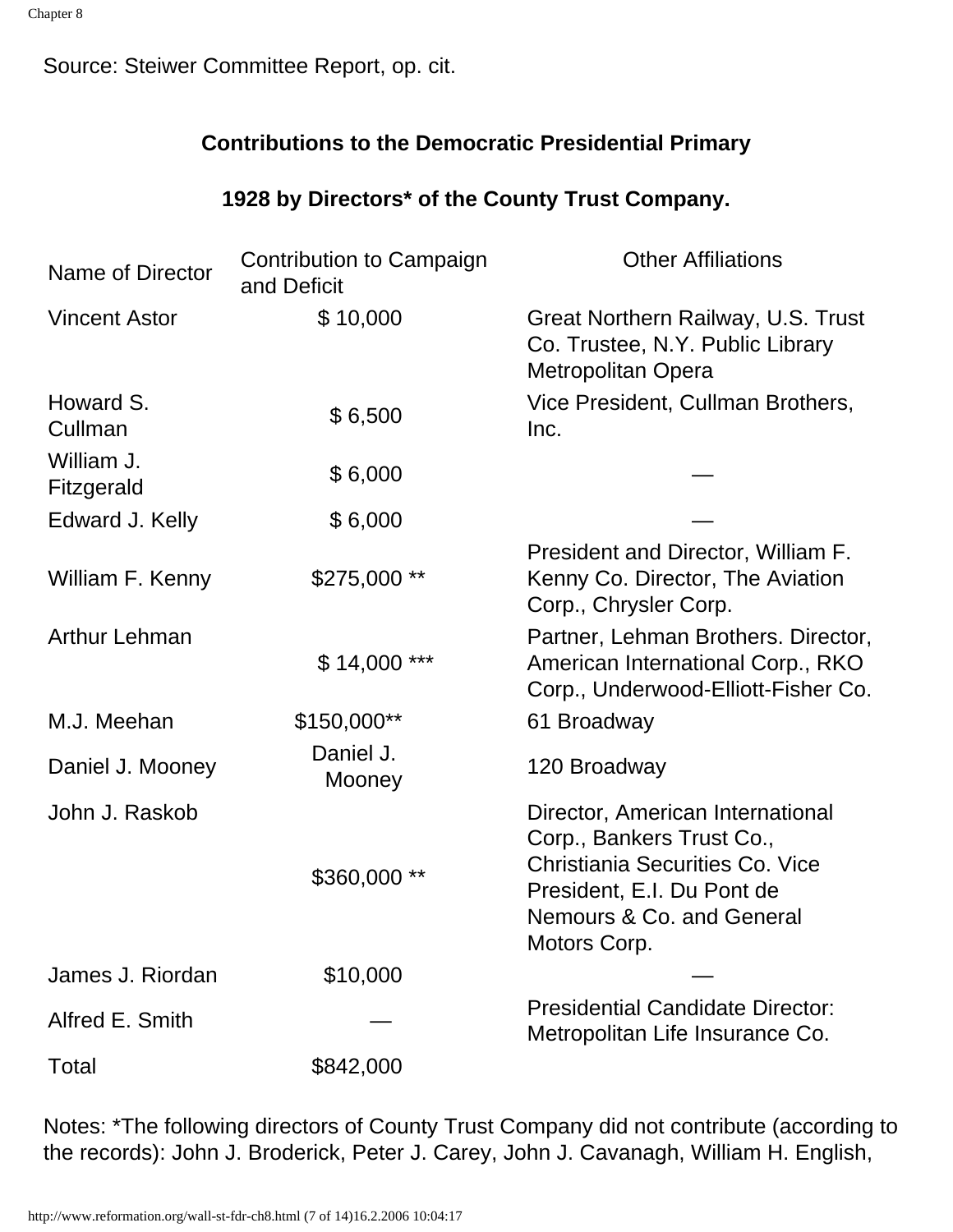James P. Geagan, G. Le Boutillier, Ralph W. Long, John J. Pulleyn, and Parry D. Saylor. \*\*Includes contributions to the campaign deficit.

\*\*\*Excludes contributions by other members of the Lehman family to the Democratic Presidential campaign that totalled \$168,000.

Looking at the names in these tables, it would be neither unkind nor unfair to say that the Democratic candidate was bought by Wall Street before the election. Moreover, Al Smith was a director of the County Trust Company, and the County Trust Company was the source of an extraordinarily large percentage of Democratic campaign funds.

# **HERBERT HOOVER'S ELECTION FUNDS**

When we turn to Herbert Hoover's 1928 campaign, we also find a dependence on Wall Street financing, originating in the golden mile, but not nearly to the same extent as in Al Smith's campaign. Of a large donations total for Herbert Hoover of \$3,521,141, about 51.4 per cent came from within this golden mile in New York and 48.6 per cent from outside the financial district.

### **Contributions of \$25,000 or More to Republican National Committee, January to December 1928**

| <b>Mellon National Bank</b>    |       | \$50,000  |
|--------------------------------|-------|-----------|
| <b>Standard Oil</b>            |       | \$50,000  |
| Copper smelting                |       | \$75,000  |
| <b>Federal Reserve Bank</b>    |       | \$25,000  |
| <b>Wall Street attorney</b>    |       | \$25,000  |
| <b>Equitable Trust Company</b> |       | \$25,000  |
| <b>Banker</b>                  |       | \$25,000  |
|                                | Total | \$275,000 |
|                                |       |           |

Source: Steiwer Committee Report, op. cit.

Herbert Hoover was, of course, elected President; his relationship to the rise of corporate socialism has been misinterpreted in most academic and media sources. The bulk of liberal-oriented literature holds that Herbert Hoover was some kind of unreconstructed laissez faire Neanderthal. But this view is rejected by Hoover's own statements: for example: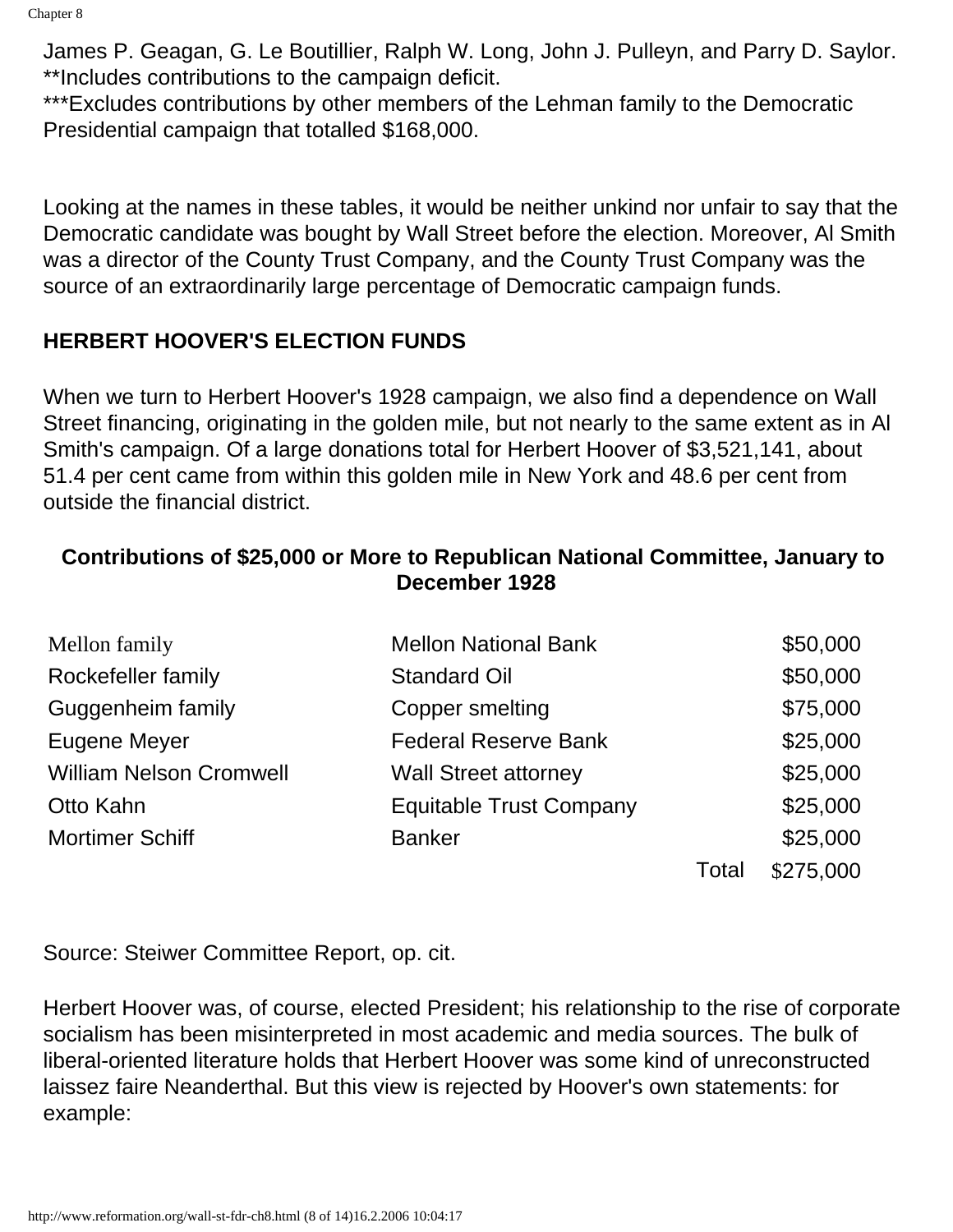Those who contended that during the period of my administration our economic system was one of laissez faire have little knowledge of the extent of government regulation. The economic philosophy of laissez faire, or "dog eat dog," had died in the United States forty years before, when Congress passed the Interstate Commerce Commission and the Sherman Anti-Trust Acts.8

Murray Rothbard points out <sup>9</sup> that Herbert Hoover was a prominent supporter of Theodore Roosevelt's Progressive Party and, according to Rothbard, Hoover "challenged in a neo-Marxist manner, the orthodox laissez-faire view that labor is a commodity and that wages are to be governed by laws of supply and demand."10 As Secretary of Commerce Hoover pushed for government cartelization of business and for trade associations, and his "outstanding" contribution, according to Rothbard," was to impose socialism on the radio industry," while the courts were working on a reasonable system of private property rights in radio frequencies. Rothbard explains these ventures into socialism on the grounds that Hoover "was . . . the victim of a terribly inadequate grasp of economics."11 Indeed, Rothbard argues that Herbert Hoover was the real creator of the Roosevelt New Deal.

Although the evidence presented here suggests that Baruch and Raskob had more to do with FDR's

New Deal, there is some validity to Rothbard's argument. Hoover's practical policies were not consistent. There are some pro-free market actions; there are many anti-free market actions. It seems plausible that Hoover was willing to accept a part, possibly a substantial part, of a socialist program, but had a definite limit beyond which he was not willing to go.

During the course of the 1920s, in the years after the formation of the American Construction Council, more than 40 codes of practice compiled by trade associations were adopted. When he became President, and in spite of his early association with the A.C.C., Herbert Hoover promptly ended these industrial codes. He did this on the grounds that they were probably illegal associations to police prices and production and that no government could regulate these in the interest of the public. Then in February 1931 the U.S. Chamber of Commerce formed a group entitled the Committee on Continuity of Business and Employment under Henry I. Harriman. This committee came up with proposals very much like those of the New Deal: that production should be balanced to equal consumption, that the Sherman anti-trust laws should be modified to allow agreements in restraint of trade, that a national economic council should be set up under the auspices of the U.S. Chamber of Commerce, and that provision should be made for shorter hours in industry, for pensions, and for unemployment insurance. This was followed by yet another Hoover committee known as the Committee on Work Periods in Industry under P.W. Litchfield, president of Goodyear Tire and Rubber Company. Then still another committee under Standard Oil Company of New Jersey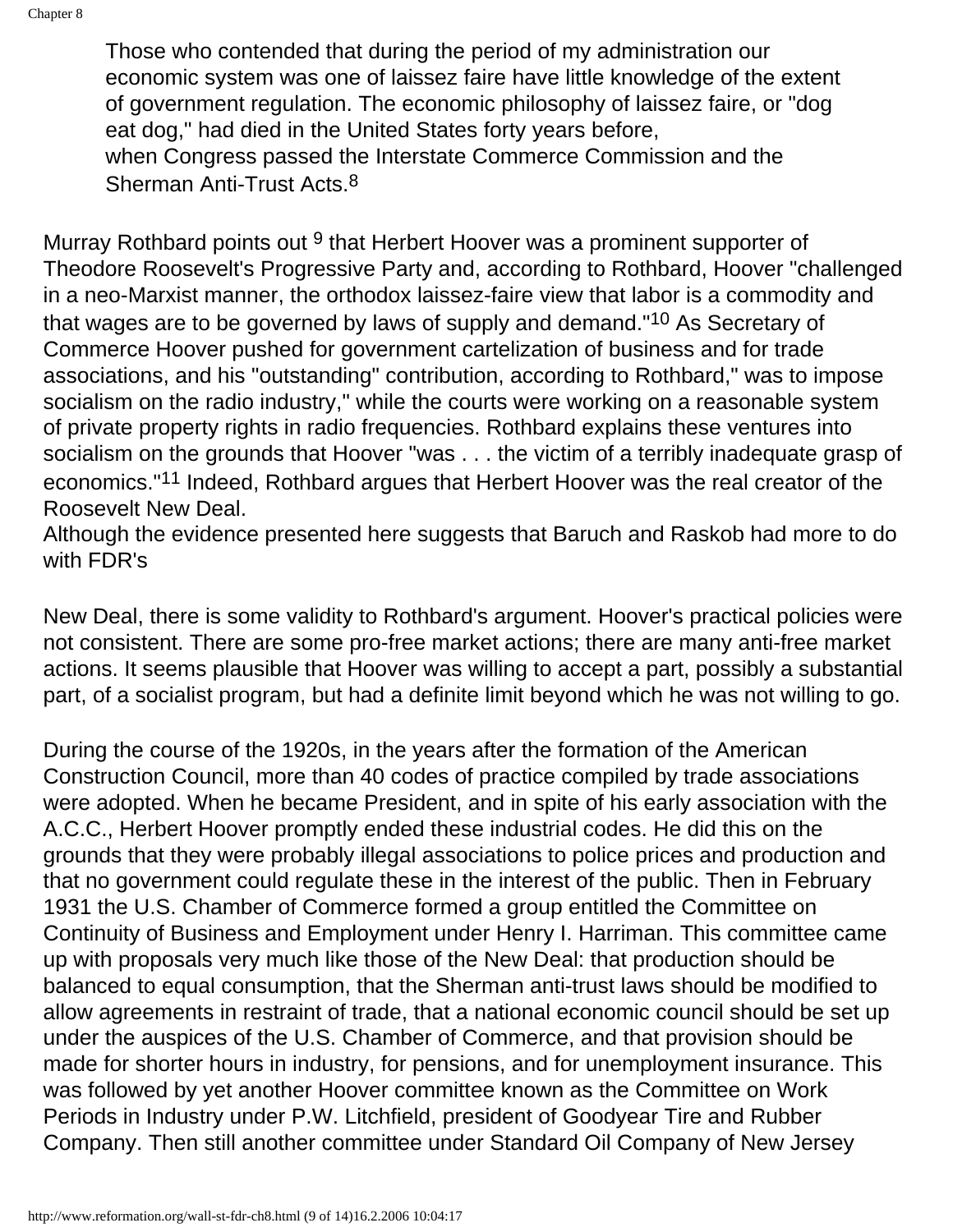president Walter Teagle recommended sharing work, a proposal endorsed by the Litchfield Committee. Then came the Swope Plan in 1931 (see Appendix A). The plans were forthcoming, but Herbert Hoover did very little about them.

So, under Herbert Hoover, while big business was prolific in publicizing plans designed to modify the Sherman anti-trust act, allow self regulation by industry, and establish codes in restraint of trade. President Herbert Hoover did nothing to encourage these ventures.

In fact, Hoover recognized the Swope Plan as a fascist measure and recorded this in his memoirs, along with the melancholy information that Wall Street gave him a choice of buying the Swope plan—fascist or not—and having their money and influence support the Roosevelt candidacy. This is how Herbert Hoover described the ultimatum from Wall Street under the heading of "Fascism comes to business—with dire consequences":

Among the early Roosevelt fascist measures was the National Industry Recovery Act (NRA) of June 16, 1933. The origins of this scheme are worth repeating. These ideas were first suggested by Gerard Swope (of the General Electric Company) at a meeting of the electrical industry in the winter of 1932. Following this, they were adopted by the United States Chamber of Commerce. During the campaign of 1932, Henry I. Harriman, president of that body, urged that I agree to support these proposals, informing me that Mr. Roosevelt had agreed to do so. I tried to show him that this stuff was pure fascism; that it was merely a remaking of Mussolini's "corporate state" and refused to agree to any of it. He informed me that in view of my attitude, the business world would support Roosevelt with money and influence. That for the most part, proved true.<sup>12</sup>

### **WALL STREET BACKS FDR FOR GOVERNOR OF NEW YORK**

The chief fund raiser in FDR's 1930 reelection campaign was Howard Cullman, Commissioner of the Port of New York and a director of the County Trust Company. Freidel<sup>13</sup> lists the campaign contributors in 1930 without their corporate affiliations. When we identify the corporate affiliations of these contributors, we find once again that County Trust Company of 97 Eighth Avenue, New York had an extraordinarily large interest in FDR's reelection. Apart from Howard Cullman, the following major contributors to FDR's campaign were also directors of the County Trust Company: Alfred Lehman, Alfred (Al) E. Smith, Vincent Astor, and John Raskob. Another director was FDR's old friend Dan Riordan, a customer from Fidelity & Deposit days at 120 Broadway, and William F. Kenny, yet another FDR supporter and director of County Trust. To place this list in focus, we must remember that Freidel lists 16 persons as major contributors to this campaign, and of this 16 we can identify no less than five as directors of County Trust and two other unlisted directors as known FDR supporters. Other prominent Wall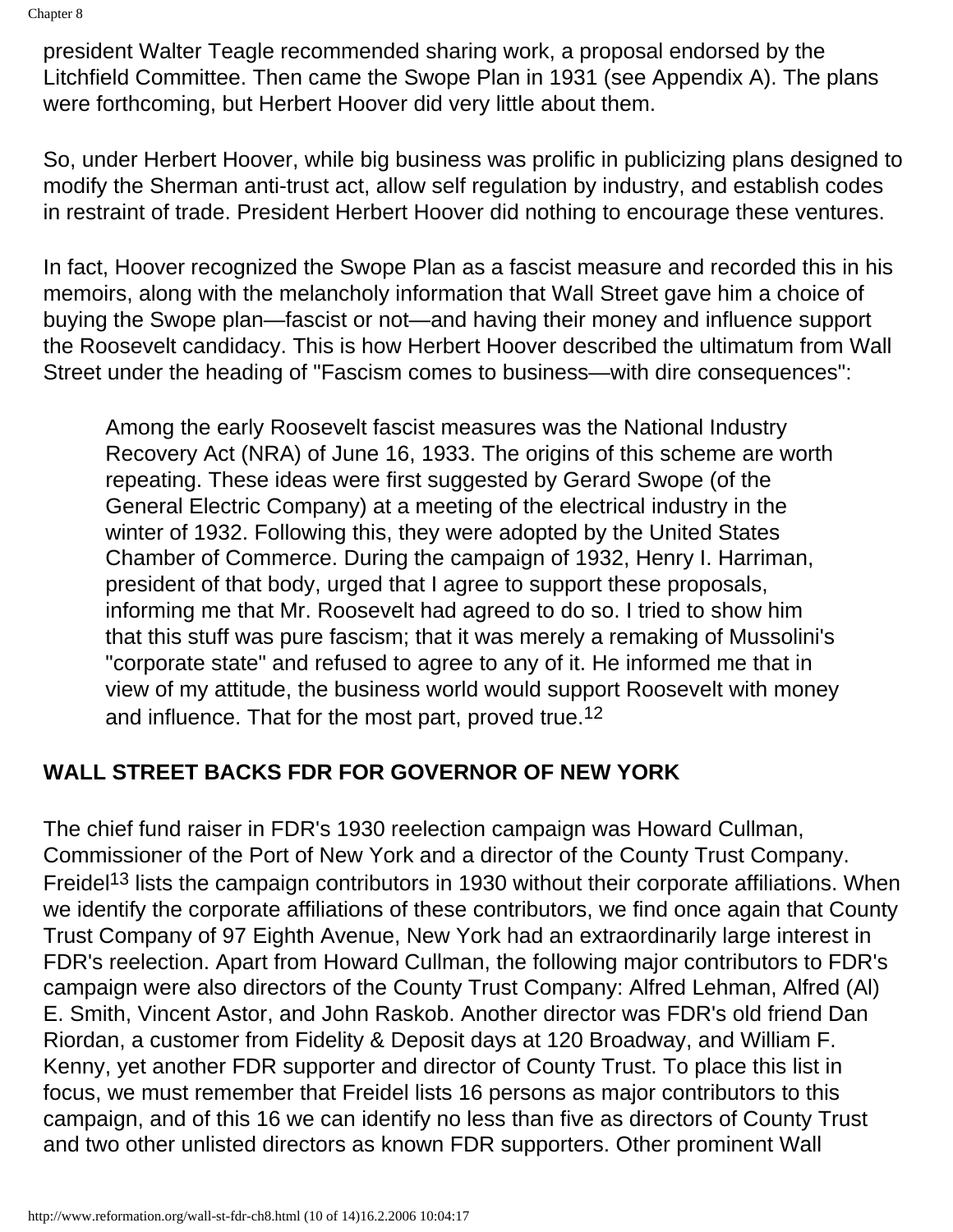Streeters financing FDR's 1930 campaign were the Morgenthau family (with the Lehmans, the heaviest contributors); Gordon Rentschler, president of the National City Bank and director of the International Banking Corporation; Cleveland Dodge, director of the National City Bank and the Bank of New York; Caspar Whitney; August Heckscher of the Empire Trust Company (120 Broadway); Nathan S. Jones of Manufacturers Trust Company; William Woodin of Remington Arms Company; Ralph Pulitzer; and the Warburg family. In brief, in the 1930 campaign the bulk of FDR's financial backing came from Wall Street bankers.

### **Contributors to the Pre Convention Expenses of FDR (\$3,500 and Over)**

| <b>Edward Flynn</b>       | \$21,500  | Director of Bronx County Safe Deposit Co.                              |
|---------------------------|-----------|------------------------------------------------------------------------|
| W.H. Woodin               | \$20,000  | Federal Reserve Bank of New York,<br>Remington Arms Co.                |
| Frank C. Walker           | \$15,000  | <b>Boston financier</b>                                                |
| Joseph Kennedy            | \$10,000  |                                                                        |
| Lawrence A.<br>Steinhardt | \$8,500   | Member of Guggenheim, Untermeyer &<br>Marshall, 120 Broadway           |
| Henry Morgenthau          | \$8,000   | Underwood-Elliott-Fisher                                               |
| F.J. Matchette            | \$6,000   |                                                                        |
| Lehman family             | \$6,000   | Lehman Brothers, 16 William Street                                     |
| Dave H. Morris            | \$5,000   | Director of several Wall Street firms                                  |
| Sara Roosevelt            | \$5,000   |                                                                        |
| Guy P. Helvering          | \$4,500   |                                                                        |
| H.M. Warner               | \$4,500   | Director, Motion Picture Producers &<br><b>Distributors of America</b> |
| James W. Gerard           | \$3,500   | Financier, 57 William Street                                           |
| Total                     | \$117,500 |                                                                        |

Shortly after FDR's reelection in 1930, these backers started to raise funds for the 1932 Presidential campaign. These "early bird" pre convention contributions have been described by Flynn: "These contributors, who helped early when the need was great, so thoroughly won Roosevelt's devotion that in most instances they ultimately received substantial returns in public offices and honors."14

# **WALL STREET ELECTS FDR IN 1932**

In 1932 Bernard Baruch was the key operator working behind the scenes—and sometimes not so much behind the scenes—to elect FDR, with the money and influence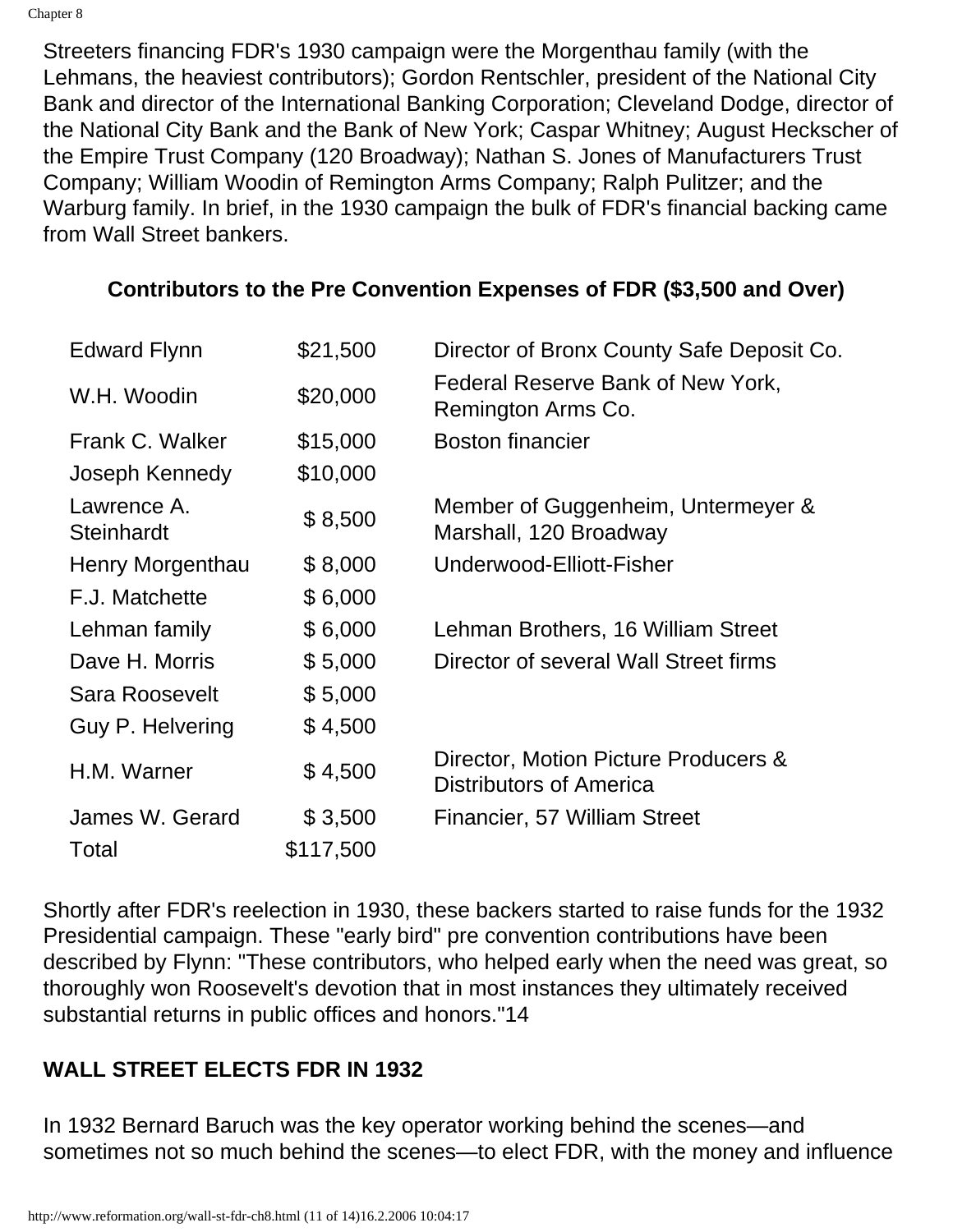of big business (see epigraph to this chapter). Further, Bernard Baruch and Hugh Johnson collected numerous statistics and materials over the 1920s decade supporting their concept of national economic planning through trade associations. Johnson recounts how this information became available to FDR's speech writers. During the Roosevelt campaign of 1932:

Ray Moley and Rex Tugwell came up to B.M.'s house and we went over all the material that B.M. and I had collected and summarized in our years of work. They, with Adolph Berle, had long before worked out the subjects of what they thought would be an ideal scheme of economic speeches for a Presidential candidate, but they had few facts. From that moment we joined Ray Moley's forces and we all went to work to find for Franklin Roosevelt the data which he welded into the very remarkable series of simply expressed speeches on homely economics which convinced this country that here was the leader upon whom it could rely.15

In rereading the FDR campaign speeches, it becomes obvious that they lack concreteness and specific facts. Presumably the Moley-Tugwell team set out the general theme and Baruch and Johnson introduced supporting statements in such areas as credit expansion, the consequences of speculation, the role of the Federal Reserve system, and so on. It is remarkable, but perhaps not surprising, that these Baruchinfluenced speeches took the reader back to World War I, cited the contemporary emergency as greater than that of the war, and then subtly suggested similar Baruchian solutions. For example, at the Jefferson Day Dinner speech of April 18, 1932 Roosevelt said, or was prompted to say:

Compare this panic stricken policy of delay and improvisation with that devised to meet the emergency of war fifteen years ago. We met specific situations with considered, relevant measures of constructive value. There were the War Industries Board, the Food and Fuel Administration, the War Trade Board, the Shipping Board and many others.16

Then in May 22, 1932 Roosevelt addressed himself to the theme "The Country Needs, the Country Demands, Persistent Experimentation" and called for national economic planning. This speech was followed on July 2, 1932 by the first hint of the New Deal. Finally, in accepting the nomination for the Presidency at Chicago, FDR said "I pledge you—I pledge myself to a New Deal for the American People."

### **Note**

### **Freidel's list of pre-convention contributors to Franklin Delano Roosevelt's 1932 Presidential campaign.**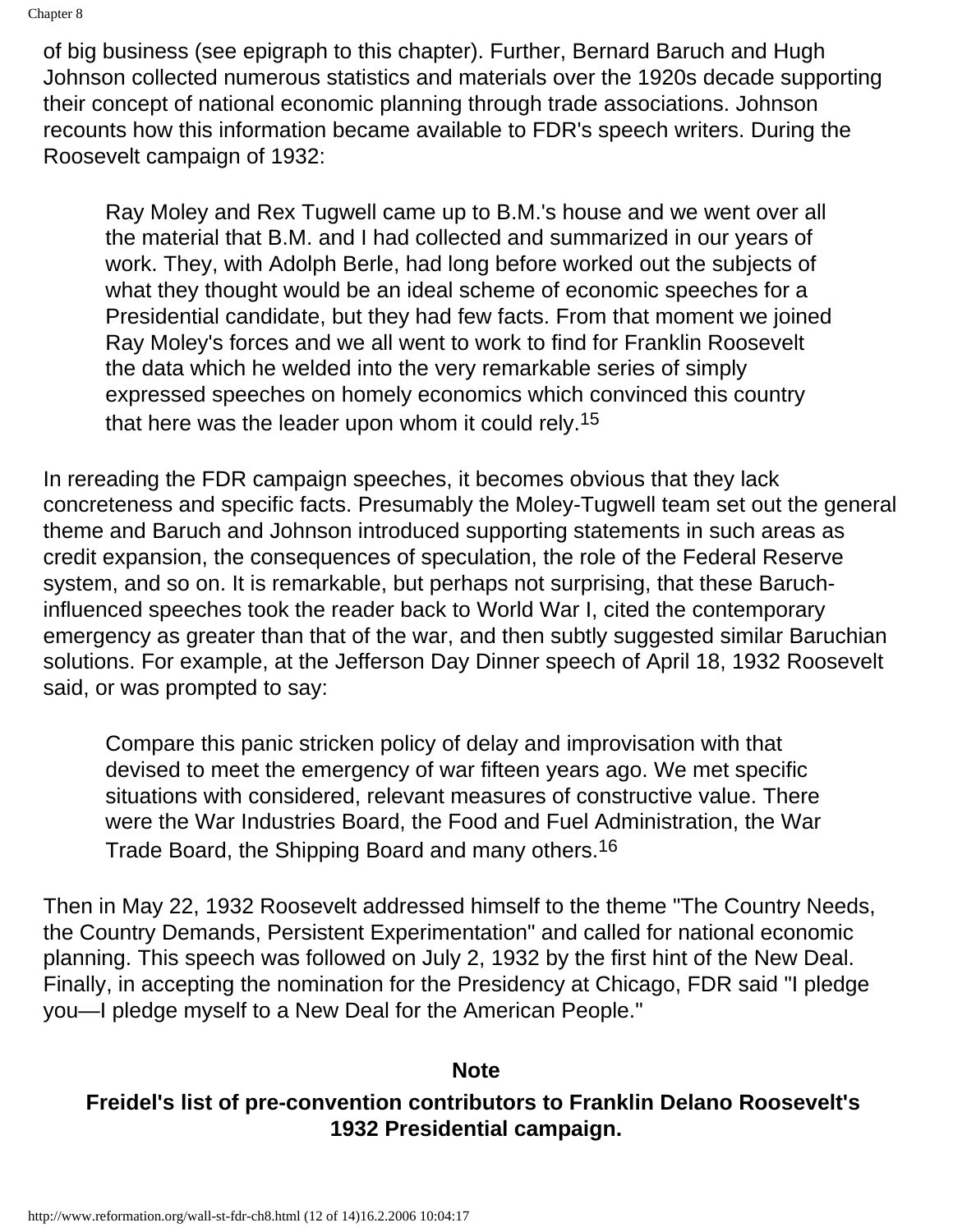# **1932 Reconvention Contributors17 (over \$2,000) Affiliations**

| James W. Gerard                                                                | Gerard, Bowen & Halpin (see Julian A.<br>Gerard)                                    |
|--------------------------------------------------------------------------------|-------------------------------------------------------------------------------------|
| <b>Guy Helvering</b>                                                           |                                                                                     |
| Col. E.M. House, New York                                                      |                                                                                     |
| Joseph P. Kennedy, 1560 Broadway                                               | Ambassador to Court of St. James<br>New England Fuel & Transportation Co.           |
| Henry Morgenthau, Sr. Underwood-<br><b>Elliott-Fisher</b><br>1133 Fifth Avenue | Bank of N.Y. & Trust Co. (Asst.<br>Comptroller); American Savings Bank<br>(Trustee) |
| Dave Hennen Morris                                                             |                                                                                     |
| Mrs. Sara Delano Roosevelt, Hyde<br>Park, N.Y.                                 | FDR's mother                                                                        |
| Laurence A. Steinhardt 120 Broadway                                            | Guggenheim, Untermeyer & Marshall                                                   |
| Harry M. Warner 321W. 44th St.                                                 | Motion Picture Producers & Distributors of<br>America, Inc.                         |
| William H. Woodin Secretary of the<br><b>Treasury</b>                          | American Car & Foundry; Remington<br>Arms Co.                                       |
| Edward J. Flynn 529 Courtlandt Ave.                                            | Bronx County Safe Deposit Co.                                                       |
| James A. Farley adds to this list:                                             |                                                                                     |
|                                                                                | James A. Farley adds to this list:                                                  |
| William A. Julian                                                              | Director, Central Trust Co.                                                         |
| Jesse I. Straus 1317 Broadway                                                  | President, R.H. Macy & Co. N.Y. Life<br>Insurance                                   |
| Robert W. Bingham                                                              | Publisher, Louisville Courier-Journal                                               |
| Basil O'Connor 120 Broadway                                                    | FDR's law partner                                                                   |

### **Footnotes**

1. New York: Doubleday, Page, 1922.

2. Hugh S. Johnson, The Blue Eagle from Egg to Earth (New York: Doubleday, Doran, 1935), p. 116.

3. Ibid., p. 141.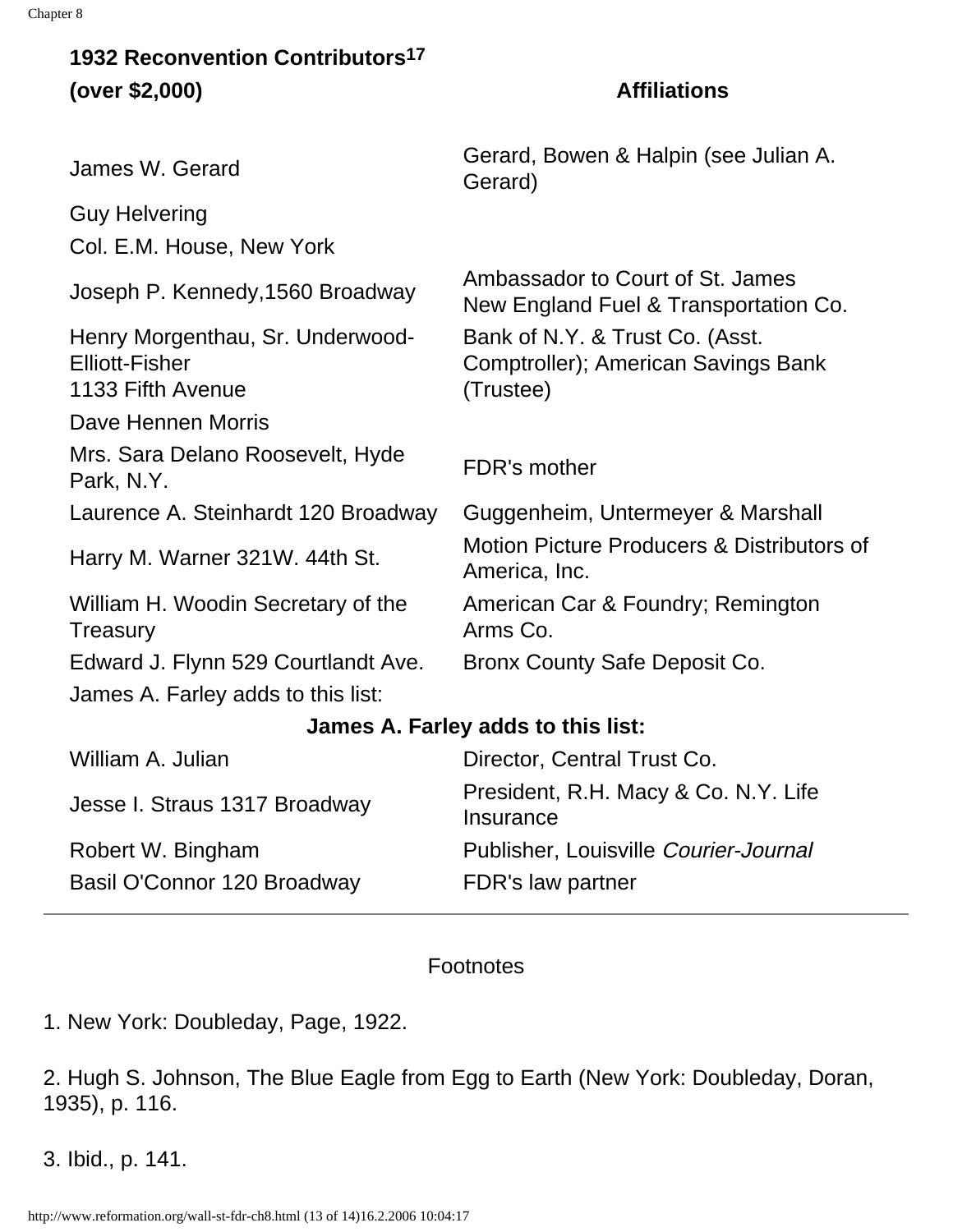4. Ibid., p. 157

5. Ibid., pp. 156–7. Italics in original.

6. United States Congress, Senate Special Committee investigating Presidential campaign expenditures, Presidential Campaign Expenditures. Report Pursuant to S. Res. 234, February 25 (Calendar Day, February 28), 1929. 70th Congress, 2nd session. Senate Rept. 2024 (Washington: Government Printing Office, 1929). Cited hereafter as Steiwer Committee Report.

7. New York: Directory of Directors Co., 1929.

8. The Memoirs of Herbert Hoover: The Cabinet and the Presidency 1920-1923 (London: Hollis and Carter, 1952), p. 300.

9. New Individualist Review, Winter, 1966.

10. Ibid., p. 5.

11. Ibid., p.10.

12. Herbert Hoover, The Memoirs of Herbert Hoover: The Great Depression 1929-1941 (New York: Macmillan, 1952), p. 420.

13. Freidel, The Ordeal, op. cit, p. 159.

14. John T. Flynn, "Whose Child is the NRA?" Harper's Magazine Sept. 1932, pp. 84-5.

15. Hugh S. Johnson, The Blue Eagle from Egg to Earth, op. cit., pp. 140-1.

16. The Public Papers and Addresses of Franklin D. Roosevelt; Vol. 1, The Genesis of the New Deal, 1928-1932 (New York: Random House, 1938), p. 632.

17. Freidel, The Ordeal, op. cit., p. 172.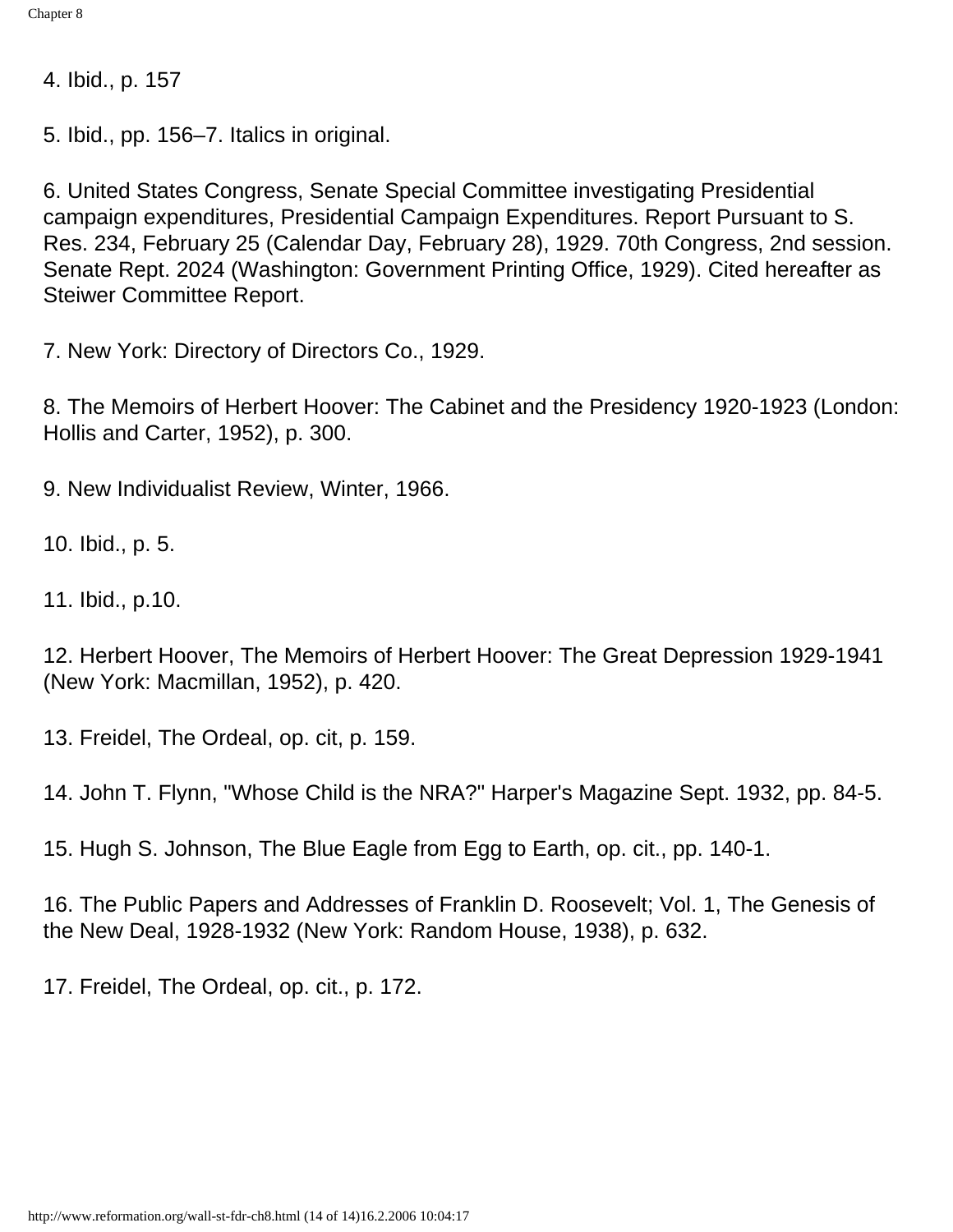# CHAPTER 9

## **FDR AND THE CORPORATE SOCIALISTS**

## **The Swope Plan**

**I think this is as revolutionary as anything that happened in this country in 1776, or in France in 1789, or in Italy under Mussolini or in Russia under Stalin.**

Senator Thomas P. Gore in the National Recovery Administration Hearings, U.S. Senate Finance Committee, May 22, 1933.

Although the New Deal and its most significant component, the National Recovery Administration (NRA), are generally presented as the progeny of FDR's brain trust, as we have seen the essential principles had been worked out in detail long before FDR and his associates came to power. The FDR group did little more than put the stamp of academic approval to an already prepared plan.

The roots of the Roosevelt NRA are of peculiar importance. As we have seen in Chapter 6, allowing for vast changes in the industrial structure, NRA approximated a schema worked out in 1841 by FDR's ancestor, Assemblyman Clinton Roosevelt of New York. Then we noted that wartime dictator Bernard Baruch was preparing an NRA-like program in the 1920s and that he and his assistant Hugh Johnson were very much an integral part of the preliminary planning. Further, the Roosevelt NRA was in its details a plan presented by Gerard Swope (1872-1957) long-time president of General Electric Company. This Swope Plan<sup>1</sup> was in turn comparable to a German plan worked out in World War I by his opposite number Walter Rathenau, head of German General Electric (Allgemeine Elektizitäts Gesellschaft) in Germany, where it was known as the Rathenau Plan. So let's take a closer look at the Swope Plan.

## **THE SWOPE FAMILY**

The Swope family was of German origin. In 1857 Isaac Swope, a German immigrant, settled in St. Louis as a manufacturer of watch cases. Two of Swope's sons, Herbert Bayard Swope and Gerard Swope, subsequently rose to the peak of American enterprise. Herbert Bayard Swope was long-time editor of the New York World, a racetrack devotee, a close friend of Bernard Baruch, and used by FDR as an unofficial envoy during the New Deal period. Herbert's brother Gerard made his career with General Electric Company. Swope started as a helper on the factory floor in 1893, became a sales representative in 1899, manager of the St. Louis office in 1901, and director of the Western Electric Company in 1913. During World War I Swope was assistant director of purchase, storage, and traffic in the Federal government under General George W. Goethals and planned the U.S. Army procurement program. In 1919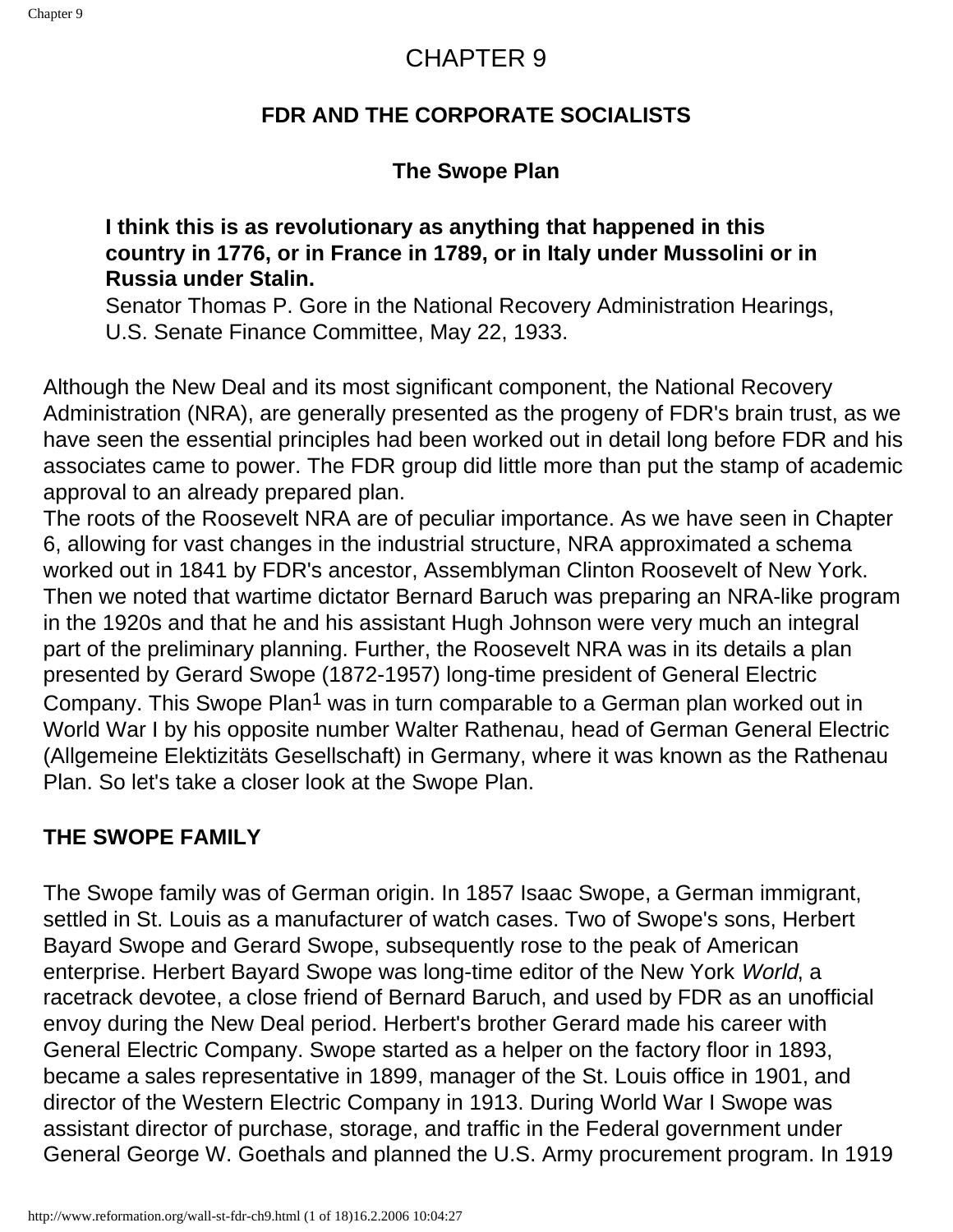Swope became the first president of the International General Electric Company. Successful promotion of G.E.'s foreign business brought him to the presidency of G.E. in 1922 to succeed Edwin Rice, Jr. Swope remained as G.E.'s president from 1922 until 1939.

General Electric was a Morgan-controlled company and always had one or two Morgan partners on its board, while Swope was also a director of other Wall Street enterprises, including International Power Securities Co. and the National City Bank.

Gerard Swope's political development began in the 1890s. Biographer David Loth reports that, soon after coming to Chicago, Swope was introduced to socialists Jane Addams, Ellen Gates Starr, and their Hull House Settlement. This interest in social affairs developed to culminate in the 1931 Swope plan for stabilization of industry, 90 per cent of which consisted of a scheme for workmen's compensation, life and disability insurance, old-age pensions, and unemployment protection. The Swope plan is an extraordinary document. One short paragraph removes all industry from the anti-trust laws—a long-time industrial goal—while numerous lengthy paragraphs detail proposed social plans. In sum, the Swope Plan was a transparent device to lay the groundwork for the corporate state by defusing potential labor opposition with a massive welfare carrot.

The Swope Plan and Bernard Baruch's earlier and similar proposal became the Roosevelt National Recovery Act. The Wall Street origins of NRA did not go unnoticed when the act was debated by Congress. Witness for example, the indignant, but not altogether accurate, outburst of Senator Huey P. Long:

I come here now and I complain. I complain in the name of the people of my country, of the sovereign State I represent. I complain in the name of the people wherever else it may be known. I complain if it be true, as I am informed by Senators on this floor, that under this act Mr. Johnson, a former employee of Mr. Baruch, has been put in charge of the administration of the act, and has already called as his aides the head of the Standard Oil Co., the head of General Motors, and the head of the General Electric Co. I complain if Mr. Peek, who is an employee of Mr. Baruch, or has been, as I have been informed on the floor of the Senate, has been placed in charge of administering the Farm Act, however good a man he may be and whatever his ideas may be.

I complain if Mr. Brown, who, I am informed on the floor of the Senate, has been made an influential manipulator of the office of the Bureau of the Director of the Budget, has been an employee of Mr. Baruch, and is now given this authority. I complain because, on the 12th day of May 1932, before we went to Chicago to nominate a President of the United States, I stood in this very place on this floor and told the people of this country that we were not going to have the Baruch influence, at that time so potent with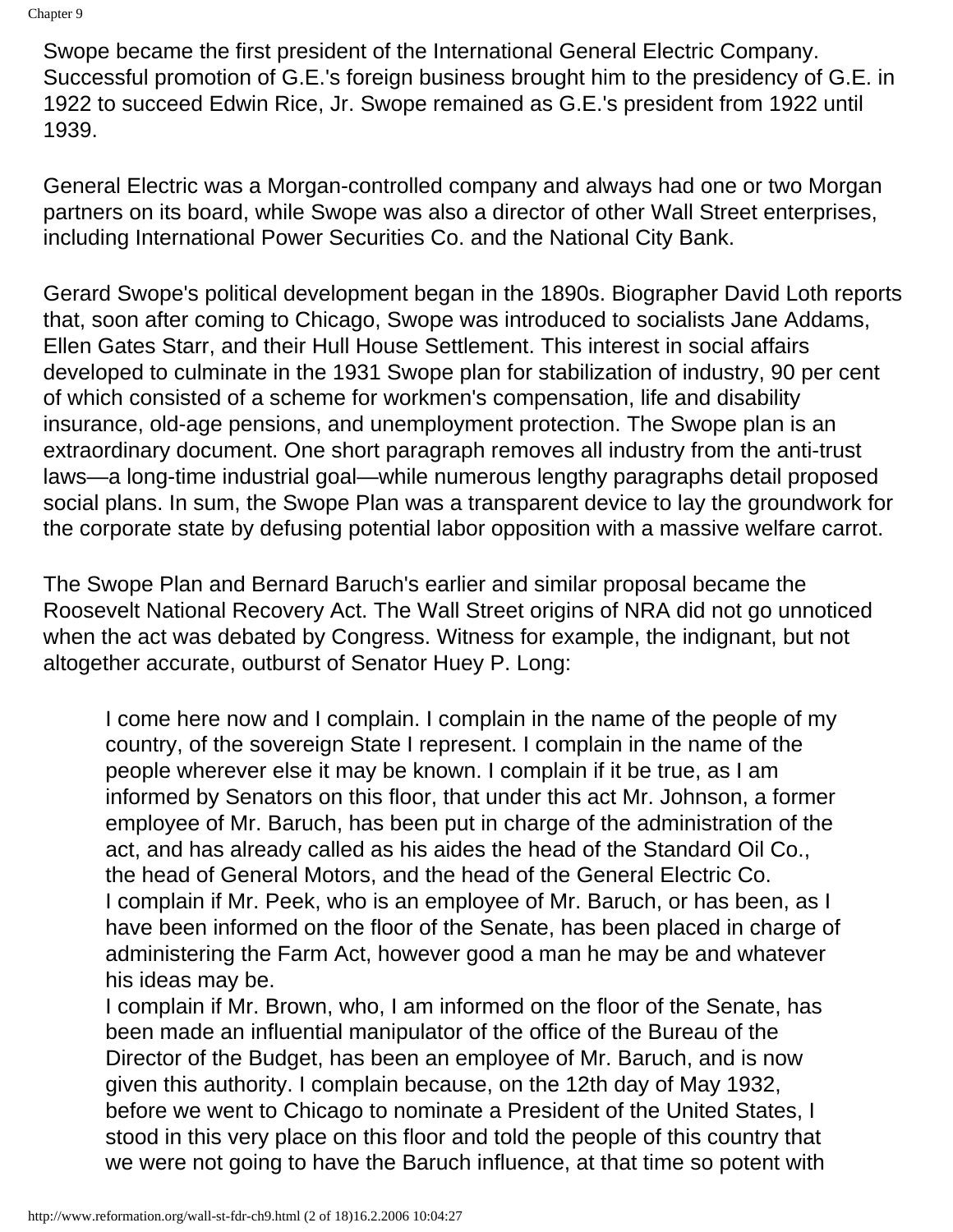Hoover, manipulating the Democratic Party before nomination, after nomination, or after election.2

Huey Long was correct to point up the Wall Street dominance of NRA, but his identifications are a little haphazard. Hugh Johnson, long-time associate of Bernard Baruch, was indeed appointed head of NRA. Further, Johnson's principal assistants in NRA were three corporate heads: Walter C. Teagle, president of Standard Oil of New Jersey; Gerard Swope, president of General Electric and author of the Swope Plan; and Louis Kirstein, vice president of William Filene's Sons of Boston. As we have seen (p. 80) Filene was a long-time proponent of corporate socialism. The "head of General Motors" cited by Senator Long was Alfred P. Sloan, not related to NRA, but G.M. vice president John Raskob, who was the big fund raiser in 1928 and 1932 and behind-the-scenes operator promoting the election of Franklin D. Roosevelt in 1932. In other words, key positions in NRA and in the Roosevelt Administration itself were manned by men from Wall Street. The Public relations explanation for business men turned bureaucrats is that businessmen have the experience and should become involved in public service. The intent in practice has been to control industry. It should not, however, surprise us if the corporate socialists go to Washington D.C. after election of their favorite sons to take over the reins of monopoly administration. One would have to be naive to think it would be otherwise after the massive election investments recorded in Chapter 8.

Before President Roosevelt was inaugurated in March 1933, a so-called brain trust was more or less informally put to work on economic plans for the Roosevelt era. This group comprised General Hugh Johnson, Bernard Baruch (see p. 106 for his political contributions), Alexander Sachs of Lehman Brothers (see p. 117 for political contributions), Rexford G. Tugwell, and Raymond Moley. This small group, three from Wall Street and two academics, generated Roosevelt's economic planning. This link between Bernard Baruch and NRA planning has been recorded by Charles Roos in his definitive volume on NRA:

Early in March 1933 Johnson and Baruch started on a hunting trip and en route stopped in Washington. Moley had dinner with them and proposed that Johnson remain in Washington to draft a plan for industrial recovery. . . . The idea appealed to Baruch, and he promptly granted Johnson leave of absence from his regular duties. Then Johnson and Moley, after some study of the various proposals believed by the latter to have merit, proceeded to draw up a bill which would organize industry in an attack on the depression.3

According to Roos, Johnson's first NRA draft was on two sheets of foolscap paper and provided simply for suspension of the anti-trust laws, together with almost unlimited authority for President Roosevelt to do almost anything he wished with the economy,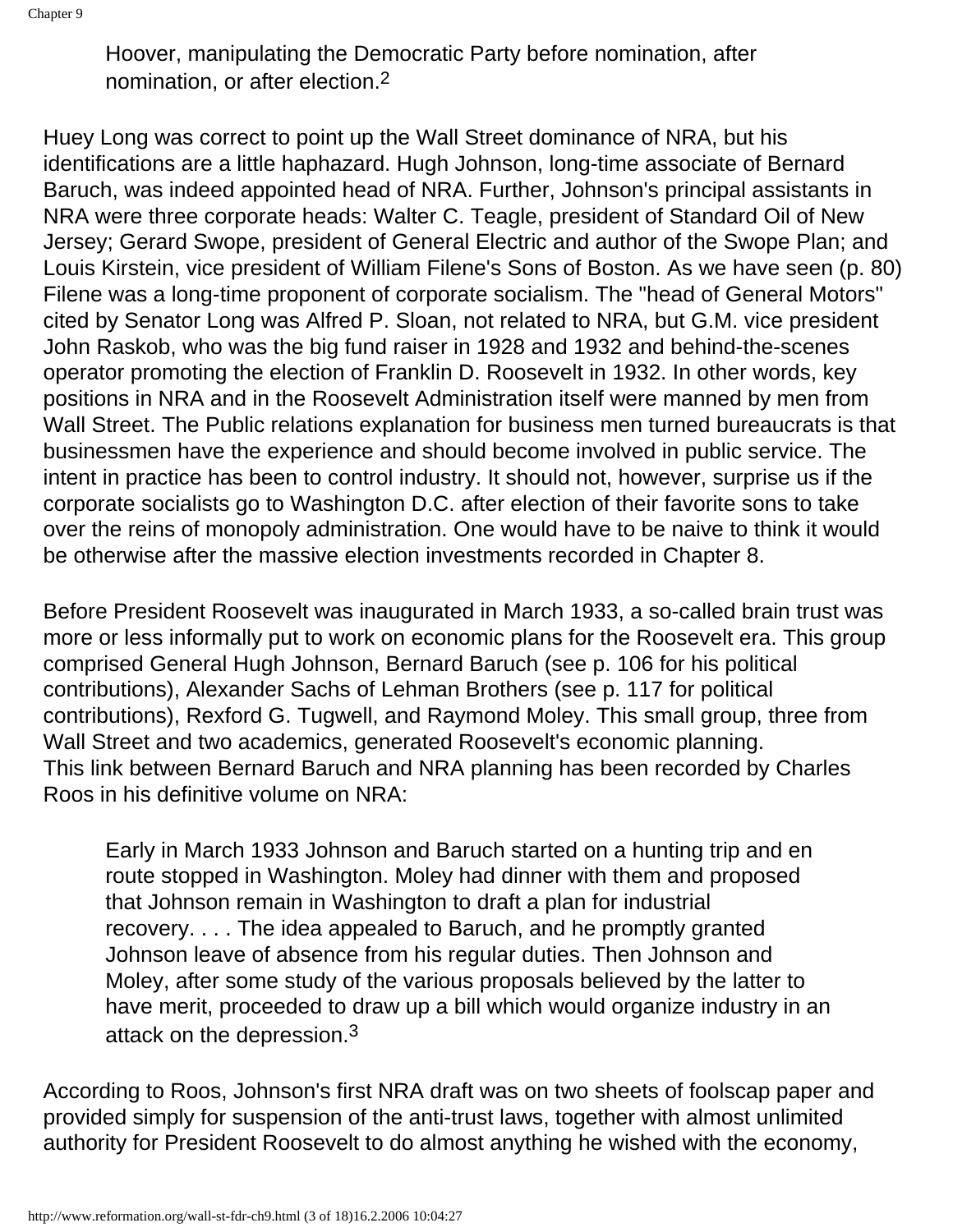including licensing and control of industry. According to Roos, "It was, of course, rejected by the Administration, since it would have made the President a dictator, and such power was not desired."

This seemingly incidental rejection of unwanted dictatorial power by the Roosevelt administration may be of some significance. In Chapter 10 we will describe the Butler affair, an attempt by the same Wall Street interests to install Roosevelt as a dictator or replace him with a more pliant figurehead in case of his objection. Johnson's first draft attempts were to set up NRA in a form consistent with Roosevelt as an economic dictator, and its rejection by Roosevelt is consistent with serious charges laid at the feet of Wall Street (p. 141). At this point in the planning, according to Roos, Johnson and Moley were joined by Tugwell and later by Donald R. Richberg, a Chicago labor attorney. The three proceeded to draft a more "comprehensive" bill, whatever that meant.

General Hugh Johnson, was appointed head of the National Recovery Administration created under the title of the N.I.R.A. and believed for a while that he was also to head the Public Works Administration. The plans and diagrams drawn up by General Johnson and Alexander Sachs of Lehman Brothers assumed that the NRA head would also direct the public works program.

Consequently, we can find the roots of the NRA bill and the Public Works Administration in this small Wall Street group. Their effort reflects both the Swope and the Baruch plans for corporate socialism, with an initial attempt to provide for a corporate dictatorship in the United States.

## **SOCIALIST PLANNERS OF THE 1930s**

There were, of course, many other plans in the early 1930s; indeed, economic planning was endemic among the academics, politicians, and businessmen of this era. The weight of informed opinion considered economic planning essential to raise America from the depression. Those who doubted the efficacy and wisdom of economic planning were few and far between. Unfortunately, in the early 1930s no empiric experience existed to demonstrate that economic planning is inefficient, creates more problems than it solves, and leads to loss of individual freedom. To be sure, Ludwig von Mises had written Socialism and made his accurate predictions on the chaos of planning, but von Mises was even then an unknown economic theoretician. There is a mystical lure to economic planning. Its proponents always implicitly visualize themselves as the planners, and the anti capitalist psychology, so well described by von Mises, is the psychological pressure behind the scenes to make the plan come about. Even today in 1975, long after economic planning has been totally discredited, we still have the siren song of prosperity by planning. J. Kenneth Galbraith is one prominently vocal example, no doubt because Galbraith's personal estimate of his abilities and wisdom is greater than that of America at large. Galbraith recognizes that planning offers a means to exercise his assumed abilities to the full. The rest of us are to be coerced into the plan by the police power of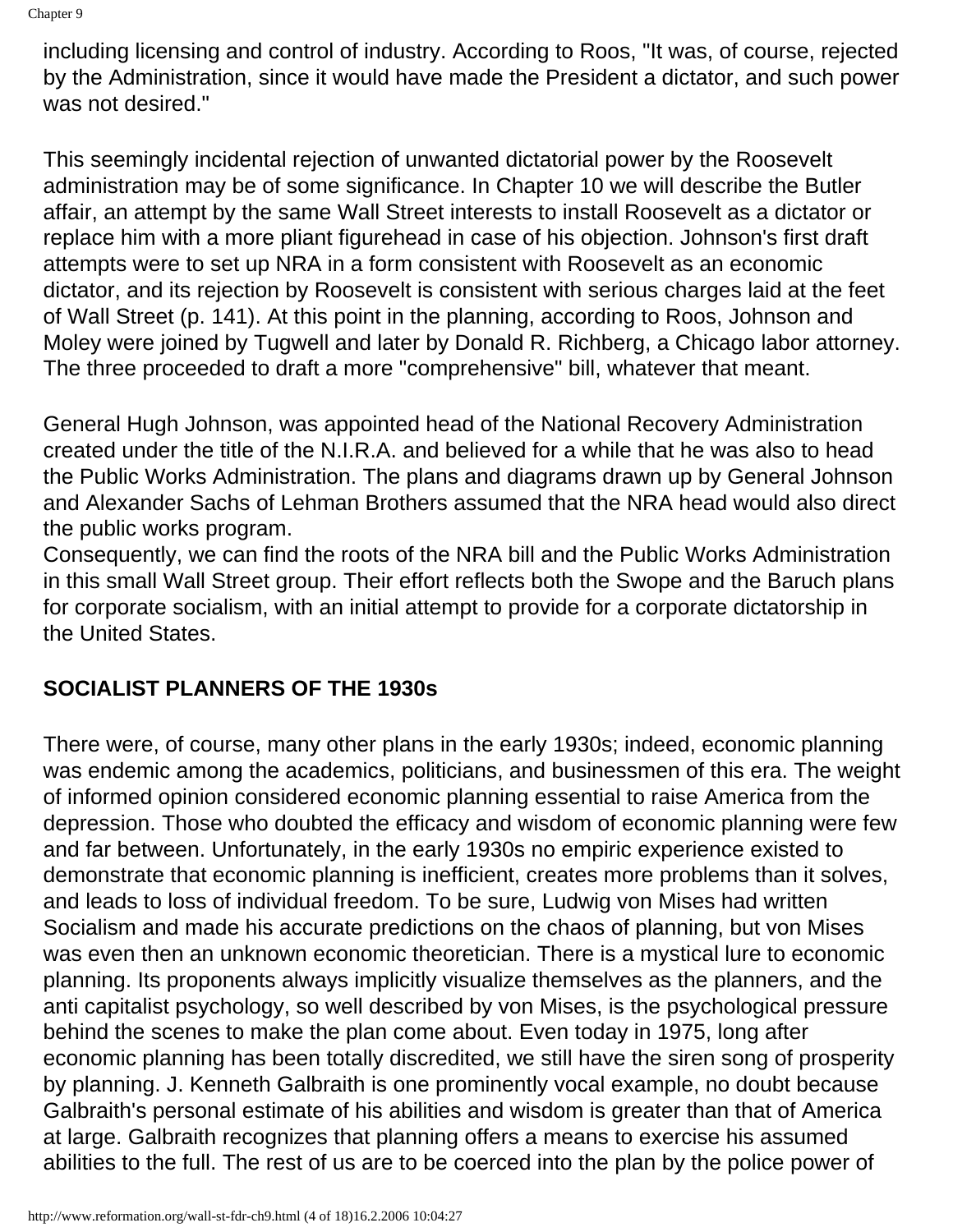the state: a negation of liberal principles perhaps, but logic was never a strong point among the economic engineers.

In any case, in the 1930s economic planning had many more enthusiastic proponents and far fewer critics than today. Almost everyone was a Galbraith, and the basic content of the plans proposed was notably similar to his. The table below lists the more prominent plans and their outstanding attributes. Industry, always anxious to find shelter from competition in the police power of the state, itself proposed three plans. The most important of these industry plans, the Swope plan, had compulsory features for all companies with more than 50 employees, combining continuous regulation with, as we have noted, extraordinarily costly welfare proposals. The Swope plan is reproduced in full as Appendix A; the full text reflects the lack of well thought-out administrative proposals and the preponderance of irresponsible give-away welfare features. The first few paragraphs of the plan give the core of Swope's proposals: trade associations, enforced by the state and with power of enforcement concentrated in the hands of major corporations through a system of industrial votes. While 90 per cent of the proposal text is devoted to give-away pensions for workers, unemployment insurance, life insurance and so on, the core is in the first few paragraphs. In brief, the Swope Plan was a carrot to get what Wall Street so earnestly desired: monopoly trade associations with the ability to use state power to enforce monopoly—Frederic Howe's maxim of "get society to work for you" in practice.

### **Economic Stabilization Plans: 1933**

| Name of Plan                        | Proposal for<br>Industry                                                                                                                        | Government<br>Regulation                                          | <b>Welfare Proposals</b>                                                     |
|-------------------------------------|-------------------------------------------------------------------------------------------------------------------------------------------------|-------------------------------------------------------------------|------------------------------------------------------------------------------|
|                                     |                                                                                                                                                 | <b>Industry Plans</b>                                             |                                                                              |
| Swope Plan<br>(General<br>Electric) | Trade Associations.<br>membership<br>compulsory after<br>three years for<br>companies with 50<br>or more employees.<br><b>Rulings mandatory</b> | Continuous<br>regulation by<br><b>Federal Trade</b><br>Commission | Life and disability<br>insurance, pensions,<br>and unemployment<br>insurance |
| U.S. Chamber<br>of Commerce<br>Plan | <b>National Economic</b><br>Council; power not<br>mandatory                                                                                     | No regulation                                                     | Individual corporation<br>plans; public works<br>planning                    |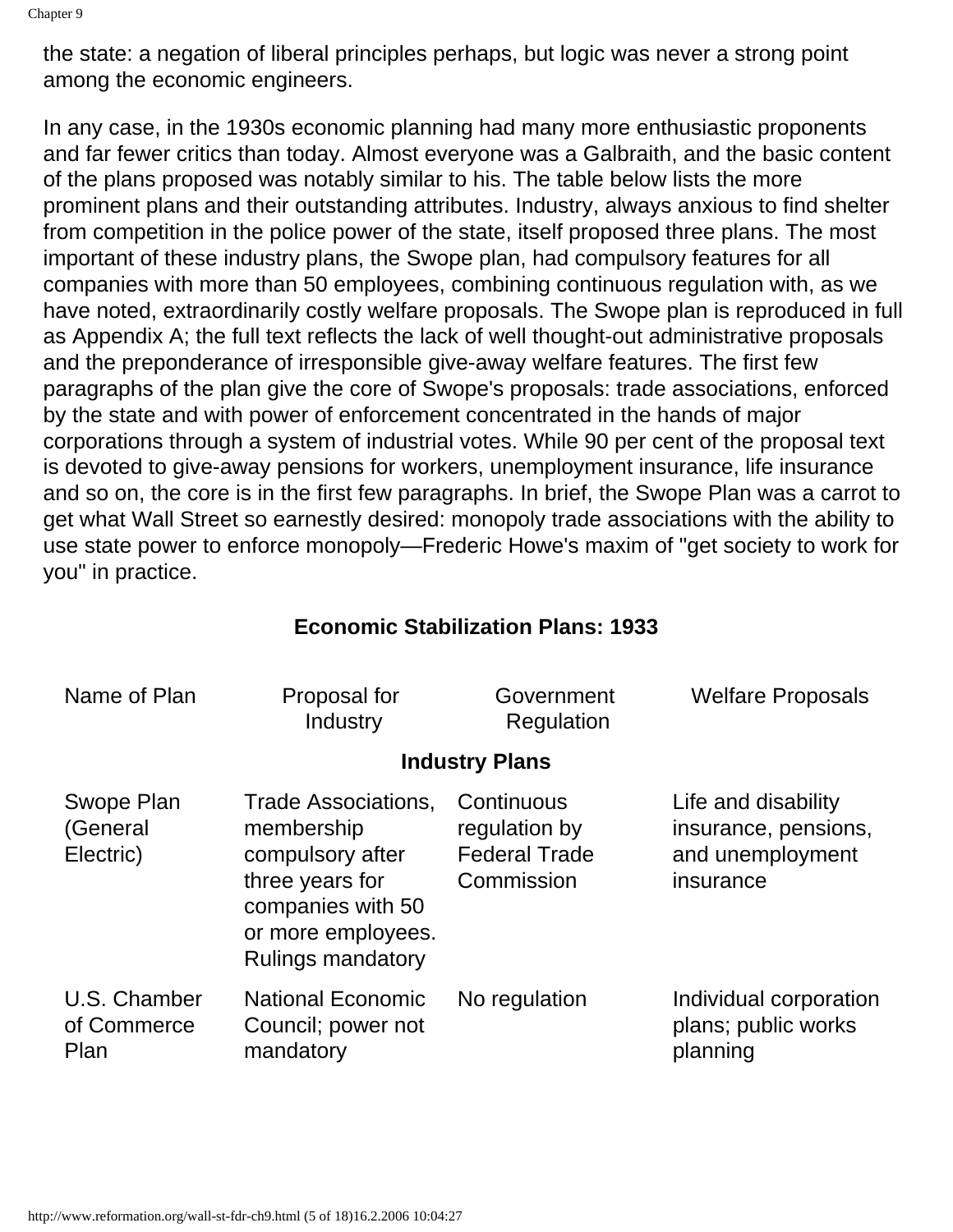Chapter 9

| Associated<br>General<br>Contractors of<br>America Plan | <b>Grant by Congress</b><br>of greater power to<br><b>Federal Reserve</b><br>Board. Bond issues<br>to be authorized for<br>revolving fund for<br>construction; bond<br>for increasing<br>public and semi-<br>public construction.<br><b>Federal Reserve to</b><br>guarantee solvency<br>of banks | Financial regulation.<br>Licensing of<br>contractors.<br>Establishment of<br>construction credit<br>bureaus | Stimulation o<br>employment<br>greater buildi<br>construction<br>State bonds<br>public buildin<br>development<br>home loan ba |
|---------------------------------------------------------|--------------------------------------------------------------------------------------------------------------------------------------------------------------------------------------------------------------------------------------------------------------------------------------------------|-------------------------------------------------------------------------------------------------------------|-------------------------------------------------------------------------------------------------------------------------------|
|                                                         |                                                                                                                                                                                                                                                                                                  | <b>Labor Plans</b>                                                                                          |                                                                                                                               |
| American<br><b>Federation of</b><br>Labor Plan          | <b>National Economic</b><br>Council; power not<br>mandatory                                                                                                                                                                                                                                      | No regulation                                                                                               | Spread jobs;<br>maintenance<br>wages; guara<br>jobs; long rar<br>stabilization p<br>Five day wee<br>shorter dav               |

Stimulation of employment through greater building and construction activity. State bonds for public buildings; development of home loan bank

maintenance of

jobs; long range stabilization plans. Five day week and

Program of public

shorter day immediately.

building

wages; guarantees of

# **Academic and General**

| <b>Stuart Chase</b><br>Plan | <b>Revival of War</b><br><b>Industries Board</b><br>using coercive,<br>mandatory power,<br>confined to 20 or 30<br>basic industries | Continuous<br>regulation | National employment<br>bureaus; reduction of<br>hours;<br>unemployment<br>insurance; raising of<br>wages; allocation of<br>labor |
|-----------------------------|-------------------------------------------------------------------------------------------------------------------------------------|--------------------------|----------------------------------------------------------------------------------------------------------------------------------|
|                             |                                                                                                                                     |                          |                                                                                                                                  |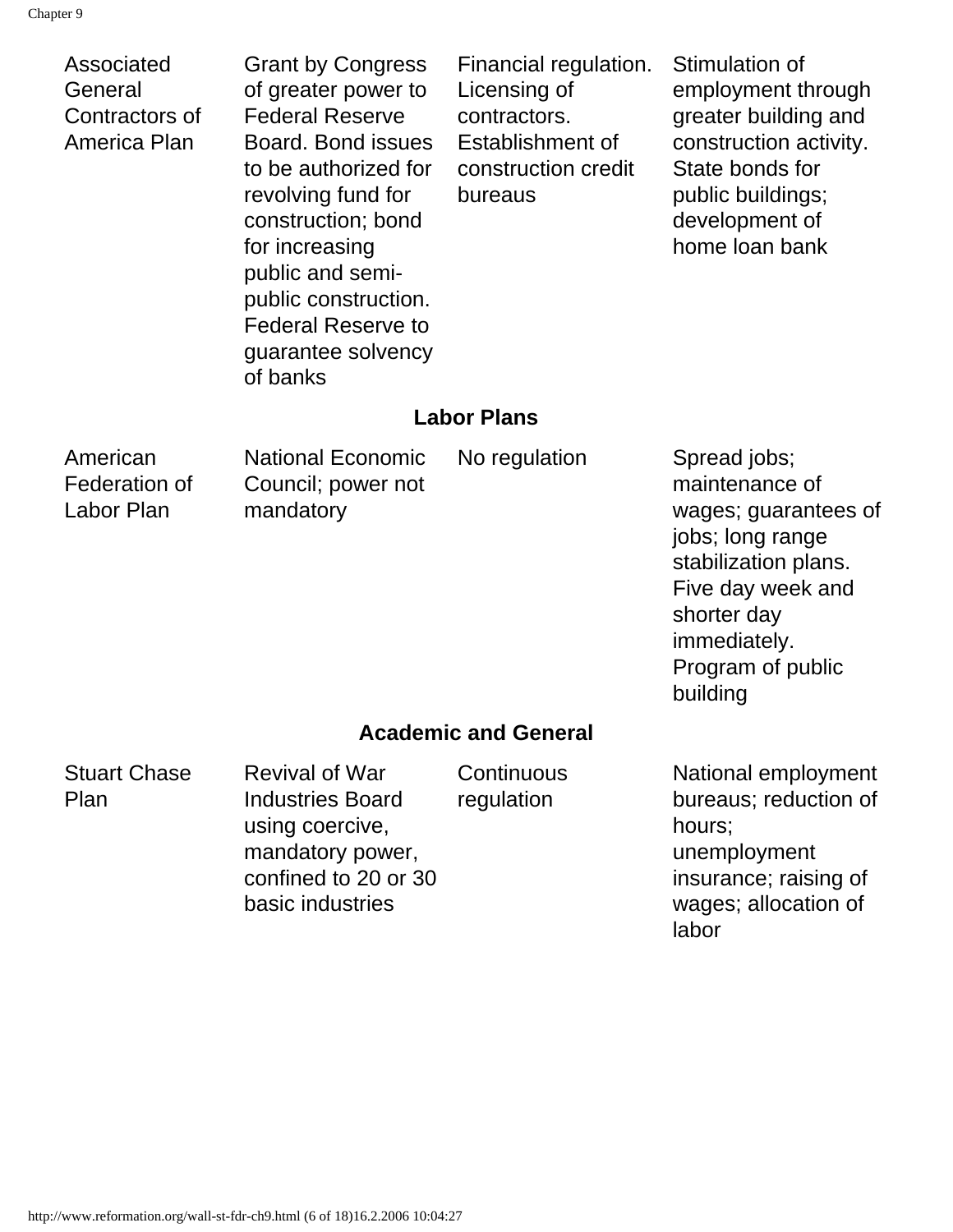| <b>National Civic</b><br><b>Federation Plan</b> | "Business<br>Congress" of<br>industrial<br>organizations. No<br>limitations or<br>restrictions; full and<br>complete power to<br>fix prices or<br>combine                                                                   | Continuous<br>regulation | Unemployment<br>insurance plan.<br>Raise wages                    |
|-------------------------------------------------|-----------------------------------------------------------------------------------------------------------------------------------------------------------------------------------------------------------------------------|--------------------------|-------------------------------------------------------------------|
| <b>Beard Plan</b>                               | <b>National Economic</b><br>Council,"<br>authorized by<br>Congress, to<br>coordinate finance,<br>operation,<br>distribution, and<br>public service<br>enterprises. Each<br>industry governed<br>by subsidiary<br>syndicates | Continuous<br>regulation | Use of unemployed<br>on housing and<br>public project<br>programs |

The U.S. Chamber of Commerce plan was similar to the Swope plan, but required only voluntary compliance with the code and did not embody the extensive welfare clauses of the Swope plan. The Chamber of Commerce plan was also based on voluntary compliance, not the coercive government regulation inherent in the Swope proposal.

The third industry plan was put forward by the Associated General Contractors of America. The AGC plan proposed that greater powers be granted the Federal Reserve System to guarantee banks bonds for public construction and, not surprisingly, establishment of special construction credit bureaus financed by the state, coupled with licensing of contractors. In brief, the AGC wanted to keep out competition and tap Federal (taxpayers') funds for promotion of the construction industry.

The American Federation of Labor plan proposed a National Economic Council to spread and guarantee jobs and embark on economic planning for stabilization. The unions did not push for government regulation.

The academic plans were notable in the sense that they supported industry objectives. Stuart Chase, a well-known socialist, came up with something very close to the Wall Street plans: in effect, a revival of Bernard Baruch's 1918 War Industries Board, with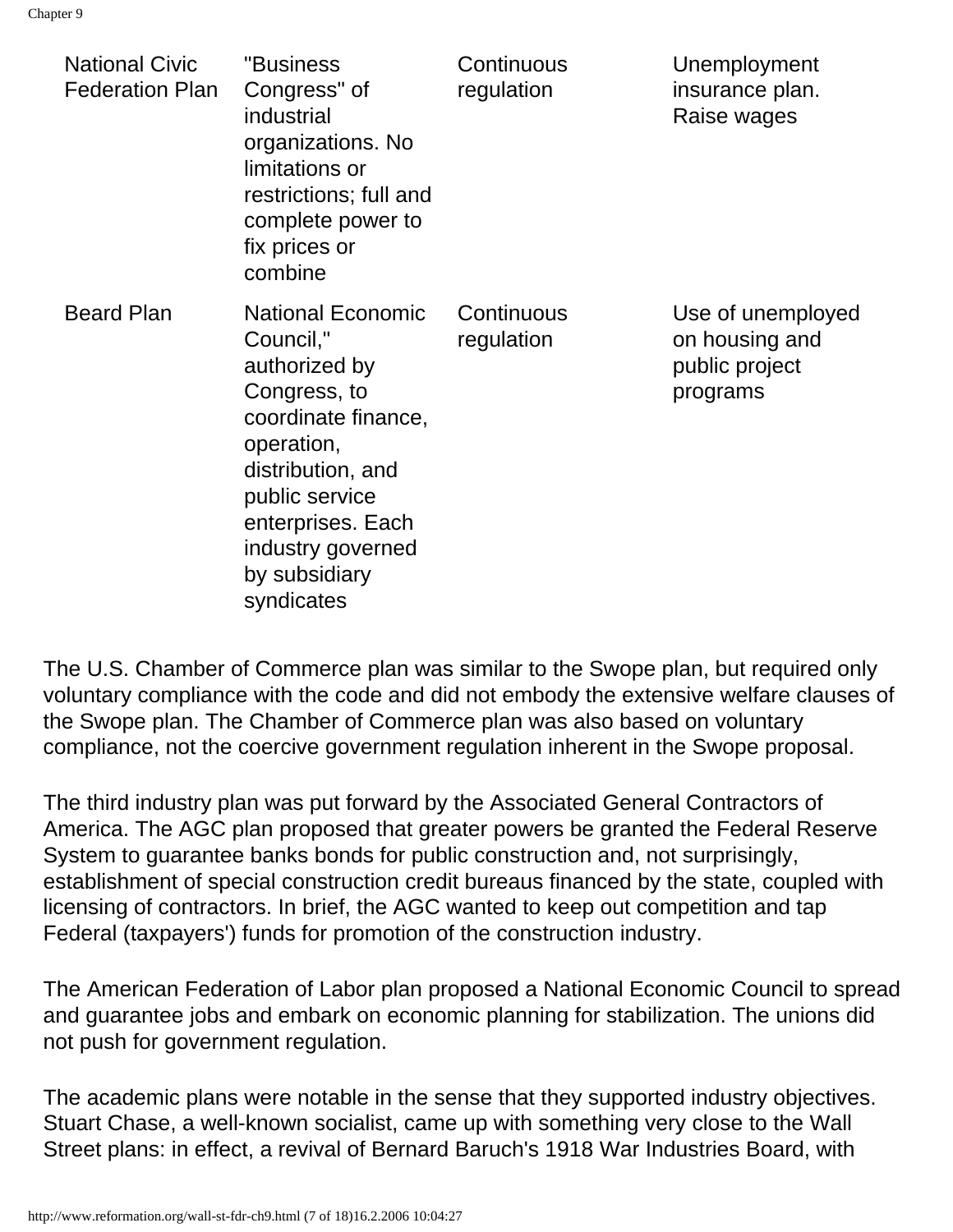Chapter 9

coercive power granted to industry, but confined to 20 or 30 basic industries, with continuous regulation. The Chase plan was an approximation of Italian fascism. The Beard plan also proposed syndicates along Italian lines, with continuous regulation and use of the unemployed in public programs á la Marx and The Communist Manifesto. The National Civic Federation advocated the total planning concept: full and complete power to fix prices and combinations, with state regulation and welfare features to appease labor.

Almost no one, except of course Ludwig von Mises, pointed to the roots of the problem to draw the logical conclusion from economic history that the best economic planning is no economic planning.4

## **SOCIALISTS GREET THE SWOPE PLAN**

Orthodox socialists greeted Swope's plan with a curious, if perhaps understandable, restraint. On the one hand, said the socialists, Swope had recognized the evils of unrestrained capitalism. On the other hand the Swope system, complained the socialists, would leave control of industry in the hands of industry itself rather than to the state. As Norman Thomas explained:

Mr. Swope's scheme of regulation is a probably unconstitutional plan for putting the power of government behind the formation of strong capitalist syndicates which will seek to control the government which regulates them and, failing that, will fight it.5

Socialist criticism of General Electric's Swope did not consider whether the Swope system would work or had operational efficiency or how it proposed to work; orthodox socialist criticism was limited to the observation that control would be in the wrong hands if industry took over and not in the right hands of the government planners, that is, the socialists themselves. In sum, the dispute was over who was going to control the economy: Mr. Gerard Swope or Mr. Norman Thomas.

Consequently, the Thomas criticism of Swope has a curious duality, sometimes praiseful:

Certainly it is significant that at least one of our authentic captains of industry, one of the real rulers of America, has overcome the profound and bewildered reluctance of the high and mighty to go beyond the sorriest platitudes in telling us how to break the depression they did so much to cause and so little to avert. Obviously Mr. Swope's speech had its good points . . .6

At other times Thomas is skeptical and points out that Swope, ". . . no longer trusts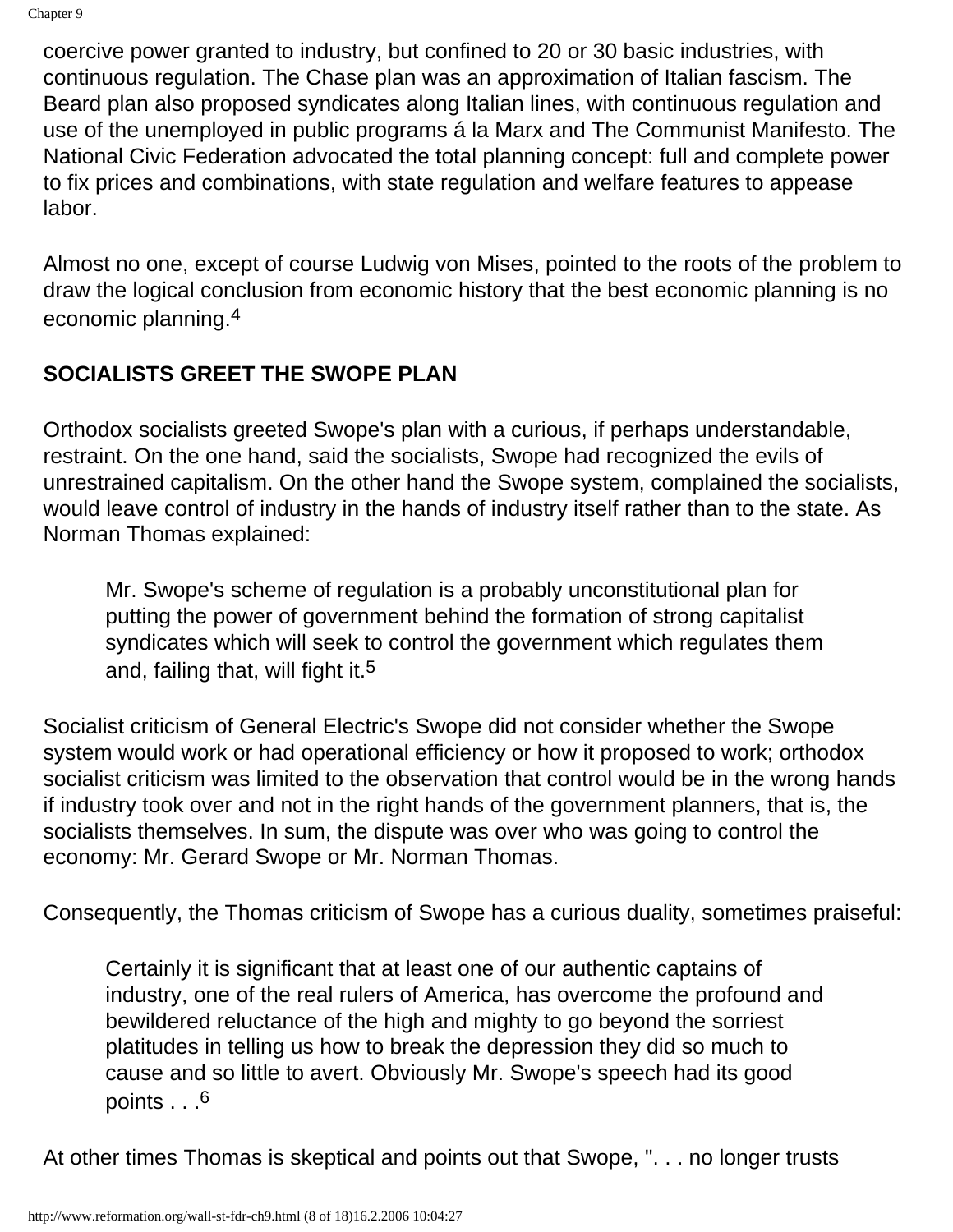individual initiative, competition and the automatic working of markets," but proposes to gear the system to the benefit of "the stockholding class."

There is no evidence that Gerard Swope and his associates ever trusted individual initiative, competition, and free markets any more

than did Norman Thomas. This is an important observation because, once we abandon the myths of all capitalists as entrepreneurs and all liberal planners as saviors of the little man, we see them both for what they are: totalitarians and the opponents of individual liberty. The only difference between them is who is to be the director.

## **THE THREE MUSKETEERS OF NRA**

The National Recovery Administration, most important segment of the New Deal, was then designed, constructed, and promoted by Wall Street. In essence, the NRA originated with Bernard Baruch and his long-time assistant General Johnson. In detail, NRA was the Swope Plan, and its general principles were promoted over the years by numerous prominent Wall Streeters.

There were, of course, planning variants from the socialists and Marxist-influenced planners, but these variants were not the versions that finally became NRA. NRA was essentially fascist in that industry, not central state planners, had the authority to plan, and these industrial planners came from the New York financial establishment. Bernard Baruch's office was at 120 Broadway; the offices of Franklin D. Roosevelt (the New York offices of Fidelity & Deposit and the law offices of Roosevelt & O'Connor) were also at 120 Broadway. Gerard Swope's office and the executive offices of General Electric Company were at the same address. We can therefore say in a limited sense that the Roosevelt NRA was born at 120 Broadway, New York City.

General Hugh Johnson had three principal assistants in NRA, and "these three musketeers were on the job longer and they walked in and out of my office whenever they discovered anything that needed attention."7 The three assistants were Wall Streeters from major industries who themselves held prominent positions in major firms in these industries: Gerard Swope, president of General Electric, Walter C. Teagle, of Standard Oil of New Jersey, and Louis Kirstein of William Filene's Sons, the retail merchants. Through this trio, a dominant element of big business was in control at the very peak of NRA. This concentration of control explains the thousands of complaints of NRA oppression that came from medium and small businessmen.

Who were these men? As we have noted, Gerard Swope of General Electric had been assistant to General Johnson in the War Industries Board of World War I. While NRA was under discussion, Johnson "suggested his name to Secretary Roper at once." General Electric was in 1930 the largest of the electrical equipment manufacturers, with Westinghouse holding many of the basic patents in the field, as well as a large interest in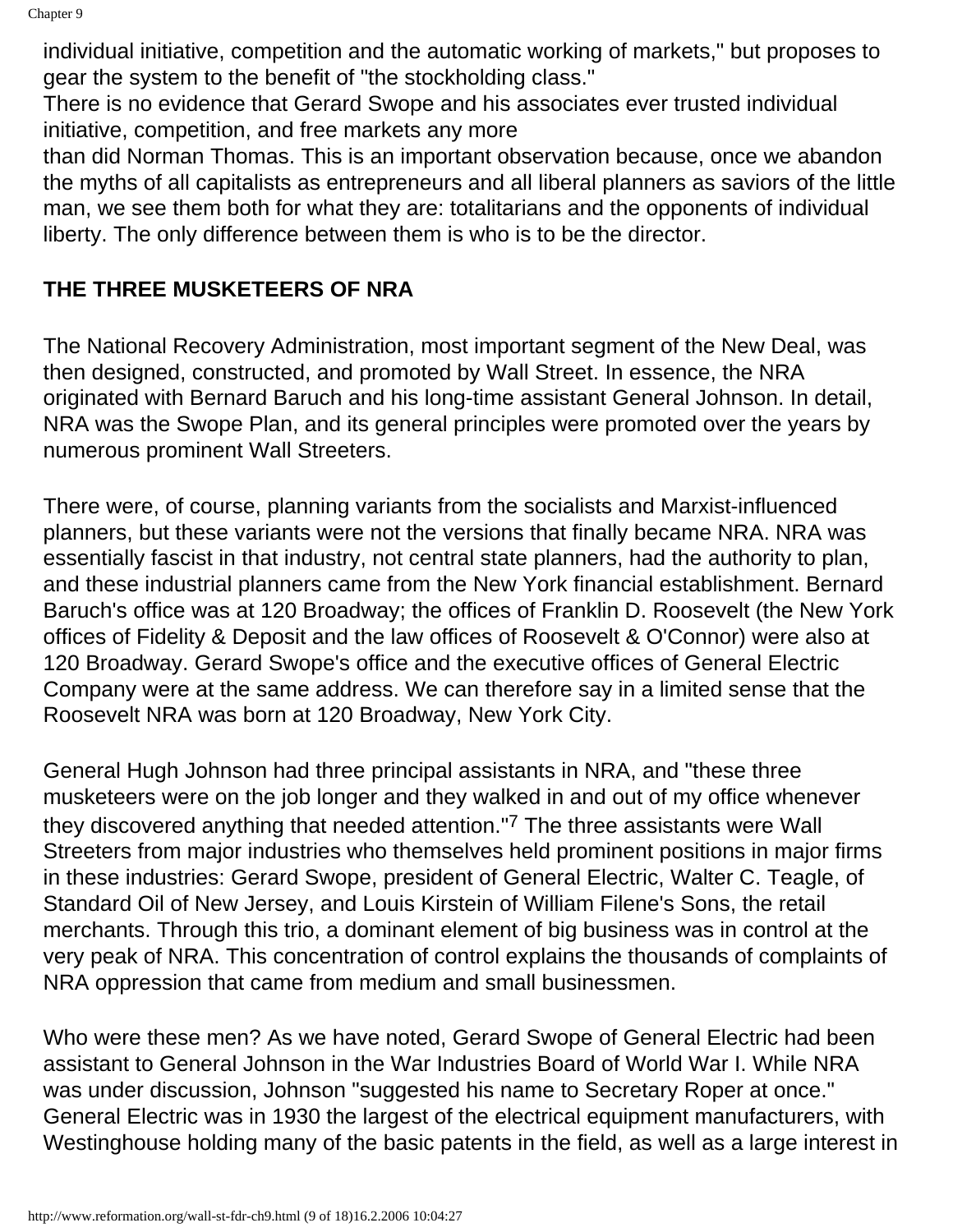Chapter 9

RCA and many international subsidiaries and affiliates. In the late 1920s G.E. and Westinghouse produced about three quarters of the basic equipment for distributing and generating electric power in the U.S. General Electric, however was the dominant firm in the electrical equipment industry.8 Under NRA the National Electrical Manufacturers Association (NEMA) was designated as the agency for supervising and administering the electrical industry code. NEMA moved promptly and by July 1933 presented the second code of "fair competition" for the President's signature.

Johnson's second musketeer was Walter Teagle, chairman of the board of the Standard Oil of New Jersey. Standard of New Jersey was the biggest integrated oil company in the U.S., and only Royal Dutch challenged it in international sales. Jersey Standard was controlled by the Rockefeller family, whose holdings in the early 1930s have been estimated at between 20 and 25 per cent.<sup>9</sup> One might therefore say that Teagle represented the Rockefeller interests in NRA, whereas Swope represented the Morgan interests. It is interesting to note in passing that the largest Standard competitor was Gulf Oil, controlled by the Mellon interests, and there were persistent efforts early in the Roosevelt administration to prosecute Mellon for tax evasion.

The third of Johnson's three musketeers at NRA was Louis Kirstein, vice president of Filene's of Boston. Edward Filene is notable for his books on the advantages of trade associations, fair competition, and cooperation (see page 81 below).

**The peak of the Roosevelt National Recovery Administration consisted of the president of the largest electrical corporation, the chairman of the largest oil company, and the representative of the most prominent financial speculator in the United States.**

In brief, the administration of NRA was a reflection of the New York financial establishment and its pecuniary interests. Further, as we have seen, since the plan itself originated in Wall Street, the presence of businessmen in the administration of NRA cannot be explained on the basis of their experience and administrative ability. NRA was a creature of Wall Street implemented by Wall Streeters.

## **THE OPPRESSION OF SMALL BUSINESS**

The proponents of the National Industrial Recovery Act made a great show that NRA would protect the small businessman who, it was alleged, had suffered in the past from unfair application of the anti-trust laws; the suspension of the anti-trust laws would remove their more unwelcome features, while NRA would preserve their welcome antimonopoly provisions. Senator Wagner stated that all industry would formulate the proposed industrial codes, not just big business. Senator Borah, on the contrary, contended that "monopoly" was about to receive a service it had coveted for over 25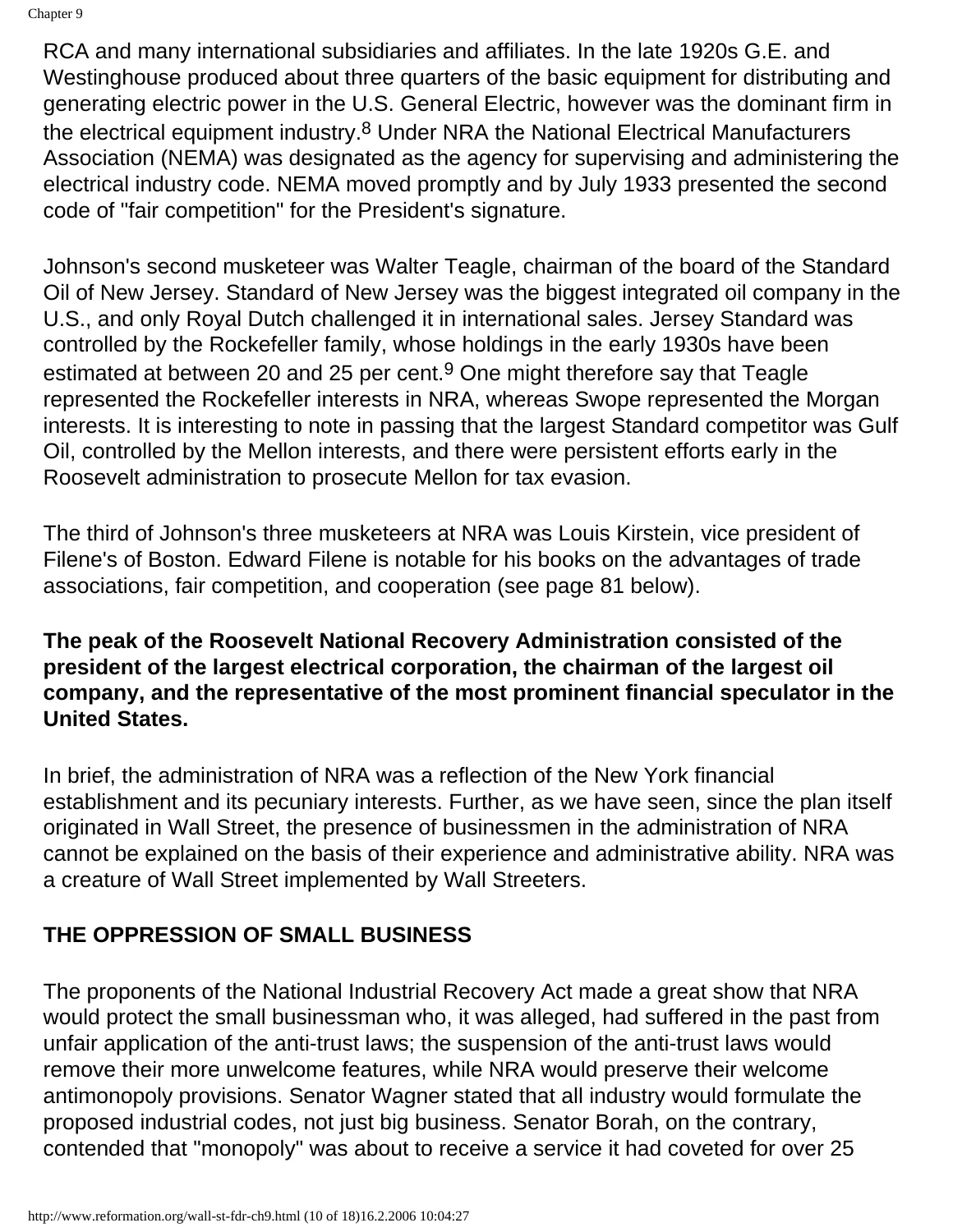years, that is, "the death of the antitrust laws" and that the NRA industrial codes "are going to be combinations or contracts in restraint of trade, or it would not be necessary to suspend the antitrust laws." Senator Borah also pointedly accused Senator Wagner of betraying the legitimate businessman for the sake of Wall Street:

The elder Rockefeller did not need any criminal law to aid him when he was building up his wealth. He destroyed the independents everywhere; he scattered them to the four winds; he concentrated his great power. But the Senator would not only give to the combines all the power to write their code, but would give them the power to indict and prosecute the man who violated the code, although he might be pursuing a perfectly legitimate business.

Mr. President, I do not care how much we strengthen, how much we build up, how much we buttress the antitrust law; I object to a suspension in any respect whatever, because I know that when those laws are suspended, we give these 200 non banking corporations, which control the wealth of the United States, a stupendous power, which can never be controlled except through the criminal laws enforced by the courts.10

Senator Borah then cited Adam Smith (see p. 99) to effect, pointing out that no definition of fair competition was in the bill and that codes of fair competition would degenerate into the dictates of the major corporations. Similarly, Senator Gore pointed to the possibility that the President could require all members of an industry to be licensed and that this meant that the President could revoke a license at his pleasure, an obvious infringement on due process of law and basic property rights:

SENATOR GORE. Could the President revoke that license at this pleasure? SENATOR WAGNER. Yes, for a violation of the code imposed by the Federal Government.

SENATOR GORE. On what sort of hearing?

SENATOR WAGNER. After a hearing. It is provided that a hearing may be had, before a license can be revoked.

SENATOR GORE. That is something that really affects the life and death of a particular industry or enterprise, if he has the power to revoke the license. SENATOR WAGNER. Yes; it is a sanction.

SENATOR GORE. What I wanted to ask you. Senator, is this: Do you think you could place that power in the hands of an executive officer?

SENATOR WAGNER. I do, in the case of an emergency.

SENATOR GORE. To exterminate an industry?

SENATOR WAGNER. All of these powers, of course, are lodged in one individual, and we have just got to rely upon him to administer it fairly and justly. We had the same sort of power during the war.

SENATOR GORE. I know that, and Mr. Hoover, if I may use these words,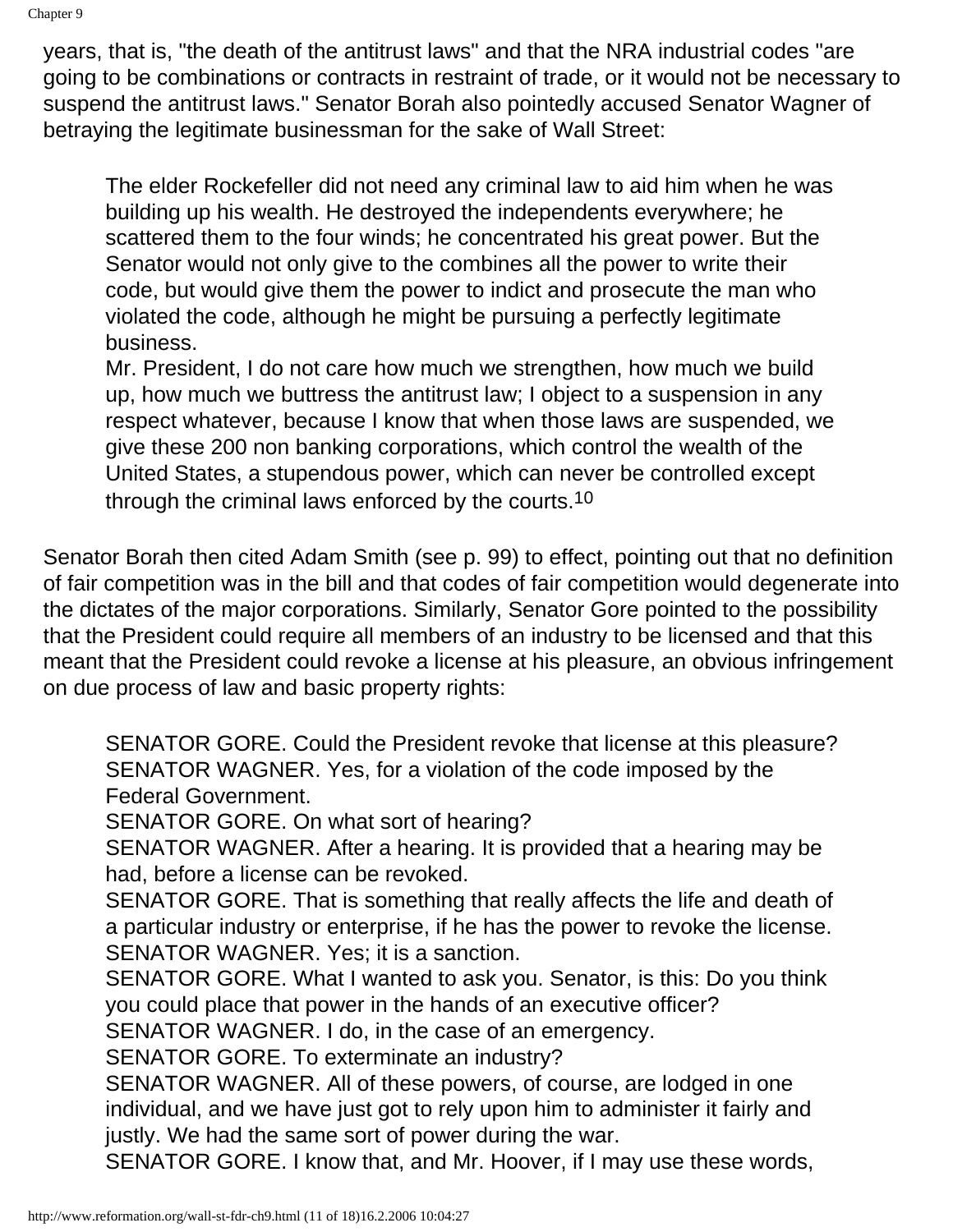put free-born American citizens out of business without trial by jury. SENATOR WAGNER. The philosophy of this bill is to encourage voluntary action and initiative on the part of industry, and I doubt whether or not these compulsory methods will be used at all except on very rare occasions; but if you are going to lift the standard, you have got to have some sanctions in order to enforce the code that may be adopted.

SENATOR GORE. I understand, but if you are going to carry out this system you have to have power to carry it out. My point is why in a free country a free man ought to be required to take out a license to engage in legitimate industry, and why somebody under our constitutional system should be given the power to destroy the value of his property, which you do when you bring about a situation where he cannot operate. That seems to me approaching the point of taking property without due process of law.<sup>11</sup>

When we examine the results of the N.I.R.A., even a few short months after passage of the bill, we find that these Senatorial fears were fully justified and that President Roosevelt had abandoned the small businessman of the United States to the control of Wall Street. Many industries were dominated by a few major firms, in turn under control of Wall Street investment houses. These major firms were dominant, through the three musketeers, in establishing the NRA codes. They had the most votes and could and did set prices and conditions ruinous to smaller firms.

The iron and steel industry is a good example of the manner in which large firms dominated the NRA code. In the 1930s two leading companies, United States Steel, with 39 per cent, and Bethlehem Steel, with 13.6 per cent, controlled over half of the country's steel ingot capacity. The board of U.S. Steel included J.P. Morgan and Thomas W. Lamont, as well as chairman Myron C. Taylor. The board of Bethlehem included Percy A. Rockefeller and Grayson M-P. Murphy of Guaranty Trust, whom we shall meet again in Chapter 10.

In 1930 the largest stockholders of U.S. Steel were George F. Baker and George F. Baker, Jr., with combined shares of 2000 preferred and107,000 common; Myron C. Taylor head of the Finance Committee of U.S. Steel owned 27,800 shares of common; J. P. Morgan held 1261 shares; and James A. Farrell had title to 4850 shares of preferred stock. These men were also substantial Presidential campaign contributors. For example, in Hoover's 1928 campaign they contributed

| J.P. Morgan Company\$42,500 |  |
|-----------------------------|--|
|                             |  |
|                             |  |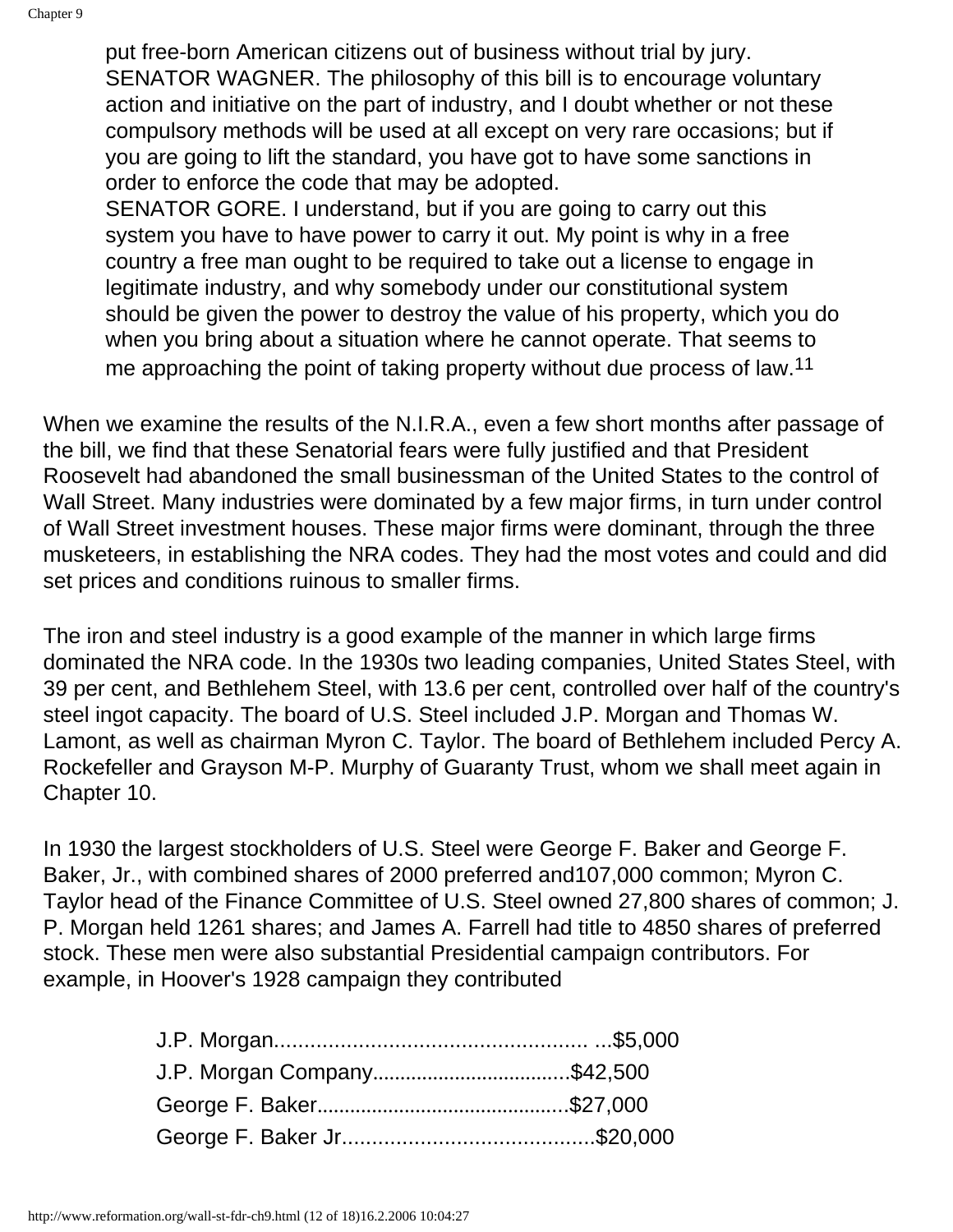Myron C. Taylor..................................................\$25,00

In the NRA, we find that U.S. Steel and Bethlehem Steel effectively controlled the whole industry by virtue of their votes in the industrial codes; of a total of 1428 votes, these two companies alone were allowed a total of 671 votes, or 47.2 per cent, perilously close to outright control and with undoubted ability to find an ally among the smaller but still significant companies.

| Company <sup>12</sup>        | Votes in Code Authority | Percentage of Total |
|------------------------------|-------------------------|---------------------|
| U.S. Steel                   | 511                     | 36.0                |
| <b>Bethlehem Steel</b>       | 160                     | 11.2                |
| <b>Republic Steel</b>        | 86                      | 6.0                 |
| <b>National Steel</b>        | 81                      | 5.7                 |
| Jones and Laughlin           | 79                      | 5.5                 |
| Youngstown Sheet & Tube      | 74                      | 5.1                 |
| <b>Wheeling Steel</b>        | 73                      | 5.1                 |
| <b>American Rolling Mill</b> | 69                      | 4.8                 |
| <b>Inland Steel</b>          | 51                      | 3.6                 |
| <b>Crucible Steel</b>        | 38                      | 2.7                 |
| <b>McKeesport Tin Plate</b>  | 27                      | 1.9                 |
| <b>Allegheny Steel</b>       | 21                      | 1.5                 |
| Spang-Chalfant               | 17                      | 1.2                 |
| <b>Sharon Steel Hoop</b>     | 16                      | 1.1                 |
| <b>Continental Steel</b>     | 16                      | 1.1                 |

## **NRA-Voting Strength in the Iron and Steel Industry Code**

Source: NRA Report Operation of the Basing Point System in the Iron and Steel Industry.

Although U.S. Steel and Bethlehem were the major units in the iron and steel industry before passage of the NRA, they were unable to control competition from numerous smaller firms. After the passage of NIRA, these two firms were able, through their dominance of the code system, also to dominate the iron and steel industry. John D. Rockefeller organized the Standard Oil trust in 1882 but, as a result of court orders under the Sherman Act, the cartel was dissolved into 33 independent companies. In 1933 these companies were still controlled by the Rockefeller family interests; the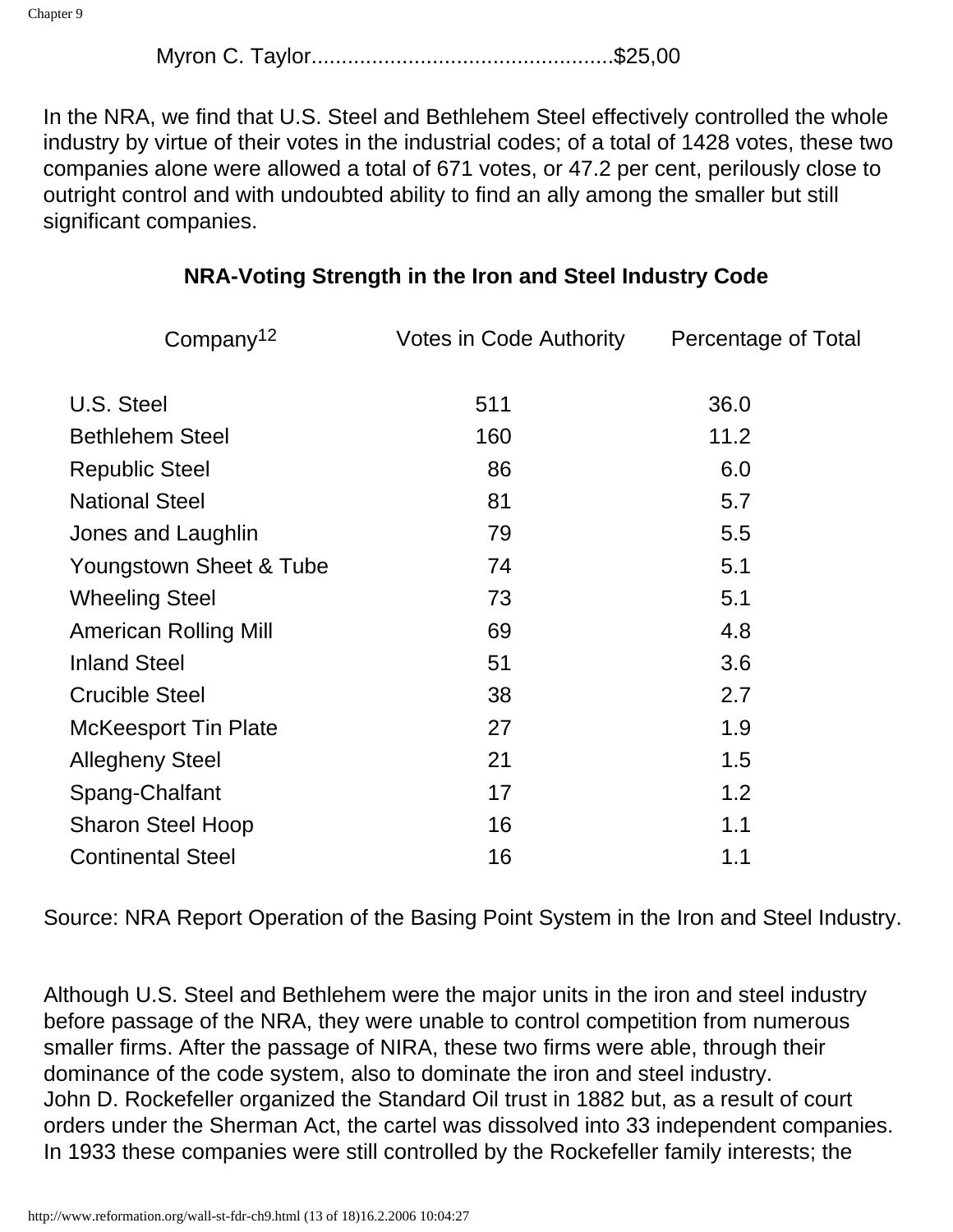Sherman Act was more shadow than substance:

| Company                           | Net income (1930) in Million \$\$ |
|-----------------------------------|-----------------------------------|
| <b>Standard Oil of New Jersey</b> | 5/                                |
| Standard Oil of Indiana           | 46                                |
| Standard Oil of California        | 46                                |
| Standard Oil of New York          | 16                                |

Offices of the "independent" Standard companies continued to be located at Rockefeller headquarters, at this time at 25 and 26 Broadway. During the 1920s new capital entered, and there was a relative shift in the importance of the various Standard Oil companies. By the time of the New Deal the largest single unit was Standard Oil of New Jersey, in which the Rockefeller interests held a 20 to 25 per cent interest. The president of New Jersey Standard, Walter S. Teagle, became one of the three musketeers of NRA. When we look at the auto industry in 1930 we find that two companies, Ford and General Motors, sold about three quarters of the cars produced in the United States. If we include Chrysler, the three companies sold about five sixths of all U.S. automobiles produced:

| cent |  |
|------|--|
| cent |  |
| cent |  |

Under its founder, Henry Ford, the Ford Motor Company had little use for politics, although James Couzens, one of the original Ford stockholders, later became Senator from Michigan. Ford maintained its executive offices in Dearborn, Michigan and only a sales office in New York. Ford was also vehemently anti-NRA and anti-Wall Street, and Henry Ford is notable by reason of his absence from the lists of contributors to Presidential campaigns.

On the other hand, General Motors was a creature of Wall Street. The firm was controlled by the J.P. Morgan firm; the chairman of the board was Pierre S. Du Pont, of the Du Pont Company, which in 1933 had about a 25 per cent interest in General Motors. In 1930 the General Motors board comprised Junius S. Morgan, Jr. and George Whitney of the Morgan firm; directors from the First National Bank and Bankers Trust; seven directors from Du Pont; and Owen D. Young of General Electric.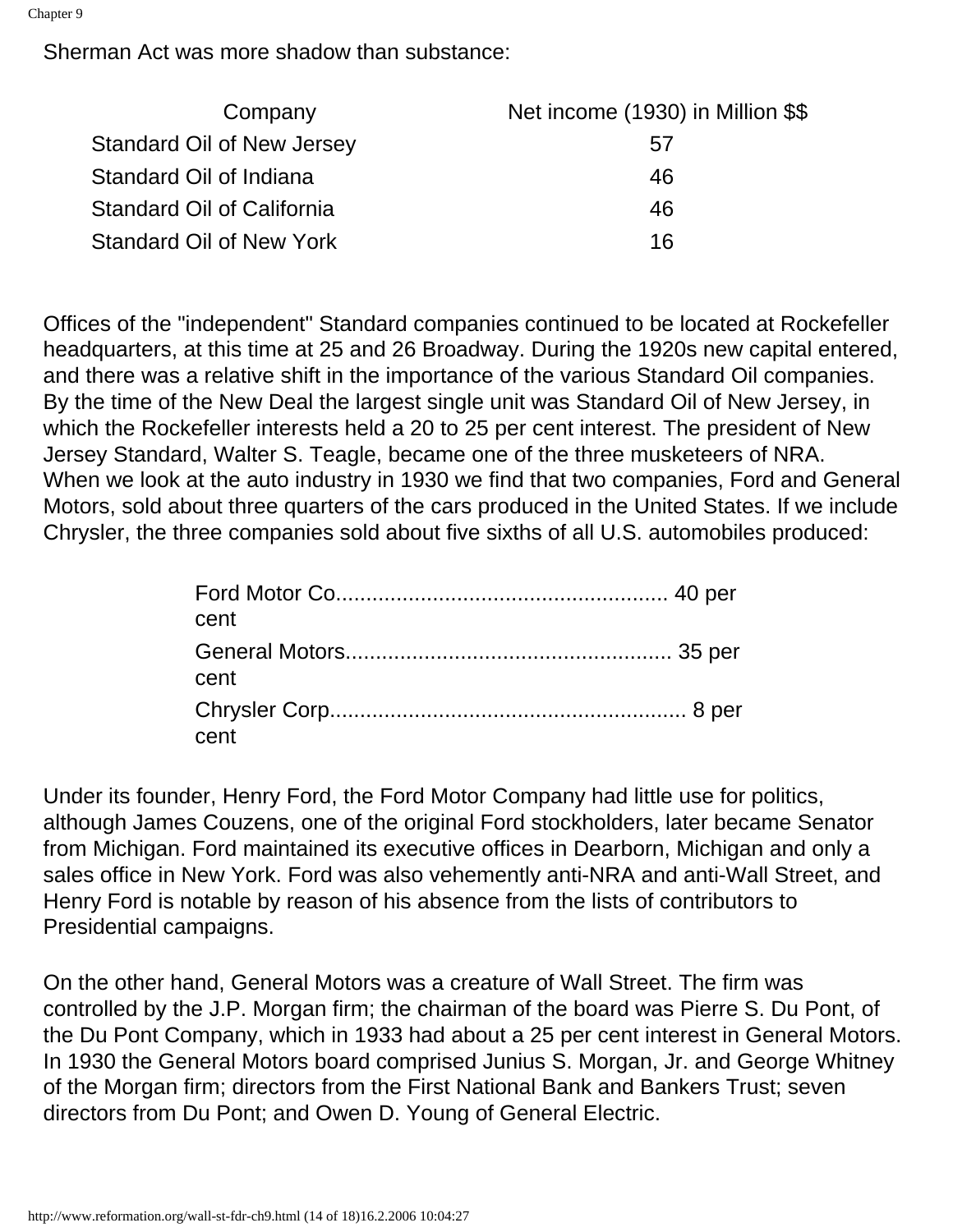Chapter 9

Another example is the International Harvester Company, in 1930 under its president Alexander Legge the giant of the agricultural equipment industry. Legge was part of the NRA. The agricultural equipment combination was formed in 1920 by the J.P. Morgan Company and controlled about 85 per cent of the total production of harvesting machines in the United States. In 1930, the firm was still dominant in the industry:

| Company                                  | <b>Assets</b>        | Percentage of Market |
|------------------------------------------|----------------------|----------------------|
| International Harvester (11<br>Broadway) | \$384 million (1929) | 60                   |
| Deere & Co.                              | \$107                | 17                   |
| J.I. Case                                | \$55                 | 8                    |
| <b>Others</b>                            | \$100                | 15                   |
| <b>Total</b>                             | \$646 million        | 100                  |

In 1930 at least 80 large companies were mining bituminous coal in the United States; of these, two—Pittsburgh Coal and Consolidation Coal—were dominant. Pittsburgh Coal was under control of the Pittsburgh banking family, the Mellons. Consolidation Coal was largely owned by J.D. Rockefeller, who owned 72 per cent of the preferred and 28 per cent of the common stock. Both the Mellons and the Rockefellers were heavy political contributors. Similarly, anthracite production was concentrated in the hands of the Reading Railroad, which mined 44 per cent of U.S. hard coal. Reading was controlled by the Baltimore and Ohio Railroad, which held 66 per cent of its stock, and the chairman of B & 0 was E.T. Stotesbury, a partner in the Morgan firm.

When we look at machine-building firms in the United States in 1930, we find that the largest by far was General Electric—and president Swope of G.E. was intimately connected with NRA.

## **Major Machine Building Firms (1929)**

| Firm                                                                   | Assets in<br><b>Millions</b> | Profits (1929) in<br><b>Millions</b> | Sales (1929) in<br><b>Millions</b> |
|------------------------------------------------------------------------|------------------------------|--------------------------------------|------------------------------------|
| General Electric, 120<br><b>Broadway</b>                               | \$500                        | \$71                                 | \$415.3                            |
| <b>American Radiator &amp;</b><br>Standard Sanitary, 40 W.<br>40th St. | 226                          | 20                                   |                                    |
| Westinghouse Electric, 150<br><b>Broadway</b>                          | 225                          | 27                                   | 216.3                              |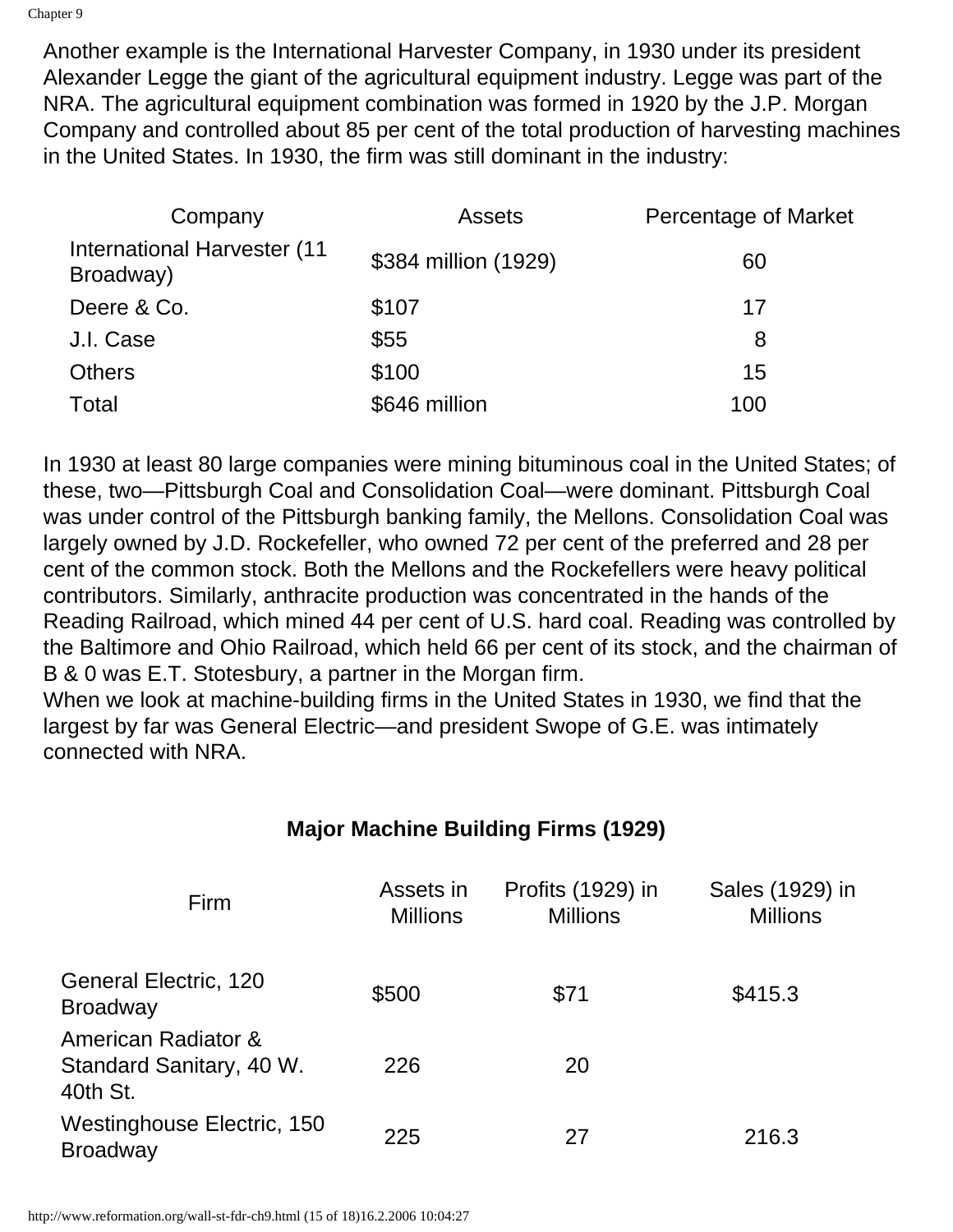| Baldwin Locomotive, 120<br><b>Broadway</b>             | 100 | 3    | 40 |
|--------------------------------------------------------|-----|------|----|
| American Locomotive, 30<br>Church St.                  | 106 | 7    |    |
| American Car & Foundry, 30<br>Church St.               | 120 | 2.7  |    |
| <b>International Business</b><br>Machines, 50 Broadway | 40  | 6.7  |    |
| Otis Elevator, 260 11th<br>Avenue                      | 57  | 8    |    |
| <b>Crane Company</b>                                   | 116 | 11.5 |    |

As we glance down the list we note that American Car & Foundry (whose president, Woodin, became Secretary of the Treasury under Roosevelt), American Radiator & Standard, and Crane Company were all prominent contributors to FDR.

Given this dominant influence of large firms in the NRA and the Roosevelt administration, it is not surprising that NRA was administered in a manner oppressive to small business. Even in the brief life of NRA, until it was declared unconstitutional, we find evidence of oppression: witness the complaints by small business in the industries we have discussed compared to other industries in small business with many more units:

| Industry                           | Numbers of Complaints of Oppression (January-April<br>1934) |  |
|------------------------------------|-------------------------------------------------------------|--|
|                                    | <b>Major Industry</b>                                       |  |
| Iron and Steel                     | 66                                                          |  |
| Investment<br><b>Banking</b>       | 47                                                          |  |
| Petroleum                          | 60                                                          |  |
| <b>Electrical</b><br>Manufacturing | 9                                                           |  |
|                                    | <b>Small Business</b>                                       |  |
| Cleaning and<br><b>Dyeing</b>      | 31                                                          |  |
| <b>Ice</b>                         | 12                                                          |  |
| Printing                           | 22                                                          |  |
| <b>Boot and Shoes</b>              | 10                                                          |  |
| Laundry                            | 9                                                           |  |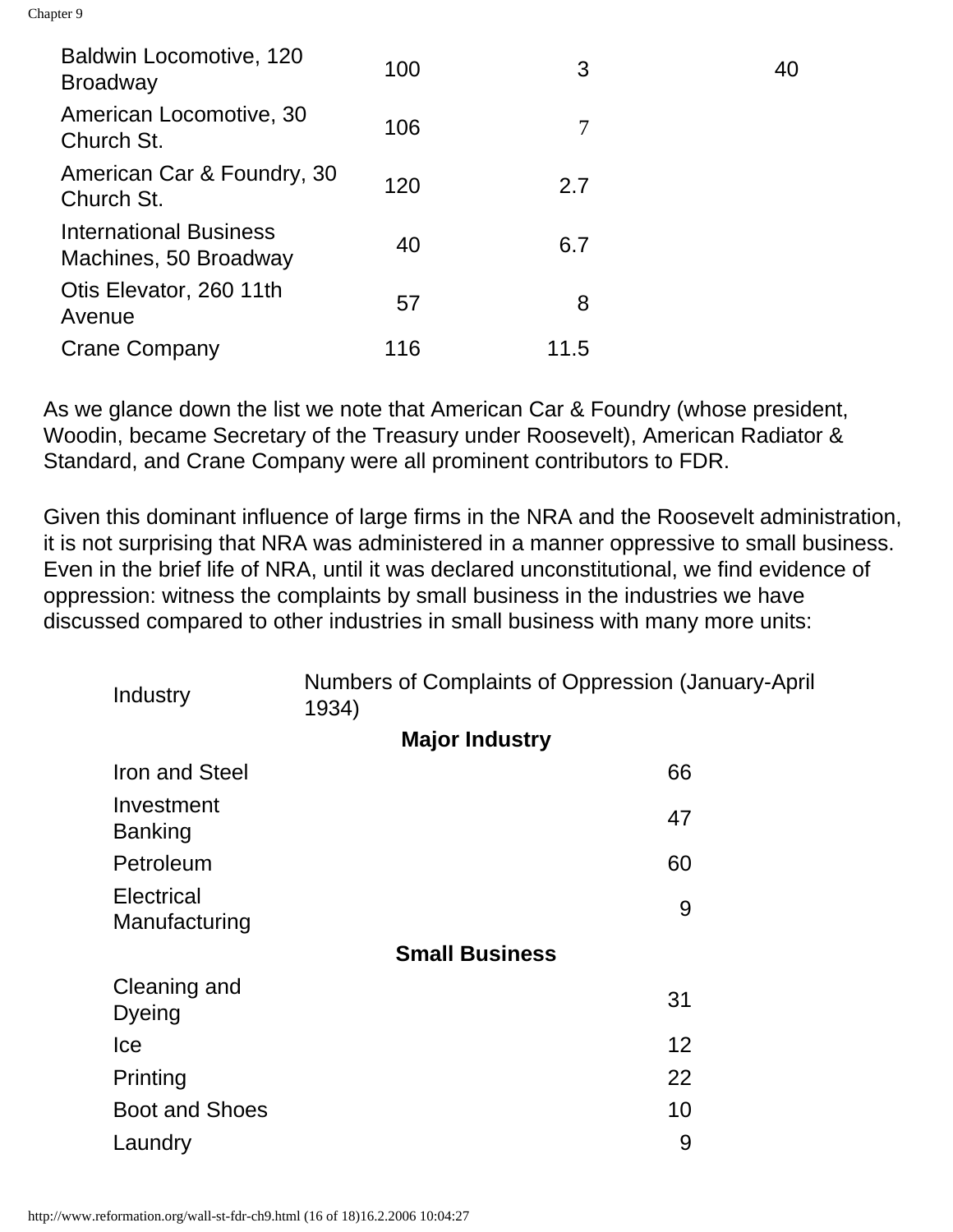Source: Roos, NRA Economic Planning, p. 411, from unpublished NRA data.

### Footnotes

1. See Appendix A for the full text.

2. Senator Huey P. Long, Congressional Record, June 8, 1933, p. 5250.3. Charles F. Ross, NRA Economic Planning (Indianapolis: The Principia Press 1937), p. 37.

4. Should the reader wish to pursue the explanation for this pervasive inability to see the obvious, he could start in no better place than Ludwig von Mises, The Anti-Capitalistic Mentality (New York; Van Nostrand, 1956).

5. "A Socialist Looks at the Swope Plan," The Nation, Oct. 7, 1931, p. 358.

6. Ibid., p. 357.

7. Hugh S. Johnson, The Blue Eagle from Egg to Earth, op. cit., p. 217.

8. For more information see Harry W. Laidler, Concentration of Control in American Industry (New York: Crowell, 1931), Chapter XV.

9. Ibid., p. 20.

10. Congressional Record, 1933, p. 5165.

11. United States Senate, National Industrial Recovery, Hearings before Committee on Finance, 73rd Congress, 1st Session, S.17and H.R. 5755 (Washington: Government Printing Office, 1933), p. 5.

12. In addition, the following smaller firms had votes: Acme Steel (9), Granite City Steel (8), Babcock and Wilcox (8), Alan Wood (7), Washburn Wire (7), Interlake Iron (7), Follansbee Bros. (6), Ludlum Steel (6), Superior Steel (6), Bliss and Laughlin (6), Laclede Steel (5), Apollo Steel (5), Atlantic Steel (4), Central Iron and Steel (4), A.M. Byers Company (4), Sloss-Sheffield (4), Woodward Iron (3), Firth-Sterling (2), Davison Coke and Iron (2), Soullin Steel (1), Harrisburg Pipe (1), Eastern Rolling Mill (1), Michigan Steel Tube (1), Milton Manufacturing Company (1), and Cranberry Furnace (1).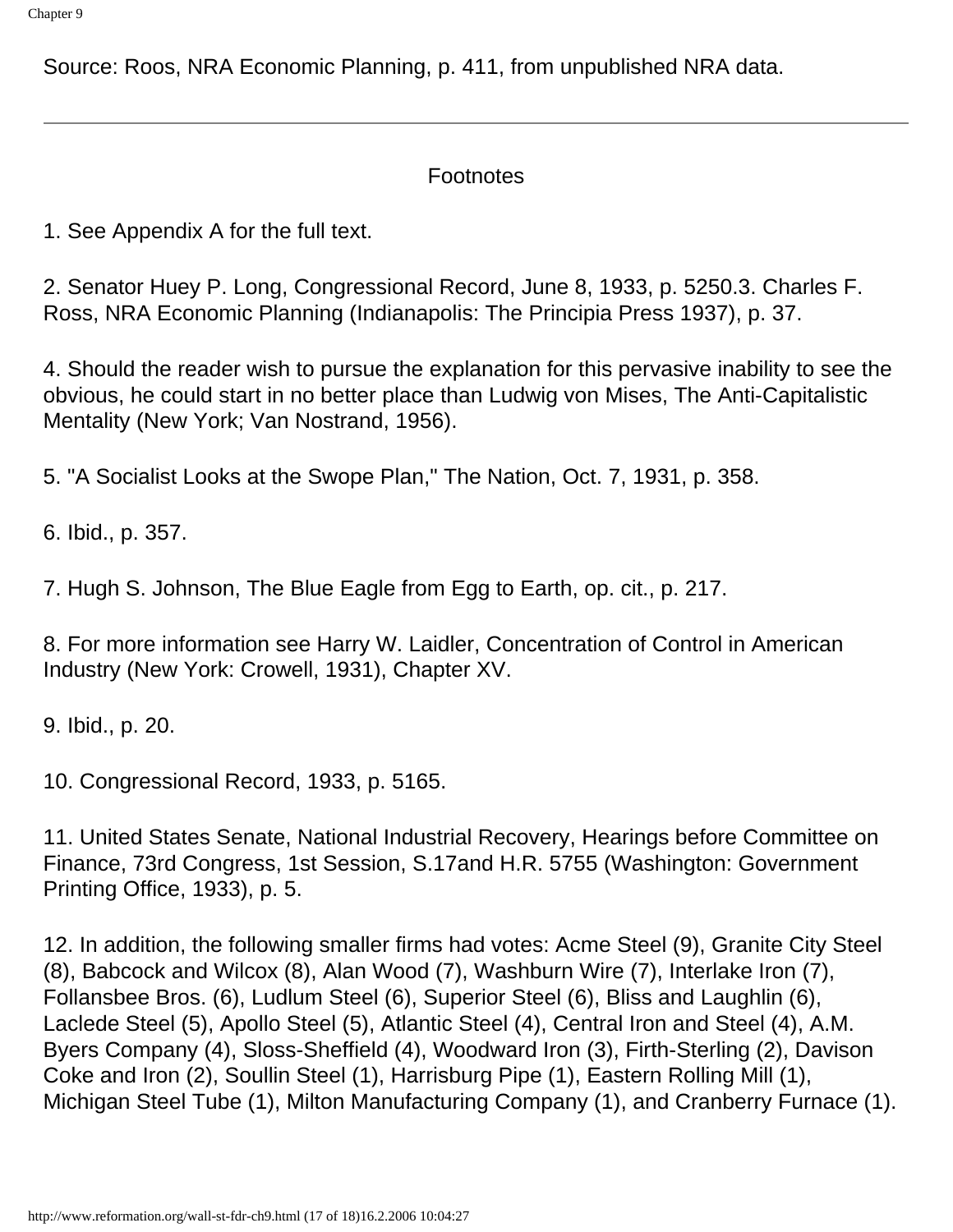# CHAPTER 10

### **FDR; Man on the White Horse**

**In the last few weeks of the committee's official life it received evidence showing that certain persons had made an attempt to establish a fascist organization in this country. There is no question that these attempts were discussed, were planned, and might have been placed in execution when and if the financial backers deemed it expedient....** 

**This committee received evidence from Maj. Gen. Smedley D. Butler (retired), twice decorated by the Congress of the United States . . . your committee was able to verify all the pertinent statements made by General Butler....**

John W. McCormack, Chairman, Special Committee on Un-American Activities, House of Representatives, February 15, 1935.

Just before Christmas 1934, news of a bizarre plot to install a dictator in the White House surfaced in Washington and New York, and the story—one of unparalleled significance was promptly smothered by Congress and the establishment press.<sup>1</sup>

On November 21, 1934 The New York Times printed the first portion of the Butler story as told to the House Un-American Activities Committee, giving it front-page treatment and an intriguing lead paragraph:

A plot of Wall Street interests to overthrow President Roosevelt and establish a fascist dictatorship, backed by a private army of 500,000 exsoldiers and others, was charged by Major Gen. Smedley D. Butler, retired Marine Corps officer. . . .

The New York Times report added that General Butler, ". . . had told friends . . . that General Hugh S. Johnson, former NRA administrator, was scheduled for the role of dictator, and J.P. Morgan & Co. as well as Murphy & Co. were behind the plot."

After this promising opening, The New York Times reporting gradually faded away and finally disappeared. Fortunately, enough information has since surfaced to demonstrate that the Butler Affair or the Plot to Seize the White House is an integral part of our story of FDR and Wall Street.

## **GRAYSON M-P. MURPHY COMPANY, 52 BROADWAY**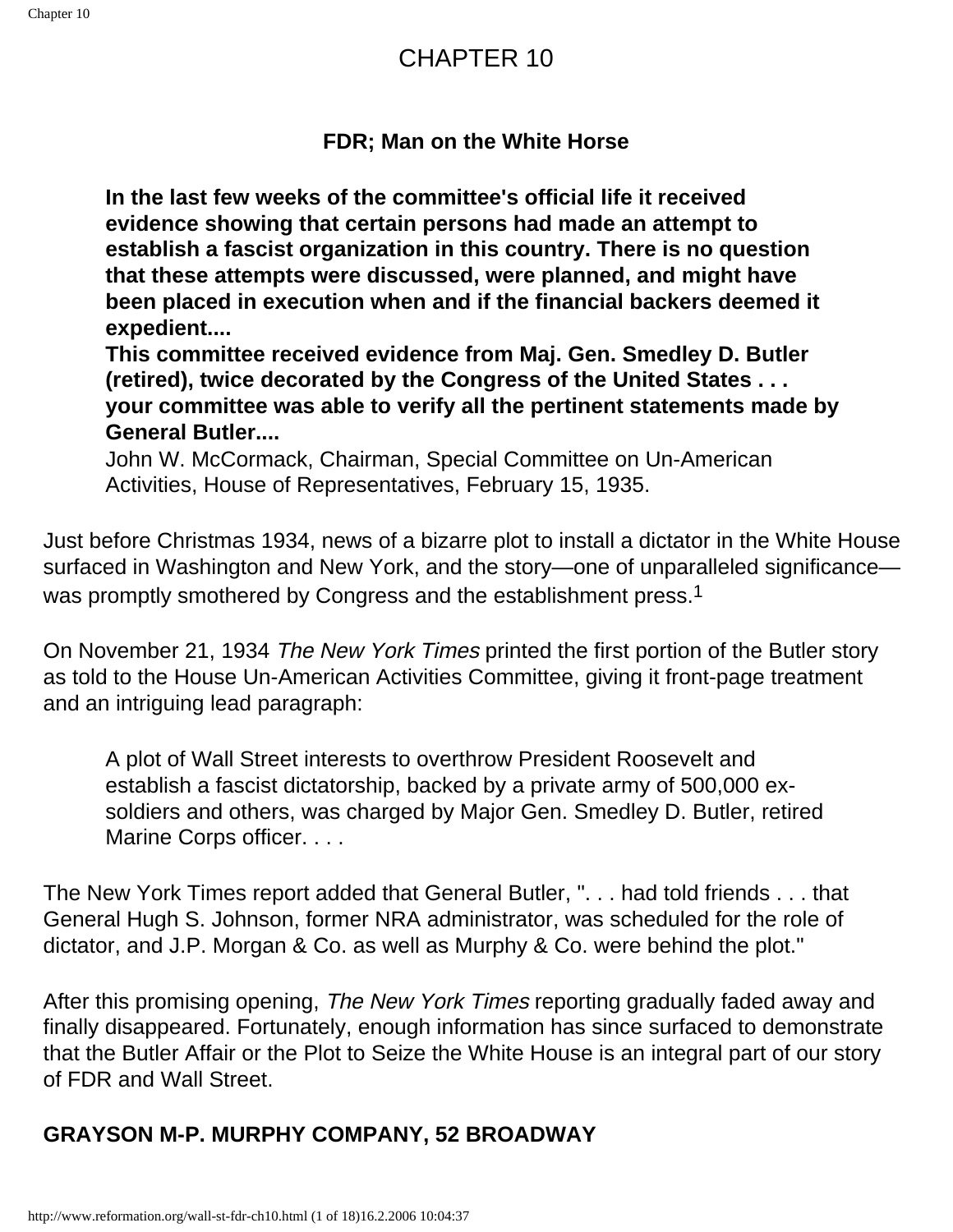Chapter 10

The central figure in the plot was Major General Smedley Darlington Butler, a colorful, popular, widely known Marine Corps officer, twice decorated with the Congressional Medal of Honor and a veteran of 33 years of military service. General Butler testified in 1934 to the McCormack-Dickstein Committee investigating Nazi and Communist activities in the United States that a plan for a White House dictatorship was outlined to him by two members of the American Legion: Gerald C. MacGuire, who worked for Grayson M-P. Murphy & Co., 52 Broadway, New York City, and Bill Doyle, whom Butler identified as an officer of the American Legion. General Butler testified that these men wanted to "unseat the Royal Family in control of the American Legion at the Convention to be held in Chicago, and [were] very anxious to have me take part in it." A scheme was outlined to General Butler: he was to come before the convention as a legion delegate from Honolulu; there would be two or three hundred American Legion members in the audience; and "these planted fellows were to begin to cheer and start a stampede and yell for a speech, then I was to go to the platform and make a speech."

The prepared speech was to be written by Morgan associate John W. Davis. To prove his Wall Street financial backing, MacGuire showed General Butler a bank book listing deposits of \$42,000 and \$64,000 and mentioned that their source was Grayson M-P. Murphy, director of Guaranty Trust Company and other Morgan-controlled companies. A millionaire banker, Robert S. Clark, with offices in the Stock Exchange Building at 11 Wall Street, was also involved.

Robert Clark was incidentally known to General Butler from his China campaign days. MacGuire and Doyle also offered Butler a substantial sum to make a similar speech before the convention of the Veterans of Foreign Wars at Miami Beach. According to MacGuire, his group had investigated the background of Mussolini and Italian fascism, Hitler's organization in Germany, and the Croix de Feu in France and hinted that it was time to establish a similar organization in the United States. General Butler testified to the Congressional committee about MacGuire's statement in the following words:

He said, "The time has come now to get the soldiers together." "Yes," I said, "I think so, too." He said, "I went abroad to study the part that the veteran plays in the various set-ups of the governments that they have abroad. I went to Italy for 2 or 3 months and studied the position that the veterans of Italy occupy in the Fascist set-up of Government, and I discovered that they are the background of Mussolini. They keep them on the pay rolls in various ways and keep them contented and happy; and they are his real backbone, the force on which he may depend, in case of trouble, to sustain him. But that set-up would not suit us at all. The soldiers of America would not like that. I then went to Germany to see what Hitler was doing, and his whole strength lies in organizations of soldiers, too. But that would not do. I looked into the Russian business. I found that the use of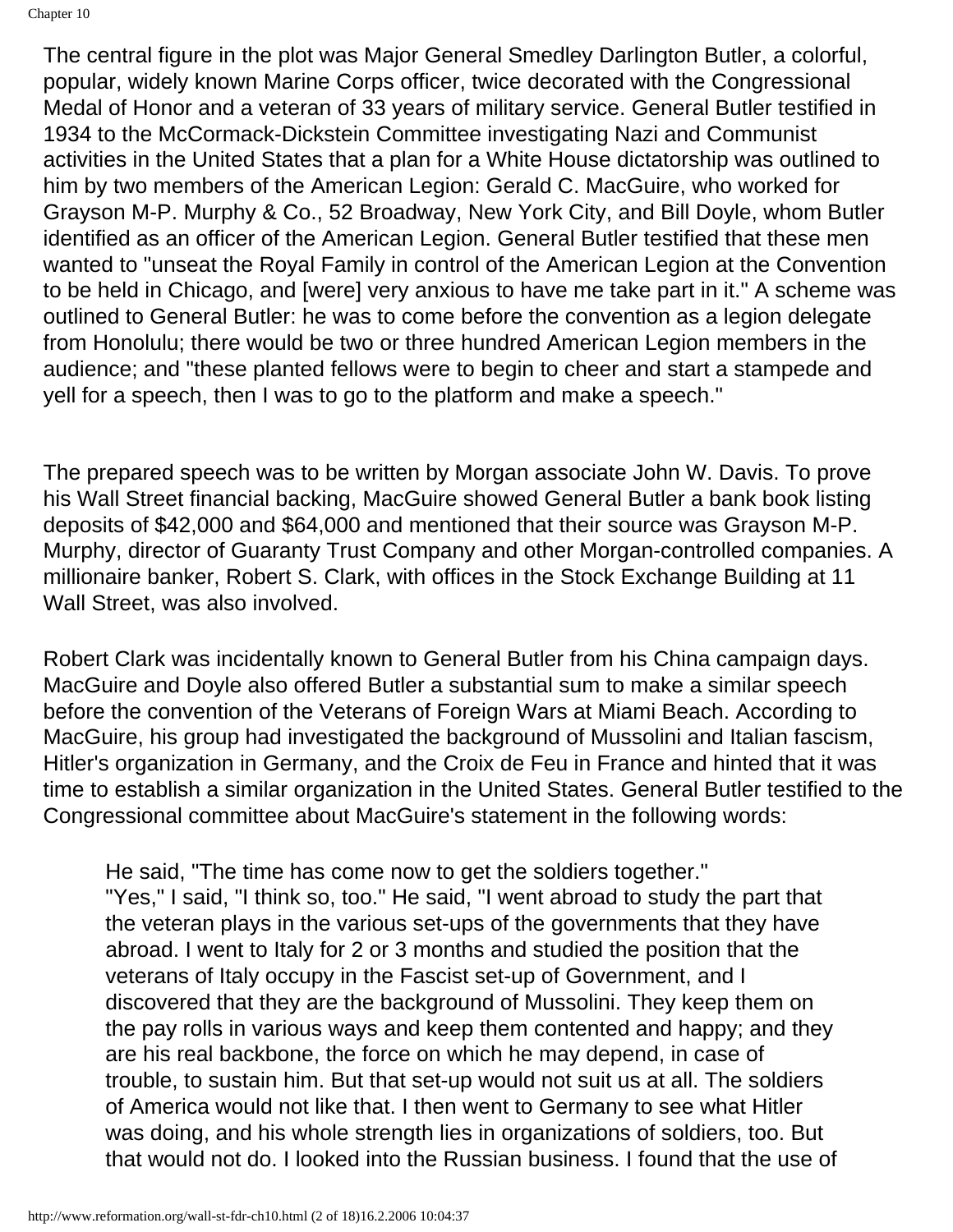the soldiers over there would never appeal to our men. Then I went to France, and I found just exactly the organization we are going to have. It is an organization of super soldiers." He gave me the French name for it, but I do not recall what it is. I never could have pronounced it, anyhow. But I do know that it is a super organization of members of all the other soldiers' organizations of France, composed of noncommissioned officers and officers. He told me that they had about 500,000 and that each one was a leader of 10 others, so that it gave them 5,000,000 votes. And he said, "Now, that is our idea here in America—to get up an organization of that kind."2

What would be the objective of this super organization? According to the previously cited New York Times,<sup>3</sup> General Butler is reported to have testified that the affair was an attempted coup d'etat to overthrow President Roosevelt and replace him with a fascist dictator. This interpretation is repeated by Archer, Seldes, and other writers. However, this was not the accusation made by General Butler to the committee. Butler's precise statement concerning the projected organization, the use to which it was to be put when established, and the role of President Roosevelt is as follows; General Butler reported on his conversation with MacGuire:

I said, "What do you want to do with it when you get it up?"

"Well," he said, "we want to support the President."

I said, "The President does not need the support of that kind of an organization. Since when did you become a supporter of the President? The last time I talked to you you were against him."

He said, "Well, he is going to go along with us now."

"Is he?"

"Yes."

"Well, what are you going to do with these men, suppose you get these 500,000 men in America? What are you going to do with them?" "Well," he said, "they will be the support of the President."

I said, "The President has got the whole American people. Why does he want them?"

He said, "Don't you understand the set-up has got to be changed a bit? Now, we have got him—we have got the President. He has got to have more money. There is not any more money to give him. Eighty percent of the money now is in Government bonds, and he cannot keep this racket up much longer. He has got to do something about it. He has either got to get more money out of us or he has got to change the method of financing the Government, and we are going to see to it that he does not change that method. He will not change it."

I said, "The idea of this great group of soldiers, then, is to sort of frighten him, is it?"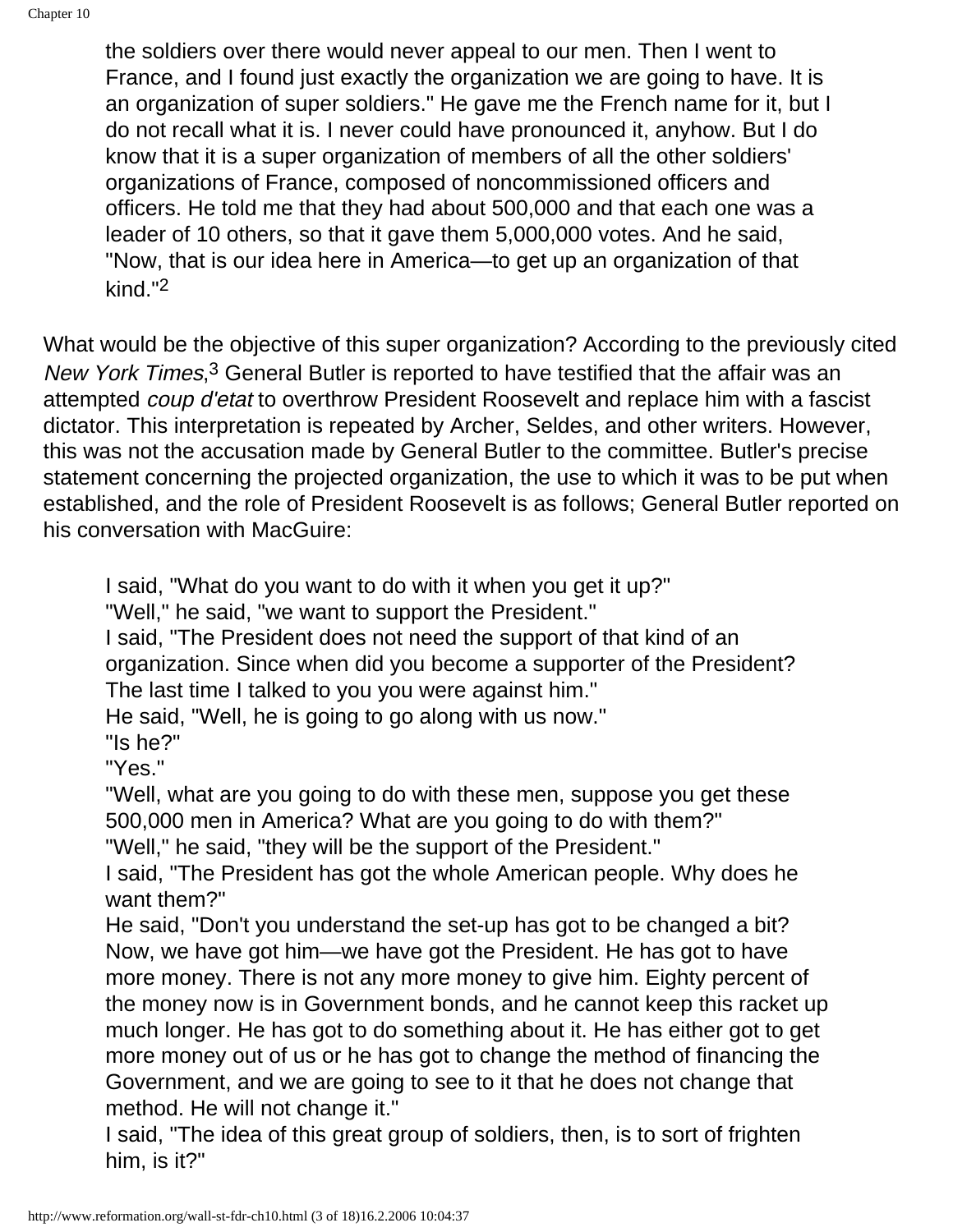"No, no, no; not to frighten him. This is to sustain him when others assault him."

I said, "Well I do not know about that. How would the President explain it?" He said: "He will not necessarily have to explain it, because we are going to help him out. Now, did it ever occur to you that the President is overworked? We might have an Assistant President, somebody to take the blame; and if things do not work out, he can drop him."

He went on to say that it did not take any constitutional change to authorize another Cabinet official, somebody to take over the details of the office take them off the President's shoulders. He mentioned that the position would be a secretary of general affairs—a sort of super secretary. CHAIRMAN [Congressman McCormack]. A secretary of general affairs? BUTLER. That is the term used by him—or a secretary of general welfare—I cannot recall which. I came out of the interview with that name in my head. I got that idea from talking to both of them, you see. They had both talked about the same kind of relief that ought to be given the President, and he said: "You know, the American people will swallow that. We have got the newspapers. We will start a campaign that the President's health is failing. Everybody can tell that by looking at him, and the dumb American people will fall for it in a second." And I could see it. They had that sympathy racket, that they were going to have somebody take the patronage off of his shoulders and take all the worries and details off of his shoulders, and then he will be like the President of France. I said, "So that is where you got this idea?"

He said: "I have been traveling around looking around. Now, about this super organization—would you be interested in heading it?"

I said, "I am interested in it, but I do not know about heading it. I am very greatly interested in it, because you know. Jerry, my interest is, my one hobby is, maintaining a democracy. If you get these 500,000 soldiers advocating anything smelling of Fascism, I am going to get 500,000 more and lick the hell out of you, and we will have a real war right at home. You know that."

"Oh, no. We do not want that. We want to ease up on the President." "Yes; and then you will put somebody in there you can run; is that the idea? The President will go around and christen babies and dedicate bridges, and kiss children. Mr. Roosevelt will never agree to that himself."

"Oh yes; he will. He will agree to that."<sup>4</sup>

In other words, the Wall Street plot was not to dispose of President Roosevelt at all, but to kick him upstairs and install an Assistant President with absolute powers. Just why it was necessary to go to the trouble of installing an Assistant President is unclear because the Vice President was in office. In any event, it was planned to run the United States with a Secretary of General Affairs, and the gullible American public would accept this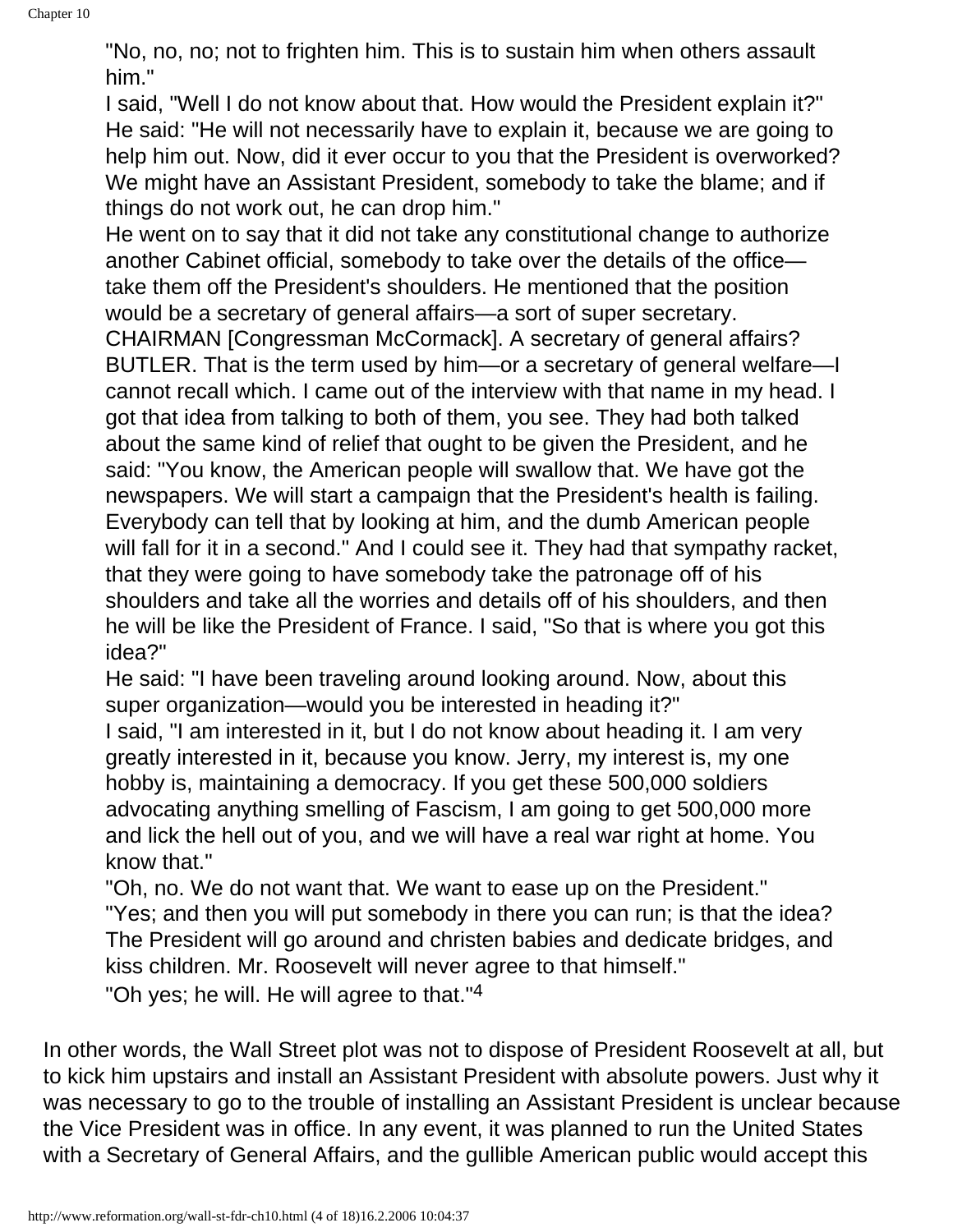Chapter 10

under the guise of necessary protection from a communist take-over.

At this point it is interesting to recall the role of many of these same financiers and financial firms in the Bolshevik Revolution—a role, incidentally, that could not have been known to General Butler5—and the use of similar Red scare tactics in the 1922 United Americans organization. Grayson M-P. Murphy was, in the early 1930s, a director of several companies controlled by the J.P. Morgan interests, including the Guaranty Trust Company, prominent in the Bolshevik Revolution, the New York Trust Company, and Bethlehem Steel, and was on the board of Inspiration Copper Company, National Aviation Corporation, Intercontinental Rubber Co., and U.S. & Foreign Securities. John W. Davis, the speech writer for General Butler, was a partner in Davis, Polk, Wardwell, Gardner & Reed of 15 Broad Street. Both Polk and Wardwell of this prestigious law firm, as well as Grayson Murphy, had roles in the Bolshevik Revolution. Further, Davis was also a co-director with Murphy in the Morgan-controlled Guaranty Trust Co. and a co director with Presidential hopeful Al Smith in the Metropolitan Life Insurance Co., as well as director of the Mutual Life Insurance Co., the U.S. Rubber Co., and American Telephone and Telegraph, the controlling unit of the Bell System.

Fortunately for history. General Butler discussed the offer with an impartial newspaper source at a very early point in his talks with MacGuire and Doyle. The McCormack-Dickstein Committee heard testimony under oath from this confidant, Paul Comley French. French confirmed the facts that he was a reporter for The Philadelphia Record and the The New York Evening Post and that General Butler had told him about the plot in September 1934. Subsequently, on September 13,1934 French went to New York and met with MacGuire. The following is part of French's statement to the Committee:

MR. FRENCH. [I saw] Gerald P. MacGuire in the offices of Grayson M.-P. Murphy & Co., the twelfth floor of 52 Broadway, shortly after 1 o'clock in the afternoon. He has a small private office there and I went into his office. I have here some direct quotes from him. As soon as I left his office I got to a typewriter and made a memorandum of everything that he told me. "We need a Fascist government in this country," he insisted, "to save the Nation from the communists who want to tear it down and wreck all that we have built in America. The only men who have the, patriotism to do it are the soldiers and Smedley Butler is the ideal leader. He could organize a million men over night." During the conversation he told me he had been in Italy and Germany during the summer of 1934 and the spring of 1934 and had made an intensive study of the background of the Nazi and Fascist movements and how the veterans had played a part in them. He said he had obtained enough information on the Fascist and Nazi movements and of the part played by the veterans, to properly set up one in this country. He emphasized throughout his conversation with me that the whole thing was tremendously patriotic, that it was saving the Nation from communists,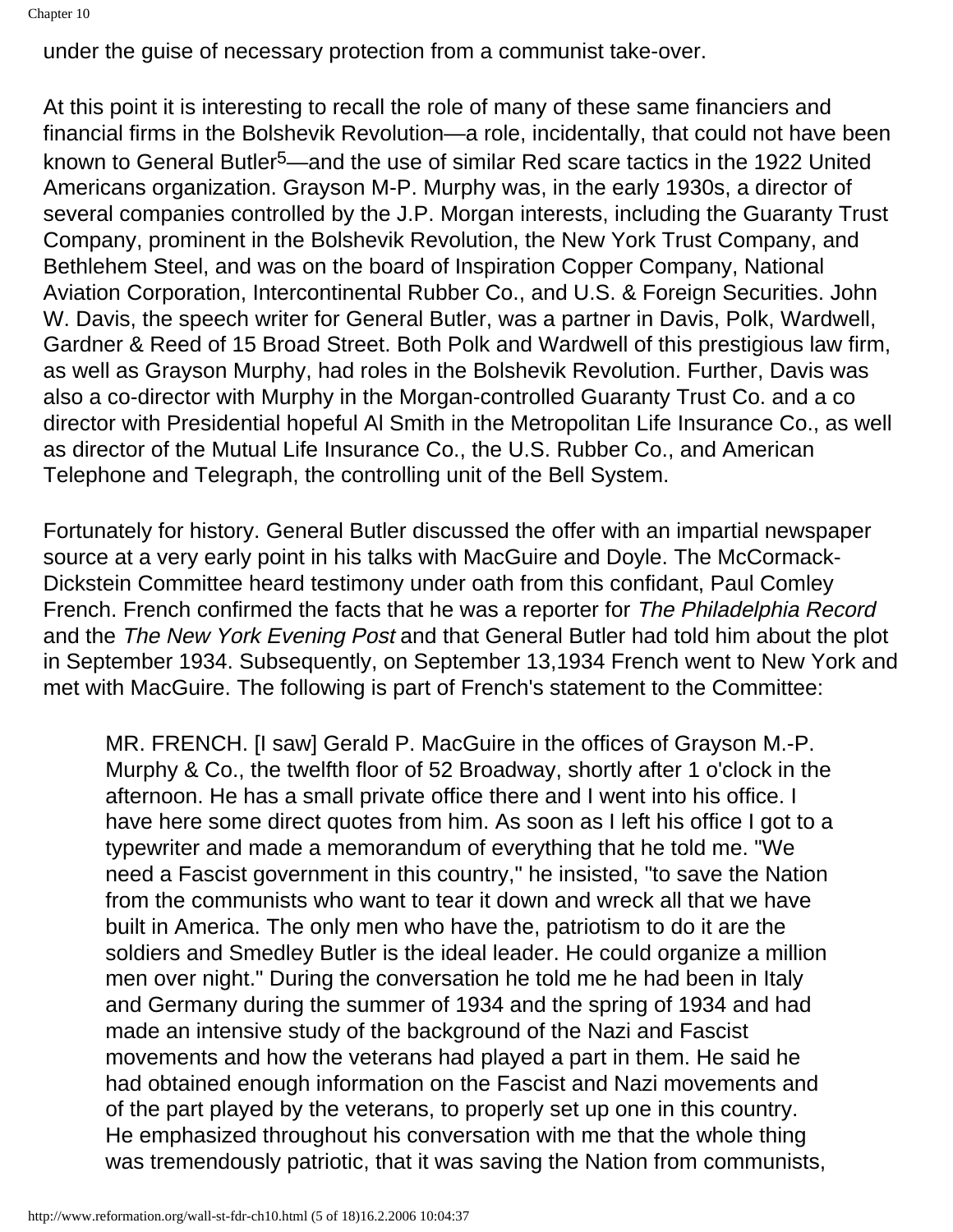and that the men they deal with have that crackbrained idea that the Communists are going to take it apart. He said the only safeguard would be the soldiers. At first he suggested that the General organize this outfit himself and ask a dollar a year dues from everybody. We discussed that, and then he came around to the point of getting outside financial funds, and he said that it would not be any trouble to raise a million dollars. During the course of the conversation he continually discussed the need of a man on a white horse, as he called it, a dictator who would come galloping in on his white horse. He said that was the only way; either through the threat of armed force or the delegation of power, and the use of a group of organized veterans, to save the capitalistic system.

He warmed up considerably after we got under way and he said, "We might go along with Roosevelt, and then do with him what Mussolini did with the King of Italy." It fits in with what he told the general [Butler], that we would have a Secretary of General Affairs, and if Roosevelt played ball, swell; and if he did not, they would push him out.6

## **ACKSON MARTINDELL, 14 WALL STREET**

The sworn testimony of General Smedley Butler and Paul French in the committee hearings has a persistent thread. General Butler rambled from time to time, and some parts of his statement are vague, but there is obviously a lot more to the story than an innocent gathering of American Legion members into a super organization. Is there any independent evidence to confirm General Butler and Paul French? Unknown to both Butler and French, Guaranty Trust had been involved in Wall Street maneuverings in the Bolshevik Revolution in 1917, so indicating at least a predisposition to mix financial business with dictatorial politics; two of the persons involved in the plot were directors of Guaranty Trust. Also, before the hearings were abruptly halted, the committee heard evidence from an independent source, which confirmed many details recounted by General Butler and Paul French. In December 1934 Captain Samuel Glazier, Commanding Officer of the CCC Camp at Elkridge, Maryland,7 was called before the committee.

On October 2, 1934, testified Captain Glazier, he had received a letter from A.P. Sullivan, Assistant Adjutant General of the U.S. Army, introducing a Mr. Jackson Martindell, "who will be shown every courtesy by you." This letter was sent to Glazier by command of Major General Malone of the U.S. Army. Who was Jackson Martindell? He was a financial counsel with offices at 14 Wall Street, previously associated with Stone & Webster & Blodget, Inc., investment bankers of 120 Broadway, and with Carter, Martindell & Co., investment bankers at 115 Broadway.<sup>8</sup> Martindell was a man of substance, living according to The New York Times, ". . . in the centre of a beautiful sixty acre estate" that he had bought from Charles Pfizer,<sup>9</sup> and was sufficiently influential for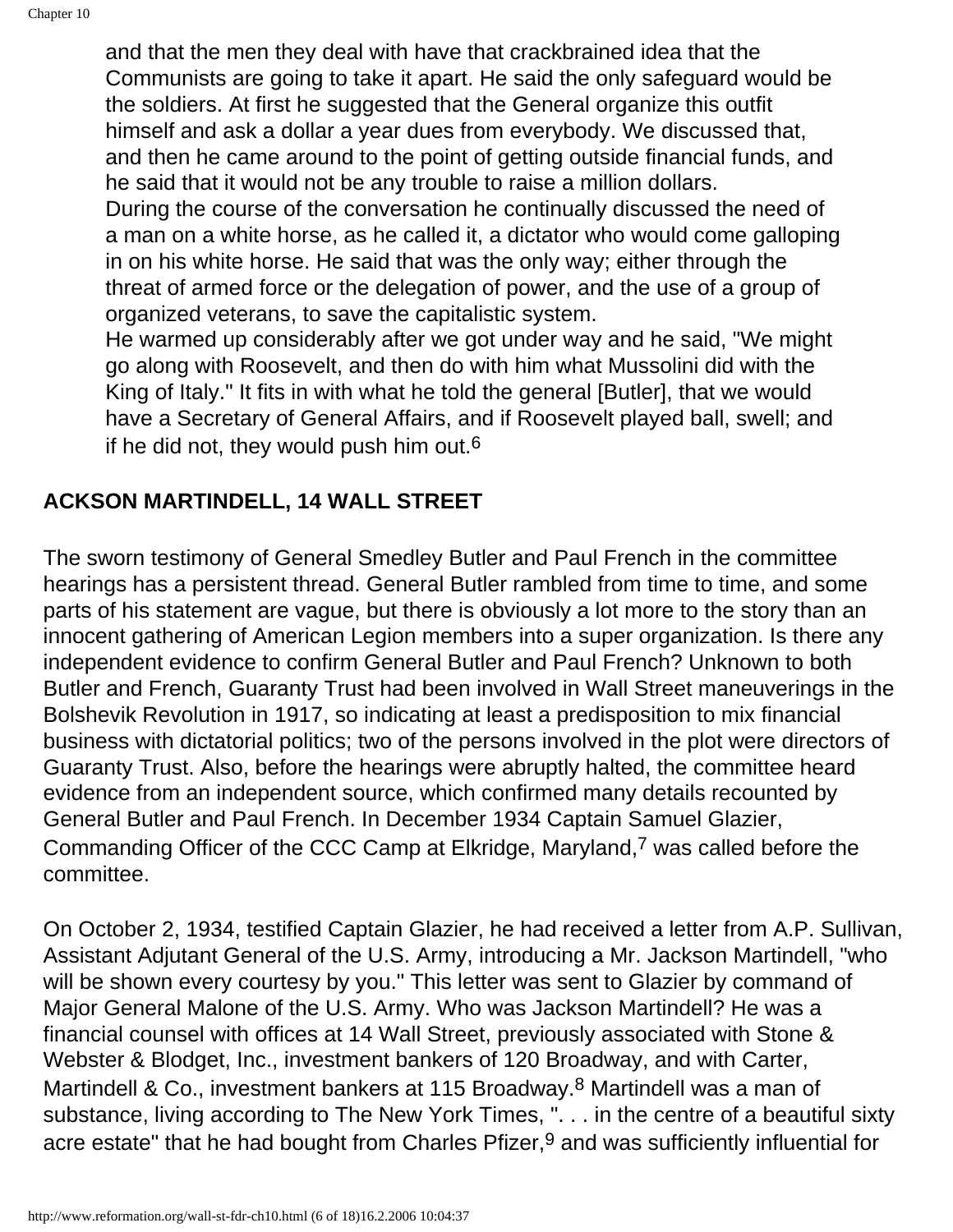General Malone to arrange a conducted tour of the Elkridge, Maryland Conservation Corps Camp.

Martindell's association with Stone & Webster (120 Broadway) is significant and by itself warrants a follow-up on his associates in the Wall Street area.

Captain Glazier provided Martindell with the requested camp tour and testified to the committee that Martindell posed numerous questions about a similar camp for men to work in industry rather than in forests. A week or so after the visit. Captain Glazier visited Martindell's New Jersey home, learned that he was a personal friend of General Malone, and was informed that Martindell wanted to organize camps similar to the CCC to train 500,000 young men. The overtones of this talk, as reported by Glazier, were anti-semitic and suggested an attempted coup d'etat in the United States; the organization sponsoring this overthrow was called American Vigilantes, whose emblem was a flag with a red eagle on a blue background in lieu of the German swastika. This was in part an independent verification of General Butler's testimony.

## **GERALD C. MACGUIRE'S TESTIMONY**

Gerald MacGuire, one of the accused plotters, was called before the committee and testified at length under oath. He stated that he met General Butler in 1933 and that his reasons for visiting Butler were, (1) to discuss the Committee for a Sound Dollar and (2) that he thought Butler would be a "fine man to be commander of the Legion."

MacGuire admitted that he had told General Butler that he was a member of the distinguished guest committee of the American Legion; he had a "hazy recollection" that millionaire Robert S. Clark had talked to Butler, but "denied emphatically" making arrangements for Clark to meet Butler. MacGuire admitted sending Butler postcards from Europe, that he had had a conversation with the general at the Bellevue-Stratford Hotel, and that he had told Butler that he was going to the convention in Miami. However, when asked whether he had told Butler about the role veterans played in European governments, he replied that he had not, although he stated that he had told Butler that in his opinion "Hitler would not last another year in Germany and that Mussolini was on the skids."10

MacGuire's testimony on his meeting with French differed substantially from French's account:

QUESTION. Now, what did Mr. French call to see you about, Mr. MacGuire? ANSWER. He called, according to Mr. French's story, to meet me, and to make my acquaintance, because I had known General Butler, and I was a friend of his, and he wanted to know me, and that was mainly the object of his visit.

QUESTION. Nothing else discussed?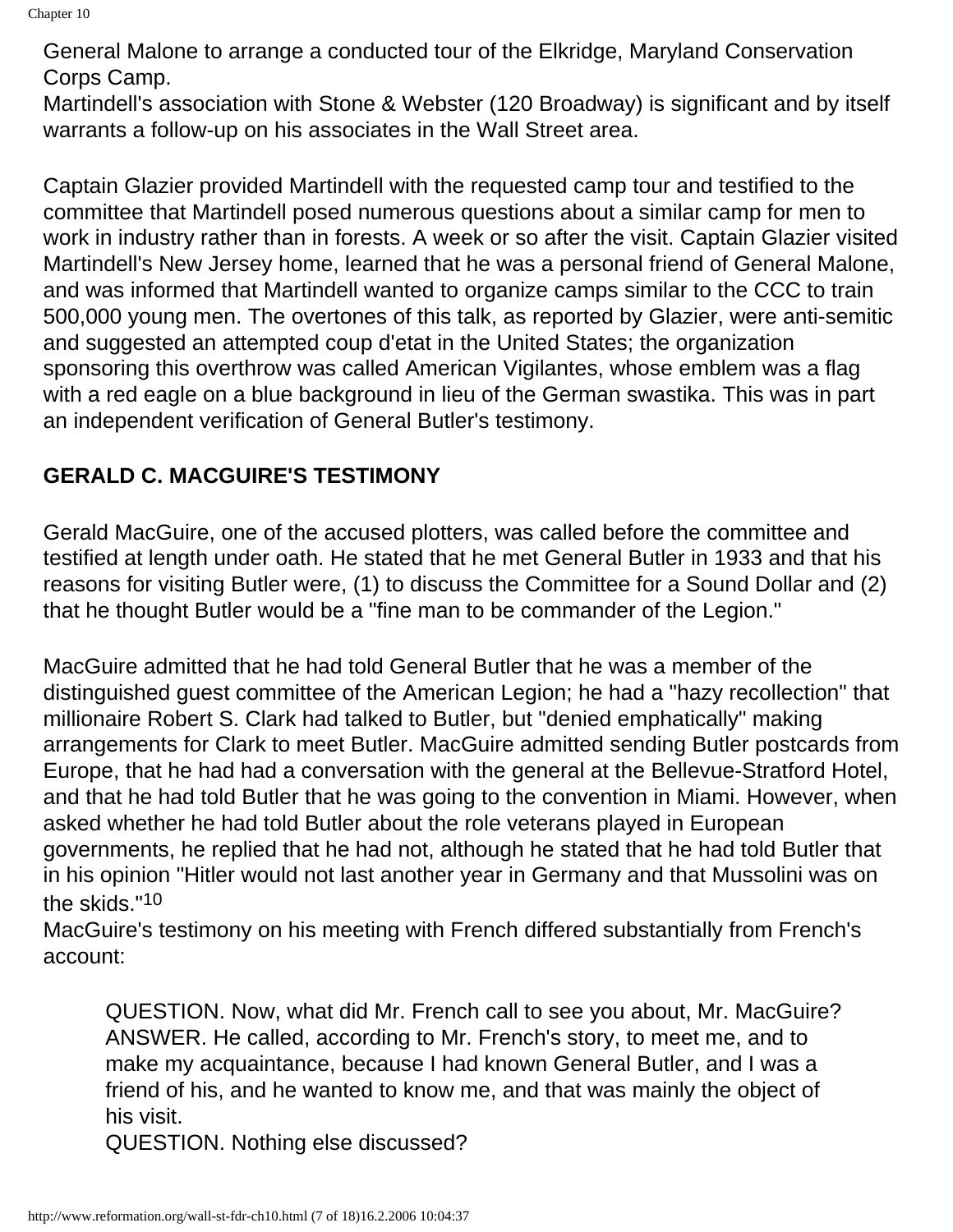ANSWER. A number of things discussed; yes. The position of the bond market, the stock market; what I thought was a good buy right now; what he could buy if he had seven or eight hundred dollars; the position of the country; the prospects for recovery, and various topics that any two men would discuss if they came together.

QUESTION. Nothing else?

ANSWER. Nothing else, excepting this, Mr. Chairman: As I said yesterday, I believe, when Mr. French came to me, he said. General Butler is, or has, again been approached by two or three organizations—and I think he mentioned one of them as some Vigilante committee of this country— and he said, "What do you think of it?" and I think I said to him, "Why, I don't think the General ought to get mixed up with any of those affairs in this country. I think these fellows are all trying to use him; to use his name for publicity purposes, and to get membership, and I think he ought to keep away from any of these organizations."

QUESTION. Nothing else?

ANSWER. Nothing else. That was the gist of the entire conversation.11

MacGuire further testified that he worked for Grayson Murphy and that Robert S. Clark had put up \$300,000 to form the Committee for a Sound Dollar.

The McCormack-Dickstein Committee was able to confirm the fact that Robert Sterling Clark transmitted money to MacGuire for political purposes:

He [MacGuire] further testified that this money was given him by Mr. Clark long after the Chicago Convention of the Legion, and that he had also received from Walter E. Frew of the Corn Exchange Bank & Trust Co. the sum of \$1,000, which was also placed to the credit of the Sound Money Committee.

MacGuire then testified that he had received from Robert Sterling Clark approximately \$7200, for his traveling expenses to, in and from Europe, to which had been added the sum of \$2500 on another occasion and \$1000 at another time, and he stated under oath, that he had not received anything from anybody else and further testified that he had deposited it in his personal account at the Manufacturers Trust Co., 55 Broad Street. MacGuire further testified that he had a drawing account of \$432 a month right now, to which were added some commissions. Later MacGuire testified that the \$2500 and the \$1000 were in connection with the organization of the Committee for a Sound Dollar.

Chairman McCormack then directed the following question: "Did Mr. Clark contribute any money in any other way, besides the \$30,000. and the other sums that you have enumerated he gave to you personally?" to which MacGuire replied, "No sir, he has been asked several times to contribute to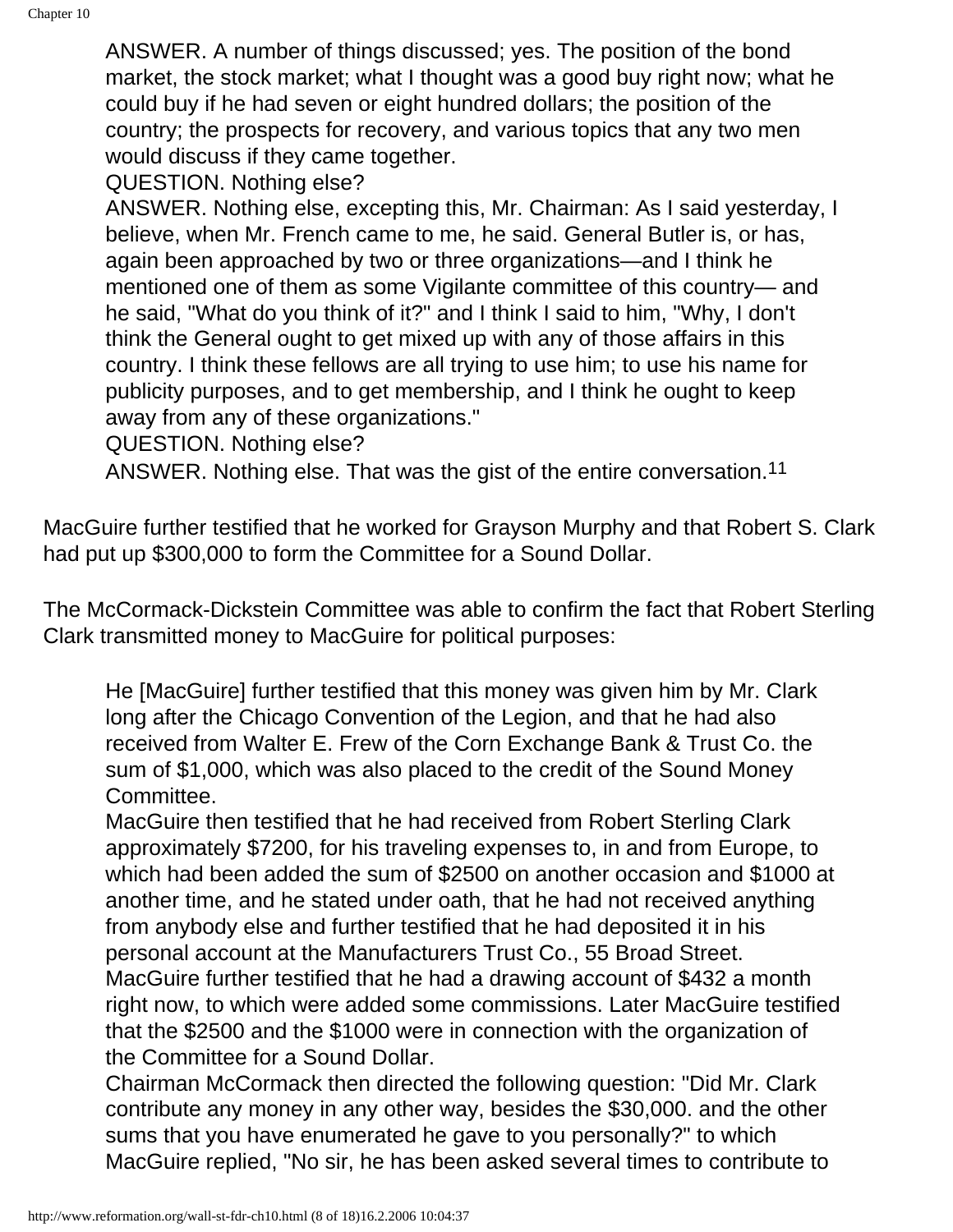different funds, but he has refused."12

In its New York press release the committee noted several discrepancies in MacGuire's testimony on receipt of funds. The section reads as follows:

Neither could MacGuire remember what the purpose of his trip was to Washington or whether he had given the Central Hanover Bank thirteen one thousand dollar bills or that he had bought one of the letters of credit with a certified check drawn on the account of Mr. Christmas.

In the course of the questioning MacGuire could not remember whether he had ever handled thousand dollar bills, and certainly could not remember producing thirteen of them at one time in the bank. It must be remembered in this connection, that the \$13,000 purchase with one thousand dollar bills at the bank, came just six days after Butler claims MacGuire showed him eighteen one thousand dollars bills in Newark.

From the foregoing, it can readily be seen that in addition to the \$30,000 which Clark gave MacGuire for the Sound Money Committee that he produced approximately \$75,000 more which MacGuire reluctantly admitted on being confronted with the evidence.

This \$75,000 is shown in the \$26,000 that went into the Manufacturers Trust account, \$10,000 in currency at the luncheon, the purchase of letters of credit totaling \$30,300, of which Christmas' certified check was represented as \$15,000, expenses to Europe close to \$8,000. This still stands unexplained.

Whether there was more and how much, the Committee does not yet know.13

The committee then asked MacGuire an obvious question: whether he knew Jackson Martindell. Unfortunately, an equally obvious error in MacGuire's answer was allowed to pass by unchallenged. The committee transcript reads as follows:

By the Chairman: QUESTION. Do you know Mr. Martindell, Mr. MacGuire? ANSWER. Mr. Martin Dell? No, sir; I do not. THE CHAIRMAN. Is that his name? MR. DICKSTEIN. I think so.<sup>14</sup>

So, in brief, we have three reliable witnesses—General Butler, Paul French, and Captain Samuel Glazier—testifying under oath about plans of a plot to install a dictatorship in the United States. And we have contradictory testimony from Gerald MacGuire that clearly warrants further investigation. Such investigation was at first the committee's stated intention: "The Committee is awaiting the return to this country of both Mr. Clark and Mr.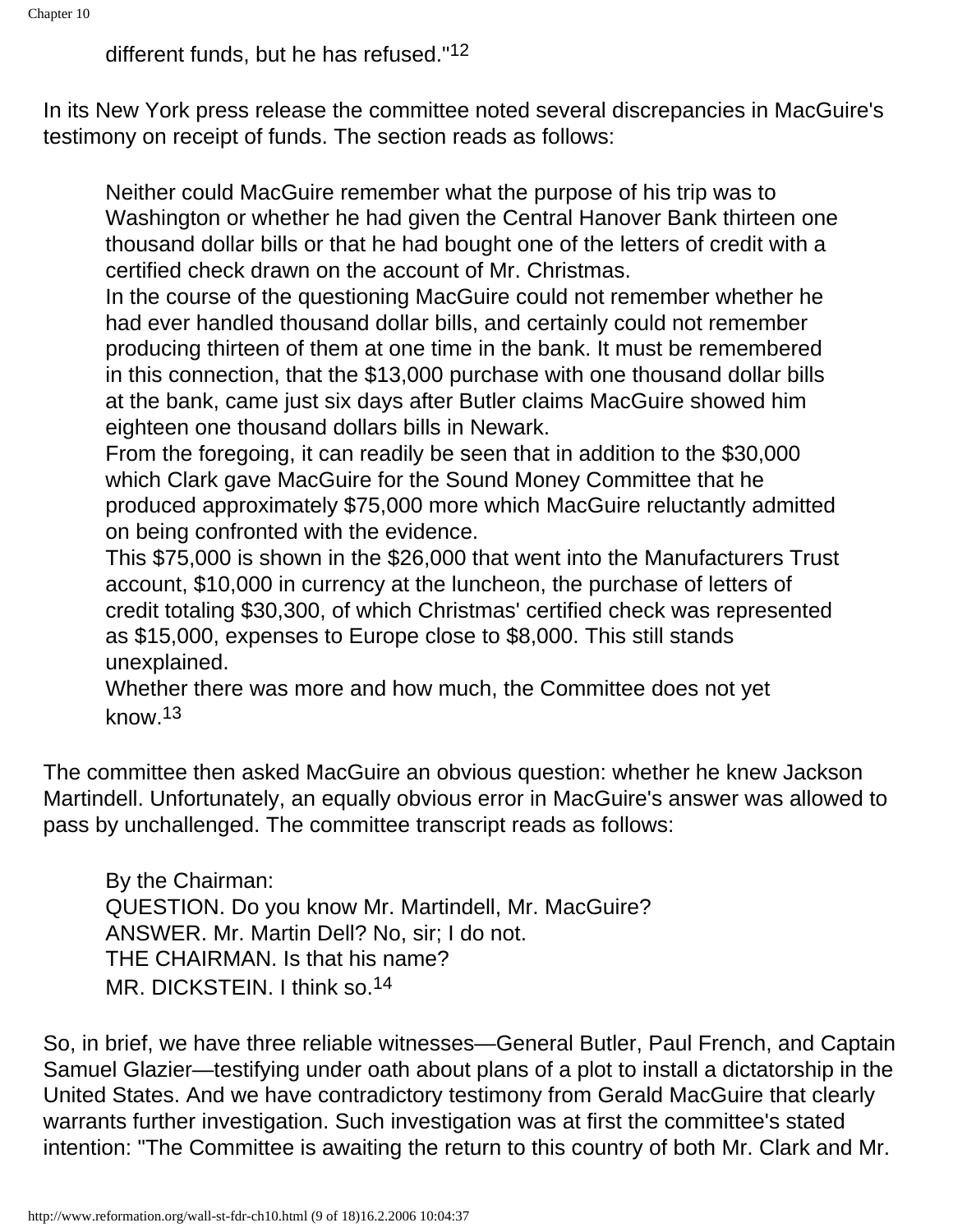Christmas. As the evidence stands, it calls for an explanation that the Committee has been unable to obtain from Mr. MacGuire."15

But the Committee did not call either Mr. Clark or Mr. Christmas to give evidence. It made no further effort—at least, no further effort appears on the public record—to find an explanation for the inconsistencies and inaccuracies in MacGuire's testimony, testimony that was given to the committee under oath.

## **SUPPRESSION OF WALL STREET INVOLVEMENT**

The story of an attempted take-over of executive power in the United States was suppressed, not only by parties directly interested, but also by several institutions usually regarded as protectors of constitutional liberty and freedom of inquiry. Among the groups suppressing information were (1) the Congress of the United States, (2) the press, notably Time and The New York Times, and (3) the White House itself. It is also notable that no academic inquiry has been conducted into what is surely one of the more ominous events in recent American history. Suppression is even more regrettable in the light of the current trend toward collectivism in the United States and the likelihood of another attempt at a dictatorial takeover using supposed threats from either the left or the right as a pretext.

Suppression by the House Un-American Activities Committee took the form of deleting extensive excerpts relating to Wall Street financiers including Guaranty Trust director Grayson Murphy, J.P. Morgan, the Du Pont interests, Remington Arms, and others allegedly involved in the plot attempt. Even today, in 1975, a full transcript of the hearings cannot be traced.

Some of the deleted portions of the transcript were unearthed by reporter John Spivak.16 A reference to NRA Administrator Hugh Johnson will show the type of information suppressed; the Committee suppressed the words in italics from the printed testimony; Butler speaks to MacGuire:

I said, "Is there anything stirring about it yet?"

"Yes," he says; "you watch; in two or three weeks you will see it come out in the papers. There will be big fellows in it" . . .and in about two weeks the American Liberty League appeared, which was just about what he described it to be.

We might have an assistant President, somebody to take the blame; and if things do not work out, he can drop him. He said, "That is what he was building up Hugh Johnson for. Hugh Johnson talked too damn much and got him into a hole, and he is going to fire him in the next three or four weeks." I said, "How do you know all this?" "Oh," he said, "we are in with him all the time. We know what is going to happen."17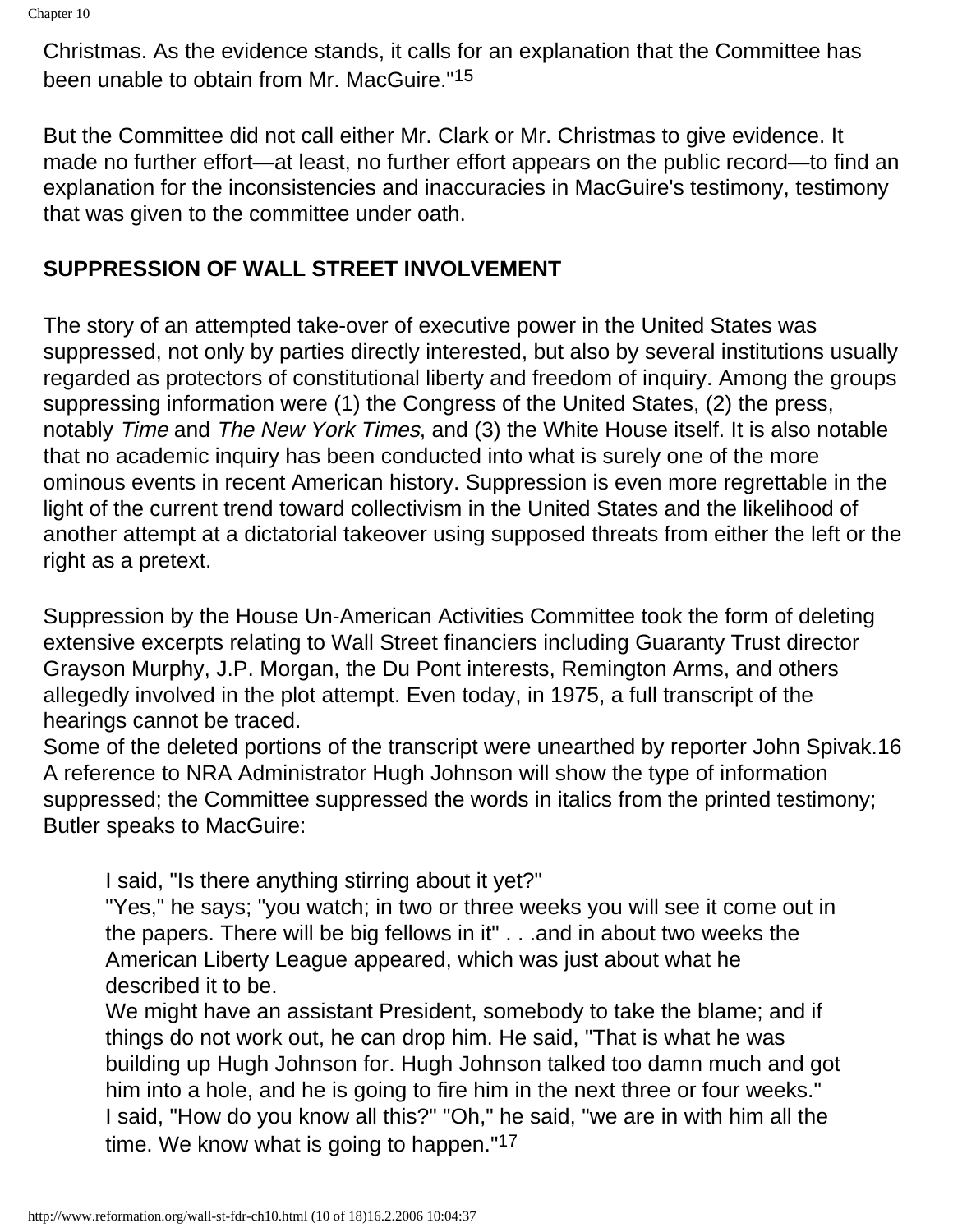The testimony of Paul French was also censored by the House Committee. Witness the following extract from French's testimony referring to John W. Davis, J.P. Morgan, the Du Pont Company, and others in Wall Street and which strongly corroborates General Butler's testimony:

At first he [MacGuire] suggested that the General [Butler] organize this outfit himself and ask a dollar a year dues from everybody. We discussed that, and then he came around to the point of getting outside financial funds, and he said it would not be any trouble to raise a million dollars. He said he could go to John W. Davis [attorney for J.P. Morgan & Co.] or Perkins of the National City Bank, and any number of persons to get it. Of course, that may or may not mean anything. That is, his reference to John W. Davis and Perkins of the National City Bank. During my conversation with him I did not of course commit the General to anything. I was just feeling him along. Later, we discussed the question of arms and equipment, and he suggested that they could be obtained from the Remington Arms Co., on credit through the Du Ponts.

I do not think at that time he mentioned the connections of Du Pont with the American Liberty League, but he skirted all around it. That is, I do not think he mentioned the Liberty League, but he skirted all around the idea that that was the back door; one of the Du Ponts is on the board of directors of the American Liberty League and they own a controlling interest in the Remington Arms Co ... He said the General would not have any trouble enlisting 500,000 men.18

John L. Spivak, the reporter who unearthed the suppression in the Congressional transcripts, challenged Committee Cochairman Samuel Dickstein of New York with his evidence. Dickstein admitted that:

the Committee had deleted certain parts of the testimony because they were hearsay."

"But your published reports are full of hearsay testimony."

"They are?" he said.

"Why wasn't Grayson Murphy called? Your Committee knew that Murphy's men are in the anti-Semitic espionage organization Order of '76?"

"We didn't have the time. We'd have taken care of the Wall Street groups if we had the time. I would have no hesitation in going after the Morgans."

"You had Belgrano, Commander of the American Legion, listed to testify. Why wasn't he examined?"

"I don't know. Maybe you can get Mr. McCormack to explain that. I had nothing to do with it."19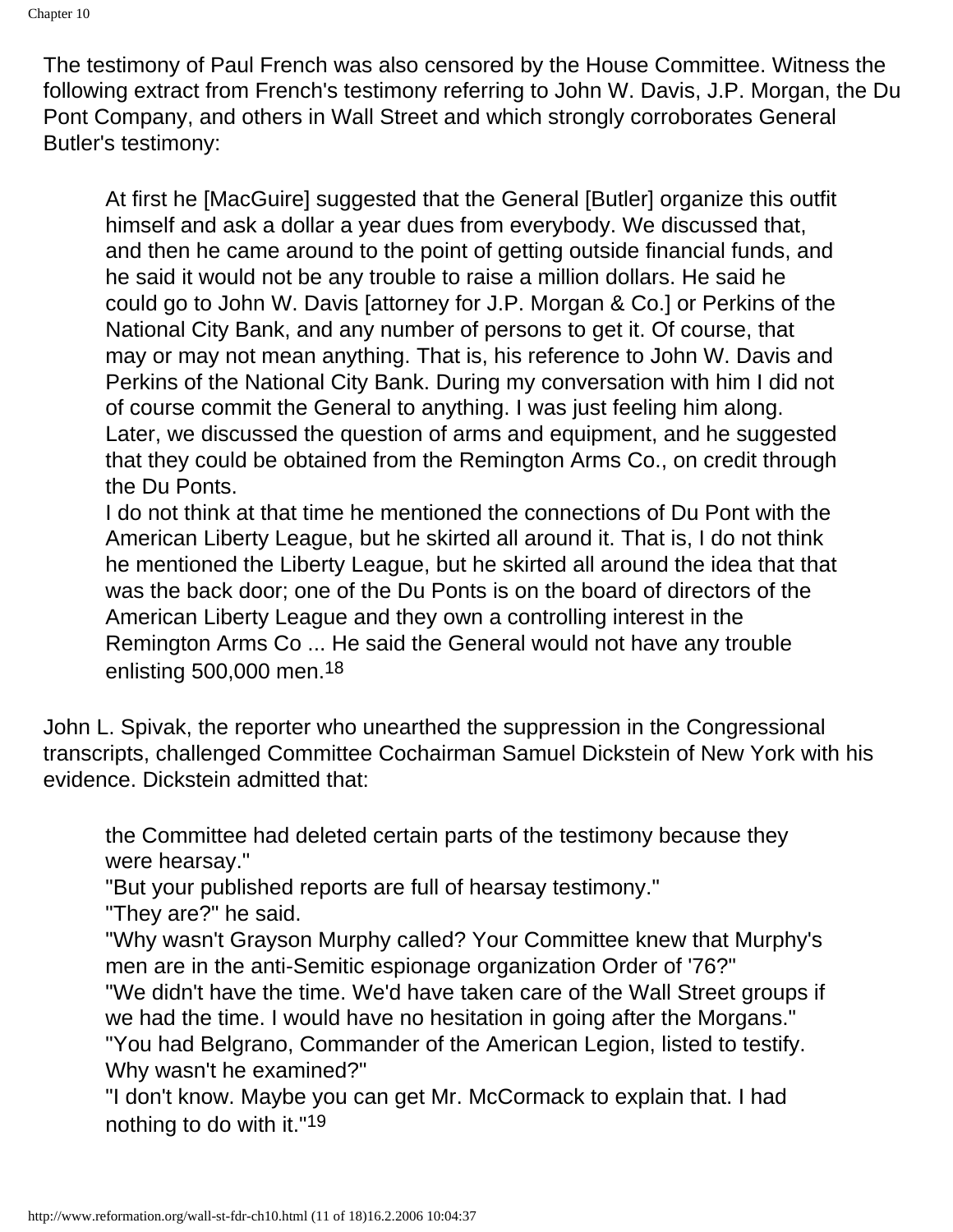The fact remains that the committee did not call Grayson Murphy, Jackson Martindell, or John W. Davis, all directly accused in sworn testimony. Further, the committee deleted all portions of the testimony involving other prominent persons: J.P. Morgan, the Du Ponts, the Rockefeller interests, Hugh Johnson, and Franklin D. Roosevelt. When Congressman Dickstein pleaded his innocence to John Spivak, it was inconsistent with his own letter to President Roosevelt, in which he claims to have placed restrictions even upon public distribution of the committee hearings, as printed, "in order that they might not get into other than responsible hands." The final report issued by the committee in February 15, 1935 buried the story even further. John L. Spivak sums up the burial succinctly: "I... studied the Committee's report. It gave six pages to the threat by Nazi agents operating in this country and eleven pages to the threat by communists. It gave one page to the plot to seize the Government and destroy our democratic system."20

The role of leading newspapers and journals of opinion in reporting the Butler affair is equally suspect. In fact, their handling of the event has the appearance of outright distortion and censorship. The veracity of some major newspapers has been widely questioned in the last 50 years,  $21$  and in some quarters the media have even been accused of a conspiracy to suppress "everything in opposition to the wishes of the interest served." For example, in 1917 Congressman Callaway inserted in The Congressional Record the following devastating critique of Morgan control of the press:

MR. CALLAWAY. Mr. Chairman, under unanimous consent, I insert in the Record at this point a statement showing the newspaper combination, which explains their activity in this war matter, just discussed by the gentleman from Pennsylvania (Mr. Moore):

In March, 1915, the J.P. Morgan interests, the steel, shipbuilding, and powder interests, and their subsidiary organizations, got together 12 men high up in the newspaper world and employed them to select the most influential newspapers in the United States and a sufficient number of them to control generally the policy of the daily press of the United States. These 12 men worked the problem out by selecting 179 newspapers, and then began by an elimination process, to retain only those necessary for the purpose of controlling the general policy of the daily press throughout the country. They found it was only necessary to purchase the control of 25 of the greatest papers. The 25 papers were agreed upon; emissaries were sent to purchase the policy, national and international, of these papers; an agreement was reached; the policy of the papers was bought, to be paid for by the month; an editor was furnished for each paper to properly supervise and edit information regarding the questions of preparedness, militarism, financial policies, and other things of national and international nature considered vital to the interests of the purchasers.

This contract is in existence at the present time, and it accounts for the news columns of the daily press of the country being filled with all sorts of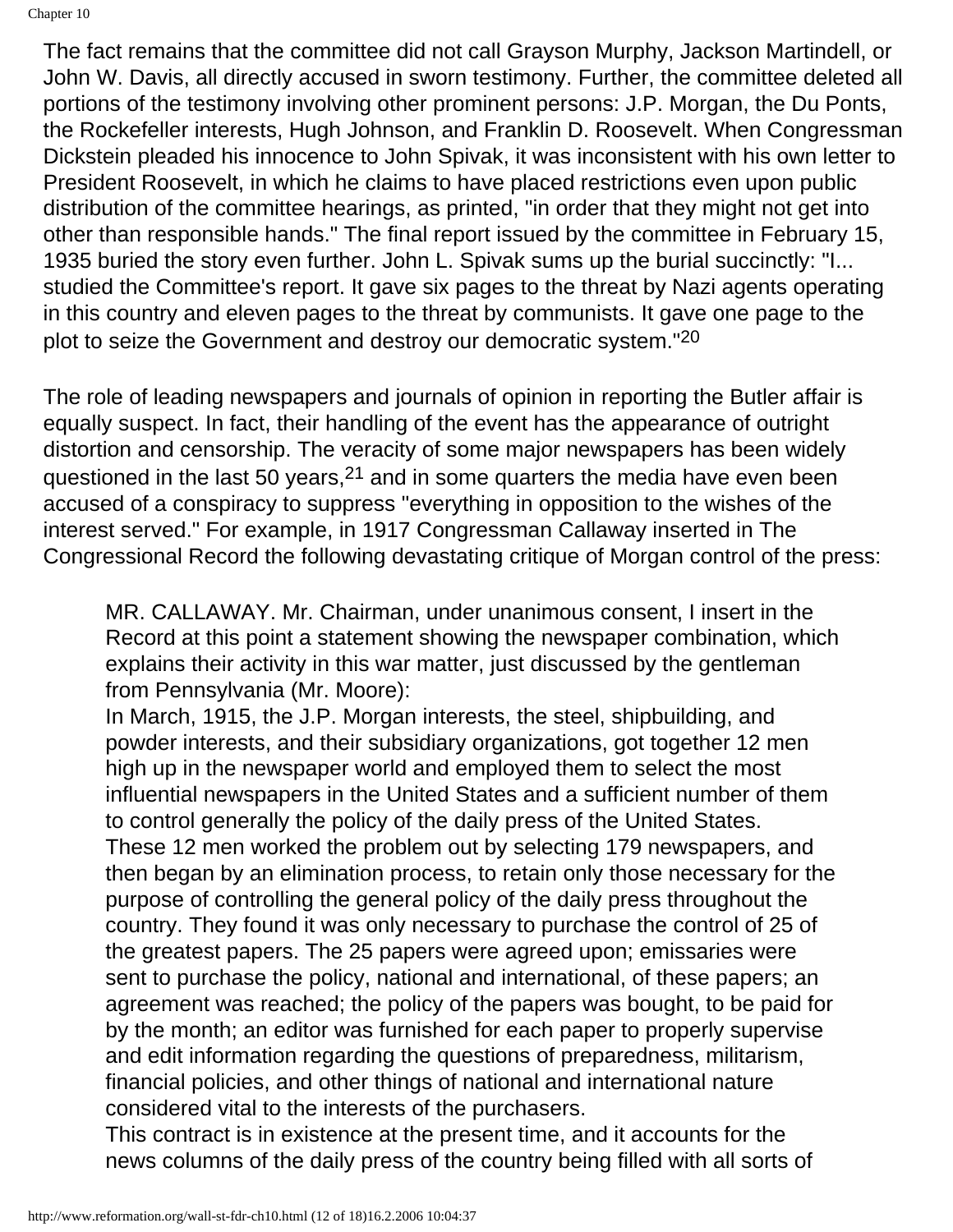preparedness arguments and misrepresentations as to the present condition of the United States Army and Navy and the possibility and probability of the United States being attacked by foreign foes. This policy also included the suppression of everything in opposition to the wishes of the interests served. The effectiveness of this scheme has been conclusively demonstrated by the character of stuff carried in the daily press throughout the country since March 1915. They have resorted to anything necessary to commercialize public sentiment and sandbag the National Congress into making extravagant and wasteful appropriations for the Army and Navy under the false pretense that it was necessary. Their stock argument is that it is "patriotism." They are playing on every prejudice and passion of the American people.22

In the Butler affair the accused interests are also those identified by Congressman Callaway: the J.P. Morgan firm and the steel and powder industries. General Butler accused Grayson Murphy, a director of the Morgan-controlled Guaranty Trust Company; Jackson Martindell, associated with Stone & Webster, allied to the Morgans; the Du Pont Company (the powder industry); and Remington Arms Company, which was controlled by Du Pont and the Morgan-Harriman financial interests. Further, the firms that appear in the suppressed 1934 Congressional testimony are J.P. Morgan, Du Pont, and Remington Arms. In brief, we can verify 1934 Congressional suppression of information that supports the earlier 1917 charges of Congressman Callaway.

Does such suppression extend to major news journals? We can take two prime examples; The New York Times and Time magazine. If such a combination as Callaway charges did exist, then these two journals would certainly be among "25 of the greatest papers involved in the 1930s." The New York Times reporting of the "plot" opens up with a front-page headline article on November 21, 1934: "Gen. Butler Bares 'Fascist Plot' to Seize Government by Force," with the lead paragraph quoted above (p. 143). This Times article is a reasonably good job of reporting and includes a forthright statement by Congressman Dickstein: "From present indications Butler has the evidence. He's not going to make any serious charges unless he has something to back them up. We'll have men here with bigger names than his." Then the Times article records that "Mr. Dickstein said that about sixteen persons mentioned by General Butler to the Committee would be subpoenaed, and that a public hearing might be held next Monday." The Times also includes outright and sometimes enraged denials from Hugh Johnson, Thomas W. Lamont, and Grayson M-P. Murphy of Guaranty Trust.

The following morning, November 22, the Times made a major switch in reporting the plot. The disclosures were removed to an inside page, although the testimony now concerned Gerald MacGuire, one of the accused plotters. Further, a decided change in the attitude of the committee can be discerned. Congressman McCormack is now reported as saying that "the committee has not decided whether to call any additional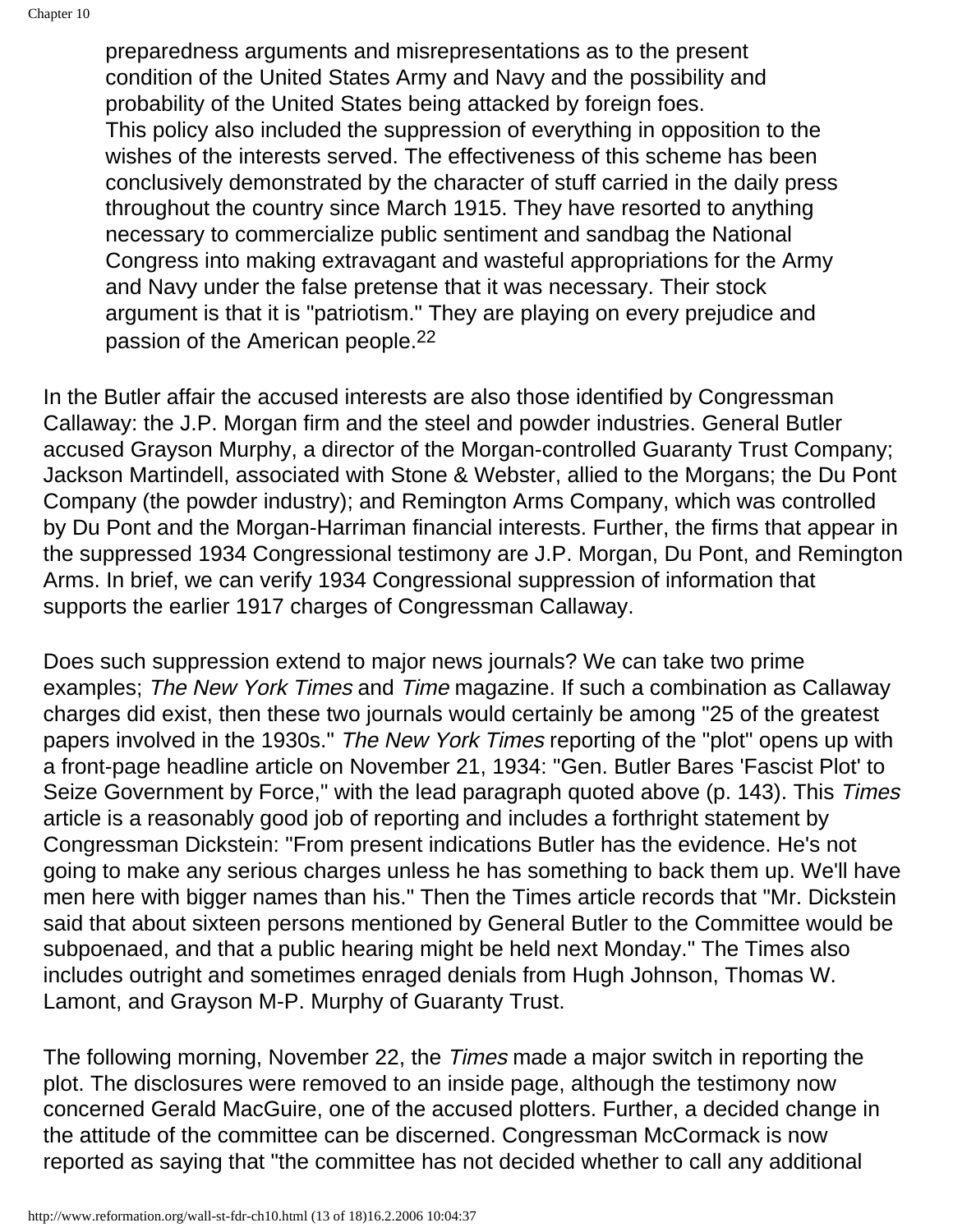Chapter 10

witnesses. He said that the most important witness, aside from Mr. MacGuire, was Robert Sterling Clark, a wealthy New Yorker with offices in the Stock Exchange Building."

While the *Times* reporting was consigned to an inside single column, the editorial page, its most influential section, carried a lead editorial that set the tone for subsequent reporting. Under the head "Credulity Unlimited," it contended that the Butler charge was a "bald and unconvincing narrative. ... The whole story sounds like a gigantic hoax ... it does not merit serious discussion," and so on. In brief, before the 16 important witnesses were called, before the evidence was on the record, before the charge was investigated. The New York Times decided that it wanted to hear nothing about this story because it was a hoax, not fit to print.

The next day, November 23, the Times changed its reporting still further. The headlines were now about Reds and Red Union Strife and concerned alleged activities by communists in American trade unions, while the Butler testimony and the developing evidence were secreted deep within the reporting of Red activities. The resulting story was, of course, vague and confused, but it effectively buried the Butler evidence.

On November 26, the hearings continued, but the committee itself now had cold feet and issued a statement: "This Committee has had no evidence before it that would in the slightest degree warrant calling before it such men as John W. Davis, General Hugh Johnson, General James G. Harbord, Thomas W. Lamont, Admiral William S. Sims, or Hanford MacNider."

It should be noted that these names had come up in sworn testimony, later to be deleted from the official record. The Times pursued its

reporting of this development in abbreviated form on an inside page under the head, "Committee Calm over Butler 'Plot', Has No Evidence to Warrant Calling Johnson and Others." On November 27 the Times reporting declined to five column inches on an inside page under the ominous head "Butler Plot Inquiry Not To Be Dropped." The December hearings were reported by the Times on a front page (December 28 1934), but the plot was now twisted to "Reds Plot to Kidnap the President, Witness Charges at House Inquiry."

Reviewing the story of the Butler Affair in the Times 40 years after the event and comparing its story to the printed official testimony, itself heavily censored, it is obvious that the newspaper, either under its own initiative or under outside pressure, decided that the story was not to be made public. Consistent with this interpretation, we find that The New York Times, the "newspaper of record," omits the Butler testimony from entries in its annual index, depended upon by researchers and scholars. The Times Index for 1934 has an entry "BUTLER (Maj Gen), Smedley D," but lists only a few of his speeches and a biographic portrait. The Butler testimony is not listed. There is an entry, "See also: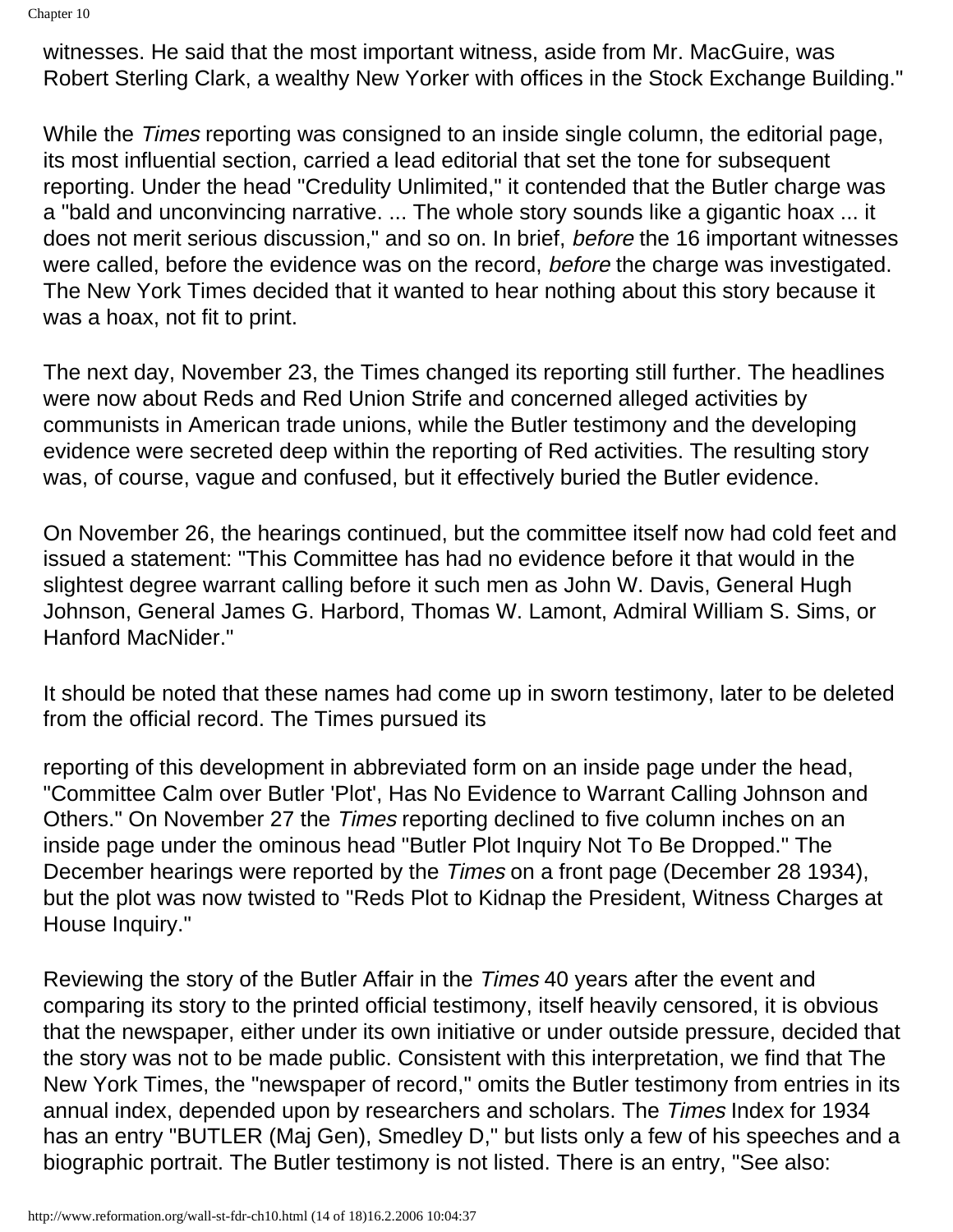Fascism-U.S.," but under that cross-reference there is listed only: "Maj Gen S.D. Butler charges plot to overthrow present govt; Wall Street interests and G.P. MacGuire implicated at Cong com hearing." The only significant Wall Street name mentioned in the index is that of R.S. Clark, who is reported as "puzzled" by the charges. None of the key Morgan and Du Pont associates cited by General Butler is listed in the Index. In other words, there appears to have been a deliberate attempt by this newspaper to mislead historians.

Time magazine's reporting descended to fiction in its attempts to reduce General Butler's evidence to the status of absurdity. If ever a student wants to construct an example of biased reporting, there is a first-rate example in a comparison of the evidence presented to the McCormack-Dickstein Committee by General Butler with the subsequent Time reportage. The December 3rd 1934 issue of Time ran the story under the head "Plot Without Plotters," but the story bears no resemblance at all to the testimony, not even the censored testimony. The story portrays General Butler leading a half-million men along U. S. Highway 1 with the cry, "Men, Washington is but 30 miles away! Will you follow me?" Butler was then depicted as taking over the U.S. government by force from President Roosevelt. The remainder of the Time story is filled with dredges from Butler's past and an assortment of denials from the accused. Nowhere is there any attempt to report the statements made by General Butler, although the denials by J.P. Morgan, Hugh Johnson, Robert Sterling Clark, and Grayson Murphy are cited correctly. Two photographs are included: a genial grandfatherly J.P. Morgan and General Butler in a pose that universally symbolizes lunacy—a finger pointed to his ear. The reporting was trashy, dishonest, and disgraceful journalism at its very worst. Whatever our thoughts may be on Nazi propaganda or Soviet press distortion, neither Goebbels nor Goslit ever attained the hypnotic expertise of Time's journalists and editors. The fearful problem is that the opinions and mores of millions of Americans and of English speakers around the world have been molded by this school of distorted journalism.

To keep our criticism in perspective, it must be noted that *Time* was apparently impartial in its pursuit of lurid journalism. Even Hugh S. Johnson, administrator of NRA and one of the alleged plotters in the Butler Affair, was a target of Time's mischief. As Johnson reports it in his book:

I stood in the reviewing stand in that parade and there were hundreds of people I knew who waved as they went past. Down below were massed batteries of cameras, and I knew if I raised my hand higher than my shoulders, it would seem and be publicized as a "Fascist salute." So I never did raise it higher. I just stuck my arm out straight and wiggled my hand around. But that didn't help me—Time came out saying I had constantly saluted au Mussolini and even had a photograph to prove it, but it wasn't my arm on that photograph. It wore the taped cuff sleeve of a cut-away coat and a stiff round cuff with an old fashioned cuff button and I never wore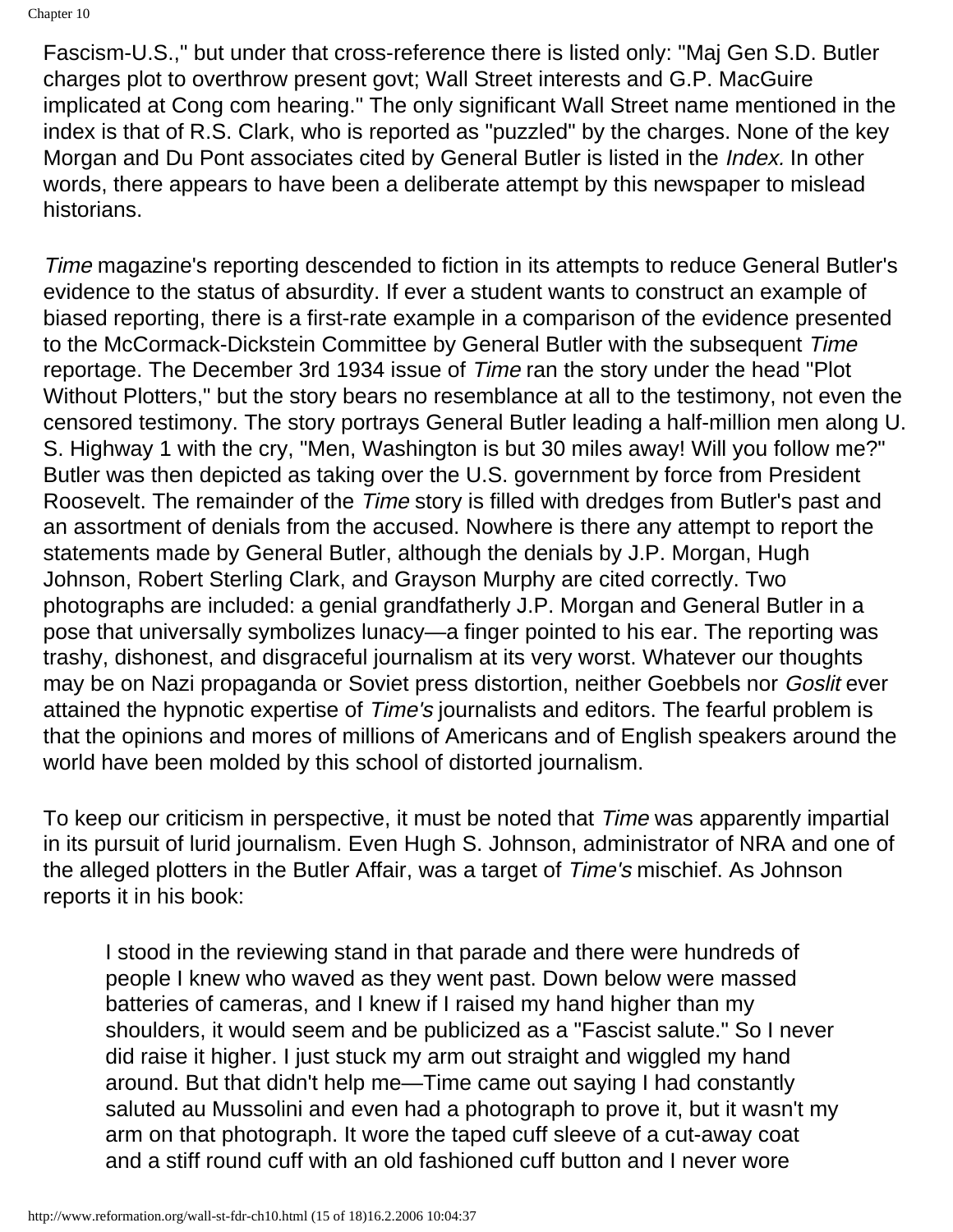either in my whole life. I think it was the arm of Mayor O'Brien who stood beside me which had been faked onto my body.23

## **AN ASSESSMENT OF THE BUTLER AFFAIR**

The most important point to be assessed is the credibility of General Smedley Darlington Butler. Was General Butler lying? Was he telling the truth? Was he exaggerating for the sake of effect?

General Butler was an unusual man and a particularly unusual man to find in the armed forces: decorated twice with the Medal of Honor, an unquestioned leader of men, with undoubted personal bravery, deep loyalty to his fellow men, and a fierce sense of justice. All these are admirable qualities. Certainly, General Butler was hardly the type of man to tell lies or even exaggerate for a petty reason. His flair for the dramatic does leave open a possibility of exaggeration, but deliberate lying is most unlikely.

Does the evidence support or reject Butler? Reporter Paul French of The Philadelphia Record wholly supports Butler. Evidence by Captain Glazier, commander of the CCC camp, supports Butler. In these two cases there is no discrepancy in the evidence. The statements of MacGuire made under oath to Congress do not support Butler. We have therefore a conflict of sworn evidence. Further, MacGuire was found at fault on several points by the committee; he used the evasion of "do not recall" on a number of occasions and, in major areas such as the financing by Clark, MacGuire unwillingly supports Butler. There is a hard core of plausibility to the Butler story. There is some possibility of exaggeration, perhaps not untypical for a man of Butler's flamboyant personality, but this is neither proven nor disproven

Without question, the Congress of the United States did a grave disservice to the cause of freedom in suppressing the Butler story. Let us hope that some Congressmen or some Congressional committee, even at this late date, will pick up the threads and release the full uncensored testimony. We may also hope that the next time around, in some comparably important matter, The New York Times will live up to its claim to be the newspaper of record, a name it justified so admirably four decades later in the Watergate Investigation.

#### Footnotes

1. See Jules Archer, The Plot to Seize the White House (New York: Hawthorn Books, 1973) Archer's book is "the first effort to tell the whole story of the plot in sequence and full detail."

Also see George Wolfskill, The Revolt of the Conservatives (Boston: Houghton, Mifflin,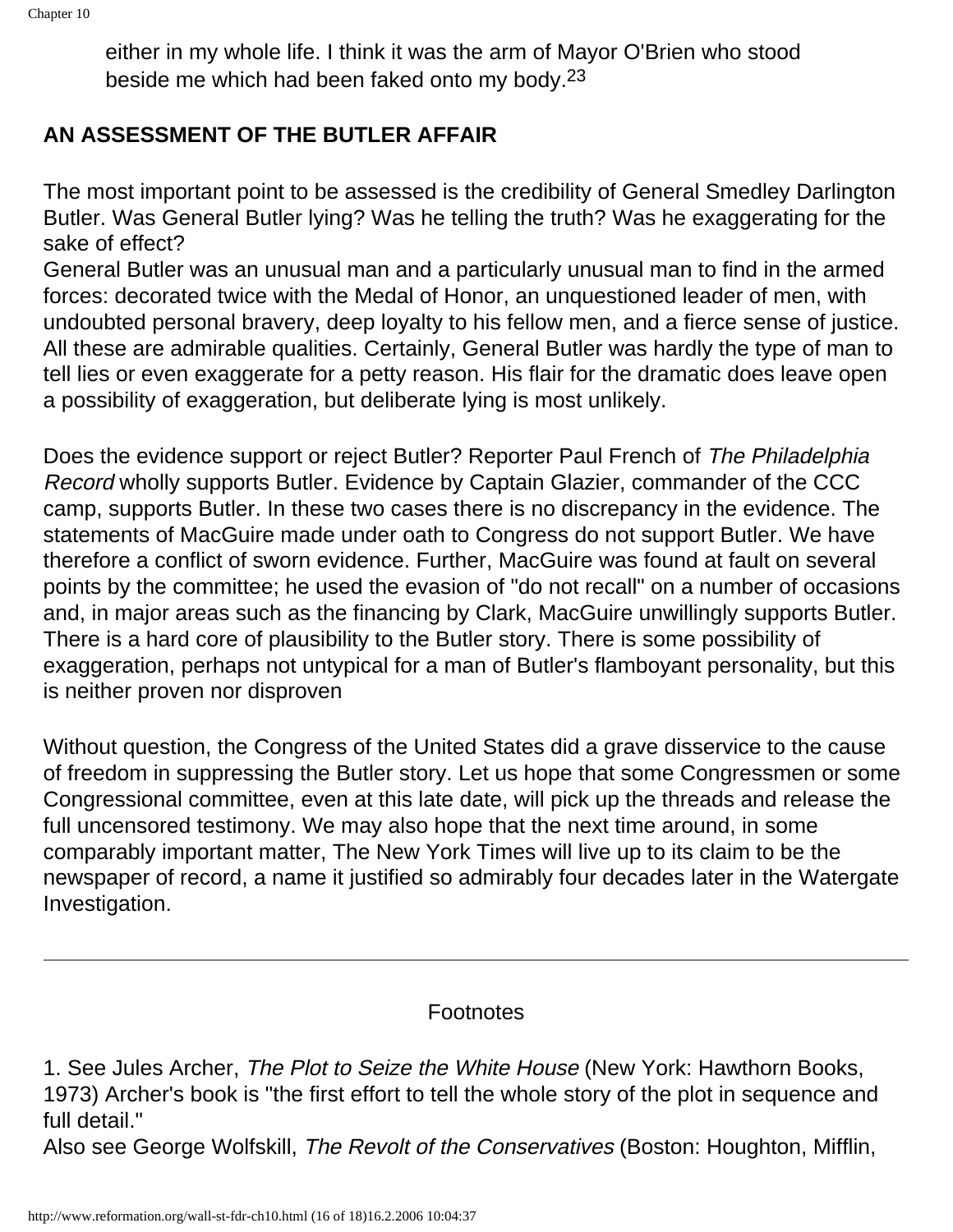1962), which has extensive material on the plot. The interested reader should also take a look at George Seldes, One Thousand Americans (New York: Honi & Gaer, 1947). Unfortunately, while these books have kept the event alive—a valiant effort that should by no means be underrated—they do reflect an amteurish confusion of fascism with moderation. Supporters of the Constitution would, of course, absolutely reject the dictatorial efforts described. Some groups, such as the American Conservative Union for instance, have for a decade aimed their attacks at the targets identified by Archer and Seldes. The misinterpretation by the latter authors is accentuated because confusion over the meaning of conservatism also prevented these authors from exploring the possibility that Wall Street had none other than Franklin Delano Roosevelt in mind as "the man on the white horse."

2. House of Representatives, Investigation of Nazi Propaganda Activities and Investigation of Certain Other Propaganda Activities, Hearings No. 73-D.C.-6, op. cit., p. 17.

3. The New York Times, Nov. 21, 1934.

4. House of Representatives, Investigation of Nazi Propaganda Activities and Investigation of Certain Other Propaganda Activities, Hearings No. 73-D.C.-6, op. cit., pp. 17-18.

5. See Sutton, Bolshevik Revolution, op. cit.

6. House of Representatives, Investigation of Nazi Propaganda Activities and Investigation of Certain Other Propaganda Activities, Hearings No. 73-D.C.-6, op. cit., p. 26.

7. Ibid., Parts 1-2. Based on Testimony before the McCormack-Dickstein Committee.

8. 120 Broadway is the topic of a chapter in this book and a previous book, Sutton, Bolshevik Revolution, op. cit. Stone & Webster is also prominent in the earlier book.

9. The New York Times, Dec. 28, 1934.

10. House of Representatives, Investigation of Nazi Propaganda Activities and Investigation of Certain Other Propaganda Activities, Hearings No. 73-D.C.-6, op. cit., p. 45.

11. Ibid., p. 45.

12. Press release. New York City, p. 12.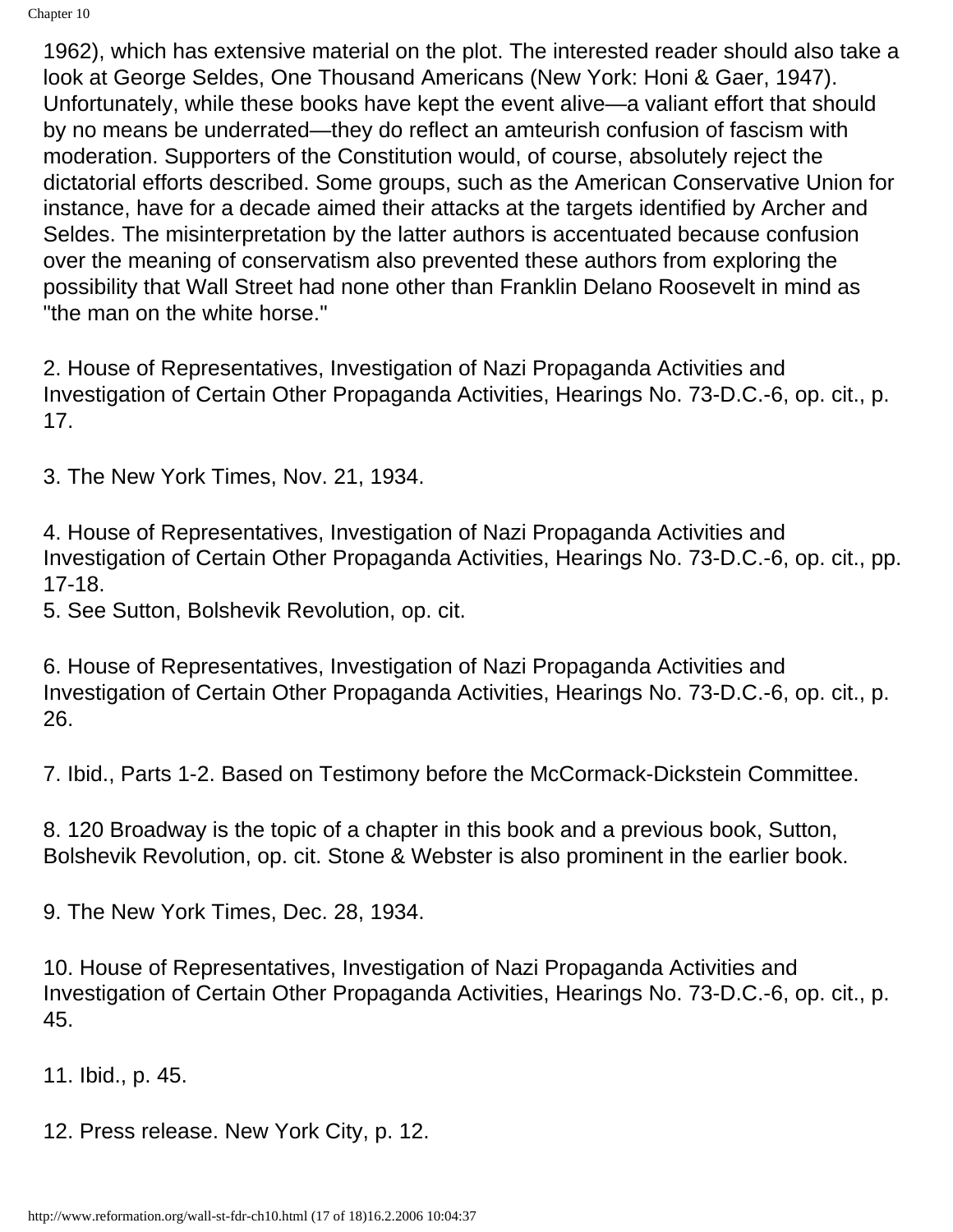13. Ibid., p. 13.

14. House of Representatives, Investigation of Nazi Propaganda Activities and Investigation of Certain Other Propaganda Activities, Hearings No. 73-D.C.-6, op. cit., p. 85.

15. Press release, New York City, p. 13.

16. See Jules Archer, The Plot to Seize the White House, op. cit.

17. George Seldes, One Thousand Americans, op. cit, p. 288.

18. Ibid., pp. 289-290.

19. John L. Spivak, A Man in his Time (New York: Horizon Press, 1967), pp. 311, 322-25.

20. Ibid., p. 331.

21. See Herman Dinsmore, All the News That Fits, (New Rochelle: Arlington House, 1969).

22. Congressional Record, Vol. 55, pp. 2947-8 (1917).

23 Hugh S. Johnson, The Blue Eagle from Egg to Earth, op. cit., p.267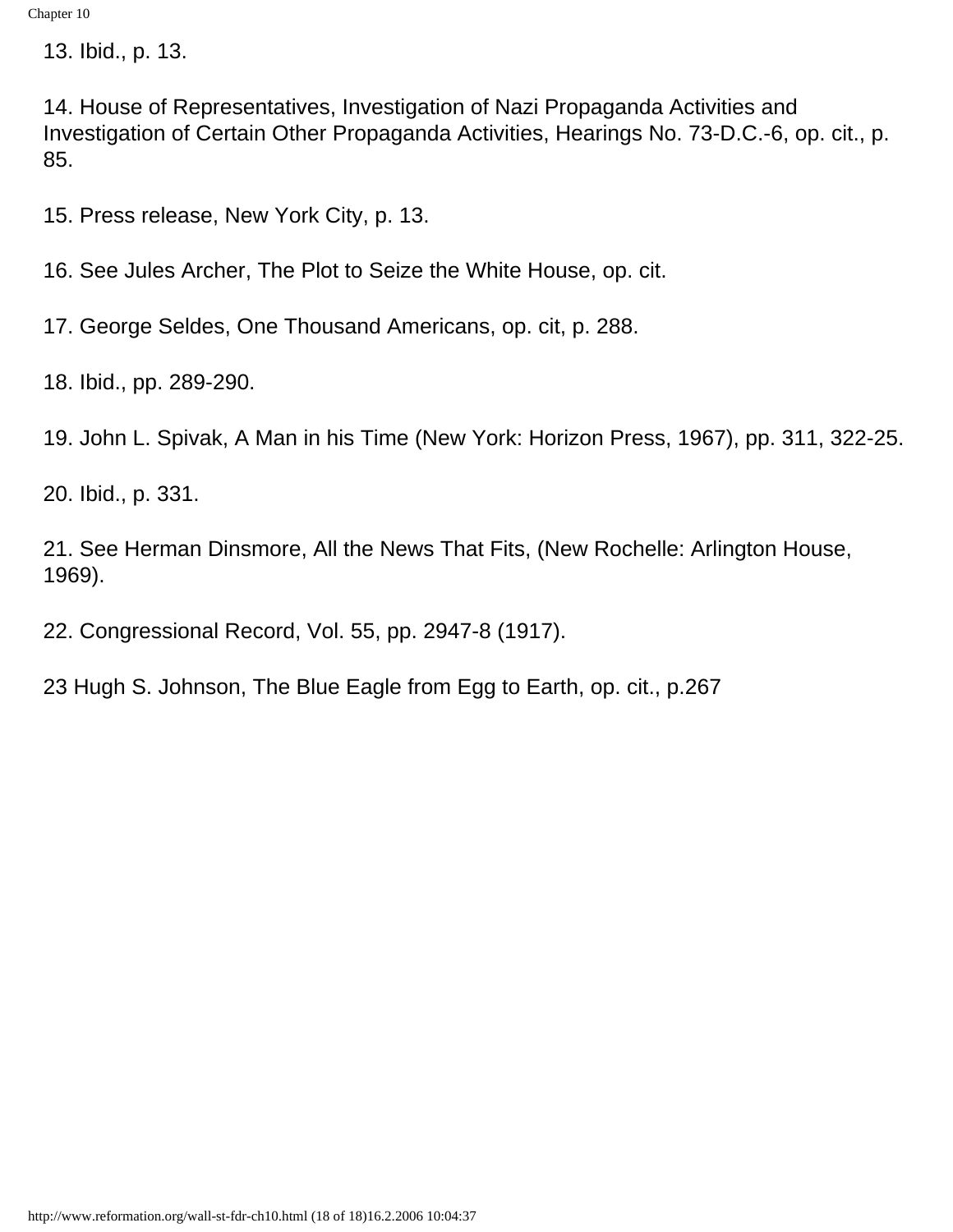# CHAPTER 11

## **The Corporate Socialists at 120 Broadway, New York City**

**Already he [FDR] had begun to reappear at the office of the Fidelity and Deposit Company at 120 Broadway. He did not yet visit his law office at 52 Wall Street, because of the high front steps—he could not bear the thought of being carried up them in public. At 120 Broadway he could manage, by himself, the one little step up from the sidewalk.** Frank Freidel, Franklin D. Roosevelt: The Ordeal (Boston; Little, Brown, 1954), p. 119.

As in Wall Street and the Bolshevik Revolution, we find many of the leading characters (including FDR) and firms, even a few of the events, described in this book located at a single address, the Equitable Office Building at 120 Broadway, New York City. Franklin D. Roosevelt's office in the early 1920s when he was vice president of the Fidelity and Deposit Company was at 120 Broadway. Biographer Frank Freidel records above his reentry to the building after his crippling polio attack. At that time, Bernard Baruch's office was also at 120 Broadway and Hugh Johnson, later to be the administrator of NRA, was Bernard Baruch's research assistant at the same address. The executive offices of General Electric and the offices of Gerard Swope, author of the Swope Plan that became Roosevelt's NRA, were also there. The Bankers Club was on the top floor of this same Equitable Office Building and was the location of a 1926 meeting by the Butler Affair plotters. Obviously, there was a concentration of talent at this particular address deserving greater description.

## **THE BOLSHEVIK REVOLUTION AND 120 BROADWAY**

In Wall Street and the Bolshevik Revolution, we noted that revolution related financiers were concentrated at a single address in New York City, the same Equitable Office Building. In 1917 the headquarters of the No. 2 District of the Federal Reserve System, the most important of the Federal Reserve districts, was located at 120 Broadway; of nine directors of the Federal Reserve Bank of New York, four were physically located at 120 Broadway, and two of these directors were simultaneously on the board of American International Corporation. The American International Corporation had been founded in 1915 by the Morgan interests with enthusiastic participation by the Rockefeller and Stillman groups. The general offices of A.I.C. were at 120 Broadway. Its directors were heavily interlocked with other major Wall Street financial and industrial interests, and it was determined that American International Corporation had a significant role in the success and consolidation of the 1917 Bolshevik Revolution. A.I.C. executive secretary William Franklin Sands, asked for his opinion of the Bolshevik Revolution by the State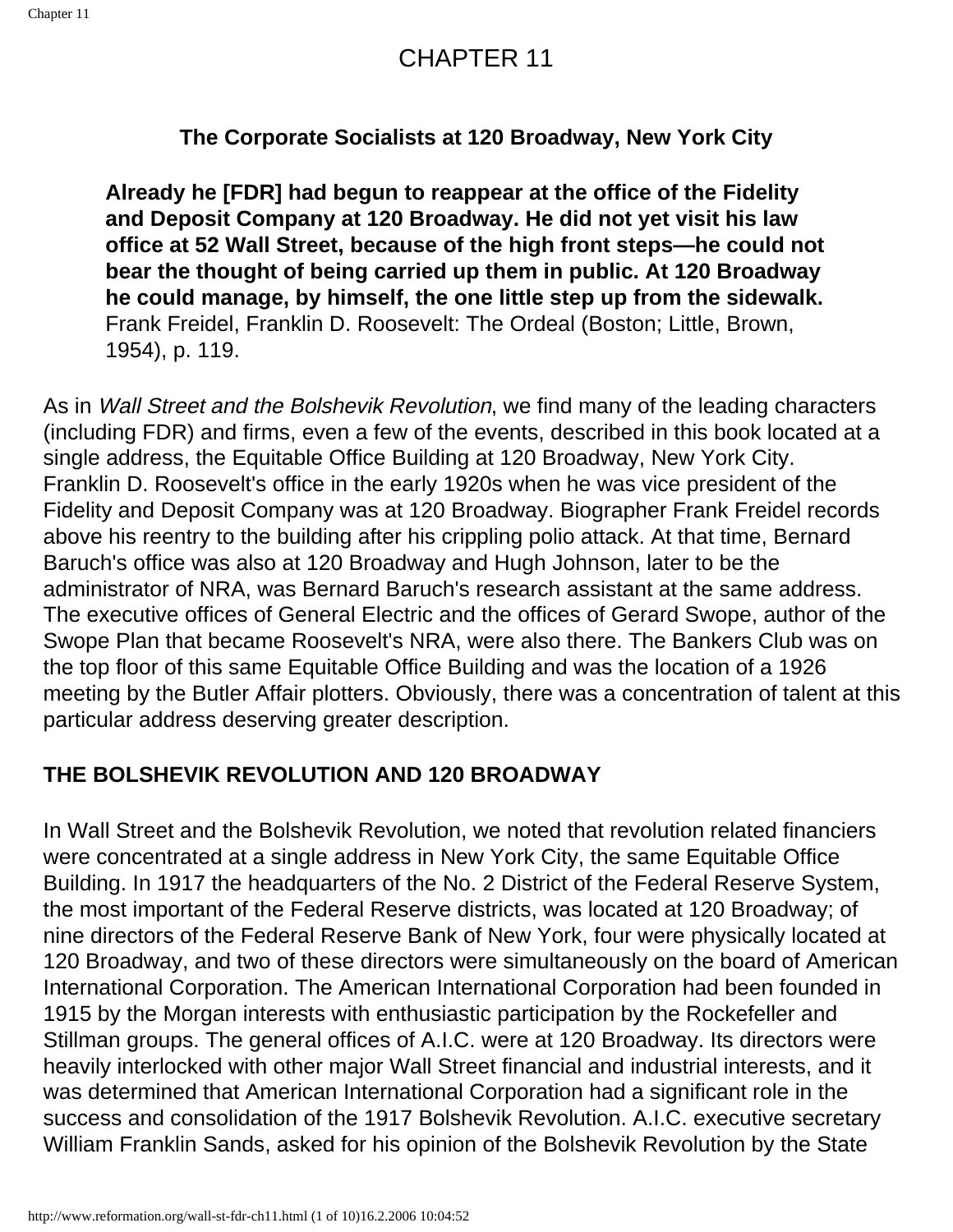Department within a few weeks of the outbreak in November 1917 (long before even a fraction of Russia came under Soviet control), expressed strong support for the revolution. Sands' letter is reprinted in Wall Street and the Bolshevik Revolution. A memorandum to David Lloyd George, Prime Minister of England, from Morgan associate Dwight Morrow also urged support for the Bolshevik revolutionaries and backing for its armies. A director of the FRB of New York, William Boyce Thompson, donated \$1 million to the Bolshevik cause and intervened with Lloyd George on behalf of the emerging Soviets.

In brief, we found an identifiable pattern of pro-Bolshevik activity by influential members of Wall Street concentrated in the Federal Reserve Bank of New York and the American International Corporation, both at 120 Broadway. By 1933 the bank had moved to Liberty Street.

### **THE FEDERAL RESERVE BANK OF NEW YORK AND 120 BROADWAY**

The names of individual FRB directors changed between 1917 and the 1930s, but it was determined that, although the FRB had moved, four FRB directors still had offices at this address in the New Deal period, as shown in the following table:

### **Directors of the Federal Reserve Bank of New York in the New Deal Period**

| <b>Name</b>                | Directorships Held for Companies Located at 120<br><b>Broadway</b>                                                                                                         |
|----------------------------|----------------------------------------------------------------------------------------------------------------------------------------------------------------------------|
| <b>Charles E. Mitchell</b> | Director of the FRB of New York, 1929-1931, and<br>director of Corporation Trust Co. (120 Broadway)                                                                        |
| Albert H. Wiggin           | Succeeded Charles E. Mitchell as Director, FRB of<br>New York, 1932-34, and Director of American<br>International Corp, and Stone and Webster, Inc.<br>(both 120 Broadway) |
| Clarence M. Woolley        | Director FRB of New York, 1922-1936, and<br>director, General Electric Co. (120 Broadway)                                                                                  |
| Owen D. Young              | Director FRB of New York, 1927-1935, and<br>chairman, General Electric Co. (120 Broadway)                                                                                  |

### **Persons and firms located at:**

| 120 BROADWAY                     | 42 BROADWAY                 |
|----------------------------------|-----------------------------|
| <b>Franklin Delano Roosevelt</b> | <b>Herbert Clark Hoover</b> |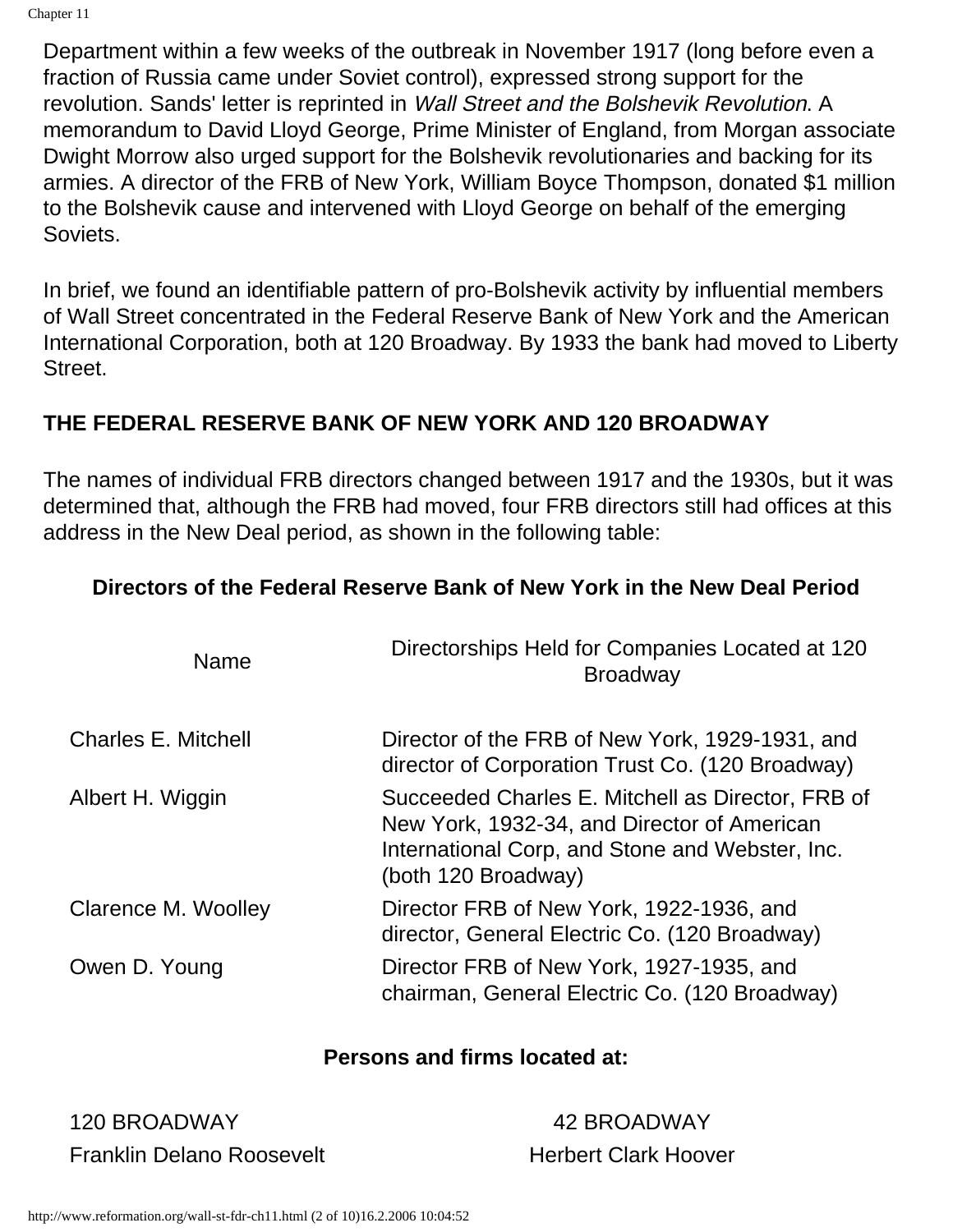Bernard Baruch Gerard Swope Owen D. Young

## **Others**

| American International Corp.        | Grayson M-P Murphy (52 Broadway)       |
|-------------------------------------|----------------------------------------|
| The Corporation Trust Co.           | International Acceptance Bank,         |
| Empire Trust Co. Inc.               | $(52$ Cedar St.)                       |
| <b>Fidelity Trust Co.</b>           | International Acceptance Trust         |
| American Smelting & Refining<br>Co. | (52 Cedar St.)                         |
| Armour & Co. (New York<br>Office).  | International Manhattan Co. Inc.       |
| <b>Baldwin Locomotive Works</b>     | (52 Cedar St.)                         |
| Federal Mining & Smelting Co.       | Jackson Martindell (14 Wall St.)       |
| General Electric Co.                | John D. Rockefeller, Jr. (26 Broadway) |
| Kennecott Copper Corp.              | Percy A. Rockefeller (25 Broadway)     |
| Metal & Thermit Corp.               | Robert S. Clark (11 Wall St.)          |
| National Dairy Products Corp.       |                                        |
| Yukon Gold Co.                      |                                        |
| Stone & Webster & Blodget,<br>Inc.  |                                        |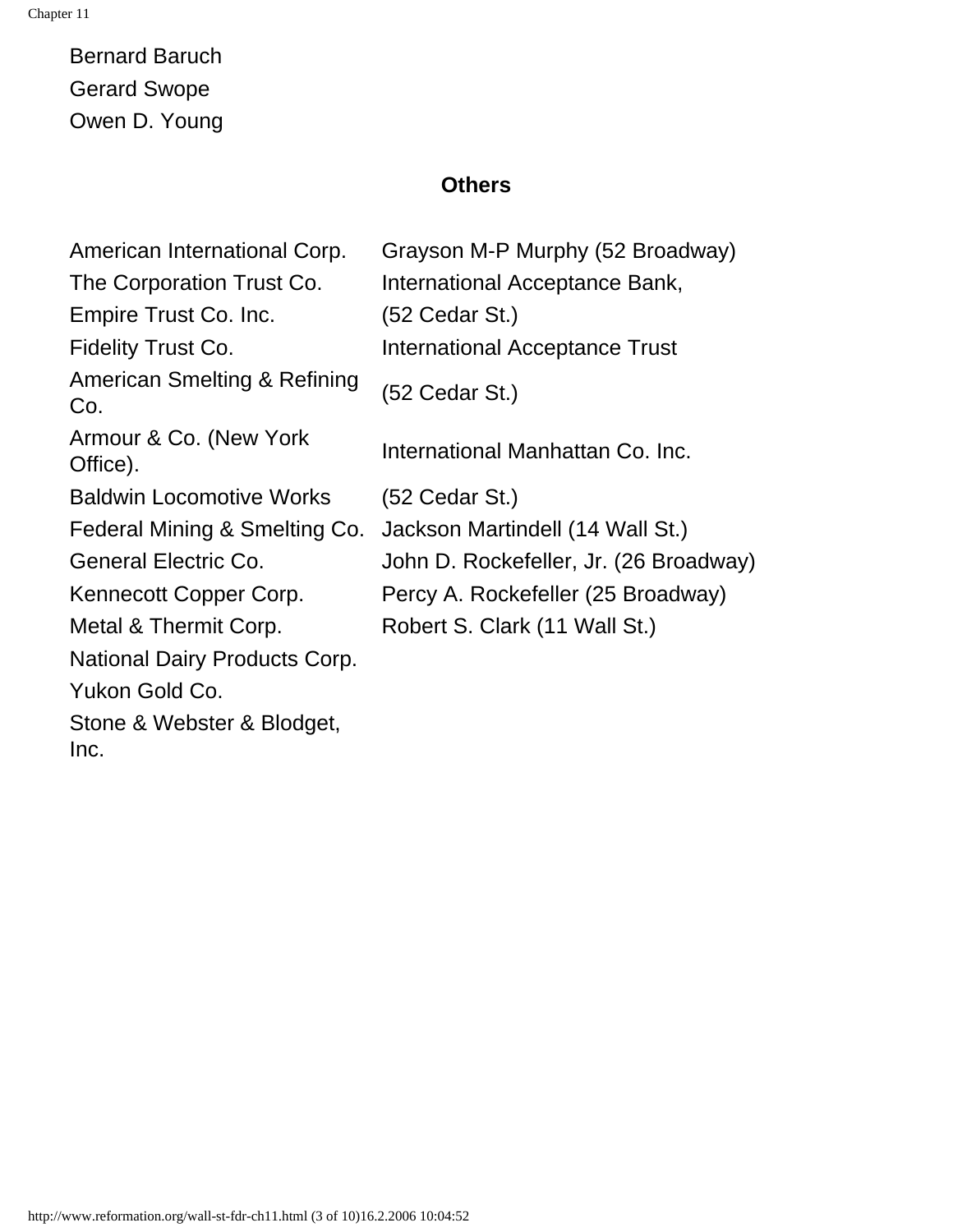

Map of Wall Street Area Showing Office Locations for persons and firms mentioned in this book.

# **AMERICAN INTERNATIONAL CORPORATION AND 120 BROADWAY**

The American International Corporation (AIC) was formed in 1915 by a coalition of Morgan, Stillman and Rockefeller interests; its general offices were at 120 Broadway from 1915 through the 1920s. The great excitement in Wall Street about formation of AIC brought about a concentration of the most powerful financial elements on its board of directors—in effect a monopoly organization for overseas development and exploitation.1 Of nine directors on the board in 1930, five were on the AIC board in 1917 at the time of the Bolshevik Revolution: Matthew C. Brush, president and chairman of the executive committee of American International Corporation and director of the Empire Trust Company; Pierre S. Du Pont, member of the Du Pont family and a director of the Bankers Trust Company; Percy A. Rockefeller, of the Rockefeller family and director of National City Bank; Albert H. Wiggin, director of the Federal Reserve Bank of New York and the Rockefeller Chase National Bank; and Beekman Winthrop, of the Warburgs' International Banking Corporation and the National City Bank. Several prominent financiers joined the board of AIC during the 1920s, including Frank Altschul and Halstead G. Freeman of the Chase National Bank, Arthur Lehman of Lehman Brothers and the Manufacturers Trust Company, and John J. Raskob, vice president of Du Pont and director of General Motors and the Bankers Trust Company.

Mathew C. Brush, president, director, and chairman of the executive committee of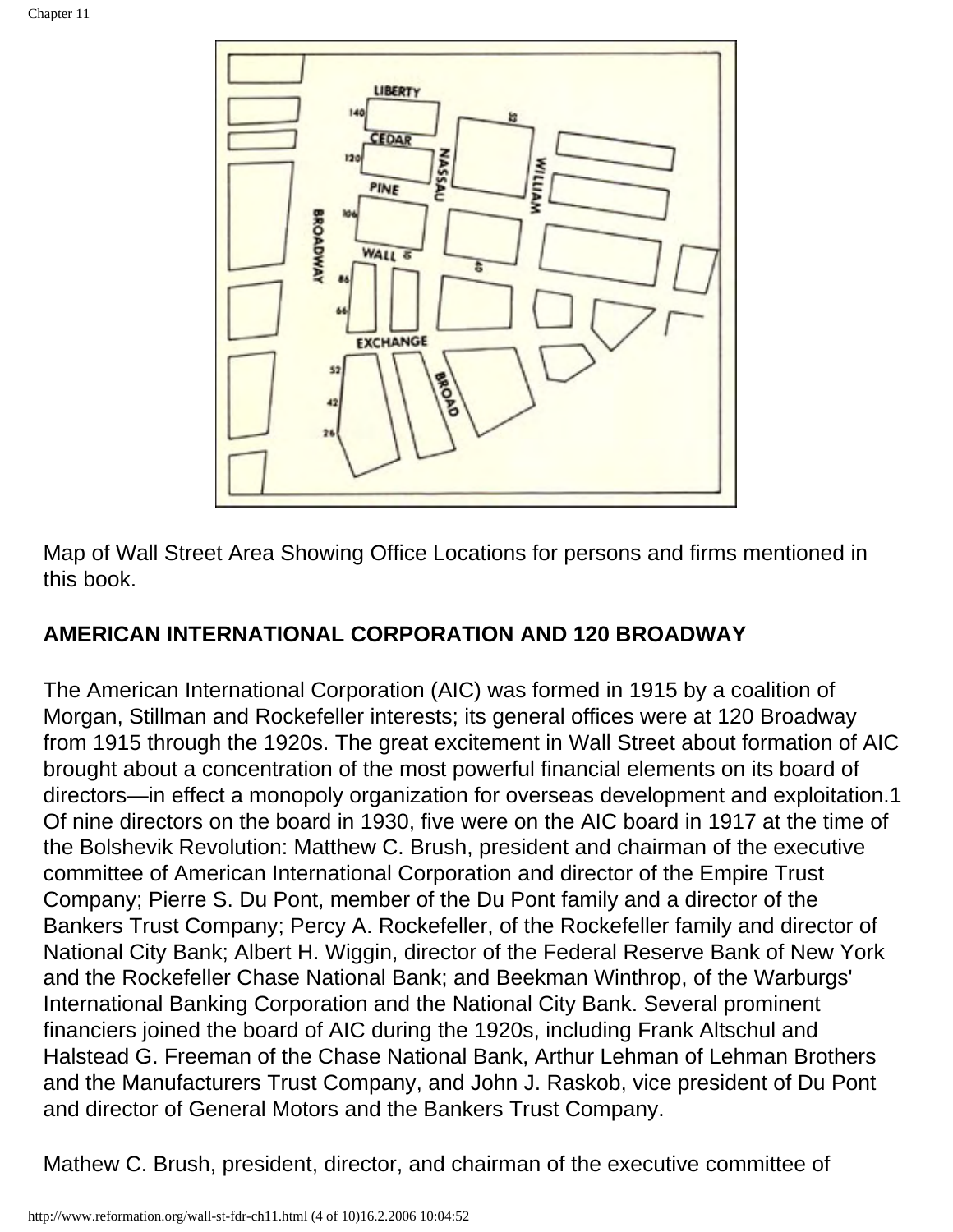American International Corporation and president of Allied Machinery, a subsidiary company, was also director and member of the executive committee of International Acceptance Bank (see Chapter 6), director and member of the executive committee of Barnsdall Corporation,2 director of Empire Trust Company (120 Broadway) and Equitable Office Corporation (which owned and operated the building at 120 Broadway), director of Georgian Manganese Company,<sup>3</sup> and director and member of the Executive Committee of the Remington Arms Co., identified by General Butler in the last chapter. Matthew C. Brush was indeed in the vanguard of Wall Street.

Brush's political contributions, unlike those of other AIC directors, were apparently limited to \$5000 to the campaign of Herbert Hoover in 1928. Brush was director of International Acceptance Bank, which profited from the inflation of the 1920s, as well as a director of Remington Arms (a suppressed name in the Butler Affair) while serving as president of American International, but appears to have been on the fringes of the occurrences explored in this book. On the other hand, four directors of American International have been identified as substantial financial supporters of Franklin D. Roosevelt: Frank Altschul, Pierre S. Du Pont, Arthur Lehman, and John J. Raskob between 1928 and 1932. The Lehman family and John J. Raskob were, as we have seen, at the very heart of Roosevelt's support. It is significant that AIC, the key vehicle for American participation in the Bolshevik Revolution, should also be unearthed, even in an incidental form, in a study of the Roosevelt era.

## **THE BUTLER AFFAIR AND 120 BROADWAY**

Testimony to the House Un-American Activities Committee on the attempt to convert the Roosevelt administration into a dictatorship with Major General Butler in a key role as Secretary of General Affairs had several links to 120 Broadway. There were at least half a dozen persons whom the committee should have subpoenaed to investigate the statements made under oath by General Butler, Captain Glazier, and Paul French; of these, four were located in, or had a significant connection with, 120 Broadway. According to accused plotter Gerald MacGuire, the original meeting of the alleged participants was held in 1926 at the Bankers Club, 120 Broadway. The following extract from the committee hearings, records MacGuire's statement; the questioner was Chairman McCormack:

QUESTION. How long have you known Clark? ANSWER. Well, I believe I said that I have done business with him and known him since 1925 or 1926. QUESTION. Did he ever give you that kind of money before to use, as you say—in the way that he wanted you to represent him in these transactions? ANSWER. In what transactions? QUESTION. In those money transactions, since that time?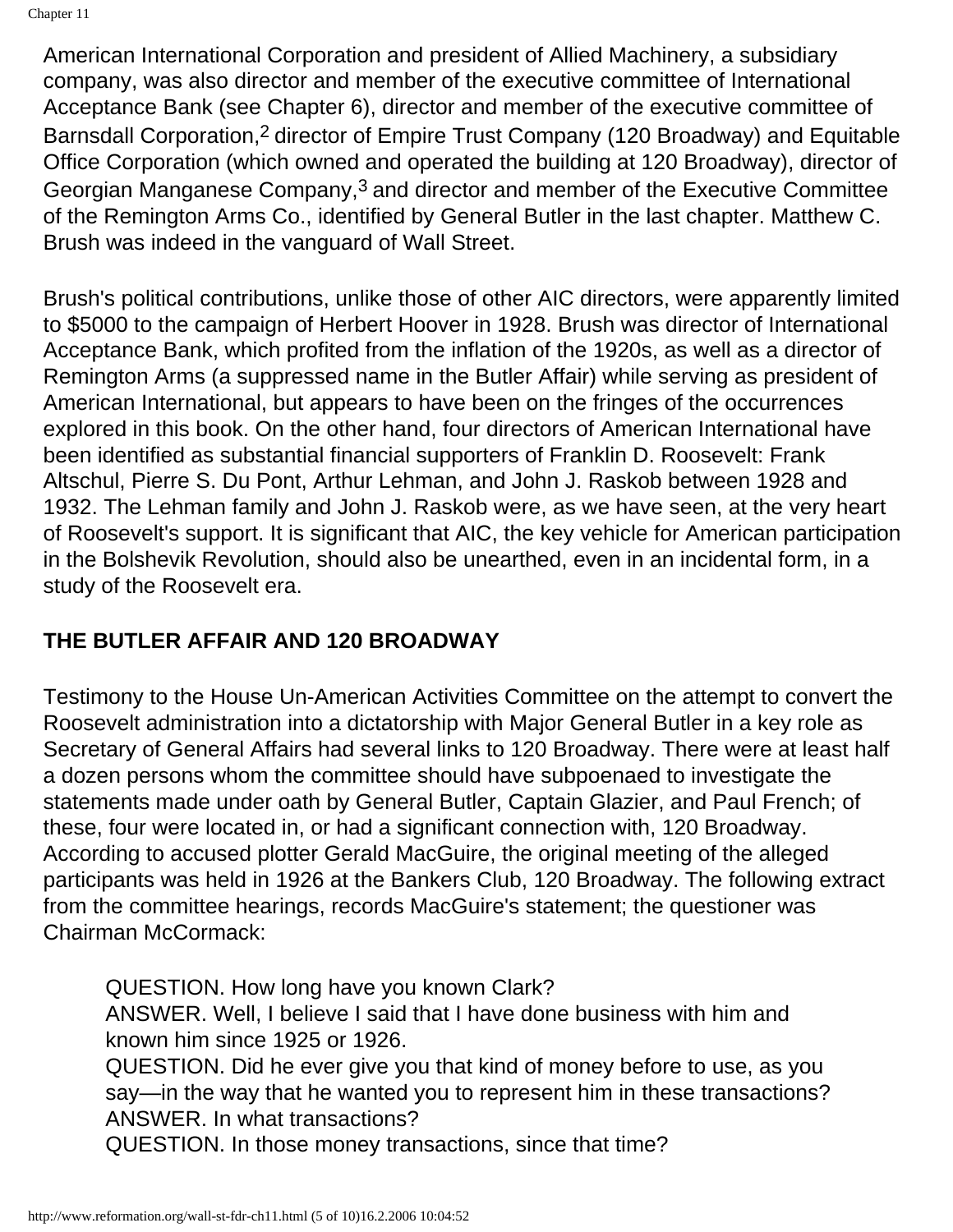ANSWER. In what money transactions? QUESTION. What I mean is this, since 1926, at the time that you met him and after; this was really the first time that you got this money without any receipt or papers or anything at all? ANSWER. Yes. QUESTION. And this dinner was at the Bankers Club, at 120 Broadway, wasn't it? ANSWER. Yes. QUESTION. Who was that dinner given to; was it given to anybody specially? ANSWER. It was a regular luncheon. QUESTION. Who was present at your table? ANSWER. Mr. Christmas. QUESTION. And yourself? ANSWER. Yes. QUESTION. And Mr. Clark? ANSWER. Yes.4

Thus, although the original meeting that brought together Robert S. Clark, his attorney Christmas, and bond salesman Gerald MacGuire was held at 120 Broadway, and Christmas and Clark were linked in numerous ways to MacGuire, neither Christmas nor Clark were called by the committee. Further, Captain Samuel Glazier of the CCC Camp at Elkridge, Maryland reported to the committee that Jackson Martindell had inquired about the training of 500,000 civilian soldiers for political purposes. Martindell was not called by the committee to challenge or confirm the testimony implicating him in the Butler Affair.

The Du Pont Company, cited in the suppressed portion of the testimony, was located at 120 Broadway. Hugh S. Johnson, named by General Butler as a probable participant, had been located at 120 Broadway when working as research assistant to Baruch; Baruch's office was at the same address.5 Clark, MacGuire, and Grayson M-P. Murphy had offices just down the street from No. 120; Clark at 11 Wall Street and MacGuire and Murphy at 52 Broadway.

It is also significant that names suppressed by the committee were located at 120 Broadway: the Du Pont Company executive office and Du Pont subsidiary Remington Arms. The other named participants, MacGuire, Clark, Christmas, Martindell, Grayson M-P. Murphy (at Rockefeller headquarters, 25 Broadway) were all located within a few blocks of 120 Broadway and within the previously described golden circle.

### **FRANKLIN D. ROOSEVELT AND 120 BROADWAY**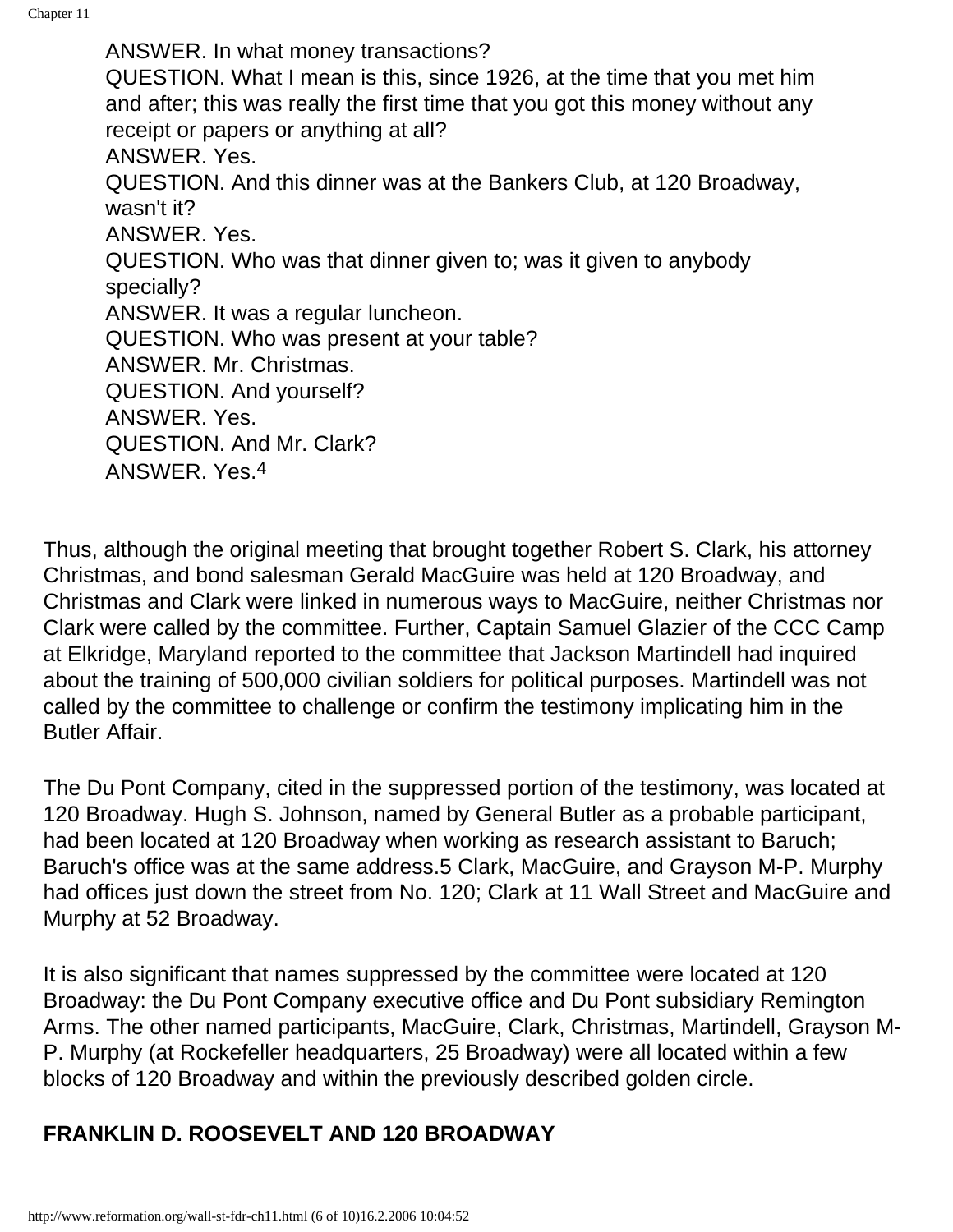We have noted that FDR's preferred office—he had two in the early 1920s—was the one at 120 Broadway. FDR's Georgia Warm Springs Foundation, Inc. was formed as a Delaware company in July 1926 with offices at 120 Broadway and remained at that address at least through 1936. The 1934 annual report for Georgia Warm Springs Foundation shows that its president was listed as Franklin D. Roosevelt, The White House, Washington D.C., with the head office of the foundation shown at 120 Broadway. The vice president and assistant secretary was Raymond H. Taylor, with secretarytreasurer Basil O'Connor, both shown at the 120 Broadway address.

Basil O'Connor was a close associate and business partner of Franklin D. Roosevelt. Born in 1892, O'Connor received his law degree from Harvard in 1915 and then joined the New York law firm of Cravath and Henderson for one year, leaving to work with Streeter & Holmes in Boston for three years. In 1919 Basil O'Connor established a law practice in New York under his own name. In 1925 the firm of Roosevelt and O'Connor was created, lasting until FDR's inauguration in 1933. After 1934, O'Connor was senior partner in O'Connor & Farber and in 1944 succeeded Norman H. Davis as chairman of the American Red Cross.

O'Connor was a director of several companies: in the 1920s, of New England Fuel Oil Corp., in the 1940s of the American Reserve Insurance Co. and the West Indies Sugar Corp. From 1928 until his death he was responsible for administration of the Georgia Warm Springs Foundation.

The Roosevelt New Deal was a gold mine to some of FDR's associates, including Basil O'Connor. Globe & Rutgers was an insurance company recapitalized with government funds, and the reorganization proved a rich source of fees for attorneys handling the liquidation and reorganization. Of these attorneys President Roosevelt's former firm of O'Connor & Farber demanded the largest single fee until Jesse Jones of the Reconstruction Finance Corporation cut it down. Here is a letter Jesse Jones wrote to Earle Bailie of J. & W. Seligman & Company about these fees:

October 6, 1933.

#### Dear Mr. Bailie:

Our board is unwilling to invest in or lend upon stock in an insurance company, if indeed we have the right to do so, that contemplates paying such lawyers' fees, reorganization or otherwise, as is proposed in the case of the Globe & Rutgers, which we understand from information to be

Basil O'Connor \$200,000 Root, Clark, Buckner & Ballantine 165,000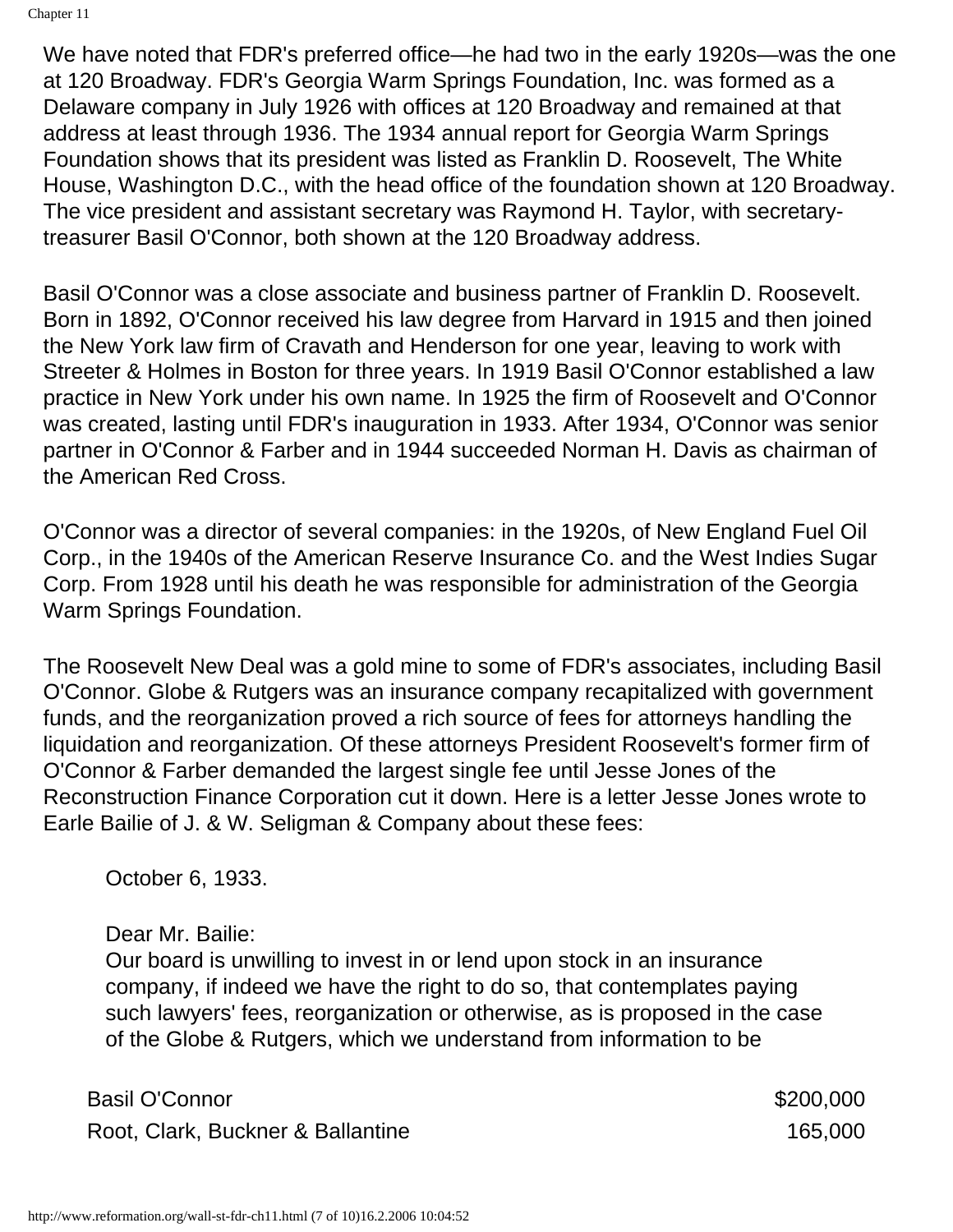| <b>Sullivan &amp; Cromwell</b>       | 95,000 |
|--------------------------------------|--------|
| <b>Prentice &amp; Townsend</b>       | 50,000 |
| Cravath, de Gersdorff, Swaine & Wood | 37,500 |
| <b>Martin Conboy</b>                 | 35,000 |
| Joseph V. McKee                      | 25,000 |
| <b>Coudert Brothers</b>              | 12,000 |

or a total of \$619,500. Even the suggested reduction to a total of \$426,000 would be very much more than what would appear to this Corporation to be proper fees to be paid by an insurance company that is being recapitalized with Government funds.

Yours very truly, JESSE J. JONES

Under court orders Mr. O'Connor's firm was paid \$100,000 in 1934 and \$35,000 more the following year.6

## **CONCLUSIONS ABOUT 120 BROADWAY**

It is virtually impossible to develop an unshakable conclusion about the significance of 120 Broadway; explanations can range from conspiracy to coincidence.

What can we prove with direct, rather than circumstantial, evidence? First, we know that U.S. assistance to the Bolshevik Revolution originated in the Wall Street golden circle in 1917 and was heavily concentrated at this particular address. Second, when FDR entered the business world in 1921, one of the two FDR offices was at this address, as was his law partnership with Basil O'Connor, and the Georgia Warm Springs Foundation. Third, Bernard Baruch and his assistant Hugh Johnson, later part of the planning and administration of the National Industry Recovery Act, were in the same building. NRA was a logical sequel to the trade associations of the 1920s, and FDR had a prominent role, along with Herbert Hoover, in the implementation of trade association agreements in the 1920s. Fourth, there was an association between General Electric and the Bolshevik Revolution, at least in building up the early Soviet Union. Executive offices of G.E. were at this address, as were those of Gerard Swope, the president of G.E. who authored the Swope plan.

Finally, the bizarre Butler affair had a few links with 120 Broadway. For example, this was Du Pont's New York address, although Remington Arms was at Rockefeller headquarters, 25 Broadway. Most of the plotters had other addresses, but still all within the golden circle.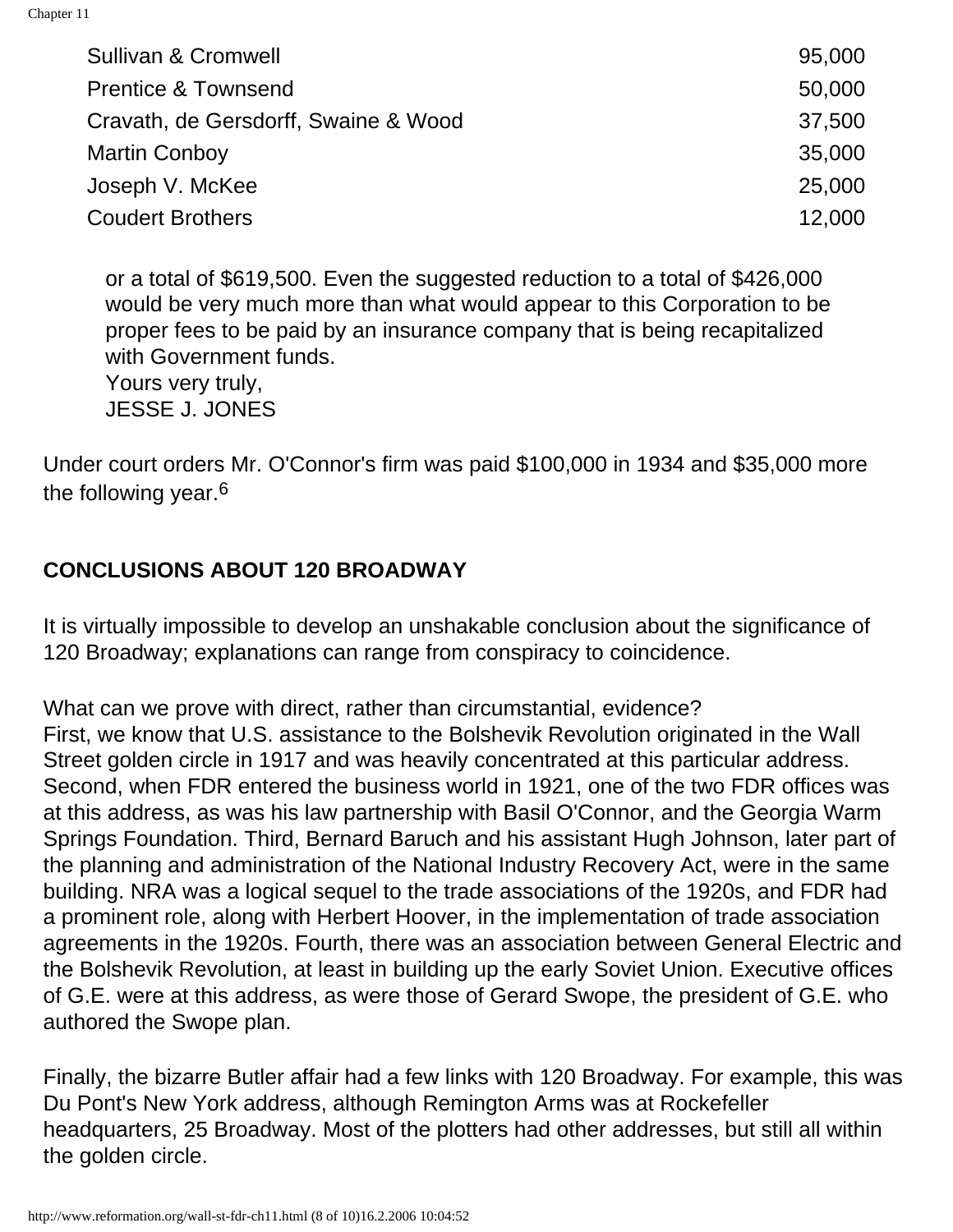Nothing is proven by a common geographical location. While 120 Broadway was a massive building, it was by no means the largest in New York City. But how does one explain the concentration of so many links to so many important historical events at one address? One could argue that birds of a feather flock together. On the other hand, it is more than plausible that these Wall Streeters were following the maxim laid down by Frederick Howe and found it more convenient, or perhaps more efficient for their purposes, to be at a single address. The point to hold in mind is that no other such geographical concentration exists and, if we ignore the persons and firms at 120 Broadway, there is no case for any relationship between these historical events and Wall Street. Which, incidentally, is also an excellent reason for retaining one's perspective in accepting the fact that we are discussing a small fraction of the banking community, a fraction that has in effect betrayed the financial center of a free economy.

Footnotes

1. See Sutton, Bolshevik Revolution, op. cit.

2. Barnsdall Corporation was the company that in 1921 entered the Soviet Union to reopen theCaucasian oil fields for the Soviets and so enabled the Soviet Union to generate the foreign exchange required to develop a Sovietized Russia; see Sutton, Western Technology and Soviet Economic Development, 1917 to 1930 (Stanford: Hoover Institution, 1968), Vol. 1.

#### 3. Ibid.

4. House of Representatives, Investigation of Nazi Propaganda Activities and Investigation of Certain Other Propaganda Activities, Hearings No. 73-D.C.-6, op. cit., p. 80. "Mr. Clark" was Robert Sterling Clark and "Mr. Christmas" was Clark's attorney.

5. United States Senate, Digest of Data From the Files of a Special Committee to Investigate Lobbying Activities, 74th Congress, Second Session, Part I: List of Contributions, (Washington, 1936), p. 3.

6. Jesse H. Jones, Fifty Billion Dollars pp. 209-210.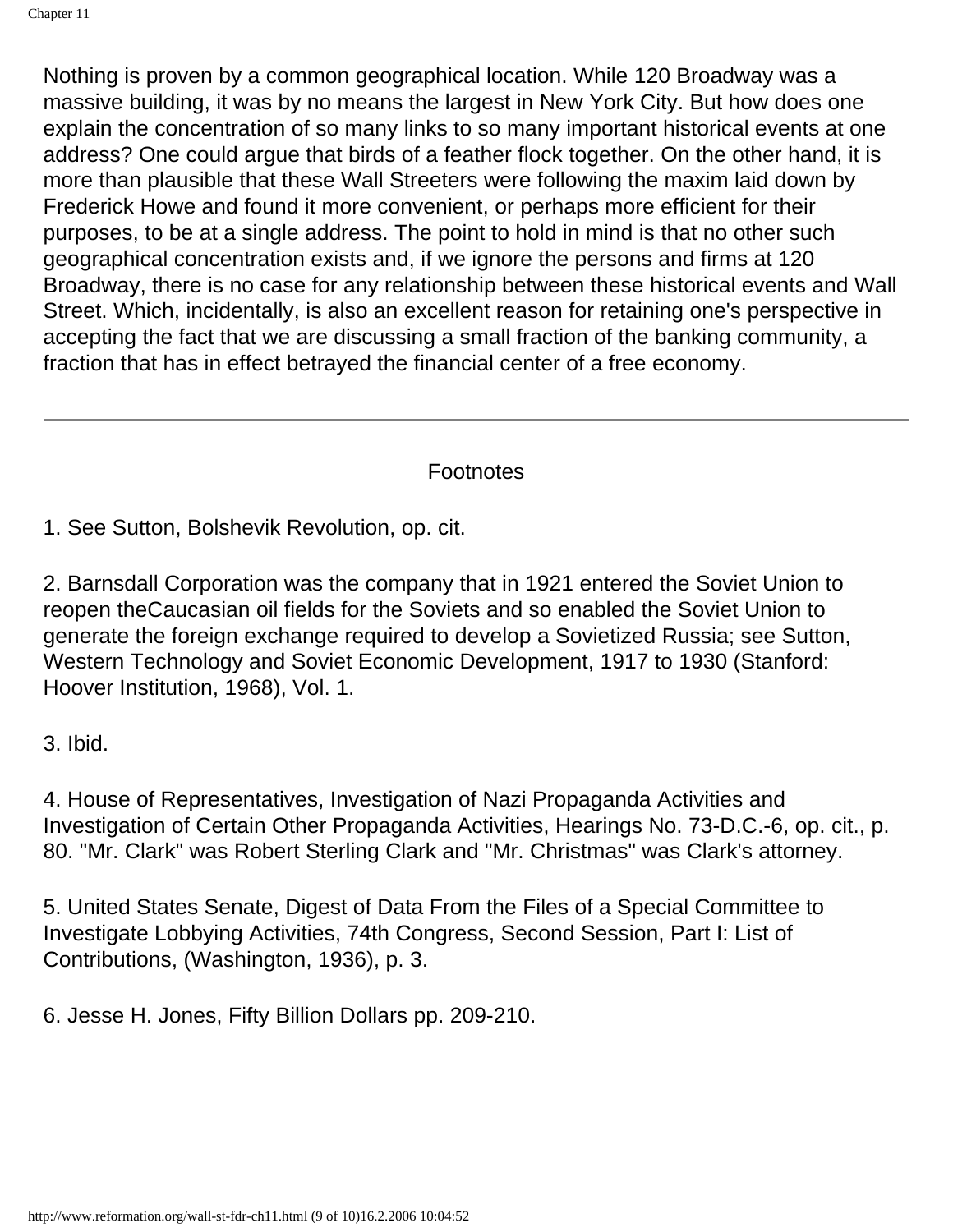# **CHAPTER 12**

## **FDR and the Corporate Socialists**

**At the first meeting of the Cabinet after the President took office in 1933, the financier and adviser to Roosevelt, Bernard Baruch, and Baruch's friend General Hugh Johnson, who was to become the head of the National Recovery Administration, came in with a copy of a book by Gentile, the Italian Fascist theoretician, for each member of the Cabinet, and we all read it with great care.**

Mrs. Frances Perkins, Secretary of Labor under FDR.

It is worth recalling at this point the epigraph to Chapter 1, that Franklin D. Roosevelt privately believed that the U.S. government was owned by a financial élite. There is, of course, nothing notably original about this observation: it was commonplace in the 19th century. In modern times, it has been averred by such dissimilar writers as Robert Welch and William Domhoff that America is controlled by a financial elite based in New York. The Soviets, who are not always altogether inaccurate, have used this theme in their propaganda for decades, and it was a Marxist theme before Lenin came along.1

It was under Roosevelt that quaint Keynesian notions—the modern versions of John Laws' con game with paper money—were introduced to Washington, and so the seeds of our present economic chaos were laid in the early 1930s under Roosevelt. Contemporary double digit inflation, a bankrupt Social Security system, bumbling state bureaucracy, rising unemployment—all this and more can be traced to Franklin Delano Roosevelt and his legislative whirlwind.

But while we now pay the price for these unsound and irresponsible policies, so pervasive is prevailing misinformation that even the identity of the originators of Roosevelt's New Deal and their reasons have been forgotten. While our economists cover their blackboards with meaningless static equations, a dynamic looting operation of the economy has been in progress by the authentic formulators of the liberal New Deal. While the bleeding heart social engineers have screamed at capitalism as the cause of the world's misery, they have been blissfully unaware that their own social formulas in part emanated from—and have certainly been quietly subsidized by—these same socalled capitalists. The tunnel vision of our academic world is hard to beat and equalled only by their avarice for a piece of the action.

What we do find is that government intervention into the economy is the root of our present problems; that a Wall Street cotérie has substantive, if subtle, muscle within this government structure to obtain legislation beneficial to itself; and that a prime example of this self-seeking legislation to establish legal monopoly under big business control was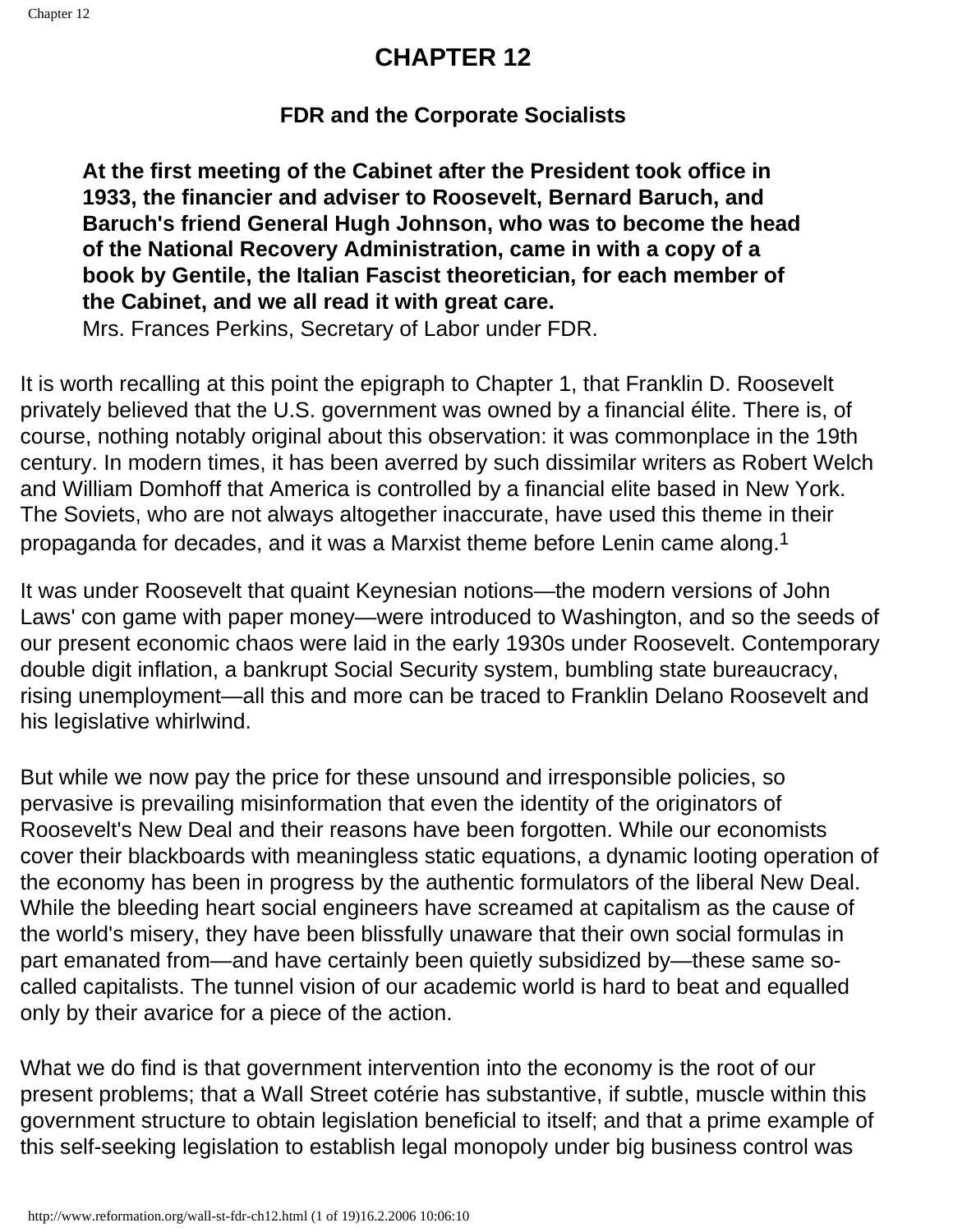FDR's New Deal and, in particular, the National Recovery Administration.

The name Franklin Delano Roosevelt should suggest, but rarely does, a link with Wall Street. Both Delano and Roosevelt are prominent names in the history of American financial institutions.

Who was Franklin Delano Roosevelt?

Roosevelt's pre political career can be described only as that of financier. Both his family and career before 1928 and his election as Governor of New York were in the business world, more specifically the financial world. Between 1921 and 1928 Roosevelt was a director of 11 corporations headquartered in the Wall Street golden circle and president of a major trade association. The American Construction Council.

Furthermore, Roosevelt was not only president of United European Investors, Ltd., formed to take pecuniary advantage of the misery of German hyperinflation, but was one of the organizers of American Investigation Corporation, a high-powered financial syndicate. Roosevelts formed the financial firm Roosevelt & Son in the late 18th century, and Delanos operated in the financial arena from at least the mid19th century. Roosevelts and Delanos may not have reaped the great wealth of Morgans and Rockefellers, but they were known and respected names in the halls of international finance. Even in the 1920s we find Uncle Frederic Delano on the Federal Reserve Board, and George Emlen Roosevelt as a director of Guaranty Trust, the bête noire of the Street if there ever was one.

It is also reliably recorded that Theodore Roosevelt's Progressive Party, the first step to the modern welfare-warfare state, was financed by the J.P. Morgan interests; consequently, it should not surprise us to find Wall Street backing Roosevelt in 1928, 1930, and 1932.

In brief, we have shown that Roosevelt was a Wall Streeter, descended from prominent Wall Street families and backed financially by Wall Street. The policies implemented by the Roosevelt régime were precisely those required by the world of international finance. It should not be news to us that international bankers influence policy. What appears to have been neglected in the history of the Roosevelt era is that, not only did FDR reflect their objectives, but was more inclined to do so than the so-called reactionary Herbert Hoover. In fact, Hoover lost in 1932 because, in his own words, he was unwilling to accept the Swope Plan, alias NRA, which he termed, not incorrectly, "a fascist measure."

We cannot say that Wall Streeter Roosevelt was always a highly ethical promoter in his financial flotations. Buyers of his promotions lost money, and substantial money, as the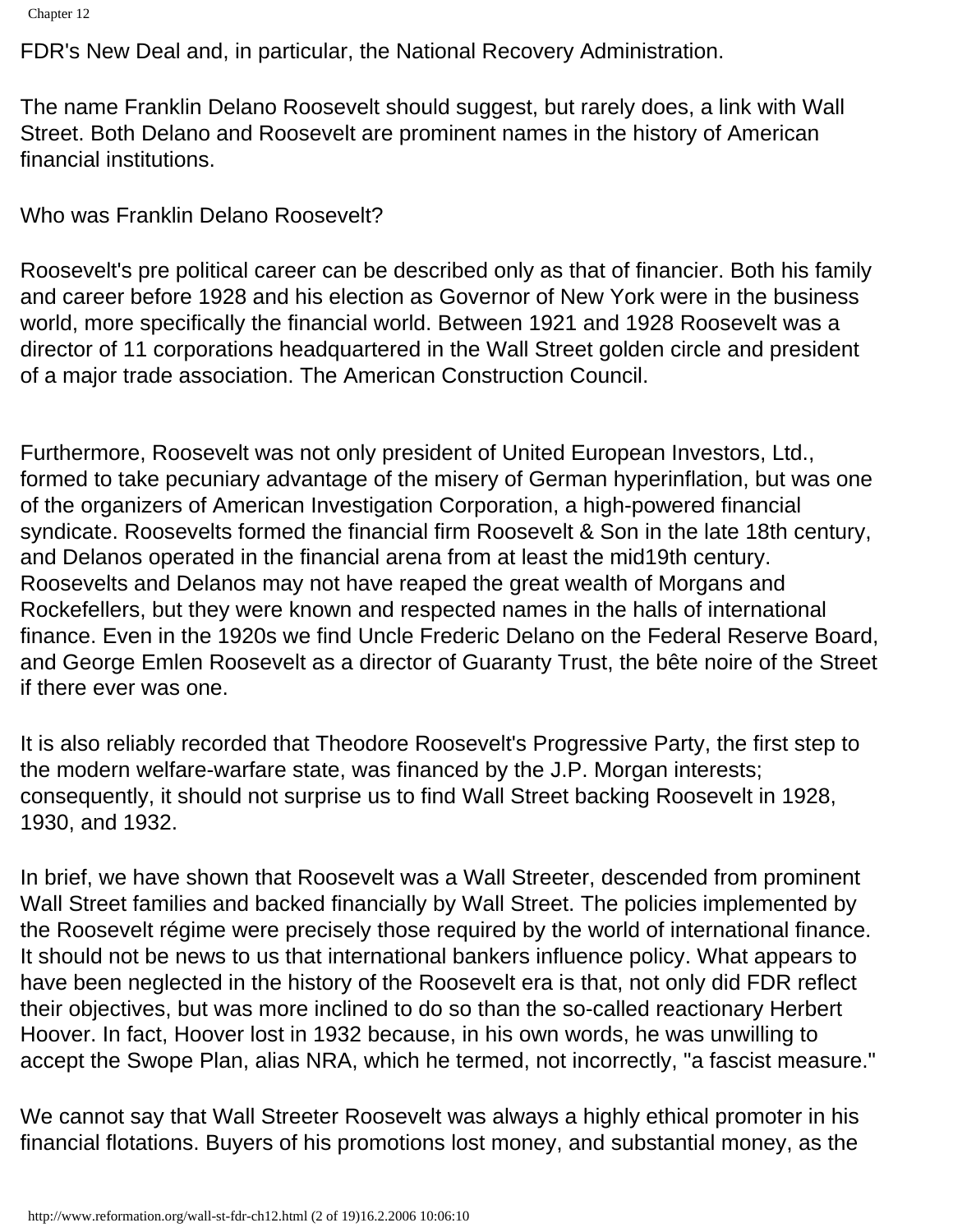following brief table based on the data presented suggests:

### **How Investors Fared With FDR at the Helm**

| Company Associated with FDR                          | <b>Issue Price of</b><br><b>Stock</b> | <b>Subsequent Price History</b>                                 |
|------------------------------------------------------|---------------------------------------|-----------------------------------------------------------------|
| United European Investors, Ltd                       | 10,000 marks<br>(about \$13)          | Company wound up, stock-<br>holders offered \$7.50              |
| <b>International Germanic Trust</b><br>Company, Inc. | \$170                                 | Went to \$257 in 1928,<br>liquidated in 1930 at \$19 a<br>share |

Loss of stockholders' funds, however, can be an accident or mismanagement. Many honest financiers have stumbled. However, association with persons of known ill repute such as Roberts and Gould in United European Investors, Ltd. was not accidental.

FDR's association with the American Construction Council brings to mind Adam Smith's obita dicta that the law ". . . cannot hinder people of the same trade from sometimes assembling together, but it ought to do nothing to facilitate such assemblies, much less to render them necessary."2 Why not? Because the American Construction Council was in the interests of the construction industry, not in those of the consumer of construction services.

The New York bonding business was made to order for FDR. As vice president of the Fidelity & Deposit Company of Maryland, FDR knew precisely how to operate in the world of politicized business, where price and product quality in the market place are replaced by "Whom do you know?" and "What are your politics?"

The United European Investors caper was an attempt to take advantage of the misery of German 1921-23 hyperinflation. The firm operated under a Canadian charter, no doubt because Canadian registration requirements were more lenient at that time. The most conspicuous observation concerns FDR's associates at U.E.I., including John von Berenberg Gossler, a HAPAG co director of German Chancellor Cuno, who was responsible for the inflation! Then there was William Schall, FDR's New York associate, who had only a few years earlier been involved with German espionage in the United States—at 120 Broadway. The Roberts-Gould element in United European Investors was under criminal investigation; FDR knew they were under investigation, but continued his business associations.

Then we found that the background of the New Deal was speckled with prominent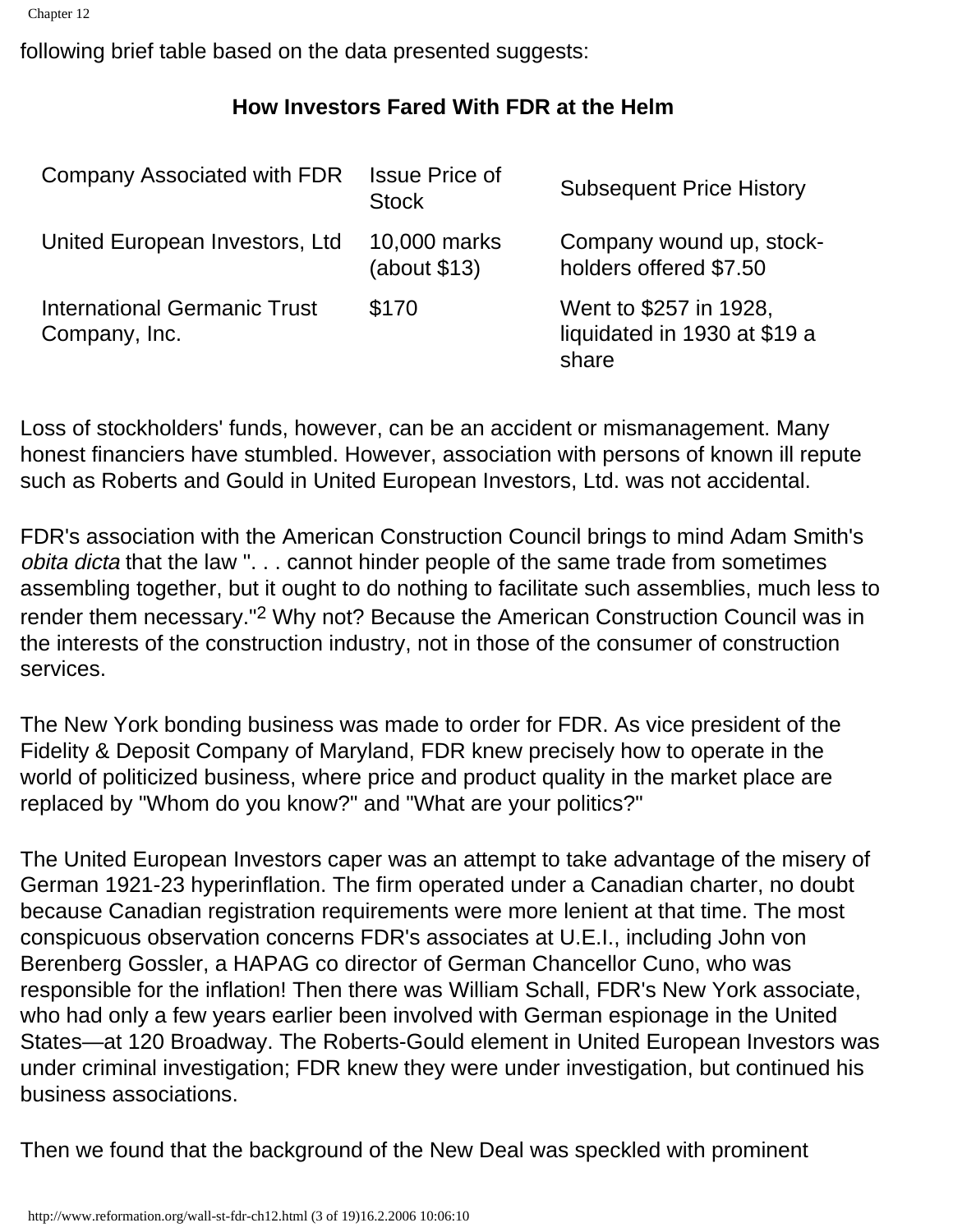financiers. The economic recovery part of the New Deal was a creation of Wall Street specifically Bernard Baruch and Gerard Swope of General Electric—in the form of the Swope Plan. So in Chapter 5 we expanded upon the idea of the politicization of business and formulated the thesis of corporate socialism: that the political way of running an economy is more attractive to big business because it avoids the rigors and the imposed efficiency of a market system. Further, through business control or influence in regulatory agencies and the police power of the state, the political system is an effective way to gain a monopoly, and a legal monopoly always leads to wealth. Consequently, Wall Street is intensely interested in the political arena and supports those political candidates able to maximize the amount of political decision-making under whatever label and minimize the degree to which economic decisions in society are made in the market place. In brief. Wall Street has a vested interest in politics because through politics it can make society go to work for Wall Street. It can also thus avoid the penalties and risks of the market place.

We examined an early version of this idea: Clinton Roosevelt's planned society, published in 1841. We then briefly discussed Bernard Baruch's 1917 economic dictatorship and his declared intent to follow the course of a planned economy in peacetime and traced Baruch and his economic assistant Hugh Johnson to the very core of the National Recovery Administration. Some attention was then given to the Federal Reserve System as the most prominent example of private legal monopoly and to the role of the Warburgs through the International Acceptance Bank and the manner in which the bank was able to get society to go to work for Wall Street. In a final look at the years before FDR's New Deal we reviewed the operation of the American Construction Council, a trade association, the concept of which originated with Herbert Hoover, but with FDR as its president. The council had, as its stated objectives, limitation of production and regulation of industry, a euphemism for industry control for maximization of its own profits.

Then we examined the financial contributions of the 1928, 1930, and 1932 elections on the ground that such contributions are a very accurate measure of political inclinations. In 1928, an extraordinary percentage of the larger contributions, those over \$25,000, came from Wall Street's golden circle. Such large sums are important because their contributors are more than likely to be identifiable after the election when they ask favors in return for their earlier subsidies. We found that no less than 78.83 per cent of the over \$1000 contributions to the Al Smith for President campaign came from a one-mile circle centered on 120 Broadway. Similarly 51.4 per cent, a lesser but still significant figure, of Hoover's contributions came from within this same area. Then we demonstrated that, after his election, Herbert Hoover was given an ultimatum by Wall Street: either accept the Swope Plan (the NRA) or the money and influence of Wall Street would go to FDR who was willing to sponsor that scheme. To his eternal credit, Herbert Hoover refused to introduce such planning on the ground that it was equivalent to Mussolini's fascist state. FDR was not so fussy.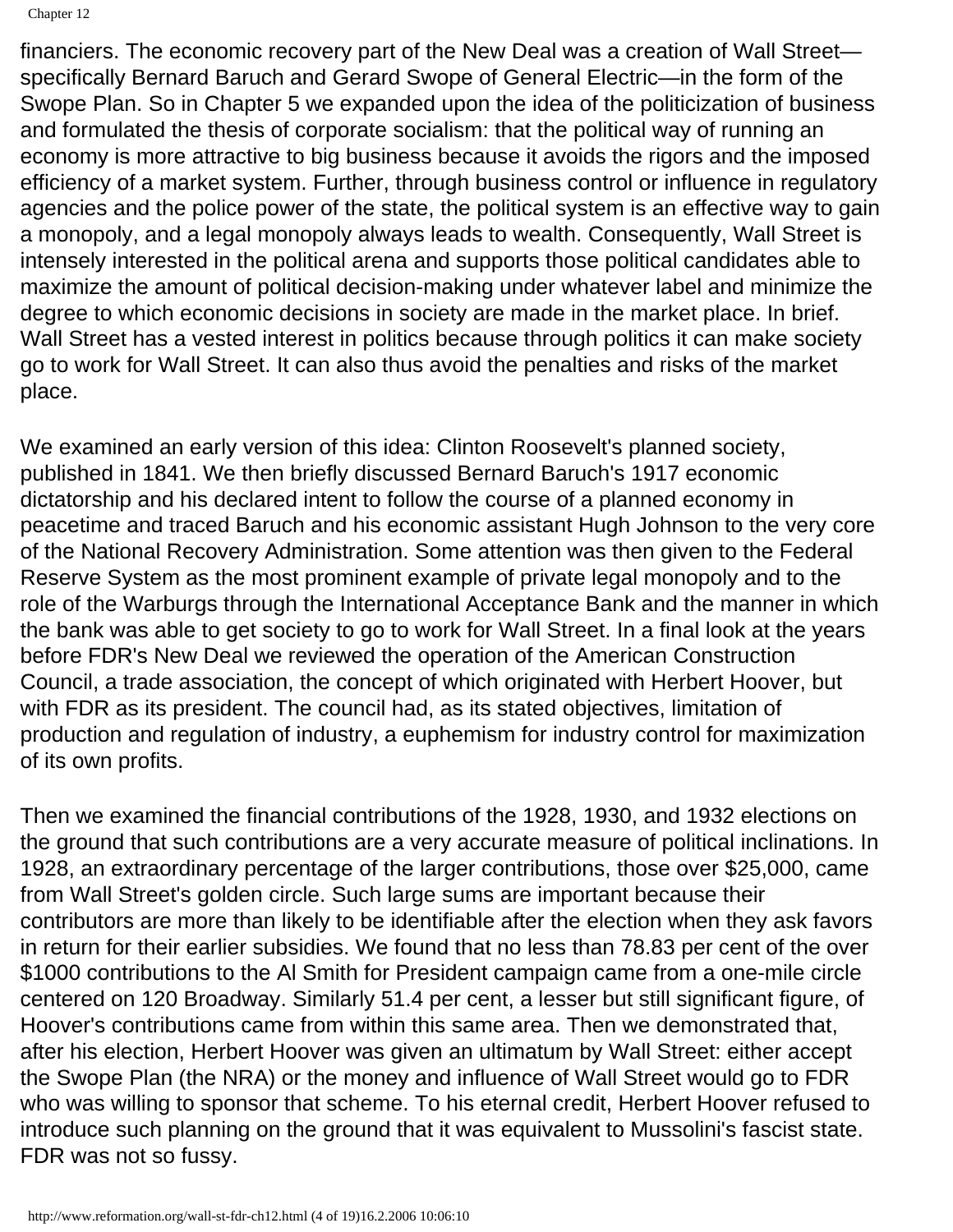```
Chapter 12
```
In FDR's 1930 campaign for Governor of New York, we identified a major Wall Street influence. There was an extraordinary flow of funds via the County Trust Company, and John J. Raskob of Du Pont and General Motors emerged as Chairman of the Democratic Campaign Committee and a power behind the scenes in the election of FDR. Seventyeight per cent of the pre-convention "early-bird" contributions for FDR's 1932 Presidential bid came from Wall Street.

The Swope Plan was a scheme to force American industry into compulsory trade associations and provide exemption from the anti-trust laws. It was baited with a massive welfare carrot to quiet the misgivings of labor and other groups. The administrator of the National Recovery Administration, which developed from the Swope Plan, was Baruch's assistant. General Hugh Johnson. The three musketeers, Johnson's circle of assistants, comprised Gerard Swope of General Electric, Walter Teagle, of Standard Oil of New Jersey, and Louis Kirstein of Filene's of Boston. Adherence to the NRA codes was compulsory for all firms with more than 50 employees. The Swope NRA Plan was greeted favorably by such socialists as Norman Thomas, whose main objection was only that they, the orthodox socialists, were not to run the plan.

Fortunately, NRA failed. Big business attempted to oppress the little man. The codes were riddled with abuses and inconsistencies. It was put out of its misery by the Supreme Court in the Schechter Poultry decision of 1935, although its failure was evident long before the Supreme Court decision. Because of failure of NRA, the so-called 1934 Butler Affair becomes of peculiar interest. According to General Smedley Butler's testimony to Congress, supported by independent witnesses, there was a plan to install a dictator in the White House. President Roosevelt was to be kicked upstairs and a new General Secretary— General Butler was offered the post—was to take over the economy on behalf of Wall Street. Far-fetched as this accusation may seem, we can isolate three major statements of fact:

1. There was independent confirmation of General Butler's statements and in some measure unwilling confirmation by one of the plotters.

2. There existed a motive for Wall Street to initiate such a desperate gamble: the NRA-Swope proposal was foundering.

3. The alleged identity of the men behind the scenes is the same as those identified in the Bolshevik Revolution and in the political promotion of FDR.

Unfortunately, and to its lasting shame. Congress suppressed the core of the Butler testimony. Further, The New York Times first reported the story fairly, but then buried and distorted its coverage, even to the extent of incomplete indexing. We are left with the definite possibility that failure of the Baruch-Swope-Johnson NRA plan was to be followed by a more covert, coercive take-over of American industry. This occurrence deserves the fullest attention that unbiased scholars can bring to it. Obviously, the full story has yet to emerge.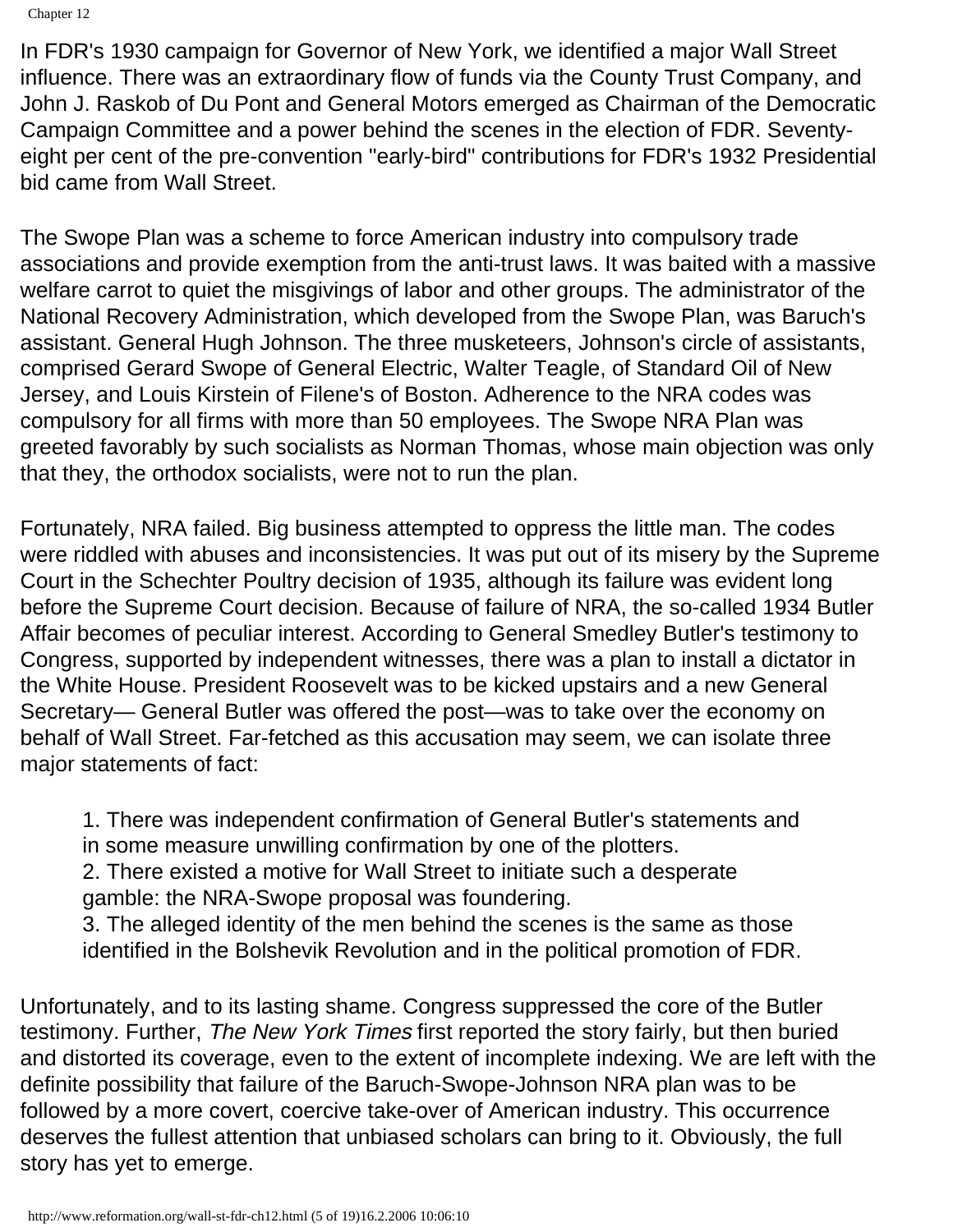Once again, as in the earlier volume, we found a remarkable concentration of persons, firms and events at a single address—120 Broadway, New York City. This was FDR's office address as president of Fidelity & Deposit Company. It was Bernard Baruch's address and the address of Gerard Swope. The three main promoters of the National Recovery Administration—FDR, Baruch, and Swope—were located at the same address through the 1920s. Most disturbing of all, it was found that the original meeting for the Butler Affair was held in 1926 at the Bankers Club, also located at 120 Broadway.

No explanation is yet offered for this remarkable concentration of talent and ideas at a single address. Quite obviously, it is an observation that must be accounted for sooner or later. We also found a concentration of directors of American International Corporation, the vehicle for Wall Street involvement in the Bolshevik revolution, and heavy contributors to the Roosevelt campaign.

Can we look at this story in any wider perspective? The ideas behind the Roosevelt New Deal were not really those of Wall Street; they actually go back to Roman times. From 49 to 44 B.C. Julius Caesar had his new deal public works projects; in 91 A.D. Domitian had his equivalent of the American Construction Council to stop overproduction. The ultimate fall of Rome reflected all the elements we recognize today: extravagant government spending, rapid inflation, and a crushing taxation, all coupled with totalitarian state regulation.3

Under Woodrow Wilson Wall Street achieved a central banking monopoly, the Federal Reserve System. The significance of the International Acceptance Bank, controlled by the financial establishment in Wall Street, was that the Federal Reserve banks used the police power of the state to create for themselves a perpetual money-making machine: the ability to create money with a stroke of a pen or the push of a computer key. The Warburgs, key figures in the International Acceptance Bank—an overseas moneymaking machine—were advisers to the Roosevelt administration and its monetary policies. Gold was declared a "barbaric relic," opening the way to worthless paper money in the United States. In 1975, as we go to press, the fiat inconvertible dollar is obviously on the way to ultimate depreciation.

Did Wall Street recognize the result of removing gold as backing for currency? Of course it did! Witness Paul Warburg to a Congressional Committee:

Abandonment of the gold standard means wildly fluctuating foreign exchanges and, therefore, the destruction of the free inflow of foreign capital and business. Weak countries will repudiate—or, to use the more polite expression, "fund their debts"—but there will be no general demonetization of gold. Gold at the end of the war will not be worth less but more.4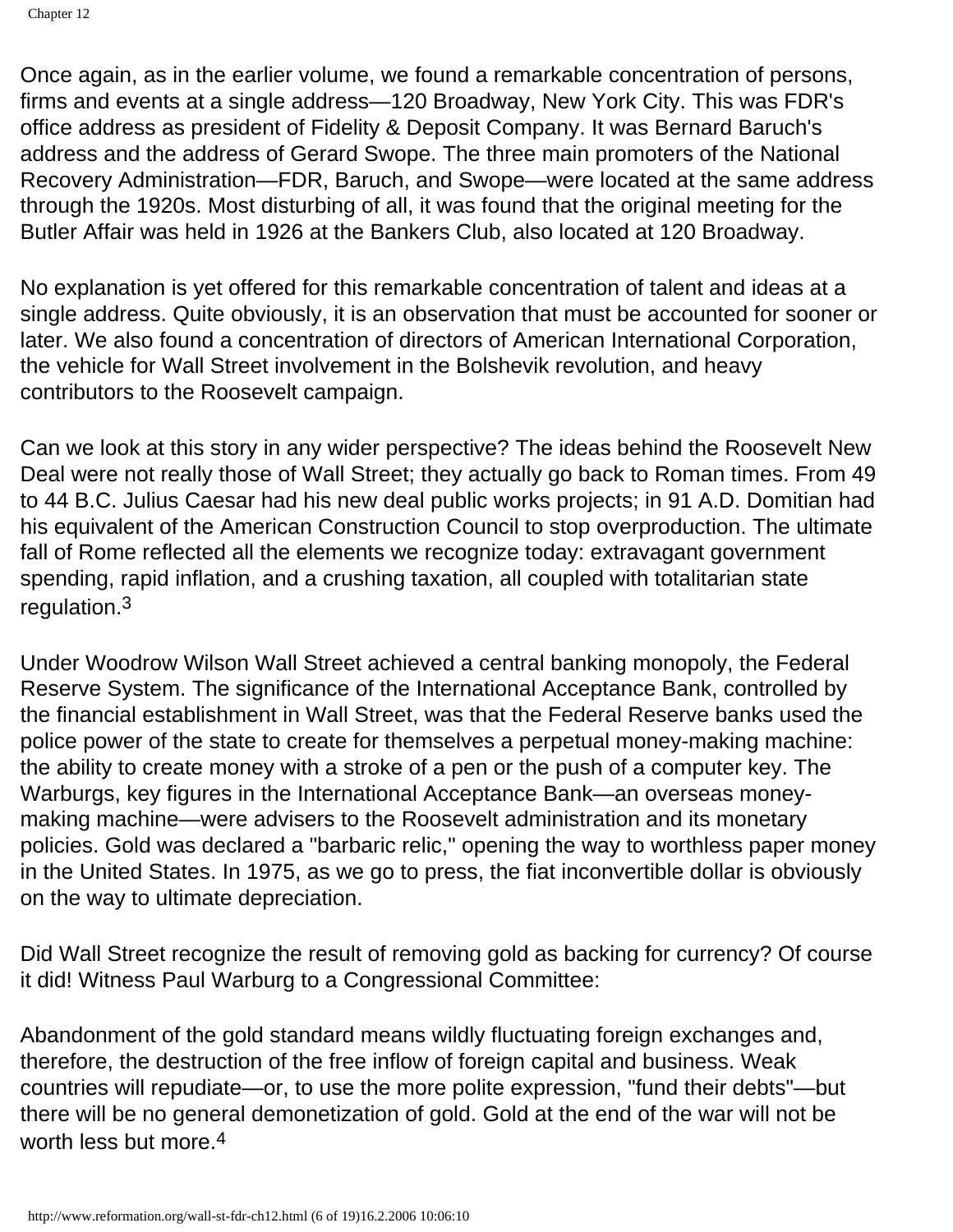.

The inevitable conclusion forced upon us by the evidence is that there may indeed exist a financial élite, as pointed out by Franklin D. Roosevelt, and that the objective of this élite is monopoly acquisition of wealth. We have termed this élite advocates of corporate socialism. It thrives on the political process, and it would fade away if it were exposed to the activity of a free market. The great paradox is that the influential world socialist movement, which views itself as an enemy of this élite, is in fact the generator of precisely that politicization of economic activity that keeps the monopoly in power and that its great hero, Franklin D. Roosevelt, was its self-admitted instrument.

### **Footnotes**

1. It may be superfluous to record this literature, but for the sake of completeness and the benefit of the innocent reader, a few titles may be included: William Domhoff, Who Rules America? (Englewood Cliffs, N.J.: Prentice-Hall, 1967); Ferdinand Lundberg, The Rich and the Super Rich (New York: Lyle Stuart, 1968), and Gary Allen, None Dare Call It Conspiracy (Seal Beach, Calif.: Concord Press, 1972)

Certainly, if sheer weight of printed paper has any influence, the power of any financial élite should have collapsed long ago. The establishment does appear to have considerable endurance, but nowhere near as much influence as many believe. The most important leg sustaining the credibility and so the power of the élite is the academic community. This group has, in large part, swapped truth and integrity for a piece of the political power and the financial action. Apparently academics can be bought—and you don't have to pay overly much!

2. Adam Smith, An Inquiry Into the Nature and Causes of the Wealth of Nations (London: George Routledge n.d.), p. 102.

3. H. J. Haskell, The New Deal in Old Rome: How Government in the Ancient World Tried to Deal with Modern Problems (New York: Knopf, 1947), pp. 239–40.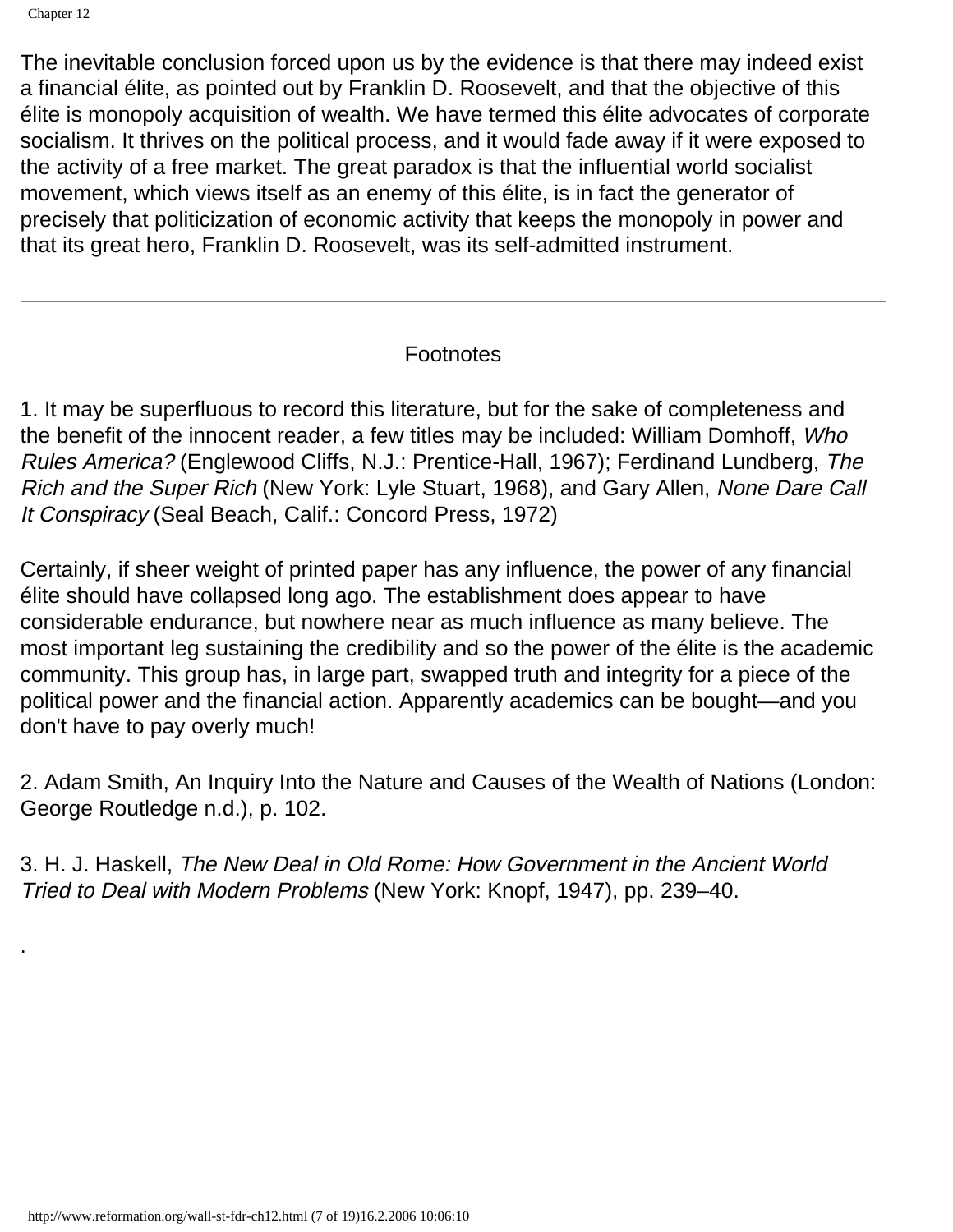CHAPTER 12

FDR and the Corporate Socialists

At the first meeting of the Cabinet after the President took office in 1933, the financier and adviser to Roosevelt, Bernard Baruch, and Baruch's friend General Hugh Johnson, who was to become the head of the National Recovery Administration, came in with a copy of a book by Gentile, the Italian Fascist theoretician, for each member of the Cabinet, and we all read it with great care. Mrs. Frances Perkins, Secretary of Labor under FDR.

It is worth recalling at this point the epigraph to Chapter 1, that Franklin D. Roosevelt privately believed that the U.S. government was owned by a financial élite. There is, of course, nothing notably original about this observation: it was commonplace in the 19th century. In modern times, it has been averred by such dissimilar writers as Robert Welch and William Domhoff that America is controlled by a financial elite based in New York. The Soviets, who are not always altogether inaccurate, have used this theme in their propaganda for decades, and it was a Marxist theme before Lenin came along.1

1. It may be superfluous to record this literature, but for the sake of completeness and the benefit of the innocent reader, a few titles may be included: William Domhoff, Who Rules America? (Englewood Cliffs, N.J.: Prentice-Hall, 1967); Ferdinand Lundberg, The Rich and the Superrich (New York: Lyle Stuart, 1968), and Gary Allen, None Dare Call It Conspiracy (Seal Beach, Calif.: Concord Press, 1972).

It was under Roosevelt that quaint Keynesian notions—the modern versions of John Laws' con game with paper money—were introduced to Washington, and so the seeds of our present economic chaos were laid in the early 1930s under Roosevelt. Contemporary double digit inflation, a bankrupt Social Security system, bumbling state bureaucracy, rising unemployment—all this and more can be traced to Franklin Delano Roosevelt and his legislative whirlwind.

But while we now pay the price for these unsound and irresponsible policies, so pervasive is prevailing misinformation that even the identity of the originators of Roosevelt's New Deal and their reasons have been forgotten. While our economists cover their blackboards with meaningless static equations, a dynamic looting operation of the economy has been in progress by the authentic formulators of the liberal New Deal. While the bleeding heart social engineers have screamed at capitalism as the cause of the world's misery, they have been blissfully unaware that their own social formulas in part emanated from—and have certainly been quietly subsidized by—these same so-called capitalists. The tunnel vision of our academic world is hard to beat and equalled only by their avarice for a piece of the action. What we do find is that government intervention into the economy is the root of our present problems; that a Wall Street cotérie has substantive, if subtle, muscle within this government structure to obtain legislation beneficial to itself; and that a prime example of this self-seeking legislation to establish legal monopoly under big business control was FDR's New Deal and, in particular, the National Recovery Administration.

The name Franklin Delano Roosevelt should suggest, but rarely does, a link with Wall Street. Both Delano and Roosevelt are prominent names in the history of American financial institutions.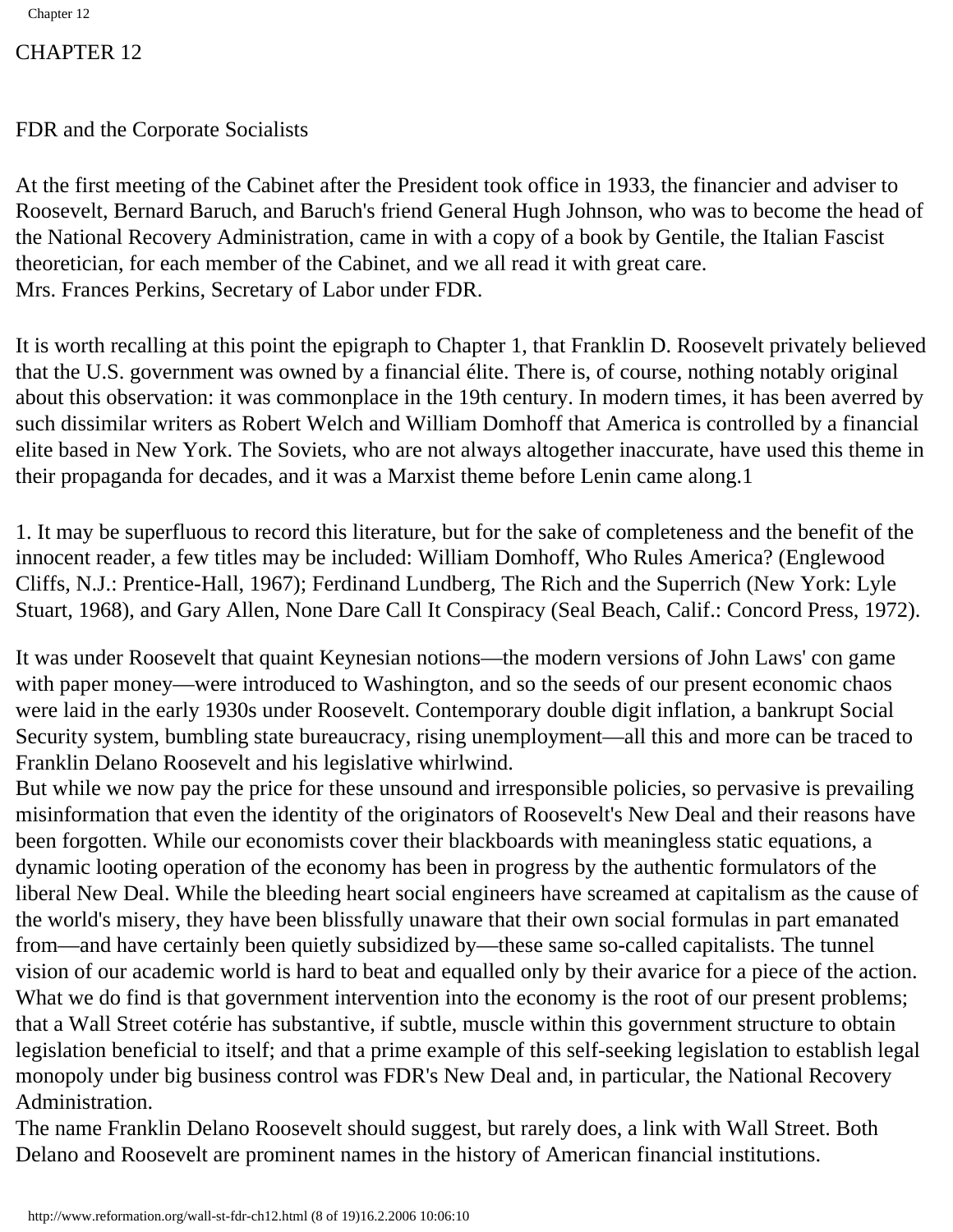Who was Franklin Delano Roosevelt?

Roosevelt's prepolitical career can be described only as that of financier. Both his family and career before 1928 and his election as Governor of New York were in the business world, more specifically the financial world. Between 1921 and 1928 Roosevelt was a director of 11 corporations headquartered in the Wall Street golden circle and president of a major trade association. The American Construction Council.

Certainly, if sheer weight of printed paper has any influence, the power of any financial élite should have collapsed long ago. The establishment does appear to have considerable endurance, but nowhere near as much influence as many believe. The most important leg sustaining the credibility and so the power of the élite is the academic community. This group has, in large part, swapped truth and integrity for a piece of the political power and the financial action. Apparently academics can be bought—and you don't have to pay overly much!

Furthermore, Roosevelt was not only president of United European Investors, Ltd., formed to take pecuniary advantage of the misery of German hyperinflation, but was one of the organizers of American Investigation Corporation, a high-powered financial syndicate. Roosevelts formed the financial firm Roosevelt & Son in the late 18th century, and Delanos operated in the financial arena from at least the mid19th century. Roosevelts and Delanos may not have reaped the great wealth of Morgans and Rockefellers, but they were known and respected names in the halls of international finance. Even in the 1920s we find Uncle Frederic Delano on the Federal Reserve Board, and George Emlen Roosevelt as a director of Guaranty Trust, the bête noire of the Street if there ever was one.

It is also reliably recorded that Theodore Roosevelt's Progressive Party, the first step to the modern welfare-warfare state, was financed by the J.P. Morgan interests; consequently, it should not surprise us to find Wall Street backing Roosevelt in 1928, 1930, and 1932.

In brief, we have shown that Roosevelt was a Wall Streeter, descended from prominent Wall Street families and backed financially by Wall Street. The policies implemented by the Roosevelt régime were precisely those required by the world of international finance. It should not be news to us that international bankers influence policy. What appears to have been neglected in the history of the Roosevelt era is that, not only did FDR reflect their objectives, but was more inclined to do so than the so-called reactionary Herbert Hoover. In fact, Hoover lost in 1932 because, in his own words, he was unwilling to accept the Swope Plan, alias NRA, which he termed, not incorrectly, "a fascist measure." We cannot say that Wall Streeter Roosevelt was always a highly ethical promoter in his financial flotations. Buyers of his promotions lost money, and substantial money, as the following brief table based on the data presented suggests:

How Investors Fared With FDR at the Helm

Company Associated with FDR Issue Price of Stock Subsequent Price History United European Investors, Ltd 10,000 marks (about \$13) Company wound up, stock-holders offered \$7.50

International Germanic Trust Company, Inc. \$170 Went to \$257 in 1928, liquidated in 1930 at \$19 a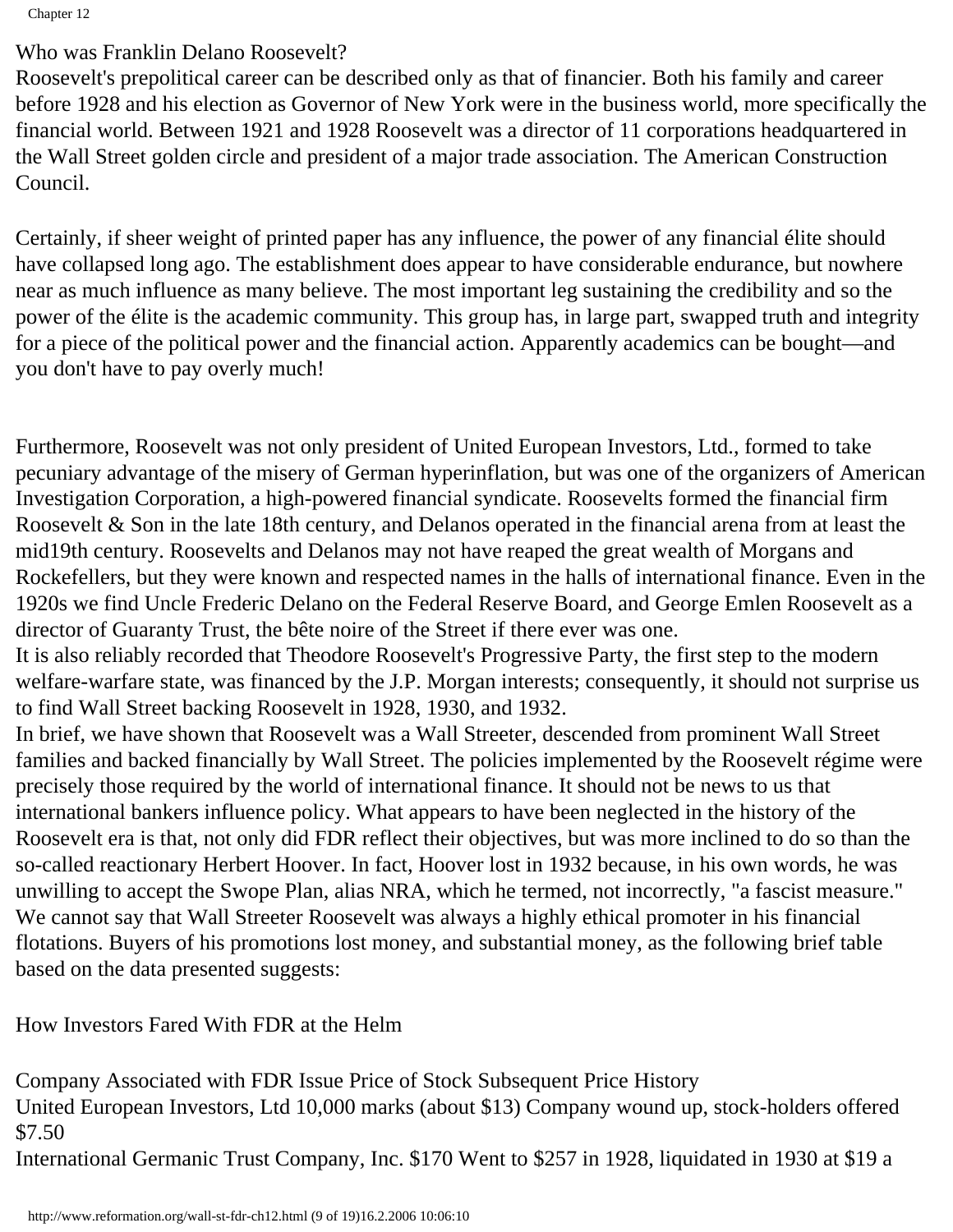share

Loss of stockholders' funds, however, can be an accident or mismanagement. Many honest financiers have stumbled. However, association with persons of known ill repute such as Roberts and Gould in United European Investors, Ltd. was not accidental.

FDR's association with the American Construction Council brings to mind Adam Smith's obita dicta that the law ". . . cannot hinder people of the same trade from sometimes assembling together, but it ought to do nothing to facilitate such assemblies, much less to render them necessary."2 Why not? Because the American Construction Council was in the interests of the construction industry, not in those of the consumer of construction services.

The New York bonding business was made to order for FDR. As vice president of the Fidelity & Deposit Company of Maryland, FDR knew precisely how to operate in the world of politicized business, where price and product quality in the market place are replaced by "Whom do you know?" and "What are your politics?"

The United European Investors caper was an attempt to take advantage of the misery of German 1921- 23 hyperinflation. The firm operated under a Canadian charter, no doubt because Canadian registration requirements were more lenient at that time. The most conspicuous observation concerns FDR's associates at U.E.I., including John von Berenberg Gossler, a HAPAG codirector of German Chancellor Cuno, who was responsible for the inflation! Then there was William Schall, FDR's New York associate, who had only a few years earlier been involved with German espionage in the United States at 120 Broadway. The Roberts-Gould element in United European Investors was under criminal investigation; FDR knew they were under investigation, but continued his business associations. Then we found that the background of the New Deal was speckled with prominent financiers. The economic recovery part of the New Deal was a creation of Wall Street—specifically Bernard Baruch and Gerard Swope of General Electric—in the form of the Swope Plan. So in Chapter 5 we expanded upon the idea of the politicization of business and formulated the thesis of corporate socialism: that the political way of running an economy is more attractive to big business because it avoids the rigors and the imposed efficiency of a market system. Further, through business control or influence in regulatory agencies and the police power of the state, the political system is an effective way to gain a monopoly, and a legal monopoly always leads to wealth. Consequently, Wall Street is intensely interested in the political arena

2. Adam Smith, An Inquiry Into the Nature and Causes of the Wealth of Nations (London: George Routledge n.d.), p. 102.

and supports those political candidates able to maximize the amount of political decision-making under whatever label and minimize the degree to which economic decisions in society are made in the market place. In brief. Wall Street has a vested interest in politics because through politics it can make society go to work for Wall Street. It can also thus avoid the penalties and risks of the market place. We examined an early version of this idea: Clinton Roosevelt's planned society, published in 1841. We then briefly discussed Bernard Baruch's 1917 economic dictatorship and his declared intent to follow the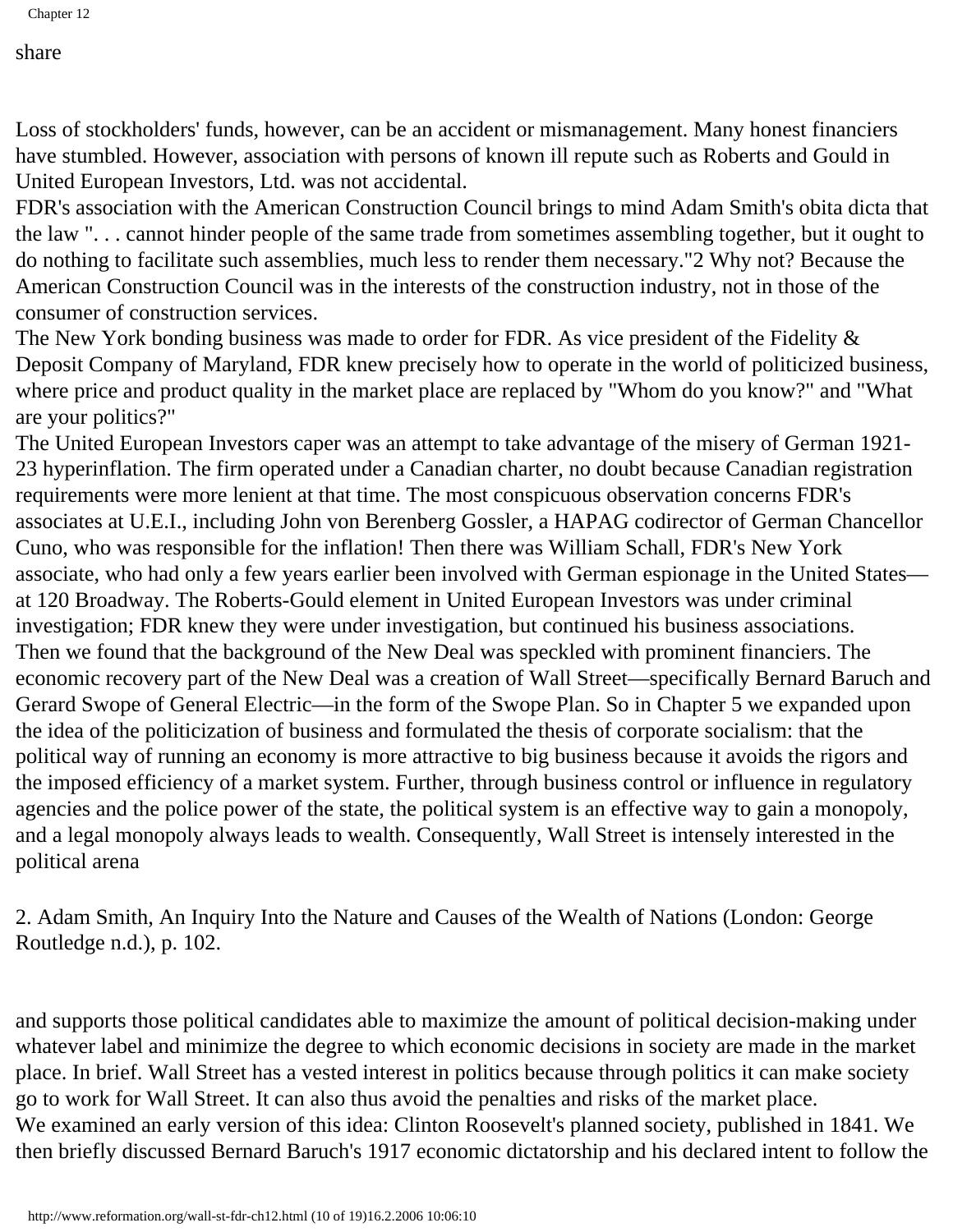course of a planned economy in peacetime and traced Baruch and his economic assistant Hugh Johnson to the very core of the National Recovery Administration. Some attention was then given to the Federal Reserve System as the most prominent example of private legal monopoly and to the role of the Warburgs through the International Acceptance Bank and the manner in which the bank was able to get society to go to work for Wall Street. In a final look at the years before FDR's New Deal we reviewed the operation of the American Construction Council, a trade association, the concept of which originated with Herbert Hoover, but with FDR as its president. The council had, as its stated objectives, limitation of production and regulation of industry, a euphemism for industry control for maximization of its own profits.

Then we examined the financial contributions of the 1928, 1930, and 1932 elections on the ground that such contributions are a very accurate measure of political inclinations. In 1928, an extraordinary percentage of the larger contributions, those over \$25,000, came from Wall Street's golden circle. Such large sums are important because their contributors are more than likely to be identifiable after the election when they ask favors in return for their earlier subsidies. We found that no less than 78.83 per cent of the over \$1000 contributions to the Al Smith for President campaign came from a one-mile circle centered on 120 Broadway. Similarly 51.4 per cent, a lesser but still significant figure, of Hoover's contributions came from within this same area. Then we demonstrated that, after his election, Herbert Hoover was given an ultimatum by Wall Street: either accept the Swope Plan (the NRA) or the money and influence of Wall Street would go to FDR who was willing to sponsor that scheme. To his eternal credit, Herbert Hoover refused to introduce such planning on the ground that it was equivalent to Mussolini's fascist state. FDR was not so fussy.

In FDR's 1930 campaign for Governor of New York, we identified a major Wall Street influence. There was an extraordinary flow of funds via the County Trust Company, and John J. Raskob of Du Pont and General Motors emerged as Chairman of the Democratic Campaign Committee and a power behind the scenes in the election of FDR.

Seventy-eight per cent of the pre-convention "early-bird" contributions for FDR's 1932 Presidential bid came from Wall Street.

The Swope Plan was a scheme to force American industry into compulsory trade associations and provide exemption from the anti-trust laws. It was baited with a massive welfare carrot to quiet the misgivings of labor and other groups. The administrator of the National Recovery Administration, which developed from the Swope Plan, was Baruch's assistant. General Hugh Johnson. The three musketeers, Johnson's circle of assistants, comprised Gerard Swope of General Electric, Walter Teagle, of Standard Oil of New Jersey, and Louis Kirstein of Filene's of Boston. Adherence to the NRA codes was compulsory for all firms with more than 50 employees. The Swope NRA Plan was greeted favorably by such socialists as Norman Thomas, whose main objection was only that they, the orthodox socialists, were not to run the plan.

Fortunately, NRA failed. Big business attempted to oppress the little man. The codes were riddled with abuses and inconsistencies. It was put out of its misery by the Supreme Court in the Schechter Poultry decision of 1935, although its failure was evident long before the Supreme Court decision. Because of failure of NRA, the so-called 1934 Butler Affair becomes of peculiar interest. According to General Smedley Butler's testimony to Congress, supported by independent witnesses, there was a plan to install a dictator in the White House. President Roosevelt was to be kicked upstairs and a new General Secretary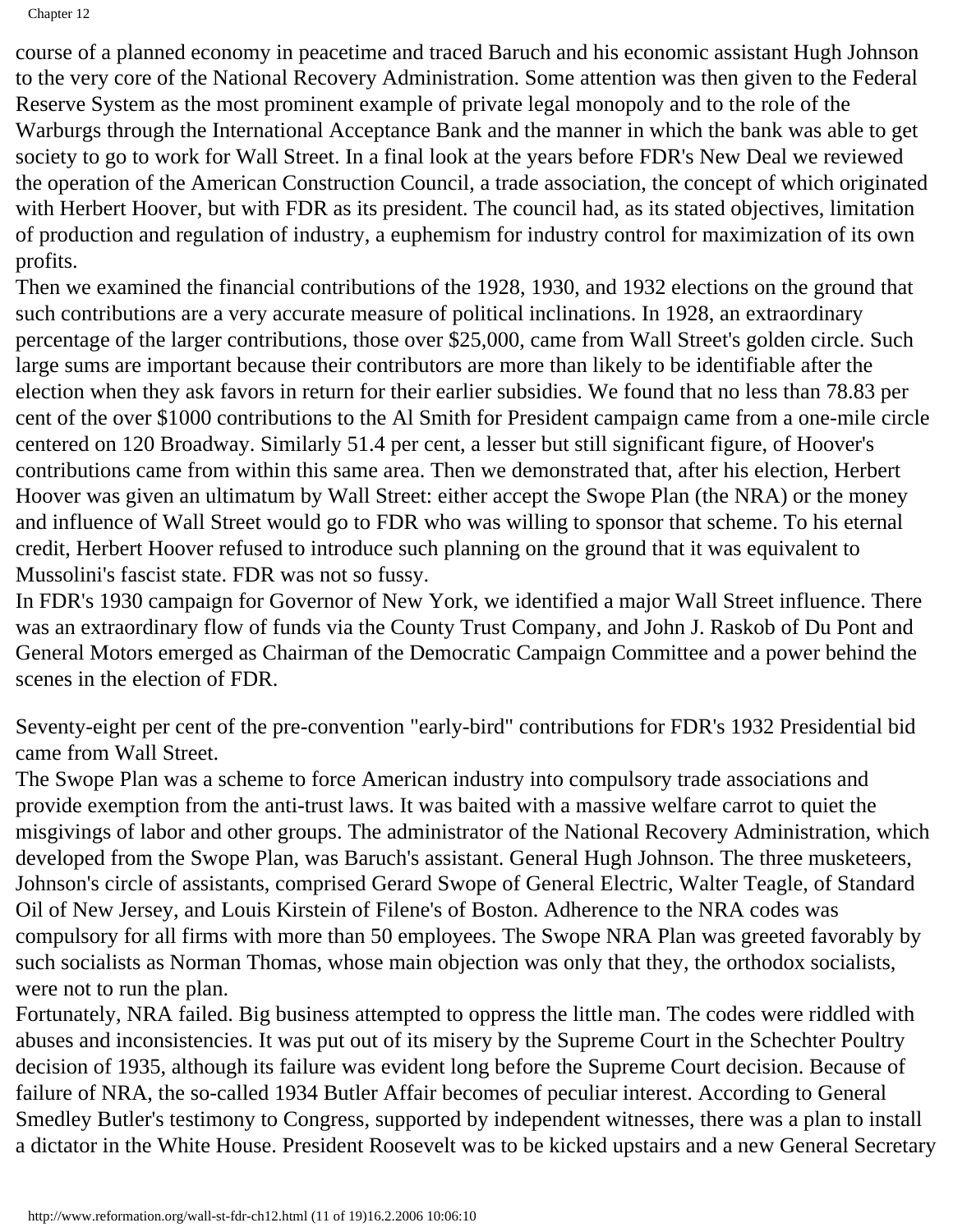— General Butler was offered the post—was to take over the economy on behalf of Wall Street. Farfetched as this accusation may seem, we can isolate three major statements of fact:

1. There was independent confirmation of General Butler's statements and in some measure unwilling confirmation by one of the plotters.

2. There existed a motive for Wall Street to initiate such a desperate gamble: the NRA-Swope proposal was foundering.

3. The alleged identity of the men behind the scenes is the same as those identified in the Bolshevik Revolution and in the political promotion of FDR.

Unfortunately, and to its lasting shame. Congress suppressed the core of the Butler testimony. Further, The New York Times first reported the story fairly, but then buried and distorted its coverage, even to the extent of incomplete indexing. We are left with the definite possibility that failure of the Baruch-Swope-Johnson NRA plan was to be followed by a more covert, coercive take-over of American industry. This occurrence deserves the fullest attention that unbiased scholars can bring to it. Obviously, the full story has yet to emerge.

Once again, as in the earlier volume, we found a remarkable concentration of persons, firms and events at a single address—120 Broadway, New York City. This was FDR's office address as president of Fidelity & Deposit Company. It was Bernard Baruch's address and the address of Gerard Swope. The three main promoters of the National Recovery Administration—FDR, Baruch, and Swope—were located at the same address through the 1920s. Most disturbing of all, it was found that the original meeting for the Butler Affair was held in 1926 at the Bankers Club, also located at 120 Broadway. No explanation is yet offered for this remarkable concentration of talent and ideas at a single address. Quite obviously, it is an observation that must be accounted for sooner or later. We also found a concentration of directors of American International Corporation, the vehicle for Wall Street involvement in the Bolshevik revolution, and heavy contributors to the Roosevelt campaign. Can we look at this story in any wider perspective? The ideas behind the Roosevelt New Deal were not really those of Wall Street; they actually go back to Roman times. From 49 to 44 B.C. Julius Caesar had his new deal public works projects; in 91 A.D. Domitian had his equivalent of the American Construction Council to stop overproduction. The ultimate fall of Rome reflected all the elements we recognize today: extravagant government spending, rapid inflation, and a crushing taxation, all coupled with totalitarian state regulation.3

Under Woodrow Wilson Wall Street achieved a central banking monopoly, the Federal Reserve System. The significance of the International Acceptance Bank, controlled by the financial establishment in Wall Street, was that the Federal Reserve banks used the police power of the state to create for themselves a perpetual money-making machine: the ability to create money with a stroke of a pen or the push of a computer key. The Warburgs, key figures in the International Acceptance Bank—an overseas moneymaking machine—were advisers to the Roosevelt administration and its monetary policies. Gold was declared a "barbaric relic," opening the way to worthless paper money in the United States. In 1975, as we go to press, the fiat inconvertible dollar is obviously on the way to ultimate depreciation. Did Wall Street recognize the result of removing gold as backing for currency? Of course it did! Witness Paul Warburg to a Congressional Committee:

Abandonment of the gold standard means wildly fluctuating foreign exchanges and, therefore, the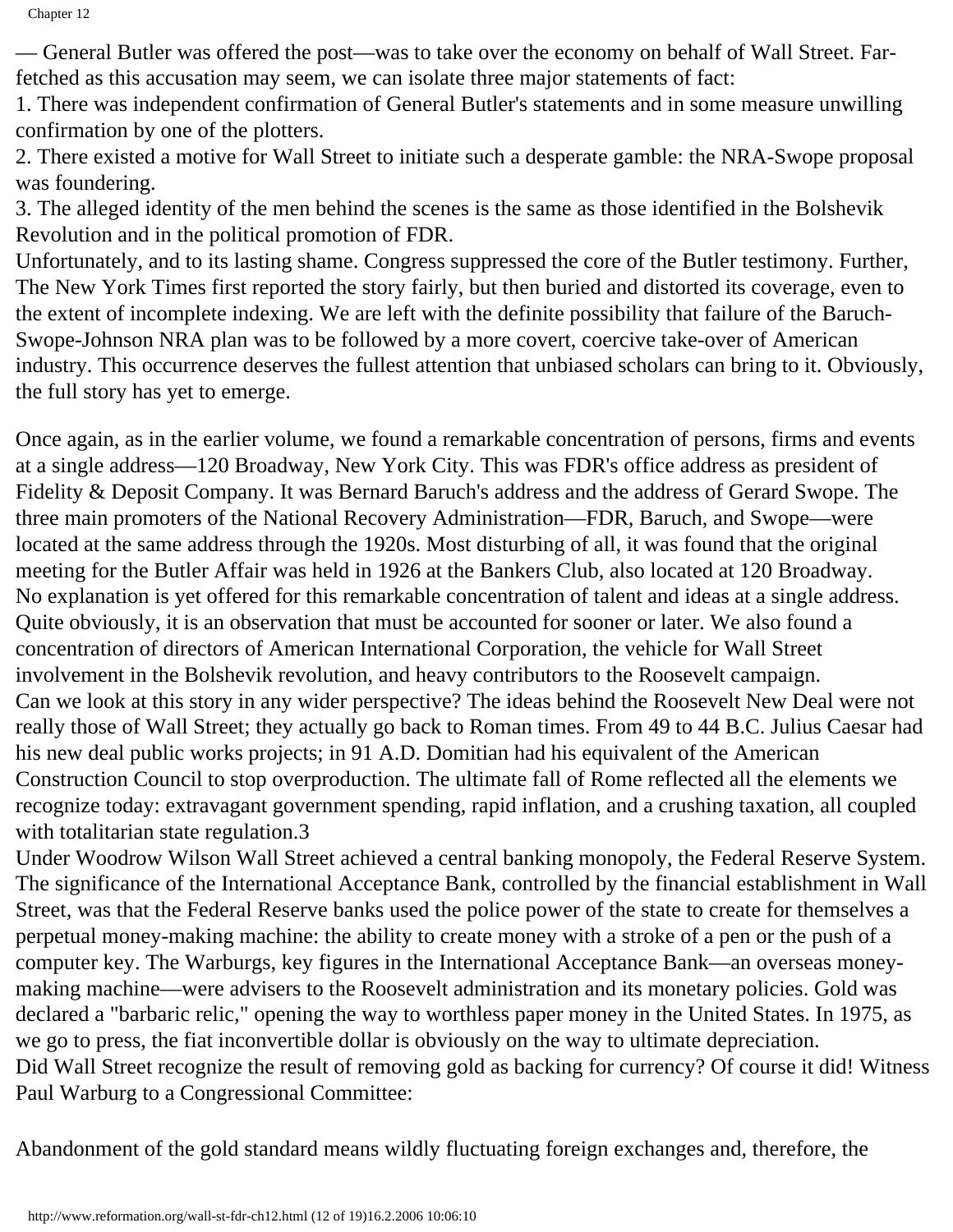destruction of the free inflow of foreign capi-

3. H. J. Haskell, The New Deal in Old Rome: How Government in the Ancient World Tried to Deal with Modern Problems (New York: Knopf, 1947), pp. 239–40.

tal and business. Weak countries will repudiate—or, to use the more polite expression, "fund their debts"—but there will be no general demonetization of gold. Gold at the end of the war will not be worth less but more.4

The inevitable conclusion forced upon us by the evidence is that there may indeed exist a financial élite, as pointed out by Franklin D. Roosevelt, and that the objective of this élite is monopoly acquisition of wealth. We have termed this élite advocates of corporate socialism. It thrives on the political process, and it would fade away if it were exposed to the activity of a free market. The great paradox is that the influential world socialist movement, which views itself as an enemy of this élite, is in fact the generator of precisely that politicization of economic activity that keeps the monopoly in power and that its great hero, Franklin D. Roosevelt, was its self-admitted instrument.

4. United States Senate, Hearings, Munitions Industry, Part 25, op. cit., p. 8105. Appendix A The Swope Plan

Appendix A The Swope Plan

1. All industrial and commercial companies (including subsidiaries) with 50 or more employees, and doing an interstate business, may form a trade association which shall be under the supervision of a federal body referred to later.

2. These trade associations may outline trade practices, business ethics, methods of standard accounting and cost practice, standard forms of balance sheet and earnings statement, etc., and may collect and distribute information on volume of business transacted, inventories of merchandise on hand, simplification and standardization of products, stabilization of prices, and all matters which may arise from time to time relating to the growth and development of industry and commerce in order to promote stabilization of employment and give the best service to the public. Much of this sort of exchange of information and data is already being carried on by trade associations now in existence. A great deal more valuable work of this character is possible.

3. The public interest shall be protected by the supervision of companies and trade associations by the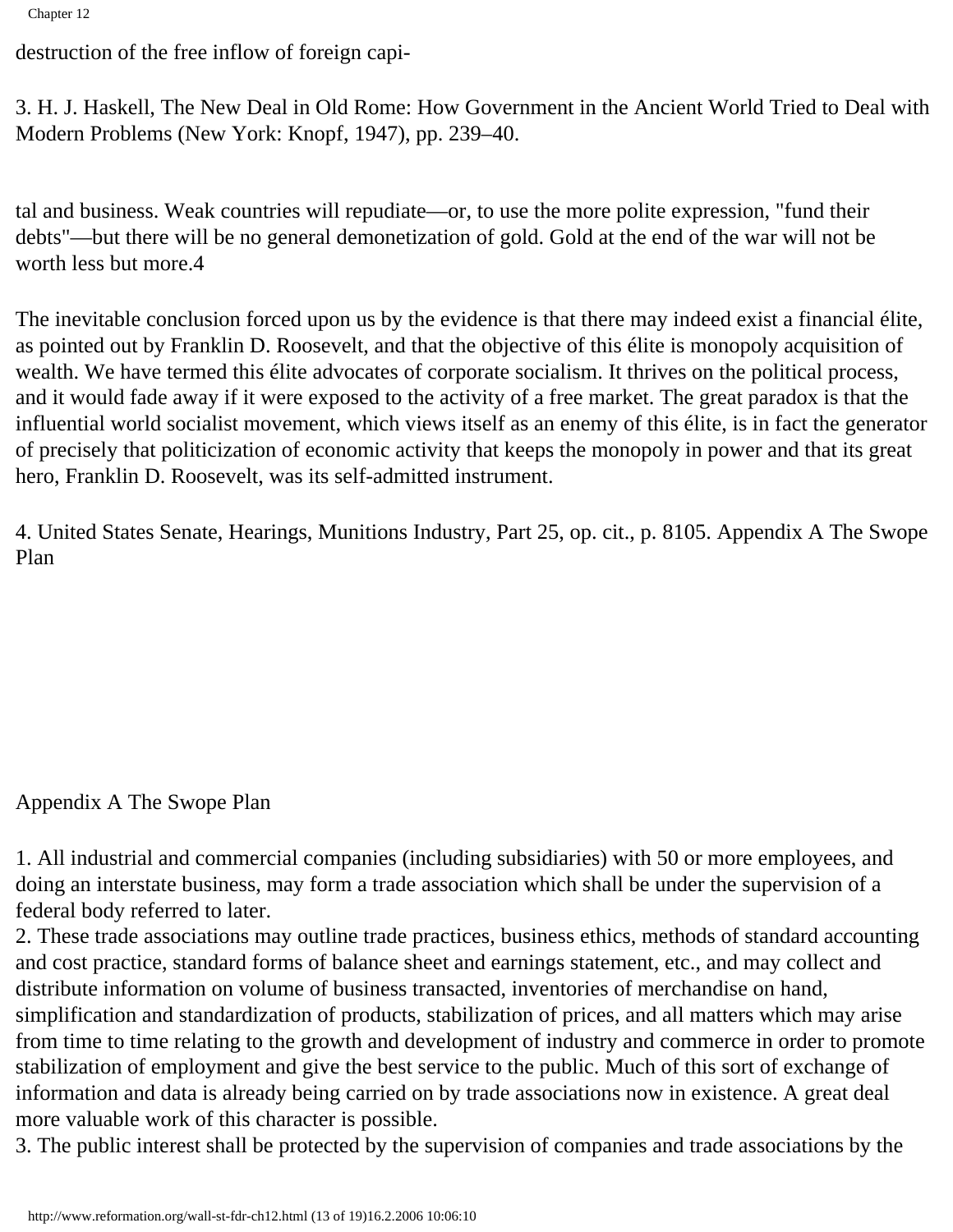# Appendix A The Swope Plan

1. All industrial and commercial companies (including subsidiaries) with 50 or more employees, and doing an interstate business, may form a trade association which shall be under the supervision of a federal body referred to later.

2. These trade associations may outline trade practices, business ethics, methods of standard accounting and cost practice, standard forms of balance sheet and earnings statement, etc., and may collect and distribute information on volume of business transacted, inventories of merchandise on hand, simplification and standardization of products, stabilization of prices, and all matters which may arise from time to time relating to the growth and development of industry and commerce in order to promote stabilization of employment and give the best service to the public. Much of this sort of exchange of information and data is already being carried on by trade associations now in existence. A great deal more valuable work of this character is possible.

3. The public interest shall be protected by the supervision of companies and trade associations by the Federal Trade Commission or by a bureau of the Department of Commerce or by some federal supervisory body specially constituted.

4. All companies within the scope of this plan shall be required to adopt standard accounting and cost systems and standardized forms of balance sheet and earnings statement. These systems and forms may differ for the different industries, but will follow a uniform plan for each industry as adopted by the trade association and approved by the federal supervisory body.

5. All companies with participants or stockholders numbering 25 or more, and living in more than one state, shall send to its participants or stockholders and to the supervisory body at least once each quarter a statement of their business and earnings in the prescribed form. At least once each year they shall send to the participants or stockholders and to the supervisory body a complete balance sheet and earnings statement in the prescribed form. In this way the owners will be kept informed of the conditions of the business in such detail that there may be no criticism of irregularity or infrequency of statements or methods of presentation.

6. The federal supervisory body shall cooperate with the Internal Revenue Department and the trade associations in developing for each industry standardized forms of balance sheet and income statement, depending upon the character of the business, for the purpose of reconciling methods of reporting assets and income with the basis of values and income calculated for federal tax purposes.

7. All of the companies of the character described herein may immediately adopt the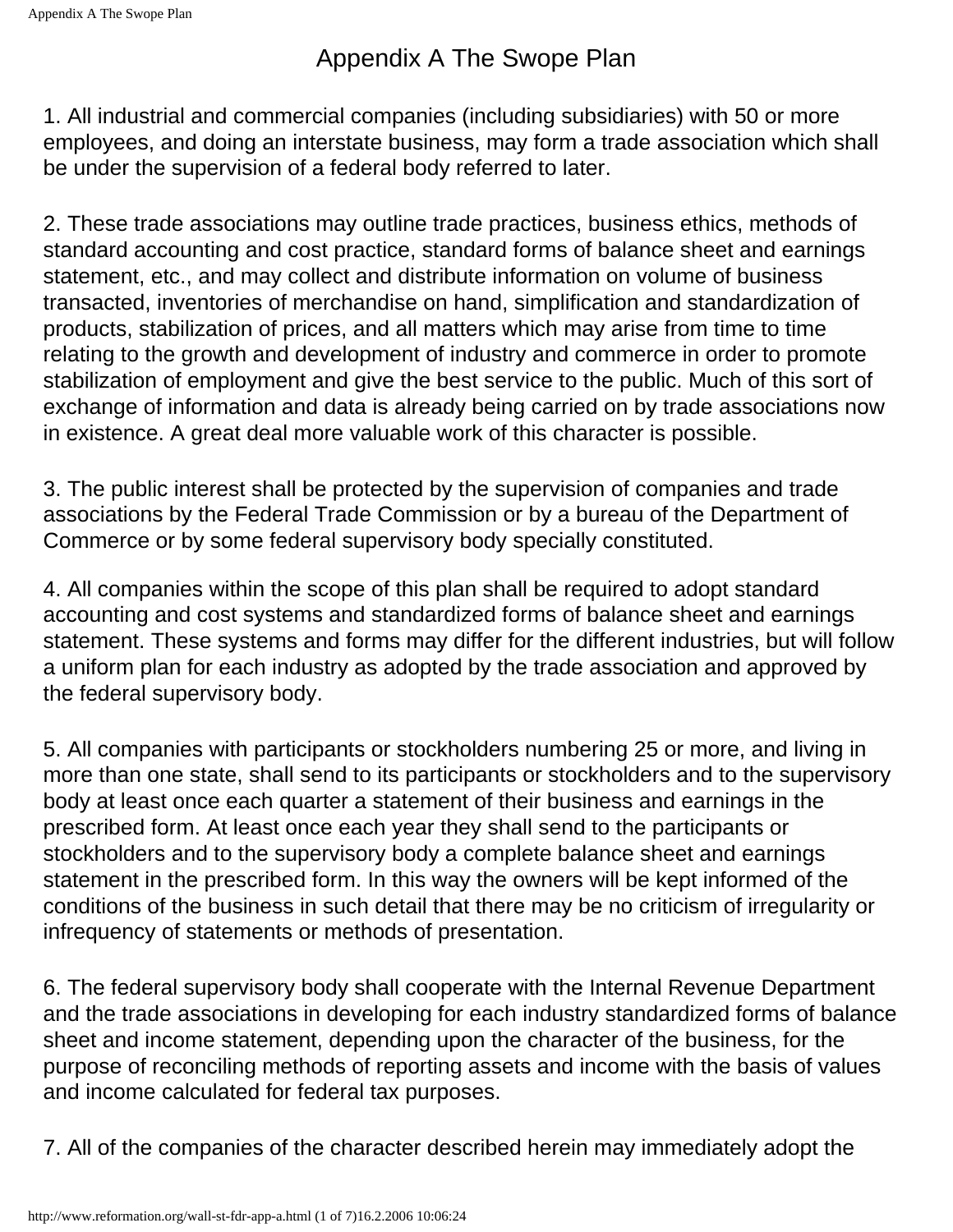provisions of this plan but shall be required to do so within 3 years unless the time is extended by the federal supervisory body. Similar companies formed after the plan becomes effective may come in at once but shall be required to come in before the expiration of 3 years from the date of their organization unless the time is extended by the federal supervisory body.

8. For the protection of employees, the following plans shall be adopted by all of these companies:

(A) **A WORKMEN'S COMPENSATION ACT**, which is part of the legislation necessary under this plan, shall, after careful study, be modeled after the best features of the laws which have been enacted by the several states.

(B) **LIFE AND DISABILITY INSURANCE**. All employees of companies included in this plan may, after two years' service with such companies, and shall, before the expiration of five years of service, be covered by life and disability insurance.

(1) The form of policy shall be determined by the association of which the Company is a member and approved by the federal supervisory body. The policy will belong to the employee and may be retained by him and kept in full force when he changes his employment or otherwise discontinues particular service as outlined later.

(2) The face value of a policy shall be for an amount approximately equal to one year's pay, but not more than \$5,000, with the exception that the employee may, if he desires, increase at his own cost the amount of insurance carried, subject to the approval of the Board of Administrators, later defined.

(3) The cost of this life and disability insurance shall be paid one half by the employee and one-half by the company for which he works, with the following exception: the company's cost shall be determined on the basis of premiums at actual age of employees less than 35 years old and on the basis of 35 years of age for all employees 35 or over and shall be a face value of approximately one-half a year's pay but limited to a maximum premium for \$2,500 of insurance. An employee taking out insurance at age 35 or over will pay the excess premium over the amount based upon age 35. This will remove the necessity for restriction against engaging employees or transferring them from one company to another because of advanced age, as it will place no undue burden of high premiums upon the company.

(4) The life and disability insurance may be carried by a life insurance company selected by the trade association and approved by the federal supervisory body or may be carried by a company organized by the trade association and approved by the federal supervisory body, or a single company may be formed to serve all associations.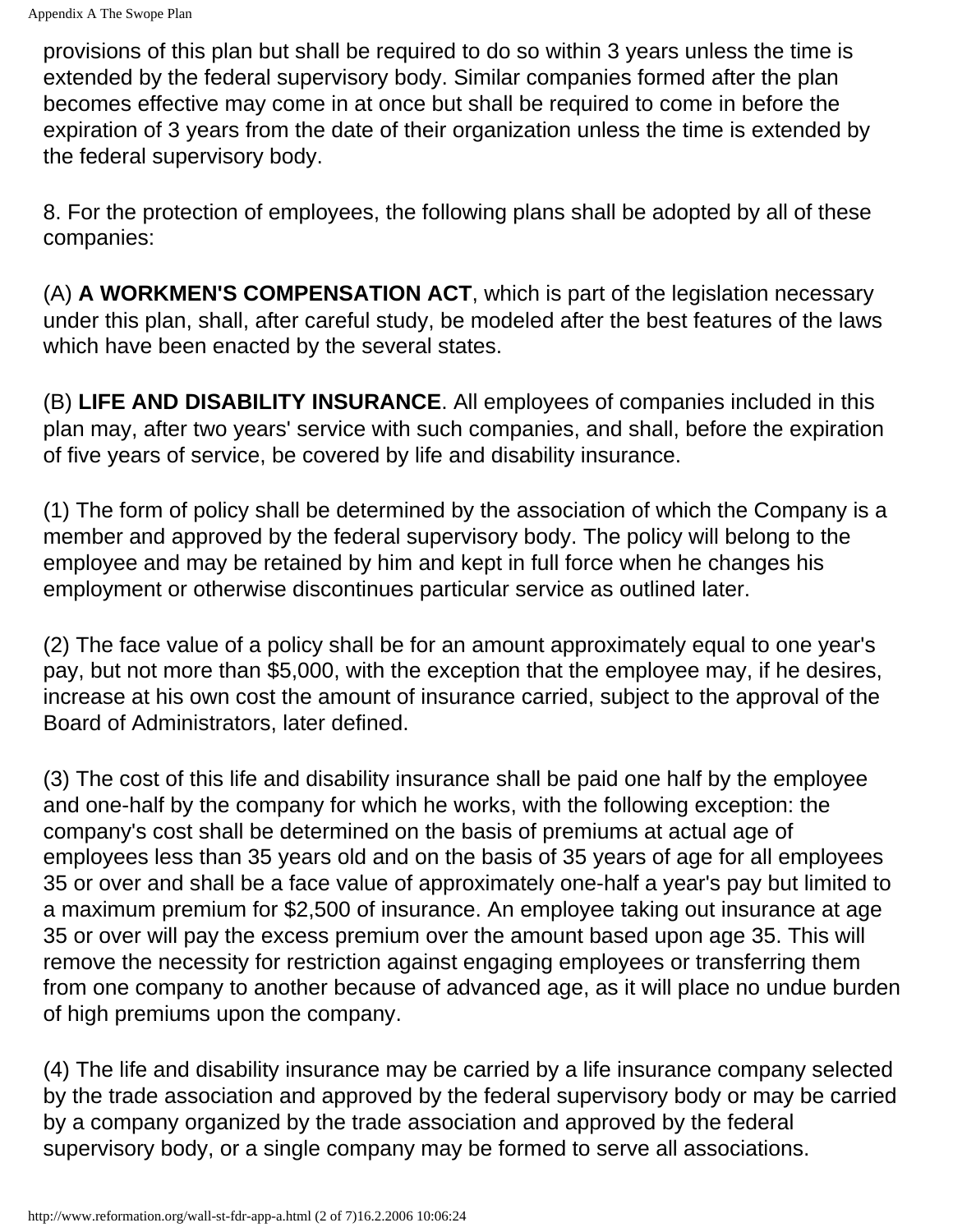(5) The administration of the insurance plan for each company shall be under the direction of a Board of Administrators consisting of representatives, one-half elected by the employee members. The powers and duties of the Board for each company will be to formulate general rules relating to eligibility of employees, etc., but such rules shall be in consonance with the general plan laid down by the General Board of Administration of the trade association of which the company is a member, and approved by the federal supervisory body.

(6) Provision for the continuation of a policy after an employee leaves one company and goes to another in the same association, or goes to a company in another trade association; continuance of the policy after retirement on pension; provisions with regard to beneficiaries; total or partial disability; method of payment of premiums by payroll deductions or otherwise, weekly, monthly

or annually, shall be embodied in the plan formulated by the trade association, with the approval of the federal supervisory body.

(7) If an employee leaves a company to go with one which is not a member of the trade association; if he engages in business for himself; or if he withdraws from industrial or commercial occupation, he may elect to retain the portion of the policy for which he has paid, in whole, or in part, by the continued payment of the proportional full premium costs, or he may receive a paid up policy, or be paid the cash surrender value for the part for which he has been paying the premiums. The cash surrender value of that portion of the policy paid for by the company will be paid to the company which paid the premiums.

(C) **PENSIONS**. All employees of companies included in this plan shall be covered by old age pension plans which will be adopted by the trade associations and approved by the federal supervisory body. The principal provisions will be as follows:

(1) All employees may, after two years of service with a company coming within the scope of this plan, and shall, before the expiration of five years of service, be covered by the old age pension plan.

(2) All employees after two years' service may, and after five years' service shall be required to, put aside a minimum of one per cent of earnings, but not more than \$50 per year, for the pension fund. The employee may, if he desires, put aside a larger amount, subject to the approval of the Board of Administrators.

(3) The Company shall be required to put aside an amount equal to the minimum stated above, namely one per cent of earnings of employees, but not more than \$50 per year per employee.

(4) The above minimum percentage shall be the same for all employees who are less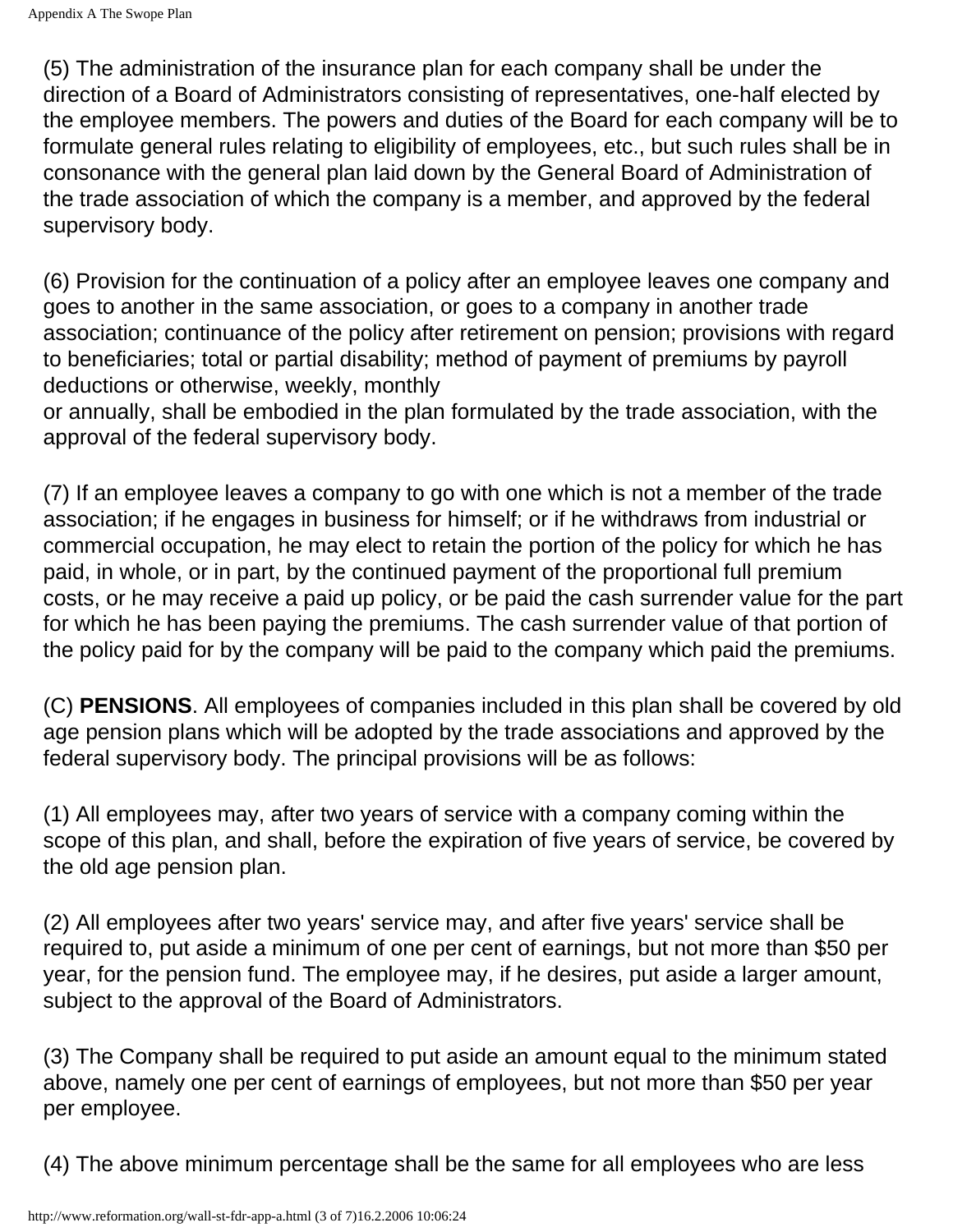than 35 years of age when payments begin and the minimum percentage for these employees shall remain the same thereafter. The percentage to be set aside by employees coming into the pension plan at 35 years of age or over shall be so determined that it will provide a retiring allowance at age 70 the same as though they had begun one per cent payments at the age of 35. These provisions enable employees to go from one company to another in the same association or to different associations at any age with provision for retiring allowances which will be not less than the minimum rate of an employee who entered the pension plan at age 35.

(5) The amounts set aside by the employee and the company with interest compounded semiannually at five per cent until retirement at age 70, for a typical average employee, would provide an annuity of approximately one-half pay.

(6) The administration of the pension plan for each company shall be under the direction of a Board of Administrators, consisting of representatives, one-half appointed by the management and one half elected by the employee members. The powers and duties of the Board for each company will be to formulate general rules relating to eligibility of employees, conditions of retirement, etc., but such rules shall be in consonance with the general plan laid down by the General Board of Administration of the trade association of which the company is a member, and approved by the federal supervisory body.

(7) The amounts collected from the employees and the companies shall be placed with the pension trust organized by the association, the management of which shall be under the direction of the General Board of Administration referred to hereafter. In no case shall such funds be left under the control of an individual company.

(8) The Pension trust shall invest all funds and place them to the credit of the individual employees, including the income earned by the trust. If an employee goes from one company to another in the same association, the funds accumulated to his credit shall be continued to his credit with proper record of transfer. If an employee goes to a company in another association, the funds accumulated to his credit shall be transferred to his credit in the pension trust of the association to which he goes. If an employee goes to a company which does not come under these provisions or which is not a member of a trade association; goes into business for himself; or withdraws from an industrial or commercial occupation, the amount of his payments plus the interest at the average rate earned by the funds shall be given to him. If an employee dies before reaching retirement age, his beneficiary will receive the amount of his payments plus interest at the average rate earned by the funds. When an employee reaches retirement age, the entire amount accumulated to his credit, including his own payments and those of the company, plus accumulated interest, will be given to him in the form of an annuity. If an employee goes to a company which does not come under these provisions or which is not a member of a trade association; goes into business for himself; or withdraws from industrial or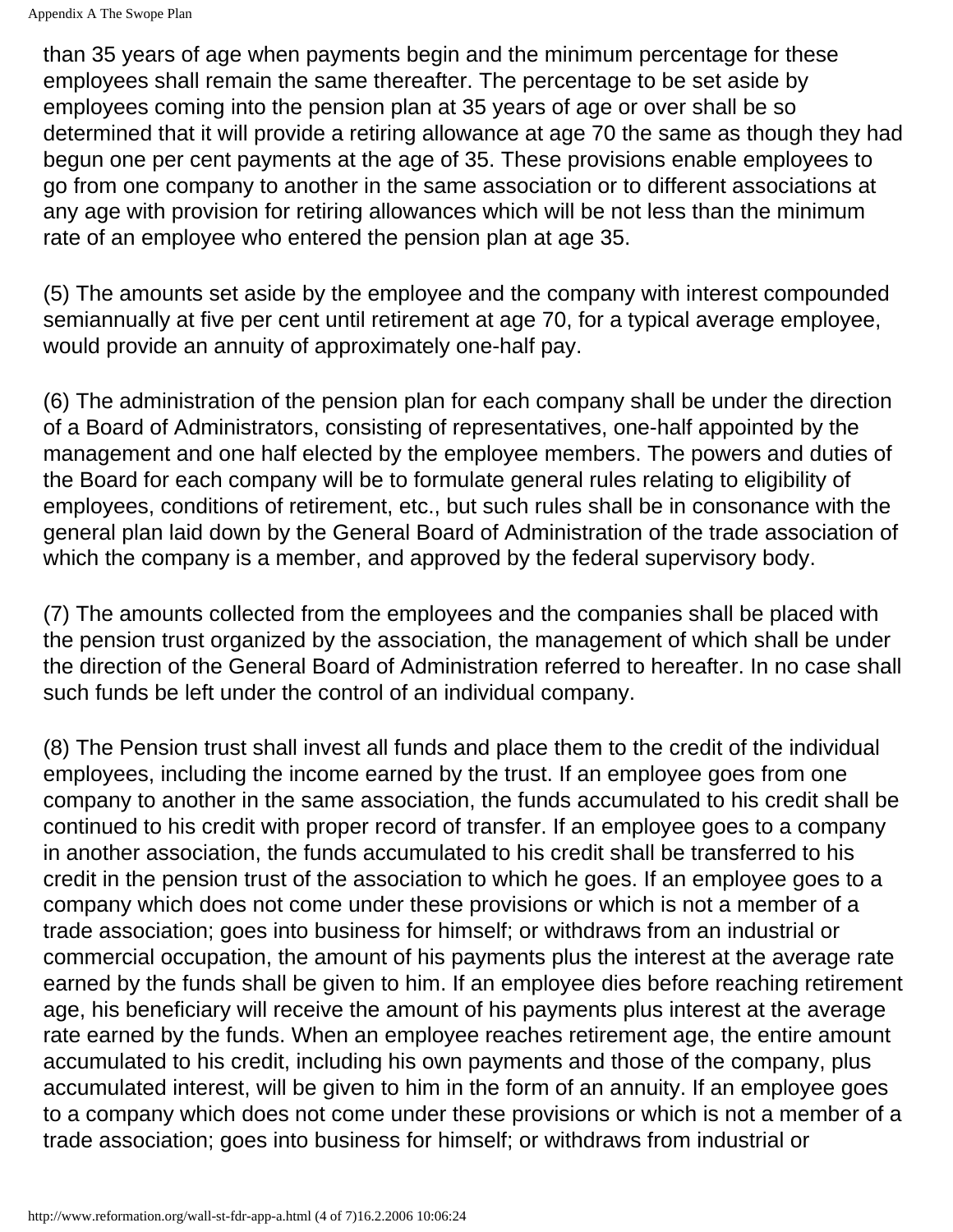commercial occupation, he may elect to let the amount to his credit (namely, his own payments plus those of the company and the

accumulated interest) remain with the pension trust for transfer, if he should return to the employ of any company coming within the provisions of this plan. If he does not return to the employ of a company coming under these provisions, he may at any time thereafter withdraw the amount of his own payments plus interest at the average rate earned by the funds up to that time. Company contributions and accumulated interest credited to employees who die, or for reasons indicated above, receive or withdraw their own contributions and interest, shall be returned to the employer or employers who made the contributions.

(9) The rules governing the payments of pensions on retirement and all other rules governing its continuance shall be made by the trade association, approved by the federal supervisory body, and observed by the General Board of Administration and the Boards of Administration of the member companies.

(D) **UNEMPLOYMENT INSURANCE**. All employees on piece work, hourly work daily, weekly, or monthly work, with normal pay of \$5,000 per year or less (approximately \$96.15 per week) shall be covered by unemployment insurance.

(1) All such employees may, after two years of service with a company coming within the provisions of this plan, and shall, after five years of service, be each required to put aside a minimum of one per cent of earnings, but not more than \$50 per year for an unemployment insurance fund.

(2) The company shall be required to put aside an amount equal to that put aside by the employees, as set forth above, namely one per cent of the earnings of each employee, but not more than \$50 per year for each such employee.

(3) If a company regularizes and guarantees employment for at least 50 per cent of the normal wage paid each year to such employees, the company assessment for employees covered by such guarantee need not be made, but the employees will pay in a minimum of one per cent of earnings, but not more than \$50 per year, into a special fund for their own benefit.

If such an employee leaves the company, dies or retires on pension, the amount to his credit in the special fund plus interest at the average rate earned by the special fund, shall be given to him or to his beneficiaries or added to his pension.

(4) If a company so plans its work that it is able to reduce unemployment, when the amount of such company's credit in the normal unemployment fund is equal to but not less than 5 per cent of the normal annual earnings of the employees covered, the company may cease making payment to the fund. Employees' payments will continue.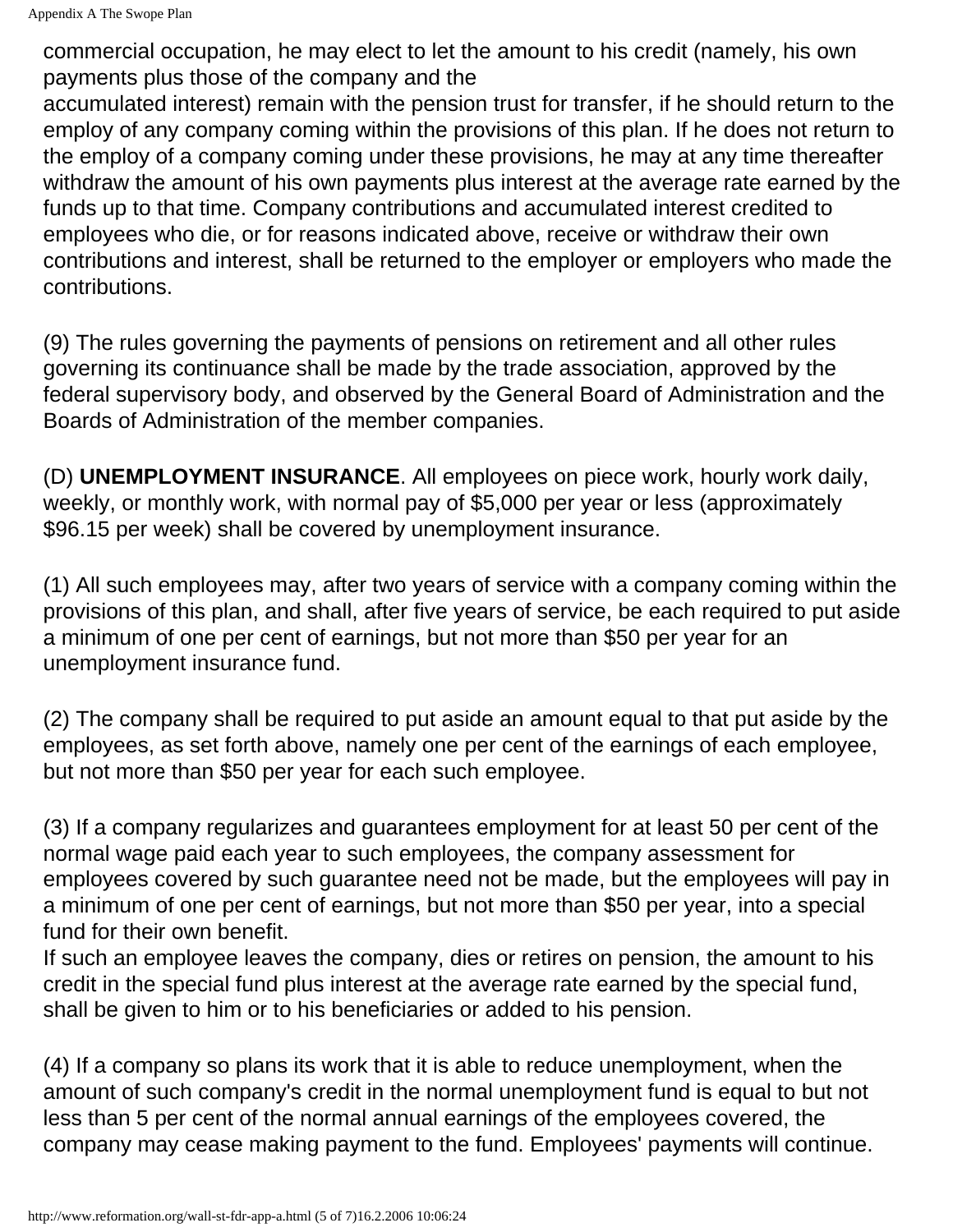The company will resume payments when its credit in the normal unemployment fund falls below 5 per cent of normal annual earnings of the employees covered.

(5) When the weekly payments made from the fund for unemployment benefits amount to 2 per cent or more of the average weekly earnings of participating employees, the company shall declare an unemployment emergency, and normal payments by the employees and the company shall cease. Thereafter all employees of the company (including the highest officers) receiving 50 per cent or more of their average full-time earnings shall pay 1 per cent of their current earnings to the unemployment fund. A similar amount shall be paid into the fund by the company. The unemployment emergency shall continue until normal conditions are restored, which shall be determined by the Board of Administrators of each company. Thereupon normal payments will be resumed.

(6) The main provisions for the distribution of the funds shall follow along these lines, unless modified by the Board of Administrators as set forth in Section D, paragraph 7 hereof. A certain small percentage of the normal payments of the employees and the company may be considered as available for helping participating employees in need. A larger percentage of such normal payments may be considered as available for loans to participating employees in amounts not exceeding \$200 each, with or without interest as may be determined by the Board. The balance of the funds shall be available for unemployment payments. Unemployment payments shall begin after the first two weeks of unemployment and shall amount to approximately 50 per cent of the participating employee's average weekly or monthly earnings for full time, but in no case more than \$20 per week. Such payments to individual employees shall continue for no longer than ten weeks in any twelve consecutive months unless extended by the Board. When a participating employee is working part-time because of lack of work and receiving less than 50 per cent of his average weekly or monthly earnings for full time, he shall be eligible for payments to be made from the fund, amounting to the difference between the amount he is receiving as wages from the company and the maximum he may be entitled to as outlined above.

(7) The custody and investment of funds and administration of the unemployment insurance plan for each company shall be under the direction of a Board of Administrators consisting of representatives, one-half appointed by the management and one-half elected by the employee members. The powers and duties of the Board shall be to formulate general rules relating to eligibility of employees, the waiting period before benefits are paid, amounts of benefits and how long they shall continue in any year, whether loans shall be made in time of unemployment or need, whether a portion of the funds shall be placed at the disposal of the Board for relief from need arising from causes other than unemployment, etc., but such rules shall be in consonance with the general plan laid down by the General Board of Administration of the trade association of which the company is a member, and approved by the federal supervisory body.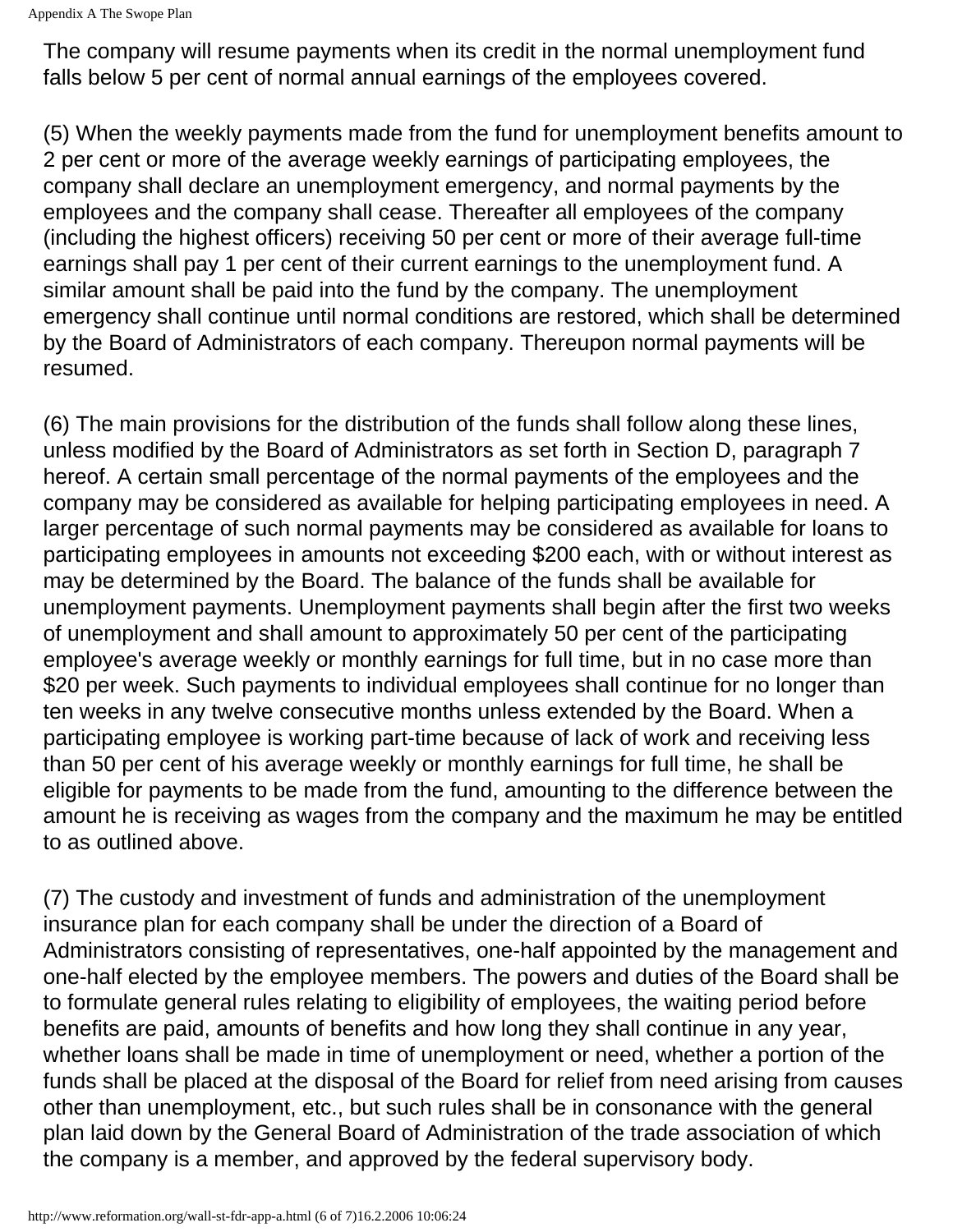(8) If an employee leaves the company and goes to work for another company coming within the provisions of this plan, the proportionate amount remaining of his normal contributions, plus interest at the average rate earned by the funds, shall be transferred to such company and to his credit. If he leaves for other reasons, dies or retires on pension, the proportionate amount remaining of his normal payment, plus interest at the average rate earned by the funds, shall be given to him, or to his beneficiary, or added to his pension. When such employee's credit is transferred to another company, or paid to the employee or to his beneficiary under this provision, an equal amount shall be paid to the cooperating company.

**GENERAL ADMINISTRATION**. Each trade association will form a General Board of Administration which shall consist of nine members, three to be elected or appointed by the association, three to be elected by the employees of the member companies, and three, representing the public, to be appointed by the federal supervisory body. The members of the General Board, except employee representatives, shall serve without compensation. The employee representatives shall be paid their regular rates of pay for time devoted to Board work, and all members shall be paid traveling expenses, all of which shall be borne by the trade association. The powers and duties of this General Board shall be to interpret the life and disability insurance, pension and unemployment insurance plans adopted by the trade association and approved by the federal supervisory body, supervise the individual company Boards of Administration, form and direct a pension trust for the custody, investment, and disbursements of the pension funds, and in general supervise and direct all activities connected with life and disability insurance, pension and unemployment insurance plans.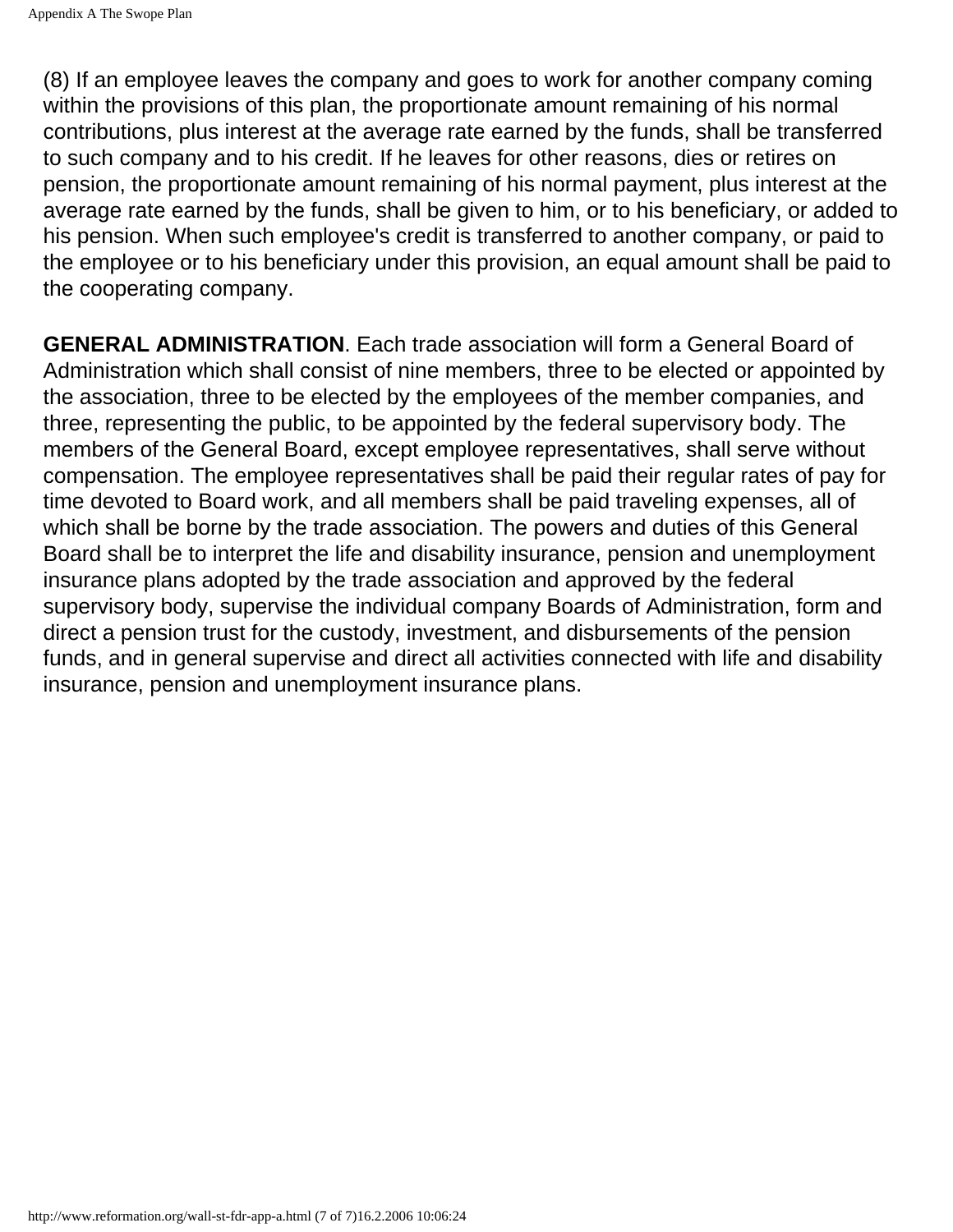# Appendix B

## **Sponsors of Plans Presented for Economic Planning in the United States at April 1932.1**

American Engineering Council, New York. American Federation of Labor, Washington. Associated General Contractors, Washington. Charles A. Beard, New Milford, Conn. Ralph Borsodi, author and economist. New York. Chamber of Commerce of the United States, Washington. Stuart Chase, author and economist. Labor Bureau, New York. Wallace B. Donham, Dean, Harvard School of Business. Fraternal Order of Eagles (Ludlow bill). Jay Franklin, author, The Forum. Guy Greer, economist, The Outlook. Otto Kahn, banker. New York. Senator Robert M. La Follette, U.S. Senate. Lewis L. Lorwin, economist, Brookings Institute, Washington. Paul M. Mazur, investment banker. New York. McGraw-HiIl Publishing Co., New York. New England Council, Boston. Progressive Conference (La Follette bill). P. Redmond, economist, Schenectady, N.Y. Sumner Slichter, economist and author, Madison Wis. George Soule, editor, The New Republic. C. R. Stevenson, of Stevenson, Jordan, and Harrison, New York. Gerard Swope, president, General Electric Co. Wisconsin Regional Plan, State Legislature, Madison, Wis. National Civic Federation, New York.

1. List Compiled by U.S. Dept. of Commerce.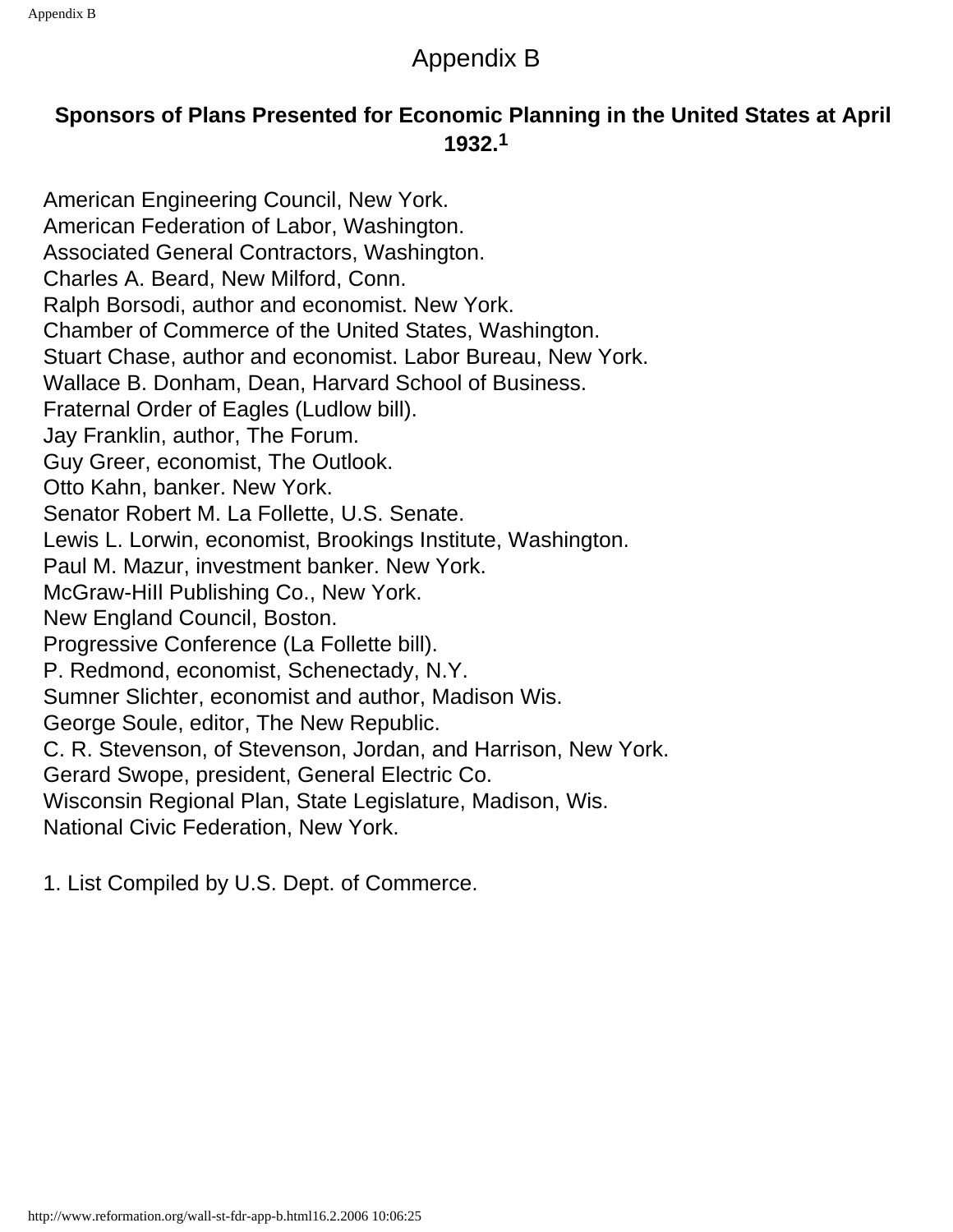# Selected Bibliography

#### **Unpublished Sources**

Franklin D. Roosevelt's archives at Hyde Park, New York

#### **Published Sources**

Archer, Jules. The Plot to Seize the White House, (New York: Hawthorn Books, 1973)

Baruch, Bernard M., Baruch, The Public Years, (New York: Holt, Rinehart and Winston, 1960)

Bennett, Edward W., Germany and the Diplomacy of the Financial Crisis, 1931, (Cambridge: Harvard University Press, 1962)

Bremer, Howard, Franklin Delano Roosevelt, 1882-1945, (New York; Oceana Publications, Inc., 1971),

Burton, David H., Theodore Roosevelt, (New York: Twayne Publishers, Inc., 1972)

Davis, Kenneth S., FDR, The Beckoning of Destiny 1882-1928, A History, (New York: G. P. Putnam's Sons, 1971)

Dilling, Elizabeth, The Roosevelt Red Record and Its Background, (Illinois: by the Author, 1936)

Farley, James A., Behind the Ballots, The Personal History of a Politician, (New York; Harcourt, Brace and Company, 1938)

Filene, Edward A., Successful Living in this Machine Age, (New York: Simon and Schuster, 1932)

Filene, Edward A., The Way Out, A Forecast of Coming Changes in American Business and Industry, (New York: Doubleday, Page & Company, 1924)

Flynn, John T., The Roosevelt Myth, (New York: The Devin-Adair Company, 1948)

Freedman, Max, Roosevelt and Frankfurter, Their Correspondence— 1928–1945, (Boston, Toronto: Little, Brown and Company, 1967)

Freidel, Frank, Franklin D. Roosevelt, The Ordeal, (Boston: Little, Brown and Company,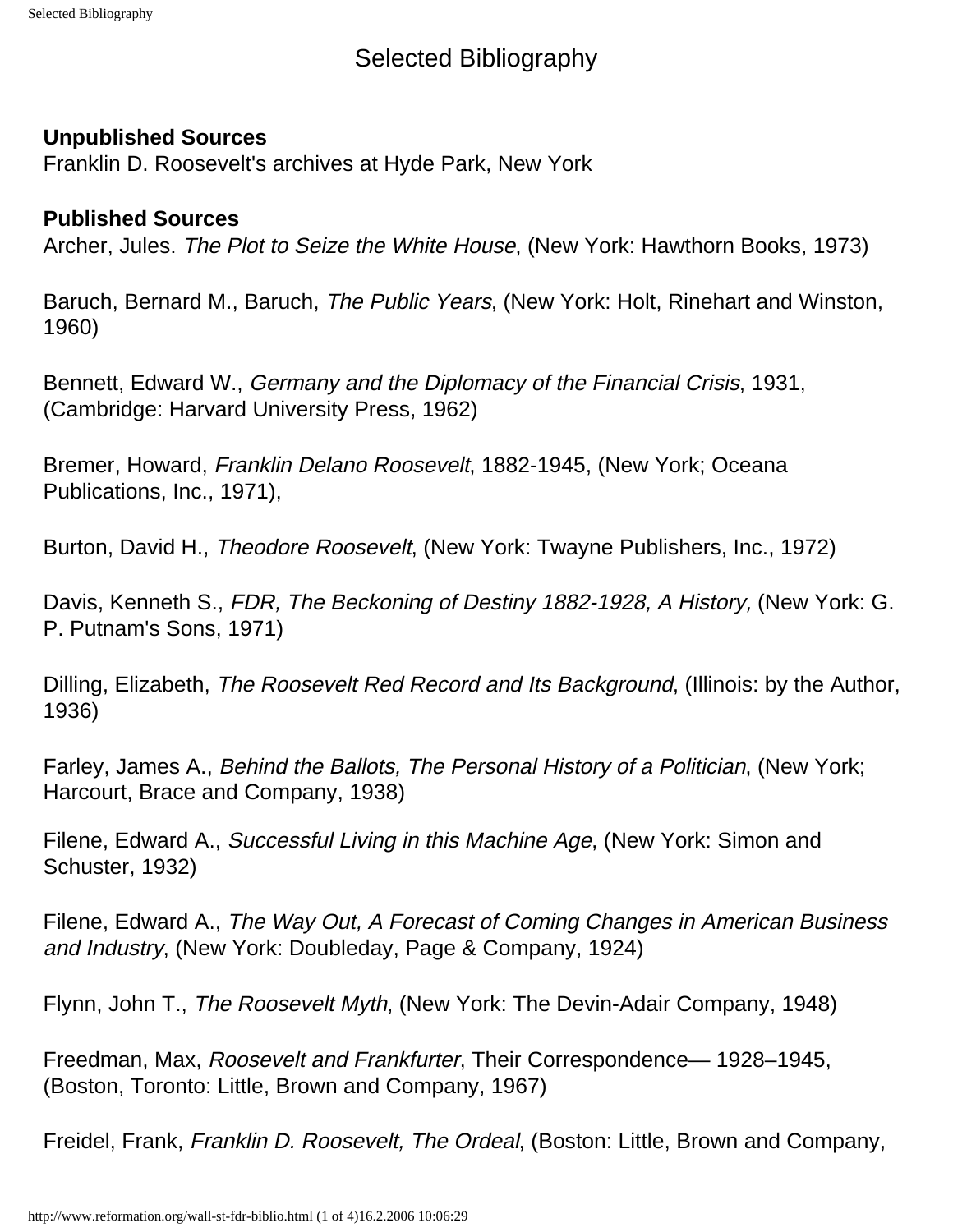1952)

Hanfstaengl, Ernst, Unheard Witness, (New York: J.B. Lippincott Company, 1957)

Haskell, H.J., The New Deal in Old Rome, How Government in the Ancient World Tried to Deal with Modern Problems (New York: Alfred A. Knopf, 1947.)

Hoover, Herbert C., Memoirs. The Great Depression, 1929–1941, (New York: Macmillan Company, 1952), Vol. 3.

Howe, Frederic C., The Confessions of a Monopolist, (Chicago; The Public Publishing Company, 1906)

Hughes, T.W., Forty Years of Roosevelt, (1944...T.W. Hughes)

Ickes, Harold L., Administrator, National Planning Board Federal Emergency Administration of Public Works, (Washington, D.C. Government Printing Office, 1934). Final Report 1933–34.

Johnson, Hugh S., The Blue Eagle from Egg to Earth, (New York: Doubleday, Doran & Company, Inc., 1935)

Josephson, Emanuel M., Roosevelt's Communist Manifesto. Incorporating a reprint of Science of Government Founded on Natural Law, by Clinton Roosevelt, (New York: Chedney Press, 1955)

Kahn, Otto H., Of Many Things, (New York: Boni & Liveright, 1926)

Kolko, Gabriel, The Triumph of Conservatism, A Reinterpretation of American History, (London: Collier-Macmillan Limited, 1963)

Kuczynski, Robert P., Bankers' Profits from German Loans, (Washington, D.C.: The Brookings Institution, 1932)

Laidler, Harry W., Concentration of Control in American Industry, (New York: Thomas Y. Crowell Company, 1931)

Lane, Rose Wilder, The Making of Herbert Hoover, (New York: The Century Co., 1920)

Leuchtenburg, William E., Franklin D. Roosevelt and the New Deal 1932–1940, (New York, Evanston, and London: Harper & Row, 1963)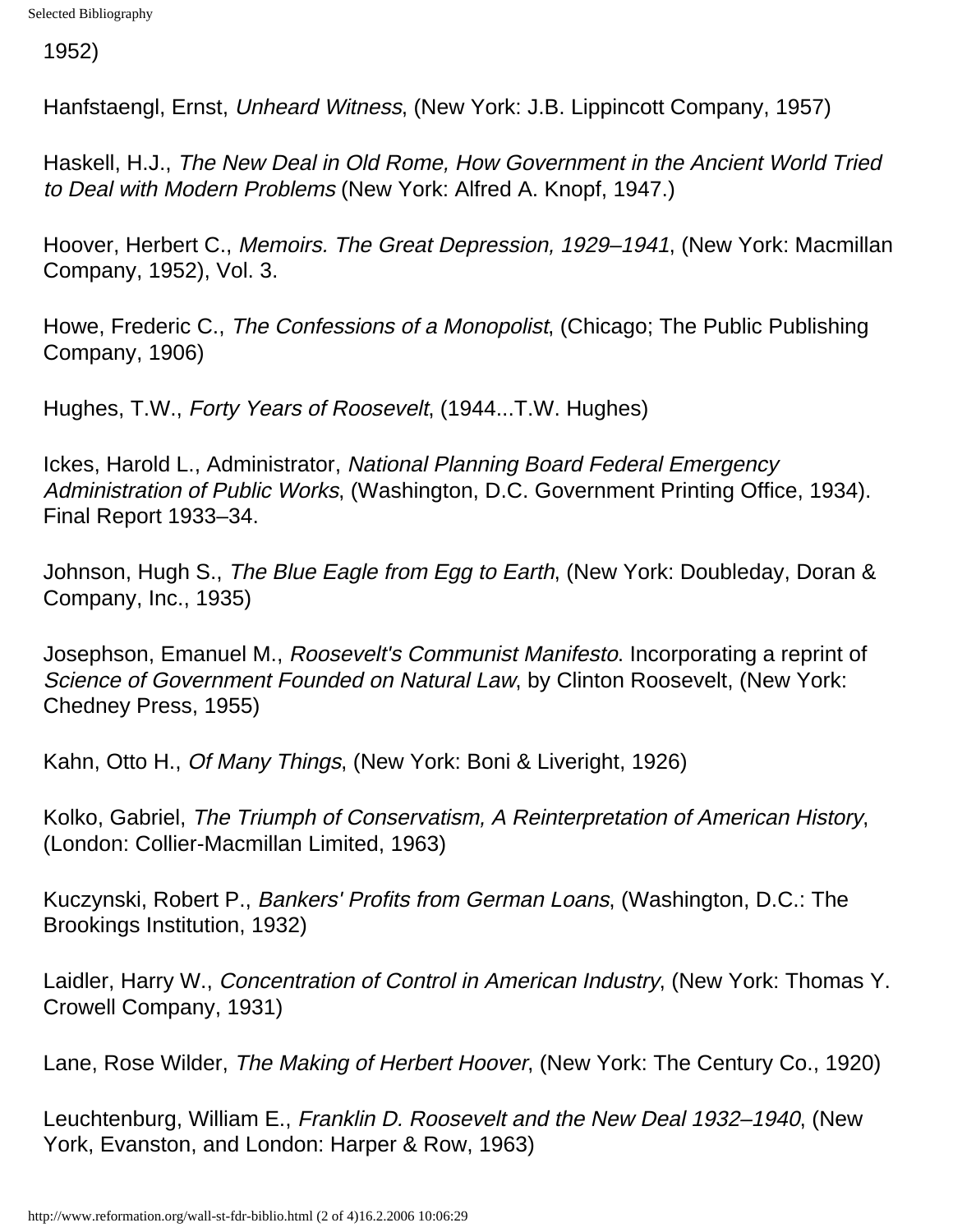Moley, Raymond, The First New Deal (New York: Harcourt Brace & World, Inc., n.d.)

Nixon, Edgar B., Editor, Franklin D. Roosevelt and Foreign Affairs, (Cambridge: The Belknap Press of Harvard University Press, 1969), Volume I: January 1933-February 1934. Franklin D. Roosevelt Library. Hyde Park, New York.

Overacker, Louise, Money in Elections, (New York: The Macmillan Company, 1932)

Pecora, Ferdinand, Wall Street Under Oath, The Story of our Modern Money Changers, (New York: Augustus M. Kelley Publishers, 1968)

Peel, Roy V., and Donnelly, Thomas C., The 1928 Campaign An Analysis, (New York: Richard R. Smith, Inc., 1931)

Roos, Charles Frederick, NRA Economic Planning, (Bloomington, Indiana: The Principia Press, Inc., 1937)

Roosevelt, Elliott and Brough, James, An Untold Story, The Roosevelts of Hyde Park, (New York: G.P. Putnam's Sons, 1973)

Roosevelt, Franklin D., The Public Papers and Addresses of Franklin D. Roosevelt, (New York: Random House, 1938), Volume One.

Roosevelt, Franklin D., The Public Papers and Addresses of Franklin D. Roosevelt, (New York: Random House, 1938), Vol. 4.

Schlesinger, Arthur M., Jr., The Age of Roosevelt, The Crisis of the Old Order 1919– 1933, (Boston: Houghton Mifflin Company, 1957)

Seldes, George, One Thousand Americans, (New York: Boni & Gaer, 1947).

Spivak, John L. A Man in His Time, (New York: Horizon Press, 1967)

Stiles, Leia, The Man Behind Roosevelt, The Story of Louis McHenry Howe, (New York: The World Publishing Company, 1954)

United States Congress, House of Representatives. Special Committee on Un-American Activities. Investigation of Nazi Propaganda Activities and Investigation of Certain Other Propaganda Activities. Dec 29, 1934. (73rd Congress, 2nd session. Hearings No. 73-D. C.-6). (Washington, Government Printing Office; 1935)